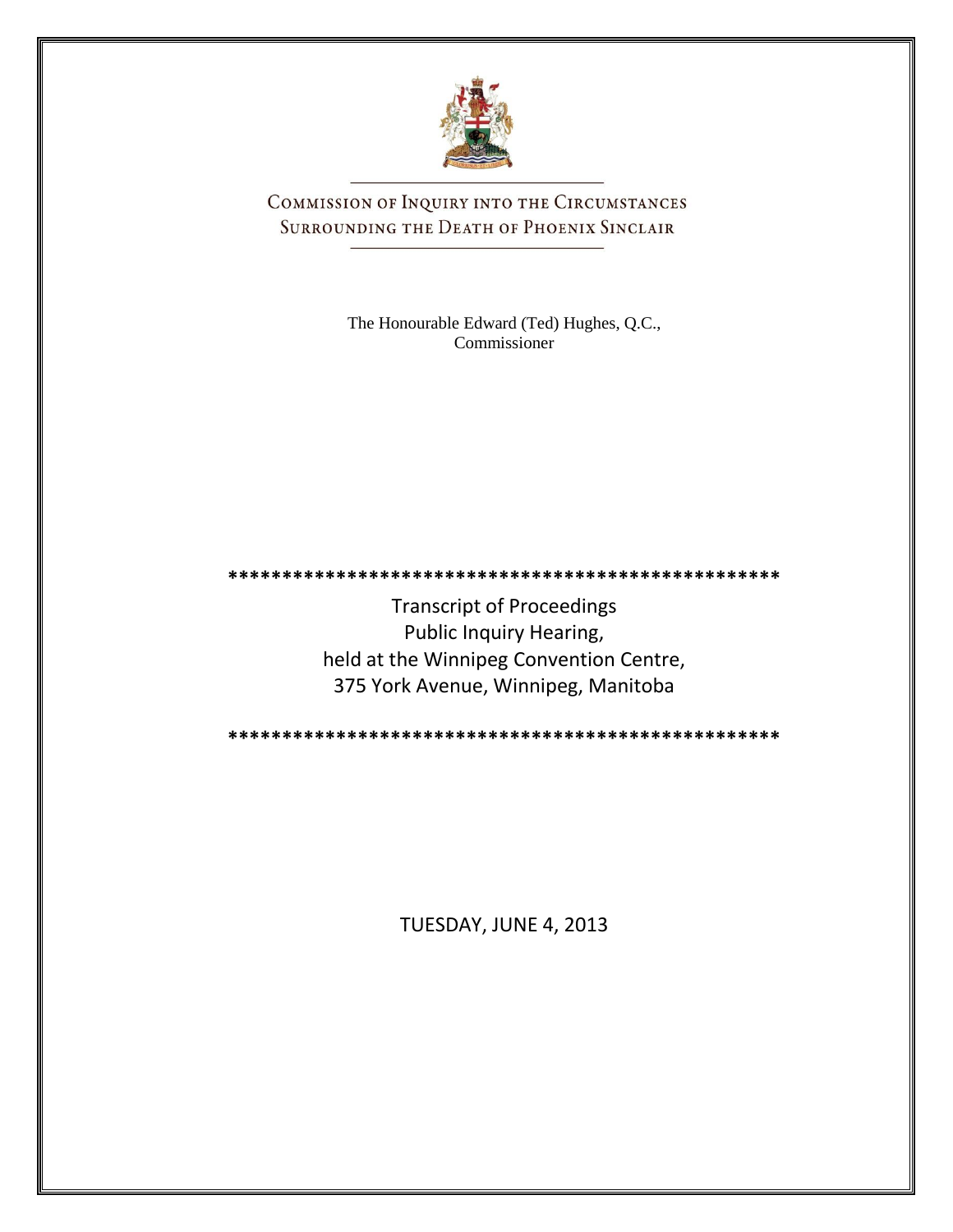### **APPEARANCES**

**MS. S. WALSH,** Commission Counsel **MR. D. OLSON,** Senior Associate Counsel **MS. K. DYCK**, Associate Commission Counsel **MR. R. MASCARENHAS**, Associate Commission Counsel

**MR. G. MCKINNON,** for Department of Family Services and Labour

**MS. L. HARRIS,** for General Child and Family Services Authority

**MR. S. SCARCELLO,** First Nations of Northern Manitoba Child and Family Services Authority, First Nations of Southern Manitoba Child and Family Services Authority, and Child and Family All Nation Coordinated Response Network

**MR. H. KHAN,** for Intertribal Child and Family Services

**MR. D. IRELAND,** for Mr. Nelson Draper Steve Sinclair and Ms. Kimberly-Ann Edwards

**MR. J. FUNKE,** for Assembly of Manitoba Chiefs and Southern Chiefs Organization Inc.

**MR. W. HAIGHT**, for Manitoba Métis Federation and Métis Child and Family Services Authority Inc.

**MR. G. TRAMLEY**, for Aboriginal Council of Winnipeg Inc.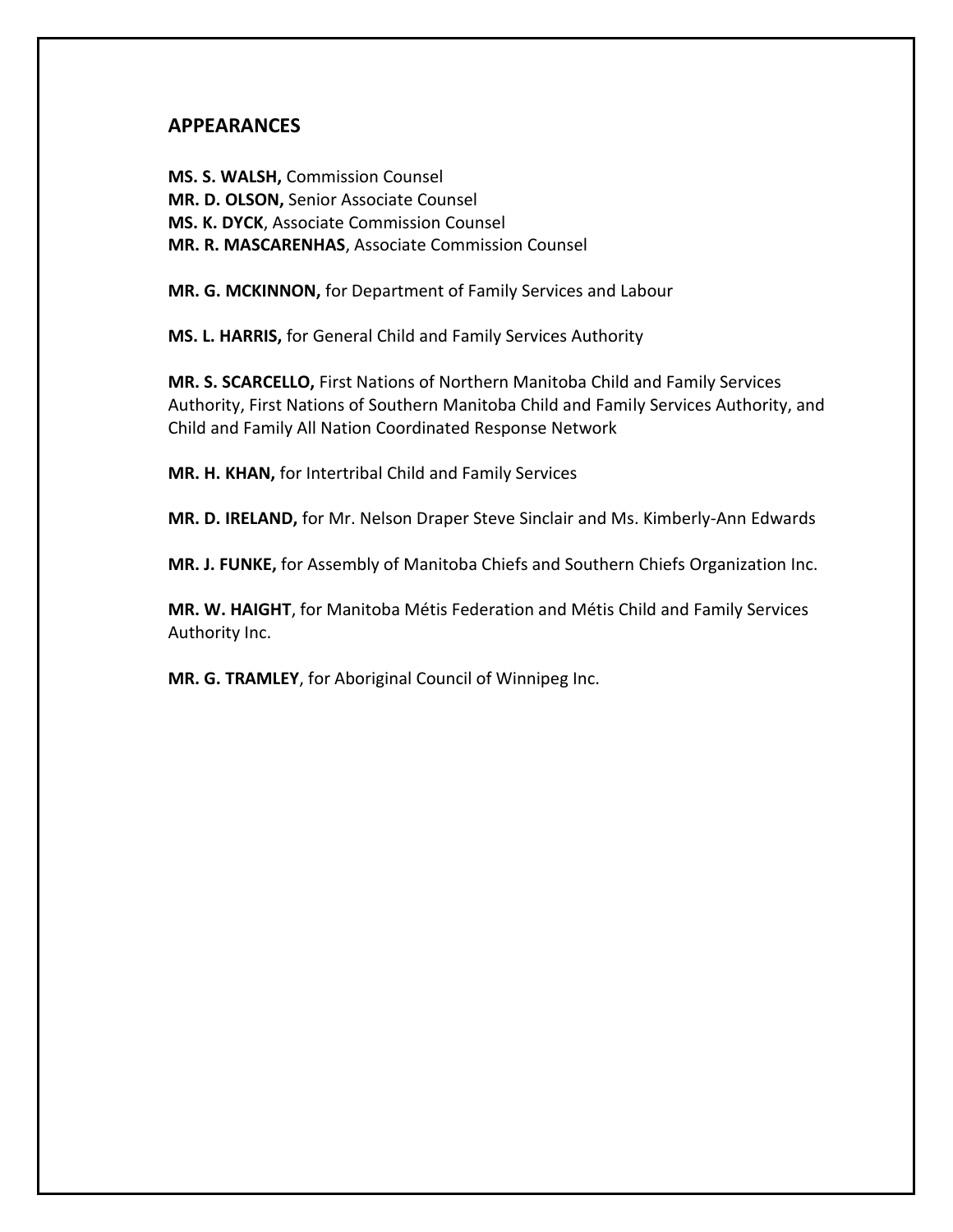# **INDEX**

## **WITNESSES:**

WANDA PHILLIPS-BECK

| Direct Examination | (Olson) |    |
|--------------------|---------|----|
| Cross-Examination  | (Funke) | 67 |
| Re-Examination     | (Olson) | 78 |

BILLIE SCHIBLER JUDITH MARIE MAYER

| Direct Examination | (Haight)   | 78. |
|--------------------|------------|-----|
| Cross-Examination  | (Walsh)    | 184 |
| Cross-Examination  | (McKinnon) | 199 |
| Cross-Examination  | (Funke)    | 209 |
| Re-Examination     | (Walsh)    | 215 |

## **EXHIBITS:**

| 132 | Thesis Entitled Development of a Framework<br>Of Improved Childbirth Care for First<br>Nation Women in Manitoba: A First Nation<br>Family Centred Approach | 3  |
|-----|------------------------------------------------------------------------------------------------------------------------------------------------------------|----|
| 133 | PowerPoint Presentation Entitled Maternal<br>Child Health Program, in First Nations<br>Communities, On-Reserve                                             | 9  |
| 134 | Understanding and Improving Aboriginal and<br>Child Health in Canada                                                                                       | 13 |
|     | 135 Five-Year Evaluation Report, Released in 2012                                                                                                          | 52 |
| 136 | Paper Entitled, Métis Children and Families and<br>The Child Welfare System, an Urban Winnipeg<br>Perspective                                              | 80 |
| 137 | Document Entitled From the Past into the<br>Future, Manitoba Métis Policy, Published by the<br>Government of Manitoba in September of 2010                 | 80 |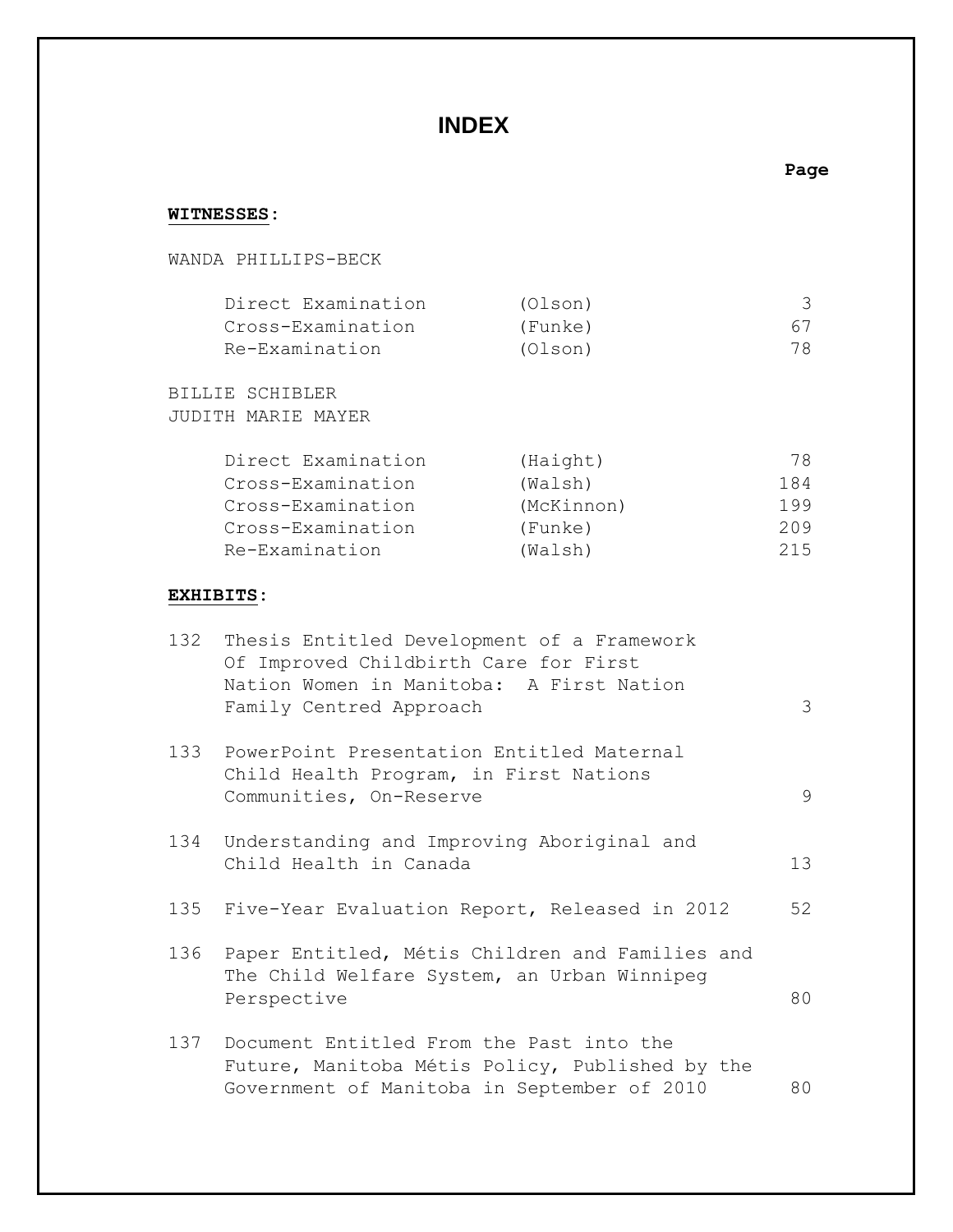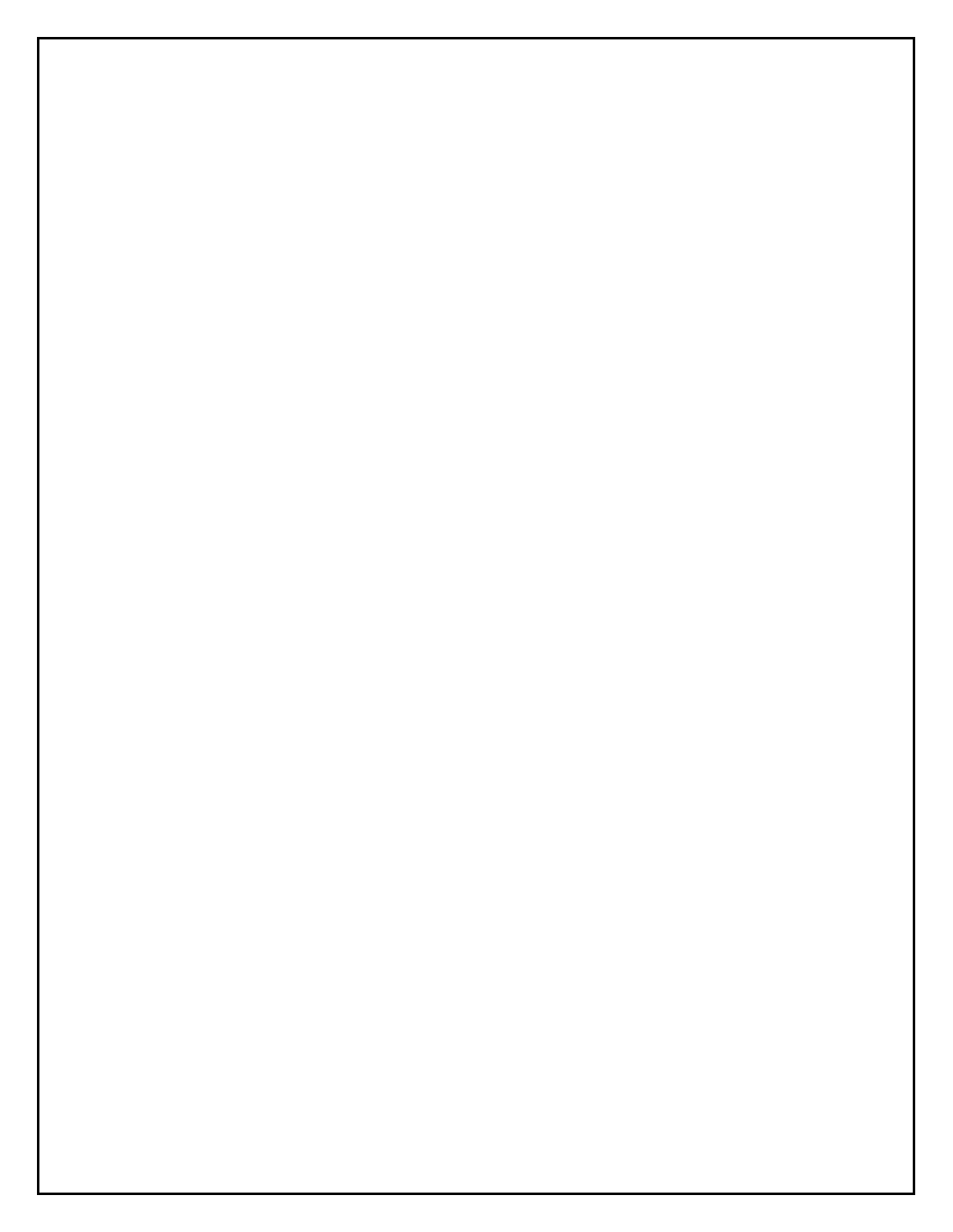```
W. PHILLIPS-BECK June 4, 2013
```
JUNE 4, 2013

 PROCEEDINGS CONTINUED FROM MAY 31, 2013 THE COMMISSIONER: Morning. MR. OLSON: Morning, Mr. Commissioner. THE COMMISSIONER: Mr. Olson? MR. OLSON: We're ready to proceed with our next witness, Wanda Phillips-Beck. I'll ask Madam Clerk to swear the witness, or affirm the witness. 11 THE CLERK: Please stand for a moment. Is it your preference to swear on the Bible or affirm with the Bible? Bible? Please take the Bible in your right hand. State your full name for the court. 16 THE WITNESS: Wanda Phillips-Beck. 17 THE CLERK: And just spell us your first name. 18 THE WITNESS: W-A-N-D-A. 19 THE CLERK: And your last name please? THE WITNESS: P-H-I-L-L-I-P-S, hyphen, B-E-C-K. **WANDA PHILLIPS-BECK,** affirmed, testified as follows: 25 THE CLERK: Thank you, you may be seated. Just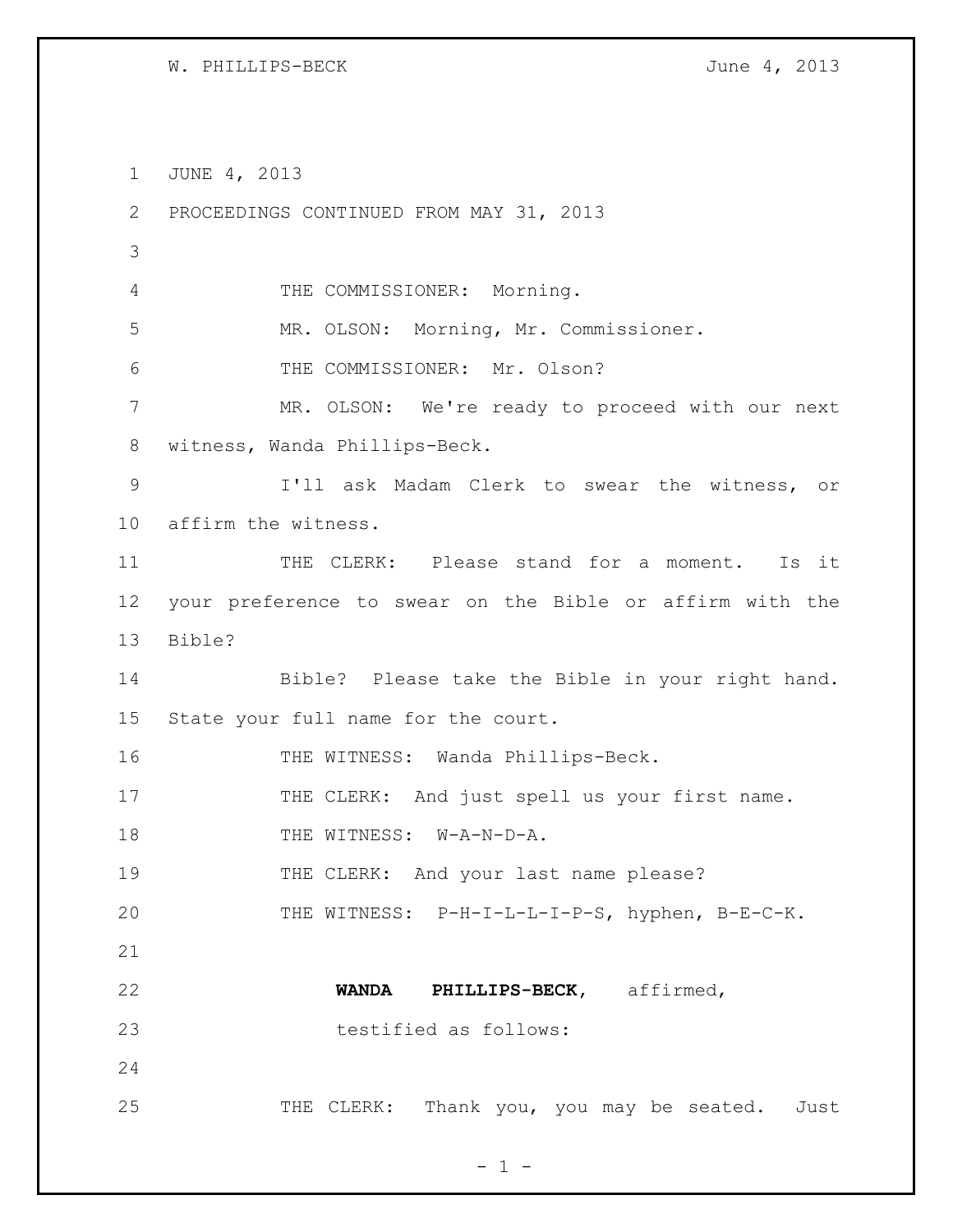going to make sure your microphone's turned on. DIRECT EXAMINATION BY MR. OLSON: Q Good morning, Ms. Phillips-Beck. A Good morning. Q Since 2006, you've been a north (phonetic), nurse program advisor in the Maternal Child Health program of the Assembly of Manitoba Chiefs, the AMC; is that right? A That's correct. 10 0 You're a member of the Hollow Water First Nation? A Yes. Q You completed your Bachelor of Nursing degree at the University of Manitoba in 1991? A Yes. Q You returned to the University of Manitoba in 1997 for courses and primary care skills and in 2010, you completed your Master of Science and Community Health Sciences, through the Faculty of Medicine, at the University of Manitoba? A That's correct. Q Your Masters' thesis, I have a copy of it, was entitled: Development of a Framework of Improved Childbirth Care for First Nations Women in Manitoba, A First Nations -- sorry, A First Nation Family-Centred Approach.

 $- 2 -$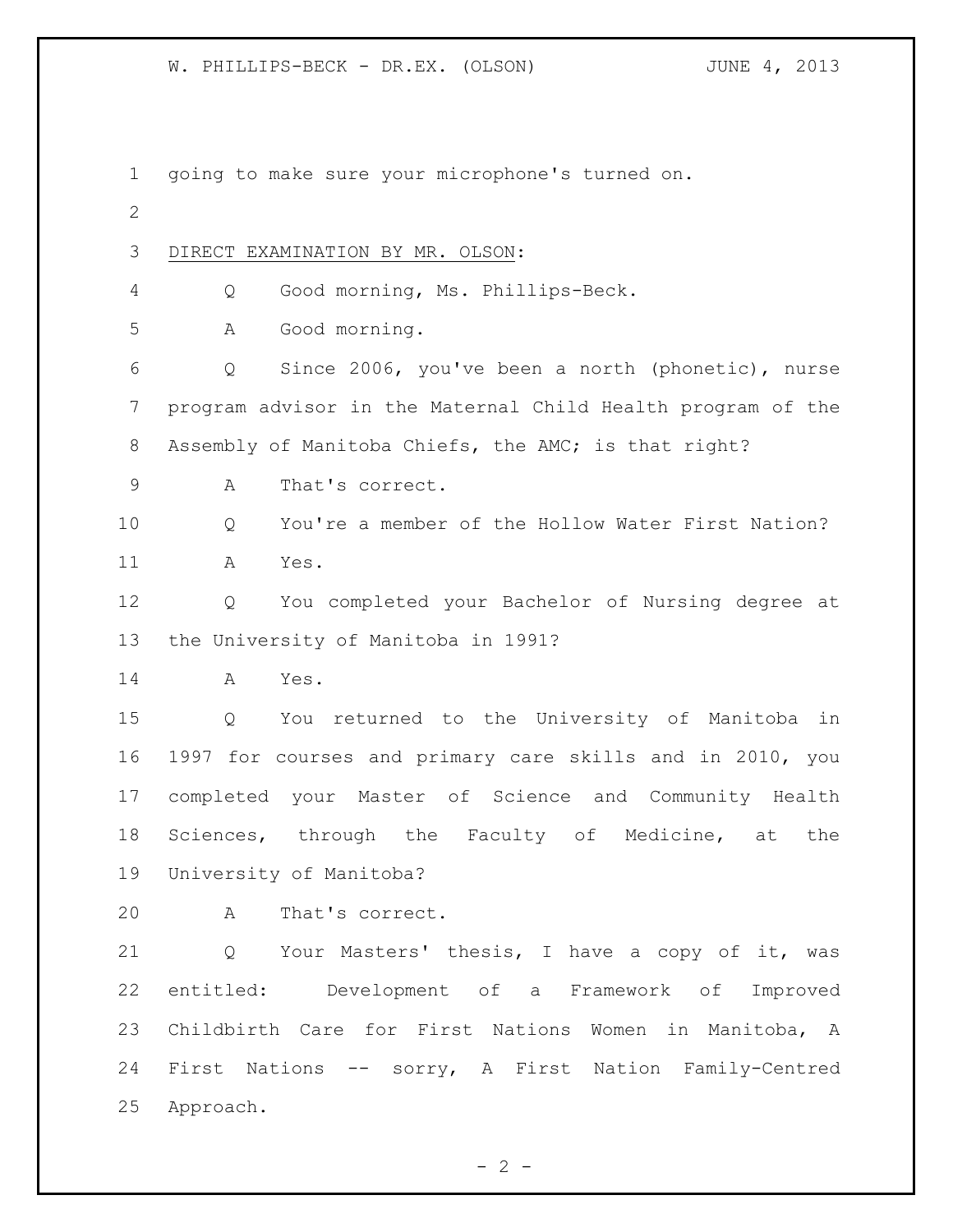And perhaps what we could do is mark that as an exhibit. 3 THE CLERK: Exhibit 132. THE COMMISSIONER: And what is it? A Masters' paper? BY MR. OLSON: 8 Q This is your masters' thesis; is that right? 9 A That's my masters' thesis. THE COMMISSIONER: Masters' thesis -- 11 THE WITNESS: That's correct, yes. 12 THE COMMISSIONER: -- thank you. 13 THE WITNESS: Um-hum. **EXHIBIT 132: THESIS ENTITLED DEVELOPMENT OF A FRAMEWORK OF IMPROVED CHILDBIRTH CARE FOR FIRST NATION WOMEN IN MANITOBA: A FIRST NATION FAMILY CENTRED APPROACH** BY MR. OLSON: Q Just for the benefit of the Commissioner, can you just give us a brief synopsis of what the focus of the Masters paper was? A The focus of my thesis was the evacuation policy

- 3 -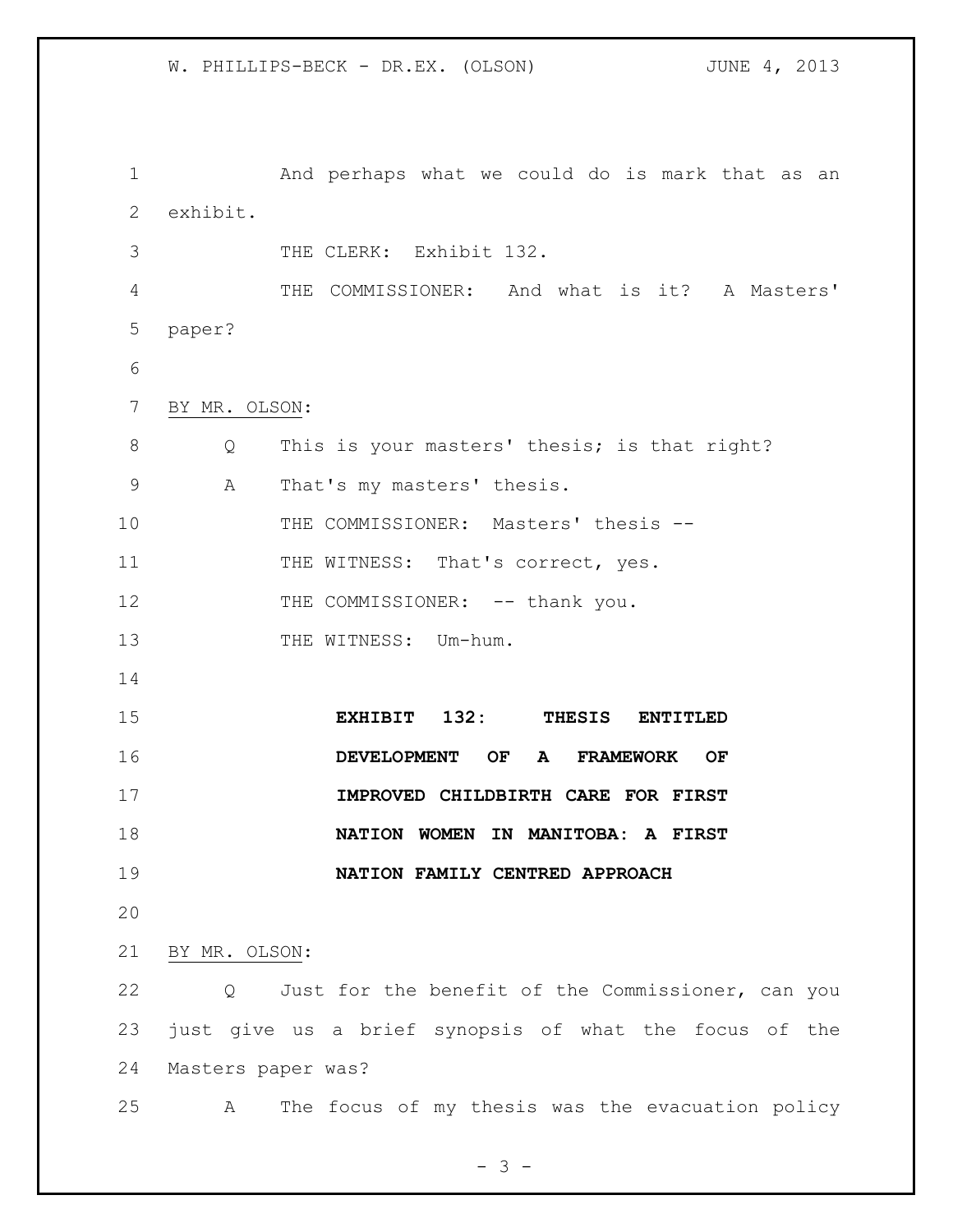for First Nation women that live on reserve. The evacuation policy sort of stipulates that a woman who is about to have a baby, at either 36 or 38 weeks, depending on her level of perceived risk, leaves the community, if they are in a remote region, to relocate in an urban centre where they would await the delivery of their baby. So that evacuation policy has been a policy that has been sort of reviewed in the past, but it's been a policy where we needed to do some work, in terms of working toward moving birthing back home, in our communities.

 So I looked at the experiences of 14 First Nation women that were from one isolated community in Manitoba and basically interviewed them and, and ascertained what their experiences were that were primarily negative experiences and not, you know, not experiences that were, you know, normally associated with having a baby. So I looked at their experiences and their thoughts about how the system can improve in that area.

 Q So that was a -- that became a particular area of interest for you, in your work; is that right?

A Yes.

 Q You've been a member of good standing in the Manitoba College of Registered Nurses since 1999?

A That's correct.

Q Okay. You're also a member of a number of groups

 $- 4 -$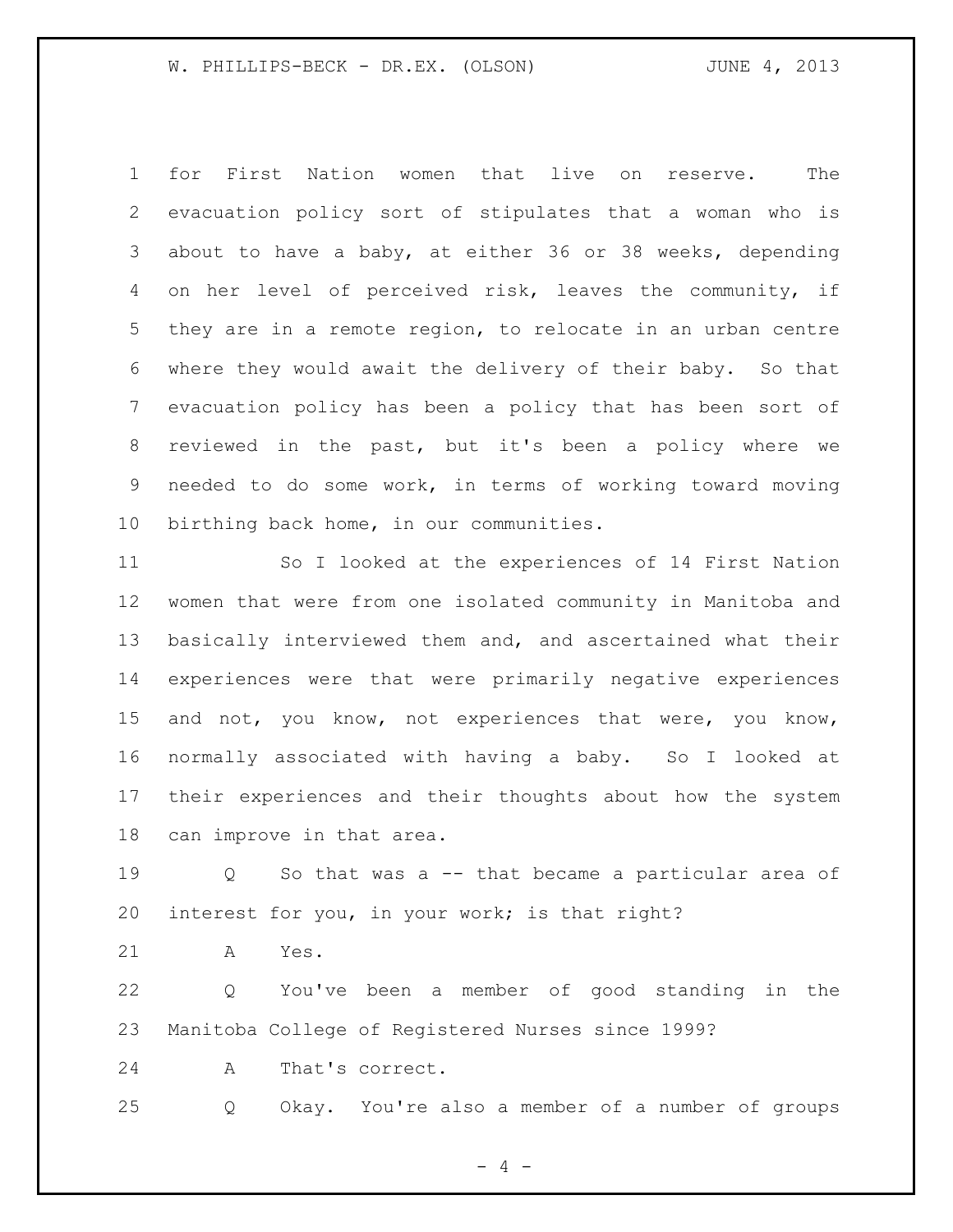and committees, including the Canadian Evaluation Society, the Manitoba First Nations Maternal Child Health Advisory Committee, the Manitoba Provincial Oversight Committee for Children and Youth Mental Health, the Winnipeg Regional Healthy Authority Prenatal Connection Steering Committee and the Winnipeg Regional Health Authority University of Manitoba Partners for Integrated Inner-City Parental Care Working Group; is that right?

A Yes.

 Q You're also involved in a number of ongoing research projects. These include Manitoba First Nations Research Team Leader and Co-Principal Investigator for International Indigenous Infant Mortality Research Collaboration, Research Team Member of Utilization of Health, Education and Social Services by Manitoba First Nations Children with FASD. And the acronym FASD stands for?

 A Fetal outcome -- Fetal Alcohol Spectrum Disorder. 19 0 Thank you. And Research Team Member, Impact of Diabetes During Pregnancy and Breastfeeding on Subsequent Diabetes in First Nations Mothers and Children --

A That's correct.

 Q -- is that right? Now, you've prepared a, a PowerPoint presentation for the benefit of the Commission, which I will also mark as an exhibit. That would be known

 $- 5 -$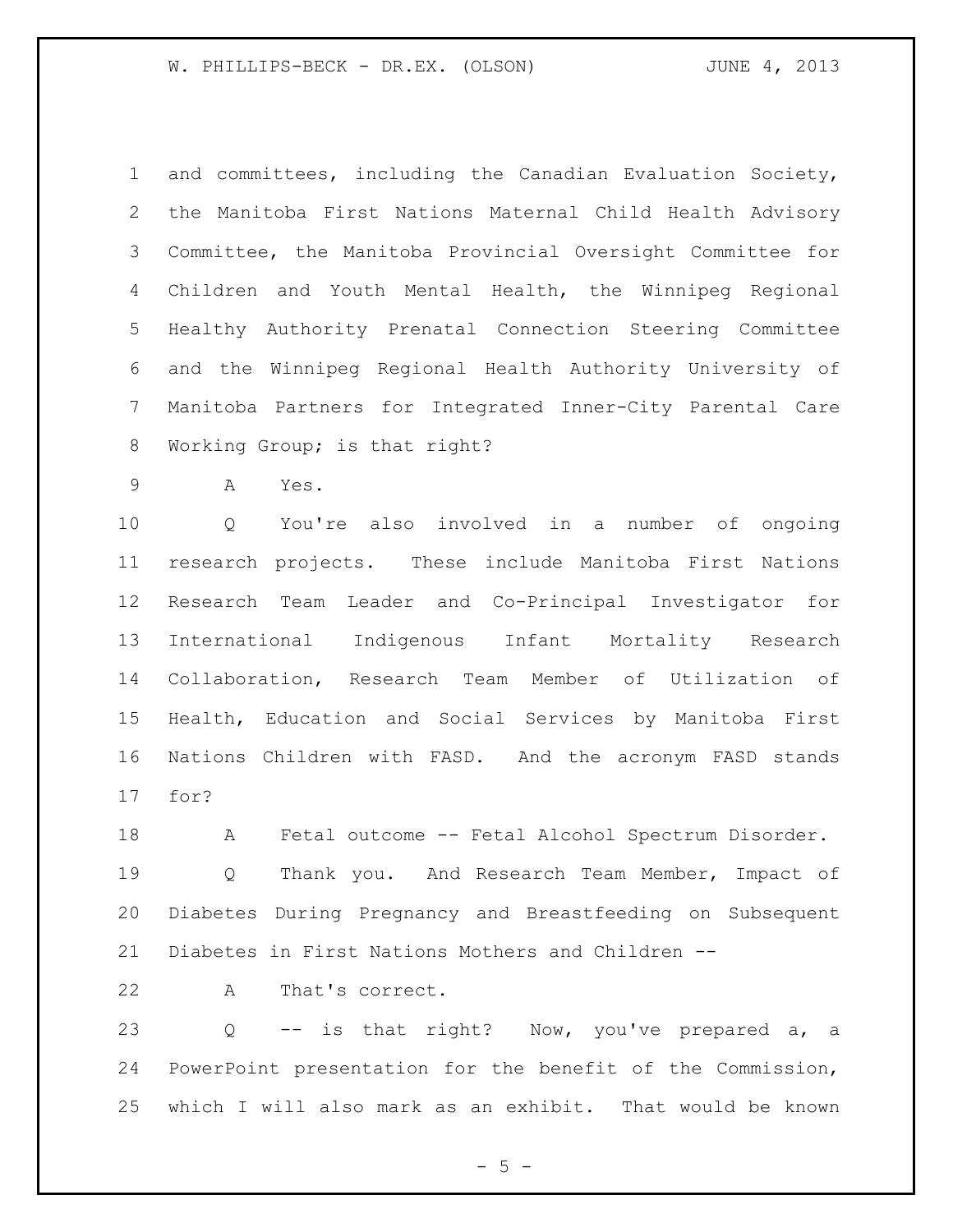as document 8 to counsel. Madam Clerk has a copy. It's entitled: Maternal Child Health program in First Nations Communities on Reserve. THE CLERK: Exhibit 133. **EXHIBIT 133: POWERPOINT PRESENTATION ENTITLED MATERNAL CHILD HEALTH PROGRAM, IN FIRST NATIONS COMMUNITIES, ON-RESERVE** MR. OLSON: And perhaps what we can do is put the PowerPoint presentation on the monitor. We'll be going through some of the slides through the course of your examination. 15 THE CLERK: It's number 3? MR. OLSON: It's number 8. BY MR. OLSON: Q Now, there's a great deal of information contained in the presentation and we'd be here for a long time if we were to go through all of it, but it, it is there for the Commissioner's benefit and, of course, for the benefit of anyone who would like to ask you questions that I don't touch on. But what we'll do is we'll go through just certain areas of particular interest to the

 $- 6 -$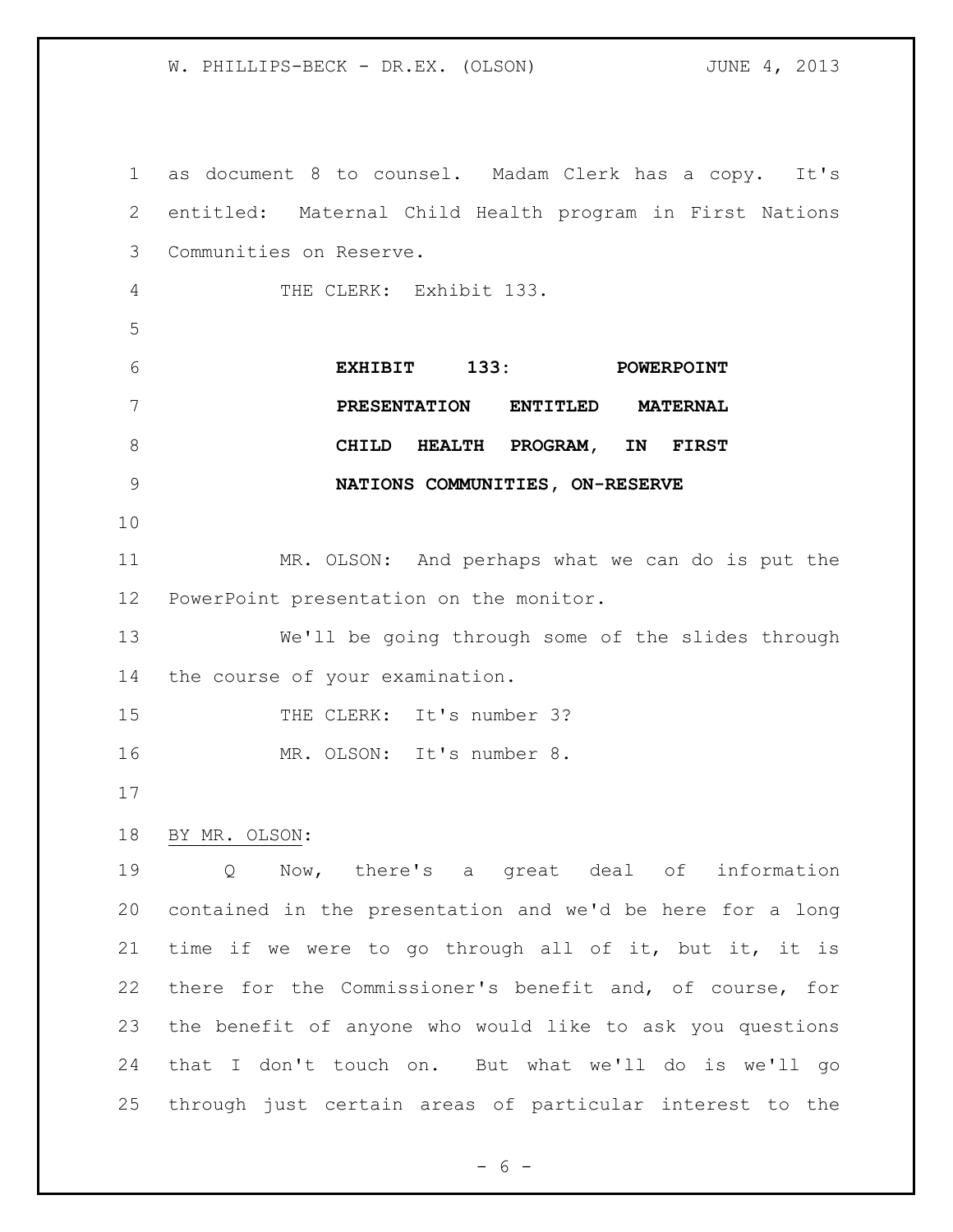Commission and I'll ask you to comment on those in particular.

 Firstly, just with respect to slide number 2, if we could pull that up on the screen.

 It says, it's entitled: Health Council Canada Report and there's a photograph of a report --

 THE COMMISSIONER: Now, are those slides numbered? You, you referred to a slide number, 2, are they numbered somewhere?

 MR. OLSON: They are, Mr. Commissioner. For some reason -- if you could go up one slide please, I think we're on slide --

13 THE COMMISSIONER: If not, we can refer to them as the slide on page number such and such.

 MR. OLSON: This, this should be slide number 2 that we're looking at here. I'm not sure why the number isn't showing up.

18 THE COMMISSIONER: All right.

 MR. OLSON: But that's, that's slide number 2. It says:

 "Understanding and Improving Aboriginal Maternal and Child 24 Health in Canada"

- 7 -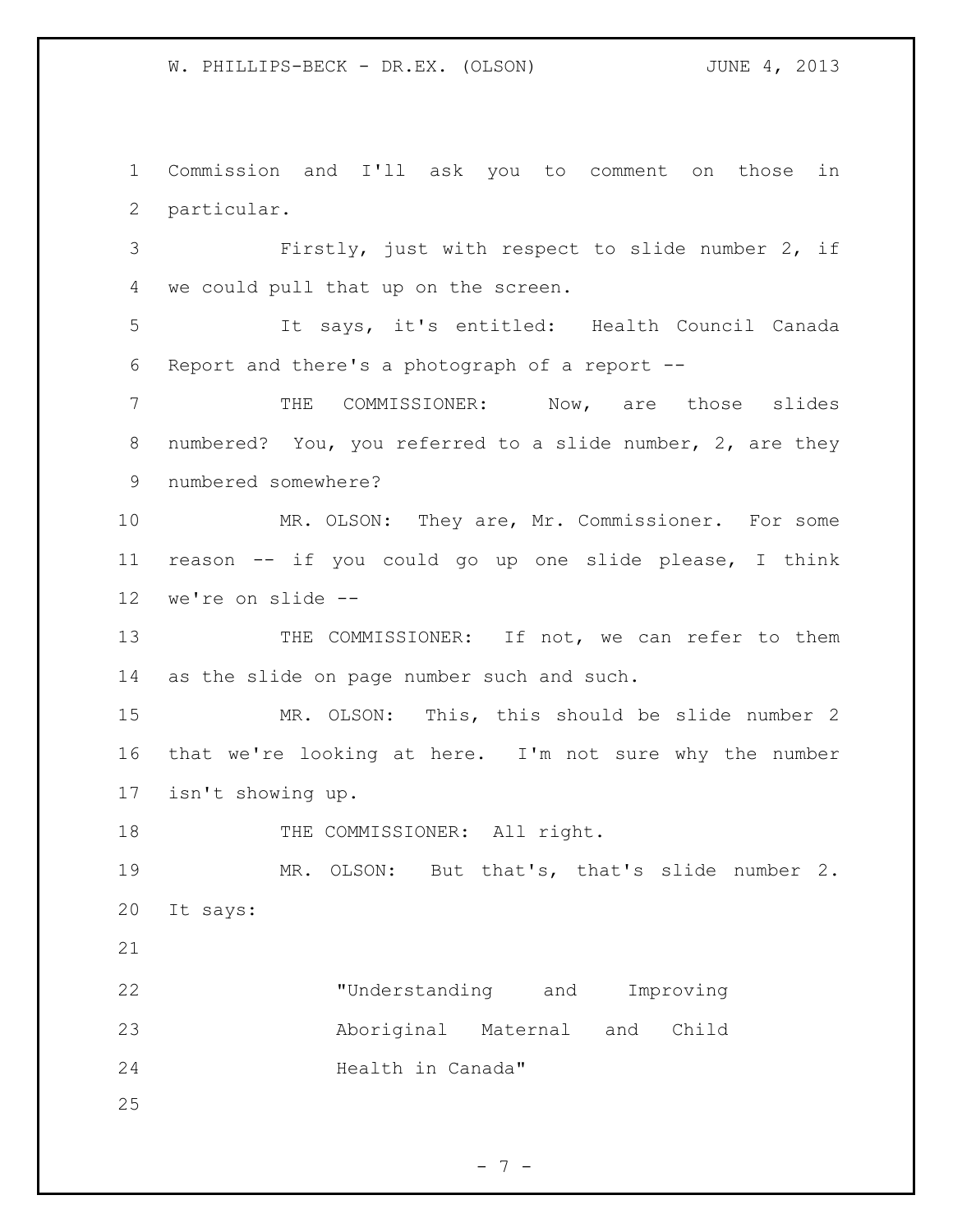| $\mathbf 1$ | FUNKE: Mr. Commissioner, Mr. Commissioner,<br>MR.           |
|-------------|-------------------------------------------------------------|
| 2           | if I might be able to assist, I believe that the PowerPoint |
| 3           | has been provided to Commission in a .pdf document, so that |
| 4           | the first two slides appear on page 1 of the document, the  |
| 5           | third and fourth page appear on page 2 of the document. So  |
| 6           | each page of the document actually contains<br>two          |
| 7           | slides.                                                     |
| 8           | THE COMMISSIONER: Oh, I see.                                |
| $\mathsf 9$ | MR. FUNKE: So, and the slides should be numbered            |
| $10 \,$     | at the bottom left hand corner of the slide, although this  |
| 11          | slide doesn't show it, the next slide does have a page 3 at |
| 12          | the bottom of it. So --                                     |
| 13          | THE COMMISSIONER: Thank you.                                |
| 14          | MR. FUNKE: -- the document, the number of the               |
| 15          | page of the document appears at the bottom<br>right hand    |
| 16          | corner. But the bottom left hand corner of each slide       |
| 17          | should show the slide number. So I apologize for the        |
| 18          | confusion.                                                  |
| 19          | THE COMMISSIONER: Thank you.                                |
| 20          | MR. OLSON: So it looks like it may be that the              |
| 21          | numbering got dropped off this page for some reason, but    |
| 22          | this should be slide number 2, I believe. So much for       |
| 23          | technology simplifying things.                              |
| 24          |                                                             |
| 25          |                                                             |
|             |                                                             |

- 8 -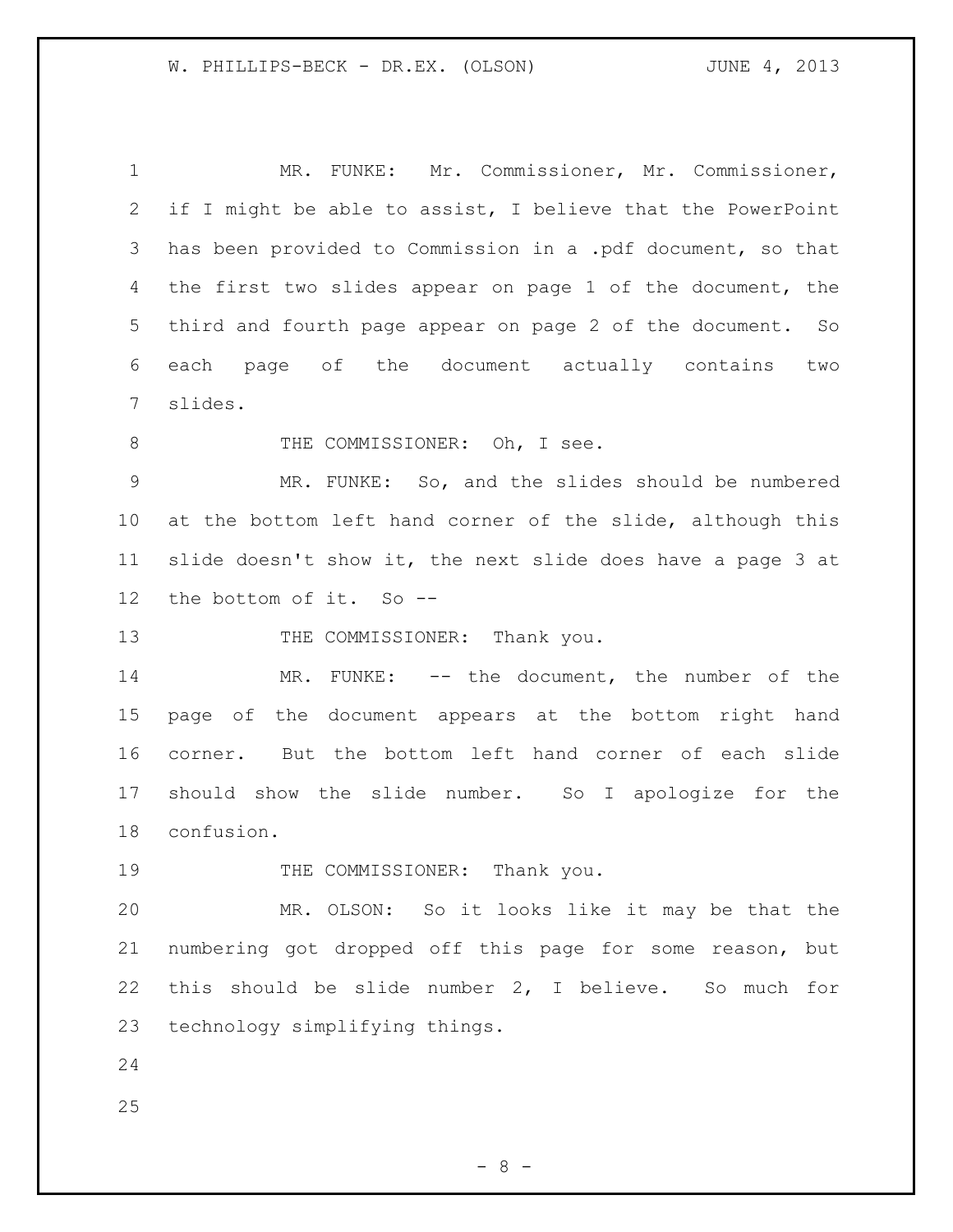BY MR. OLSON: Q So it's, with respect to slide number 2, Health, Health Council of Canada, it says: "Understanding and Improving Aboriginal Maternal and Child Health in Canada" It says: "In January and February of 2011, the Health Council of Canada held a series of seven regional sessions across Canada 15 to learn what programs 16 and strategies are making a difference in the health of Aboriginal mothers and young children." 21 The, the reference, I understand it, is to the, the report, which I'm going to make an exhibit now, which is known to council as document 2 -- 24 THE CLERK: Exhibit 134. 

 $-9 -$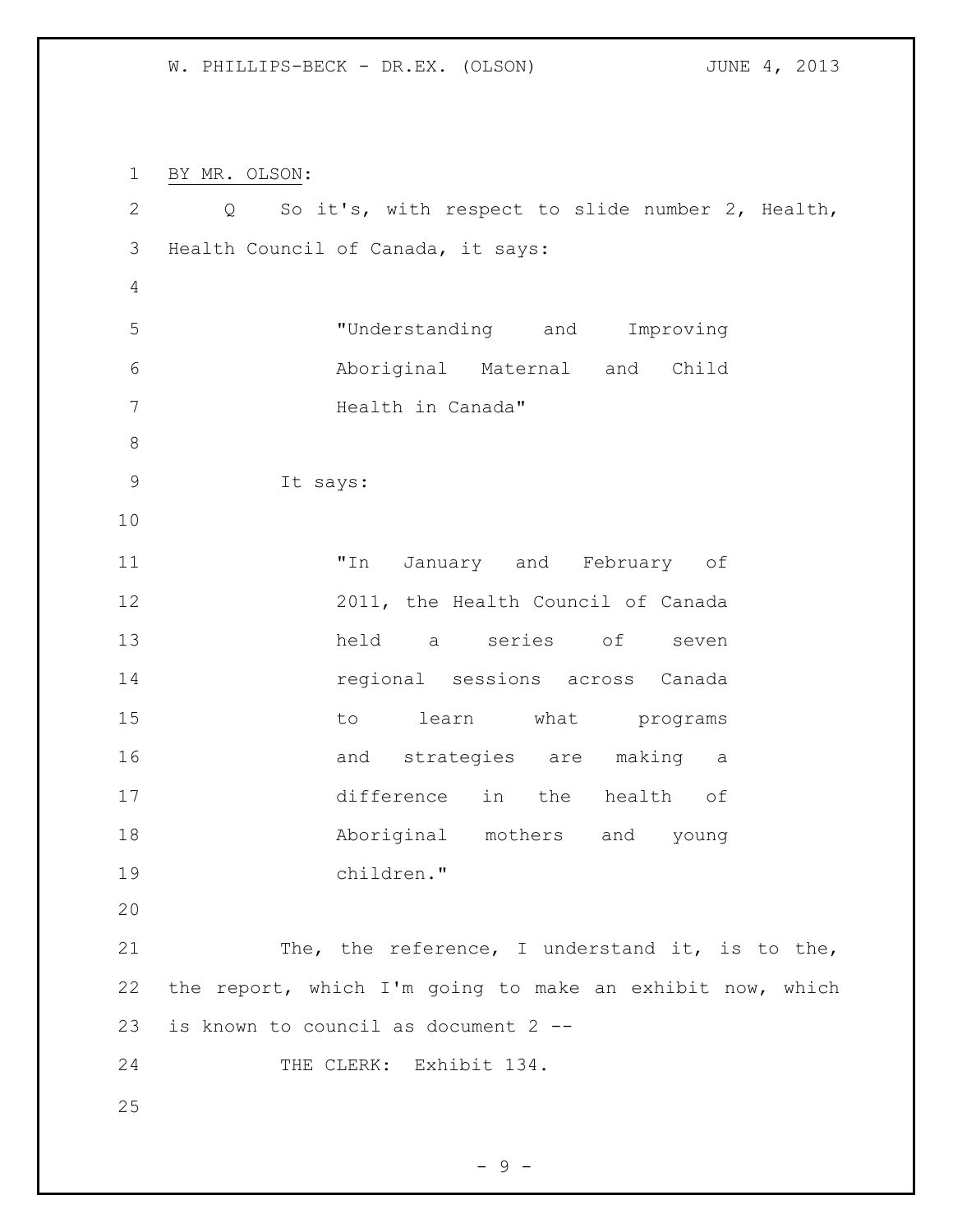**EXHIBIT 134: UNDERSTANDING AND IMPROVING ABORIGINAL AND CHILD HEALTH IN CANADA** BY MR. OLSON: Q And you'll notice there's a binder in front of you as well, you have all of these in your binder as well as on the -- A Um-hum. 10 0 -- on the screen. A Yes. Q The reference, in this slide, number 2, is to the report: Understanding and Improving Aboriginal Maternal and Child Health in Canada. Can you first just give a little bit of background about this particular report? A The reason I thought it was important to bring it forward is because that our program, the Strengthening Families Programs, was one of the programs and services that was identified as a, as a best practice across Canada, which is the program that I'm going to be speaking to you today. MR. OLSON: Okay. And just for the sake of the Commissioner, that, the reference to the program is on page, starts on page 28. THE COMMISSIONER: And this is of Exhibit 133?

 $- 10 -$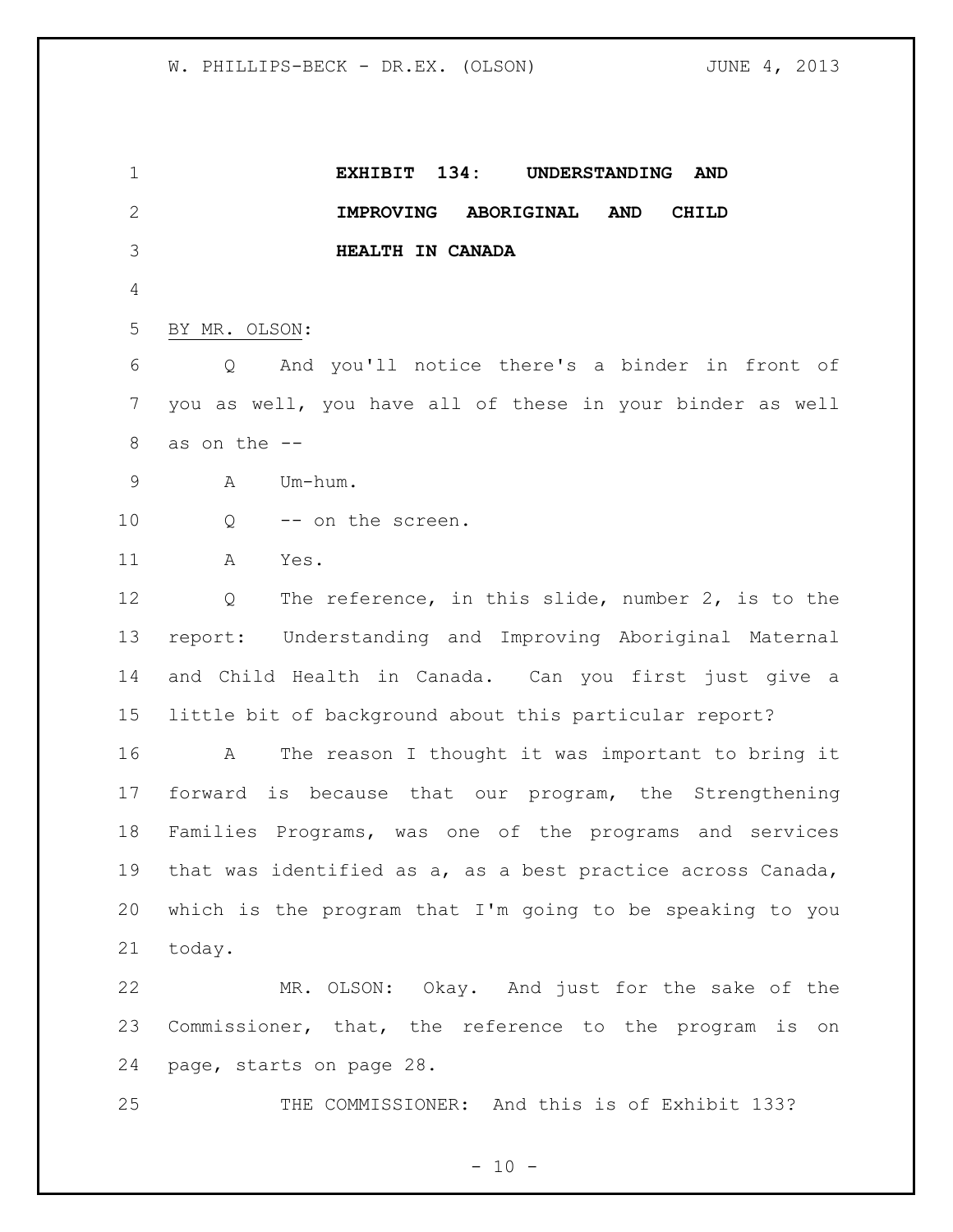1 MR. OLSON: This is Exhibit 134, Mr. --2 THE COMMISSIONER: One thirty-four. MR. OLSON: -- Commissioner. THE COMMISSIONER: Well, now, what's the -- what -- explain to me what 133 is and what 134 is. MR. OLSON: Okay. Exhibit 133 is a PowerPoint slide presentation. 8 THE COMMISSIONER: Yes. MR. OLSON: And it's referencing, the, the slide we were looking at is referencing Exhibit 134, which is the Health Council of Canada report. 12 THE COMMISSIONER: Oh, slide 34 is -- MR. OLSON: Slide number -- 14 THE COMMISSIONER: -- Exhibit 134 is one slide; is that it? MR. OLSON: One thirty-four is the, is the report that's referenced in one of the slides from 133. THE COMMISSIONER: And which one are we going to now? MR. OLSON: Okay. So if you look at the report, Mr. Commissioner, it's the Understanding and Improving Aboriginal Maternal and Child Health in Canada. 23 THE COMMISSIONER: Page what? MR. OLSON: Page -- so first of all, the report, the report itself, if you just look at the cover page, it's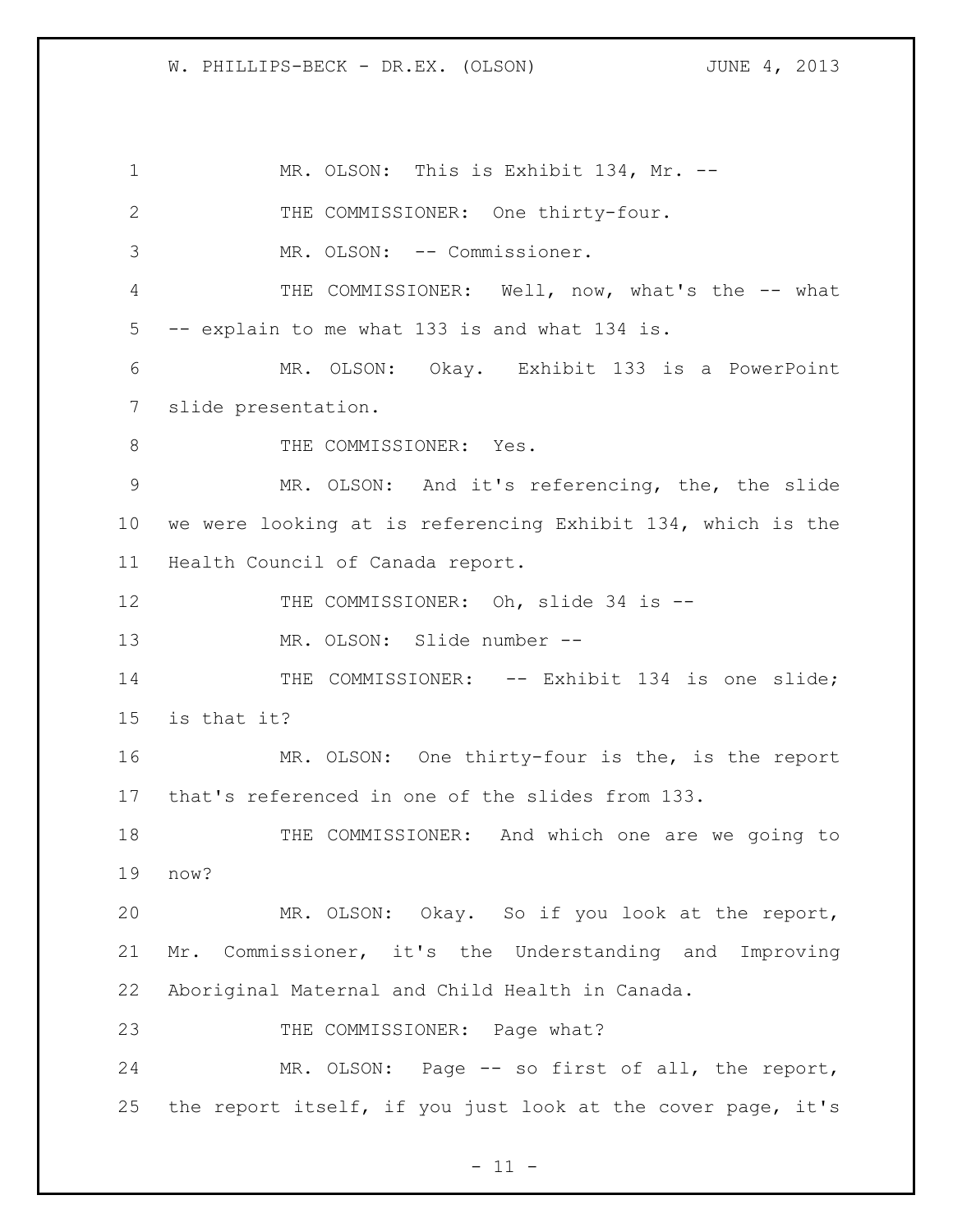a Health Council of Canada report; do you have that?

THE COMMISSIONER: Yes, yes.

 MR. OLSON: This report is identifying those programs that are, are identified as, as most improving maternal and child health programs. And the significance, as the witness has testified, is that the program that she's delivering is, has been identified, by the Health Council of Canada as one of the five programs that is best delivering, or best practice in delivering maternal and child health.

BY MR. OLSON:

Q Is that right? Did I get that right?

 A It's identified -- there were a number of areas that they examined, in terms of what was considered a best practice. And the Maternal and Child Health program, or the Strengthening Families Program, here in Manitoba, was identified in the, the way that the program structured and making measurable outcomes as a best practice, yes.

 MR. OLSON: Okay. So that's the reason for including this particular report, Exhibit 134 in these materials, Mr. Commissioner. And just to complete that, the, the specific reference, you'll find on pages 28 and 29 of Exhibit 134. And you'll see in the -- you see the highlighted box where it says best practices --

 $- 12 -$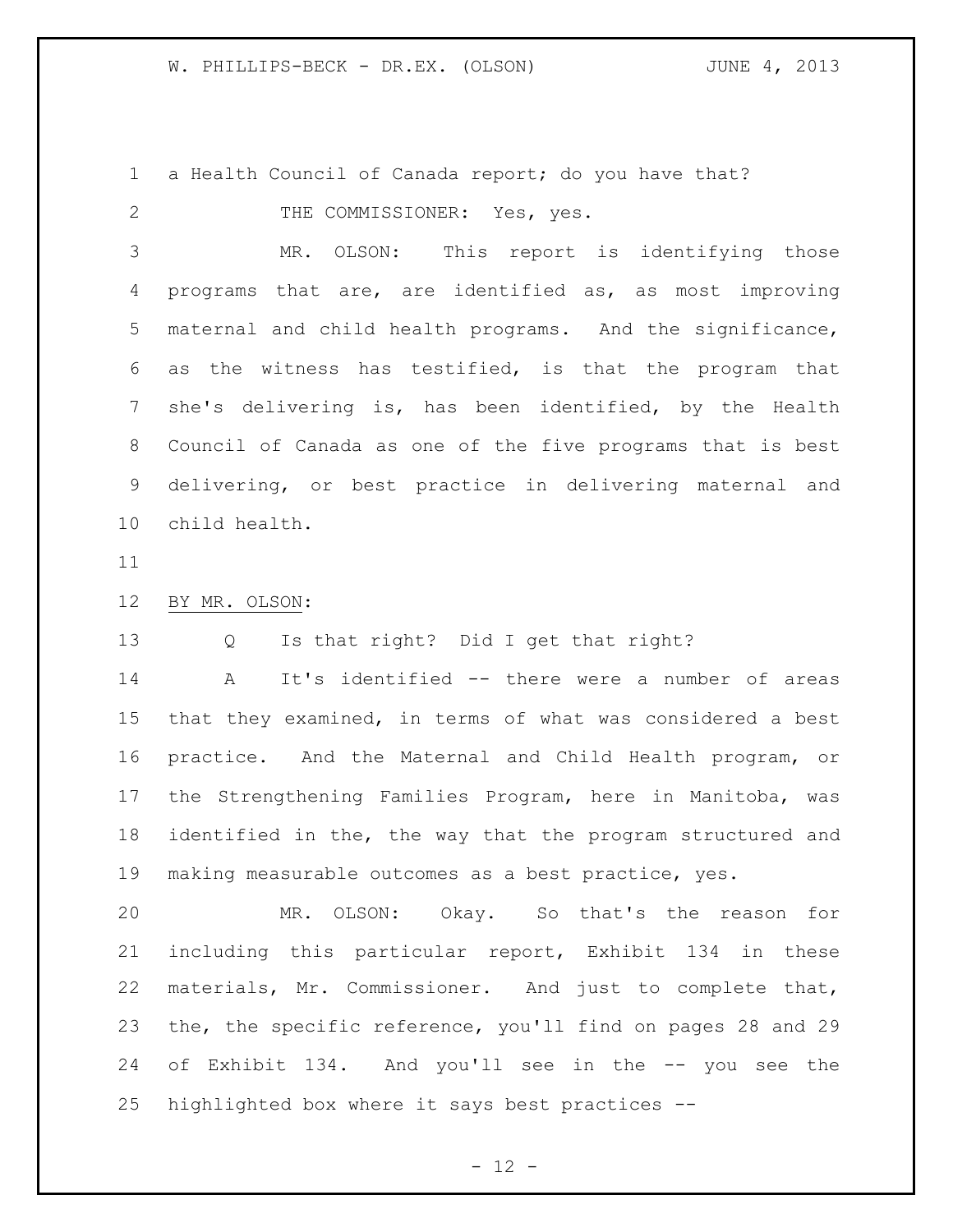1 THE COMMISSIONER: Yes.

| $\overline{2}$ | MR. OLSON: -- in Federal programming?                      |
|----------------|------------------------------------------------------------|
| 3              | THE COMMISSIONER: Yes.                                     |
| 4              | MR. OLSON: There are a number of programs                  |
| 5              | identified, for example, the Canadian Prenatal Nutrition   |
| 6              | Program, the Aboriginal Head Start program. When you flip  |
| 7              | to the next page, there's the Maternal and Child Health    |
| 8              | program, which is the program this witness is, is talking  |
| 9              | about today.                                               |
| 10             |                                                            |
| 11             | BY MR. OLSON:                                              |
| 12             | Can you tell us when the program, in Manitoba,<br>Q        |
| 13             | cam into an existence, came into existence?                |
| 14             | In 2005, the funding was $-$ a<br>$\mathbf{A}$<br>funding  |
| 15             | accouchement was made by the Federal Government. In 2006,  |
| 16             | the funding flowed to the regions and the programs         |
| 17             | basically began at that point, in 2006.                    |
| 18             | In '06? Was it always housed within the, the<br>Q          |
| 19             | AMC?                                                       |
| 20             | A At that point, at the initial sort of formative          |
| 21             | discussions with the program, it was a federally funded    |
| 22             | program and to reside within the nutrition and diabetes    |
| 23             | wellness unit at the, in the Federal Government. But with, |
| 24             | with the early discussions that took place at the national |
| 25             | level, with the Assembly of First Nations and the, and the |
|                |                                                            |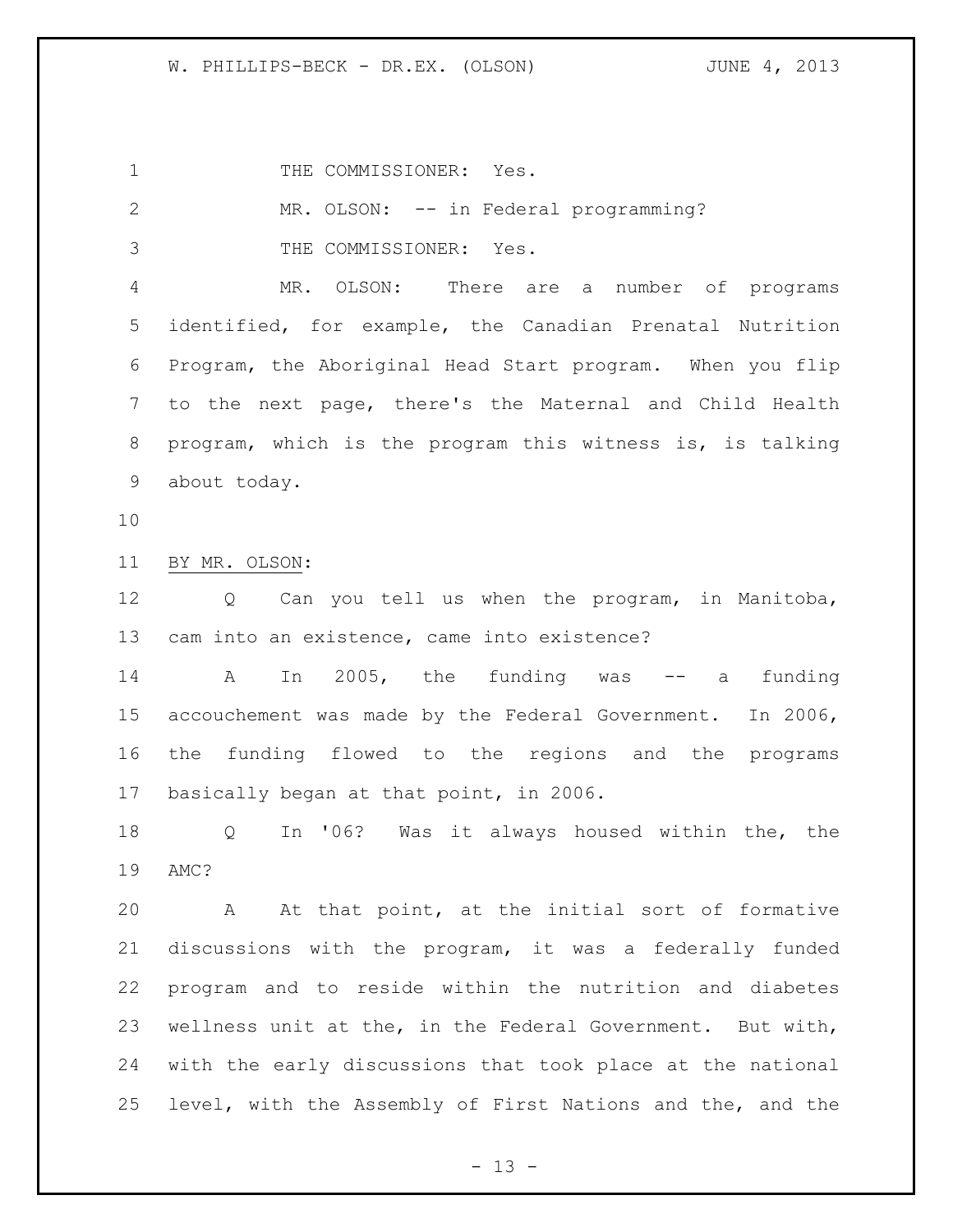1 Federal First Nations and Inuit Health Branch, they, at the 2 Manitoba regions, felt that the Assembly of Manitoba Chiefs 3 and First Nations would be engaged in sort of discussions 4 on how the, the, the program had rolled out at that 5 point. 6 THE COMMISSIONER: Witness, just push that mic a 7 little away -- 8 THE WITNESS: Okay. 9 THE COMMISSIONER: -- from you. It's just a --10 too close. 11 THE CLERK: (Inaudible). 12 THE COMMISSIONER: Yes. 13 THE WITNESS: Okay. 14 THE CLERK: (Inaudible) feedback. 15 THE WITNESS: Okay. Okay. Sorry. Is that 16 better? 17 THE COMMISSIONER: Yes. 18 MR. OLSON: That's better. 19 THE WITNESS: Okay. 20 THE COMMISSIONER: Yes. 21 THE WITNESS: So initial discussions really began 22 with the Federal Government and the First Nation Inuit 23 Health Branch. But when the Assembly of Manitoba Chiefs 24 became involved in discussions on how the program had 25 rolled out, they became actively involved in the designing

 $- 14 -$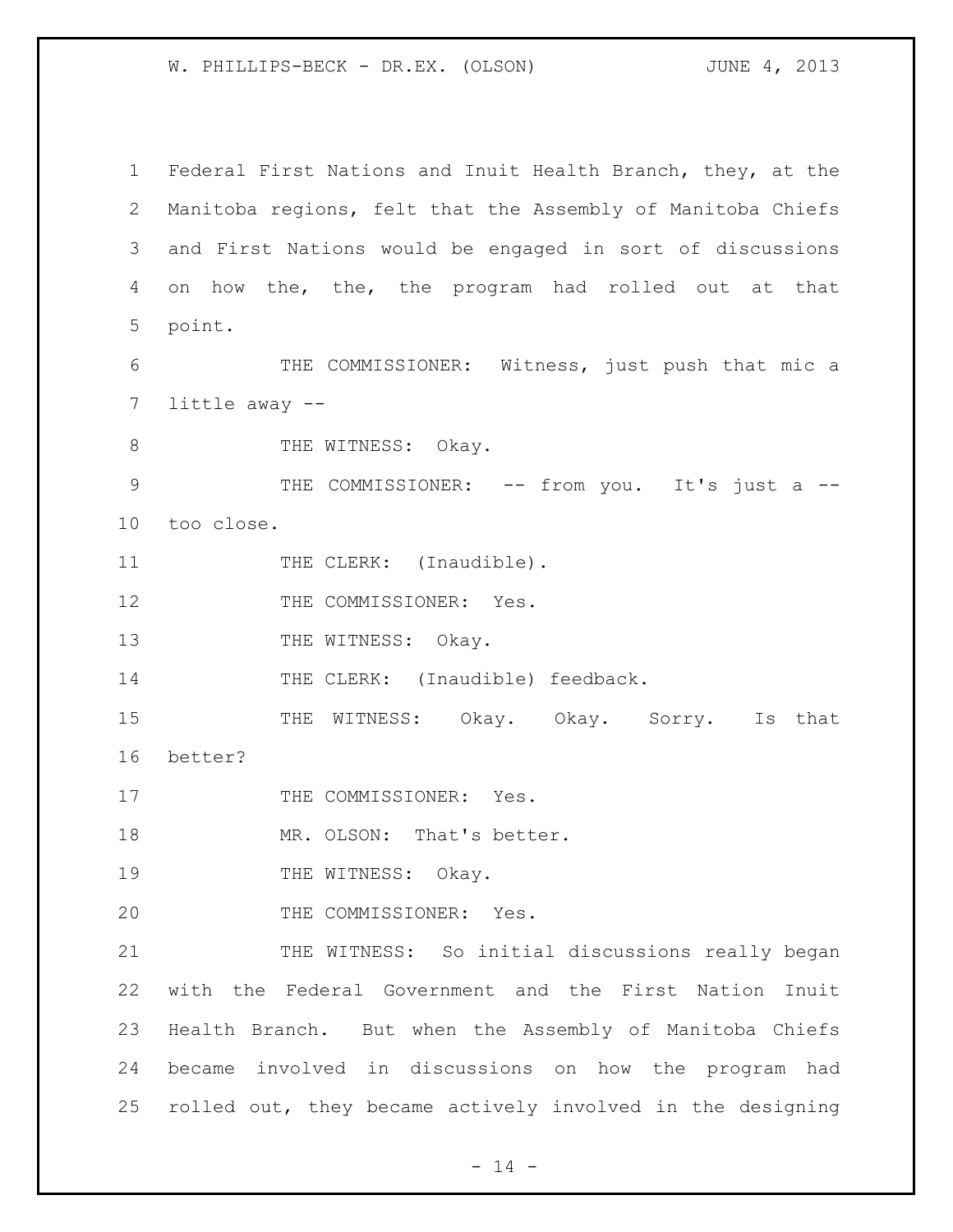the delivery of the program.  $\mathcal{P}$  BY MR. OLSON: Q Okay. So initially it wasn't housed within the AMC then, is what I understand you to be -- A No. Q -- saying? But it did become housed within the AMC over time? A Yes, it actually began quite shortly after that as well. Q Okay. Quite shortly? A Yeah. Q So sometime in 2006 then? A Yes. THE COMMISSIONER: What, what, what happened in 2006? MR. OLSON: The program itself became housed within AMC, within the Assembly of Manitoba Chiefs. 19 THE WITNESS: Can I just provide some clarification around that? MR. OLSON: Certainly. THE WITNESS: The program, in the Health Council Report, really speaks to the management structure of the program and that you'll see on page 25. 

 $- 15 -$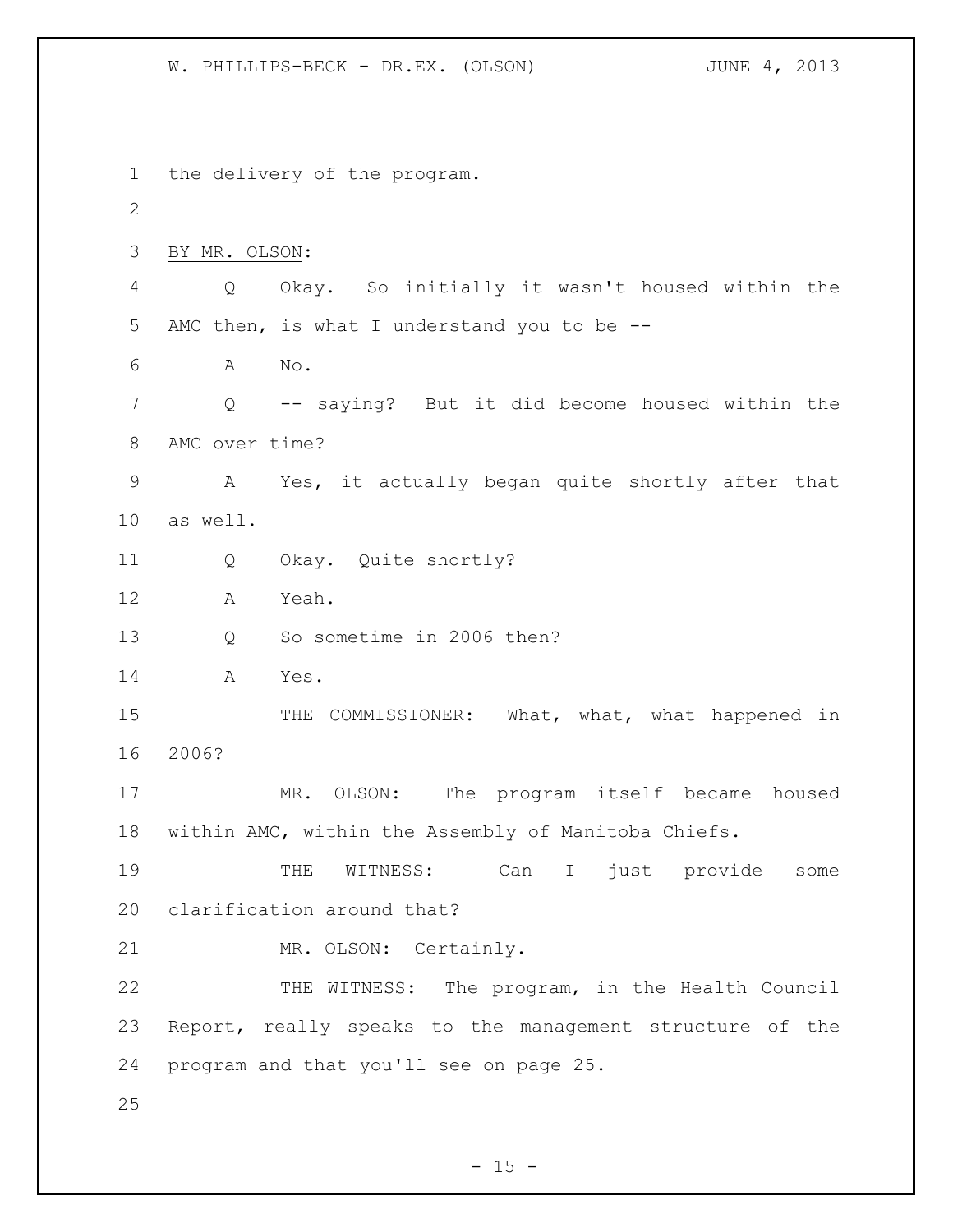BY MR. OLSON: Q Twenty-five of -- A And --  $Q \leftarrow -$  sorry? A Twenty-five of the Health Council report. Q Okay. That's Exhibit -- Mr. Commissioner, 134, page 25. 8 THE CLERK: (Inaudible). MR. OLSON: Tab number 2. THE WITNESS: So page 28 and 29 sort of reference the National Maternal and Child Health Initiative. MR. OLSON: Right. THE WITNESS: Page 25 of this report really spoke about the management structure of the Strengthening Families Program in Manitoba, which was funded by the Maternal Child Health Initiative, at the Federal level. So with the management structure, the way it was designed is that the funding and the overall administration 19 of the program remained within the Federal Government, but the program and practice support is what sort of separated and was transferred into the Assembly of Manitoba Chiefs. So the program and practice support is what was transferred to the Assembly of Manitoba Chiefs, not necessarily the funding, or the, the, the administration of the program.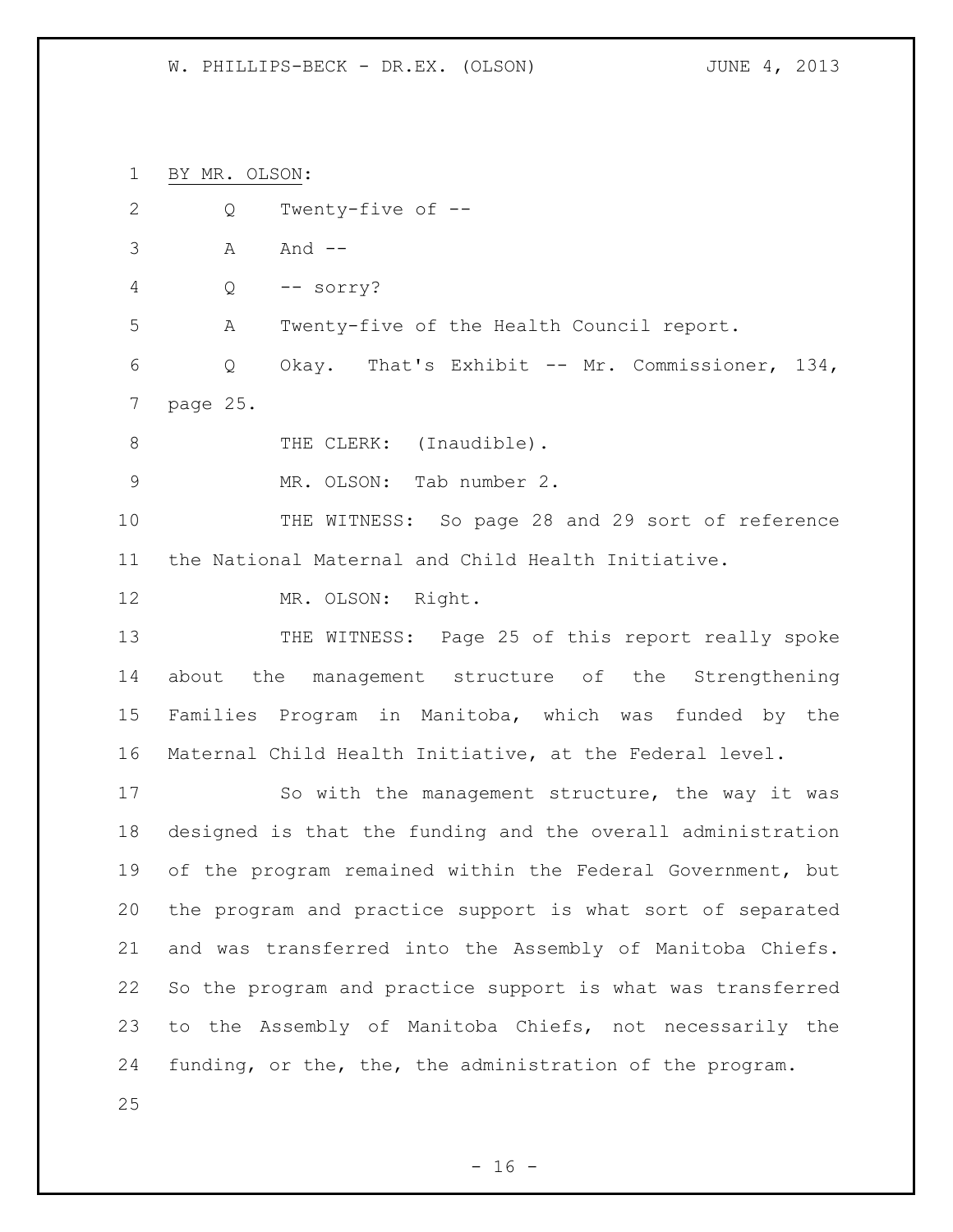BY MR. OLSON: Q I see. It references a co-managing structure -- A Correct.  $4 \qquad Q \qquad -- \text{ that } -- \text{ okay.}$  A Um-hum. Q Thank you for that. If we could turn please to slide number 5 of, from Exhibit 133. That one. I note that funding to support research on Maternal Child Health programs comes from a fund called Upstream Investments, that: **"...** [supports] initiatives with preventative approaches to 15 health ..." 17 10 In what way is the MH, sorry, MCH Program a preventative or upstream health program? A The term "upstream" really refers to the preventative approach. So the way that the program works with families is that we provide them with support, education and mentoring prior to any kind of issues or involvement with the child welfare system. So it really provides them with that initial intervention, prior to the, any kind of crisis, or involvement with Child and Family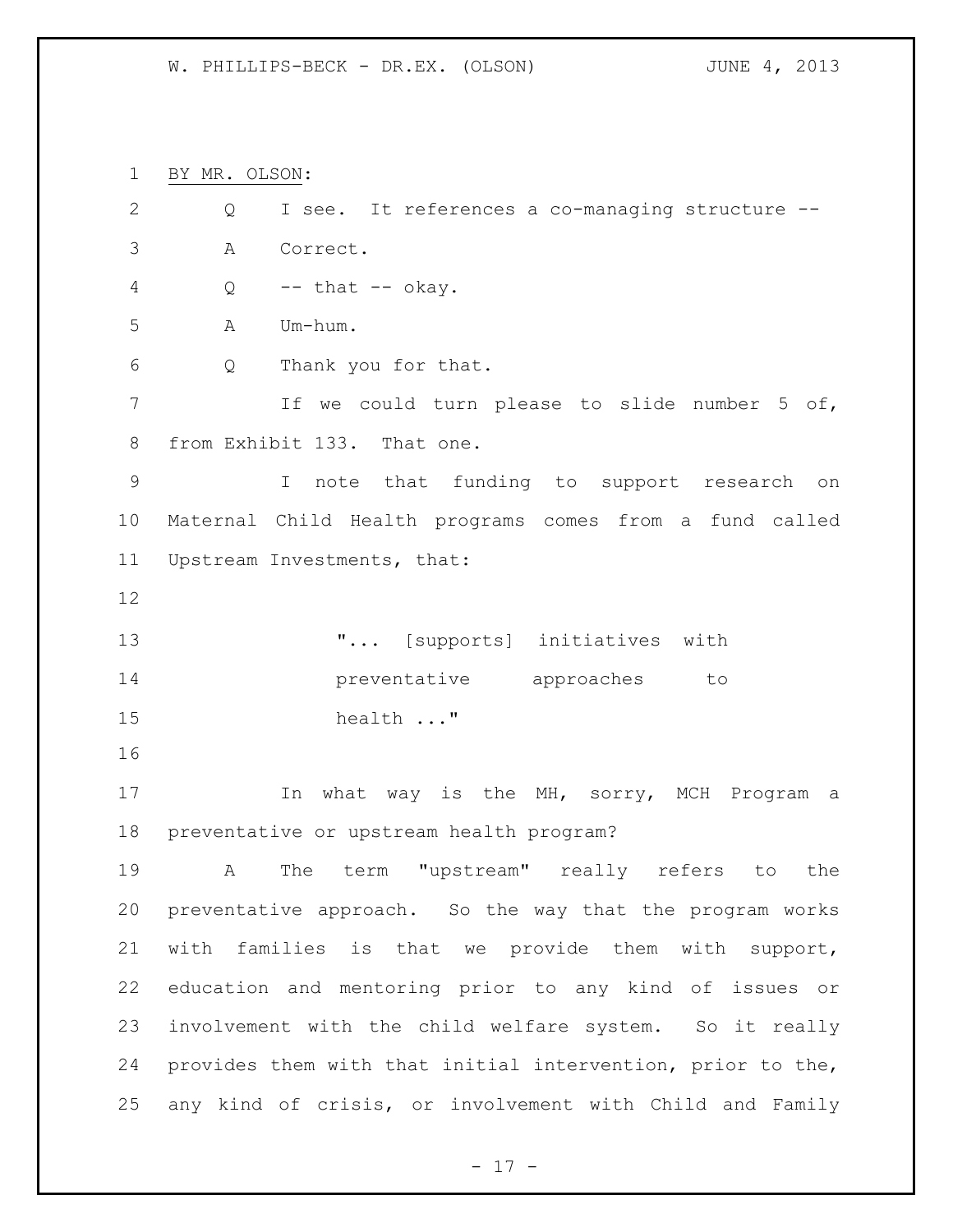1 Services. So it was really meant to be targeted 2 interventions, early on in the lifecycle of the family. 3 Q So when you say "upstream", it means -- 4 A Prevention. 5 Q -- preventing involvement with child welfare? 6 A Yes. 7 MR. OLSON: Okay. 8 THE CLERK: I'm just going to say to the witness, 9 I'm losing the, the last few words of your sentence, they 10 seem to trail off. 11 THE WITNESS: Okay. 12 THE CLERK: I don't know if you're missing 13 (inaudible). 14 THE COMMISSIONER: Pardon? 15 THE CLERK: I'm missing the last few words of her 16 sentences. 17 THE WITNESS: Do you want me to repeat that? 18 THE CLERK: No, that's okay. 19 THE WITNESS: Okay. 20 21 BY MR. OLSON: 22 Q From your perspective, is it important to provide 23 those sort of upstream services to First Nations 24 communities? 25 A Absolutely. In, in my opinion, it is the only

 $- 18 -$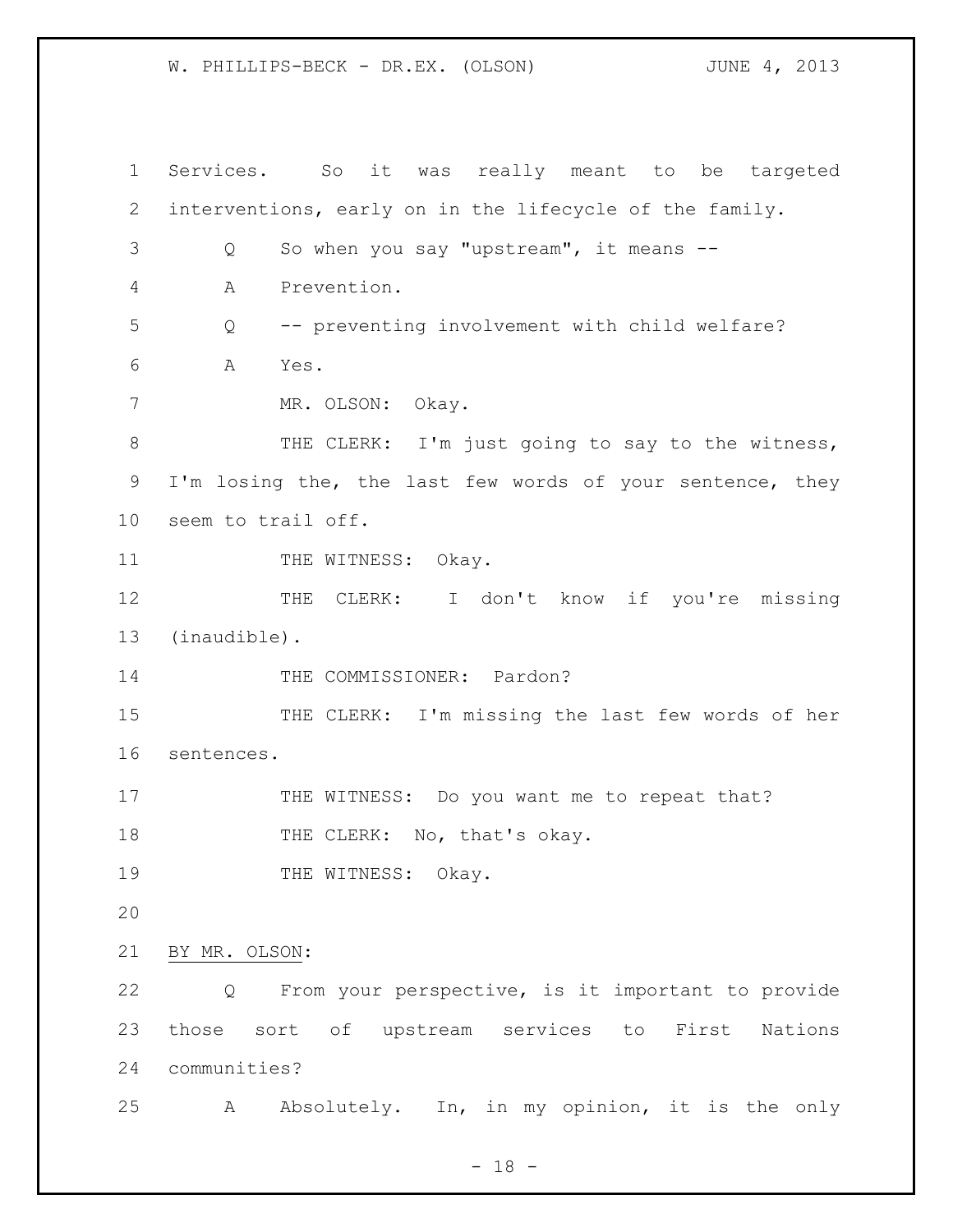approach that I feel that would work, in terms of making a difference in outcomes in, in First Nation communities. Not just for child welfare involvement, but in terms of involvement with, with the social, you know, other social programming and the justice system, or --

THE COMMISSIONER: You're --

7 THE WITNESS: -- and even --

8 THE COMMISSIONER: -- you're talking about general health services now, as distinct from maternal issues?

11 THE WITNESS: Yes, yes, but I, but the, the program itself is, is comprehensive enough so that it provides a lot of targeted information at the earliest 14 stage of the, of the family. So -- which would, has shown in other programs, in other evaluations, that makes a huge difference, in terms of involvement with child welfare system, criminal justice system, the child, sort of, social determinants of health. Makes a difference there as well.

 MR. OLSON: You, you have a nice soft voice, but it's, the room has a bit of an echo to it. So I think there's some trouble picking up your words. I don't know if it would help to either move back the microphone, or try to speak up a little bit more.

24 THE WITNESS: Okay.

MR. OLSON: Yeah. Or maybe, maybe move the

 $- 19 -$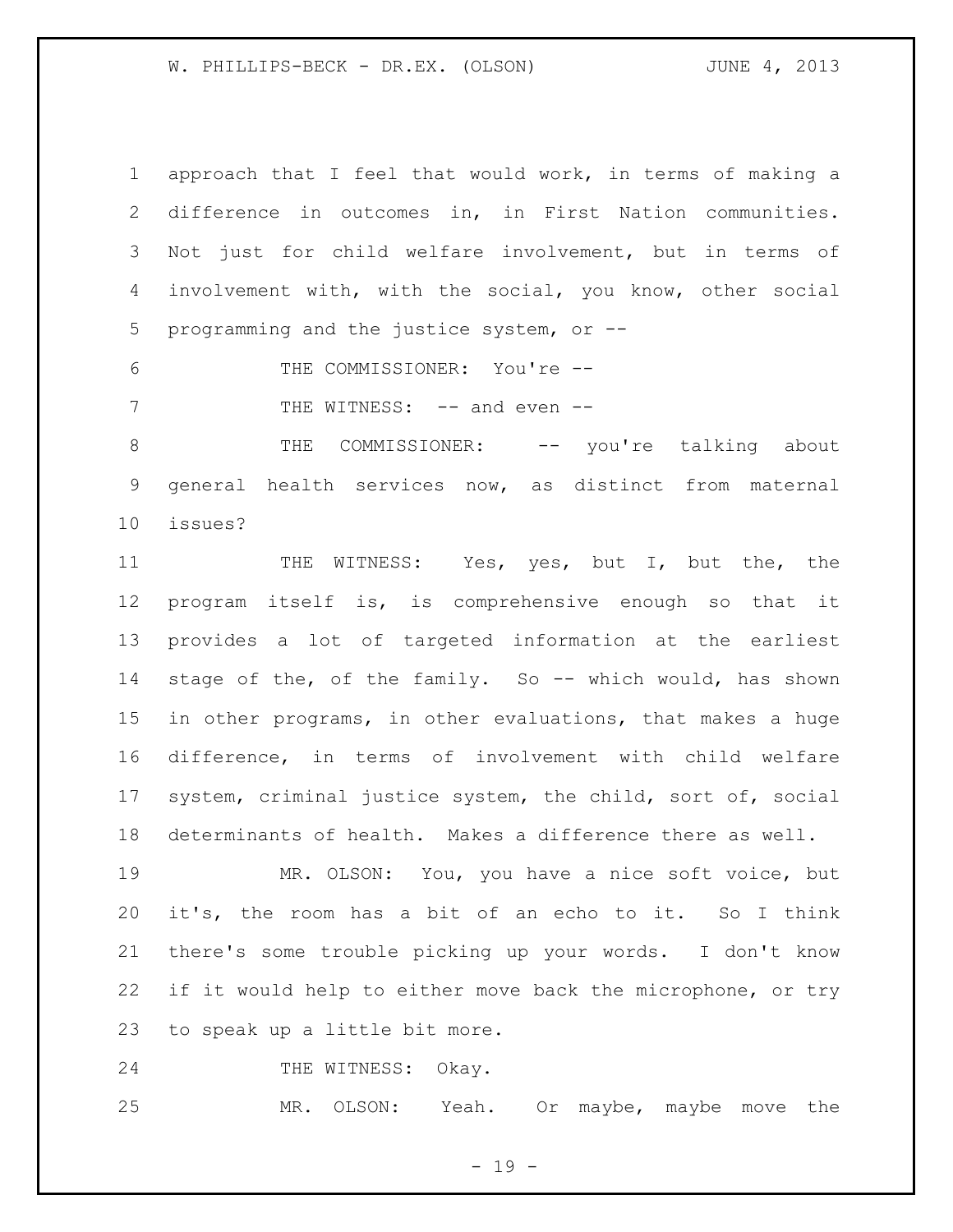1 microphone up a little bit. No? 2 THE CLERK: No, that causes feedback. 3 MR. OLSON: Okay. Don't do that. 4 THE CLERK: (Inaudible) enunciate (inaudible). 5 THE WITNESS: Speak louder? 6 MR. OLSON: Yeah, that, that was -- 7 THE WITNESS: Okay. 8 MR. OLSON: -- that's great, if you could do 9 that. 10 THE CLERK: Yes. 11 MR. OLSON: That would be helpful. 12 THE WITNESS: Okay. 13 MR. OLSON: Okay. Sorry about that. This room 14 has a -- 15 THE WITNESS: So do I need to --16 MR. OLSON: -- has an echo. 17 THE WITNESS: -- repeat that answer? 18 MR. OLSON: I think we got -- did you get that 19 answer? 20 I think we have that answer. 21 22 BY MR. OLSON: 23 Q So what you're saying is very, it's very 24 important, in communities, to provide, to provide those 25 sort of preventative approaches, for the reasons that you,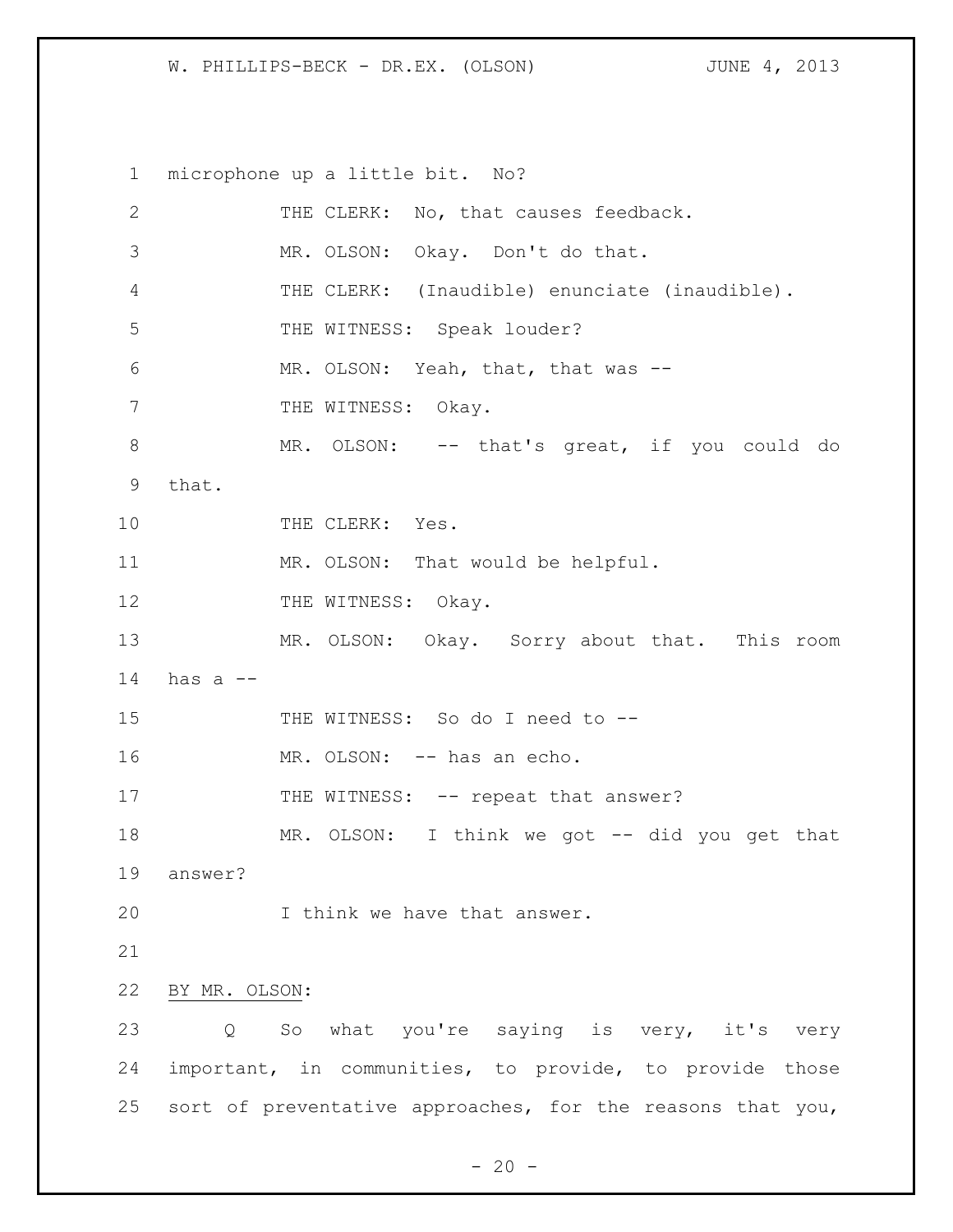| 1               | you set out and that's something that the program does.    |
|-----------------|------------------------------------------------------------|
| $\mathbf{2}$    | And you'll, you'll talk about how the program does that.   |
| 3               | We'll, we'll get to that a little bit later on.            |
| 4               | And from a development phase, if we can, if we go          |
| 5               | to slide 10 please, the first paragraph, it says:          |
| 6               |                                                            |
| $7\phantom{.0}$ | "One of the first decisions made                           |
| $\,8\,$         | by the newly formed Advisory                               |
| $\mathsf 9$     | Committee was that the Nurse                               |
| 10              | position be housed at the AMC as a                         |
| 11              | 'demonstration' project -- to                              |
| 12              | ensure First Nation participation                          |
| 13              | in program development"                                    |
| 14              |                                                            |
| 15              | Can you explain, first of all, what's meant by a           |
| 16              | "demonstration" project?                                   |
| 17              | In the past, whenever the Federal Government<br>A          |
| 18              | rolled out programs and services, the program support      |
| 19              | always remained within the Federal Government, or the      |
| 20              | office of the nursing directorate, within the First Nation |
| 21              | and Inuit Health Branch. So with this initiative and       |
| 22              | transferring out the nurse program advisor position, along |
| 23              | with the program support, to the Assembly of Manitoba      |
| 24              | Chiefs, it was really meant to demonstrate that First      |
| 25              | Nations' involvement and First Nations' participation in   |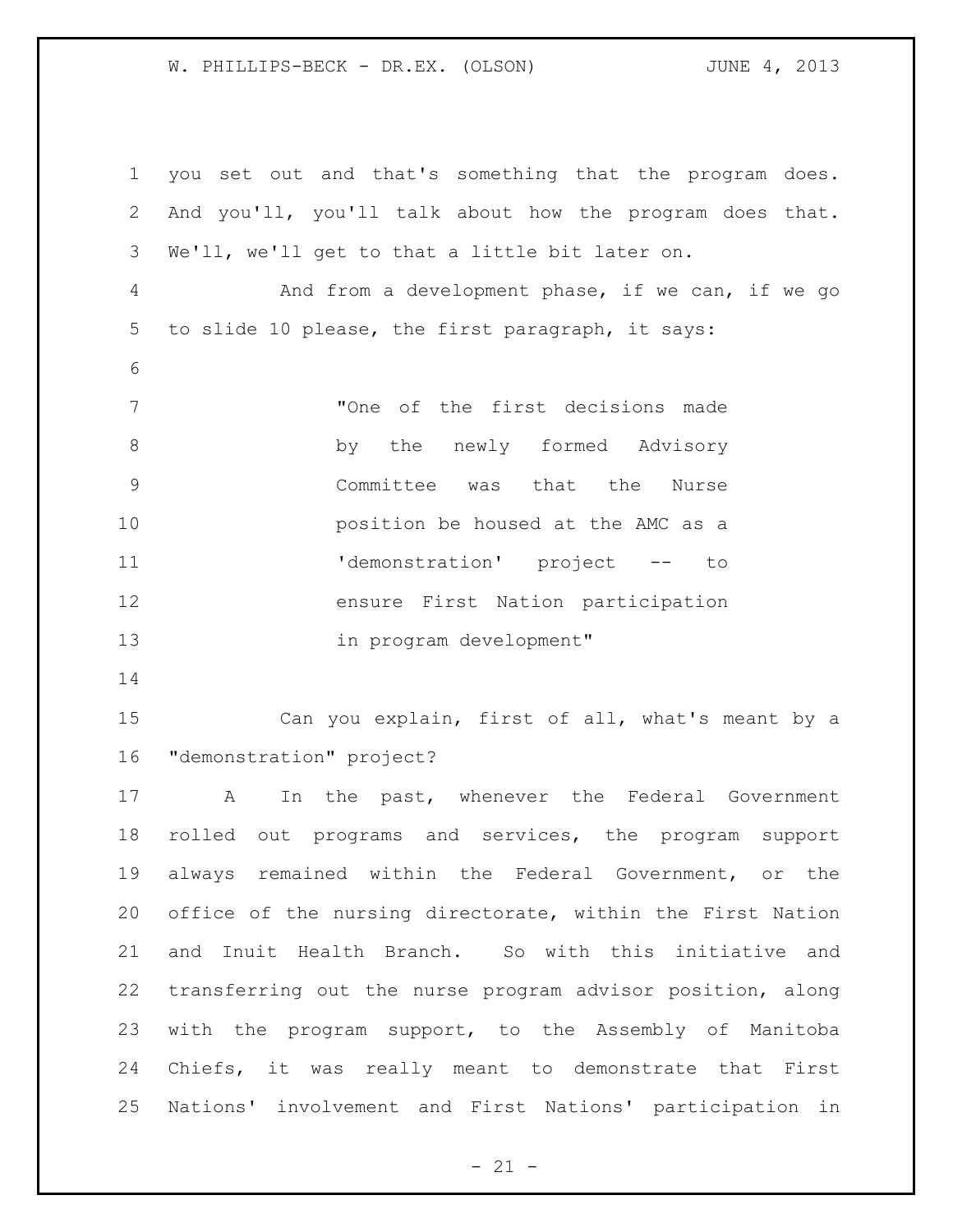designing and delivering a program would make a measurable difference, in terms of the quality of programs at the community level. Q So demonstration really means demonstrating that First Nations could do it and they, they have done it? A Yes. Q And is it still a demonstration project? 8 A Not at this point, no. Q Okay. Then the second paragraph says: "They also determined that in order to make any difference in Maternal Child Health outcomes, a 14 targeted approach with adequate funding at the community level was needed" Can you explain what's mean (sic) by targeted approach? A With other similar programs, such as the Canada Prenatal Nutrition Program, funding, the amount of funding that was available to First Nation community was not adequate to support the comprehensive prevention program at the community level. And the amount of funding that was available to the Manitoba region would not allow the

 $- 22 -$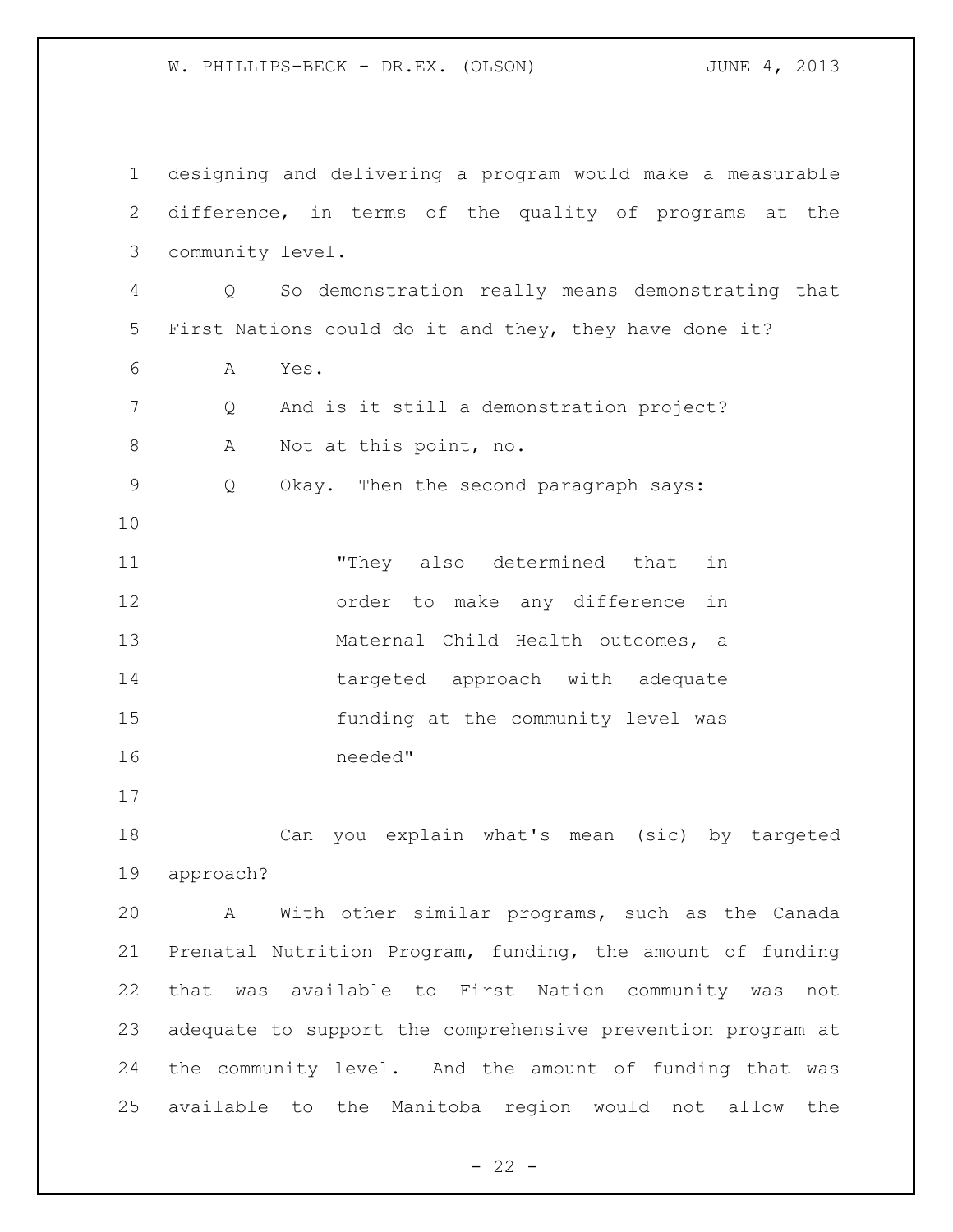development of comprehensive programs in each First Nation community. And that, and, and with that in mind, the advisor committee looked at the amount of funding that was available and decided that the best approach to take was to fund a number of programs in First Nation communities adequately, so that they can deliver a comprehensive program and, and obtain some measurable outcomes after the five year demonstration. Q So the idea being, there's not enough funding to fund every community. If we did that, it would be inadequate, we just couldn't do that. So let's target those communities, some sort of criteria, and fund it 13 adequately; is that --14 A Um-hum. That's correct. Q Okay. So if we go to slides 12 and 13, let's go to slide 12. It says: 18 The Advisory Committee recognized that existing capacity was important in the first projects to be funded and [implemented] the program quickly" "Accordingly, the criteria the community had to submit included:

 $- 23 -$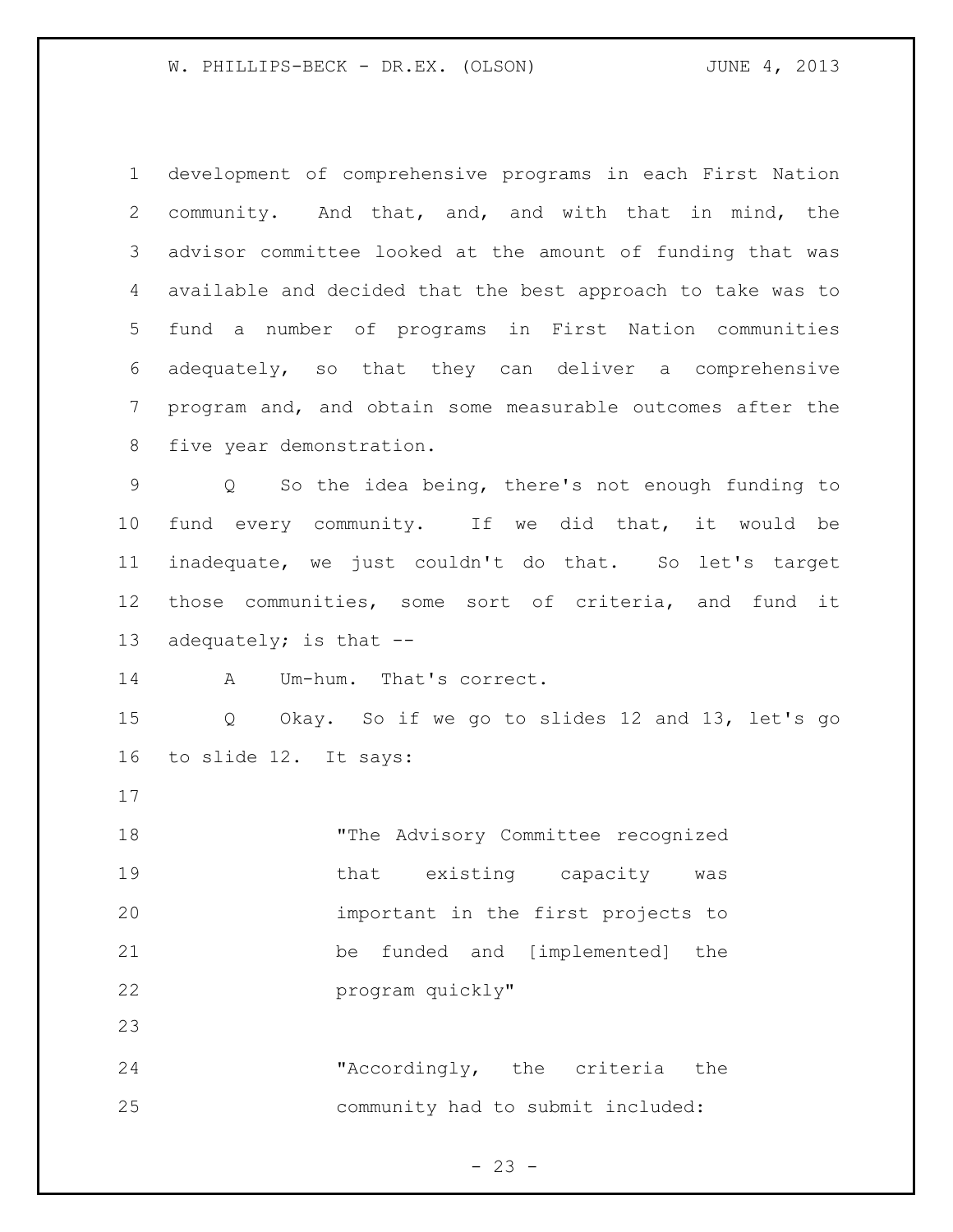Documentation of a successful implementation of community programs Support through a band council resolution or equivalent" 7 And then if we could go over to the next slide: "Evidence of success and recruitment and retention of a Nurse; and 12 The presence of an infrastructure and [support] program support in 14 the community" Were those the criteria in selecting the communities that would have a project? A Yes. Q Okay. And what was it about those criteria that made it appropriate? A At the beginning, the inception of the program, we were only assured of a five-year commitment of funding. 23 So with that five-year commitment, we, we felt that the -- we needed to demonstrate that this program works and that we had the capacity to be able to build a quality program.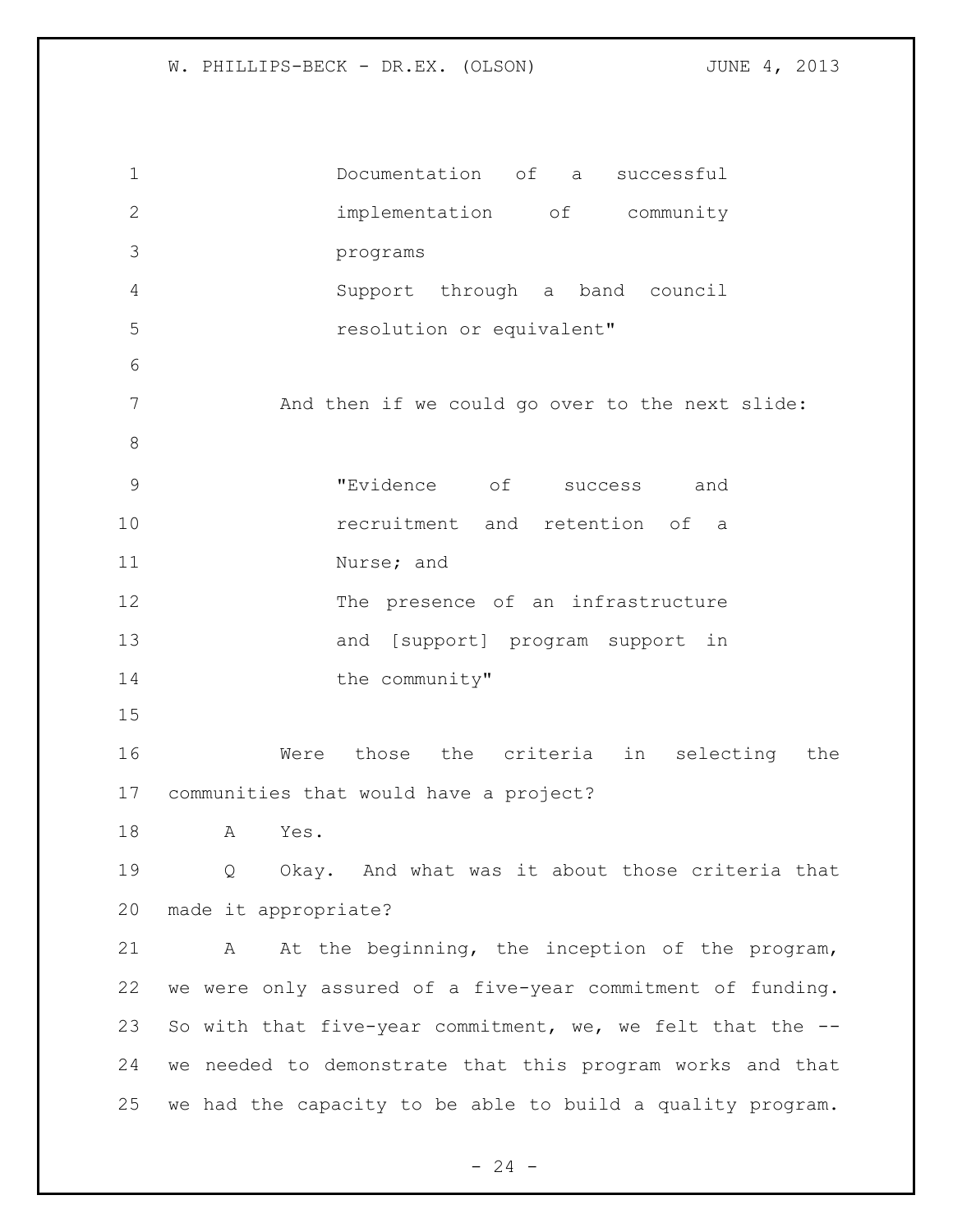And with only the five years in mind, we felt that we needed to have communities that were ready to implement the program and had the infrastructure and the support available at the community. Q I see. Based on those criteria and the funding, how many communities were funded at the outset of the program? A In 2006, there were 11 communities that were funded initially. Q Eleven communities? 11 A Um-hum. Q Now, has the reach of the program been expanded since 2006? A Yes, in 2007, an additional five communities received funding, with a total of 16 communities that were funded in 2007. And at this point in time, we only have 14. Q You were hired, in 2006, as a nurse program coordinator; what are you duties? A I was hired as a nurse program advisor and so my duties involved in assisting the communities and the advisory committee in the program development and coming up with a program model, design, assisting communities and designing their programs at the community level, looking at the training and the capacity that was required for the,

 $- 25 -$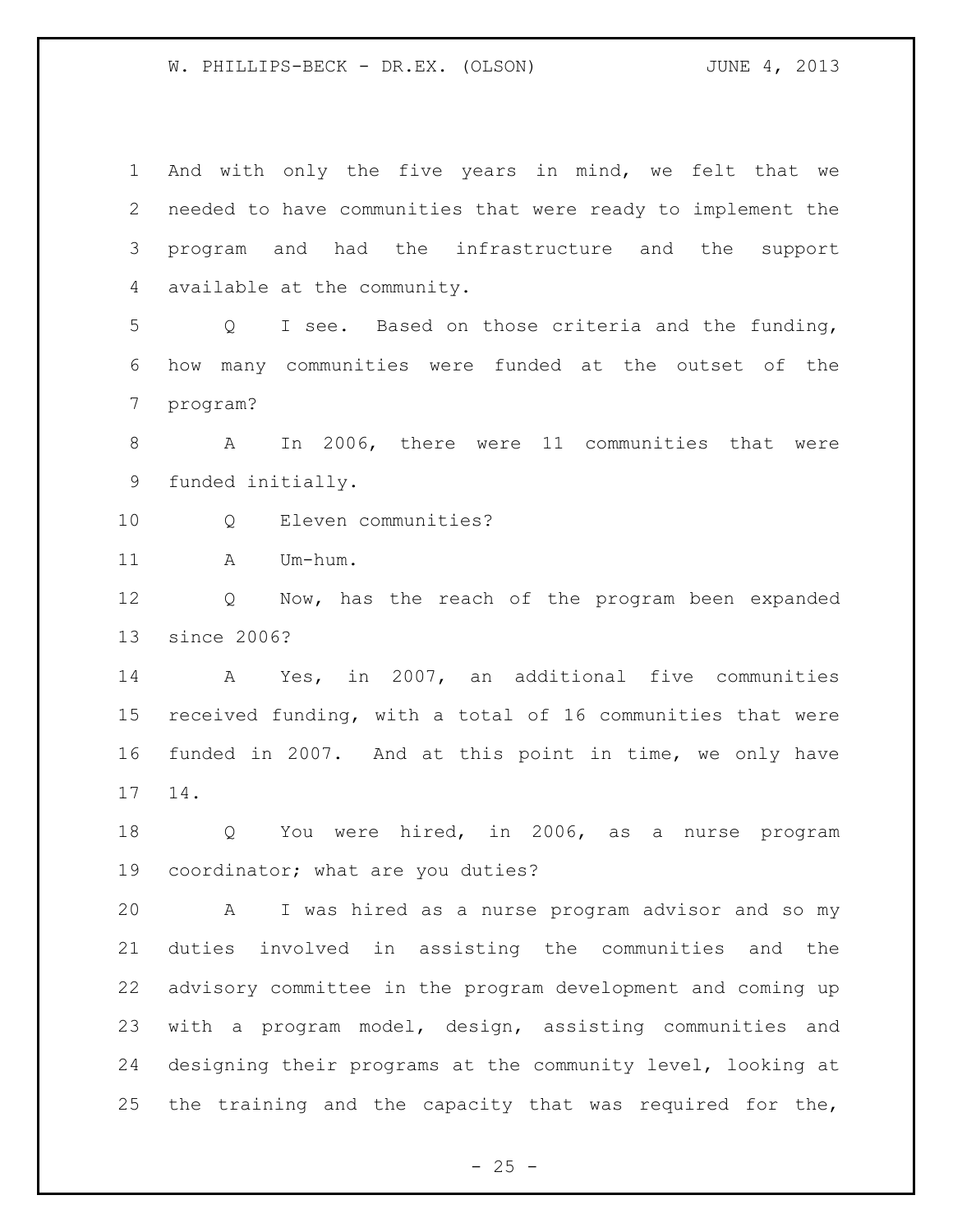for the delivery of the program at the community level. Overseeing the evaluation activities of the program. So coordinating the training, as well as looking at what was, at the time, just a concept and looking at the quality of the program.

 Q Okay. And when you talk about things being done at the community level, what, what do you mean by that, exactly?

 A The, the Assembly of Manitoba Chiefs provided the, the program support, but they did not provide the actual resources or did not hire the individuals at the community level. The communities had to sort of implement their own HR practices and policies and hire the individuals that were qualified to be able to deliver the program at the community level. So I provided that support and direction, in terms of what was required, in terms of qualifications, sort of program structure. What we were, we would, sort of, expect, in terms of structuring the program at the community level.

 Q Okay. From the planning stages an evaluation component was built into the program and developed with the assistance of Dr. Eni, of the University of Manitoba. How was a evaluation plan developed?

 A The evaluation plan was developed in collaboration with the initial advisory committee that was

 $- 26 -$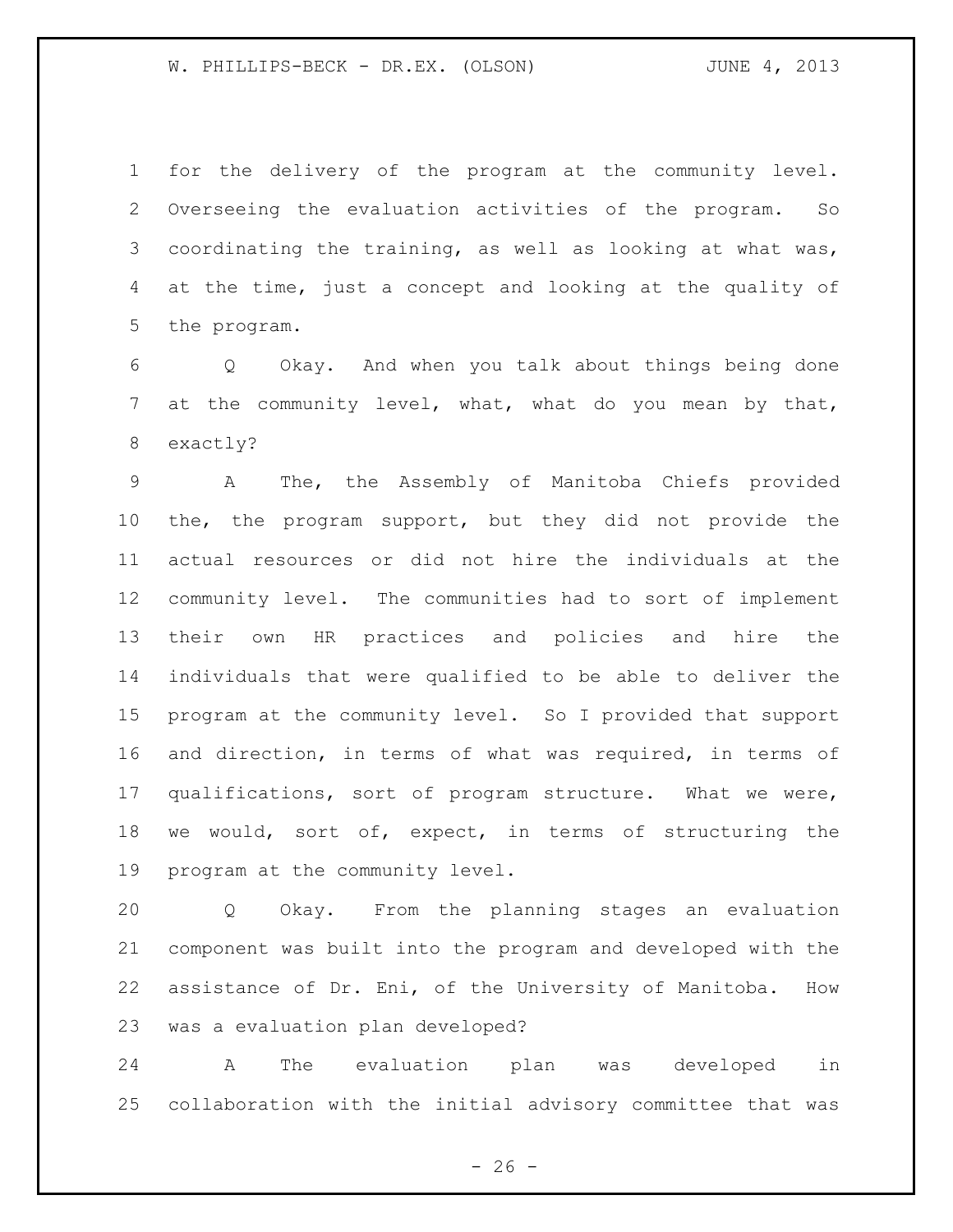formed in 2006, prior to the funding rolling out into the communities. So the advisory committee was involved in the selection and as well as setting out the criteria for the community programs. So they were involved, in terms of looking at how we were going to evaluate the program. And their perspective was that the evaluation of the program was not going to be anything that was done externally by a, sort of, a, an academic institution that really had no direct relationship with the program. So what they called it, at that time, for a lack of a better name, was a developmental evaluation. So they felt that the university needed to be directly involved in the development of the program and remain with the program for its duration. 14 Q Is that still the case today? A Yes. Q We could put slide number 18 on the monitor please.

 It says the MCH program, in Manitoba, uses a Manitoba First Nations cultural framework that is strength-based and inclusive of the entire family.

What does that mean?

 A Okay. The initial evaluation planning workshop, we, we had a number of tools that were available to us from the Federal government, at the national level and one of those being a, a framework for the designing, the delivery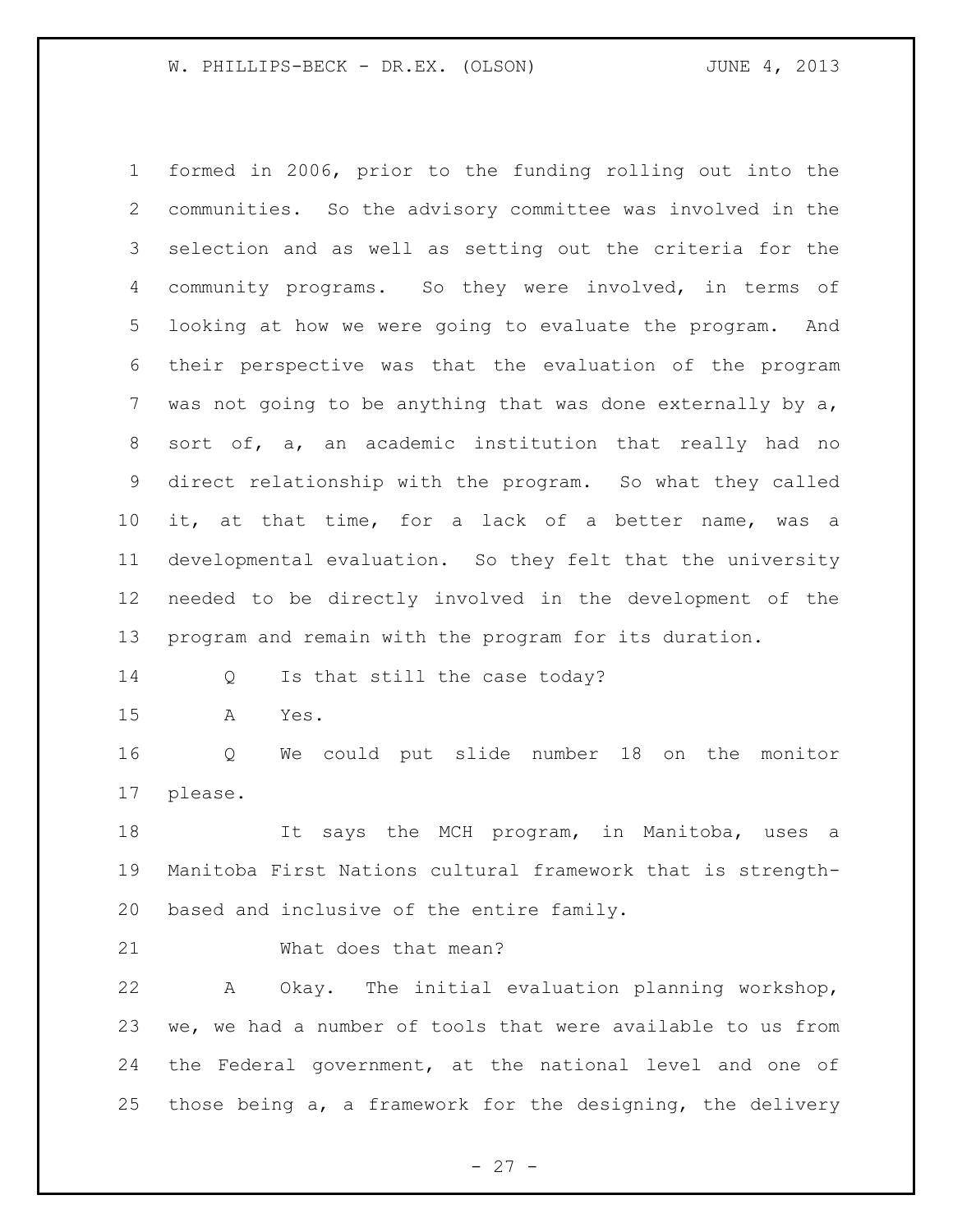of the program. So the advisory body, at that time, and the communities that were funded, the program employees that were employed by the programs at that time, were involved in looking at the national framework and some discussions on how we were going to, to still deliver the program so that it met the criteria at the national level, but we also wanted it to be a program that was rooted in First Nations culture, belief systems and histories.

 So with that, we designed a program framework that looked very much like a tree. So the roots of the tree were really rooted in First Nations culture and belief systems and values and had a program of services, as well as an evaluation that grew with the tree. So, and with the cultural, I guess, aspects being the strengths of the community, so that the programs were delivered, the fundamental structures remained the same without -- through each and every community, but the communities had the flexibility to build on the strengths that were unique to that particular community.

 Q Okay. If we could put up slide number 20. I think this is the, this is -- oh, actually 19 -- is that, that's the -- that's what you're talking about when you talk about the tree --

A That's correct.

Q -- the model? And so this is consistent with the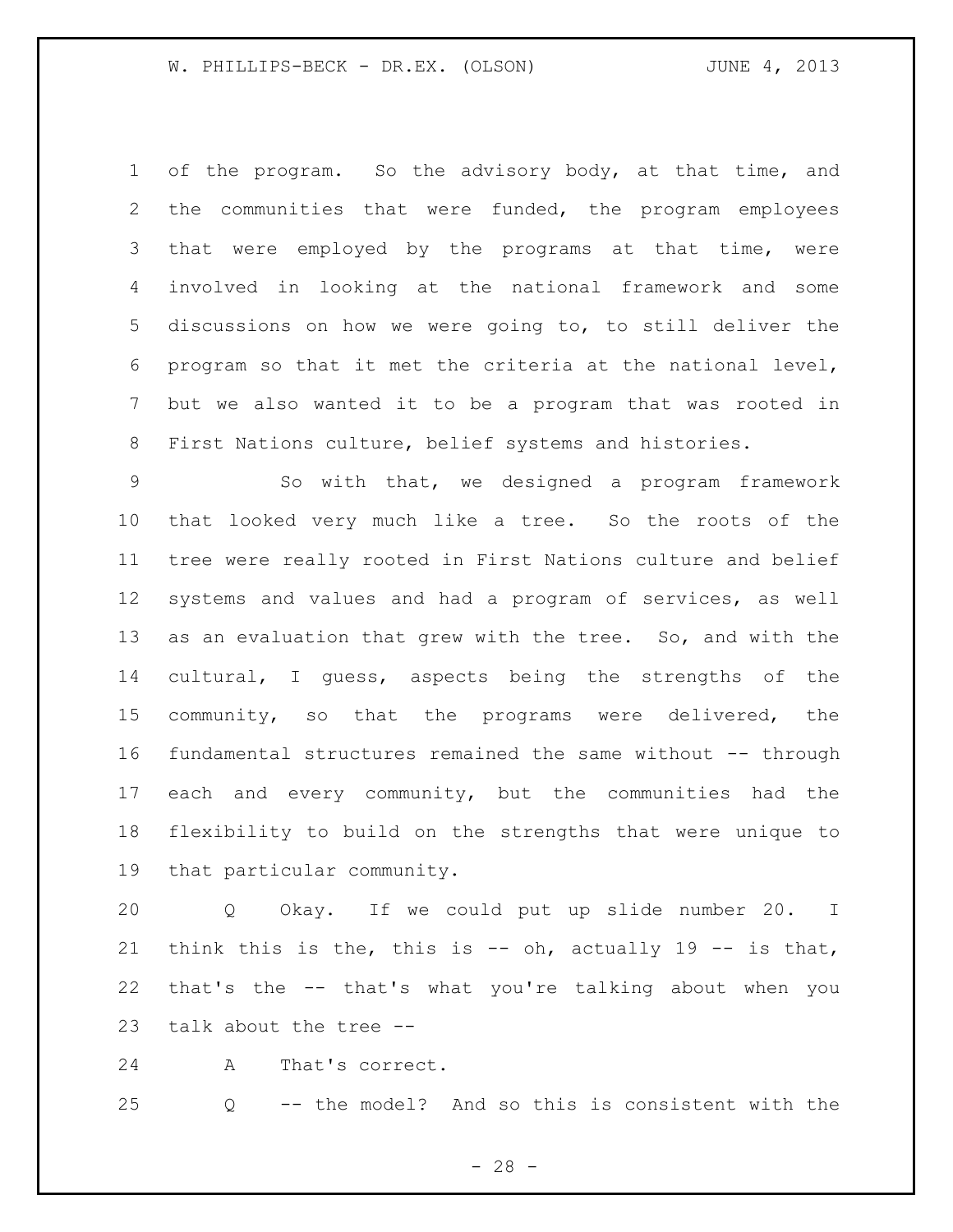national standards and the, the First Nations values and, 2 and approach; is that right?

 A The national, the national framework really spelled out a couple of criteria that it would be a program that was a home visiting, that had a home visiting model to it. And that we had, that part of that criteria would be linking the program participants to available supports and making referrals to available supports, with, and with a -- external to the community.

 With the Manitoba model, we looked at a different approach, which was inclusive of the entire family, not just the maternal and child dyad. But we felt that the family was important to, to, to design the program, so that it met the needs of the entire family and not just making a difference in maternal and child health outcomes. So with that, we created our own vision for the program. We created our own objectives that were clearly aligned with our own, or First Nations philosophies.

 Q Okay. Now, these are all things that occur before there's involvement with the child welfare system --

A Yes.

 Q -- right? Okay. So what, at what point do you see that these, these types of capacity building things happening, or current? Or what, what, at what point do they occur?

 $-29 -$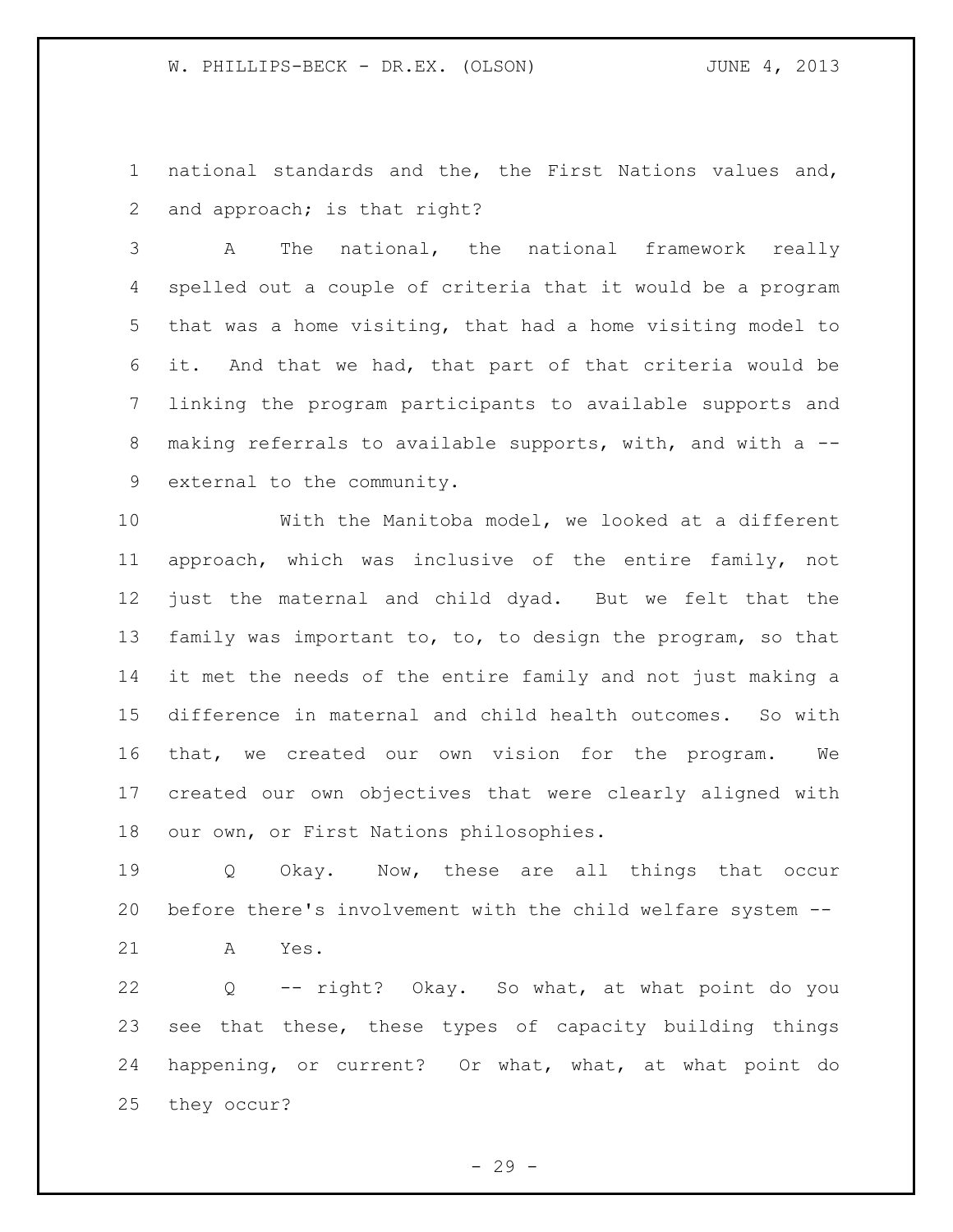A Well, when we are working with families, we have a process to, to reach out to families, which is our screening process. So the screening process is really meant to be a universal process. From that screening, we identify families that potentially could benefit from the support of the program. And from those that are identified 7 as sort of screened in for a -- well, better words, are, are further assessed by a nurse and who completes a, a comprehensive family assessment that looks at a number of different areas and one of them being involvement, previous involvement or history of their involvement, as a child, with the child welfare system. So it, it does, it is a, sort of a, a risk assessment, as well as looking at strengths of the family.

 So identifying their, their needs, in terms of the risks and their strengths, we work with the family and, and they work one-to-one with a home visitor and the home visitor has an educational curriculum that really is rooted in, in, in solid science, in terms of child development, parenting, bonding, attachment, all those elements that would build a strong family. So our fundamental goal is to strengthen the family.

 Q Are the services themselves voluntary? A Yes.

Q Okay. If we got to slide number 24, it talks

 $- 30 -$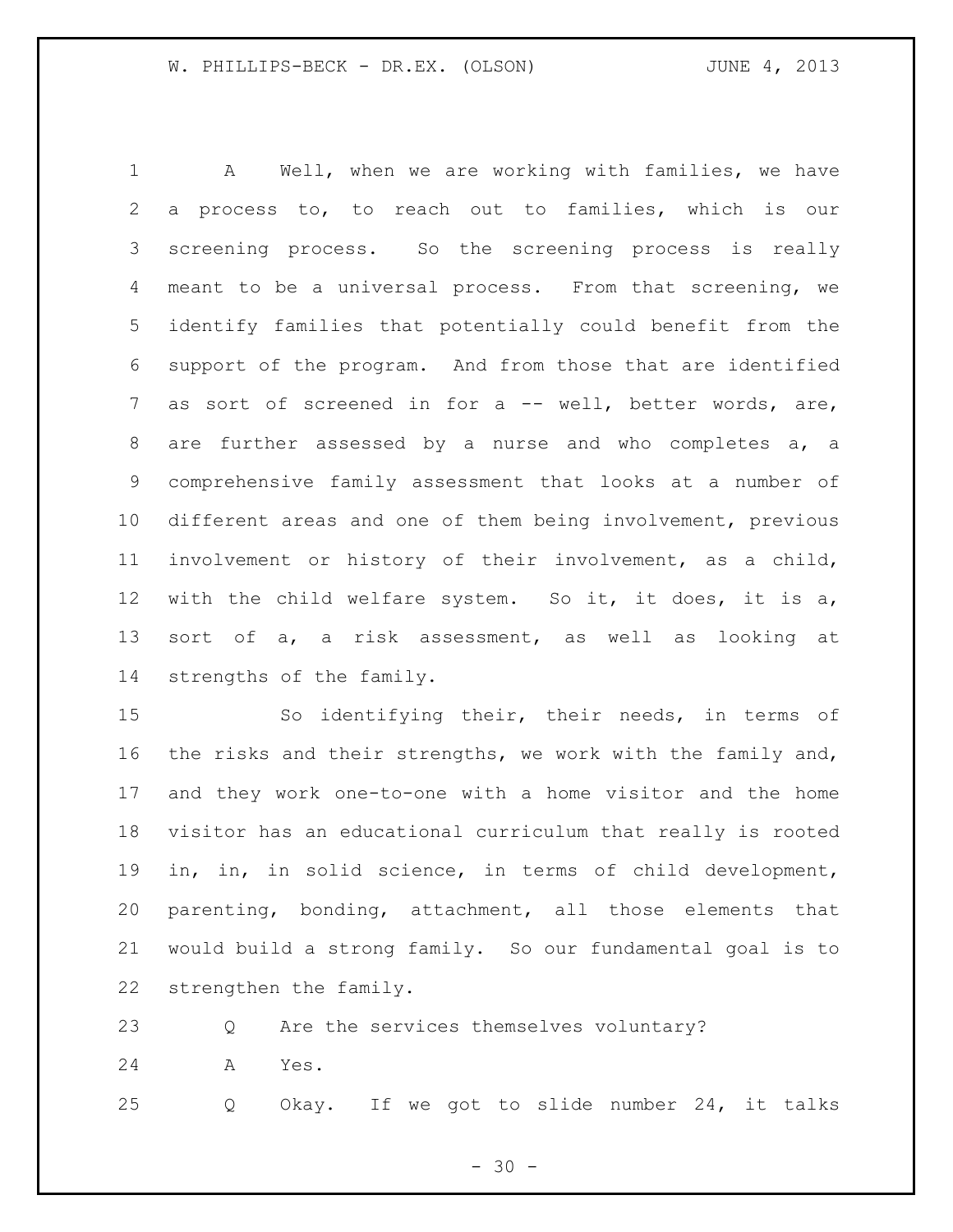about the program's objectives:  $\mathcal{P}$  "- [Empowering] Families - [Promoting] the physical, emotional, mental and spiritual well being of women children and families 8 - [Promoting trust] and supportive relationships between 10 parent/child, care **provider/family, and resource to**  resource - [Increasing] communities (sic) **capacity** to support families" 16 How does this strengthening program, Strengthening Families Program seek to achieve this, these objectives?

 A I think the, the program seeks to obtain these objectives by providing families with, with the information and education around building a relationship with the child, building stronger relationships within the families, providing them with information that was potentially lost due to historical factors, in terms of the transmission of parenting knowledge, in terms of nurturing our children.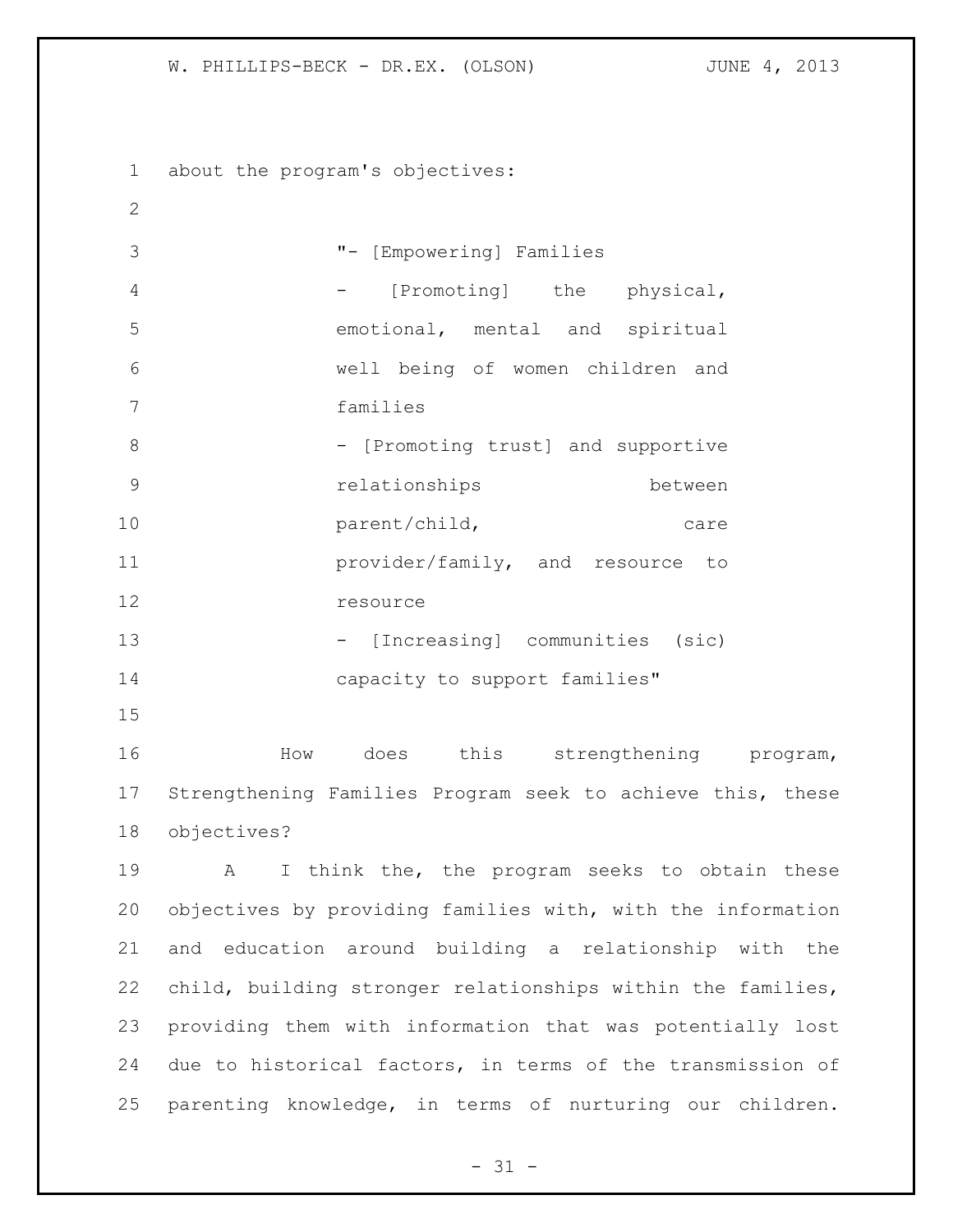So it really provides them with comprehensive information about how we can rebuild our families and sort of, and start from there. And we feel that we have made an incredible difference in the families that we work with, in terms of making, making some, some really positive lifestyle changes in, in families.

 Q Okay. Just in terms of practically how it works, 8 if we got to slide 27, there are -- and you've talked a little bit about it so far, there, there are five elements and you've talked a bit about the home visitation program and that's:

**"...** in home support by specially 13 trained visiting staff"

 How, just how does that work on a practical basis? What, what happens? Home visitors visit a family that you've screened in on -- how frequently would they visit a family?

 A It depends on the level of need, but primarily most families will enter at level 1. And level 1 families are visited on a weekly basis, or at best, at a, on a weekly basis. They transition through the levels based on their goals that -- achieving certain goals that they set out for themselves. So they work with the home visitors in, in setting some goals for the family, for themselves.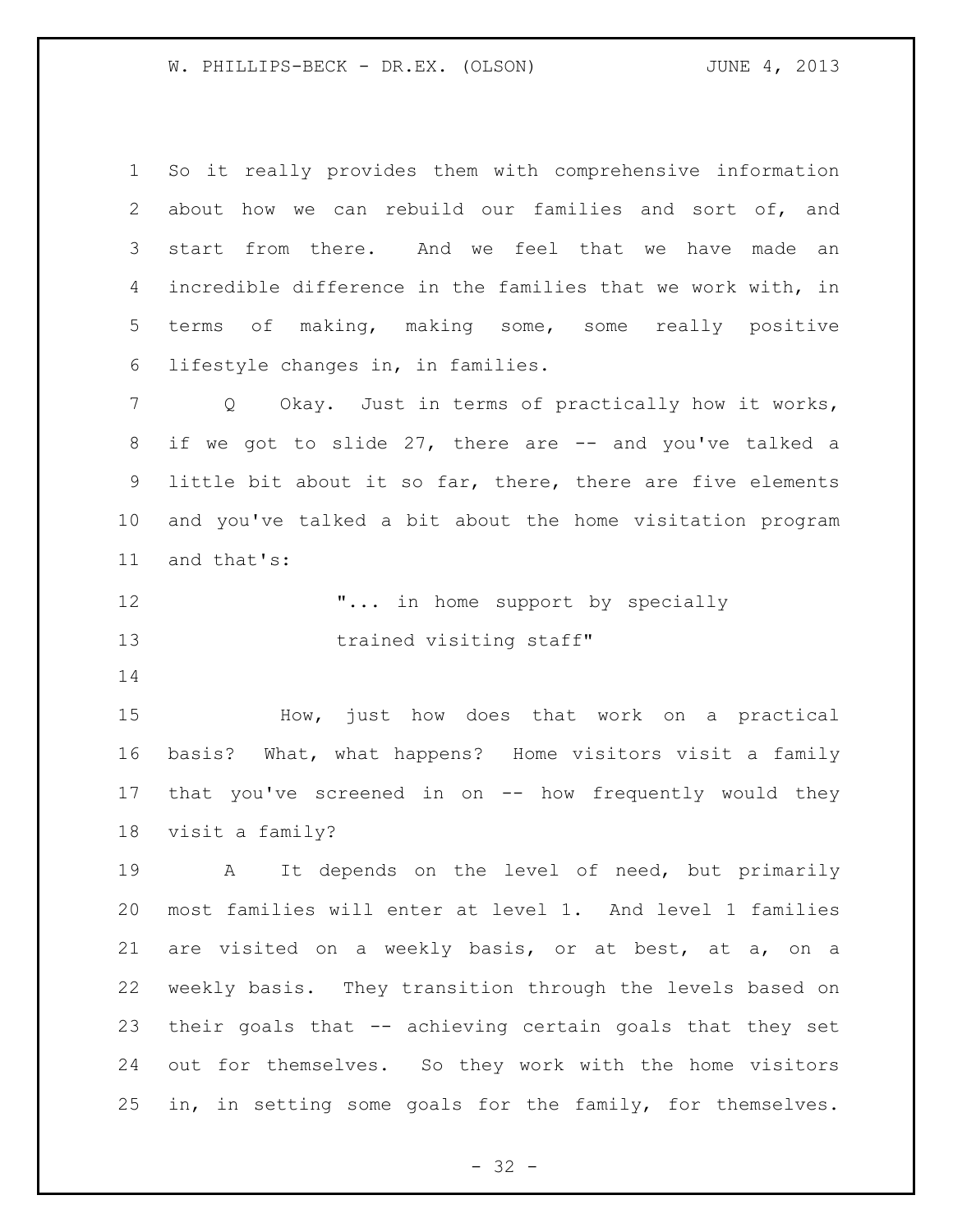And as they move towards achieving those goals, then they progress through the various levels. So level 1 is one visit a week. Level 2 is a visit every other week. Level 3 is once a month and level 4 would be on a quarterly basis.

Q Okay.

7 A So four times a year.

 Q And when you talk about goals, can you just give, give us an example of some of the types of goals that might be identified or, or discussed? Just, just as an example, so we get an idea of what you mean?

 A Some of the goals can be quite complex and some of the goals can be very simple as I'll, I'll get up in the morning, each and every morning, and get my child ready for 15 school. Some of them, some families are just at that level, where they need to set some goals around just having a daily schedule and a daily routine.

 Other goals we have seen are families working towards obtaining their grade 12 education. So they may set a goal to go back to school in the fall. Some may set a goal around, around obtaining employment, or working towards getting off social assistance and entering the workforce.

Q Okay. (B):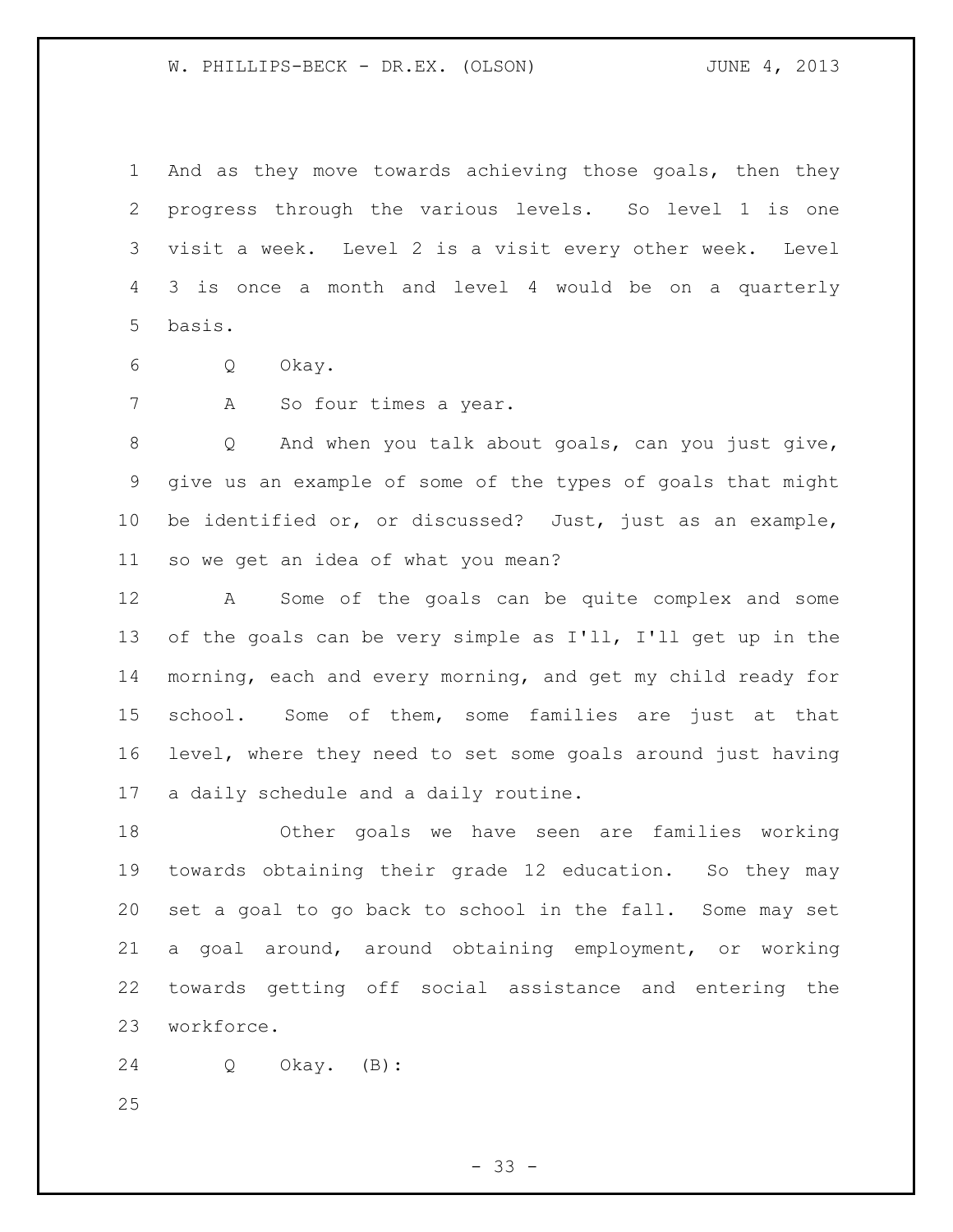1 The metric of the connecting families ... to ... 2 support and services ..."

 Can you talk a little bit about what that involves?

A Well --

 Q This is -- is this something, as well, that the home visitation program does? The, the worker would -- helps connect the family with, with family? Helps, helps connect the family to support services?

 A Absolutely. The home visitors are trained to deliver an educational curriculum and they are generally home visitors that are residents of that community. We recognize that they are not professionals in every aspect and they're not expected to, to have an answer to every question, or to every issue. So we do training with the home visitors, to be able to, for them to recognize that, their limitations and be also aware of other resources and available supports in the community.

 So one of the roles is if they are encountering a family that has sort of an issue that is beyond their capacity to deal with, that they are working with their supervisor, nurse supervisor, to be able to link that family with available supports in the community as well.

Q And of course those support, supports have to be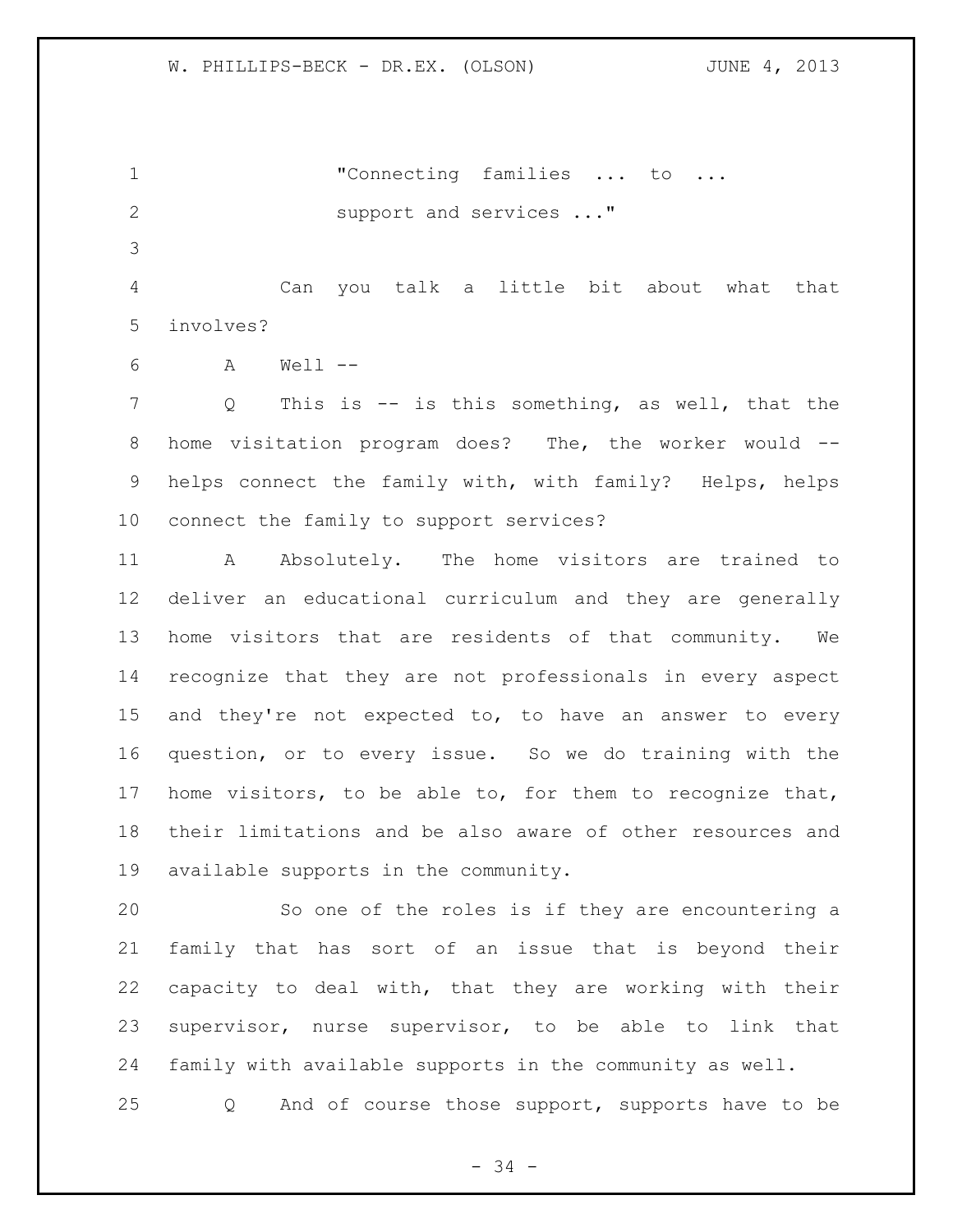available in that community to make the link as, as well?

A Yes.

 Q Okay. And that was one of the criteria, in terms of having, selecting the program to be available in the community, that there be supports in the community?

A Ideally, yes.

Q Go down to health promotion and education.

8 You spoke a little bit about that; was there anything else you wanted to add, in terms of what's involved?

 A Although we have the home visiting program that's very targeted to families that are identified through a screening and assessment process, we also have the nurse supervisors who are more generalists and, and more or less come from the public health system. They can work with other programs and supports in the community to deliver education and health promotion activities, at a much broader level, to the community. So that the, not only is the information reaching the families on a, a one-to-one basis, but the nurse supervisors can be involved at a much more sort of a community-wide level in delivering health promotion activities.

 One example could be delivering an educational program around boat safety, around this time of the year. Another example could be doing an educational session and

 $- 35 -$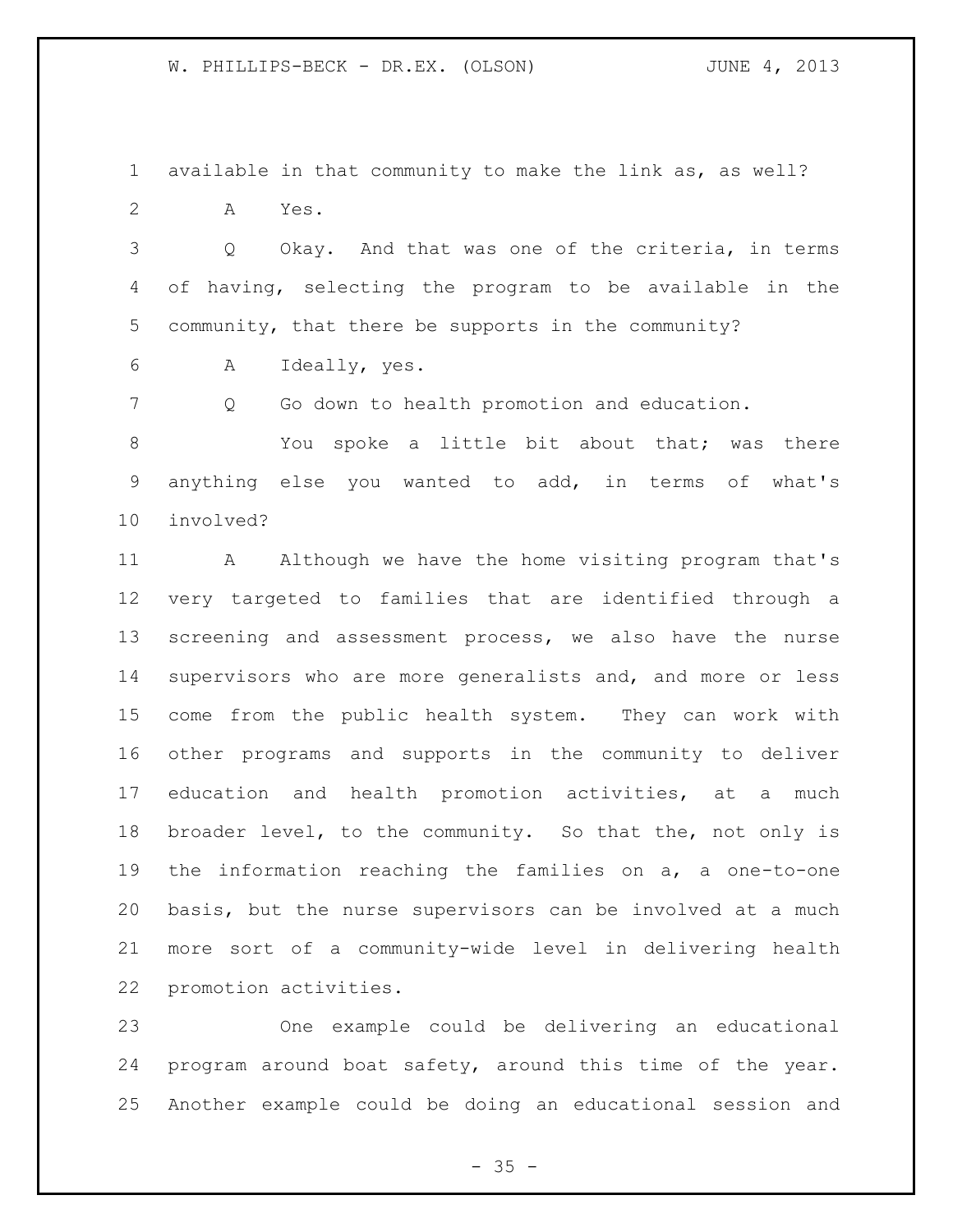providing support to the community, in terms of traffic safety and the use of car restraints and car seats and that sort of thing.

 Q And case management for families with complex needs; can you elaborate on that?

 A With the families that we work with, the home visiting families, sometimes we'll identify a family with, with more complex challenges, or in some cases, children that have special needs, which would require more of a system of support for that family. So, in that case, the nurse supervisor can act as the case manager for that particular family and provide the case management support and coordinate the team meetings for that particular family.

 Q So, when you're talking about case manage, that -- management, is that where the resources involved in that family's life are all brought together to determine what the family needs and where the, the family's going, in terms of a case plan?

- A Yes.
- 21 Q Is that the sort of --

A Um-hum.

Q  $-$  thing you're  $-$ 

A Ideally --

Q -- talking about?

 $- 36 -$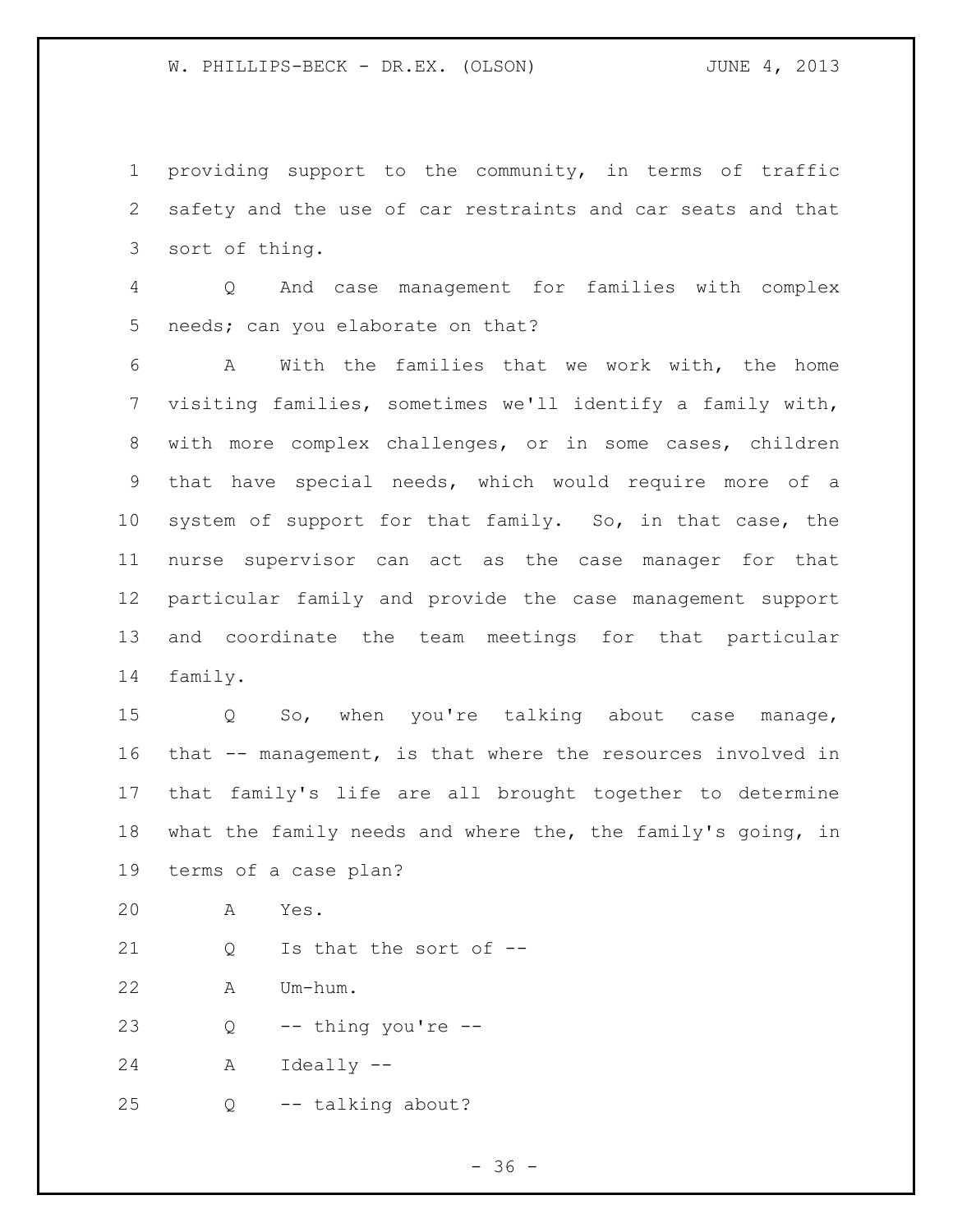1 A -- yes.

2 0 Ideally? Ideally?

A Ideally.

 Q You know it doesn't always work that way, but that's the --

A Um-hum.

7 0 -- that's the idea?

A Um-hum.

 Q Okay. The home visiting program itself, in practice, how has that been working out?

A The home visiting --

Q Right.

 A -- in practice? We have undergone a more or less a process evaluation that ended in 2005. Right now, our focus for the evaluation is looking at the outcomes. So we would expect, after delivering the program for five or six years, that we are making a difference, in terms of positive lifestyle changes and we have a, a data sort of collection tool, where we are looking at and tracking some of the, the outcomes, in terms of families. And we feel -- and it, it will be demonstrated through evaluation activity in the next couple years that there are a number of positive changes that are taking place in families. Families are, are reaching their goals. They're going back to school. They're coming off of social assistance. For a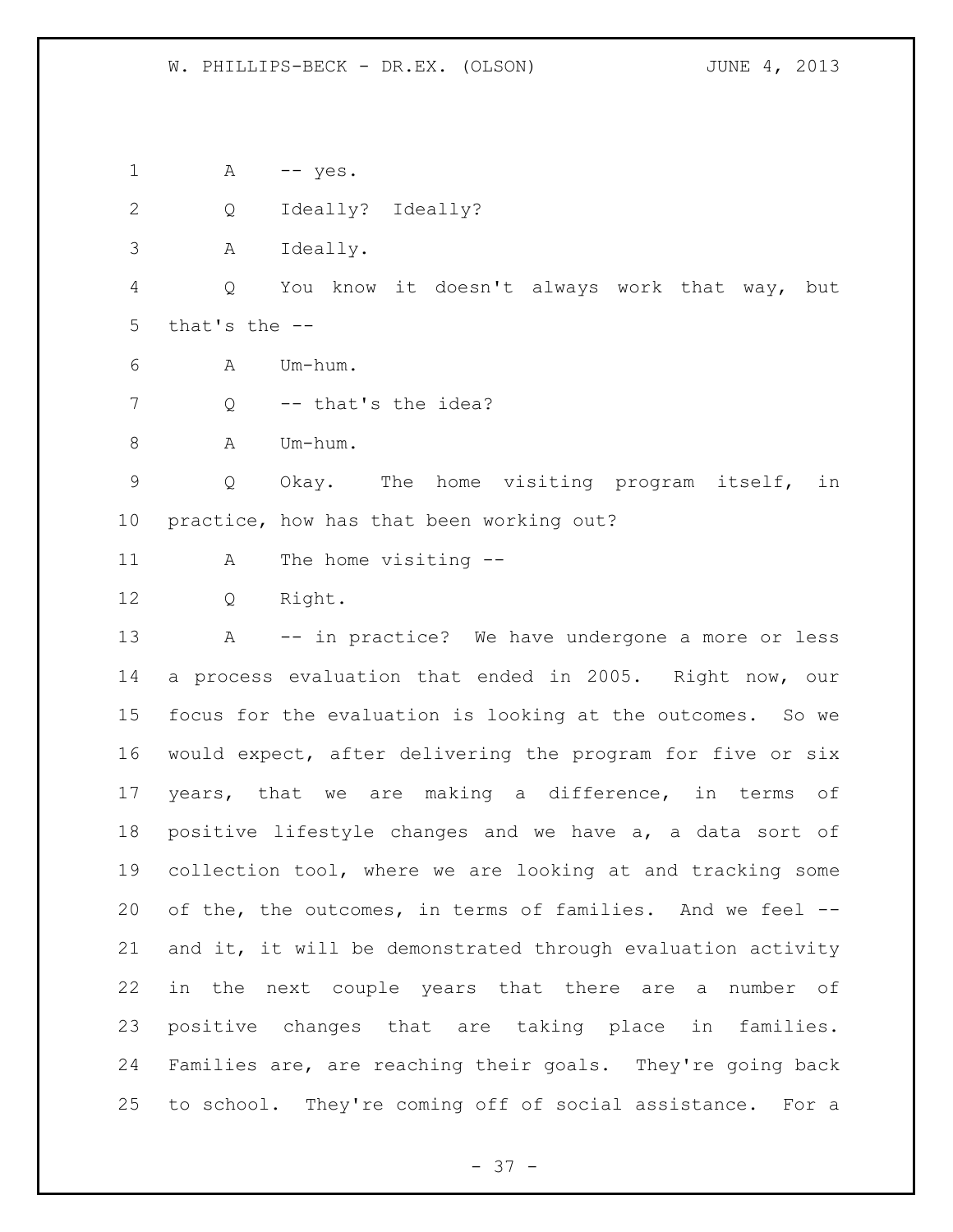family, number of families that have had Child and Family Services involvement, they've worked towards their goals in, in reuniting their children within the families. So we are seeing a number of positive changes at the community level.

 Q Okay. You, you mentioned that the program's designed to be consistent with national standards. It also sounds similar to the Province's family, Families First program; is there, is there, is there a reason for that similarity?

 A Yes, in the very beginning, when we were looking 12 at the design and delivery of the program, there were discussions with the communities, in terms of the program model. And the decision, at that time, is that we would deliver a similar enough program to the Families First program, so that we potentially could transfer families between the two systems. And so at the core element, the, the, the structure of the programs are the same. We use the same educational curriculum, which is the Growing Great Kids education curriculum. So potentially families that are leaving our community can leave one of our communities 22 and enter a regional health authority, one of the communities in a neighbouring community and obtain and pick up where they left off, in terms of the educational curriculum.

- 38 -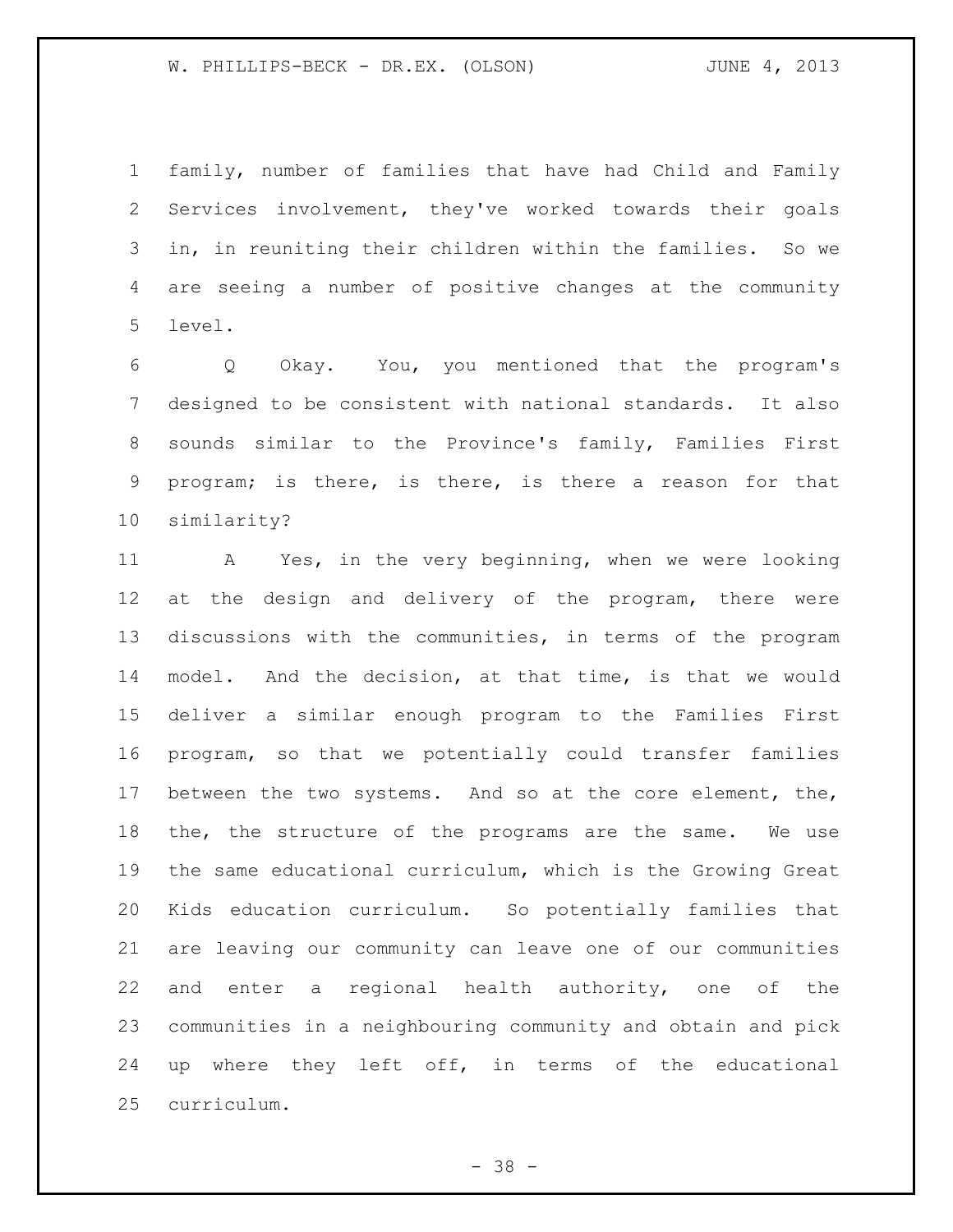1 Q I see. So the Manitoba -- the, sorry, the Maternal Child Health program is only delivered on certain First Nations? A Yes. Q Those that were selected that, that, I think you said there were now 14? A Fourteen, um-hum. Q And what -- the Families First program is not offered on all First Nations, is it? A No. Q Is it offered on any First Nations? A No. Q Okay. What we know though is that many aboriginal families move from a First Nation community to an urban centre like Winnipeg and the idea is a First Nation family could transfer -- who, who was part of the, of the Maternal Child Health program, that they could transfer to Winnipeg and be, fall under Winnipeg Regional Health Authority, for example, and become part of the Families First program without little, with little difficulty, in terms of the -- 22 THE COMMISSIONER: With, with what? BY MR. OLSON: Q Little difficulty, because of their similarity in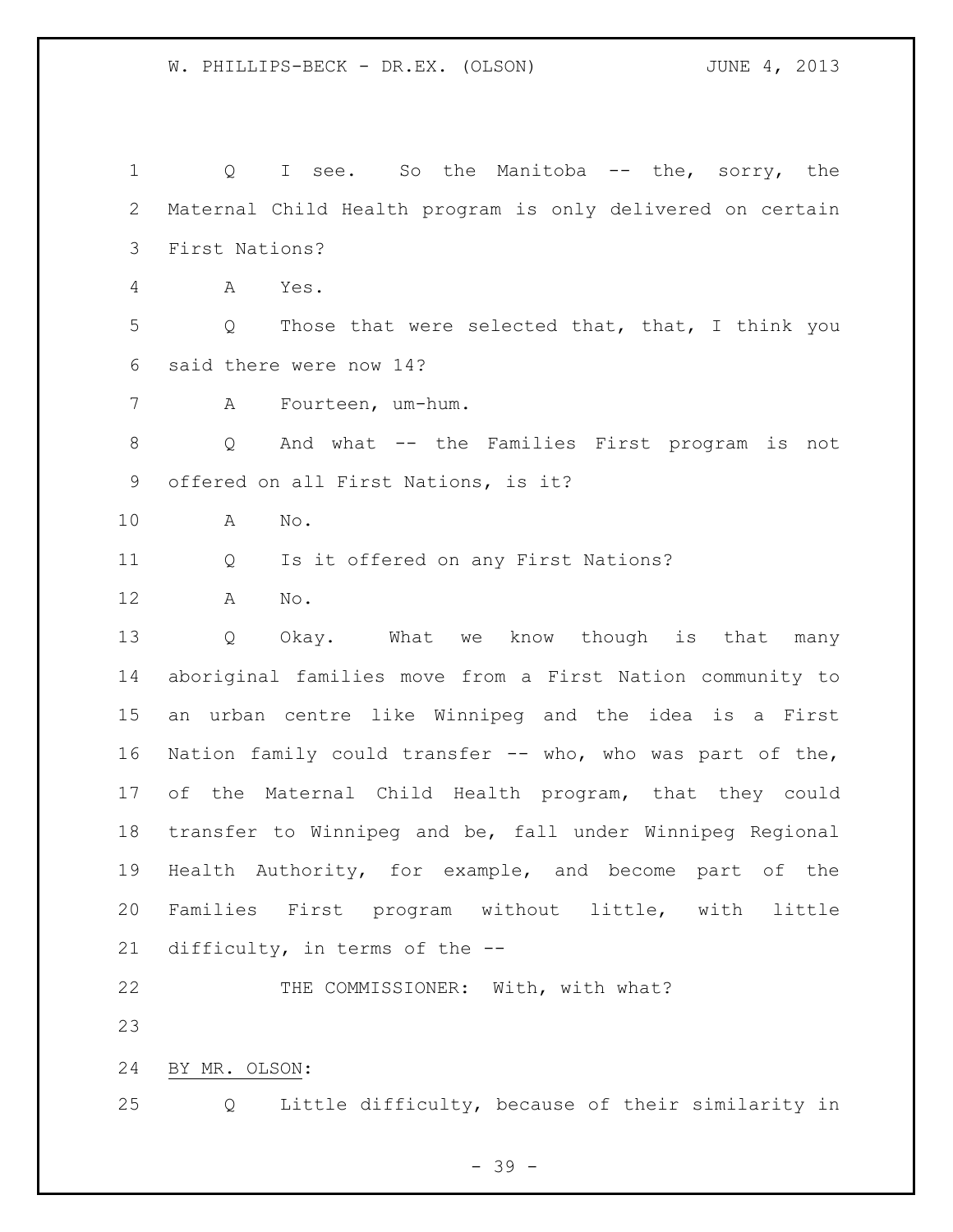the curriculum; is that right?

- A That's correct.
- Q Okay.
- A Yeah.

5 THE COMMISSIONER: Well, is the same program get delivered in, in, in, in, in, in Winnipeg?

 THE WITNESS: The Strengthening Families Program is delivered on reserve. We use the same educational curriculum and we use the same approach of leveling families and transferring families through those various levels. So that model remains the same.

 So should a family leave a First Nation community, they would follow our policies, in terms of our transfer policies, into the, say for instance, the Winnipeg Regional Health Authority. So we'd provide a referral to that individual public health unit and then the public health unit would pick that family up and they would potentially be able to visit that family --

MR. OLSON: Right.

 THE WITNESS: -- because they are using the same educational curriculum.

 THE COMMISSIONER: Can they deliver the kind of culturally appropriate services that were delivered back on the reserve?

THE WITNESS: The Growing Great Kids curriculum

 $- 40 -$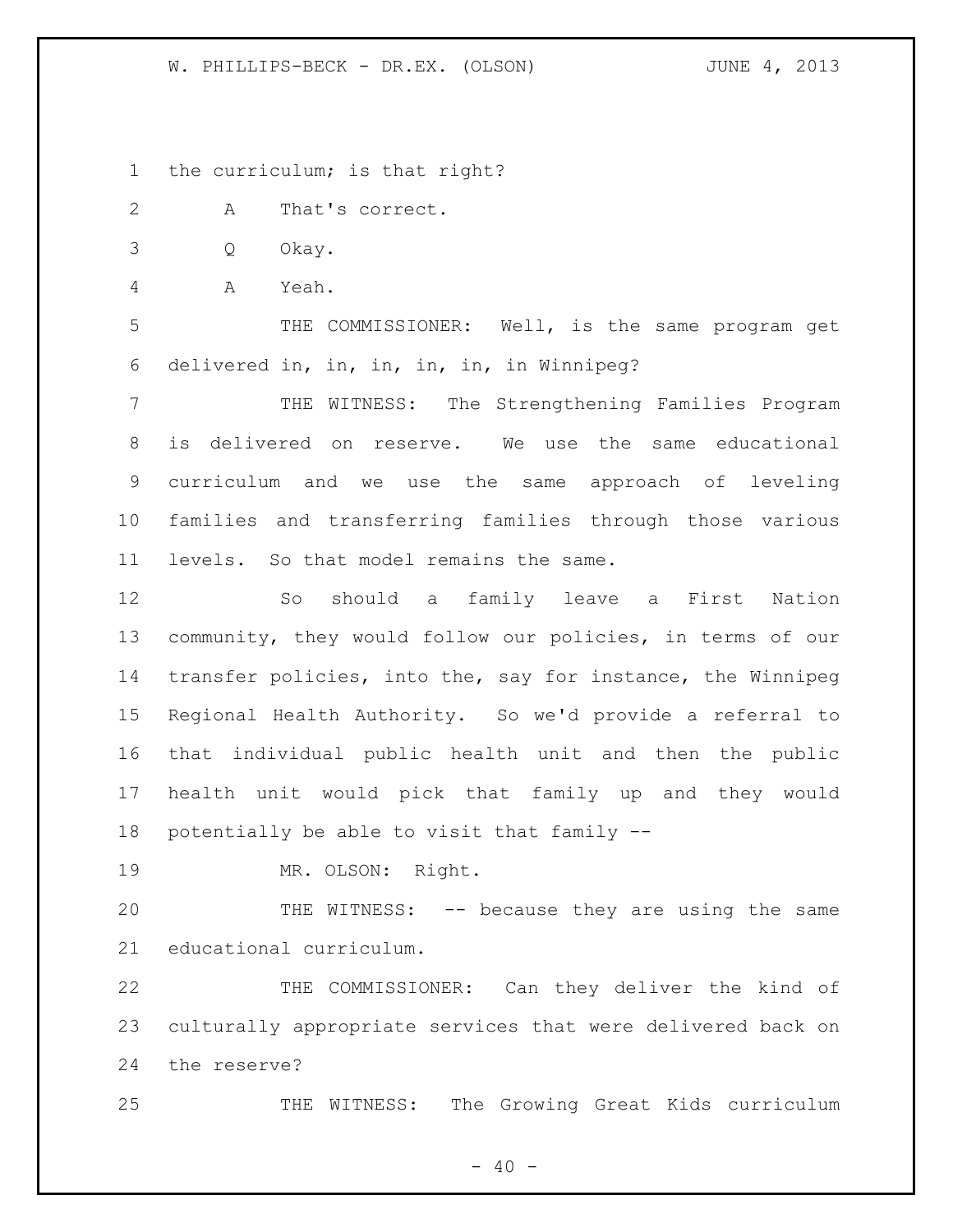is designed to be culturally competent, they call it. It is that you work with that family to identify their own unique strengths and their, their, their cultural beliefs and strengths. To the extent that it is done on reserve, I, I can't answer.

BY MR. OLSON:

8 O Okay. Is there a formal link now between the program you're delivering and the Families First program, that you're aware of?

 A We have a transfer policy with our program. So we have, fill out a, a transfer form and, and it asks for certain information on the family and the family does consent to share this information. So that form is sent to the public health unit, within the Regional Health Authorities and it's picked up from, from that end. So there is a formal transfer or discharge summary that goes to the, the, the neighbouring Regional Health Authority, yes.

 Q Okay. Now, your Masters thesis focused on the issue of aboriginal women leaving the community to give birth, which is something that, that happens frequently, because there's a lack of, you know, birthing centres on reserve. That's -- is that an issue with the program, the service delivery of, of the program on reserve, where women

 $- 41 -$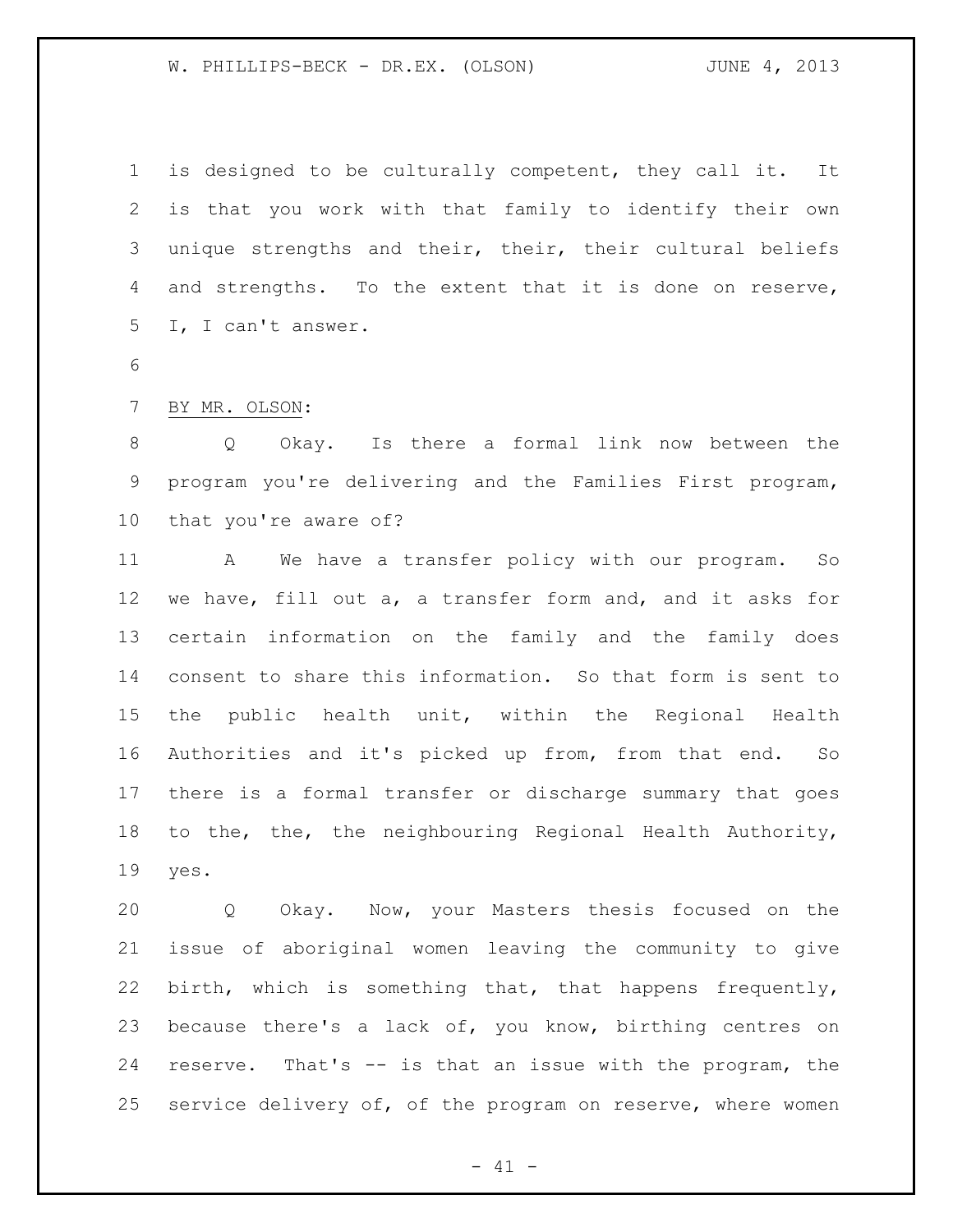are having to leave reserve who are part of the program and transferring?

 A In terms of the birthing experience, are you asking for that?

Q Right, right.

 A Yeah, there's, there's a bit of a, a gap in services, when it comes to women that leave the community to give birth. And that issue was identified by the Maternal and Child Health task force that was formed in 2008 and that issue has been addressed, to some extent, within the Regional Health Authority, through the formation of the Prenatal Connections program. So the Prenatal Connections program, within the Winnipeg Regional Authority was meant to bridge that gap. So when the women leave home, to the Winnipeg Regional Health Authority, or the two hospitals, or the, and, and the birthing centre, theoretically, here in the Winnipeg Regional Health Authority, they can be connected the public health system here and the Winnipeg Regional Health Authority, through the Prenatal Connections program.

 At this point, the services are offered to women that are from the Nunavut region and reside at the Kivalliq boarding home. So basically, it is still in pilot stages and our hope and, and I, and I am involved with Prenatal Connections program and on the steering committee, our hope

 $- 42 -$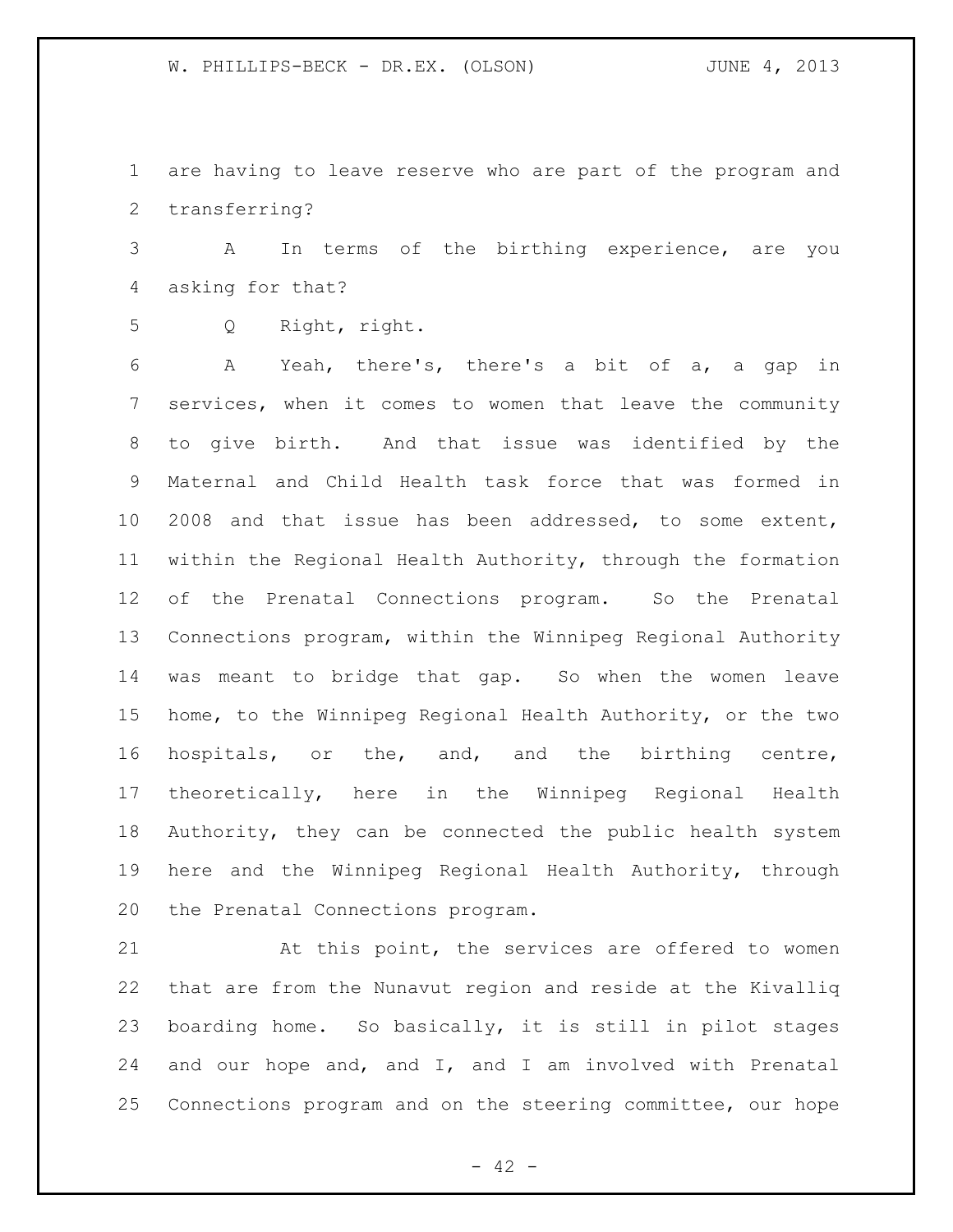is to be able to expand that services to other women that are leaving First Nation communities.

 Q Okay. Now, I know you said that the program is meant to target families that have a risk of becoming involved with child welfare; what happens when those families actually do become -- families that are part of the program, do become involved with child welfare?

 A Should they become involved in the child, Child and Family Services system, our, our goal is to work with Child and Family Services to come up with a, a plan to support that family, to continue to support them, and the -- theoretically, would come up with a, sort of, a, a plan that would work for that family. So they're quite individualized.

 If the children should be removed for some reason and the children were taken away and they would revert to what we call a curriculum that we call Growing Great Families. So the focus in -- for that period of time, would be on strengthening and the, the family and having the, the family think about what they want, in terms of their family, setting goals for, that need to be achieved for them to be able to have their children returned.

 But we do have, again, a limitation, in terms of resources. So we do have criteria, in terms of how long we work with these families. So generally, it is 90, 90 days

 $- 43 -$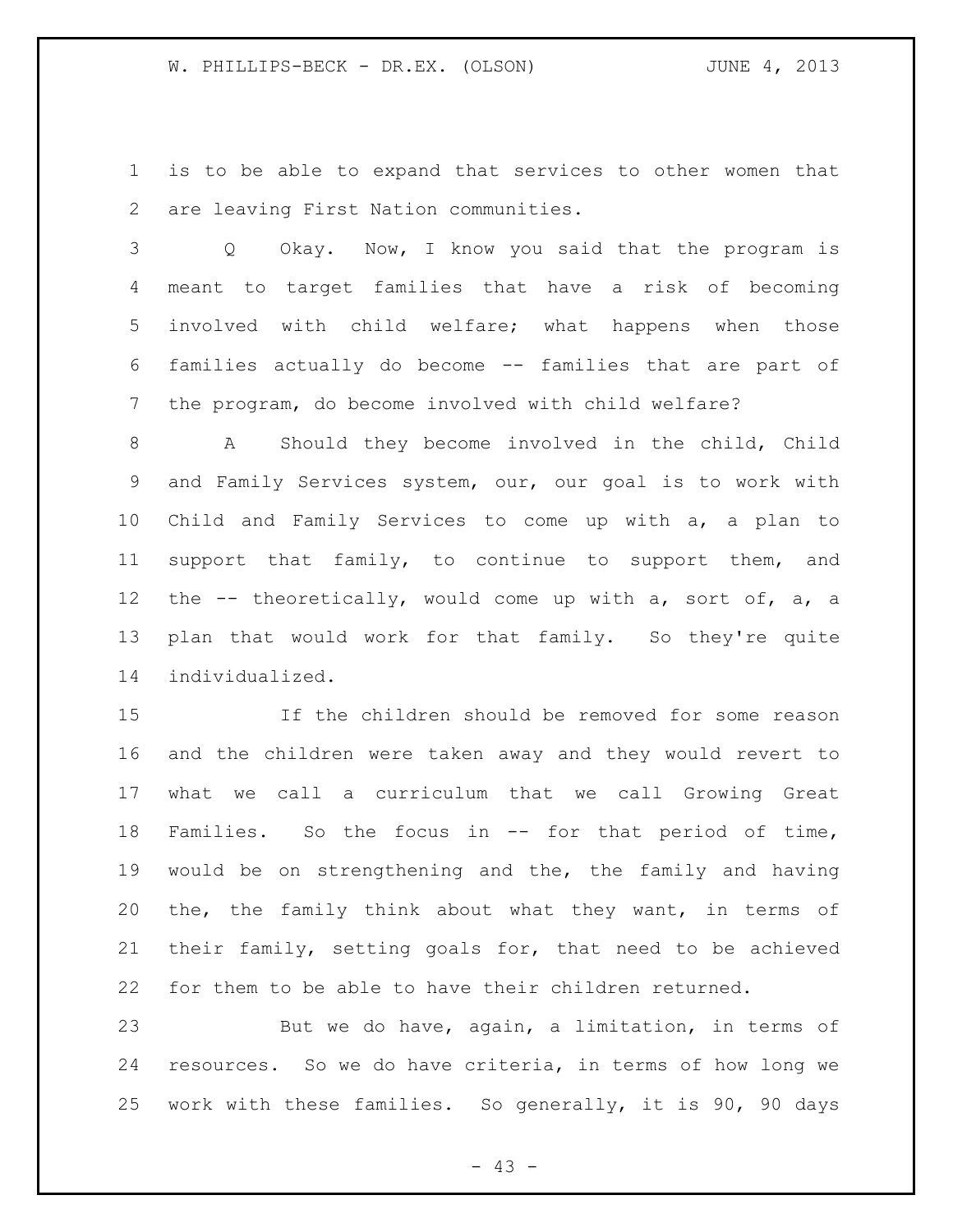and we work with the family, with the Growing Great Families curriculum, or, or in a, or on an identified need of that family and within those 90 days. So if there are no sort of plans to return the children and the family does not appear to be working towards those, those goals of having the children reunited, then we do have to work on discharge planning for that family.

Q Okay.

9 A And a referral would be made, at that point, to the Child and Family Services of that particular community.

THE CLERK: I didn't hear the last few words.

12 THE WITNESS: Okay. If, if there was no sort of progress in working toward those goals that are identified and there were no plans for reunification, then a referral would be made, at those 90 days, to the Child and Family Services organization within that community.

## BY MR. OLSON:

 Q Is it ever necessary -- or, when, when a family's been identified as a, as a family that needs some supports, prior to intervention by the child welfare system, it becomes necessary to refer that family to the child welfare system, because of issues identified while working with the, while working with the family?

A Yes.

 $-44 -$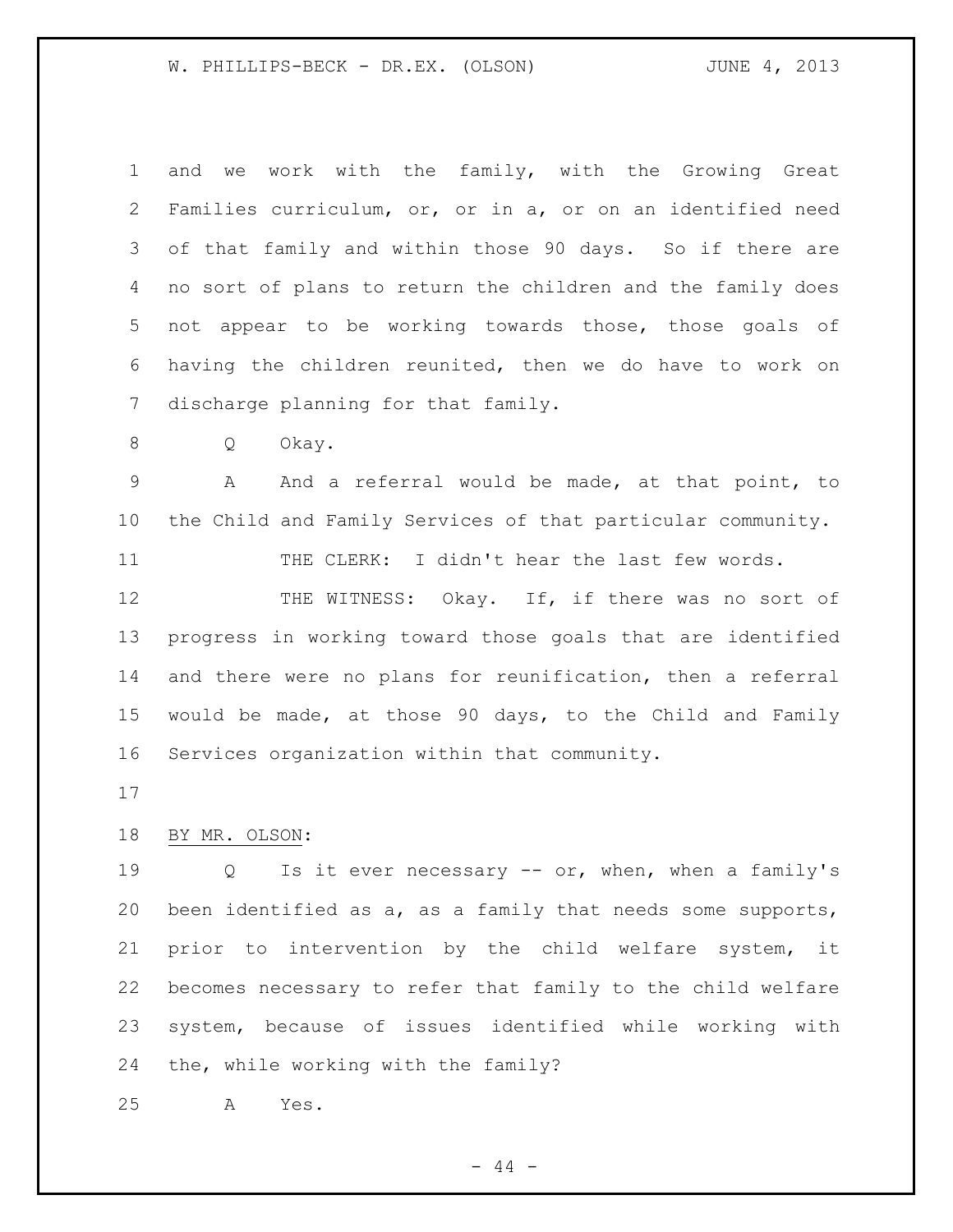1 Q And what happens in those cases?

 A In the cases where the home visitors or the supervisors, or the, the, the program, as a, a unit, decides that this family may be putting the child at risk, the, the, the circumstances around that risk is discussed with the family and they are made aware that the referral will have to be made to the Child and Family Services 8 organization. A lot of times, it may, it -- or a number of cases, it has actually resulted in some positive changes being made, where there was an actual plan put in place to be able to support that family more intensively by calling in other resources from the community. But we remained involved.

14 In other cases, there, there, the children may have been removed and the -- but always with, with the, working with the family and, and making them aware that, that this referral was being made and the children have been removed.

 In one particular case, the children were removed. The family, the family home visitor remained involved with the family. They worked towards their goals and the children were reunited within those 90 days. But other resources were involved as well, at the community level.

MR. OLSON: Could we put slide 31 onto the

 $- 45 -$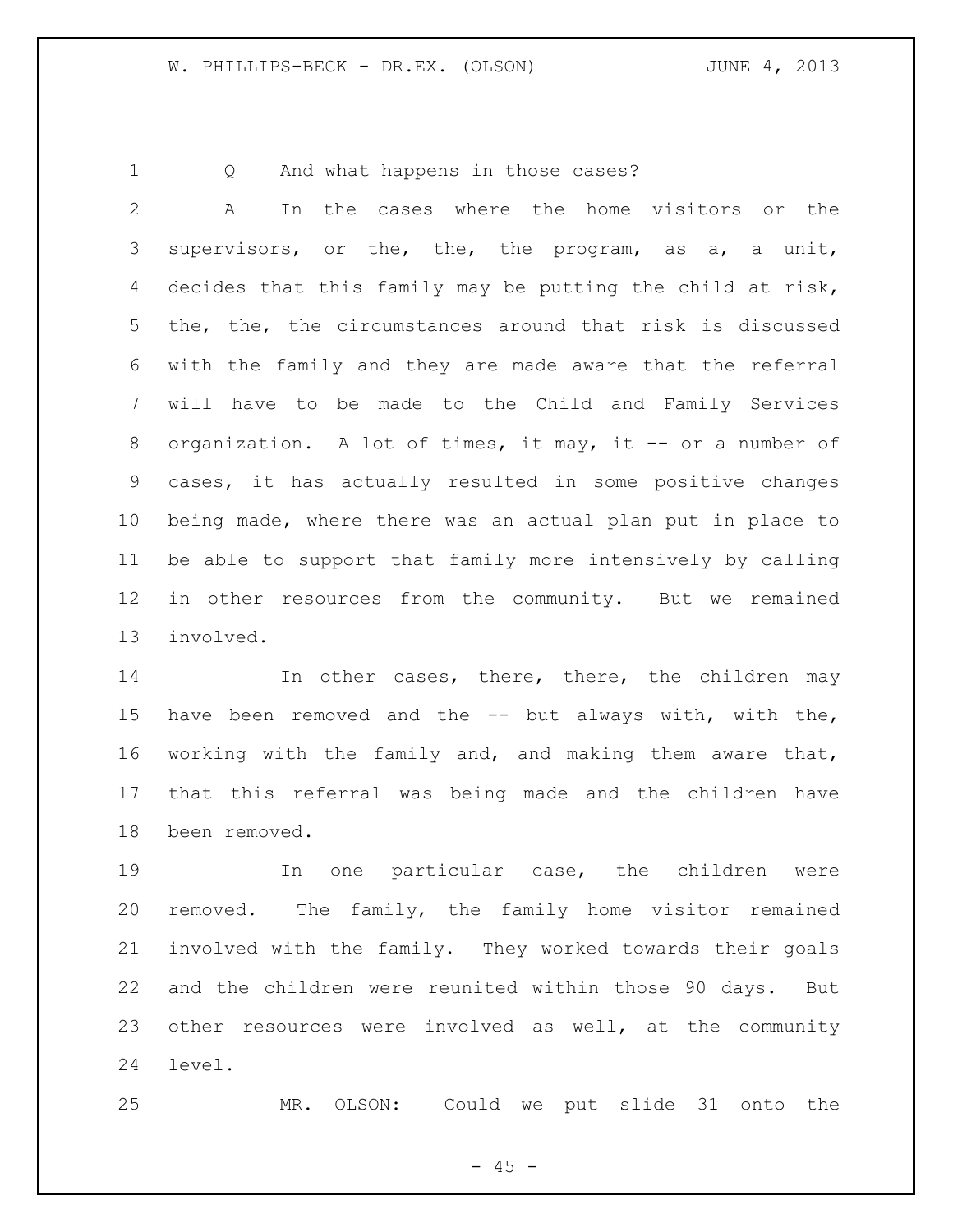monitor? 2 THE CLERK: (Inaudible). MR. OLSON: Okay. BY MR. OLSON: Q I just want to ask you about some of the key accomplishments of the Strengthening Families Program since it began. And this, you can refer, if you like, to slide 31 and a few slides after that which discuss some of the key accomplishments. 11 A I'm sorry, you wanted me to speak to them? Q Yes. A Okay. 14 0 Yes. A I think the, the, the first funded 11 communities, we were able to demonstrate that this, this program model that we had designed was a program model that would work in First Nation communities. And when more funding became available, in 2007, there were additional fund, communities that were funded. In terms of the quality assurance plan, we had developed a quality assurance plan early on in 2007, but it had a lot of elements that were, that required a huge investment in, in additional resources. So quality assurance plan really was something that sort of evolved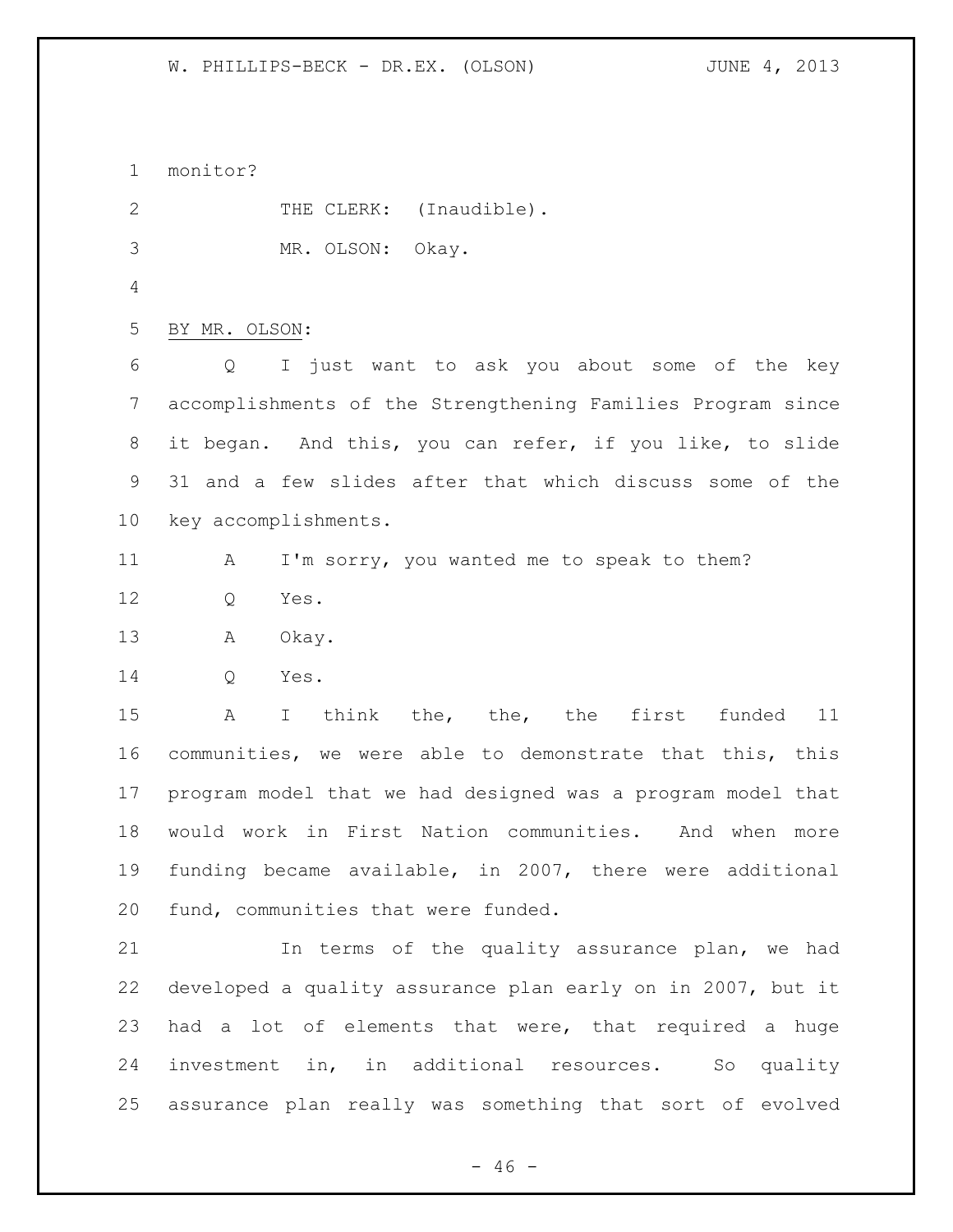through the years. So it began with a plan, but the plan itself evolved. And what that really looks like today is a comprehensive peer support program of support, where we have developed a mechanism to support communities to reach and to try to achieve our program standards. And we have one dedicated nurse that works directly with communities in looking at all sort of elements of the program delivery and works toward, works with a, the community at setting goals, to be able to achieve program standards, in working towards program excellence. So that we're very proud of, that we have developed this comprehensive program of support.

12 The quality assurance plan, we really set out some short and medium, and long term goals and with, where 14 we're at right now, in terms of the, the peer support program, which is the quality assurance program, we have three trained individuals that are trained to deliver the, the peer support program. So that is myself and we have a peer resources specialist, who, whose job responsibilities is a hundred percent of the time to deliver the peer support program. And we also have our administrative support for the program that is trained to deliver the quality assurance peer support model of support.

 So part of the short term goals was to develop program standards and standardization of the documentation tools and forms that are used at the program level. So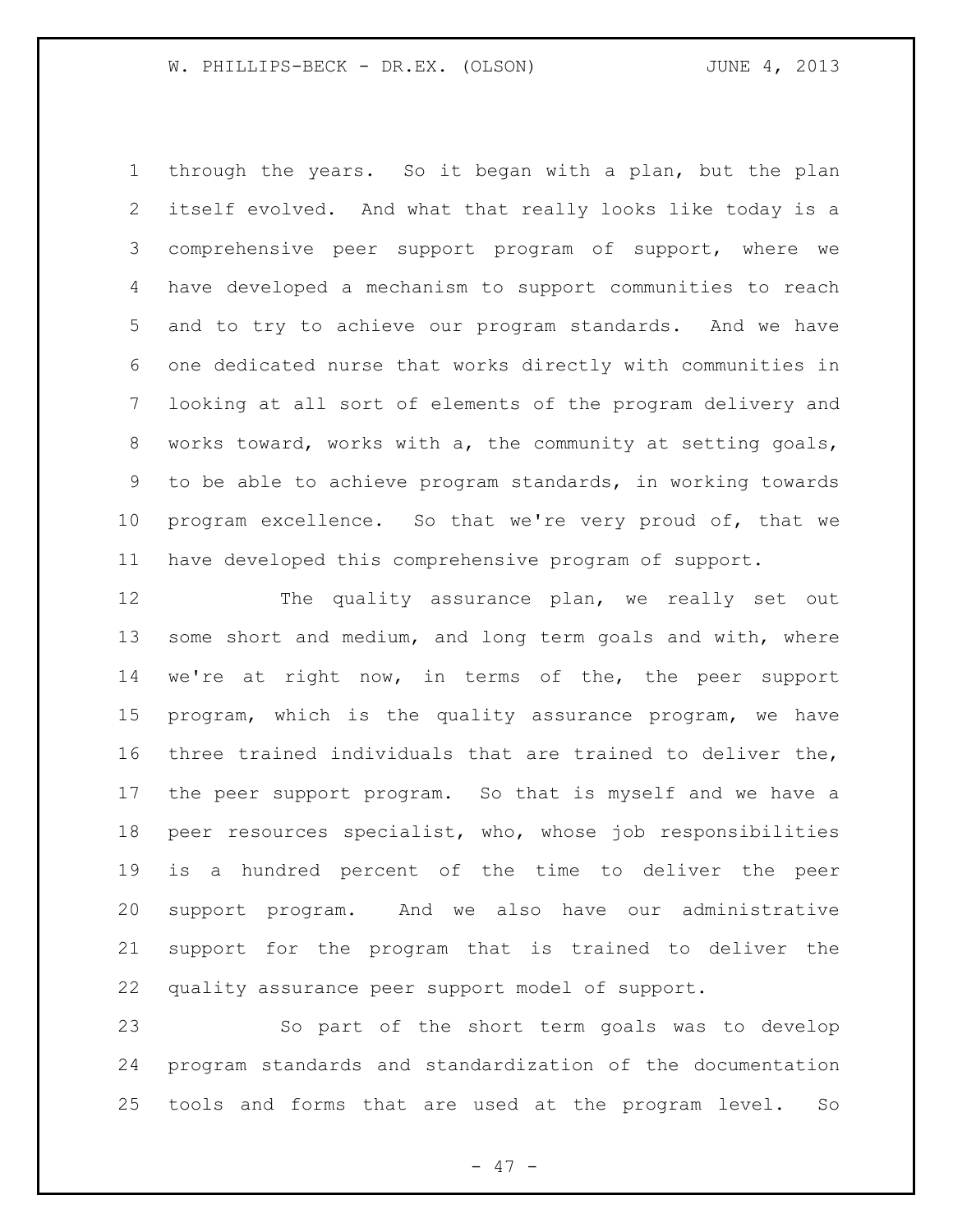those are all standardized.

| 2              | $Q_{\rm max}$ | Okay.                            |
|----------------|---------------|----------------------------------|
| 3              | Α             | So everybody's using the same -- |
| $\overline{4}$ | Q             | Same tools $--$                  |
| 5              | A             | -- forms.                        |
| 6              | Q             | -- and forms?                    |
| 7              | A             | Yeah.                            |
| 8              | Q             | Okay.                            |
| 9              | Α             | Tools and forms.                 |

 Q Could we put the next slide on the screen please?

 A So part of the medium term goals was to develop a comprehensive data collection system, not only to support community documentation, but to have a way of collecting information so that we, as peer support specialists are 16 able to, to assess where programs were at, in terms of meeting our program standards. So the information system that we've called the Strengthening Families information management system, is a documentation tool, at the community level, but it also has certain fields and elements that provide us, peer support quality assurance specialists, with information on where they're at, in terms of meeting standards.

 It also has, has certain fields and elements that feed into our evaluation processes. So we have participant

 $- 48 -$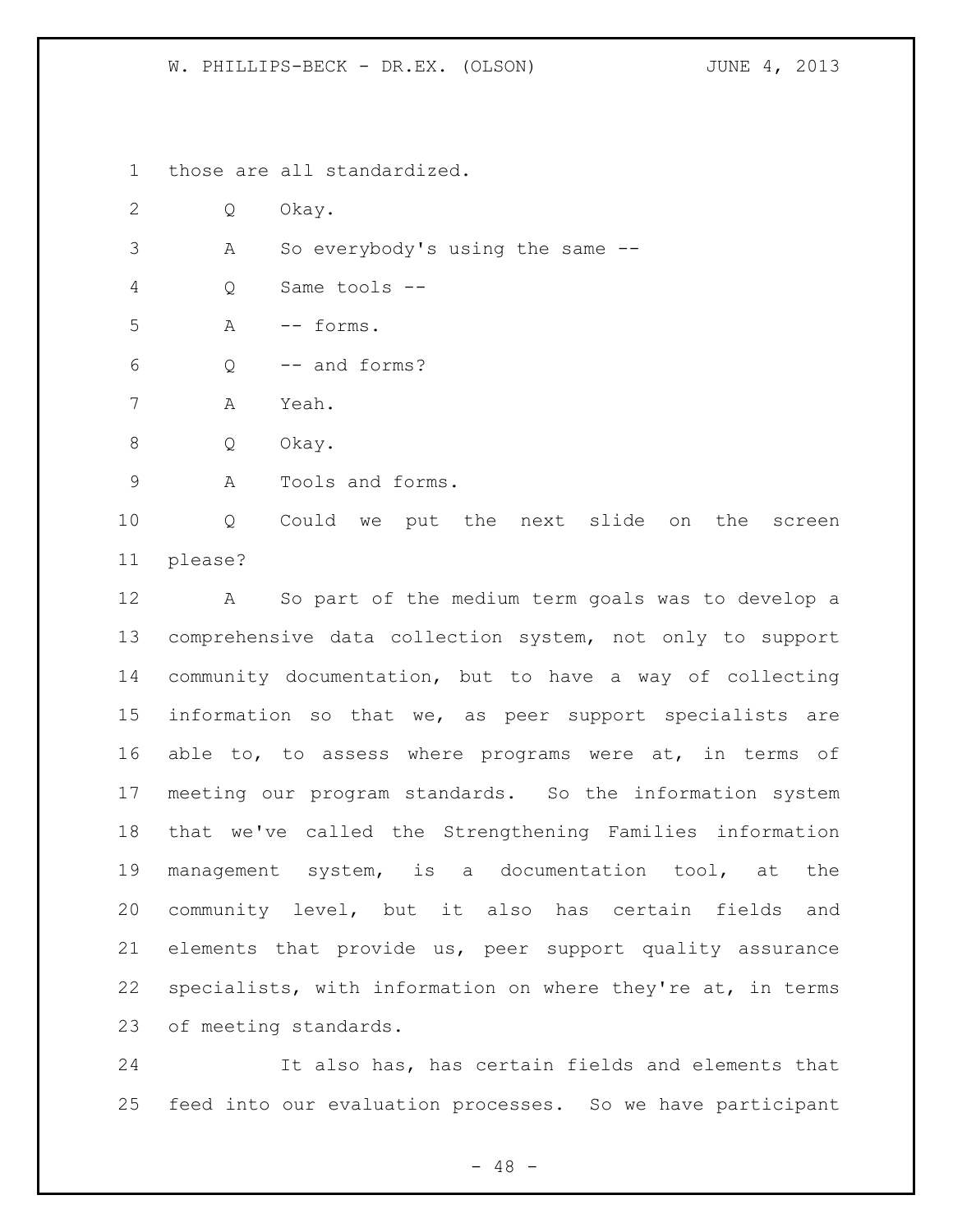satisfaction surveys. We have -- we count the numbers of screens and certain elements on the screens and, and it provides the evaluation team with information on, on terms of sort of elements that may be interested in, in terms of the evaluation.

Q Okay.

 A And sort of our longer term goal was to develop a stronger link with our communities, as well as with our provincial partners.

 Q Okay. If we could put slide 33 on the screen, talks about a joint training initiative with Healthy Child Manitoba; how did that joint training initiative come about?

A It was --

 Q And we'll be hearing, we'll be hearing more from Healthy Child Manitoba later on in, during the inquiry process.

 A It really just began with a discussion with the provincial coordinator, at that time, in 2007, the, the discussions took place about how we could support, or how we could work together in terms of supporting all families in Manitoba. And recognizing that we have programs, the Strengthening Families is available on reserve and the Families First program is off-reserve. So we work together to sort out those elements that we can collaborate on, in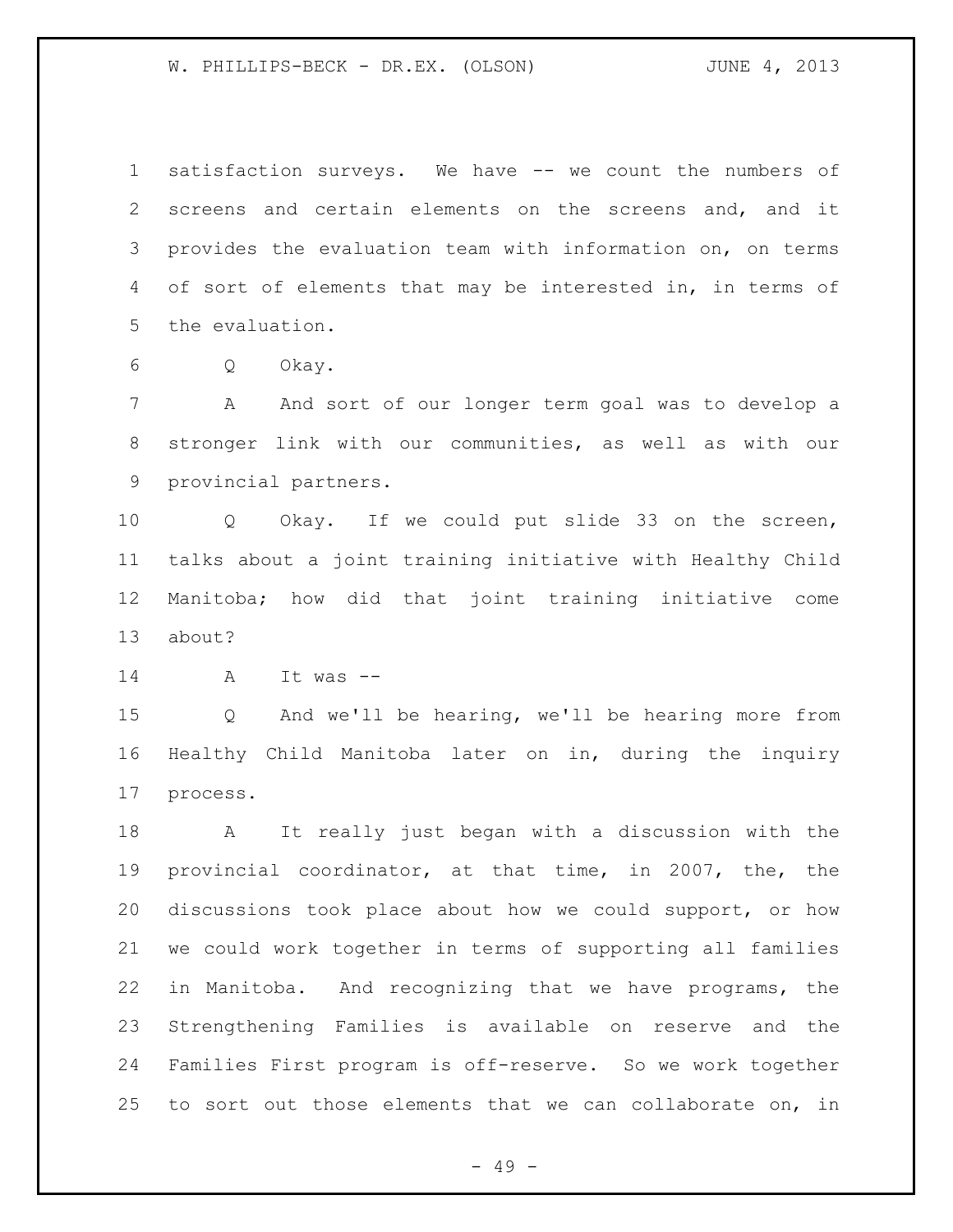terms of making the program, so that we are similar enough, as well as how we can work on those elements that would ease the transition of families between programs. And later on, we work towards developing a joint training initiative that really evolved from all those discussions about how we can support each other. So at this point in time, we had a four-way collaboration that has resulted now in a single window for training for both programs. So we have Healthy Child who provides the coordination of our first level of training, which is integrated strategies training. They allow and they invite our participants, or our program staff to take part in that training. So that is provided free of charge. So they have seats that are available to our community participants and so they slip into that training.

16 The second level of training, which is the tier 2 training, or the actual home visiting curriculum training, the, the -- it, it involved a number of years of planning because we needed to actually develop our capacity to be able to deliver our own training here in our region, because it is owned, a training that is owned by the American Growing Great Kids Inc. company. So it involved funding from First Nation Inuit Health, to provide training to two provincial trainers. And the two provincial trainers come from the Regional Health Authorities, one

 $-50 -$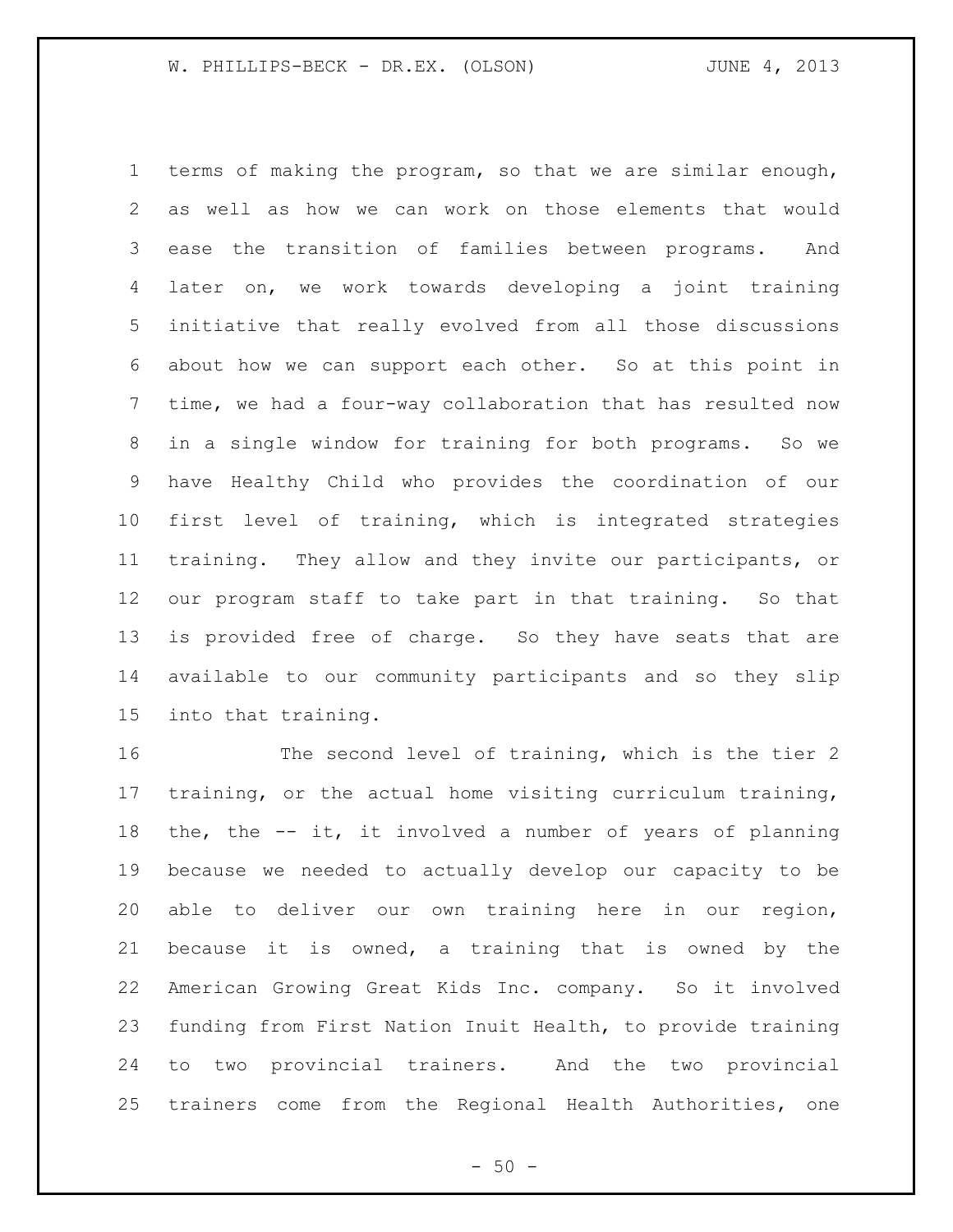from the Winnipeg Regional Health Authority, one from the Interlake Regional Health Authority. So that itself was a two-year process to get them trained and accredited.

 And we also were involved, in terms of the Assembly of Manitoba Chiefs by, by flowing the money through to the, the Great Kids Inc. and coordinating some of the, the provincial trainers' training.

8 So, if that was, like, in a nutshell, a summary of three years of work and dialogue with our provincial partners and now we have a curriculum training initiative where we have two coordinators, or two trainers, sorry, one from Winnipeg Regional Health Authority, one from Interlake Health Authority. We jointly alternate the training between the Assembly of Manitoba Chiefs and the various Regional Health Authorities, so it can alternate between Winnipeg Regional Health Authority, Interlake, Brandon. So the, the, the training itself will alternate and that hosting Regional Health Authority will coordinate that training.

 And, and when we host it, it is usually held within the city of Winnipeg, or a neighbouring nearby community. So both our participants, or our program staff, and Families First staff train together in one training initiative, both for integrated strategies and our level two training, which is the curriculum training, tier 1

 $- 51 -$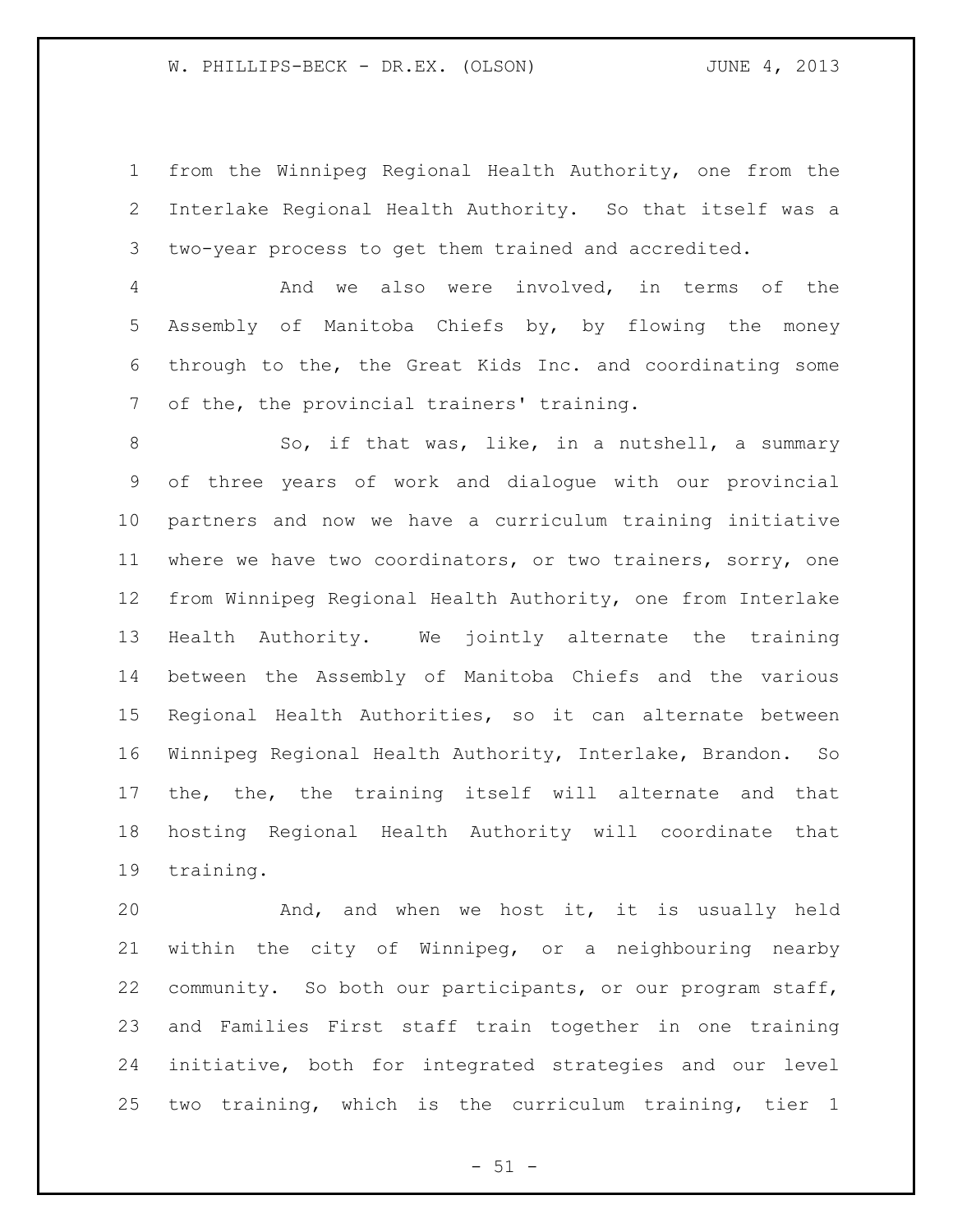training.

| $\overline{2}$ |                   | Q Okay. Thank you. I want to ask you next,                  |
|----------------|-------------------|-------------------------------------------------------------|
| 3              |                   | there's a, there's a five-year evaluation document, which   |
| 4              |                   | will be the next exhibit, which is document number 1, which |
| 5              |                   | will be Exhibit number 135, I believe?                      |
| 6              |                   | THE CLERK: Exhibit 135.                                     |
| 7              |                   | THE COMMISSIONER: This is Exhibit 135 coming                |
| $8\,$          | now?              |                                                             |
| 9              |                   | MR. OLSON: That's right.                                    |
| 10             |                   | THE COMMISSIONER: And this is a<br>five-year                |
| 11             |                   | evaluation program --                                       |
| 12             |                   | MR. OLSON: Yeah.                                            |
| 13             |                   | THE COMMISSIONER: -- report?                                |
| 14             |                   | MR. OLSON: Yeah. Five-year evaluation report,               |
| 15             | released in 2012. |                                                             |
| 16             |                   |                                                             |
| 17             |                   | EXHIBIT 135: FIVE-YEAR EVALUATION                           |
| 18             |                   | REPORT, RELEASED IN 2012                                    |
| 19             |                   |                                                             |
| 20             | BY MR. OLSON:     |                                                             |
| 21             | Q                 | Is that right?                                              |
| 22             | Α                 | That's correct.                                             |
| 23             | Q                 | And $--$                                                    |
| 24             |                   | THE COMMISSIONER: And running from 206 (sic) to             |
| 25             | 2010?             |                                                             |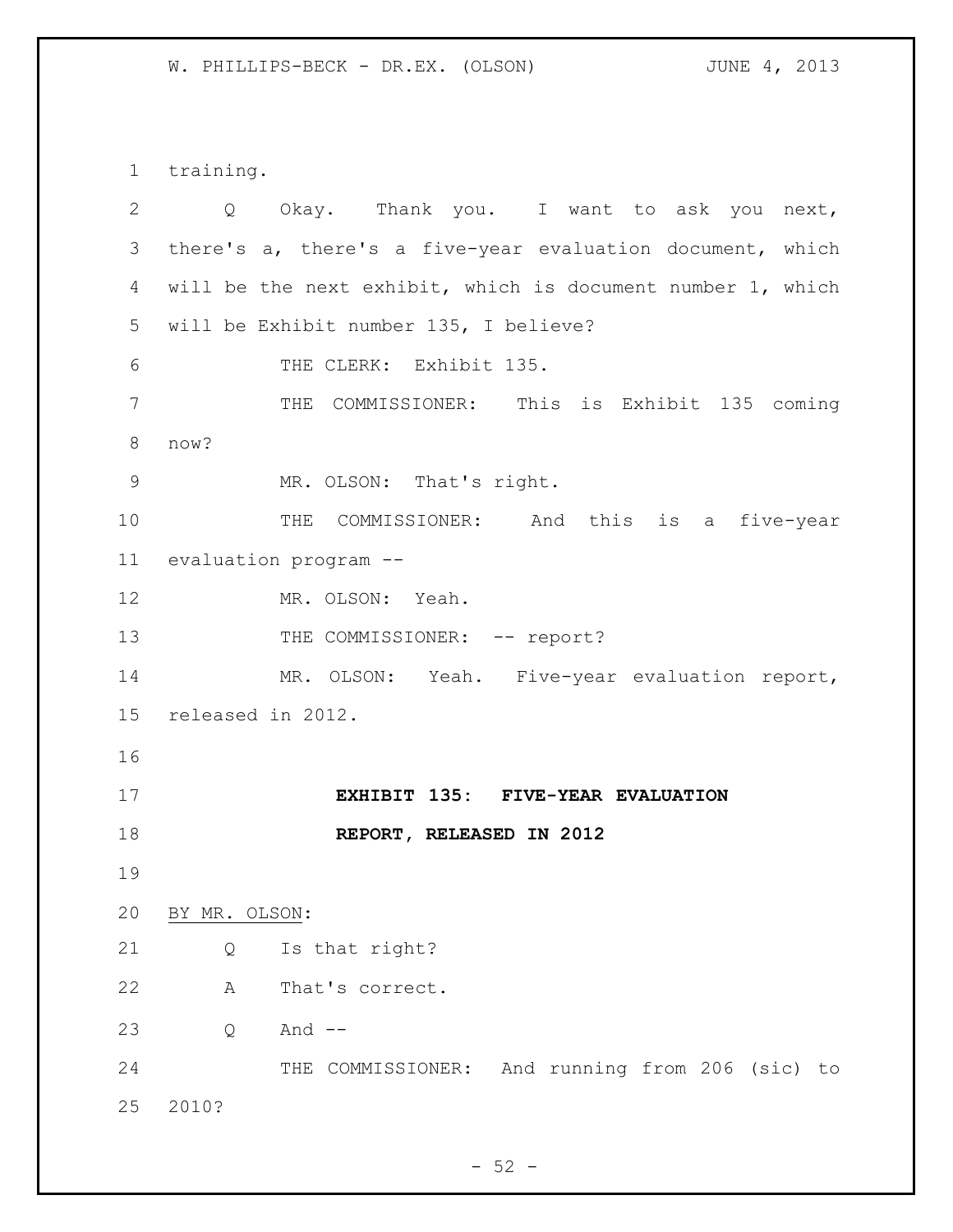1 MR. OLSON: That's right.

2 THE COMMISSIONER: All right.

BY MR. OLSON:

 Q Now, what is, what, what do you understand this to be an evaluation of? What, what did the report evaluate?

 A I'm sorry. The, the five-year evaluation report really looked at the process of developing the program, the structures, different elements of program delivery. It didn't necessarily look at the outcomes at that point, although there was some surveys that were done and, and looking at various areas, in terms of parenting, empowering families, decision making, community involvement and so on and so forth. So but primarily it was looking at more or less the, the development of the program and the program structure.

 MR. OLSON: Okay. On the monitor still is Exhibit 133. If we could pull up slide number forty, 46, sorry.

 THE COMMISSIONER: We're, we're going back to 133 now?

MR. OLSON: That's right.

24 THE COMMISSIONER: And, and slide what?

MR. OLSON: Forty-six.

 $-53 -$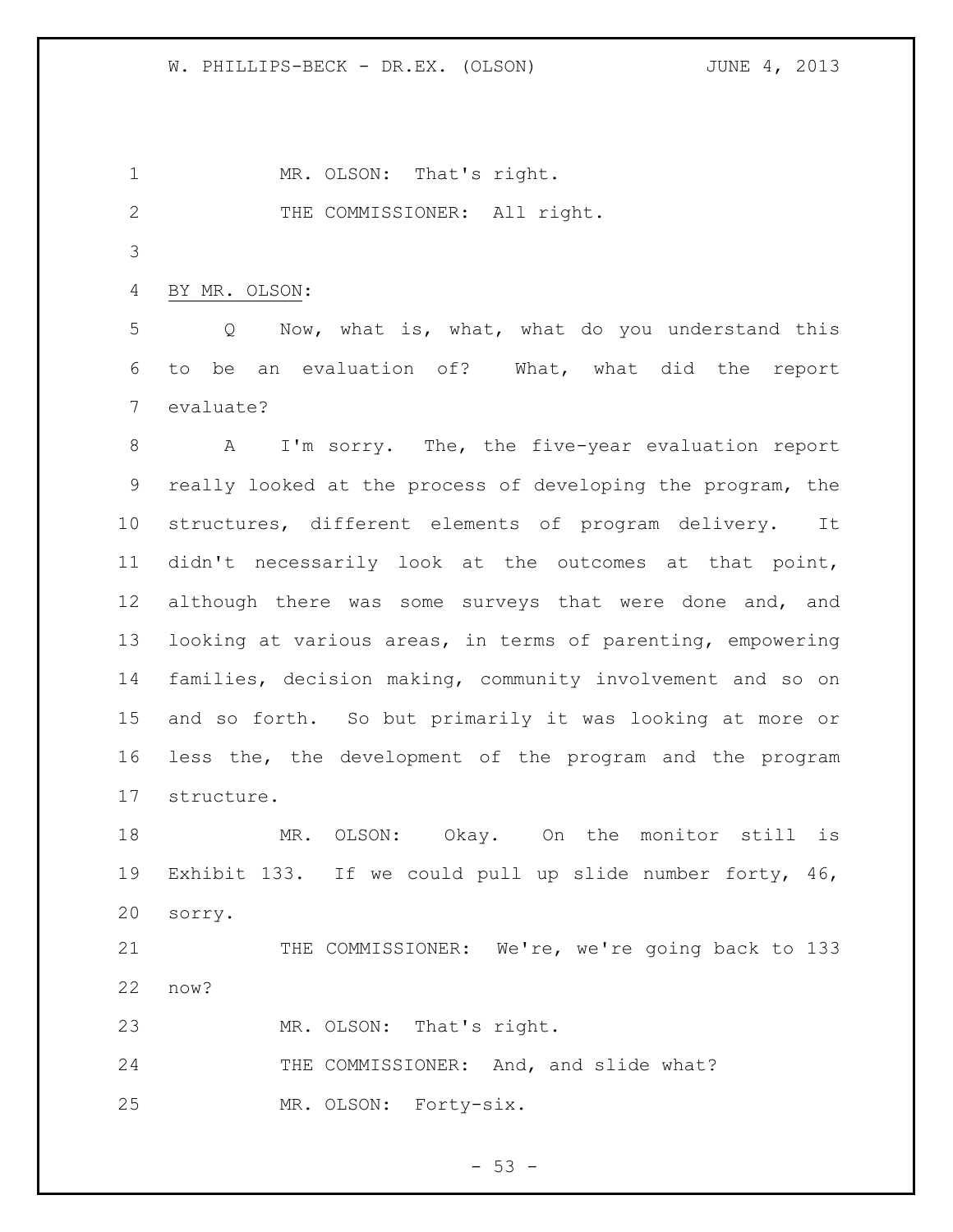1 THE COMMISSIONER: Forty-six.  $\mathcal{P}$  BY MR. OLSON: Q In your slides, you deal with the report, you cite a number of references to this report, so I'm going to take you through some of those slides now. Up on the screen is quote from the report. This is slide 46. It says: "Whether or not families are **participating in SF-MCH ..."**  13 The program, in other words. **"...** community members say that 16 16 16 (program) is important and a 17 valuable health promotion, education and intervention program 19 that should receive ongoing support to stay in the communities. Families are noticing [the program] programming effects on reducing interpersonal violence, building trust in families and communities, health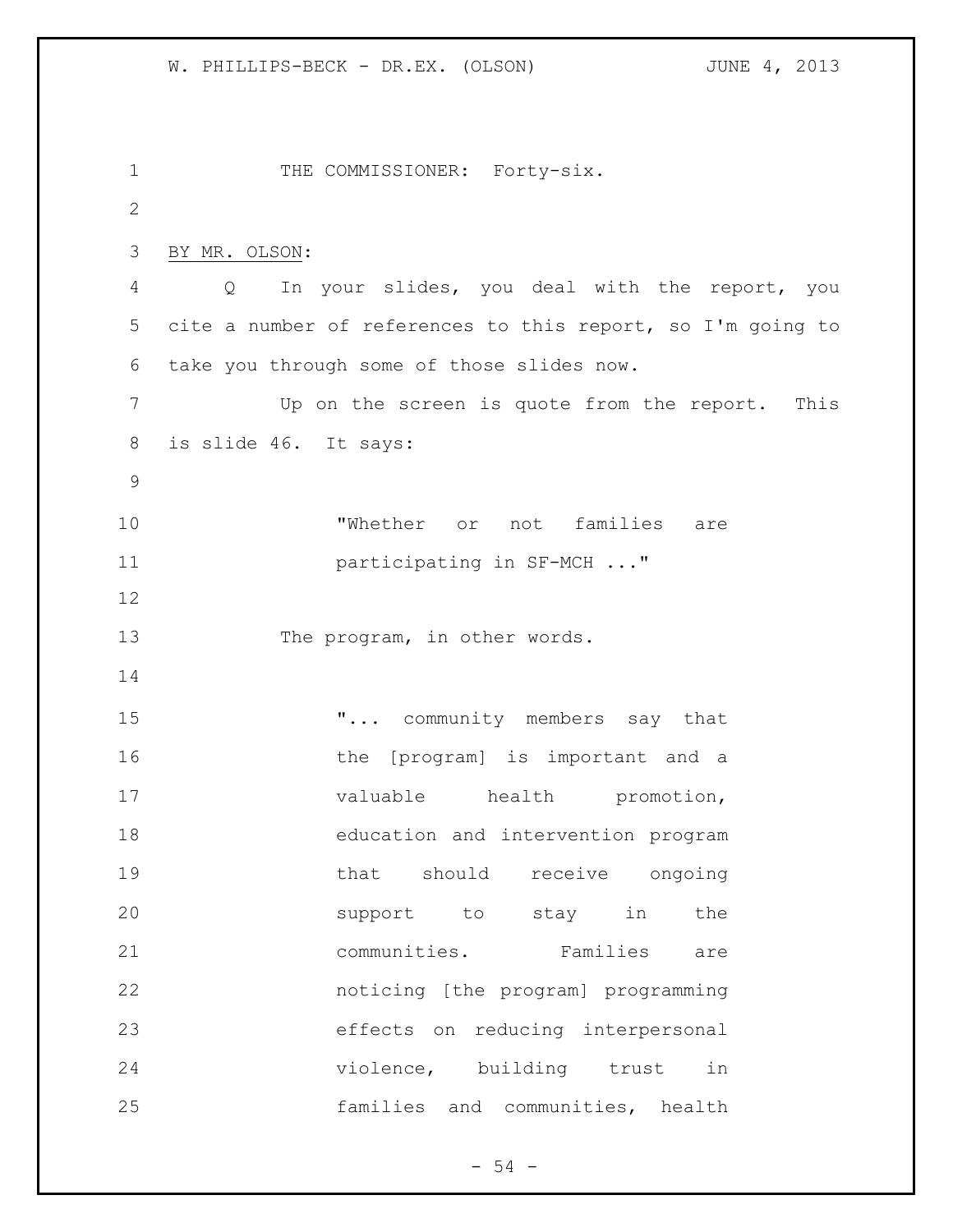education, lifestyle changes, and improvements to maternal and child health and development. The development of trust between community members and health programs is essential to community wellness"

 So that's one of the quote, quotes from the evaluation; is that something that the report has found, that, that interpersonal violence has been reduced from the programming, program?

 A Yes, we, we actually -- or the evaluators used a number of methods to obtain the information and, and, and one of them being a survey that looked at the perceived sort of these areas. But they also interviewed staff members and program participants and, and, and assessed these various elements and this as the perceived result at that time.

 Q Okay. Also, in the quote, it has building trust between community and, and institutions is another outcome of the program. So that's something else that was observed?

A Yes.

Q And on slides 47 and 48, you list some other

 $- 55 -$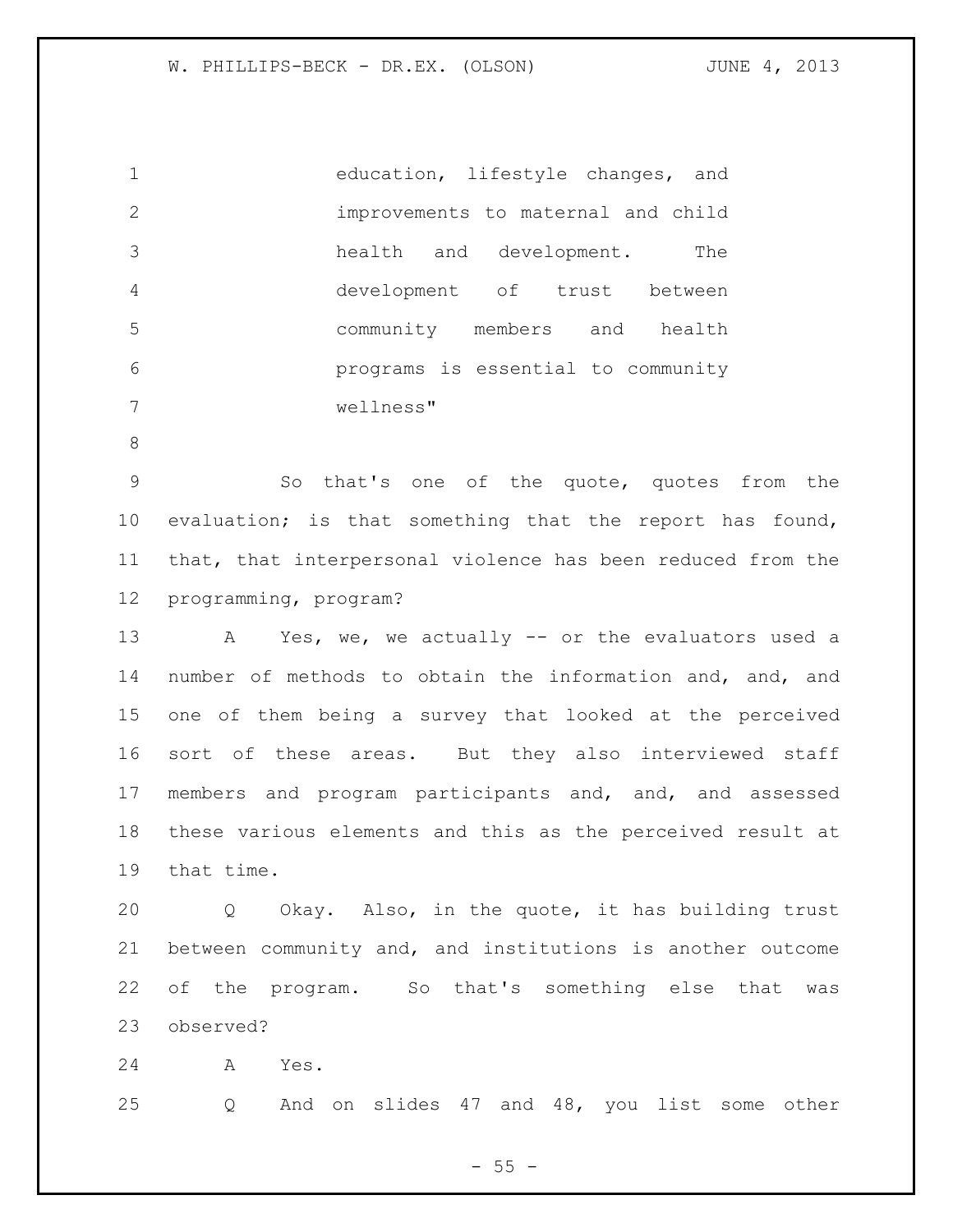positive outcomes? So:  $\mathcal{P}$  "- Families working towards goals they set for themselves. - Increased commitment to family life. 7 - Greater awareness of needs of 8 family and children. 9 - Children meeting and exceeding developmental milestones." Can you scroll up, or down, sorry. "- Increased parental competence/ability to care for children. 16 - Positive lifestyle changes. 17 - Obtaining employment 18 - Going back to school 19 - Greater family satisfaction" Scroll down. I think that was it. So those are all things that were noted in the report, in terms of positive changes? A That's correct. MR. OLSON: I wonder, Mr. Commissioner, if this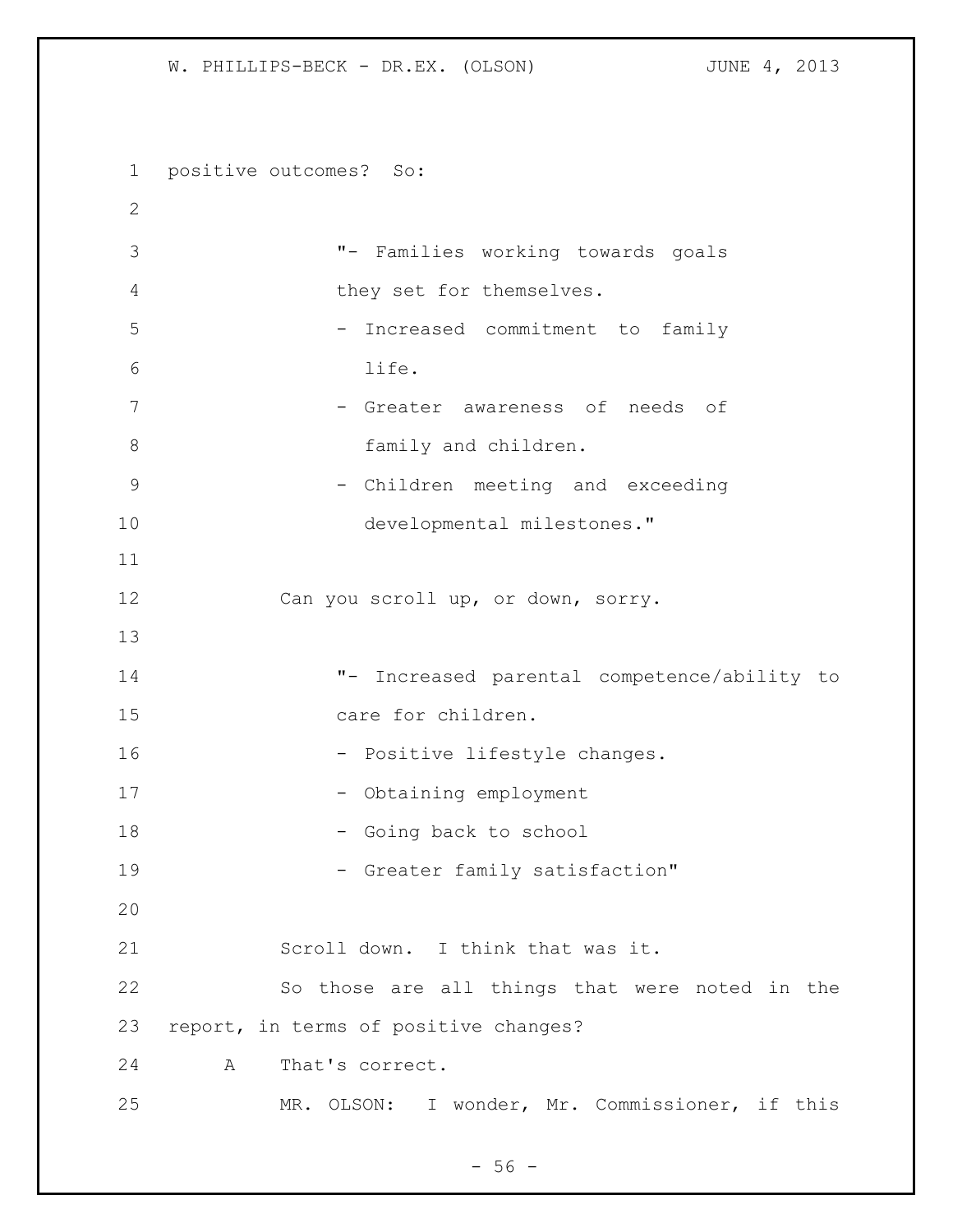might be a good time to take the mid-morning break? THE COMMISSIONER: Yes, if that's what you suggest. You're, you're leaving time for other questioning, are you? MR. OLSON: Yeah, I'm nearly done. I understand Mr. Funke has something he must attend to now and it, it, it would be a good time for the break. 8 THE COMMISSIONER: Okay. MR. FUNKE: If possible, I'd appreciate that, Mr. Commissioner. 11 THE COMMISSIONER: Yes, that's fine. We'll take a mid-morning 15 minute break now. (BRIEF RECESS) 16 MR. FUNKE: Thank you, very much, Mr. Commissioner, I appreciate that. 18 THE COMMISSIONER: Sure. All right, Mr. Olson? BY MR. OLSON: Q Just going back to something you said earlier about the families that come into the program, you talked about the screening process; how did the families actually come to the program's attention?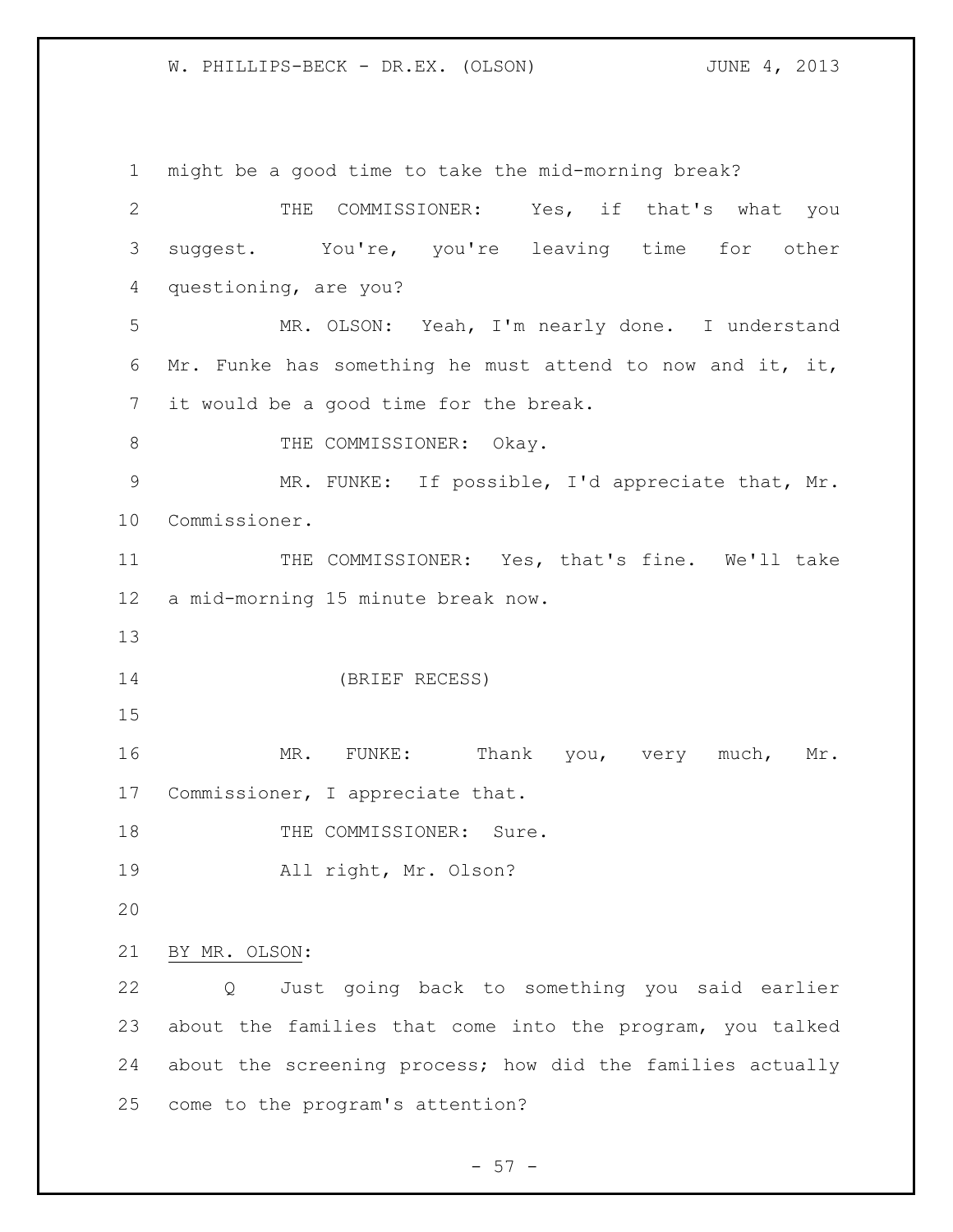1 THE COMMISSIONER: What -- come into what? MR. OLSON: The screening -- how did, how did the families actually get to the program's attention. THE COMMISSIONER: Oh, the program's attention? MR. OLSON: Attention, that's right. THE WITNESS: We have a, a number of different avenues. Am I clear? 8 MR. OLSON: Yeah, yeah -- THE WITNESS: Yeah? MR. OLSON: -- you sound good. 11 THE WITNESS: We have a, we have, in some communities, we have a relationship with the public health unit and they will provide the program with names and referrals to prenatal women that are presently pregnant in the community. We also have outreach activities that take place in the community. We may have a community event where we will have a booth and some information shared on the program and we may get some program participants that way. MR. OLSON: I see. 21 THE WITNESS: Communities are referring their 22 families to the program, if they feel, if, if, if there's another resource or program in the community that feel that they could benefit our, for our program, so we'll get a number of referrals from, from different resources within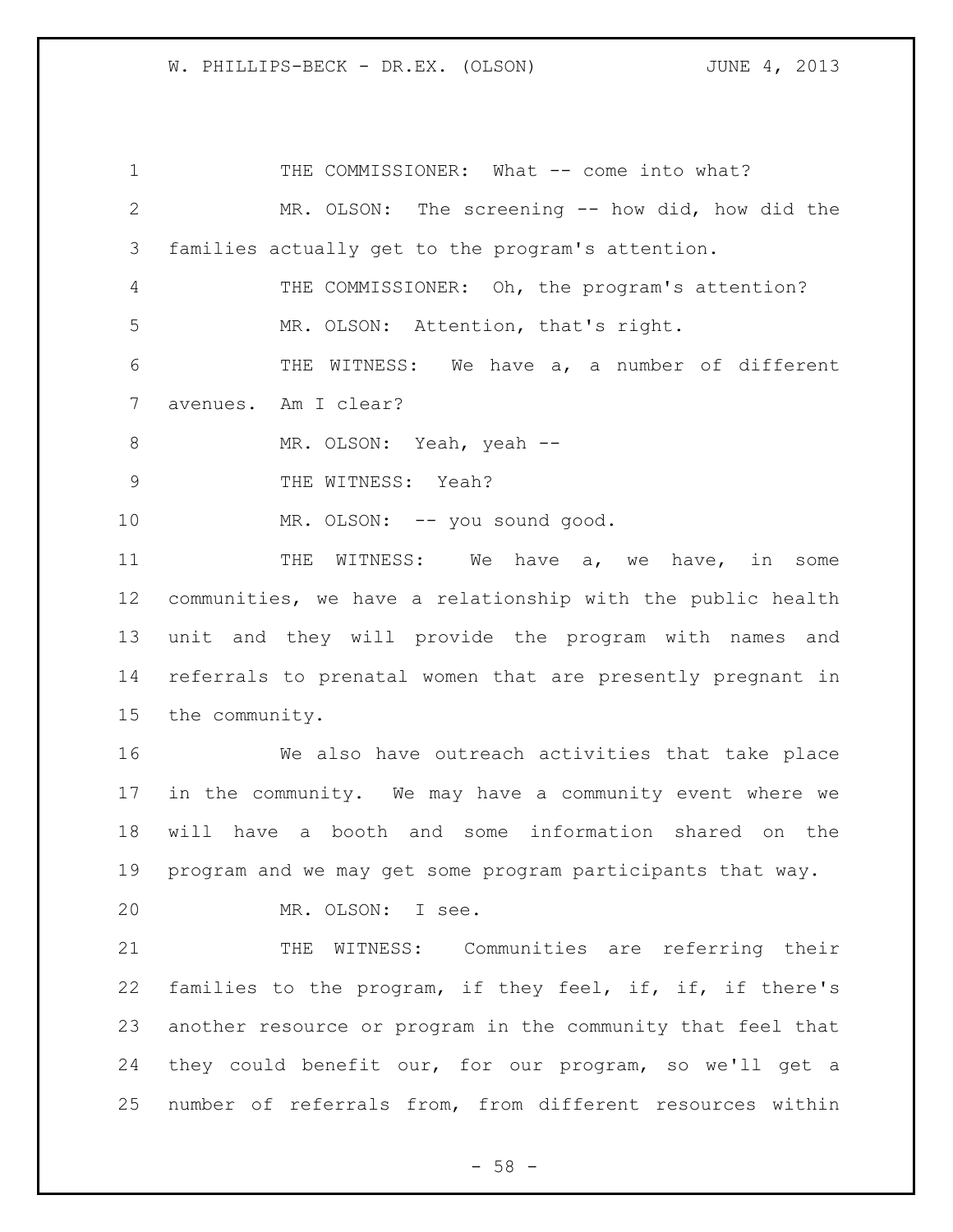the community as well.

 $\mathcal{P}$ 

BY MR. OLSON:

 Q When that screening process is completed, what percentage of families actually get screened in?

 A We are in the process of just analyzing our results now, but for the years 2009/2010, when we looked at our data, there were about 90 percent of the women that we screened were found to have a number of risk factors that would make them eligible to move on sort of the, the, the in-depth assessment. So quite a number of them, which is a bit different from other programs.

 Q Okay. Do you know how that compares to, for example, the Family, Families First program offered in other parts of Manitoba?

 A I can't really speak to the, the number of positive screens that the Families First program would receive. But in other evaluated programs, the percentage usually will range around 30 to 40 percent of those screens being positive.

Q Okay. Versus 90 percent for --

A That's correct.

 Q -- your program? Okay. We covered some of the 24 successes that the program has had; can you -- do you have 25 any idea as to what, why there's been such success and to

- 59 -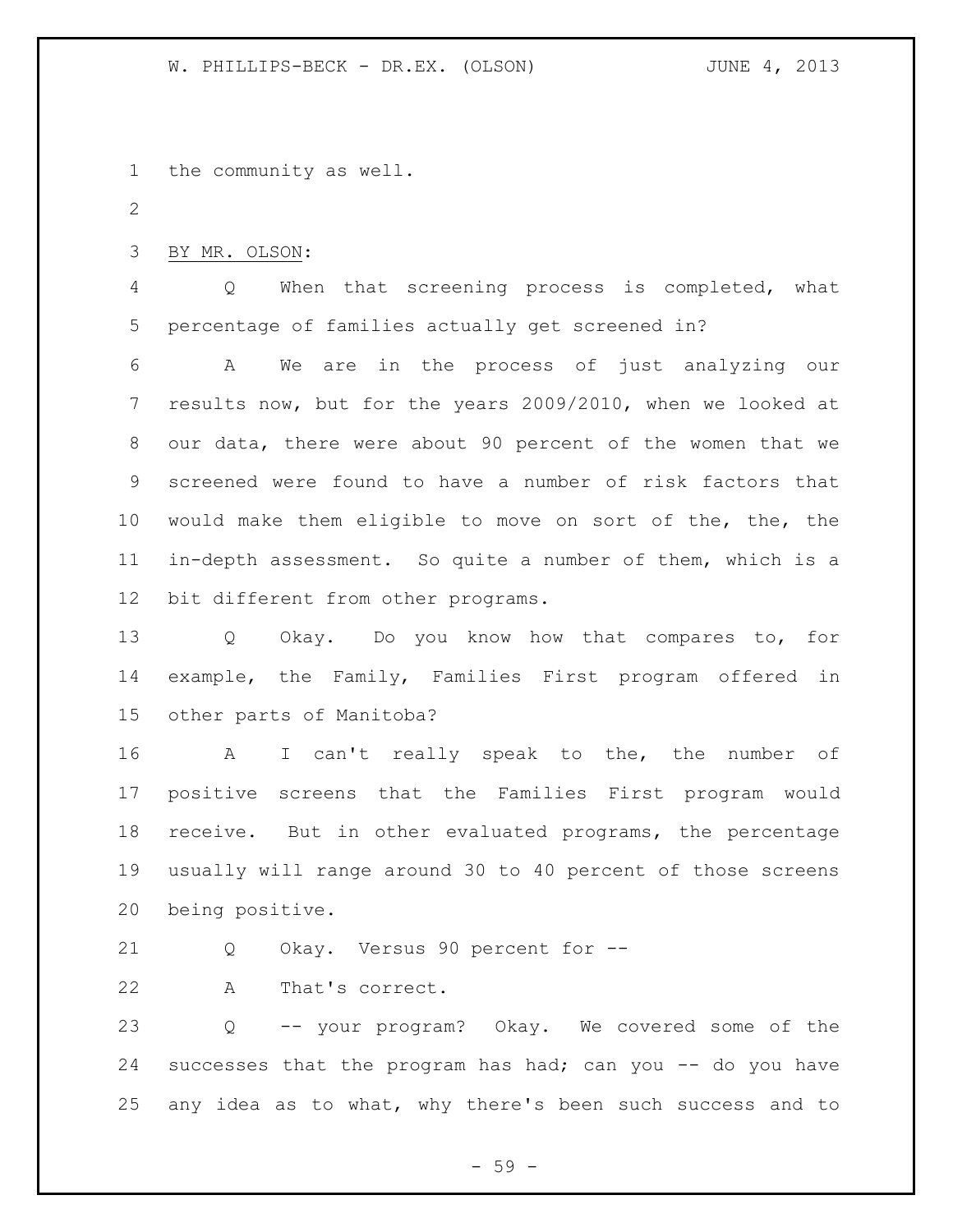what you can attribute the successes to?

 A I think that we can attribute the, the successes primarily to the, the, the, the relationship that develops with the home visitor and the intensive support and trusting relationship that's built with particular home visitor and program within the community.

 So the information that is obtained through the home visitor is trusted information. So there is some time involved and invested in developing that initial relationship. So once that relationship is established, the information that is given by the home visitor comes from a trusted source.

 So information, for instance, around breastfeeding, I just visited one community and I do -- part of the peer support is shadowing the home visitors. And so I go on a home visitor -- I go with a home visitor on a home visit. And one of the program participants basically told me she was breastfeeding, entirely, a hundred percent, because of that home visitor, because she had decided that she was not going to breastfeed this child. And with the work that the home visitor did, in terms of providing her with information and, and, and, and perhaps a little bit of her own, sharing a little bit of her own experience, the, the mother had actually changed her mind and was breastfeeding, quite successfully, her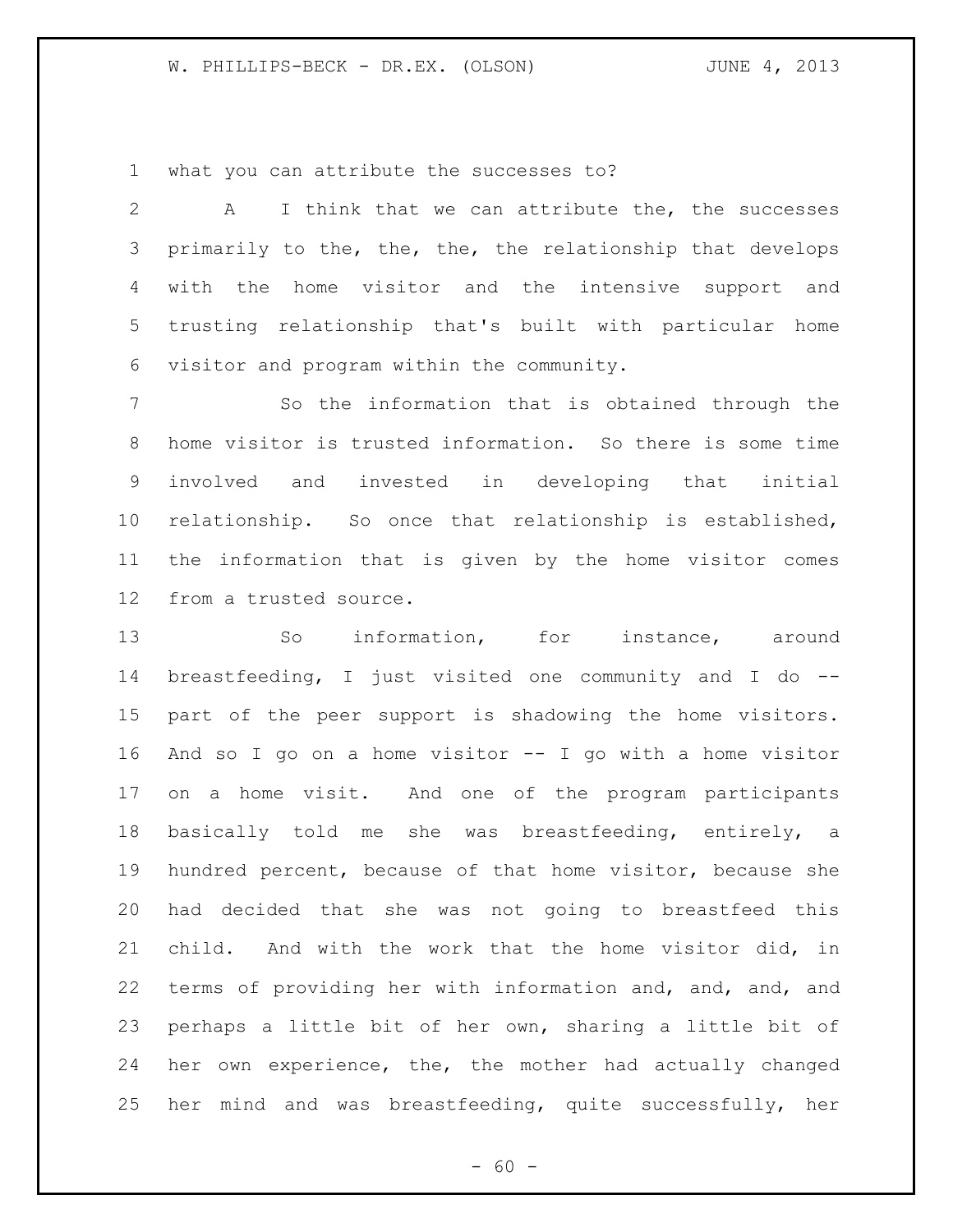baby, who was now a month old. So those are just, that is just one example of, of, of, of the type of information that the home visitor could be sharing with the family, where they'll make a decision based on that information that's being shared.

 Q So it's building that connection and relationship in the --

8 A That's correct.

 Q -- community? Okay. What are some of the barriers or challenges facing the program?

 A Can I just answer you -- can I, can I add one more --

Q Absolutely.

A -- element to the --

Q Yeah.

 A -- previous answer? I -- it's not just about the trusting relationship. I think it's, it's about, as well as having someone there and having someone to talk to and having someone that cares, that cares about how your family is doing and basically opening up the doors and opportunities to other supports in the community. So it's not just about that relationship with that home visitor, but it's also about building relationships with other available supports and linking them up to other services that could be available in that community.

 $- 61 -$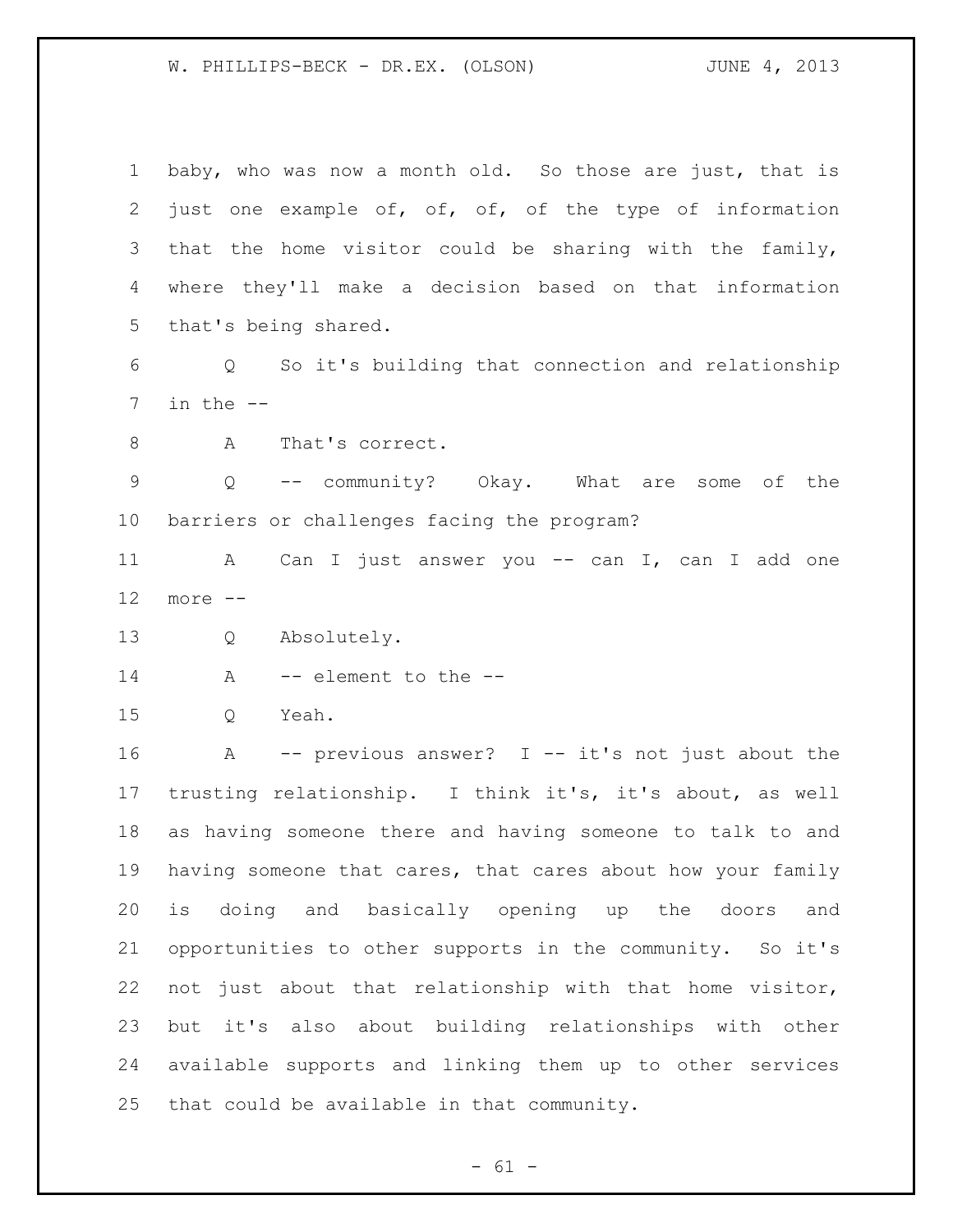Q Thank you.

A Yes, I'm sorry. Some of the challenges?

 Q Some of the challenges or barriers that the program faces?

 A I think our biggest challenge now is, is having an awareness that we are providing a valuable service and not having the capacity or the resources to deliver this program in all 63 First Nation communities. That is our biggest challenge. We would have hoped, after the 2010 evaluation and renewal of the program, that we would have expanded to other First Nation communities, but that really didn't happen. So our biggest challenge is knowing that a lot of families and a lot of communities can benefit from this program, but they're just not able to obtain that service in their community.

 THE COMMISSIONER: And, and what, what reasons do you attribute to not being able to deliver the service in their community?

19 THE WITNESS: I, I -- the primary reason is, really boils down to available funding. The Maternal Child Health program here in Manitoba has an operating budget of less than four million on a yearly basis. We can only fund a limited amount of programs, based on that funding amount. So if we were to deliver that amount of resources universally, to all 64 communities, we would have just a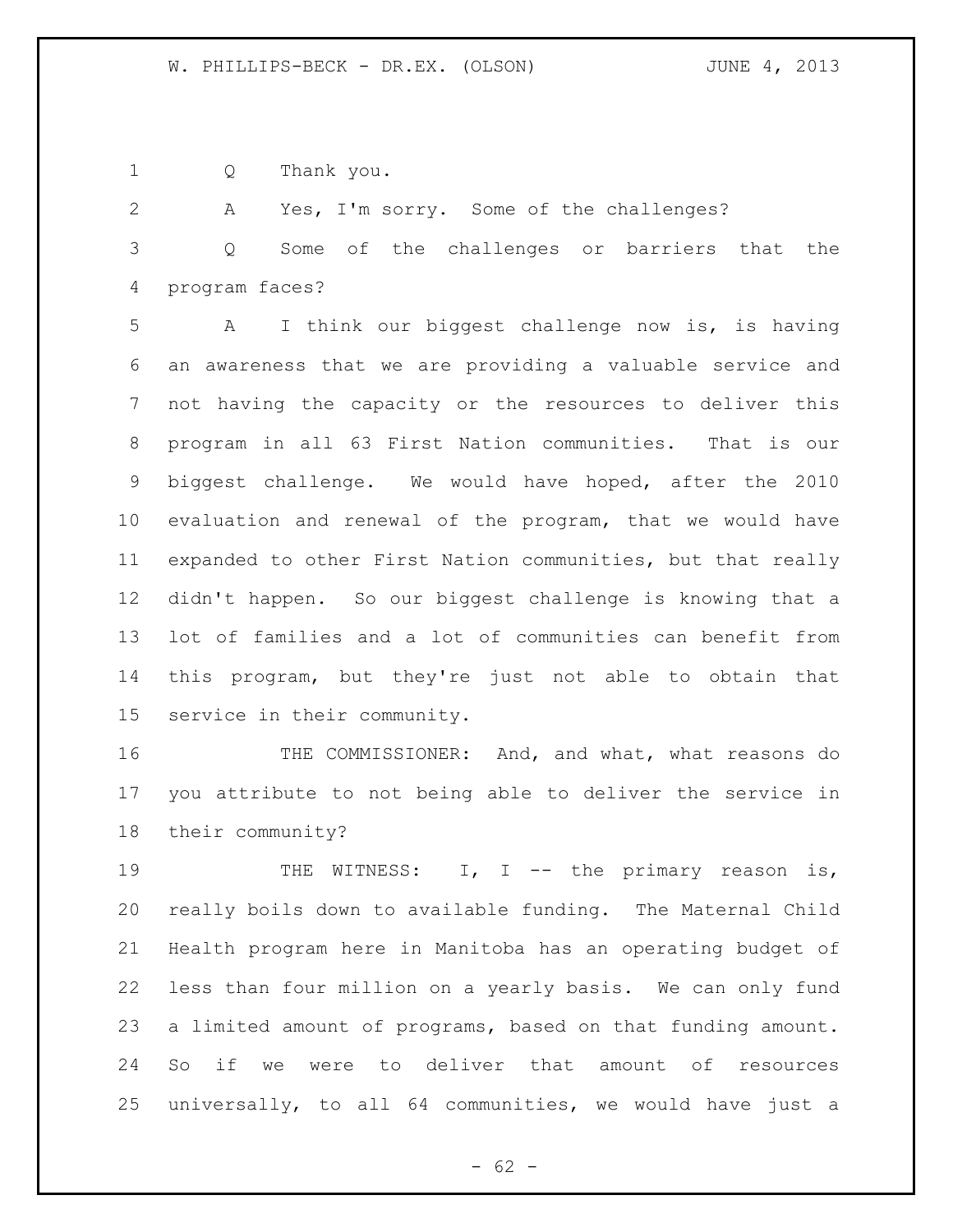fraction of the program we are delivering now in each community. So in order to, to maintain program integrity, and based on the program model that we've developed, it's not possible to deliver this program in every community. Q So where would you like to see the program go then? A I would like to see it delivered in every First Nation community in Manitoba and across Canada as well. Q And the barrier to having that done, you're, you're saying is funding primarily? 11 A Absolutely. Q Okay. Are there any other comments you'd like to make with respect to the program? Were there any other comments you wanted to make with respect to the program? A For the successes or challenges, or? I don't -- Q Any, any -- either would be fine. A I think, and I, I don't know if I highlighted 18 this point, one of the, I quess, elements that were successful in this program, as well as the level of involvement that First Nations had in designing and delivering and supporting the communities, with the program structure the way it evolved and the program support residing within the Assembly of Manitoba Chiefs, and having access to a system of, of lobbying and a system of support through the, the, the Assembly of Manitoba Chiefs, we're

 $- 63 -$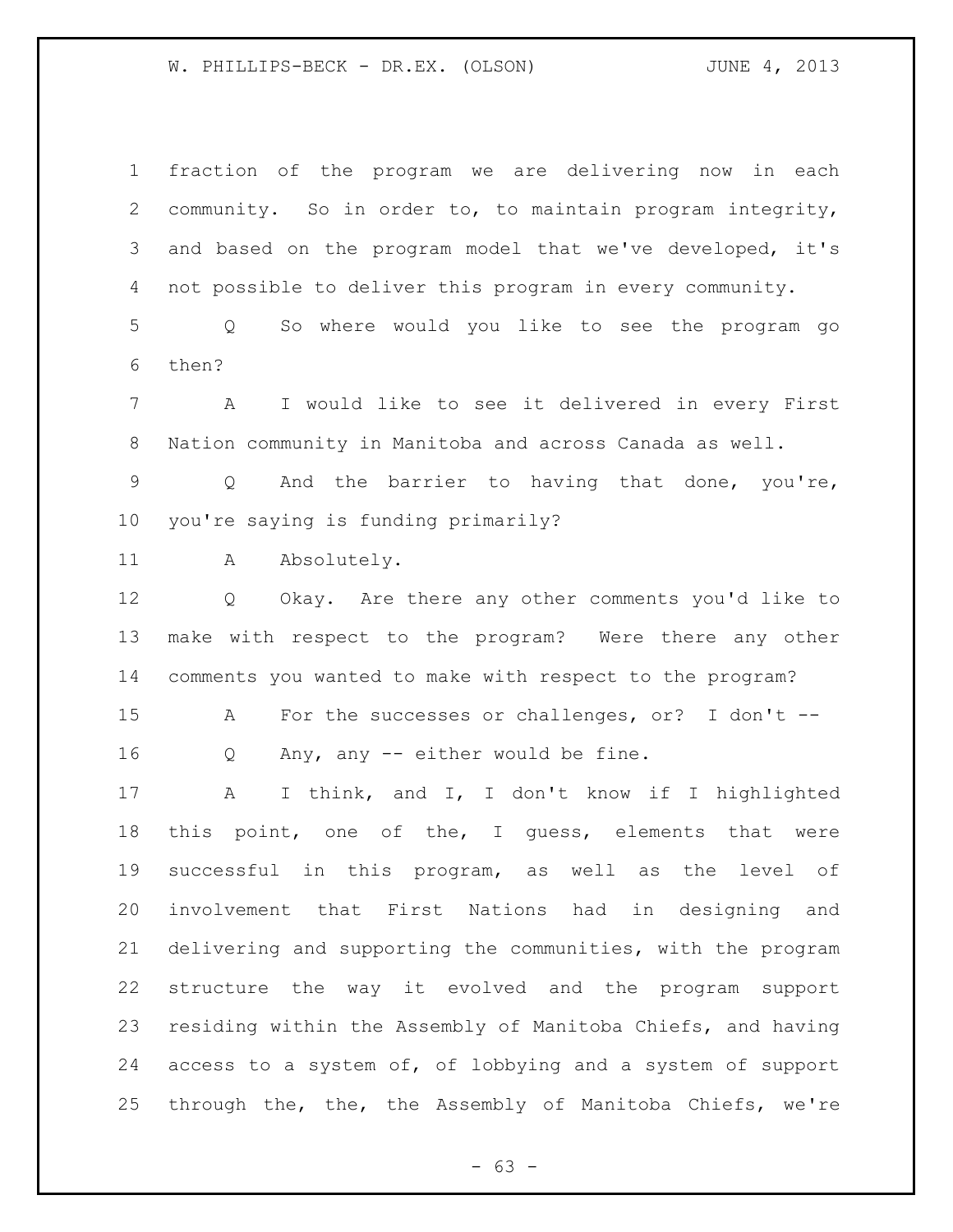able to advocate for health promotion activities that reach beyond the 14 communities. So we've delivered health promotion activities that are targeted, for instance, at sudden infant death syndrome, to all 64 communities. And we used our, our chiefs' task force and spokespeople with, within the Assembly of Manitoba Chiefs to be able to launch that information, to support that information in their, in their respective communities. So having that forum and that link and that access to the support that is available through the Assembly of Manitoba Chiefs, I think, has been one of the, the key elements in why this program has been successful in our communities as well.

 Q Okay. Thank you. Just one more question. You said earlier that sometimes, when working with families, before they're involved with Child and Family Services, it becomes apparent that there's a need to report the family to CFS because there's some concern, concern about the safety of child or children in the family. When you do that, you, you said you continue to work with the family if possible. How is it that you're able to do that, to maintain that relationship?

 A Often the questions, in regard to the safety of the children, or whether the referral would be made will go to the supervisor that works within that community and, and, and in some cases, come to me. So we have, like, a

- 64 -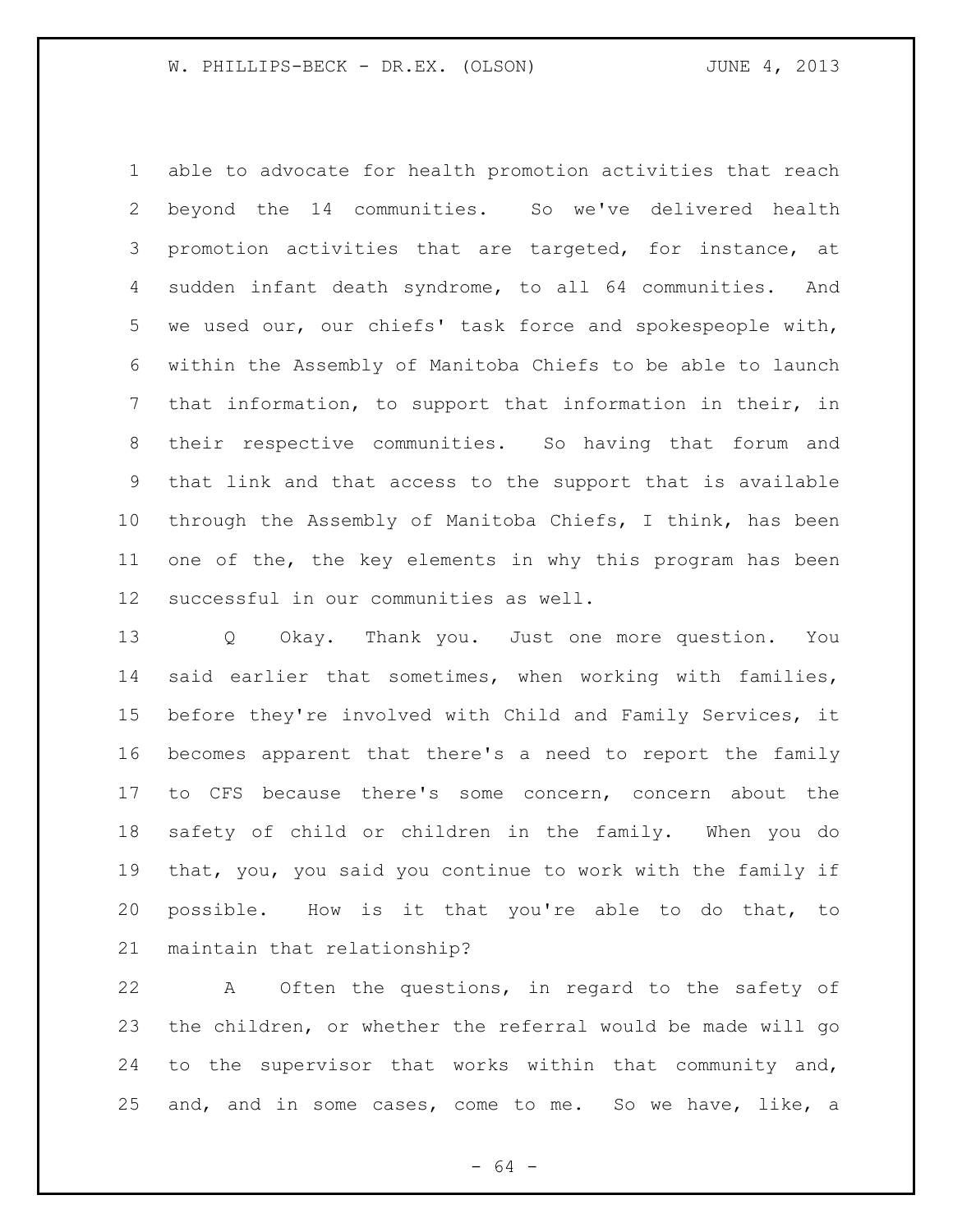discussion where we, we further assess some of the elements that are involved and if there is a definite risk to the child, or the safety of the family, or any member of the family, the advise is to, is to actually make that link immediately to Child and Family Services.

 If there is some circumstances that maybe, okay, maybe we're concerned, maybe there is some, some disciplinary practices that are, you know, that we need to maybe, to, to sort of provide them with information on how, you know, we -- there are alternatives to certain forms of discipline. If it's something like that, that doesn't pose a real safety (sic) to the child, we may come up with an 13 alternate plan and bring another resources on, in, in terms 14 of supporting that family, and supporting that family. And sorry -- I lost my train of thought.

Q Sorry, you --

 A Okay. Yeah, we may, we may come up with a plan for that family to continue to support them, work with that family, bring them in on the, on, on, on the, on the plan and, and providing we are assured that there is no real safety (sic), we may continue with that plan in supporting that family. And we put them in a, in a level that we call special services, so that we're in visiting them more than once a week. We may do two visits that week, we may do three visits that week. So they will revert to a level

 $- 65 -$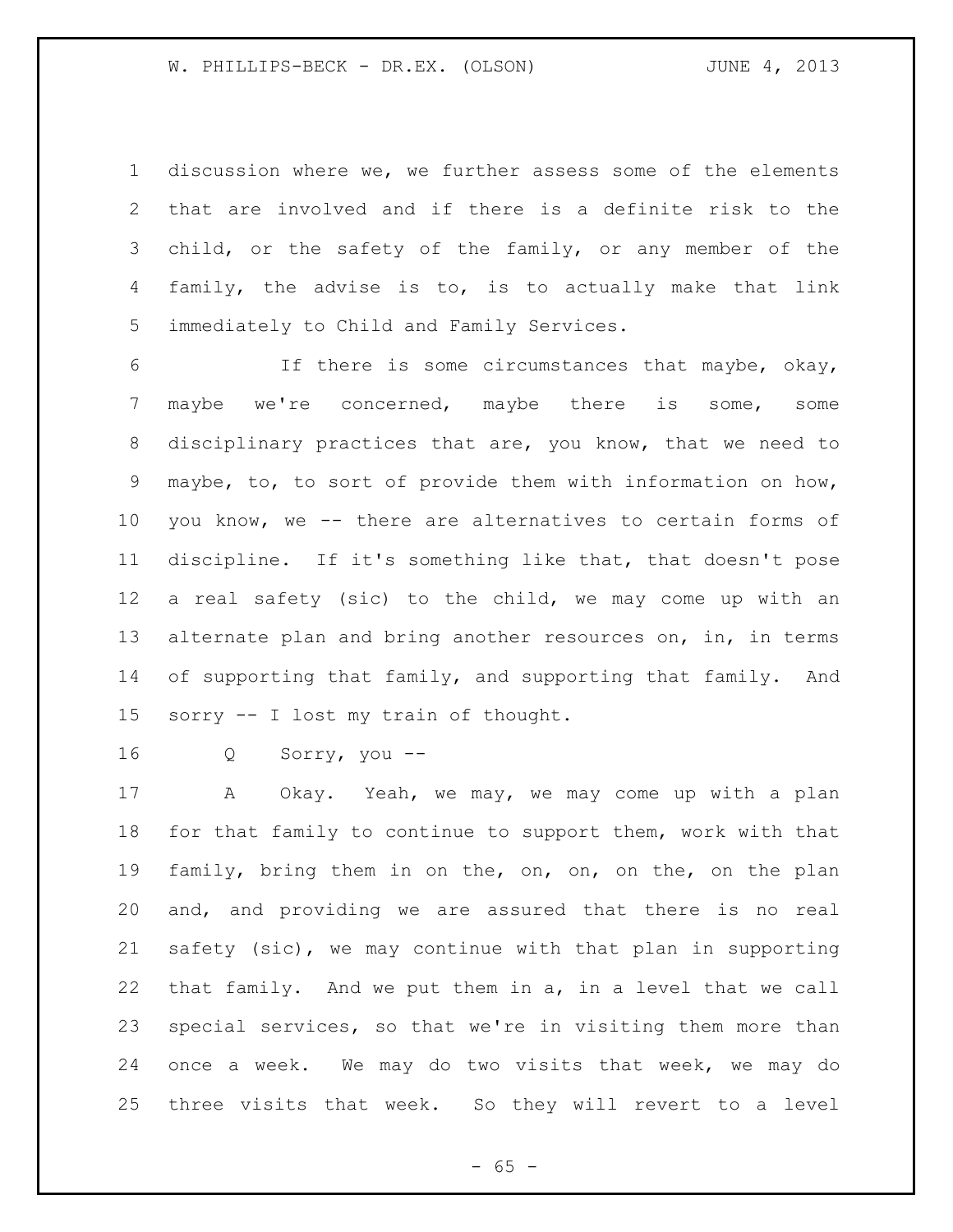where we call them special services and they'll get that intensive support until we see some progress and toward, towards meeting those goals.

 In some cases, like I say, the, the, the apprehensions have been averted, just working with them intensively.

 Q But in those cases where, where it becomes apparent that you, you will have to make that referral to CFS, are you able to maintain that relationship with the clients in certain cases?

 A I think it's the way the, the referral is made. 12 All decisions, or referrals are made with the family. And, 13 and, and it's -- and the approach that the -- we take, as a program, we have an approach that's different. We're trained in how to ask questions and, and to deliver sometimes difficult information, so that the, the family is threatened by the information that we're departing (sic). And we call that approach the, a strength-based approach. So we work with the family and we outline all their strengths. So this is, this is where you're doing really, really well. You know, we, we see these strengths within your family. For instance, we could see that you're really motivated, but you're struggling here. And then we, we proceed to give them the information, okay, but this is an area where we have an opportunity to make some, some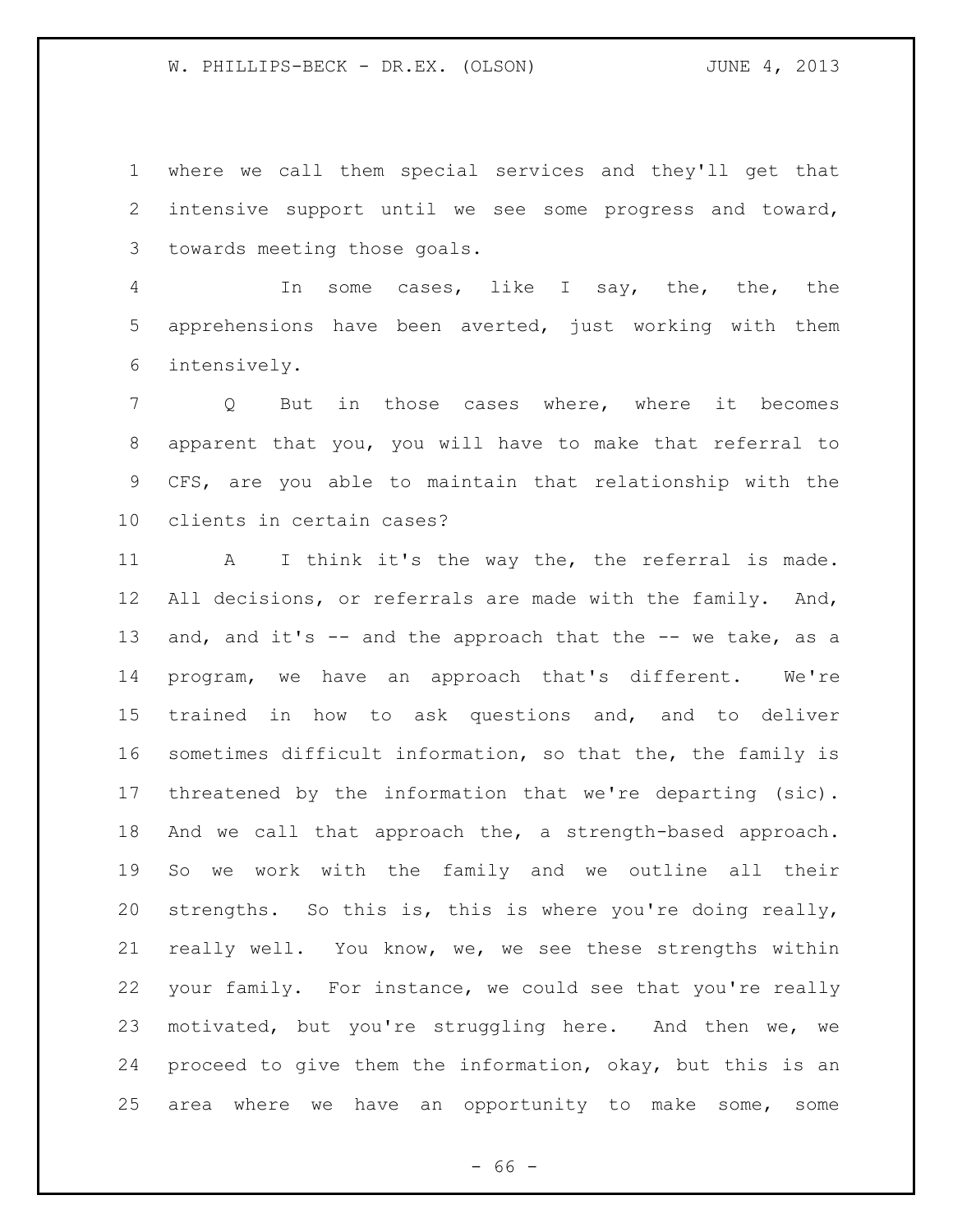W. PHILLIPS-BECK - DR.EX. (OLSON) JUNE 4, 2013 W. PHILLIPS-BECK - CR-EX. (FUNKE)

| 1              | improvements. So what do you feel is the blessed, best      |
|----------------|-------------------------------------------------------------|
| 2              | plan of support for you? So we involve them in the, in      |
| 3              | the, in the planning and the setting goals for themselves.  |
| 4              | If they are able to tell us, I've reached my point of I     |
| 5 <sup>1</sup> | can't cope anymore, then they become involved at that point |
| 6              | with the decision to contact Child and Family Services and  |
| 7              | they may go into a voluntarily, voluntary placement while   |
| 8              | they obtain the help that they're able to get.              |
| $\mathsf 9$    | Okay.<br>Q                                                  |
| 10             | But all this is done, again, with sort of a case<br>Α       |
| 11             | management setting.                                         |
| 12             | I see. So they're aware, in, in all cases, that<br>Q        |
| 13             | you're contacting CFS and the involvement is, is with their |
| 14             | knowledge?                                                  |
| 15             | Α<br>Yes.                                                   |
| 16             | MR. OLSON: Okay. Thank you, those<br>are<br>my              |
| 17             | questions for this witness.                                 |
| 18             | THE COMMISSIONER: Thank you, Mr. Olson.                     |
| 19             | Mr. Funke?                                                  |
| 20             | MR. FUNKE: Thank you, Mr. Commissioner.                     |
| 21             |                                                             |
| 22             | CROSS-EXAMINATION BY MR. FUNKE:                             |
| 23             | Phillips, just following up on that last<br>Q<br>Ms.        |
| 24             | topic that you were discussing with Mr. Olson, I understand |
| 25             | that what you're describing is a situation where there's an |
|                |                                                             |

- 67 -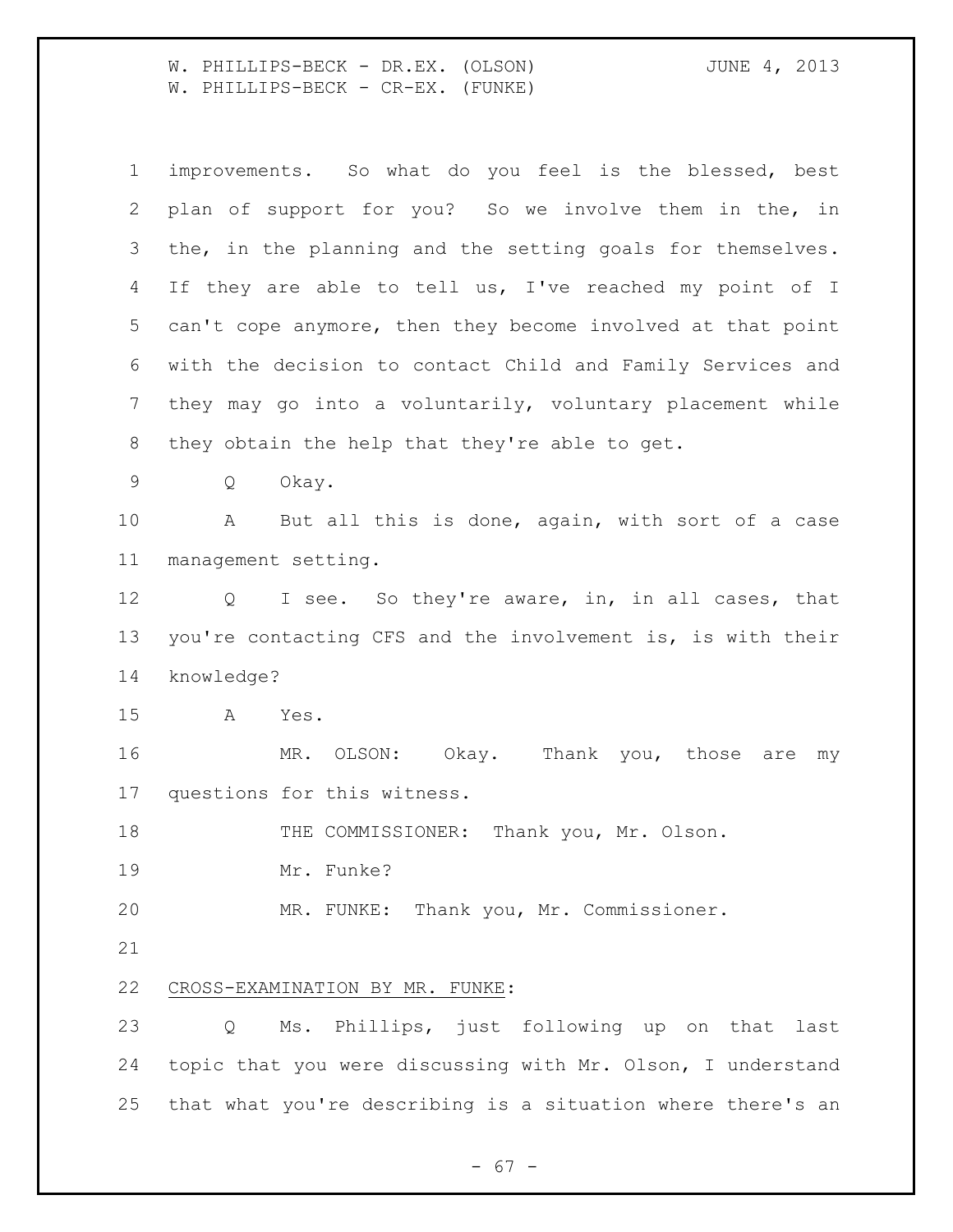## W. PHILLIPS-BECK - CR-EX. (FUNKE) JUNE 4, 2013

 identified need with a family that may result in a voluntary placement with the agency; is that correct?

A Yes.

 Q And I think what Mr. Olson was getting at were, as well, that there may be circumstances where your program, or nurses, or other workers in the community, that are operating under your umbrella program may receive information that leads them to believe that the children may be in need of protection and that non-voluntary referral may be needed to the agency.

 I think Mr. Olson was also trying to get at is, is your, is your program able to continue working with those families when there's a referral for non-voluntary services and are you able to maintain that type of positive, trusting relationship that you described earlier in your testimony?

 A Absolutely. Because I think the difference here is that there was a prior relationship. If one of our families have run into a situation where there's a, a crisis in the family, they've, already have established a relationship with this home visiting family because, like, our philosophy, again, was to work with them, either in the prenatal period, or early, while the child is still within the, the first three months of their life. So that's when we primarily start working with families.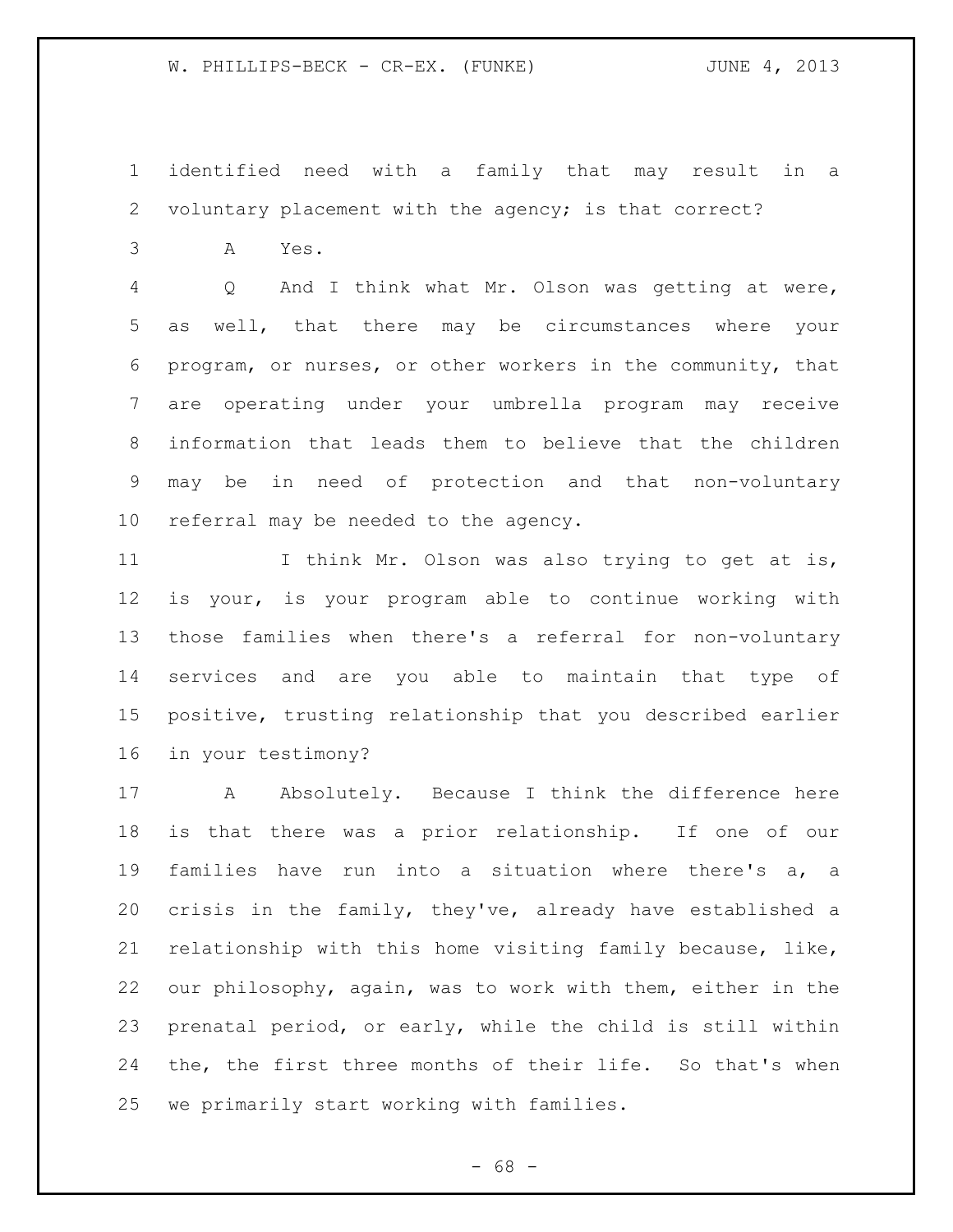And so there's an established relationship, you know? They, they trust the home visitor and, and if there's a situation where they, they do run into trouble, and the child or the children have to be removed, then I think the, the, the way we approach the situation, that prior relationship, and again, the, the, the home visitor relationship is with the home visitor and most of the connecting of a referral, and that sort of link to Child and Family Services, will take place through the nurse supervisor. So that the home visitor, at that point, will take a step back and remain that support to the family, while the supervisor will then step in and provide that case management and the referral to, will take place through her, to the Child and Family Services.

 Q And do I understand as well that the worker, or the nurse, will communicate to the family the fact that that non-voluntary referral to the agency is going to be made?

A Yes.

 Q And, and you earlier described a, a communication style which you said was strength-based?

A Correct.

 Q And is focused on the family strengths; and is that the same communication method employed when advising the family of the fact that a referral to the agency for

- 69 -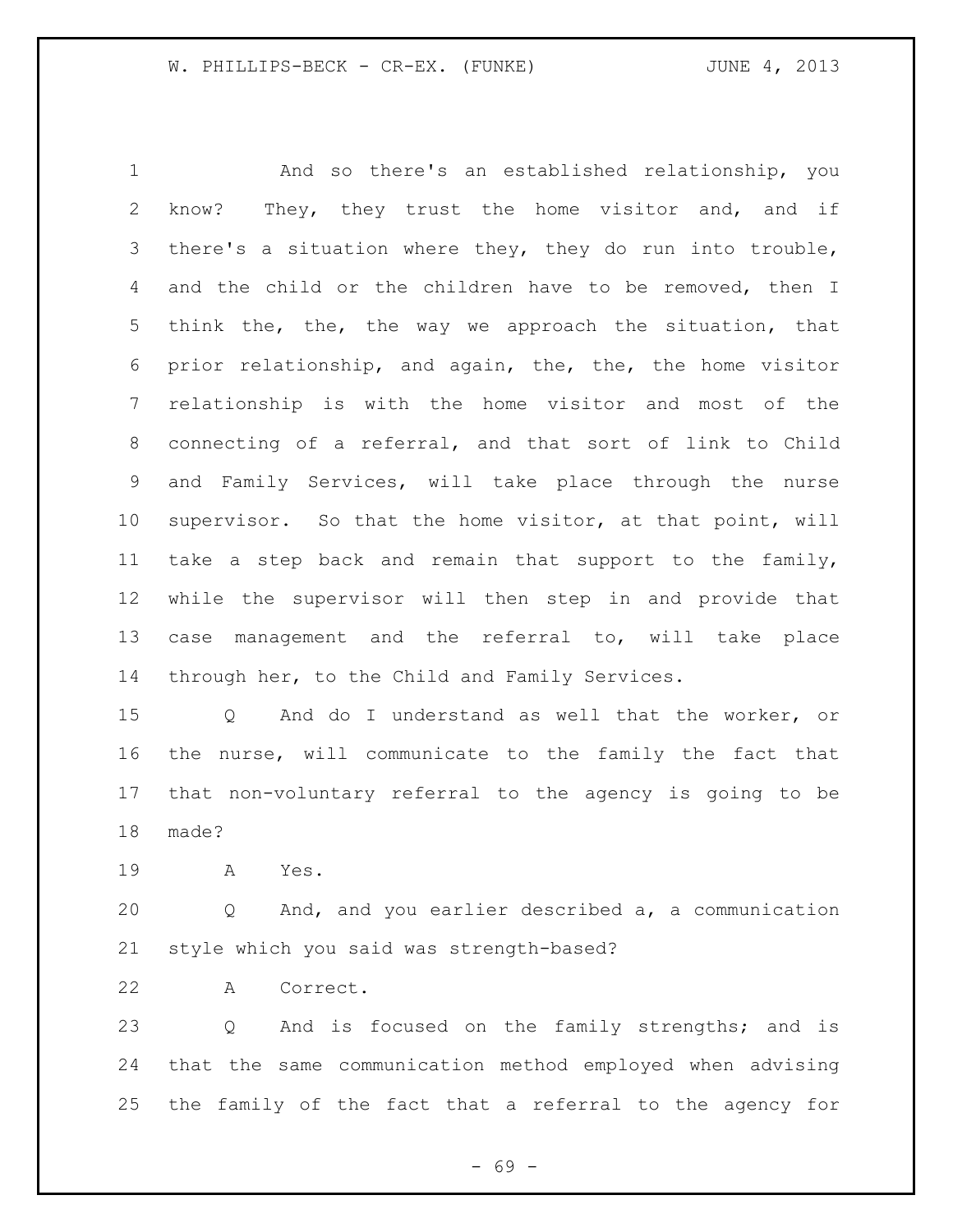non-voluntary services is going to be made?

 A Yes. Because our philosophy is that every family does have strengths.

 Q Okay. Now, I understand, as well, that you wanted to expand on your comments you made earlier, about the joint training initiative with the province; is that correct?

8 A That's correct.

 Q Perhaps you could just provide us some further information about how that operates and, and the frequency of the program and who is, who participates in it and who is available to?

 A Okay. The joint training initiative, again, explain the process and how long it took to develop that relationship, but at this point in time, we have one training initiative and we have participants from the Families First program, which is available off reserve and participants from the Strengthening Families, which is the, the program that's available on reserve. They all come to one training initiative. So they're -- it's combined training effort.

22 And we have coordinating, we alternate coordinating with the Assembly of Manitoba Chiefs and through Healthy Child Manitoba, with the Regional Health Authorities. So I just wanted to make it clear that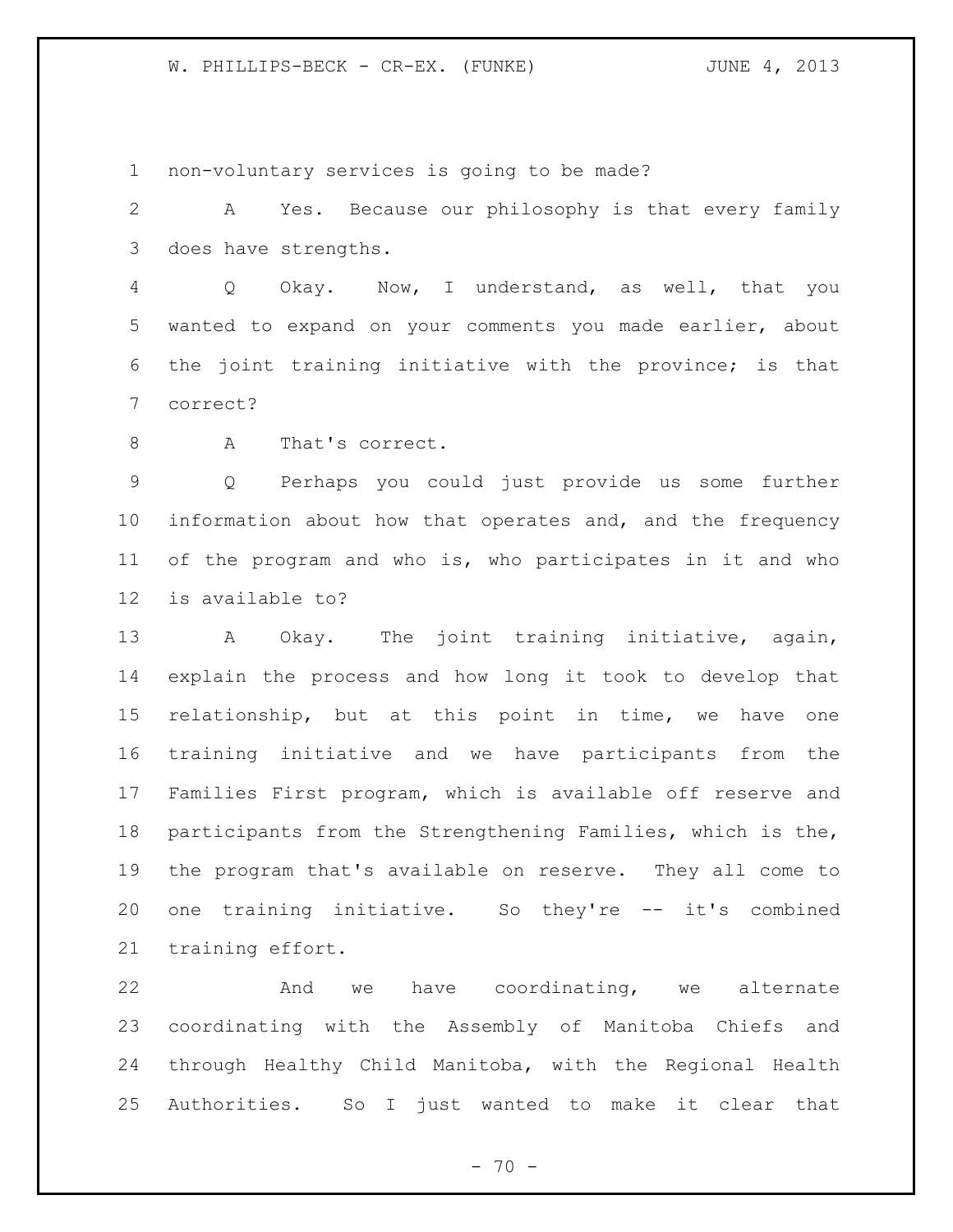training, you come to one spot and you get training, whether you are in, delivering the program on-reserve or off-reserve.

 Q And that's the only training that's provided, is through that joint training initiative with the province; is that correct?

- A Yes.
- Q Okay.

 A At this point, there's integrated strategies training that we offer on a quarterly basis and they provide four spots to our program. And we also follow that training with two curriculum training events, or tier 1 training events. And those would alternate coordination between the Assembly of Manitoba Chiefs and the Regional Health Authorities, yes.

 Q Now, one of the other things that you had talked about earlier in your evidence was the prospective gaps in service. And you had indicated that with respect to mothers who have to leave the community for birthing, you said that it was identified by the Maternal Child task force of 2008, that there was a gap in that service and that that's subsequently been addressed by the prenatal Connections program; is that correct/

A That's correct.

Q Yeah. As I understand it, there are other

 $- 71 -$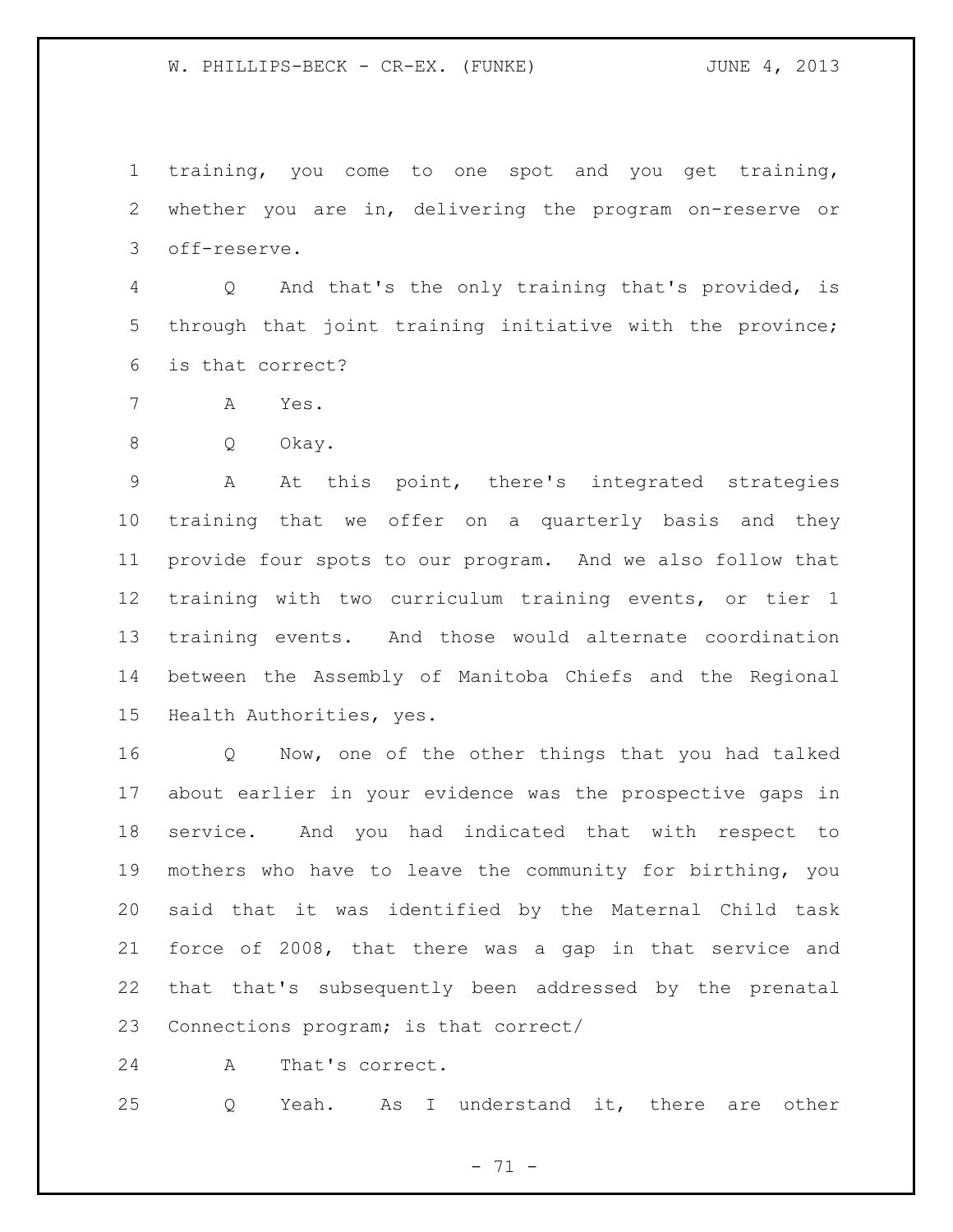circumstances however, where gaps and service may arise, particularly where families relocate from their First Nations community to an urban setting, such as Winnipeg, and then the services that were previously provided, through the Strengthening Families Program are then referred to Families First. And as I understand it, that frequently there is a waiting list for those families who transfer from their First Nations community to Winnipeg, to get on to that family first program --

A Um-hum.

 Q -- and that during the time that they're on that waiting list, they're not receiving services; is that correct?

14 A Potentially, yes, yes, because the -- you can appreciate the, the, the need, for instance, in the, in the city of Winnipeg and the home visitors have only a limited capacity to, to take on additional families into their caseload. So once they've reached that maximum, any, any other family could potentially go on a waiting list. So a referral that comes in from, from a First Nation community, for instance, they may have to go on that waiting list. But every effort, at least within the Winnipeg Regional Health Authorities, is, is made to take that family on in their caseloads.

Q And just so I understand your testimony, are you

- 72 -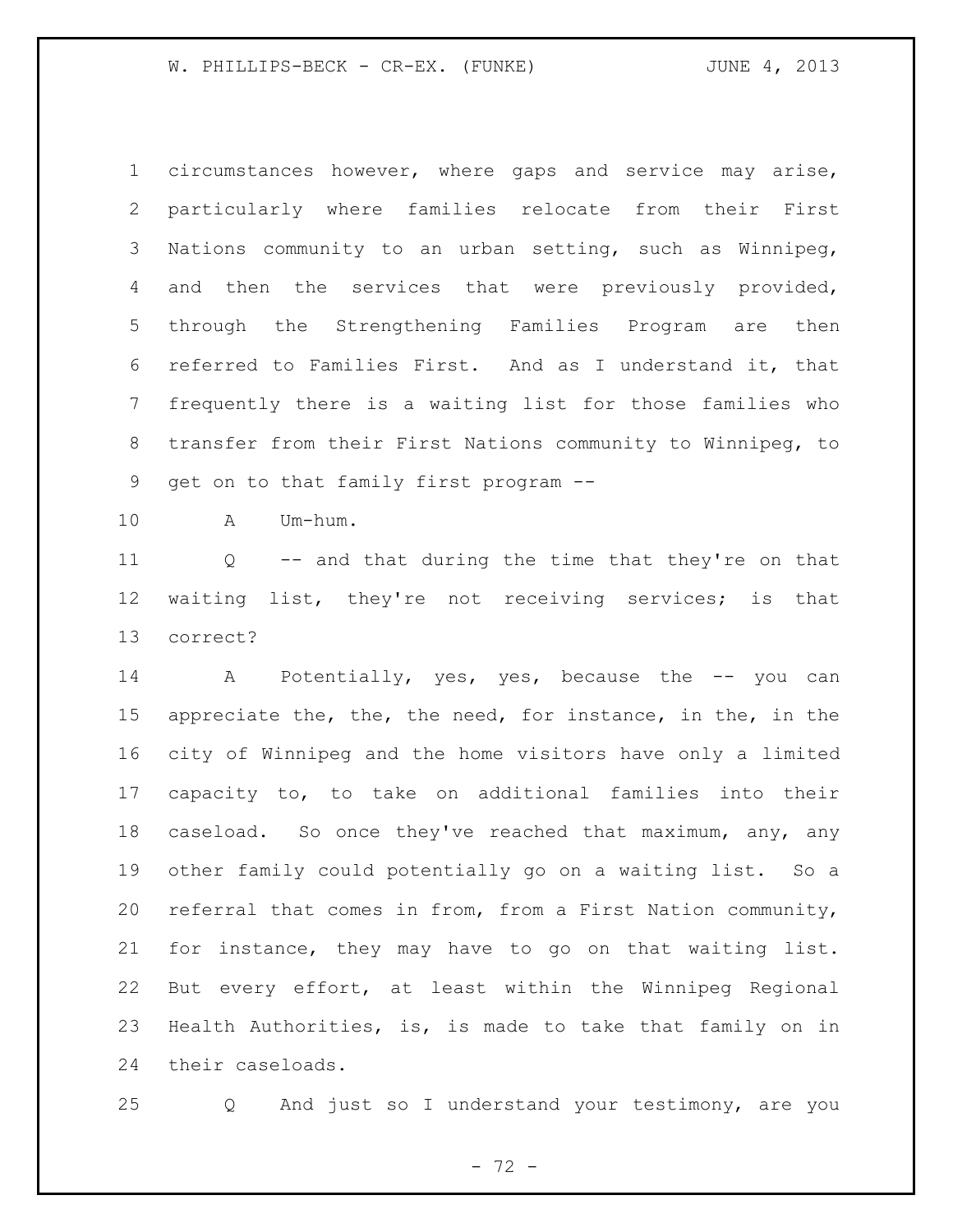suggesting that, with the Families First program, they have a similar home visitor program?

A Yes.

 Q And so the gap in services you're talking about, whatever the frequency of that home visiting schedule was, with respect to your program on reserve, maintaining that becomes problematic if there's a waiting list for that family to get onto the Families First program in the urban community?

A That's correct, um-hum.

 Q I understand, as well, that out of the 63 First Nations communities in Manitoba right now, 49 do not receive services through your program; is that correct?

A That is correct.

 Q Those 49 communities also do not receive that programming through Families First; is that correct?

A That's correct.

18 0 So those families and those communities are receiving no like services; is that correct?

A That's correct.

 MR. FUNKE: Thank you, Mr. Commissioner, those are my questions.

 THE COMMISSIONER: Just review again for me what the funding is for, for the provision, or the delivery of those services to the other 14 First Nations?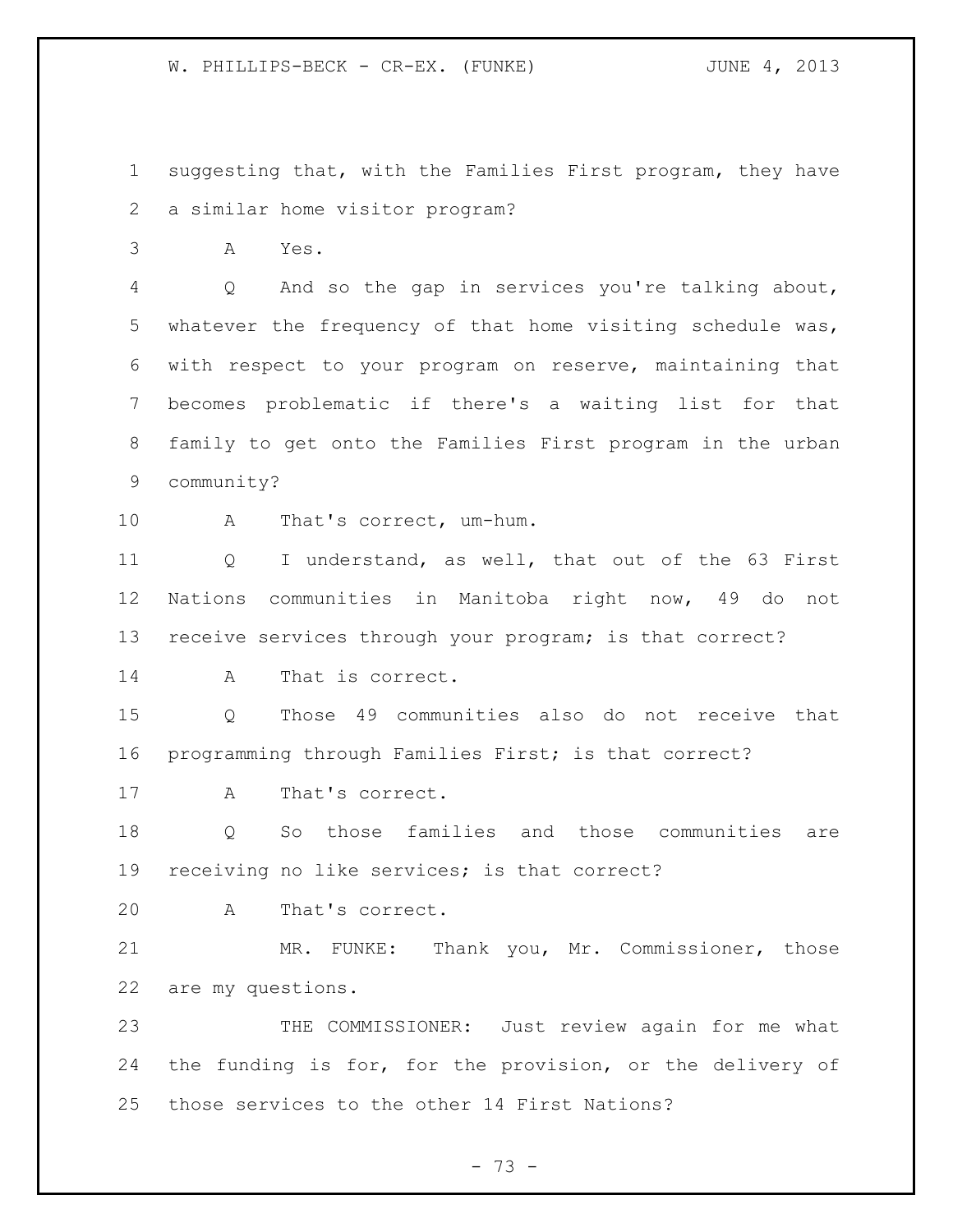1 THE WITNESS: I can't speak to the exact amount, but it is slightly less than four million dollars on a yearly basis. THE COMMISSIONER: From, from where? 5 THE WITNESS: From, from Health Canada. THE COMMISSIONER: Health Canada? 7 THE WITNESS: Yes. 8 THE COMMISSIONER: Is it the total funding? 9 THE WITNESS: Yes. MR. FUNKE: Because the program is offered only on reserve, Mr. Commissioner, the funding is, is solely sourced through First Nations Inuit Health Branch. THE COMMISSIONER: Yeah, I understand that, but are -- why is it the, they're prepared to fund 14 and not the other communities? 16 THE WITNESS: I can't answer that. 17 THE COMMISSIONER: Well, have they drawn the line at 14? THE WITNESS: In Manitoba, yes, we did have to draw the line at 14, because that's all the, the, the funding we have available for to fund, adequately fund the programs, yes. THE COMMISSIONER: In other words, out of the amount that Health Canada makes available -- 25 THE WITNESS: To Manitoba.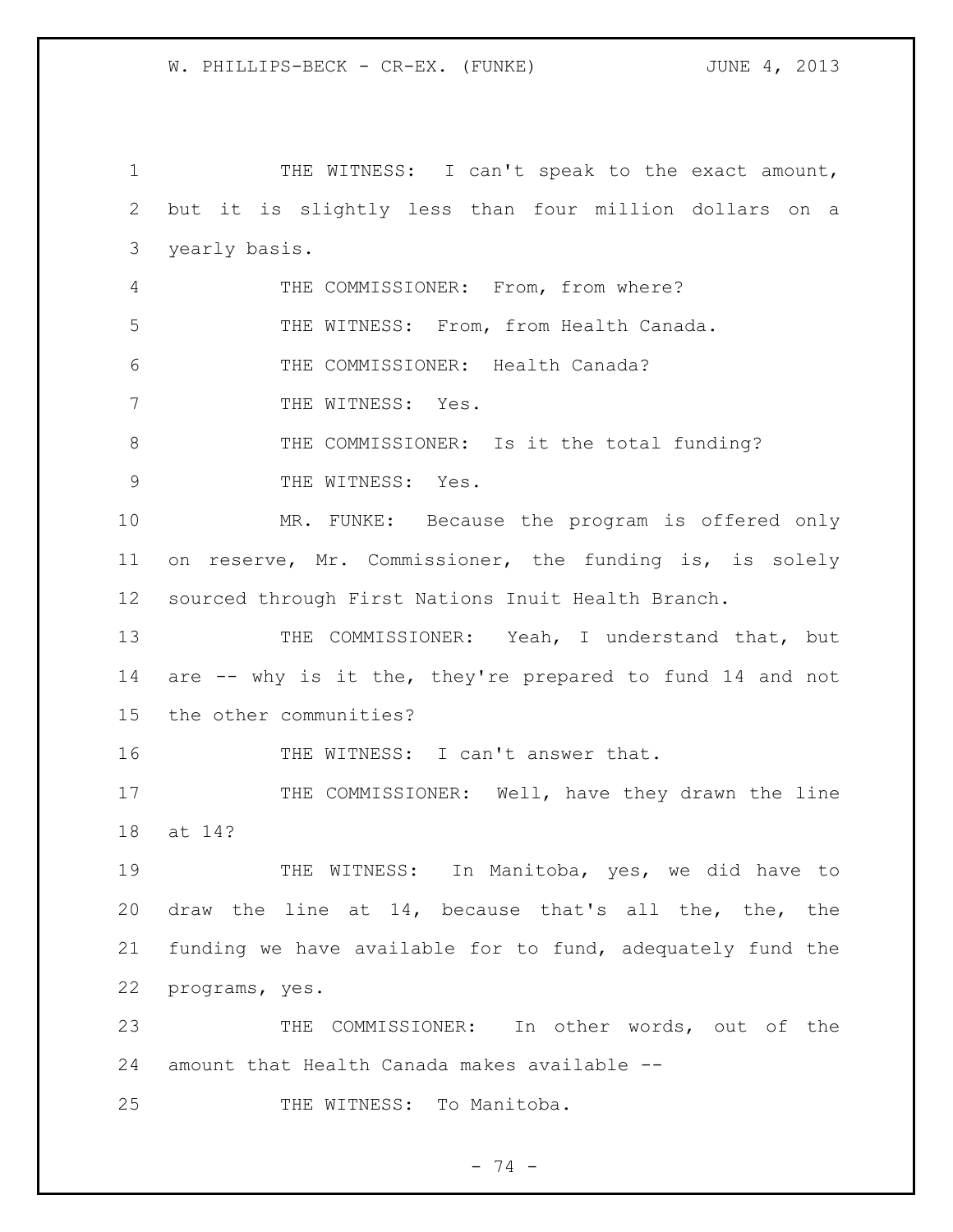W. PHILLIPS-BECK - RE-EX. (OLSON) JUNE 4, 2013

1 THE COMMISSIONER: -- once you've provided the service to the 14, you're, you've exhausted the available funds? THE WITNESS: That's correct. THE COMMISSIONER: I understand. MR. FUNKE: Thank you, Mr. Commissioner. 7 THE COMMISSIONER: All right. Are there any other questions? Would appear not, Mr. Olson. MR. OLSON: Just have a couple of questions. 11 THE COMMISSIONER: All right. RE-EXAMINATION BY MR. OLSON: Q Just in terms of the home visitor connecting families with resources on reserve, are -- in your experience, are there sufficient resources to make those connections? For example, if the home visitor identifies addictions as being one of the issues that need to be addressed, are there sufficient addictions resources to refer the family to on reserve, if that's the kind of thing I'm getting?

 A In some, in some cases, the available resources, or potential resources, are, are sort of non-existent. That they, they are, could be available off reserve. And in terms of addiction services though, the, the counselling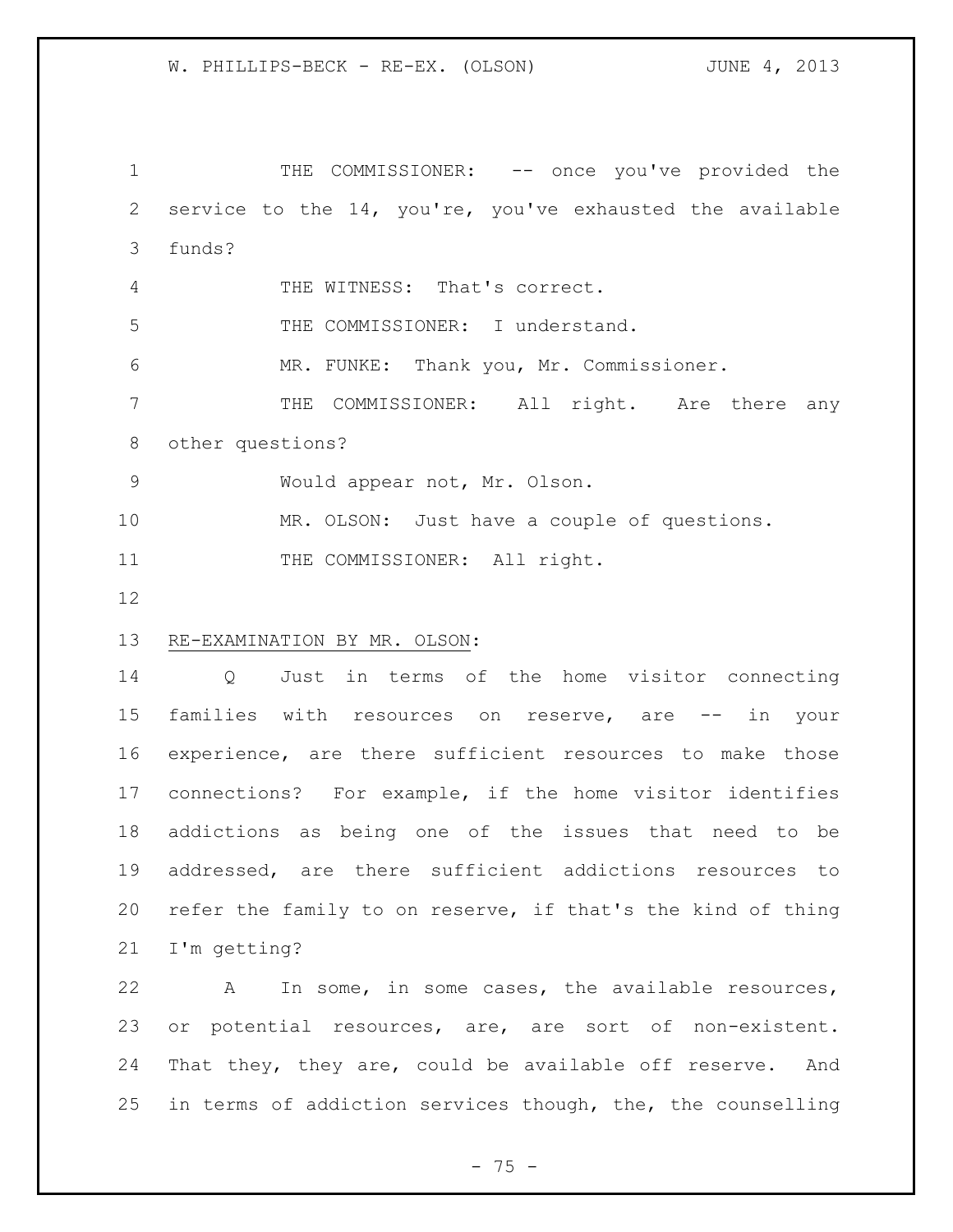W. PHILLIPS-BECK - RE-EX. (OLSON) **JUNE 4, 2013** 

 services may be available, but the actual treatment services may not be available on reserve. So that would involve linking to outside resources. Q Those resources might be in other communities, or in Winnipeg? A That's correct. Q Okay. And sometimes there's wait lists to get those resources as well? A Yes, I understand so. Q In terms of funding for those resources, is that also provided -- when they're on reserve, is that also provided through Federal Government? A Primarily, yes. Q Is that from, part of the four million, or is it from other sources? A I'm sorry? Q Is it part of the four million you identified before, the approximately four million, or does it come from other resources? A No, those are -- the links to other supports and services in the community, the other supports and services are, are, are, are, are -- can be funded by other government departments, such as the Department of Aboriginal and Northern Affairs. MR. OLSON: Okay. Thank you, those are my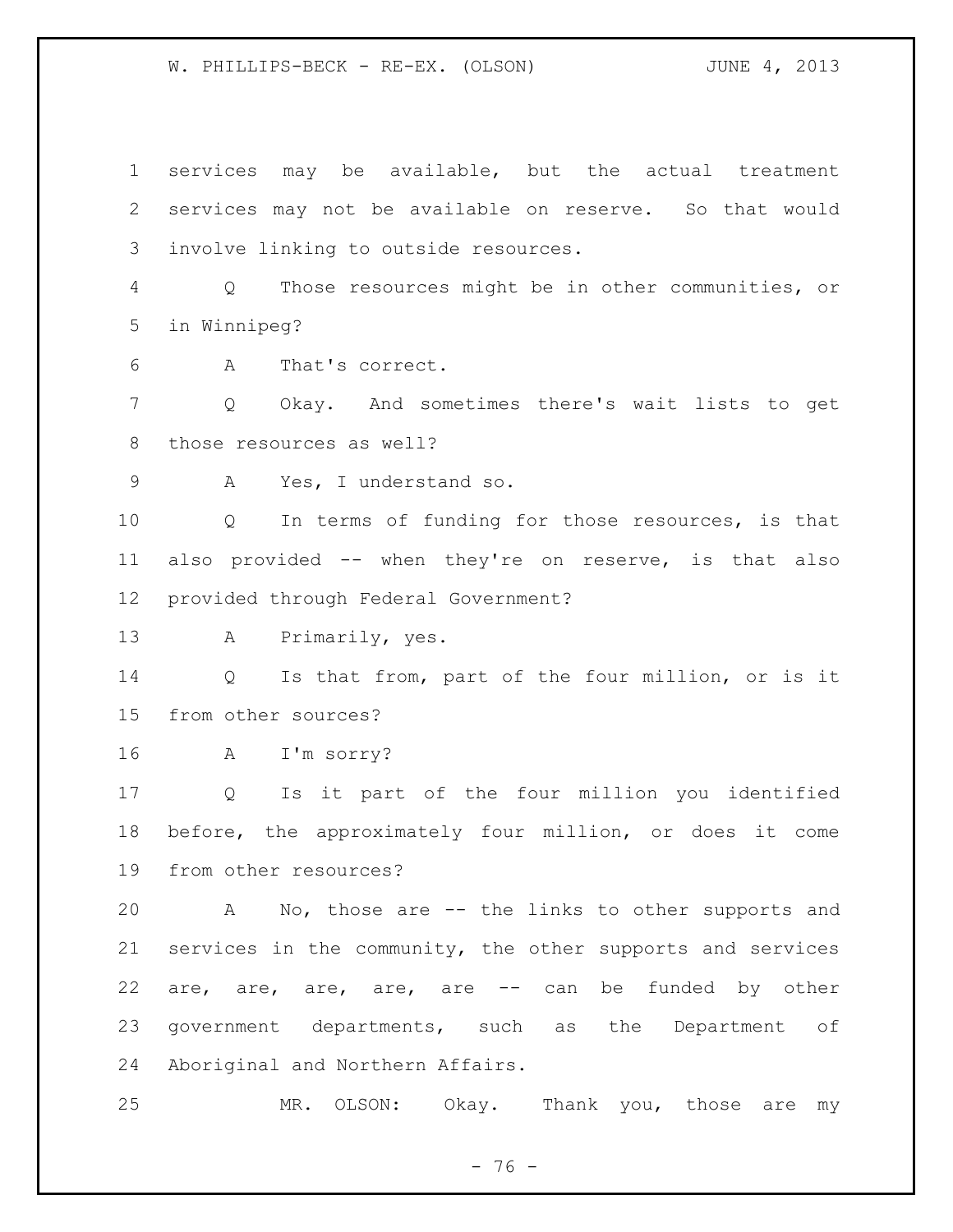PROCEEDINGS **DESIGNATION** OUNE 4, 2013

 questions. 2 THE COMMISSIONER: Thank you. Well, then, witness, we're completed and thank you very much for your appearance here and it's an interesting program and I, I certainly take note of it. 7 THE WITNESS: Thank you. 8 THE COMMISSIONER: Thank you. You, you can leave. (WITNESS EXCUSED) THE COMMISSIONER: Well, that completes the morning, I guess, does it? MR. OLSON: It does. 16 THE COMMISSIONER: And, and our next witness is at two o'clock? 18 MR. OLSON: Two o'clock. 19 THE COMMISSIONER: All right. We'll stand adjourned until that time. Thank you. MR. OLSON: Thank you very much. (LUNCHEON RECESS) 25 THE CLERK: Please sit down.

- 77 -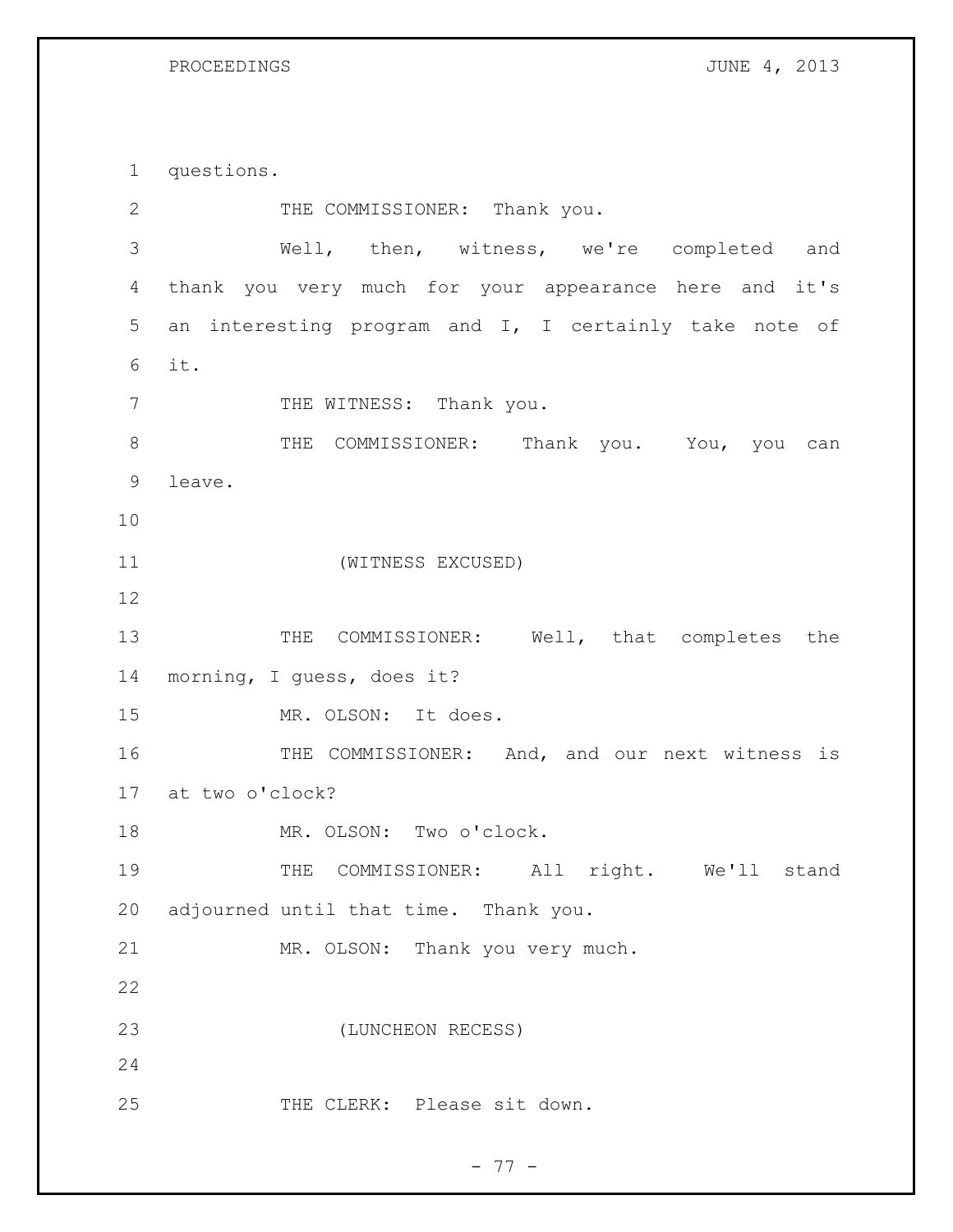B. SCHIBLER JUNE 4, 2013

1 THE COMMISSIONER: All right. Mr. Haight? MR. HAIGHT: Thank you, Mr. Commissioner. For the record, Bill Haight, appearing on behalf of the Manitoba Métis Federation and the Metis Child and Family Services Authority. Seated at the witness table, as you know, is Ms. Billie Schibler, CEO of the Metis Child and Family Services Authority and Ms. Judy Mayer, who is Minister for the MMF, responsible for the Metis Child and Family Services Authority and they are prepared to give their evidence. 11 THE CLERK: Ms. Schibler, you're already under oath. **BILLIE SCHIBLER,** previously having promised to tell the truth while 16 holding the Eagle Feather, testified as follows: 19 And Ms. Mayer, could you just stand for a moment? Is it your choice to swear on the Bible, or affirm without the Bible? MS. MAYER: Swear on the Bible. THE CLERK: Okay. Just take the Bible in your right hand then. State your full name to the court. MS. MAYER: Judith Marie Mayer.

- 78 -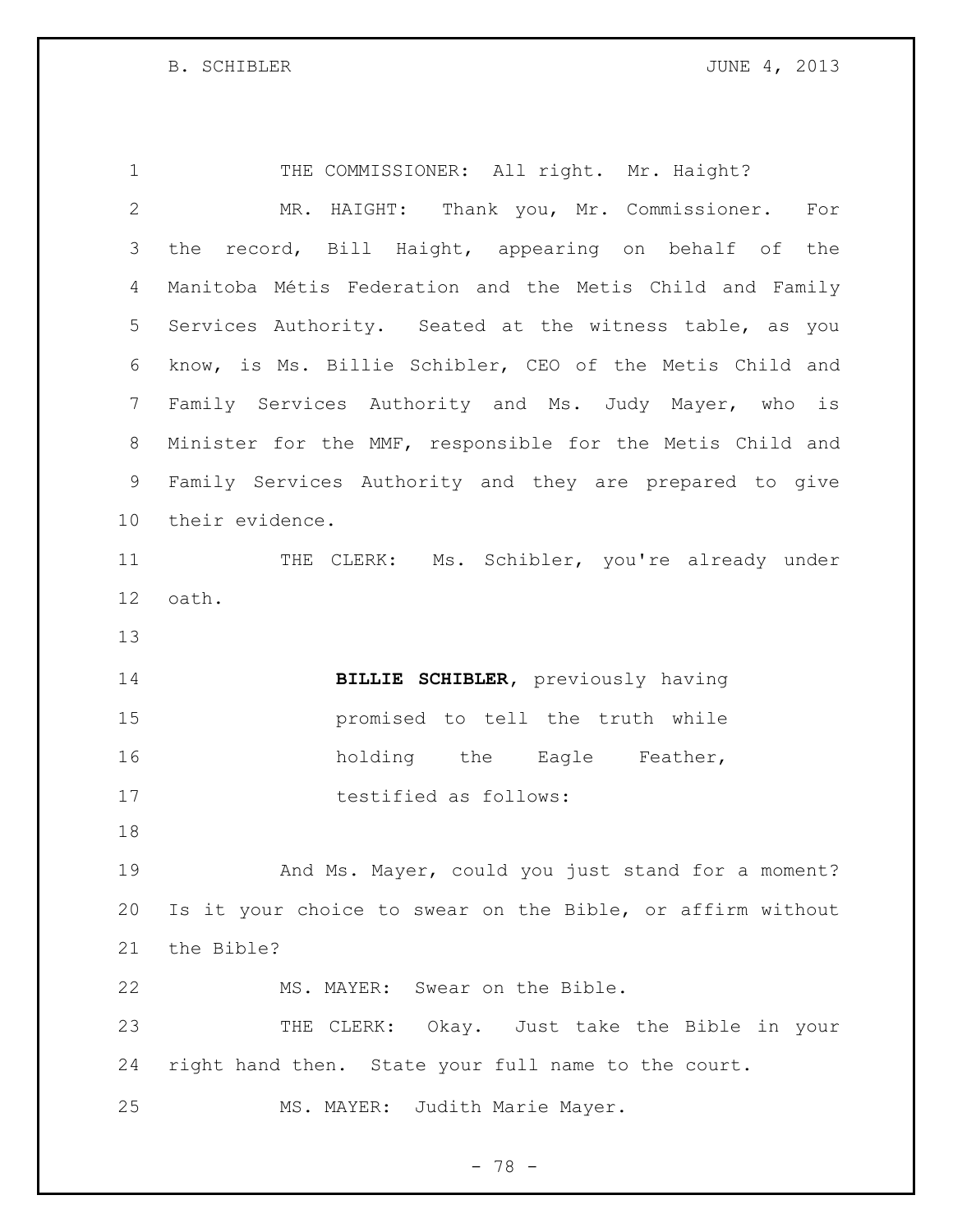J.M. MAYER JUNE 4, 2013

1 THE CLERK: And spell us your first name please. 2 THE WITNESS: J-U-D-I-T-H. THE CLERK: And your middle name? THE WITNESS: Marie, M-A-R-I-E. 5 THE CLERK: And your last name? THE WITNESS: Mayer, M-A-Y-E-R. 7 THE CLERK: Thank you. **JUDITH MARIE MAYER,** sworn, testified as follows: 12 THE CLERK: Thank you, you may be seated. MR. HAIGHT: Mr. Commissioner, before I begin the evidence, there are two documents which I will be relying upon and referring to during the course of the evidence. The first is a paper entitled: Métis Children and Families and the Child Welfare System, an Urban Winnipeg Perspective. I believe that might be document production number 75, but I'm unsure of the exhibit number. But if that could be the next exhibit please. 21 THE COMMISSIONER: It will likely be Exhibit 136, I think. MR. HAIGHT: One thirty-six? 24 THE CLERK: Exhibit 136. 25 THE COMMISSIONER: Yes.

- 79 -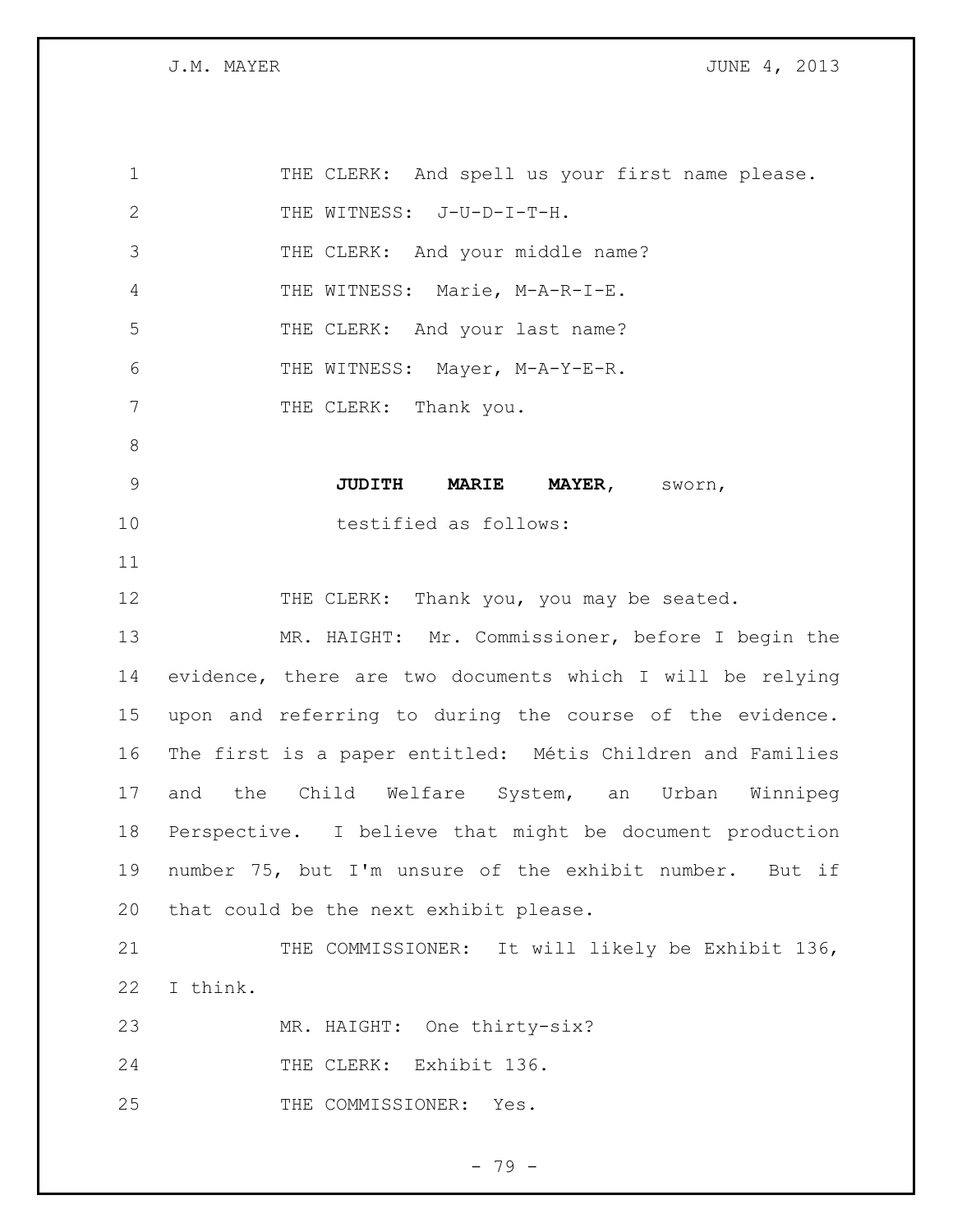PROCEEDINGS **DEVELOPS JUNE 4, 2013** 

1 MR. HAIGHT: Thank you. **EXHIBIT 136: PAPER ENTITLED, MÉTIS CHILDREN AND FAMILIES AND THE CHILD WELFARE SYSTEM, AN URBAN WINNIPEG PERSPECTIVE** MR. HAIGHT: And the second document I have and I'll hand them up both at the same time to the clerk, is a document entitled: From the Past Into the Future, Manitoba Métis Policy, published by the Government of Manitoba in September of 2010. If that could be Exhibit 137 please. 13 THE COMMISSIONER: One thirty-seven. 14 MR. HAIGHT: Thank you. 15 THE CLERK: Exhibit 137. **EXHIBIT 137: DOCUMENT ENTITLED FROM THE PAST INTO THE FUTURE, MANITOBA MÉTIS POLICY, PUBLISHED BY THE GOVERNMENT OF MANITOBA IN SEPTEMBER OF 2010** 23 THE COMMISSIONER: Thank you. 24 THE CLERK: Exhibits 136 and 137. THE COMMISSIONER: Correct.

 $- 80 -$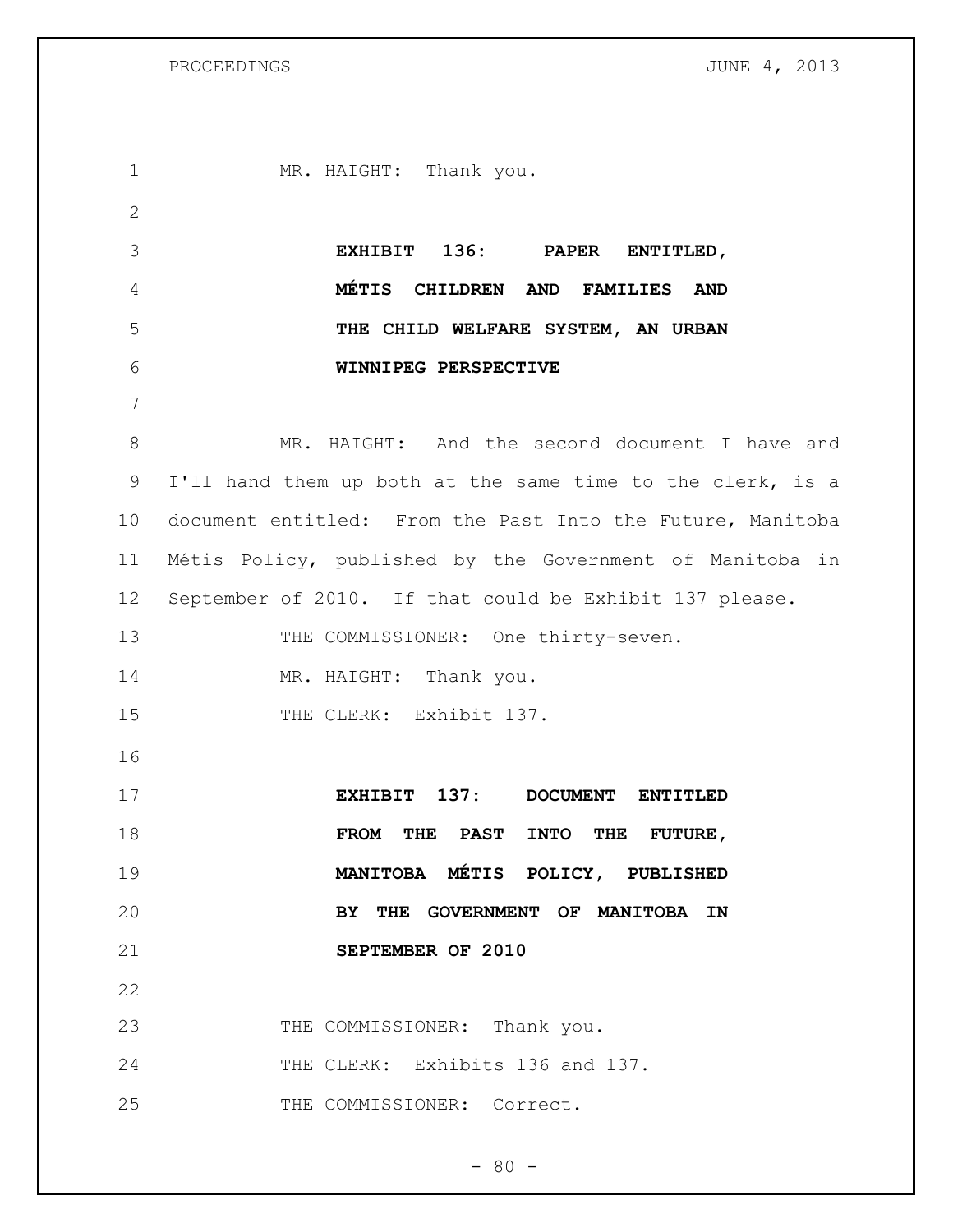1 MR. HAIGHT: Those exhibits, sir, were --2 THE COMMISSIONER: I think you've got them marked 3 backwards. I -- we can easily change the numbers, but I 4 think that was 136. 5 THE CLERK: This was 136? 6 MR. HAIGHT: That was 136, correct. 7 THE CLERK: Okay. 8 THE COMMISSIONER: And that's 137. 9 THE CLERK: This is 137. 10 THE COMMISSIONER: Sorry, Mr. Haight. 11 MR. HAIGHT: No, not a problem at all, sir. 12 THE CLERK: Thank you. 13 THE COMMISSIONER: Thank you. 14 MR. HAIGHT: As I was just saying, sir, those 15 documents were passed on to Commission counsel a number of 16 weeks ago and as I understand it, have been forwarded to 17 all council. 18 19 DIRECT EXAMINATION BY MR. HAIGHT: 20 MR. HAIGHT: So let me begin with you, Ms. Mayer 21 and, and I'll, for ease of reference, refer to you as Judy, 22 if you don't mind. And you are a member of the Manitoba 23 Métis Federation? 24 MS. MAYER: Yes. 25 MR. HAIGHT: And you are the minister of the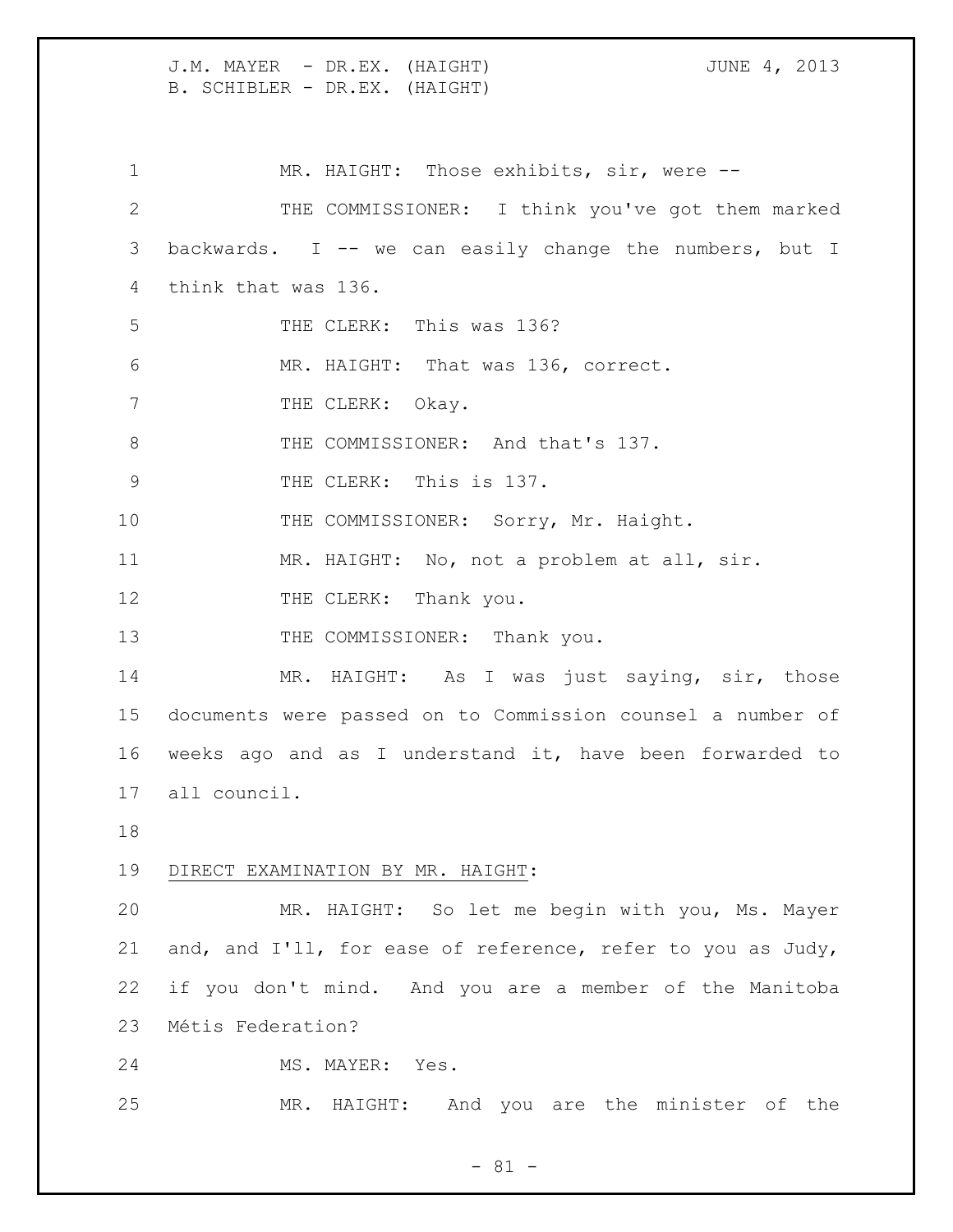Manitoba Métis Federation, responsible for Manitoba Metis Child and Family Services Authority?

MS. MAYER: Yes.

 MR. HAIGHT: And you have been, held that position for the last 10 years?

MS. MAYER: Yes.

 MR. HAIGHT: And for ease of reference, I'm going to refer to the Metis Child and Family Services Authority as the Authority and I'll just refer to MMF as MMF.

10 Mow, the MMF, as I understand it, is, is structured very similar to our provincial government, in that it assigns certain portfolios, or areas of responsibility, to certain individuals; correct?

14 MS. MAYER: That's true, yes.

 MR. HAIGHT: And the area of responsibility that you have been carrying out, on behalf of the MMF, as an elected official to the MMF, is responsibility for the Authority?

MS. MAYER: Yes.

 MR. HAIGHT: And you are also a, an elected representative, holding the position of vice-president of The Pas region for the MMF?

MS. MAYER: Yes.

 MR. HAIGHT: And you've held that position for 13 years?

 $- 82 -$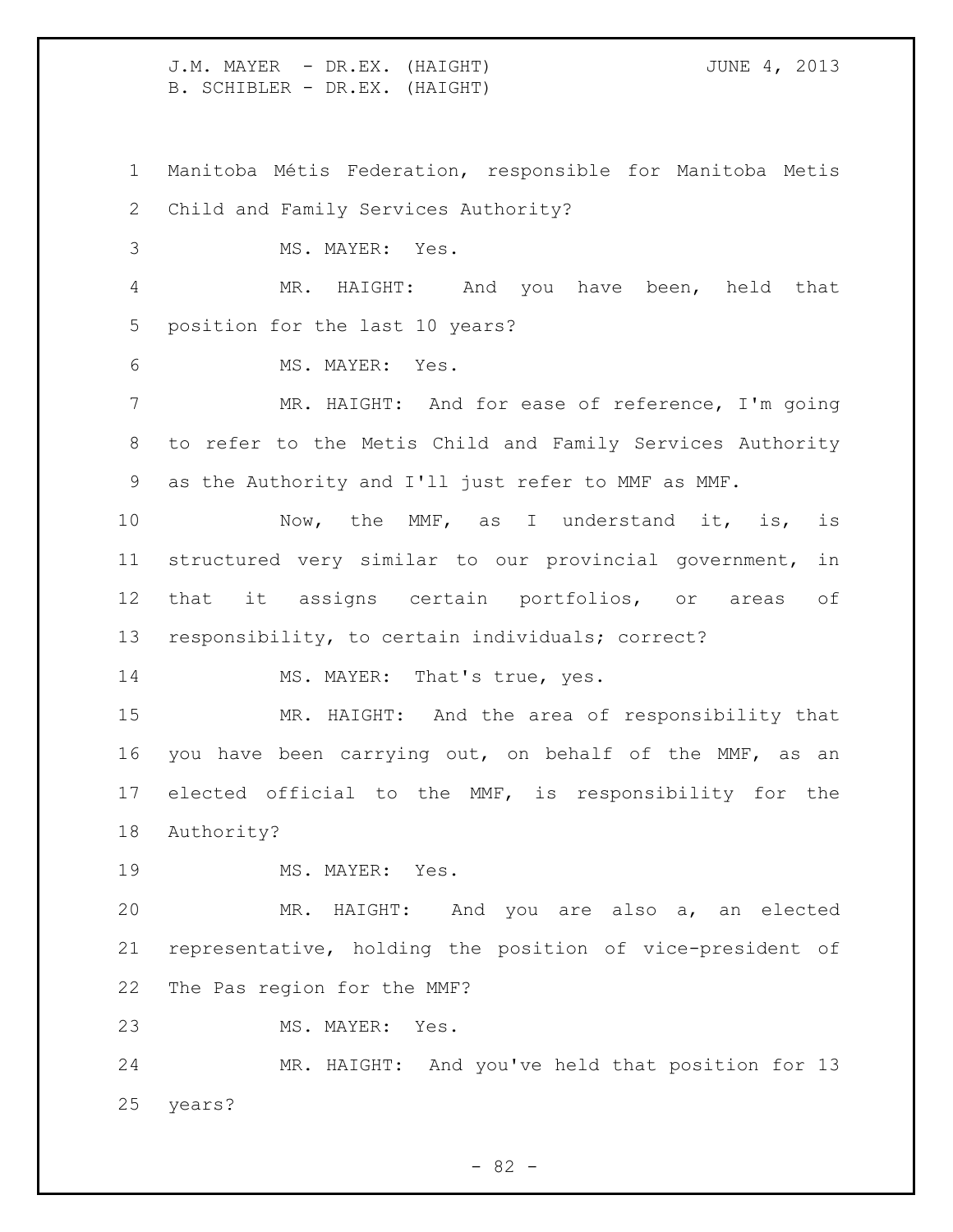1 MS. MAYER: Yes. MR. HAIGHT: And, and the MMF breaks down the province of Manitoba into seven regions, I understand? MS. MAYER: Yes. MR. HAIGHT: And The Pas being one of those regions? 7 MS. MAYER: Correct. MR. HAIGHT: And 24 communities that are serviced in, in The Pas region, within The Pas region? 10 MS. MAYER: Yes. MR. HAIGHT: Now, as minister responsible for the Authority, I understand that you are an ex officio member of the board of the Authority? 14 MS. MAYER: Yes. MR. HAIGHT: So you attend board meetings? 16 MS. MAYER: Yes. MR. HAIGHT: But you are not entitled to vote? 18 MS. MAYER: True, yes. MR. HAIGHT: And you just have to speak up just a little louder -- 21 MS. MAYER: Okay. 22 MR. HAIGHT: -- Ms. Mayer, so -- MS. MAYER: I, I can move it closer. MR. HAIGHT: -- yeah, there we go. And one of your duties is, is to act as a liaison between the board of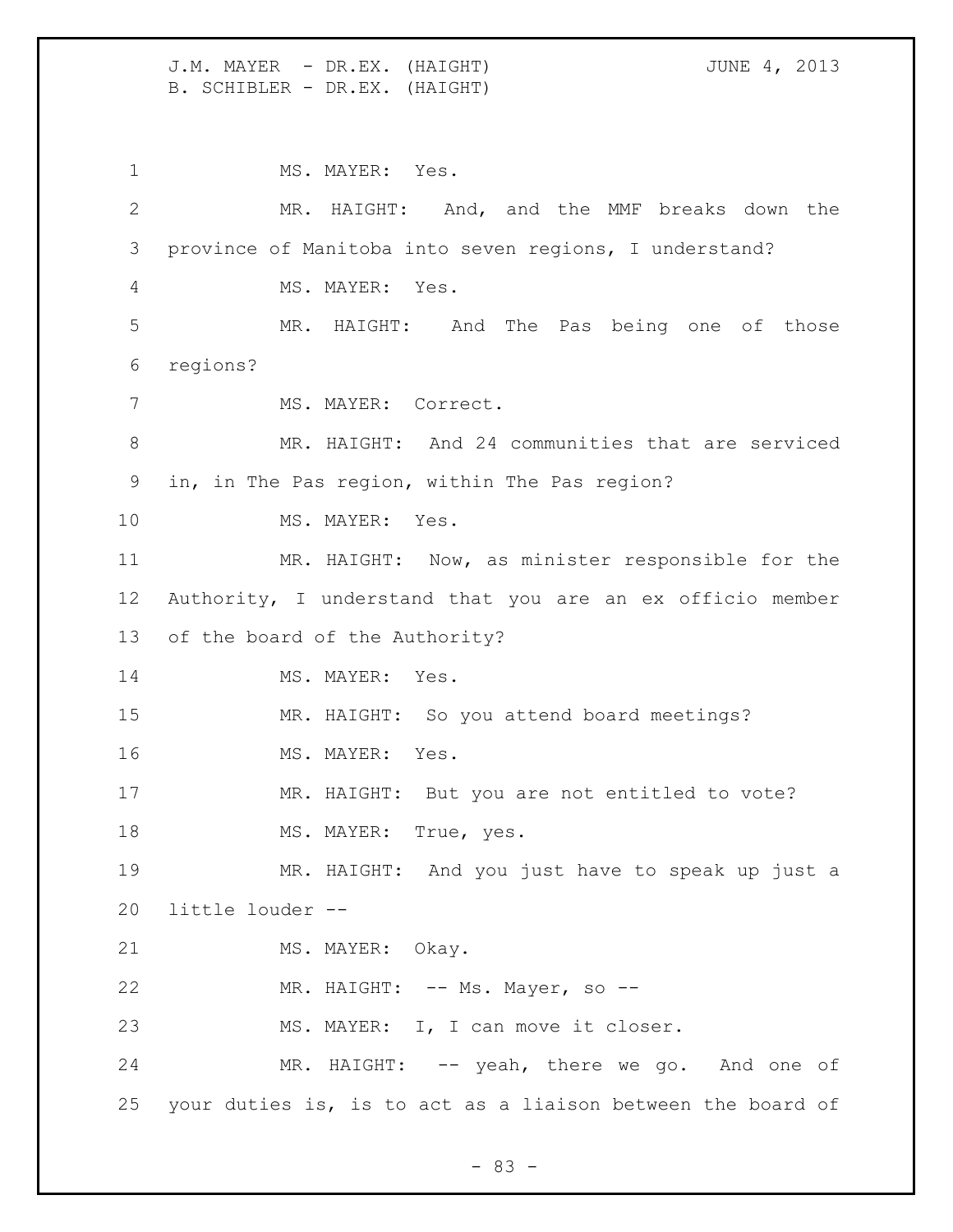J.M. MAYER - DR.EX. (HAIGHT) JUNE 4, 2013 B. SCHIBLER - DR.EX. (HAIGHT) the Authority and the Manitoba Métis Federation? 2 MS. MAYER: Yes. MR. HAIGHT: And but you are not involved in the day-to-day activities of the Authority? MS. MAYER: Yes. THE COMMISSIONER: But it's on the Authority board that you sit ex officio, is it? 8 MS. MAYER: Yes. 9 THE COMMISSIONER: Thank you. BY MR. HAIGHT: MR. HAIGHT: The board, as you know, also has two agencies underneath it, which, which deliver this, the services. You are not a member of the board of the agencies? MS. MAYER: No. MR. HAIGHT: And then while you are minister responsible for that portfolio for the MMF, you have no child welfare background or training? MS. MAYER: Yes. MR. HAIGHT: Ms. Schibler, I will be brief in your background, because, by my count, this is your third appearance before the inquiry. This time, you are attending in capacity as the CEO of the, of the Authority; correct?

- 84 -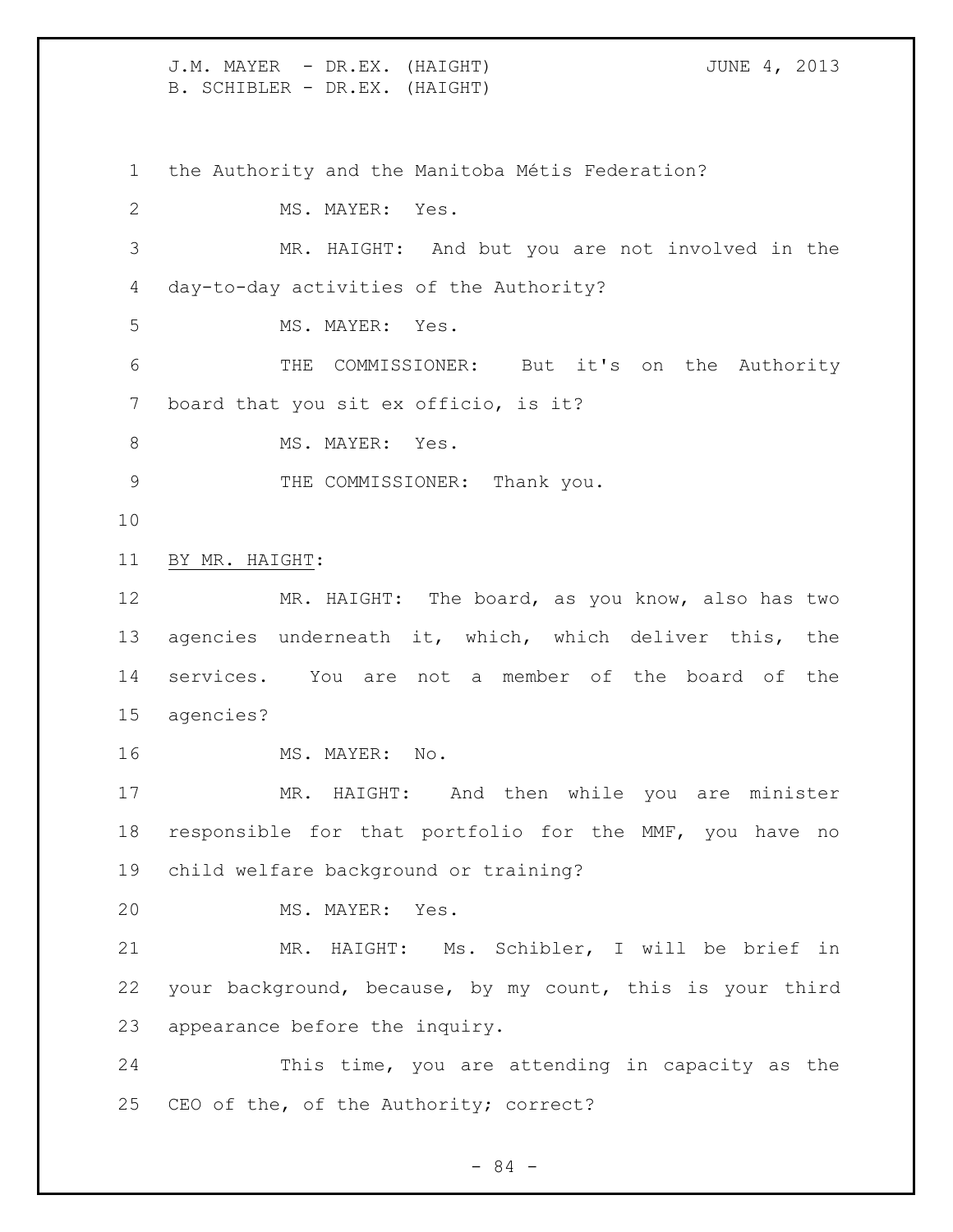1 MS. SCHIBLER: Correct. MR. HAIGHT: And you were the former Children's Advocate and you gave evidence in that capacity before this inquiry? MS. SCHIBLER: Yes. MR. HAIGHT: And you have what would be fair to say a, a fairly extensive experience in child welfare issues? MS. SCHIBLER: I believe so. MR. HAIGHT: Yes. And however, you have been the CEO of the Métis Authority for only a short period of time? 12 MS. SCHIBLER: That's correct. MR. HAIGHT: You are also an MMF member? 14 MS. SCHIBLER: That's correct. MR. HAIGHT: And a founding member of the Kookums' Elder Council? 17 MS. SCHIBLER: Yes. MR. HAIGHT: The Authority is operated by an independent board of directors; is that a fair statement? MS. SCHIBLER: Yes, that is. MR. HAIGHT: And when I say independent, it means that they are independent from the MMF. The MMF can't tell the board what to do, so to speak? MS. SCHIBLER: That's correct. MR. HAIGHT: And so, while Ms. Mayer, who sits to

 $- 85 -$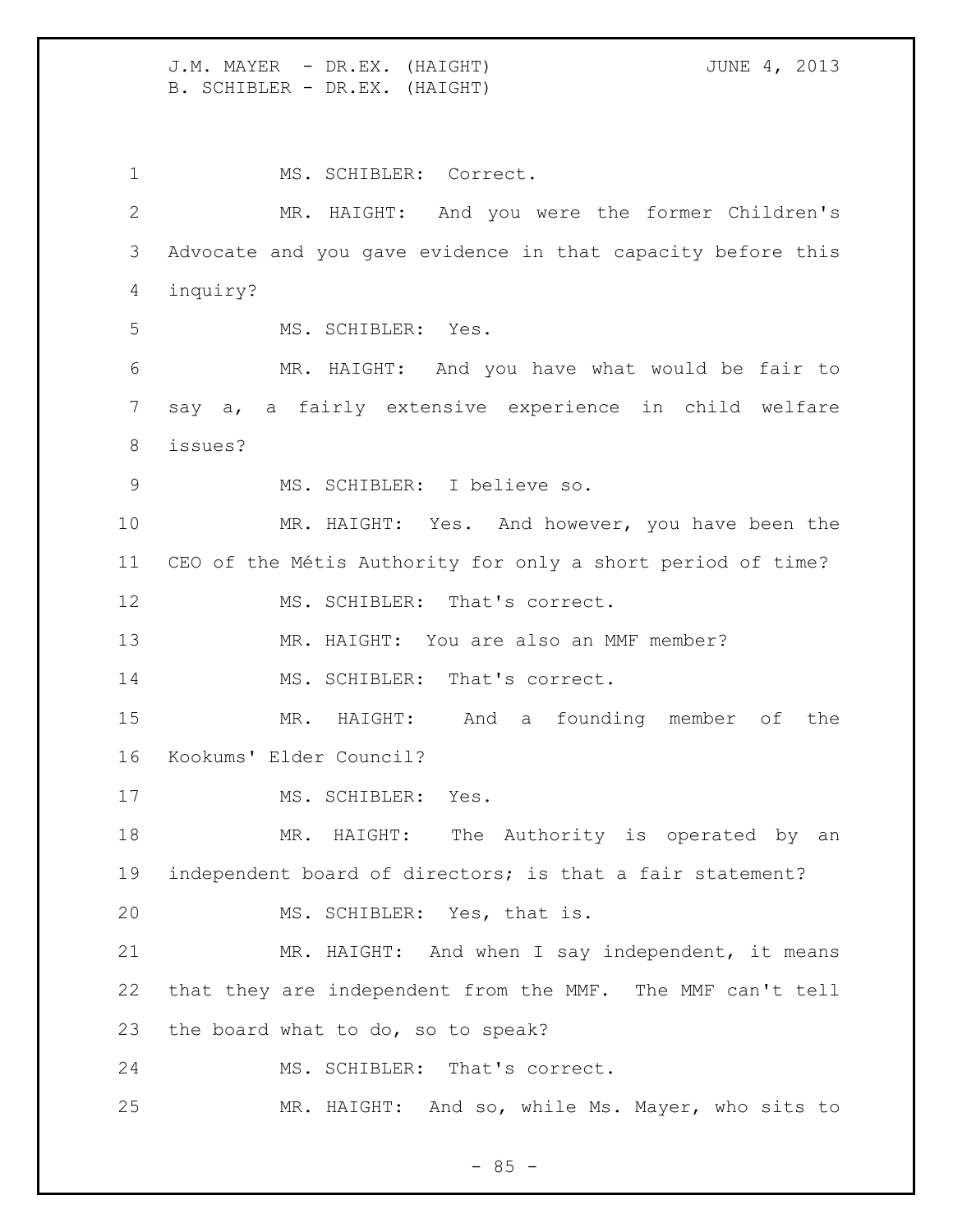your left, is a person that you report to and she reports to the MMF, and they will obviously tell you about how they feel about things, and there's got to be that sort of communication, the board operates independently? MS. SCHIBLER: That's correct. MR. HAIGHT: It is responsible to administer and manage the delivery of child welfare services for Métis and Inuit people in the province of Manitoba? MS. SCHIBLER: That's correct. MR. HAIGHT: But, as I understand it, the Authority, through its agencies, delivers services to more than just Métis and Inuit children and families? MS. SCHIBLER: Yes. MR. HAIGHT: And can you explain that please? MS. SCHIBLER: There is a process that every family that comes into contact with the child welfare system in Manitoba has an ability to determine which 18 authority they want to be serviced by. And so, as a result, we will often have families come forward that are not Métis in their culture, but they are choosing our Métis authority to, to be the service authority for them. MR. HAIGHT: Okay. And, and just on that vein, I'm going to give you some numbers. 24 THE COMMISSIONER: Just before you do that --MR. HAIGHT: Yes?

 $-86 -$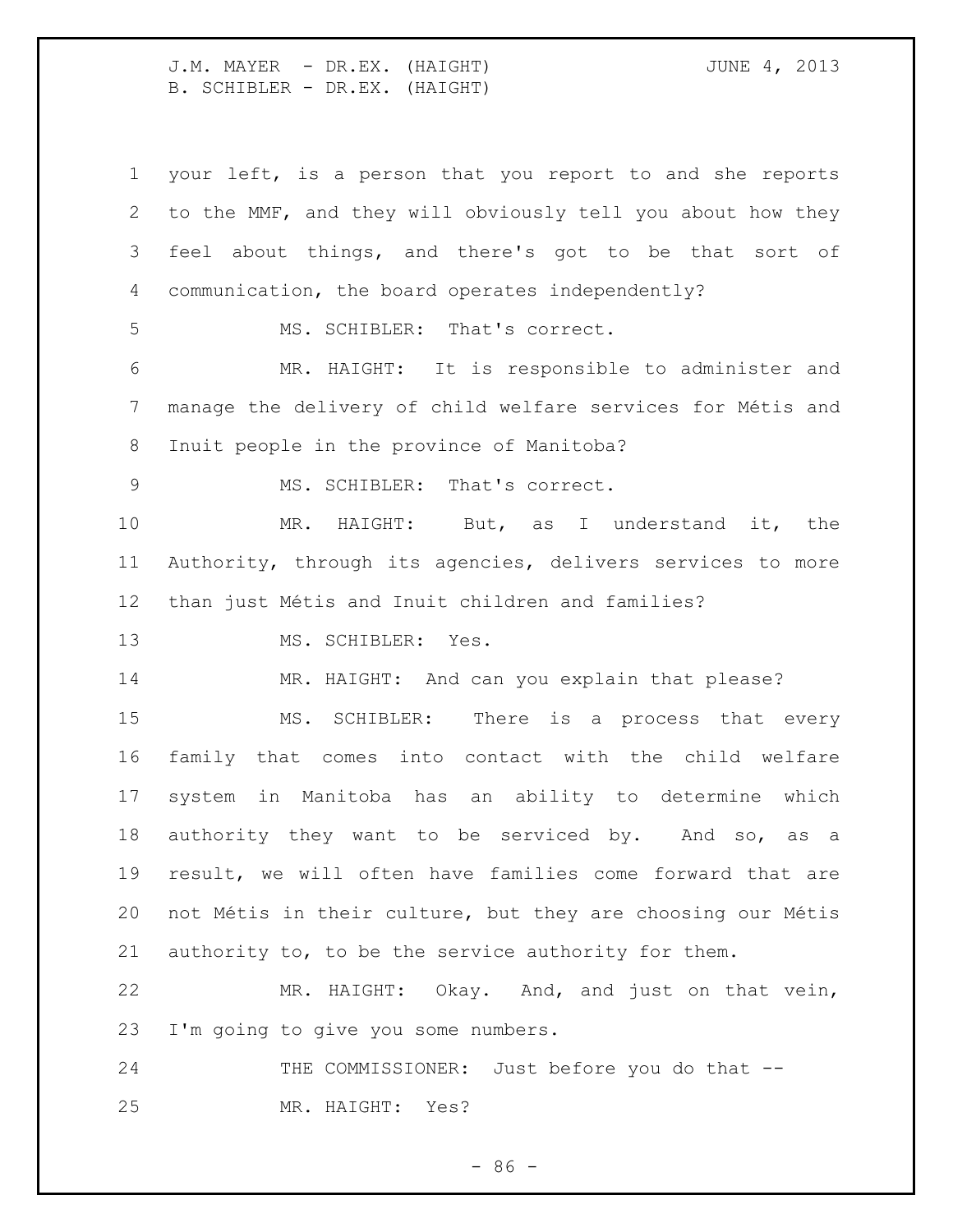1 THE COMMISSIONER: -- just, Ms. Schibler reports to Ms. Mayer in, in what capacity held by Ms. Mayer? MR. HAIGHT: Ms. Mayer is, is referred to as the Minister Responsible for the Metis Child and Family Services Authority. THE COMMISSIONER: On behalf of the Federation? MR. HAIGHT: The, the Federation, correct. THE COMMISSIONER: And so, Ms. Schibler, as, as CEO of the Authority -- MR. HAIGHT: Right. 11 THE COMMISSIONER: -- reports to Ms. Mayer? MR. HAIGHT: Correct. Who acts as a liaison to the Federation. 14 THE COMMISSIONER: I see. MR. HAIGHT: Yes. 16 THE COMMISSIONER: All right. MS. SCHIBLER: Maybe if I could just clarify as well, I think I can speak on behalf of Ms. Mayer, that her portfolio is as the Minister of Family Services. So not just the Family Services Authority. Yes? MS. MAYER: Yes. MR. HAIGHT: Thank you. And just on the, on the subject of, of numbers and Métis children versus non-Métis children, that in the care of the two agencies operated by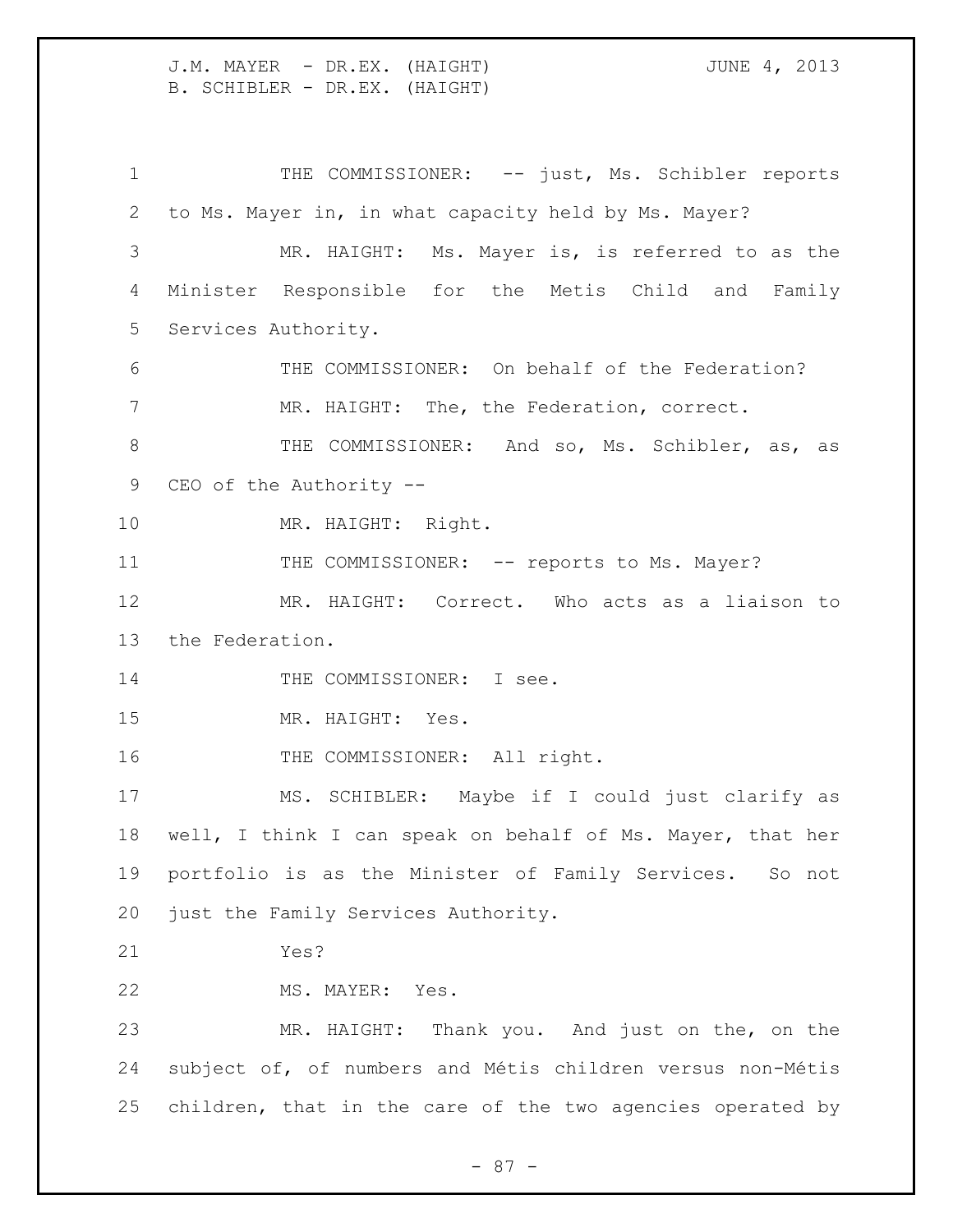1 the Authority and for ease of reference, sir, I, I don't 2 think we need to go there, but for ease of reference are 3 contained on page 28 of Exhibit 137, or 136, the first 4 exhibit. 5 THE COMMISSIONER: One --6 MR. HAIGHT: One thirty-six. 7 THE COMMISSIONER: -- one thirty-six. 8 MR. HAIGHT: One thirty-six, yeah. 9 THE COMMISSIONER: Page what? 10 MR. HAIGHT: Page 28, sir. 11 THE COMMISSIONER: Yes, I have it. 12 13 BY MR. HAIGHT: 14 MR. HAIGHT: The Métis Authority, through its two 15 agencies, and we'll talk about the agencies in a moment, as 16 of May 1 of, of this year, was currently, at that point in 17 time, had 1,060 children in care? 18 MS. SCHIBLER: That's correct. 19 MR. HAIGHT: And I'm reading from the second 20 paragraph on that page, sir -- 21 THE COMMISSIONER: Yes, I have it. I, I read 22 this, I've read Exhibit 36 -- 23 MR. HAIGHT: Okay. 24 THE COMMISSIONER: -- not -- 136, not 137. 25 MR. HAIGHT: Okay. Thank you for that

- 88 -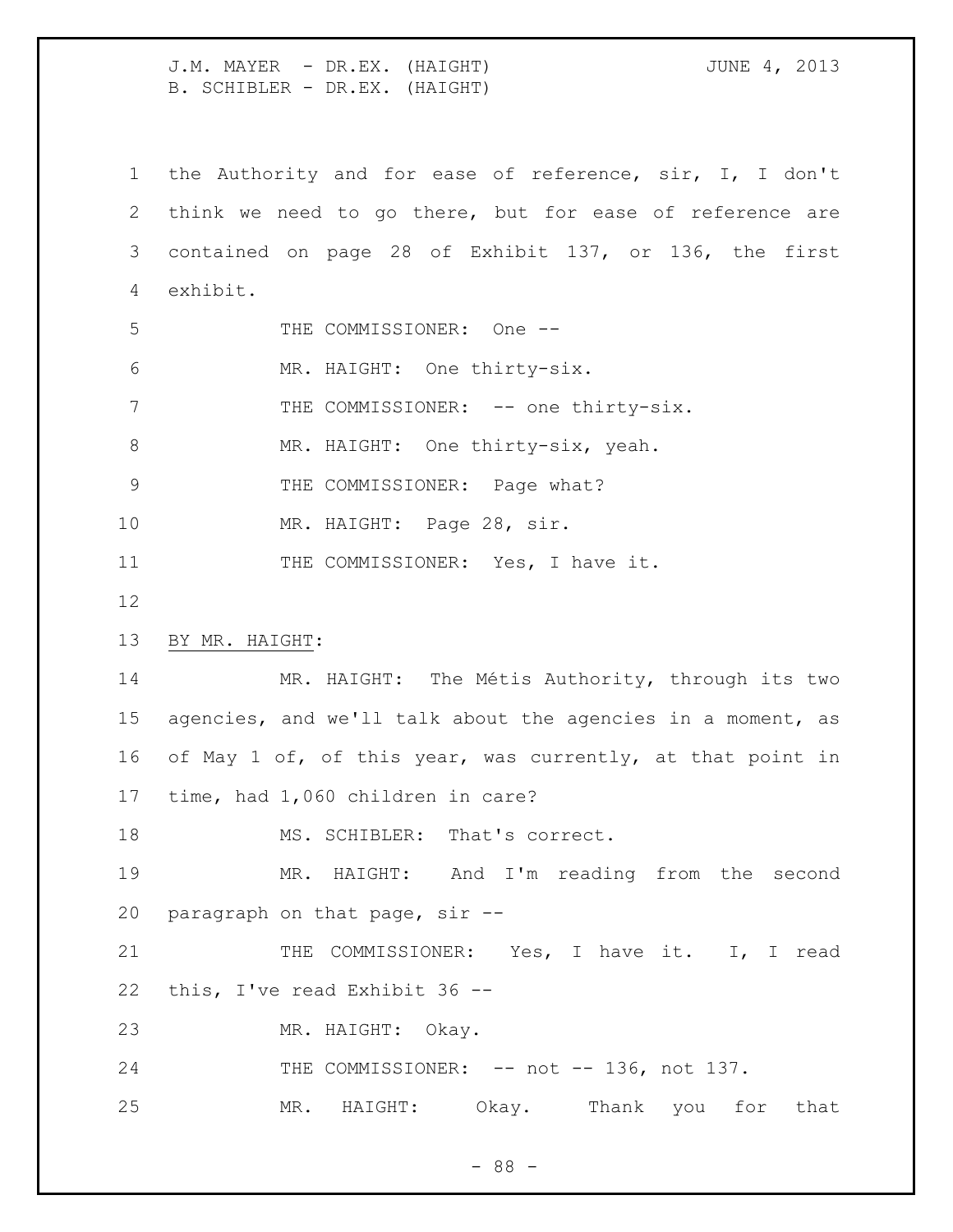J.M. MAYER - DR.EX. (HAIGHT) JUNE 4, 2013 B. SCHIBLER - DR.EX. (HAIGHT) clarification. BY MR. HAIGHT: MR. HAIGHT: And 799 of those children are Métis? MS. SCHIBLER: Yes. MR. HAIGHT: Two hundred and two are First Nation? 8 MS. SCHIBLER: Yes. MR. HAIGHT: And 59 are non-aboriginal? MS. SCHIBLER: Yes. 11 MR. HAIGHT: And the, the two agencies that operate underneath the authority are known as the Métis Child, Family and Community Service Agency and the -- 14 MS. SCHIBLER: Yes. 15 MR. HAIGHT: -- Michif Agency? 16 MS. SCHIBLER: That's correct. MR. HAIGHT: Michif Child and Family Service Agency. The Métis agency services Winnipeg, Interlake, Eastern, Western and the Central regions of the, of the MMF? MS. SCHIBLER: Yes. MR. HAIGHT: And the Michif Agency services The Pas, Thompson and the Parkland regions? MS. SCHIBLER: Yes. MR. HAIGHT: And the Métis Agency has, of the

- 89 -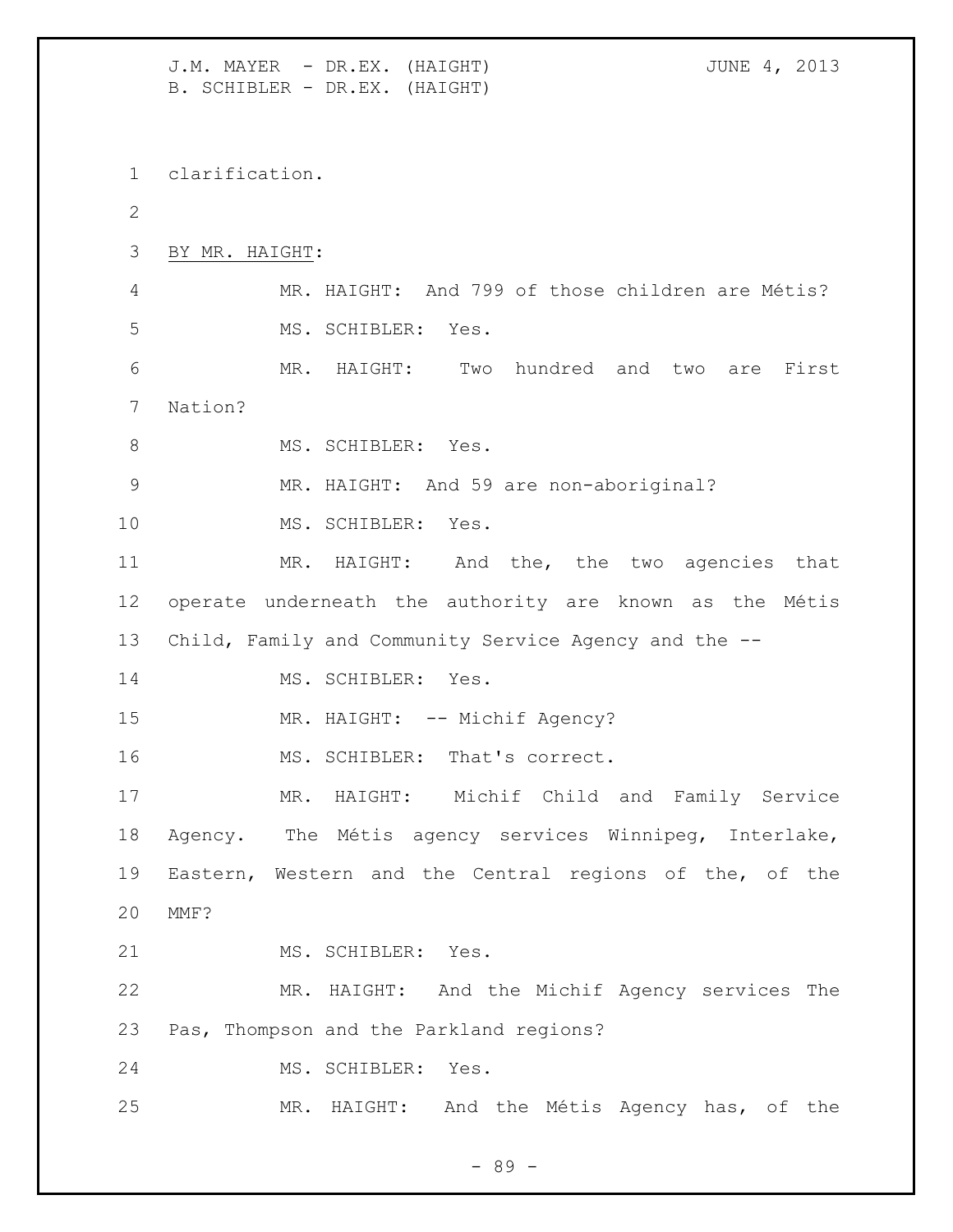thousand sixty children in care, it has 858?

MS. SCHIBLER: Yes.

 MR. HAIGHT: Whereas the Michif Agency has 202? MS. SCHIBLER: Yes.

 MR. HAIGHT: Yes. And while the Authority keeps a record of children in care in its agencies, as we will 7 see, throughout the course of, of the evidence that's to be given here today, the Authority and its agencies provide much more than custodial services?

10 MS. SCHIBLER: That's correct.

11 MR. HAIGHT: And, and in fact, I believe their emphasis has been on something other than custodial services in the past while?

14 MS. SCHIBLER: That's correct.

 MR. HAIGHT: And can you just -- while we're going to talk about it in a little bit, can you just give a, a brief description of those sort of services?

 MS. SCHIBLER: Certainly. Those services are designed to help build capacity in families and in our children and our youth, strengthening families and connecting them to community and working in a way that not only strengthens them, but provides prevention services to them.

 MR. HAIGHT: Okay. At this point in time, sir, I, I am going to reference certain portions of the paper

 $-90 -$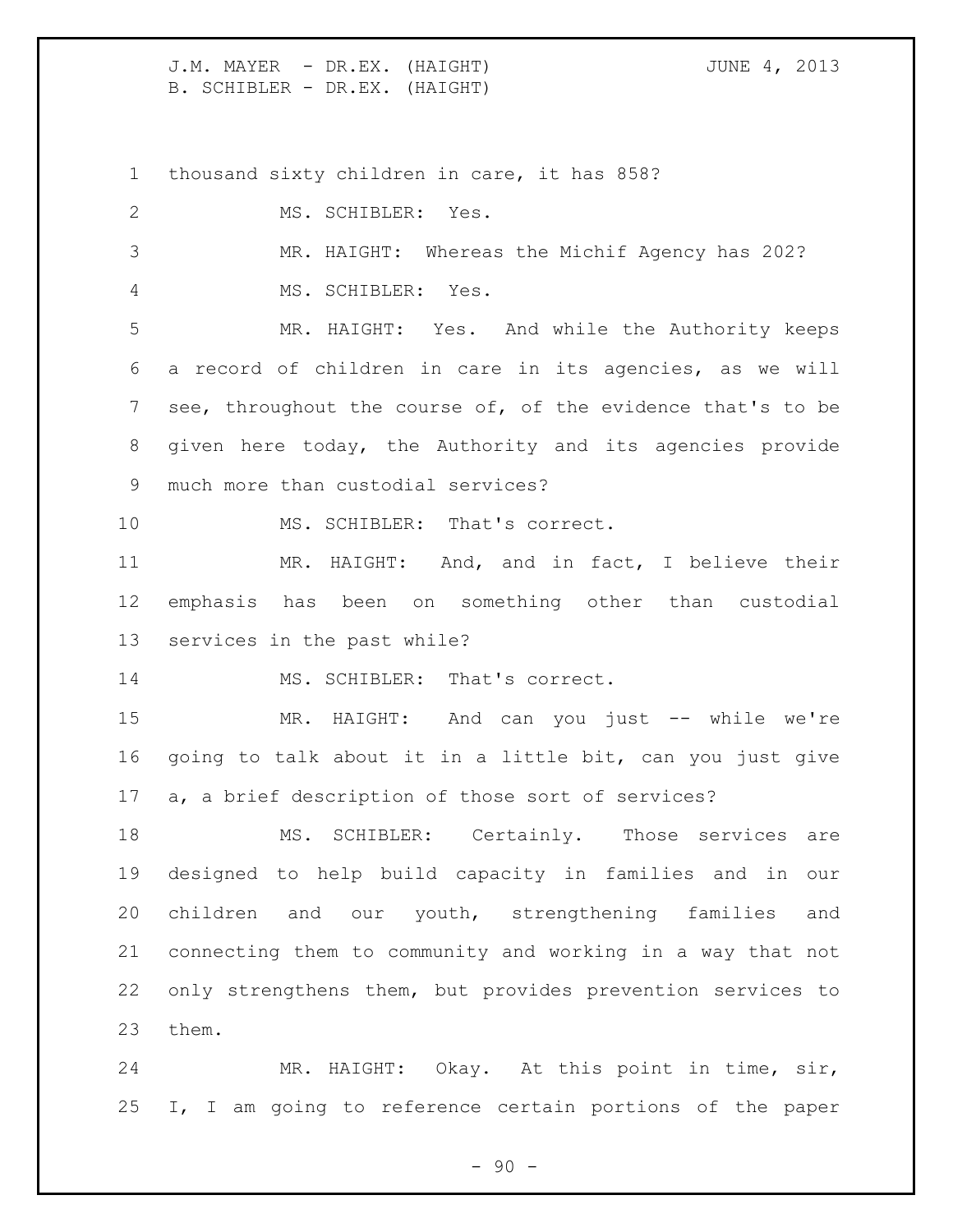and I am going to go through the paper in some detail. And, and while both Ms. Mayer and, and Ms. Schibler are qualified to comment on a great deal which is in the paper, Ms. Schibler was in the working group that helped prepare the paper, there is a portion at the beginning, the historical portion, which I feel it might not be fair to either of them to have to try to go through and so my recommendation for the most effective and efficient way is to, is for me to just emphasize a few portions. I certainly don't intend to go through it in any great detail, but there are a few portions that I think I would like to hear, have the Commission heard (sic), even though I know, sir, that you have read it in its entirety, but for the purposes of the record, I think it's important. Because I can, I can tell you that it's the position of the MMF that in order to have a true understanding of the issue of why Métis families are disproportionately represented by -- or, appear before child and welfare services, as compared with other non-aboriginal families, that in order to have a full understanding of that, you have to take a look at Métis history and culture.

22 THE COMMISSIONER: Yeah, my having read it has got nothing to do with what goes on the record. So you feel free put on the record as you wish.

MR. HAIGHT: Thank you, sir. I should begin by

 $-91 -$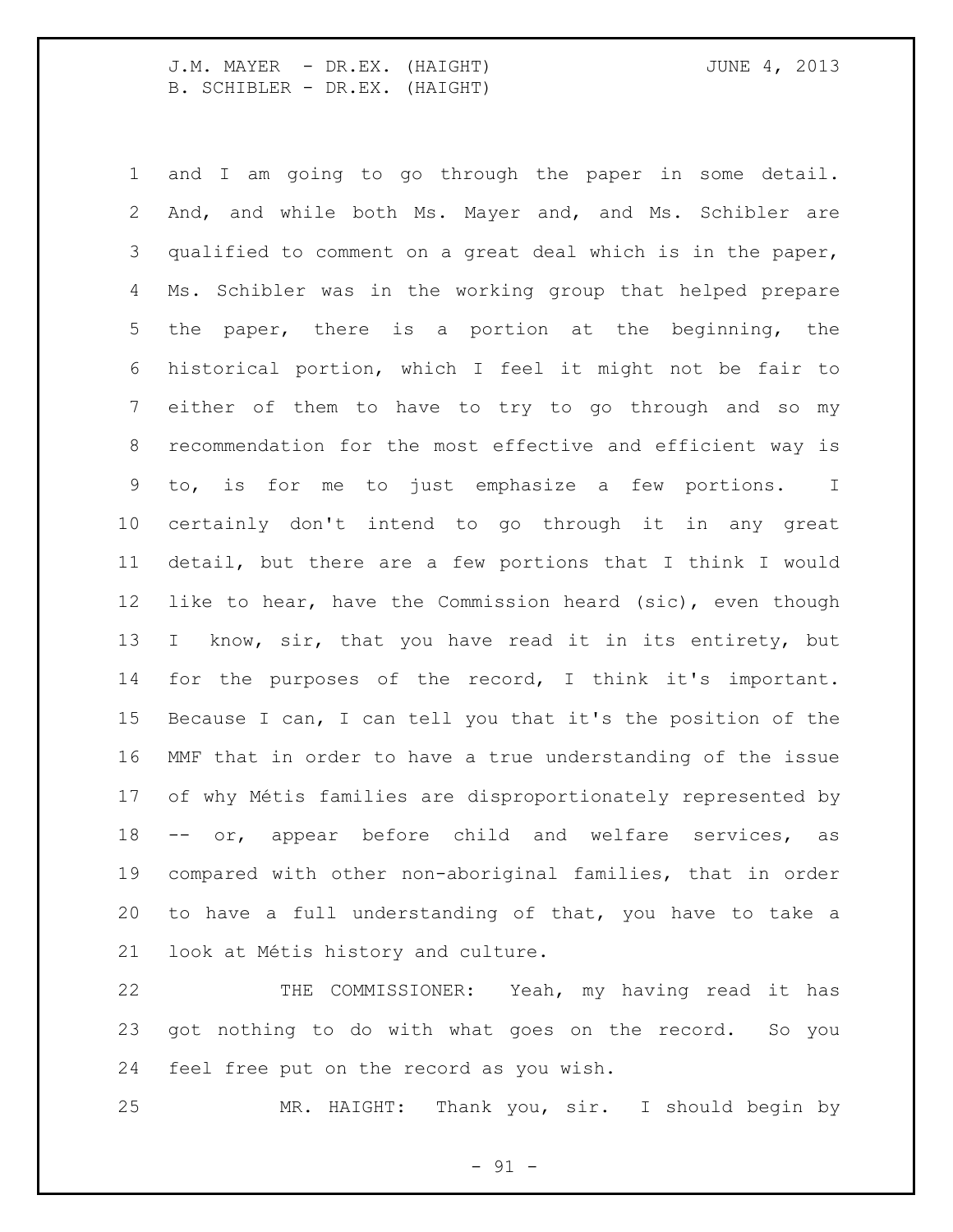| $\mathbf{1}$    | saying that the historical synopsis that you see in that   |
|-----------------|------------------------------------------------------------|
| 2               | paper is a selective synopsis. Of course, it's by no means |
| 3               | a, a complete Métis history. It concentrates on the        |
| 4               | historical events which have relevance to this inquiry's   |
| 5               | objective. And I'll begin by referencing the introduction  |
| 6               | and page 1 and because that sort of sets the tone for some |
| $7\phantom{.0}$ | of the historical information that I'm, I'm going to read  |
| 8               | into the record. And the last paragraph, on page 1, says:  |
| $\mathcal{G}$   |                                                            |
| 10              | "This submission will tell the                             |
| 11              | story of what matters for Métis                            |
| 12              | children and families<br>in                                |
| 13              | addressing the Inquiry's                                   |
| 14              | objectives, providing the                                  |
| 15              | historical perspective to the                              |
| 16              | contemporary quality of life gaps                          |
| 17              | that affect Métis peoples'                                 |
| 18              | relationship with the child                                |
| 19              | welfare system in Winnipeg."                               |
| 20              |                                                            |
| 21              | And should emphasize that the paper is, addresses          |
| 22              | Winnipeg issues, but that statement can apply to Manitoba  |
| 23              | broadly.                                                   |
| 24              |                                                            |
| 25              | "Through a better understanding of                         |

- 92 -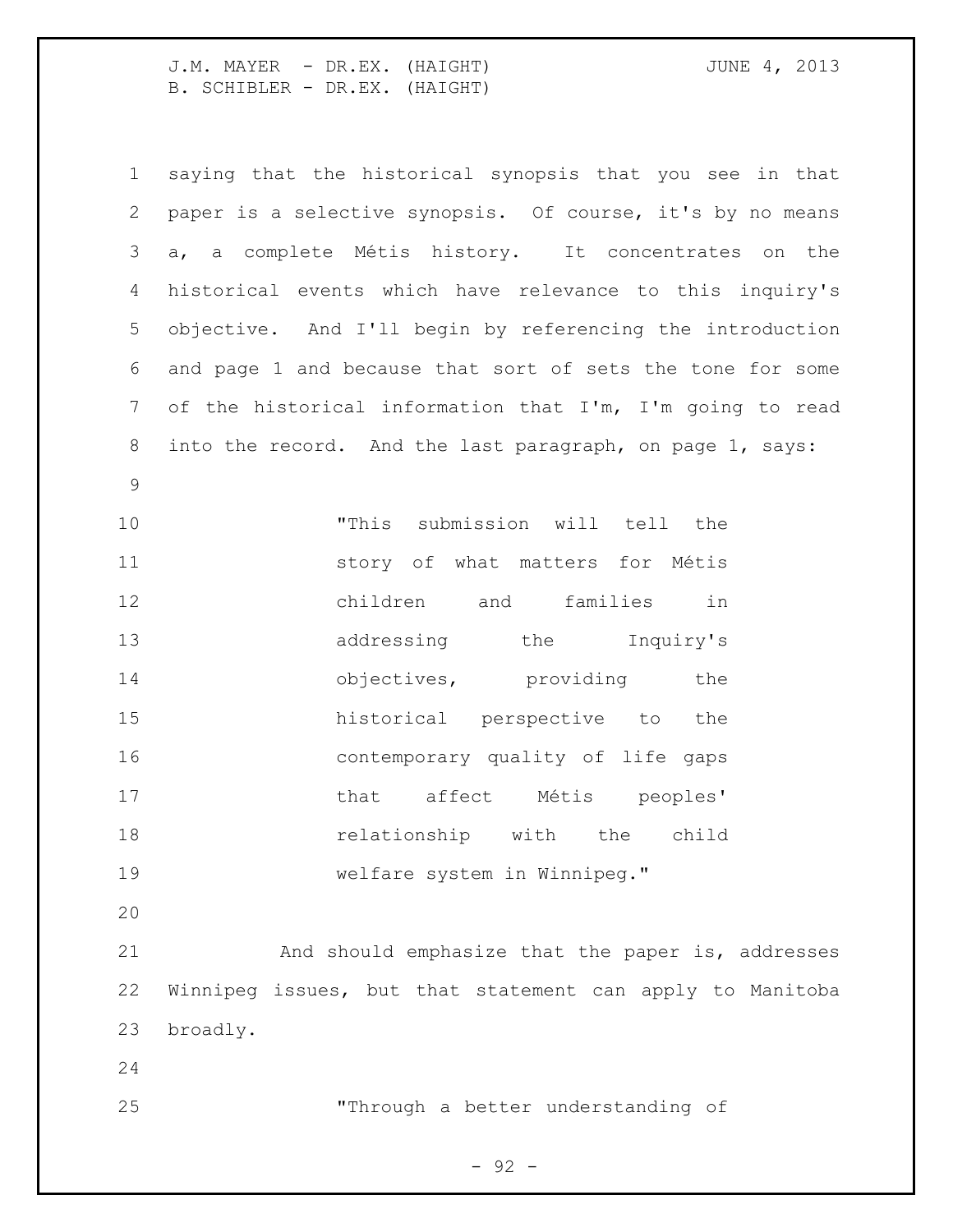| $\mathbf 1$    | the challenges facing the Métis     |
|----------------|-------------------------------------|
| $\overline{2}$ | community, an analysis of the       |
| 3              | significant difficulties facing     |
| 4              | the devolution of Métis child and   |
| 5              | family services will be             |
| 6              | presented."                         |
| 7              |                                     |
| 8              | Next, over the next page:           |
| $\mathsf 9$    |                                     |
| 10             | "The submission will provide a      |
| 11             | purposeful statement of             |
| 12             | reconciliation which concludes      |
| 13             | with a series of recommendations    |
| 14             | that provide considerable scope     |
| 15             | for mending the structural          |
| 16             | deficiencies that currently impede  |
| 17             | the delivery of culturally          |
| 18             | relevant programs and services to   |
| 19             | Métis children and families.<br>The |
| 20             | recommended structural changes are  |
| 21             | based<br>the distinct<br>on         |
| 22             | circumstances and experiences of    |
| 23             | Métis people in Winnipeg engaging   |
| 24             | existing policy lines agreed to in  |
| 25             | the province."                      |

- 93 -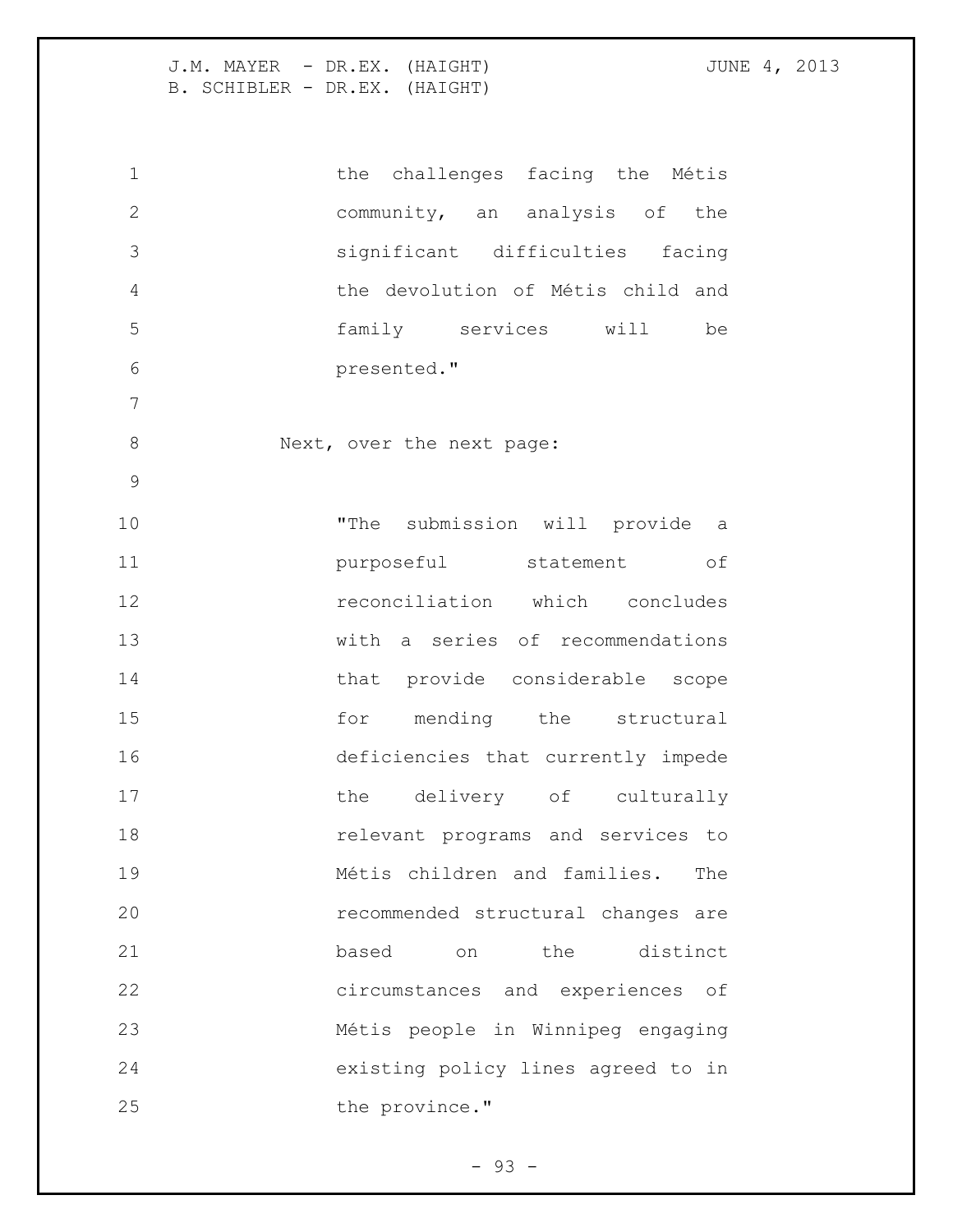So with that brief introduction, I'll ask you to turn to page 3 and I'm just going to summarize certain paragraphs. I don't intend, sir, to reference specifically where they're located, unless you would like me to? THE COMMISSIONER: No. MR. HAIGHT: But I'm just going to set out these historical facts. Beginning under the heading of formal education, the beginning of formal education in the Red River: "In the early 1820's Protestant and Roman Catholic missionaries arrived at the Red River settlement and began to develop a 16 school system." "Both Anglican and Catholic missionaries saw Aboriginal way of life as uncivilized and sought to impose European culture, religion, education and industry to the Red River." "[The] Missionaries sought to

 $-94 -$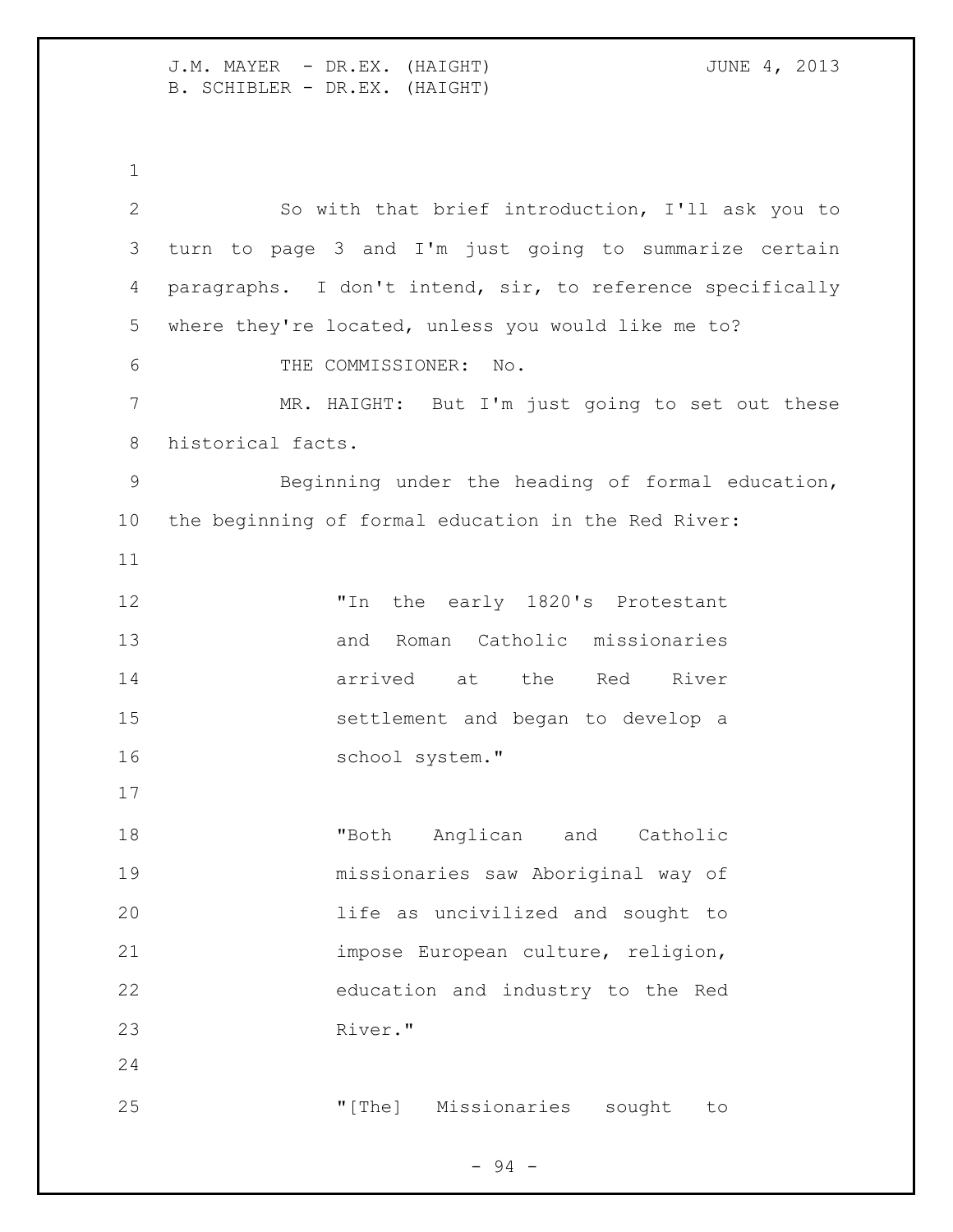| $\mathbf 1$  | remove Métis and First Nations                              |
|--------------|-------------------------------------------------------------|
| $\mathbf{2}$ | children from their homes and                               |
| 3            | place them in an environment where                          |
| 4            | discipline,<br>obedience,                                   |
| 5            | Christianity and academics                                  |
| 6            | replaced Métis and First Nations                            |
| 7            | traditions and culture."                                    |
| $\,8\,$      |                                                             |
| $\mathsf 9$  | So<br>what we see right from the beginning of               |
| 10           | European influence in the Red River is what we saw with     |
| 11           | residential schools and what we saw with the Sixties Scoop. |
| 12           | Continuing on, under the heading of: The Birth              |
| 13           | of Manitoba: Class, Dispossession and Marginalization:      |
| 14           |                                                             |
| 15           | "High on the federal government's                           |
| 16           | agenda was the construction of a                            |
| 17           | transcontinental railway which                              |
| 18           | would promote settlement and                                |
| 19           | commercial agriculture in the                               |
| 20           | prairies, which would in turn                               |
| 21           | provide a protected market for                              |
| 22           | monopoly capital based in the                               |
| 23           | East. But in order to carry out                             |
| 24           | this ambitious economic policy                              |
| 25           | successfully, the contentious land                          |

- 95 -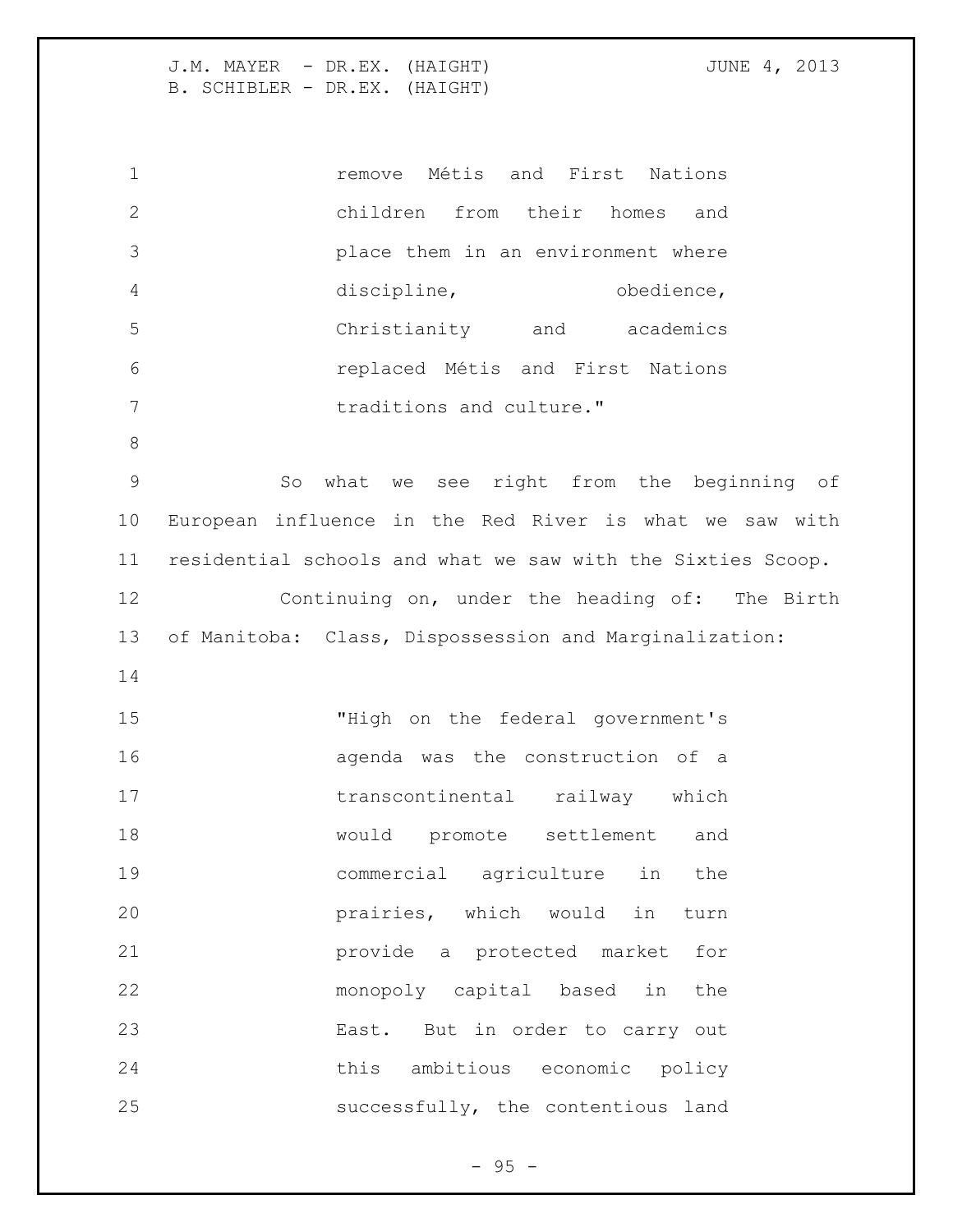question needed to be resolved. The arrival of land survey crews in 1869 sparked the Red River Resistance in the same year and forced Ottawa to negotiate with the Métis." Then, of course, as we all know and particularly today with the recent decision of the Supreme Court, which gave some of us a bit further education in the Manitoba Act: "The Manitoba Act provided that 1.4 million acres was to be appropriated, selected, divided 16 and granted to the children of the Métis heads of families 'for the benefit of the families of the half-breed residents'." 21 And that, of course, was one of the resolutions arrived at in response to the Red River resistance. "The Act also ensured the protection of land tenure

 $-96 -$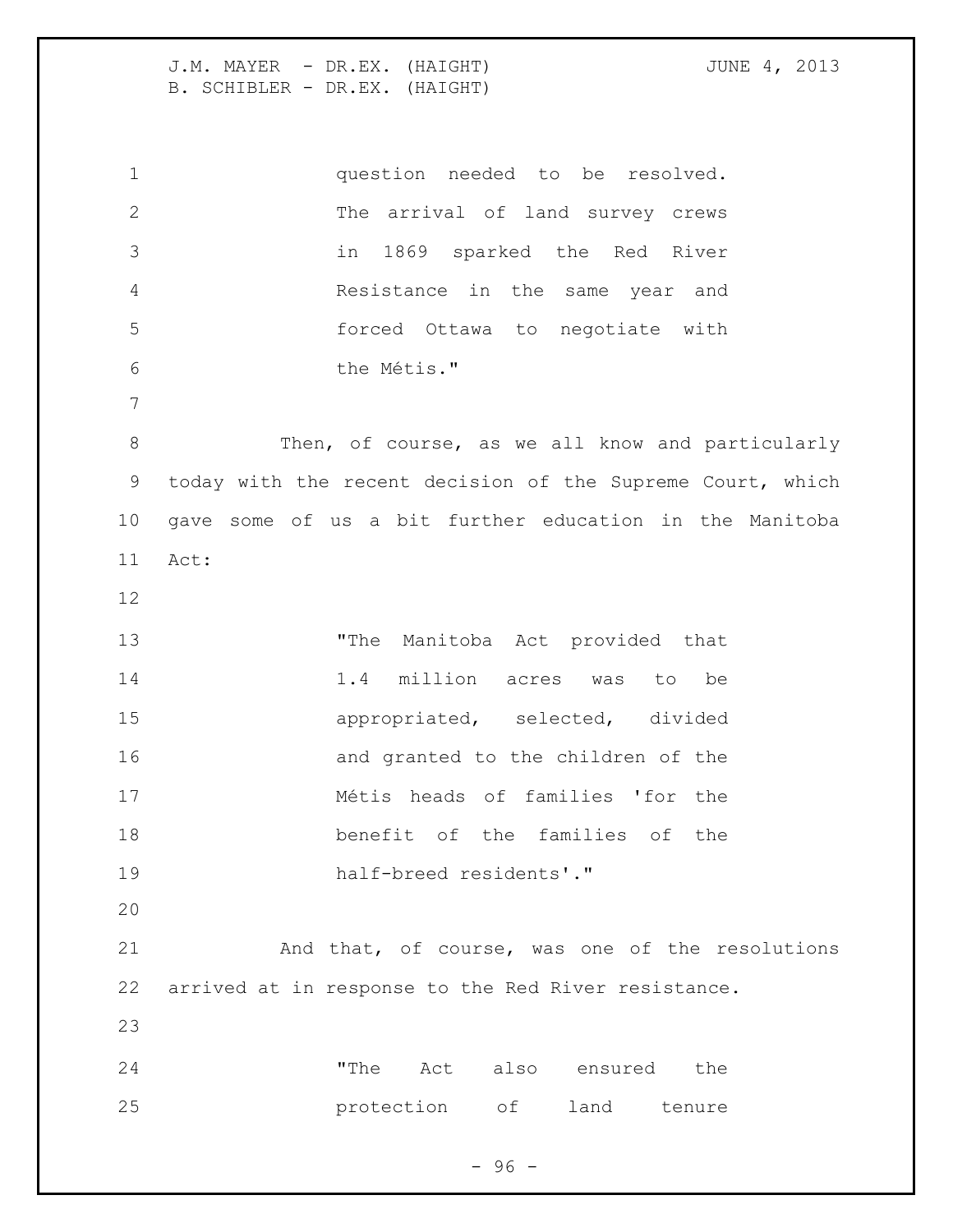developed in Red River prior to 2 the transfer of Rupert's Land. Métis residents on river lots were required to obtain clear (British) title, a process that necessitated land settlement and improvement. 7 12 In Canada's view, large tracts of prime land should neither be left to subsistence agriculture nor 10 allowed to lay fallow. During this period the Red River Métis were forced to disperse 13 westward. The state-sponsored influx of immigrants onto the land and the building of the railway 16 through Winnipeg, the numerous **revisions of the [Manitoba] Act,** 18 and the development of sophisticated real estate markets, conspired against the Métis. The first two decades of the new province were dotted by government sponsored lawlessness, dishonesty, fraud and outright

swindle when it came to land

 $-97 -$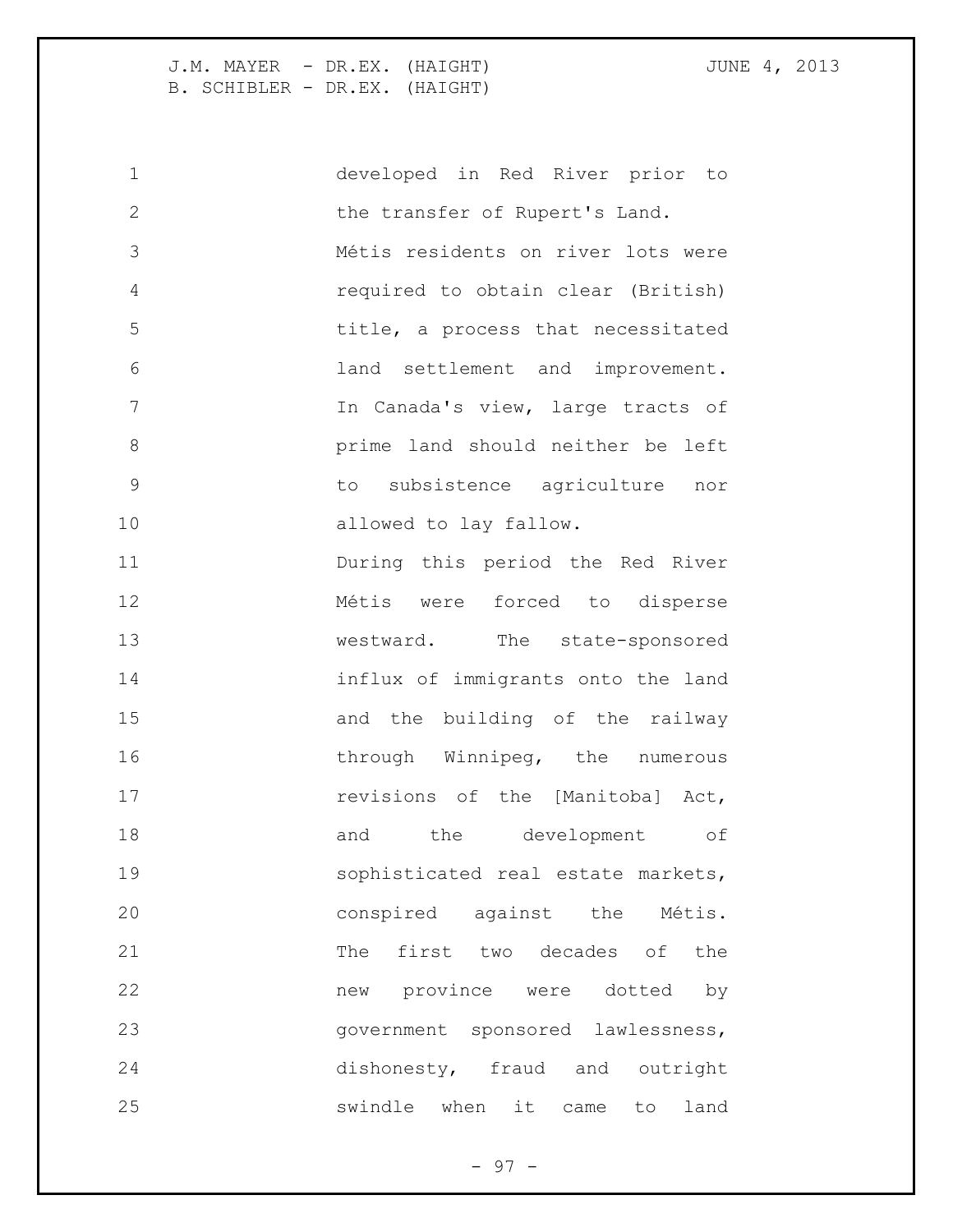acquisitions."  $\mathcal{P}$  And while that may seem like a strong comment to make, sir, you will see that throughout this paper, it is meticulously footnoted and sources are indicated. So: "The control and commodification of land by the federal government was crucial. It would turn Manitoba and the prairies into a major market for eastern capital. Given that land was so important to the foundations of the **political** economy of the Métis, what occurred in Manitoba 16 throughout the decades of the 1870's and [1880's] led to the dispersal of the Red River Métis, severely impacting on of their way of life." 

 We then jump to the residential school era and what happened to the Métis during that time is that many of them were slipping through the crap, cracks of Federal, Provincial and local bureaucracies and there were few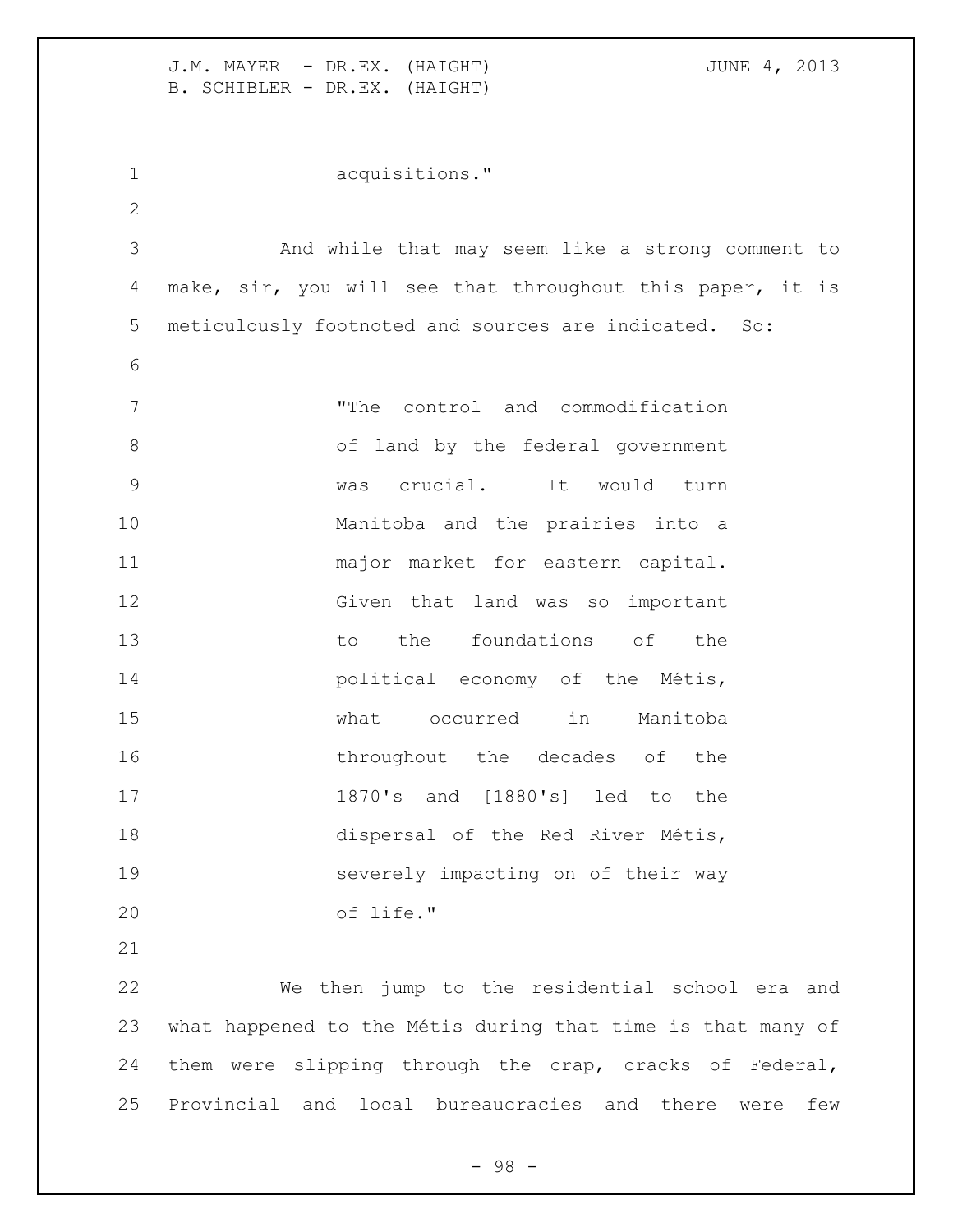policies on education for the Métis.

 $\mathcal{P}$ 

 "There was constant debate between governments and churches about Métis education and the admittance of Métis students to residential schools. Policy seemed to change whenever the government or church could benefit from a change. First Nations children were [were] entitled to an education because of treaty grant money and treaty 13 settlement agreements; however Métis children were not. Despite this, Métis children were often accepted by church authorities into residential schools with little resistance from government authorities. It is estimated that in Manitoba 15.69 [excuse me] percent of residential school students were Métis." 

 "Métis Survivors of the Residential School system share

- 99 -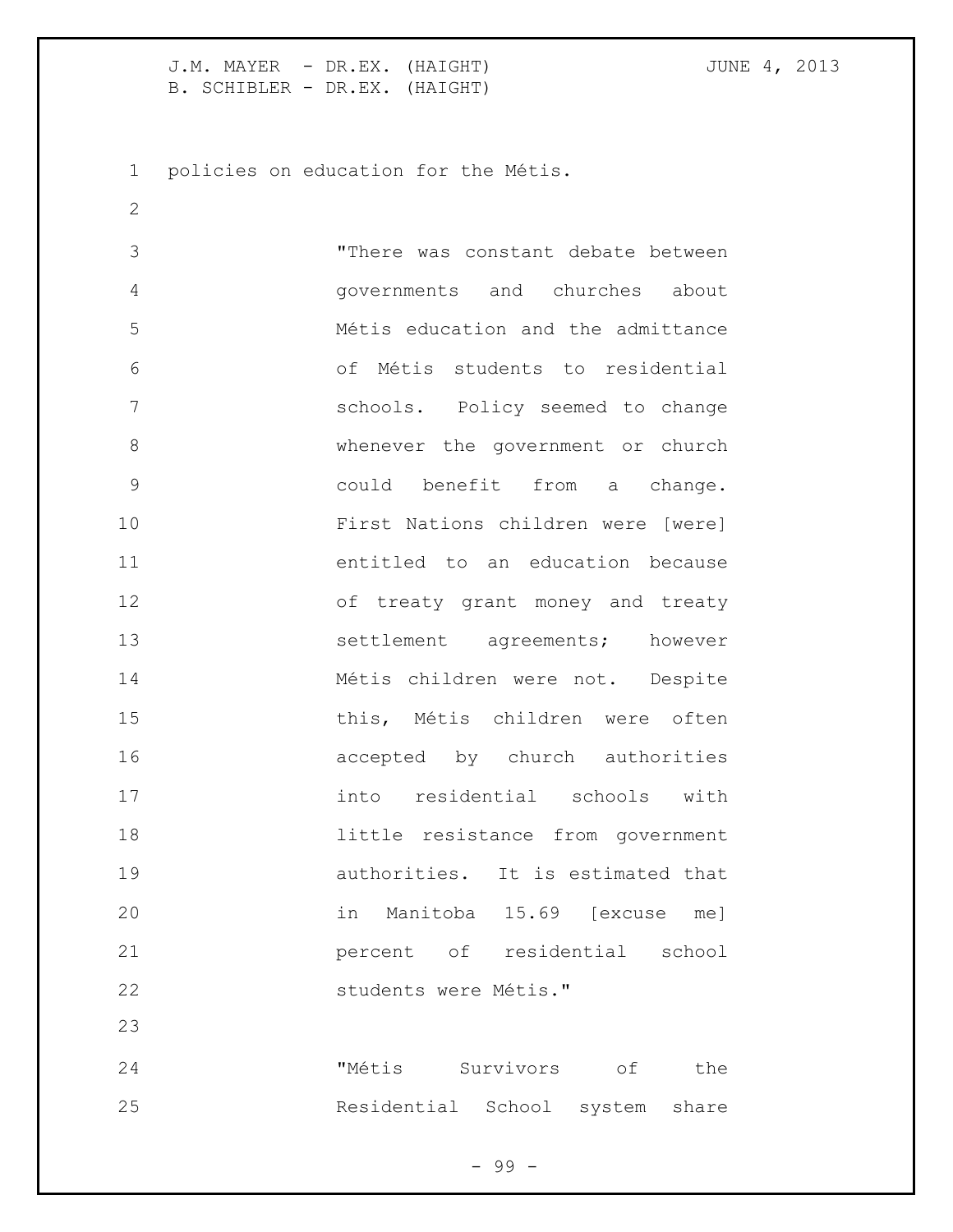many of the same intergenerational impacts [of] those of First Nations survivors. Long-term impacts include the loss of parenting skills, the inability to express feelings, and the effects of loss of language, culture and self-esteem. The loss of parenting skills has affects on future generations by negatively impacting protective factors **against substance abuse.** The risk for substance abuse and trauma exposure increases when children are subjected to non-nurturing and ineffective parental disciplinary **practices**, lack of parental 18 support, absence of family rituals, alcohol-related violence, parental psychiatric problems such as depression, sibling alcohol use and stressful life events such as verbal, physical and sexual abuse."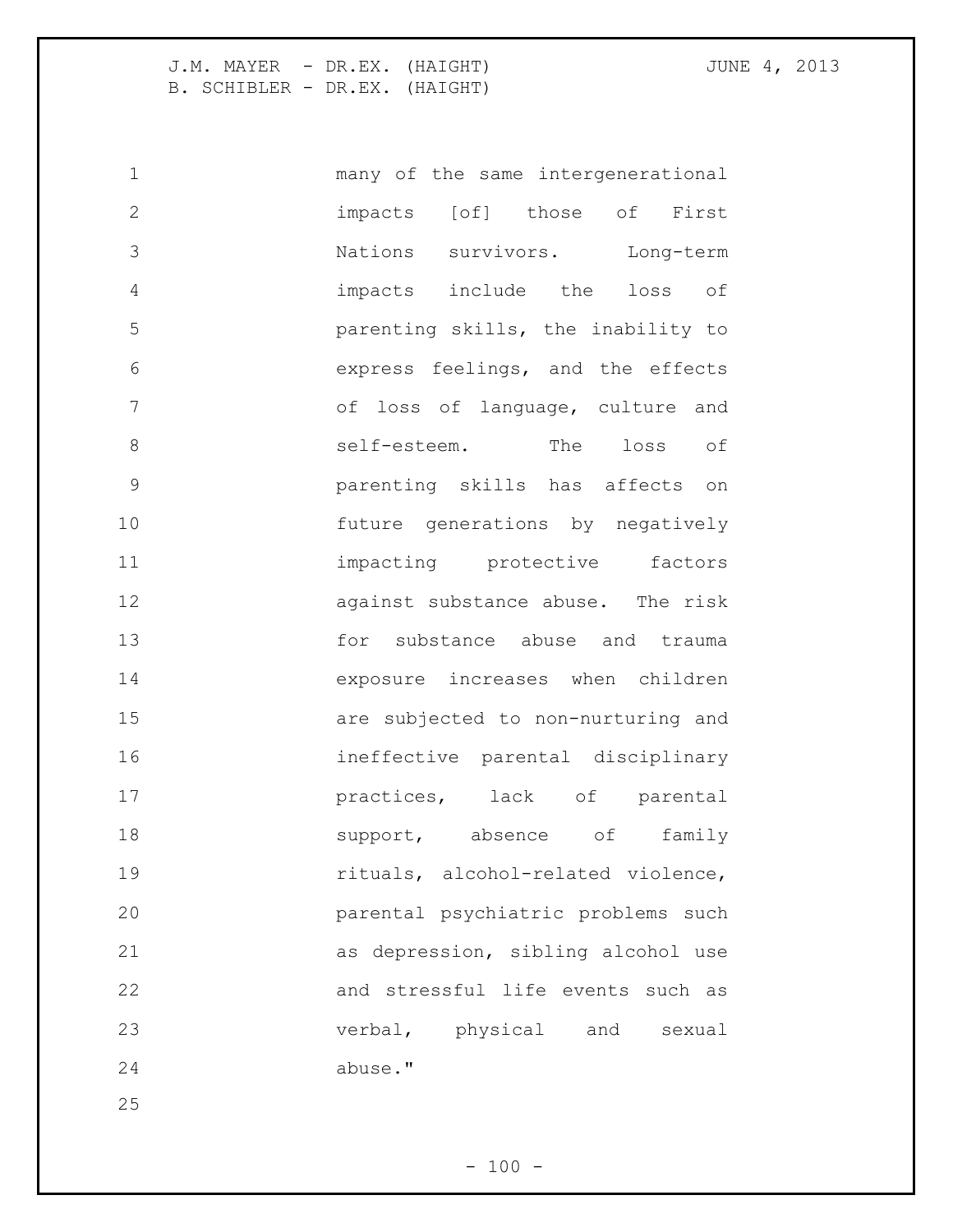And that essentially sums up the residential school, the, the lasting impact of residential schools on First Nation and Métis people. 4 MS. MAYER: Excuse me -- MR. HAIGHT: Yes? MS. MAYER: -- would I be able to add something to that -- 8 MR. HAIGHT: Absolutely. 9 MS. MAYER: -- from a personal perspective? 10 MR. HAIGHT: Yes. MS. MAYER: My grandmother was a product of a residential school. MR. HAIGHT: Um-hum. MS. MAYER: And -- but she wasn't an alcoholic, or things like that. She -- the -- her take on it was a different way. She was over, she literally smothered you with love. She was, she overcompensated that way. But one thing she did do, she told her children, all her boys, that they were to marry white women and all her girls, that they were to marry white men. She did not want them marrying anybody that was a half-breed, or, or a, or an Indian. And I know that one of my uncles did marry a half- breed and she was very, very upset with him over that whole issue.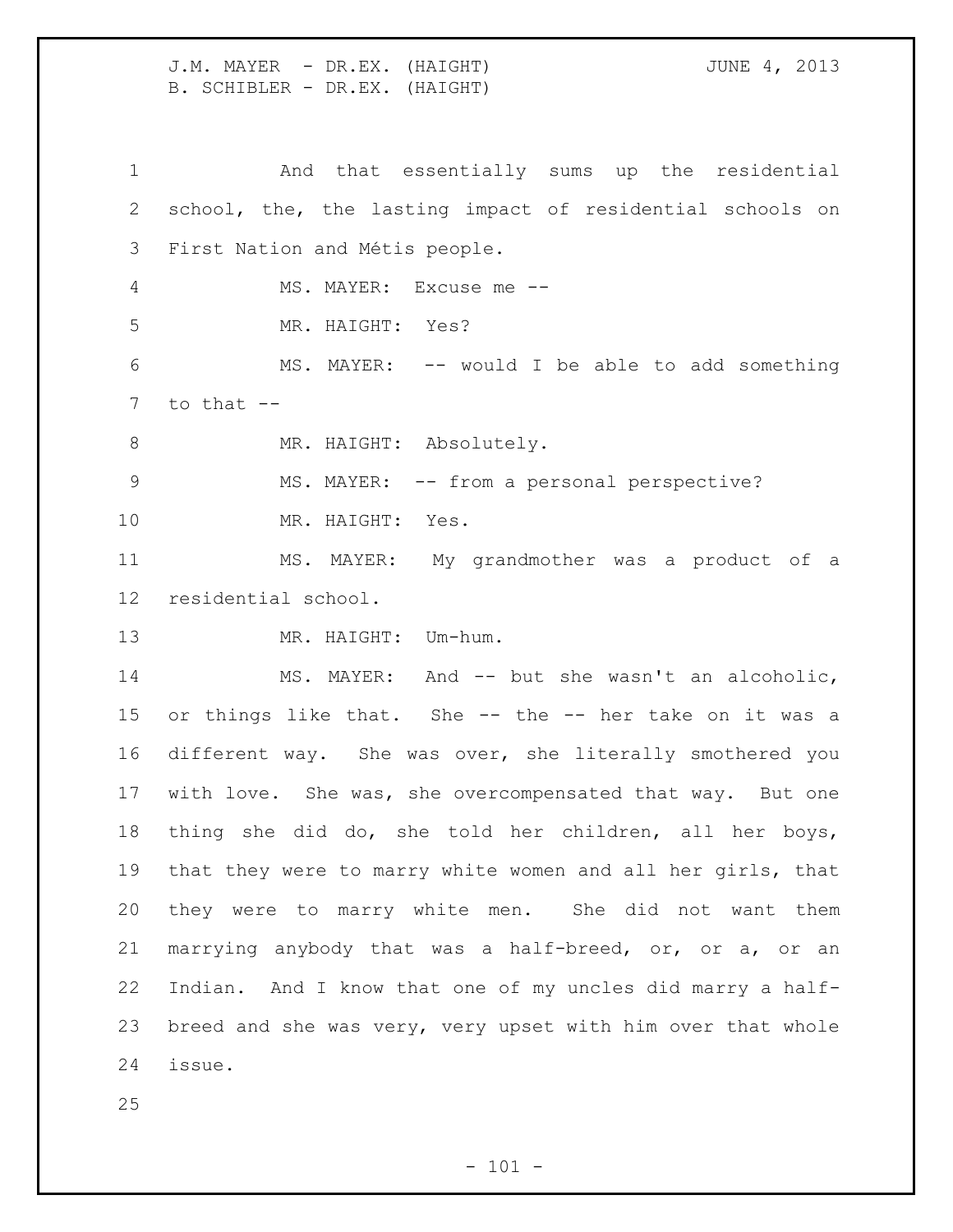BY MR. HAIGHT:

| 2               | MR. HAIGHT: And, and that term, "half-breed"               |
|-----------------|------------------------------------------------------------|
| 3               | was, is a term that was quite frequently used by your      |
| 4               | grandmother?                                               |
| 5               | MS. MAYER: Yes.                                            |
| 6               | MR.<br>HAIGHT: And was<br>it a term used quite             |
| 7               | frequently by all people of her generation, from what I    |
| 8               | understand, that, that lived in your area?                 |
| 9               | MS. MAYER: Yes.                                            |
| 10              | MR. HAIGHT: Yes.                                           |
| 11              | THE COMMISSIONER: Did she state her reason for,            |
| 12 <sup>°</sup> | for holding that position?                                 |
| 13              | MS. MAYER: She just didn't want her kids to, or            |
| 14              | her grandchildren to be brought up in the racism that she  |
| 15              | was brought up in, because at that time, they were living  |
| 16              | in a community in northern Manitoba where there was one    |
| 17              | white side and in the side were the half-breeds and the    |
| 18              | Indians, that was called Moccasin Flats. So that's where   |
| 19              | that came from.                                            |
| 20              |                                                            |
| 21              | BY MR. HAIGHT:                                             |
| 22              | HAIGHT: And, and can you tell about the<br>MR.             |
| 23              | experience of, of being Métis at that time, or in, in your |
| 24              | parents' generation and the acceptance, or lack thereof,   |
| 25              | from both the non-aboriginal community and the aboriginal  |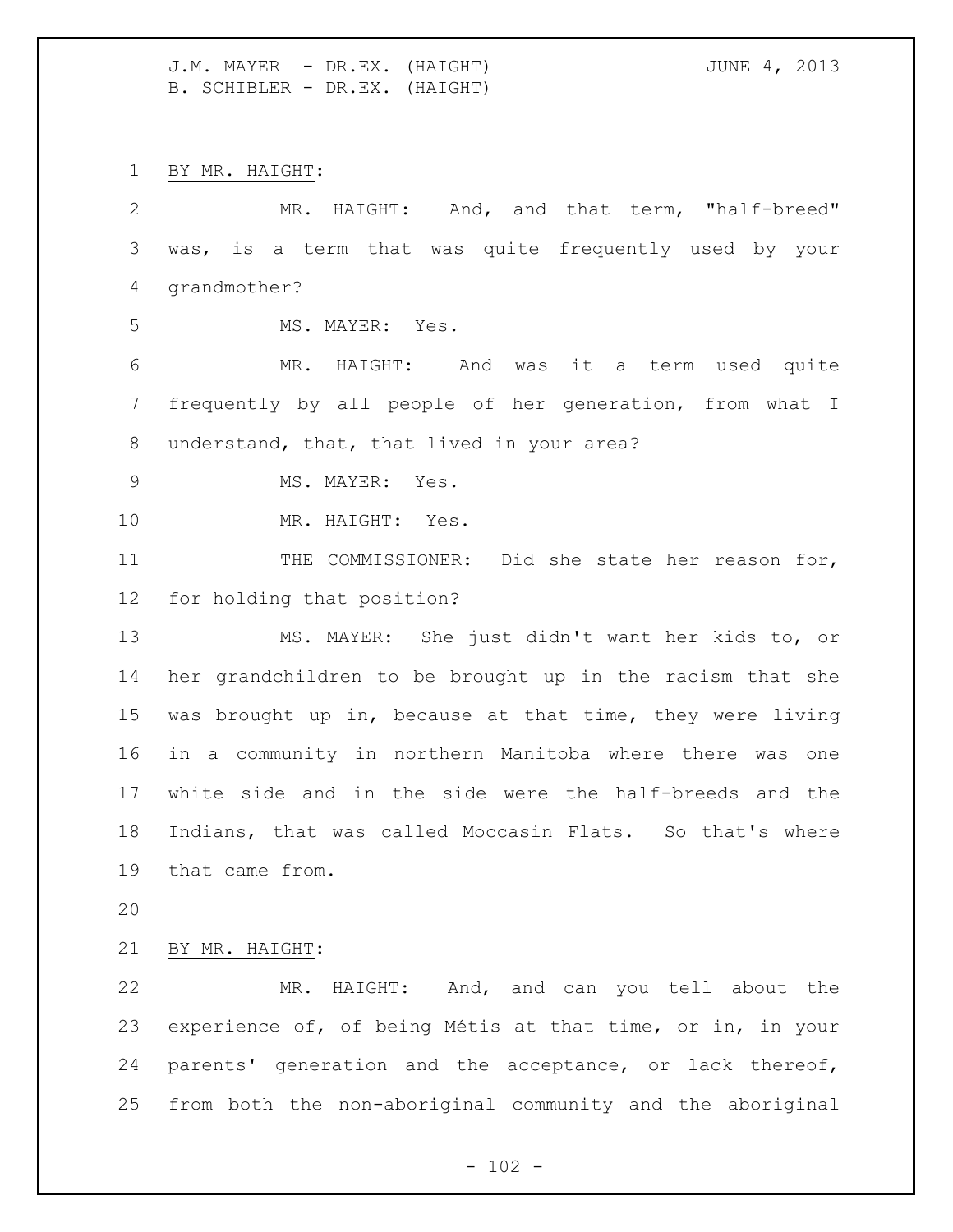community?

| $\mathbf{2}$   | MS. MAYER: The acceptance of being --                       |
|----------------|-------------------------------------------------------------|
| $\mathcal{S}$  | MR. HAIGHT: The, the --                                     |
| $\overline{4}$ | MS. MAYER: -- a half-breed?                                 |
| 5              | MR. HAIGHT: -- the lack of acceptance, excuse               |
| 6              | me.                                                         |
| 7              | MS. MAYER: Well, no, if you, if you could pass              |
| 8              | yourself off as being non-aboriginal, that's what you would |
| $\mathsf 9$    | I mean, the people that suffered the most were the<br>do.   |
| 10             | ones that actually looked aboriginal.                       |
| 11             | MR. HAIGHT: Okay. And what was the reaction of              |
| 12             | First Nations community towards Métis people?               |
| 13             | MS. MAYER: Well, according to them, we were                 |
| 14             | white. We weren't aboriginal.                               |
| 15             | MS. SCHIBLER: I, if I can just add to that?                 |
| 16             | MR. HAIGHT: Please.                                         |
| 17             | MS. SCHIBLER: I think that's a really important             |
| 18             | part, because, you know, again, when we talk about the      |
| 19             | importance of culture and that importance of positive self- |
| 20             | identity for our Métis people and again, going back to the  |
| 21             | era where we were known as half-breeds, it was that whole   |
| 22             | piece of non-acceptance. You didn't know where you fit,     |
| 23             | because you were very evidently not a Caucasian, so you     |
| 24             | didn't fit into that main stream part of society. But for   |
| 25             | the First Nation people, you weren't seen to be part of     |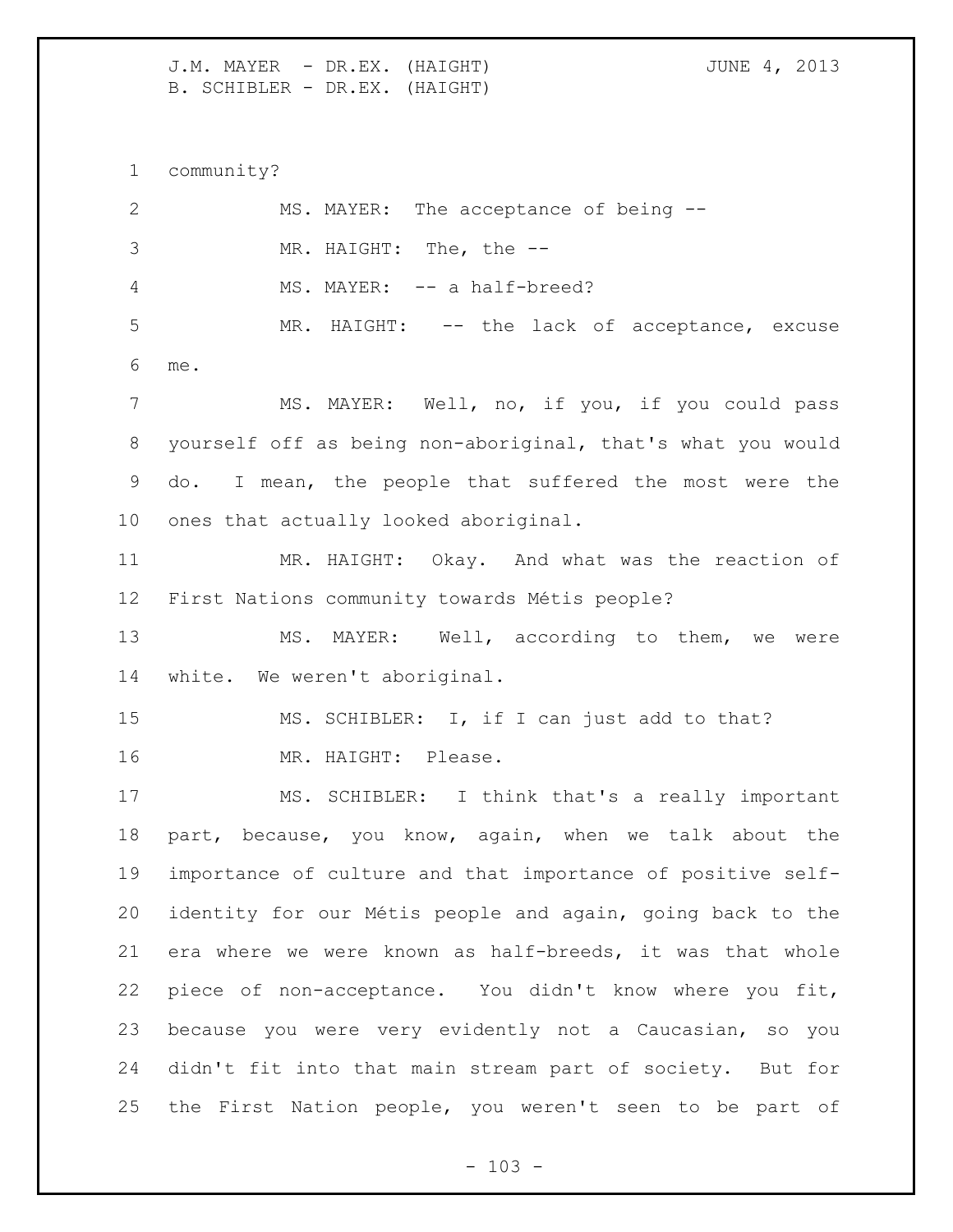| $\mathbf 1$    | that because you didn't have band membership, you didn't    |
|----------------|-------------------------------------------------------------|
| 2              | come from the rez (phonetic) and, and so you weren't really |
| 3              | looked at as being an Indian person. And you were quite     |
| 4              | often referred to as, like, a, a cement Indian, like, a     |
| 5              | city Indian, which wasn't said in kind words.               |
| 6              | MR. HAIGHT: Um-hum.                                         |
| $7\phantom{.}$ | MS. SCHIBLER: So it was, it was very much a                 |
| $8\,$          | place of not knowing who you were, or where you fit. So     |
| 9              | further to what Ms. Mayer is saying, I know in my family,   |
| 10             | if you could pass as being a white person, you did so.      |
| 11             | MR. HAIGHT: Okay.                                           |
| 12             | MS. SCHIBLER: And I think I spoke, in one of my             |
| 13             | previous testimonies, that to be asked what your culture    |
| 14             | was, you were always fearful of having to self-identify,    |
| 15             | because you didn't know where you fit. And I think that's   |
| 16             | a really important piece, because when you're talking about |
| 17             | family's ability to feel good about themselves, that        |
| 18             | doesn't exist. When you're told not to marry amongst your   |
| 19             | own, because you know that it's going to be a life of       |
| 20             | hardship that you don't want your grandchildren to feel the |
| 21             | same types of racism and unacceptance (phonetic) (sic) as   |
| 22             | you have felt growing up. For my family, my grandmother     |
| 23             | was part of a Catholic school when she was growing up. She  |
| 24             | only had a grade 3 education, so she wasn't very literate.  |
| 25             | She was very religious in her Catholic faith and was right  |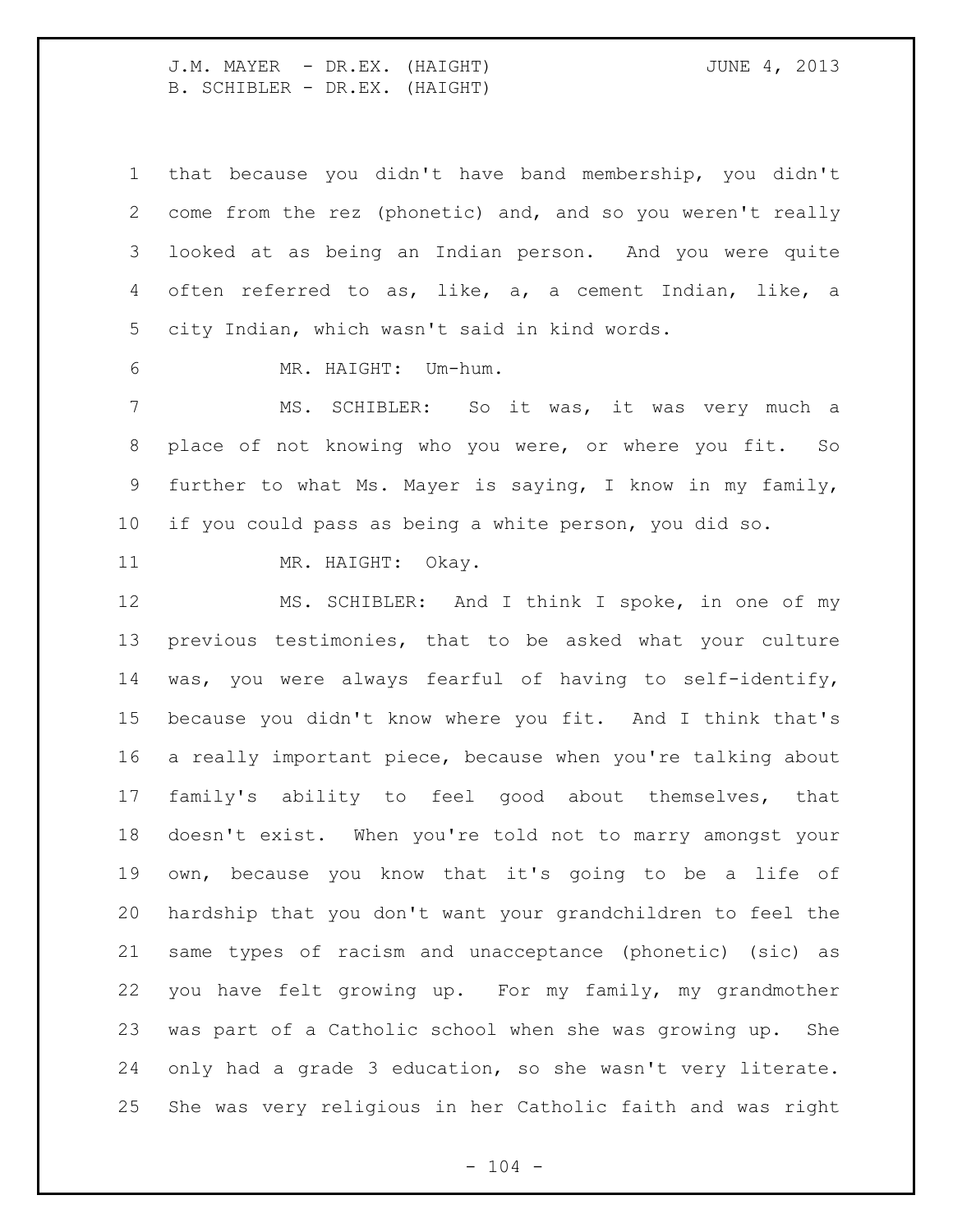until she passed. But she never wanted to acknowledge anything in our life that had to do with her Indian culture. It was never spoken about and that was the way it was meant to be.

 MR. HAIGHT: So your experience was similar to Ms. Mayer's, in terms of Métis people wanting to try to hide their identity?

8 MS. SCHIBLER: Absolutely.

 MR. HAIGHT: And what can either of you tell the inquiry about whether there's been any change to that mindset?

 MS. MAYER: I think, over the past 10 years, there's been a, a renewed pride in being Métis. The Manitoba Métis Federation has gone to great lengths to renew that, especially among our youth. And it's believe in yourself, believe in Métis, that's our, our logo and we're really focusing a lot of our initiatives, to regain that youth pride.

 MR. HAIGHT: You, you would -- you see that as well, do you, Ms. Schibler?

21 MS. SCHIBLER: I, I think just the fact that we have a nation that we can claim to be a part of, just the fact that we can identify ourselves as Métis people now, rather than people call us half-breeds --

MR. HAIGHT: Um-hum.

 $- 105 -$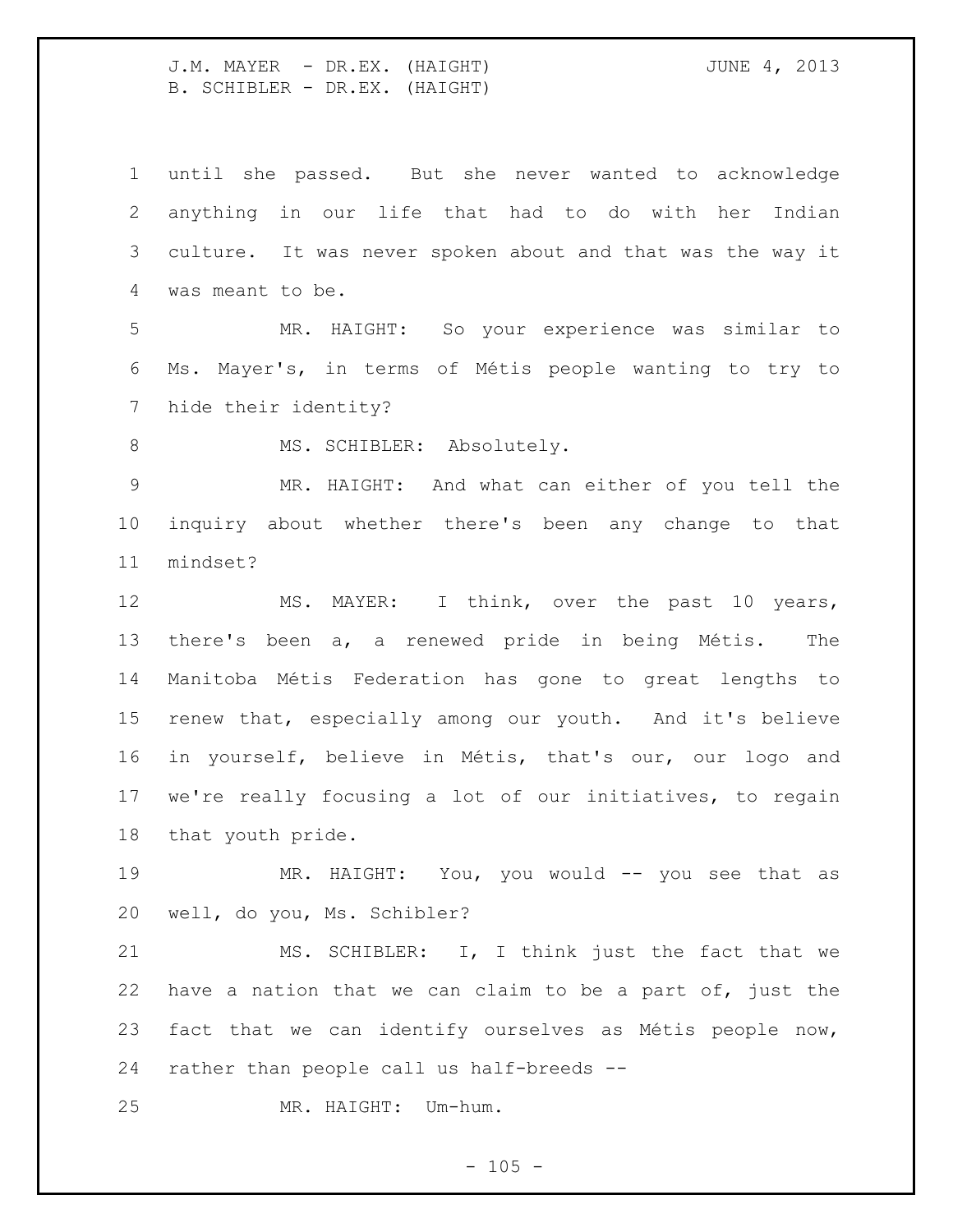1 MS. SCHIBLER: -- is something that is, that delivers pride. And I know, for my children, who are also card-carrying Métis members, they're very proud of their Métis culture. MR. HAIGHT: Okay. Continuing on, back to the paper, and please, just do exactly as, as, as you just did, if there's anything that I'm saying or reading, that you want to jump in on, then please do. But the next point I was going to read is right exactly on point with, with what the two of you have said. It says: 12 TA lasting legacy of the 13 Residential School system, and of colonialism, is Aboriginal traditional [harrod (phonetic) (sic)] and culture was stolen from generations of Métis people. 18 Language, culture, dignity, self- respect were taken along with the children. Respect for parents and Elders, as well as respect for education and the church were also [strolen (phonetic)] stolen during 24 the residential school era."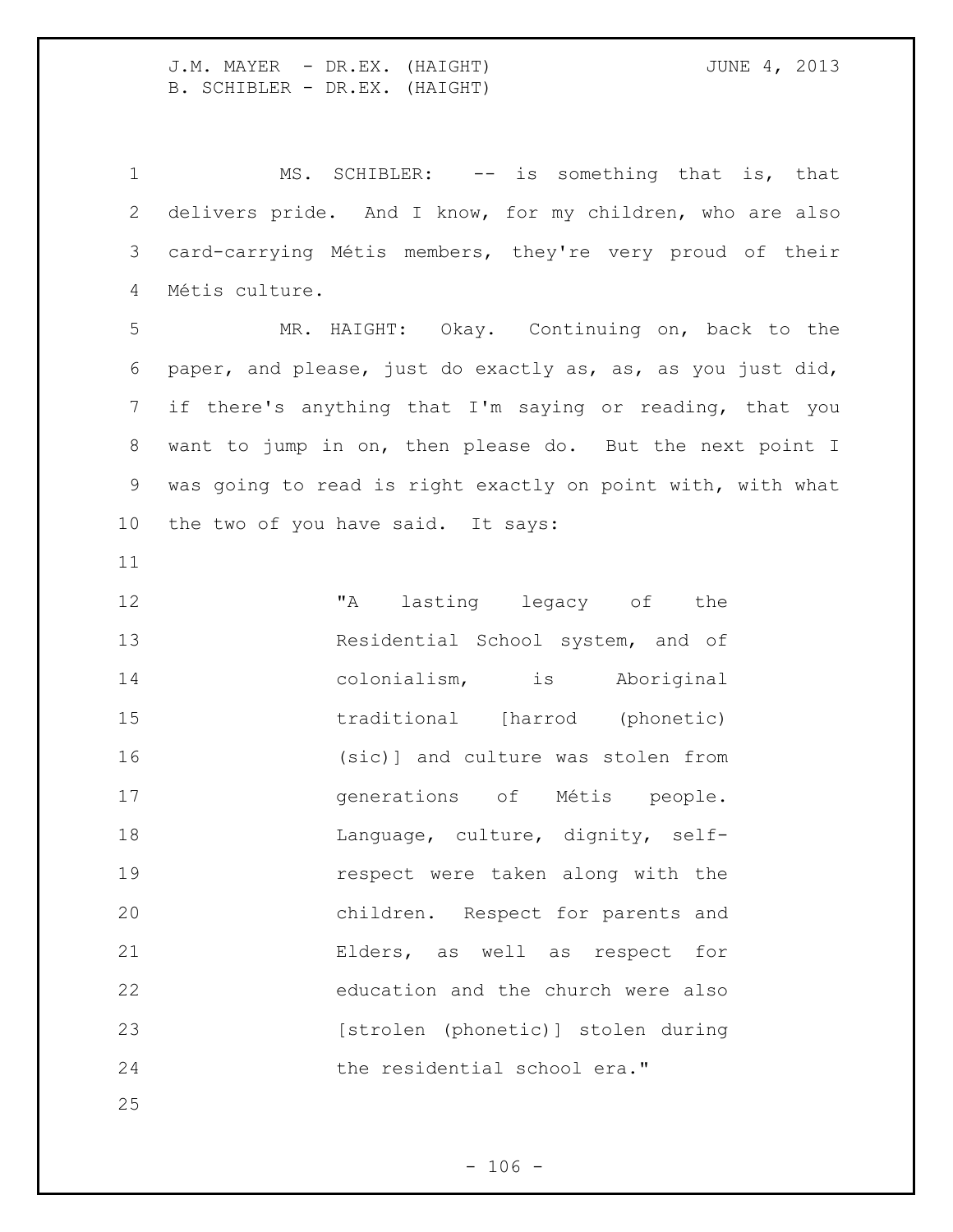1 Then moving from the, the residential schools, into the child welfare system, and I can tell you, sir, I've spoken with Commission counsel, well aware that this inquiry has heard a great deal about devolution and you know that there's a portion in the paper dealing with devolution. I do not intend to deal with that at all. But I will just read briefly about the Sixties Scoop. "As residential schools became discredited in the late nineteen fifties and early sixties, the child welfare system became the new agent of assimilation and colonization. The 'Sixties Scoop' **refers to ...** Adopt Indian-Métis campaign initiated by the Federal government and implemented by a number of provincial and 20 territorial governments. Aboriginal culture was not well understood and because of cultural conflicts, racism, or economic motives, the strengths of many Aboriginal families were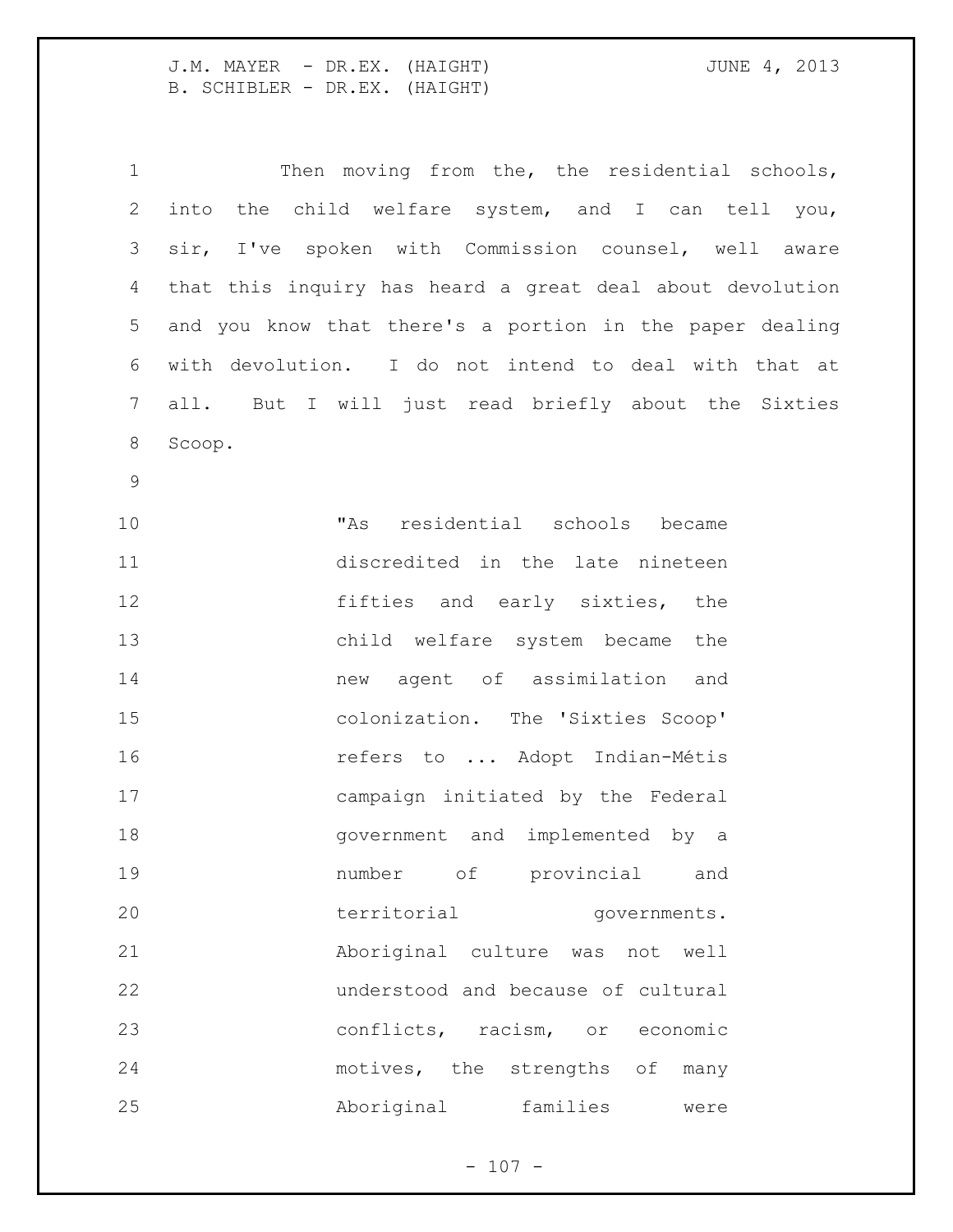J.M. MAYER - DR.EX. (HAIGHT) JUNE 4, 2013 B. SCHIBLER - DR.EX. (HAIGHT) overlooked."  $\mathcal{P}$  "It is estimated that between the nineteen sixties through ... 1980's, about 20,000 Aboriginal children were taken from their homes and fostered [by adopted or 8 white families]." And we -- I don't have the breakdown, sir, of, of how that 20,000 breaks down, as between First Nation and Métis. But: "Closed adoptions required that adoptive parents were given limited information making 17 successful search and reunions with birth families highly unlikely." 21 And I, I believe, Ms. Schibler, that you have your own personal experience in that regard? MS. SCHIBLER: Yes, that's correct. My brother was adopted out at the onset of the Sixties Scoop. We found each other when we were in our mid-thirties, but it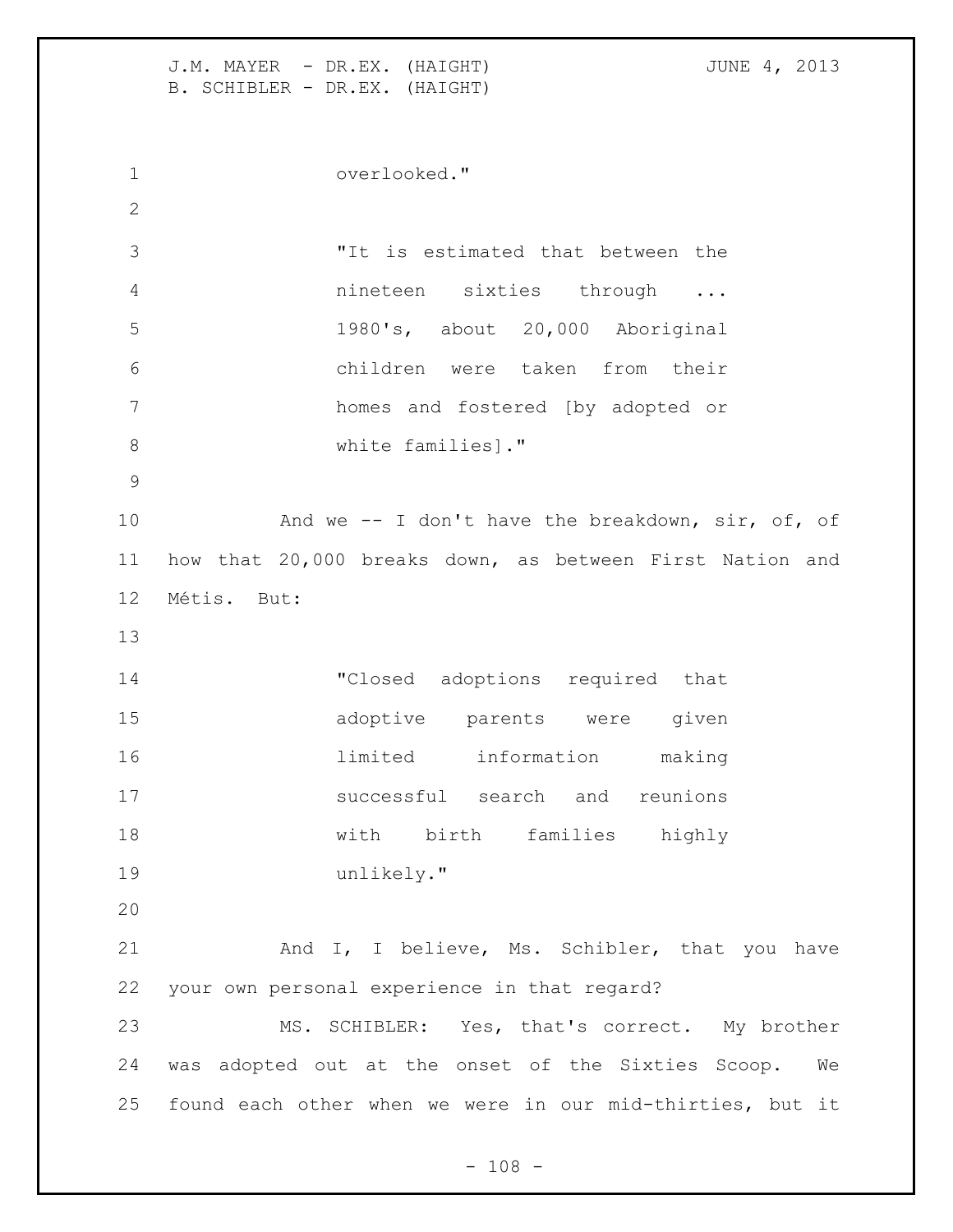was very, very difficult for him because he did not know his identity and he did not know his culture. When we, when we were able to reconcile as a family and his adoptive family, at that point in time, were very supportive of his reunion with his birth family, but they, themselves, had been given very limited information, in regards to his culture. Knowing who he is, as an aboriginal person, he attempted to become, you know, a card-carrying member of the, of, of the Métis community as well. And of course, because he was born in Manitoba, he was sent to Manitoba, to, to find his information.

12 I have my lineage, my, my genealogy done and of course, it's his, because we have the same mother and same father, but because he could not be issued a birth certificate indicating his original birth name, he couldn't be linked to my genealogy. So he contacted the, the government, he contacted the Child and Family Services system here in Manitoba, post-adoption registry and with a, a signed consent from both his mom, his birth mom, our birth mom, and his adoptive mom, saying yes, we agree to him having access to his adoption records so that he can complete his genealogy and become part of his, his heritage and his culture, he was told that he couldn't access any of his adoption records, that those were closed files, that they were sealed files. And so I know that he's only one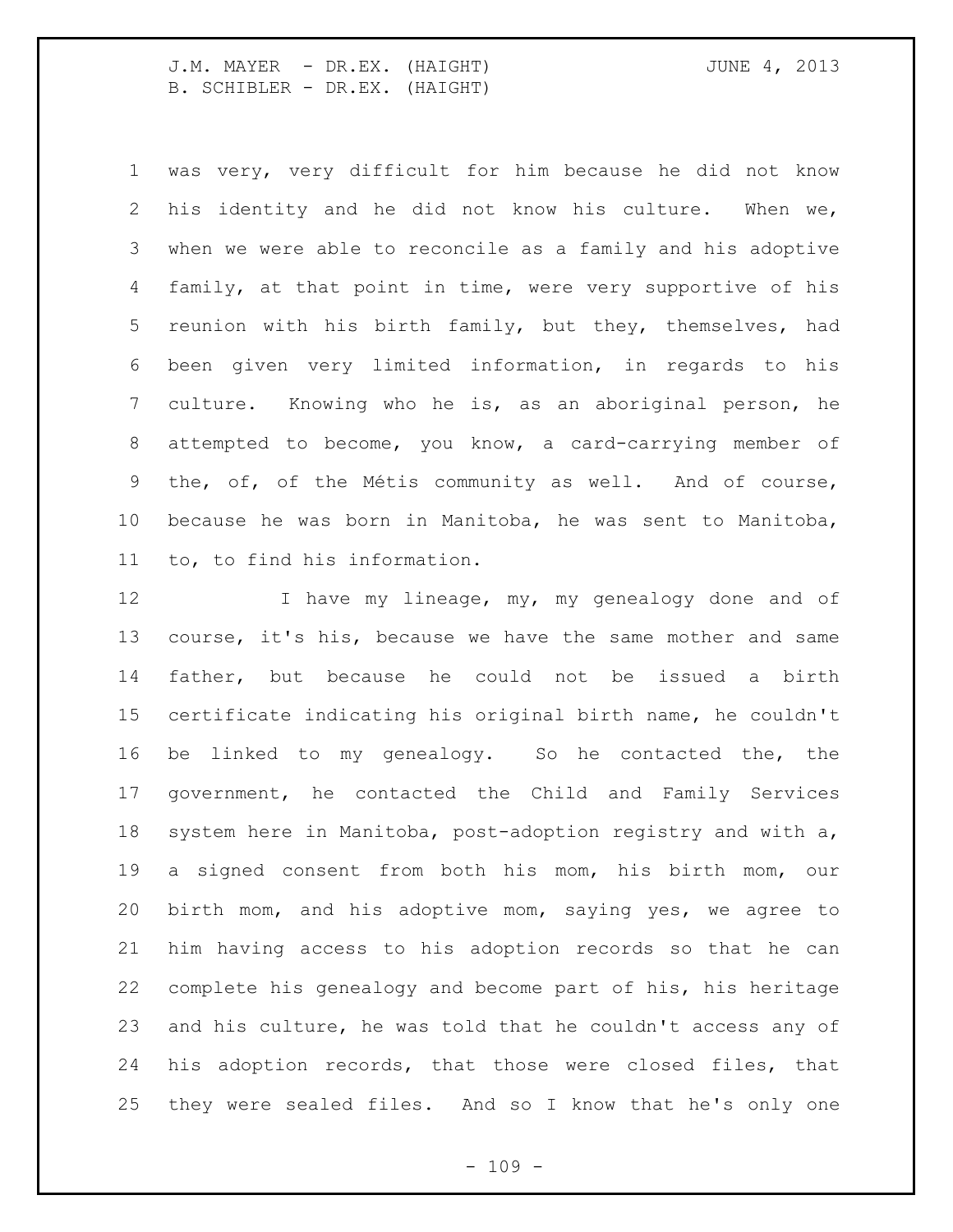| 1  | example of many examples of our Métis children who are now  |
|----|-------------------------------------------------------------|
| 2  | adults, who have been lost during the Sixties Scoop, some   |
| 3  | of them down into the States. My brother was adopted into   |
| 4  | another province. Some were taken overseas. And unless      |
| 5  | they have been given that information from their adoptive   |
| 6  | families, they will never know the heritage that they are a |
| 7  | part of. But when they come here, to reclaim their culture  |
| 8  | and be able to connect with who they are and who their      |
| 9  | families and communities are, even as adults, because my    |
| 10 | brother's in his, you know, late fifties, he is not able    |
| 11 | to, to access that information.                             |
| 12 | MR. HAIGHT: Continuing on, sir:                             |
| 13 |                                                             |
| 14 | "In 1980 "                                                  |
| 15 |                                                             |
| 16 | THE COMMISSIONER: What page you at now?                     |
| 17 |                                                             |
| 18 | MR. HAIGHT: I am at the bottom of page 9.                   |
| 19 | THE COMMISSIONER: Right.                                    |
| 20 | MR. HAIGHT:                                                 |
| 21 |                                                             |
| 22 | $\mathbf{u}$<br>Métis and First Nations                     |
| 23 | leaders campaigned heavily against                          |
| 24 | the practice of adopting                                    |
| 25 | Aboriginal children out<br>to                               |
|    |                                                             |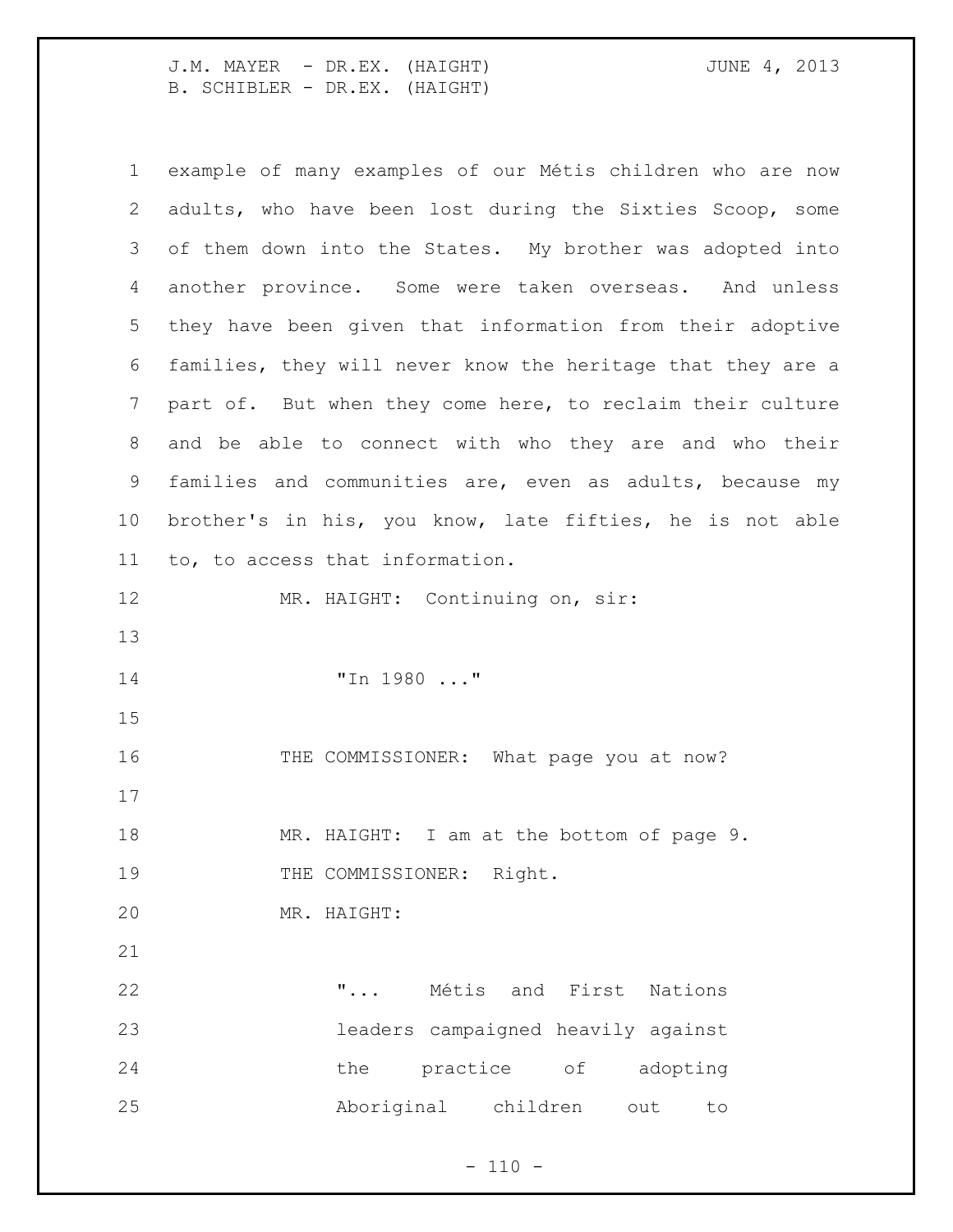| $\mathbf 1$ | families not living in the local                           |
|-------------|------------------------------------------------------------|
| 2           | community, particularly out of the                         |
| 3           | province and country.<br>In                                |
| 4           | response, the government<br>оf                             |
| 5           | Manitoba prohibited all out-of-                            |
| 6           | province adoptions and appointed                           |
| 7           | Judge Edwin Kimelman to chair the                          |
| $\,8\,$     | Review Committee on Indian and                             |
| $\mathsf 9$ | Métis Adoptions and Placements."                           |
| 10          |                                                            |
| 11          | "The Kimelman Report, stated that                          |
| 12          | a 'cultural genocide' had been                             |
| 13          | taking place and recommended                               |
| 14          | changes to Manitoba's child                                |
| 15          | welfare legislation that would                             |
| 16          | facilitate cultural and linguistic                         |
| 17          | [change] into the child's                                  |
| 18          | development."                                              |
| 19          |                                                            |
| 20          | Then flipping through the devolution portion of,           |
| 21          | of the paper, although I will just read from the very last |
| 22          | paragraph of that section, where it says:                  |
| 23          |                                                            |
| 24          | intent of devolution was to<br>"The                        |
| 25          | allow the Métis Authority and                              |
|             |                                                            |

- 111 -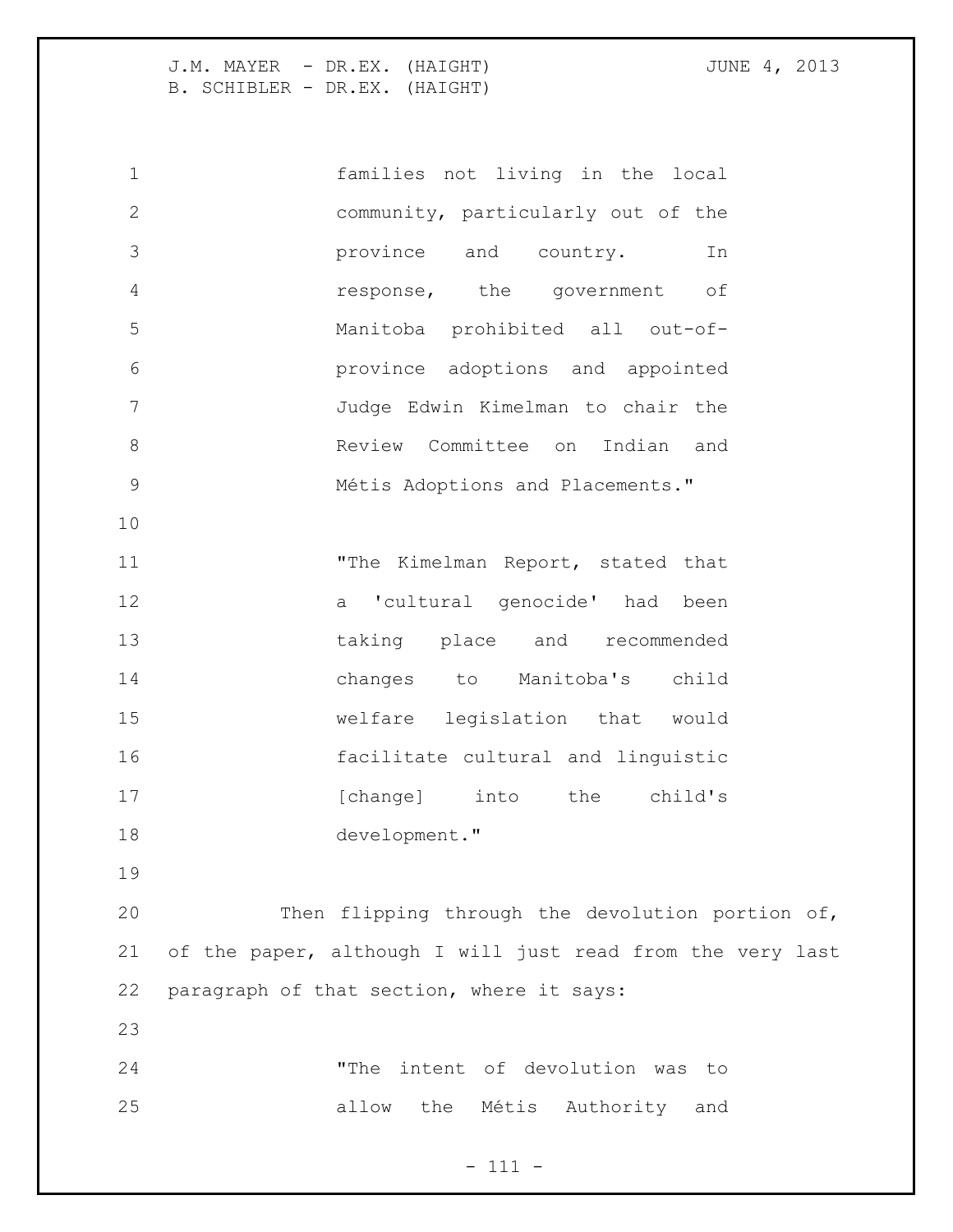agencies full autonomy to work creatively with Métis children and families through culturally appropriate services that help build capacity and strengthen Métis families and communities, thus providing a better outcome 8 for children. This process has only been partially implemented." BY MR. HAIGHT: MR. HAIGHT: And I know that you're going to talk about that in a little bit of detail later, Ms. Schibler, but is that been your experience, now that you are dealing with all of the duties of CEO of the Métis Authority? 16 MS. SCHIBLER: Yes. MR. HAIGHT: There has not been full implementation of devolution? MS. SCHIBLER: Not from how we've interpreted the intent of, of the devolution process. We see that there are still parts that are lacking. There are still gaps in that. THE COMMISSIONER: Are you going to tell us what they are? MS. SCHIBLER: I would say mostly it would be

 $- 112 -$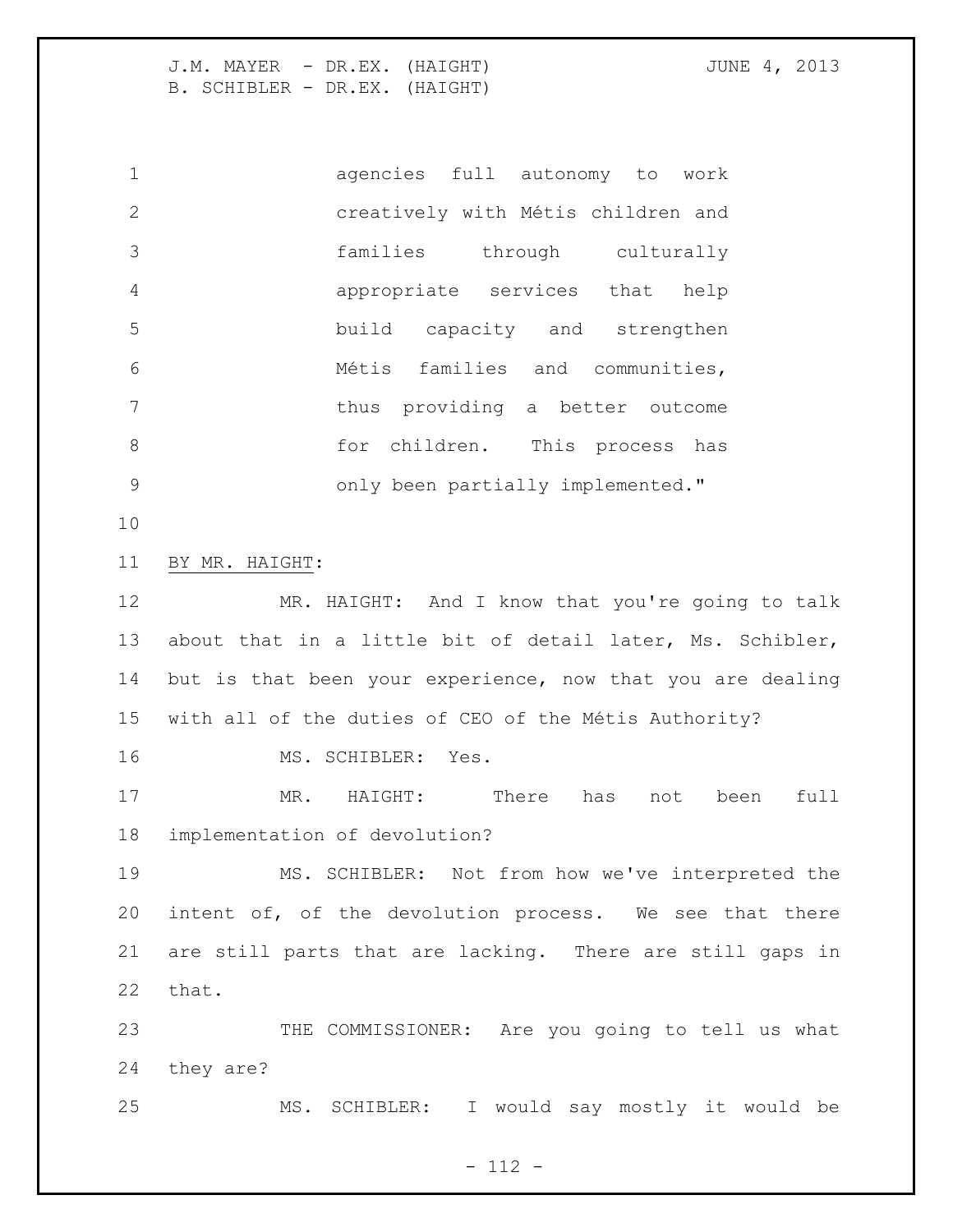the, the ability, as authorities, to be able to determine our own programs, without having to meet the criteria laid out before us from mainstream government that determines 4 our funding and our support for those programs. So I'll speak to this further in, in upcoming questions, but I, I know that one of the areas particularly that we are talking about is those programs that I said are unique to the services that we're attempting to provide are culturally appropriate services.

BY MR. HAIGHT:

12 MR. HAIGHT: And, and those are culturally appropriate and preventative services?

14 MS. SCHIBLER: Absolutely.

 MR. HAIGHT: And, and I know we are going to deal with this in some detail, but perhaps, in light of the fact that the Commissioner has expressed interest at this point, we can jump into it a little bit.

 The -- what you've just said really speaks to the current funding model, doesn't it?

21 MS. SCHIBLER: Yes, it does.

 MR. HAIGHT: And, and can you tell us a little bit about that and how it affects the Authority?

 MS. SCHIBLER: Well, a lot of the funding that, that, that we receive for agencies is really based on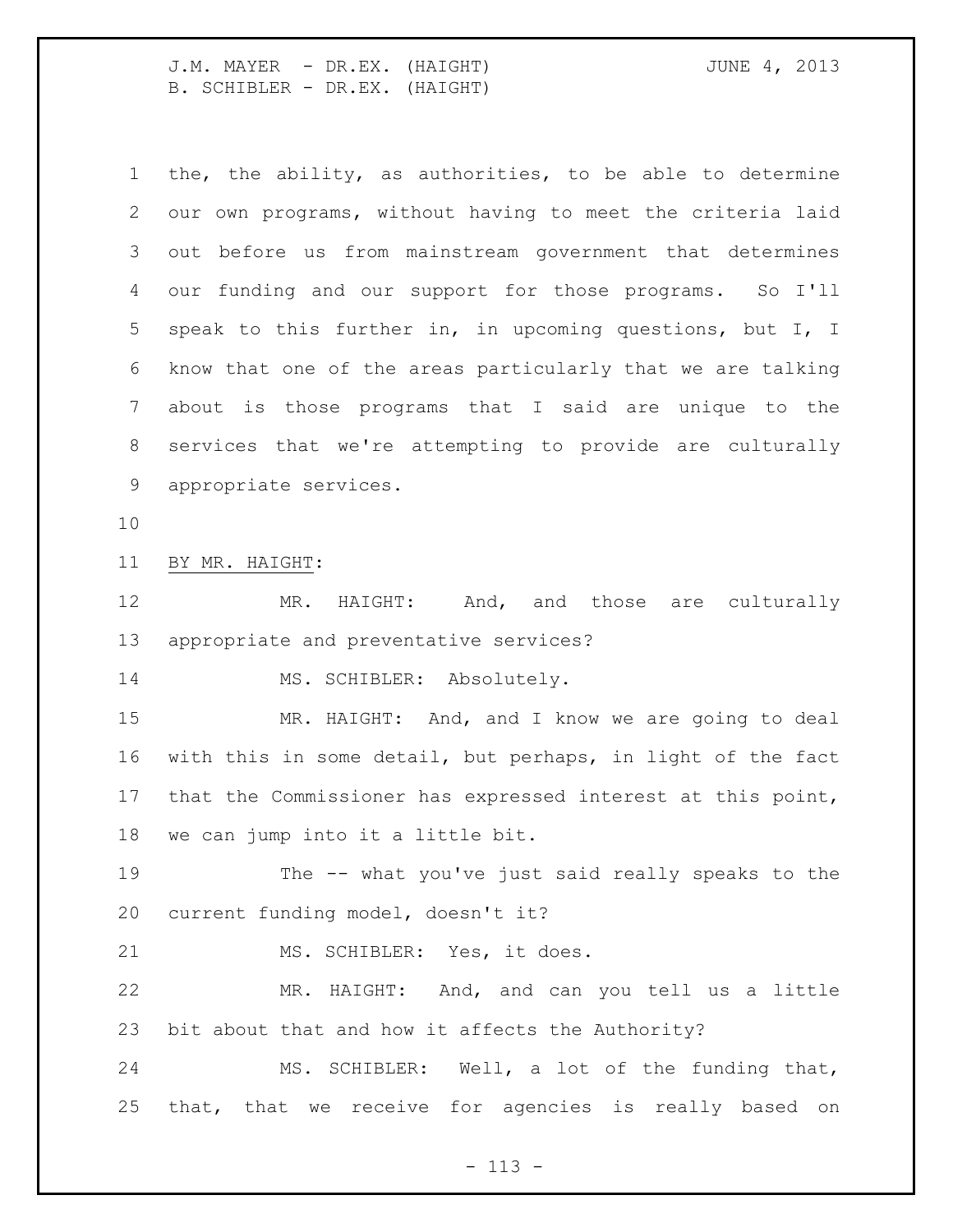services to children in care and there isn't as much available for us to be able to provide those preventative services, those support services, as we feel is necessary. The dollars to be able to develop services, based on what we, as, as a Métis nation have determined is in the best interest of our families and our communities by what they tell us and by what we know. And so we're very, very limited in that ability. I mean, the current funding does not support the development of those Métis relevant prevention, reunification, preservation, type of programs.

 MR. HAIGHT: And this inquiry has heard evidence from others that have talked about preventative services and the need to fund those preventative services and that while, and that that takes time, that these preventative services need to be funded over a period of time and, and, and if that occurs, then rewards will be seen. And what, what, what's your view on that?

 MS. SCHIBLER: Most certainly, that's an area that we have been trying to emphasize, particularly in our meetings with government, because there's, of course, requirement for there to be a demonstration of, of success, measurable outcomes of success, in order for those to be programs that, I suppose, would warrant funding from government's perspective. You know, and our argument to that is that just as we can see, with the history of our

 $- 114 -$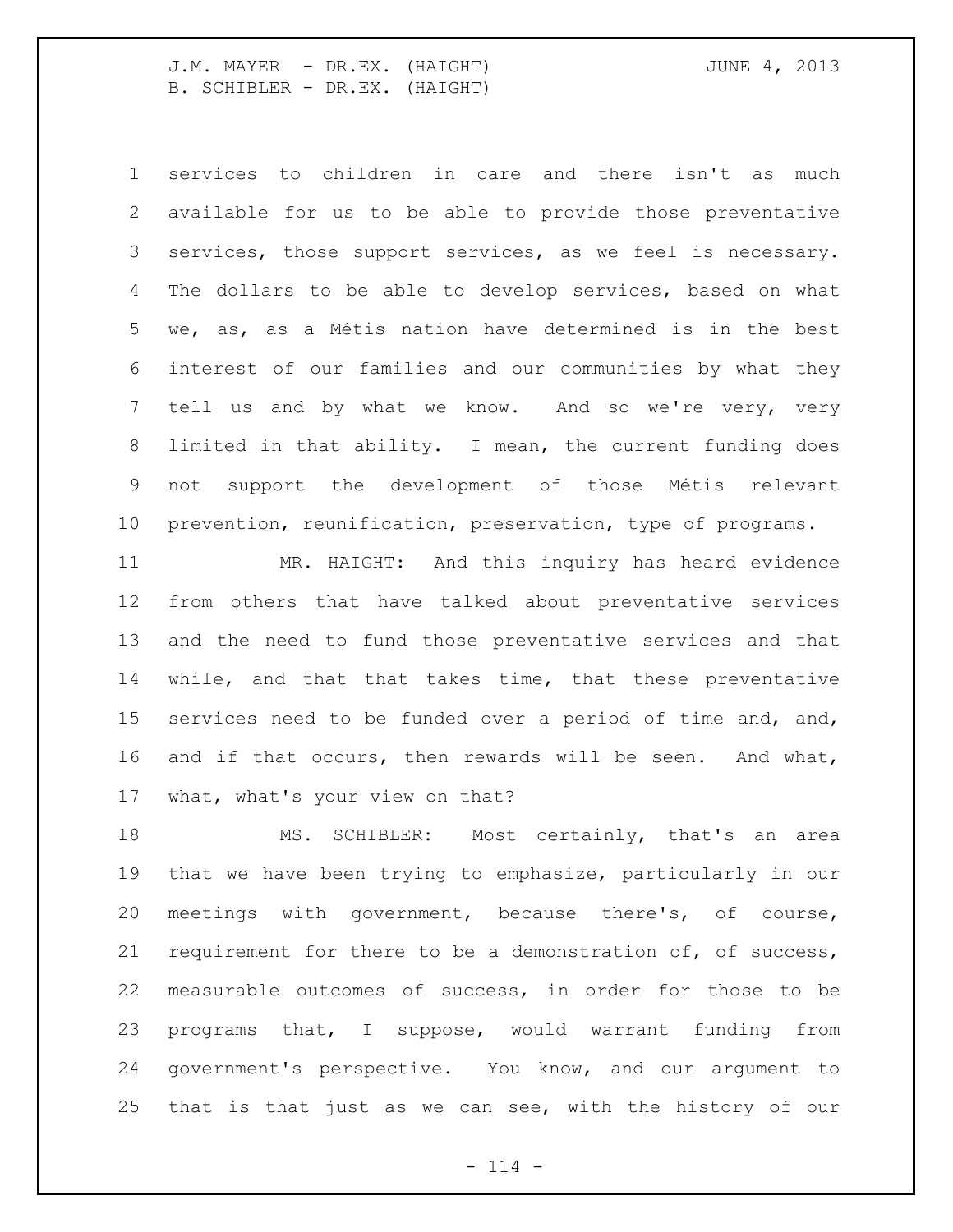Métis people, insofar as the social setbacks that they have faced and some of the development that has occurred under the Métis government, to try and establish that sense of pride, that positive self-identity, the promotion of education and the education programs that they've put into place to try to support our Métis young people, those things are only beginning to bear fruit. Those things are only beginning to have an impact.

 When we develop these programs through child welfare, for culturally relevant child welfare services, we know that that, that investment into how well a youth is supported as they're leaving the child welfare system, how well a family is supported that may prevent these children from coming into care right here, right now, those impacts may not be seen for another generation, but they will have a positive outcome. Unfortunately, that doesn't usually 17 cut it for, for asking for funding, because the, the measurable outcomes have to be provided and a lot of times, these, this funding is given under maybe a two-year pilot project, or you have to vie for that funding year after year, where we're saying this should be part of the funding model, this should be the emphasis in the dollars that are flowing. Yes, we have a protection mandate. We understand that and we follow through with that. But there are other ways for us to service families and if we want to be able

 $- 115 -$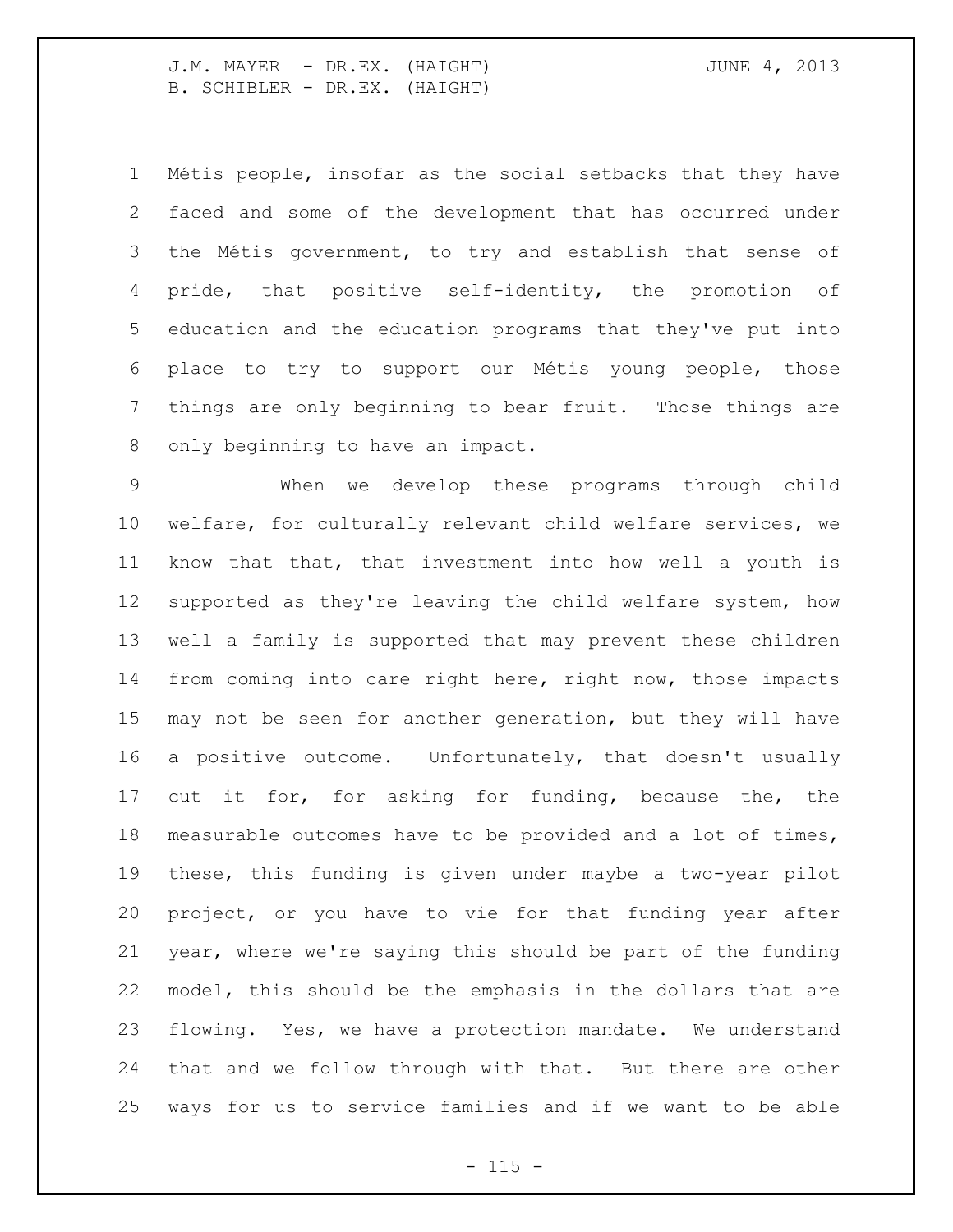to strengthen those families and preserve the integrity of those families, we need to be able to have these important programs to go side by side with them. MR. HAIGHT: Okay. MS. SCHIBLER: And it's not a one size fits all. MR. HAIGHT: And, and when we turn to the portion of the paper that deals with the authority, we'll talk in a bit more detail about those programs that have been put in place and that are in jeopardy.

10 MS. SCHIBLER: Yes.

 MR. HAIGHT: But for now, thank you for that general overview.

13 MS. SCHIBLER: Thank you.

 MR. HAIGHT: Turning, then, Mr. Commissioner, to the Manitoba Métis Policy, Exhibit 137. That policy was enacted by the Manitoba government in 2010 and I'm just going to read highlights of this policy because it is quite an interesting and, and I think forward-looking policy. But as we'll see, the difficulty has been in the fulfillment of the promises, but nevertheless I think is a bold step forward, and certainly Ms. Mayer will comment on that in a moment, as well.

 Reading from the introduction, it says: "Creating the Manitoba Métis

## $- 116 -$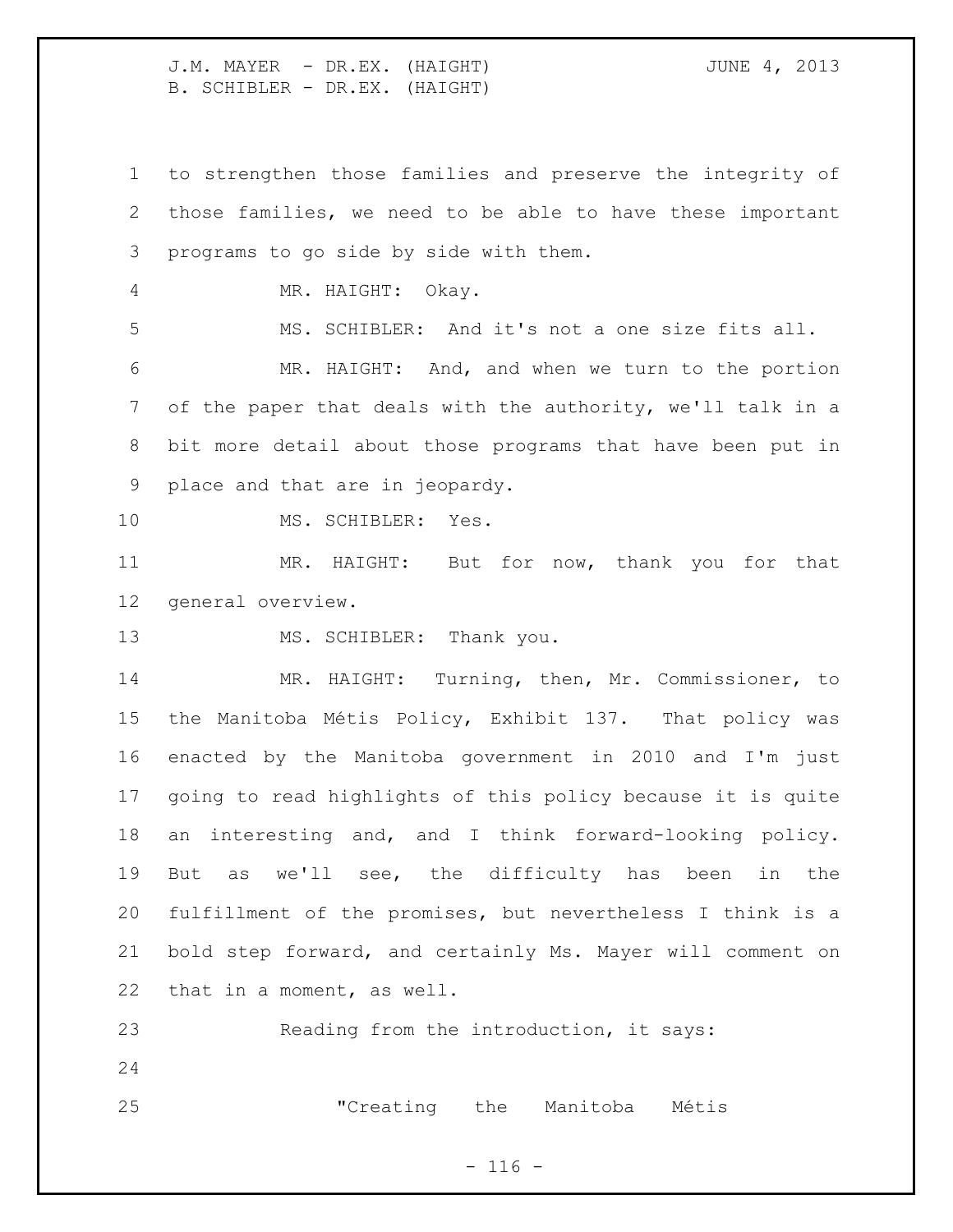Policy is based on the findings of 2 the Aboriginal Justice Inquiry ... which was commissioned to examine the relationship between the Aboriginal peoples of Manitoba and 6 the justice system. ..." "In 1999, the Government of Manitoba established the Aboriginal Justice Implementation Commission ... to advise it on methods to implement the AJI **12** recommendations. In 2001, the AJIC recommended that the Government of Manitoba develop and adopt a comprehensive Métis Policy with the full participation of the Manitoba Metis Federation." "The Government of Manitoba and the Manitoba Metis Federation formally agreed to work together to prepare the Métis Policy in 2008. Both agreed that the goals of the policy would be to strengthen the capacity of the

Métis people in Manitoba to

 $- 117 -$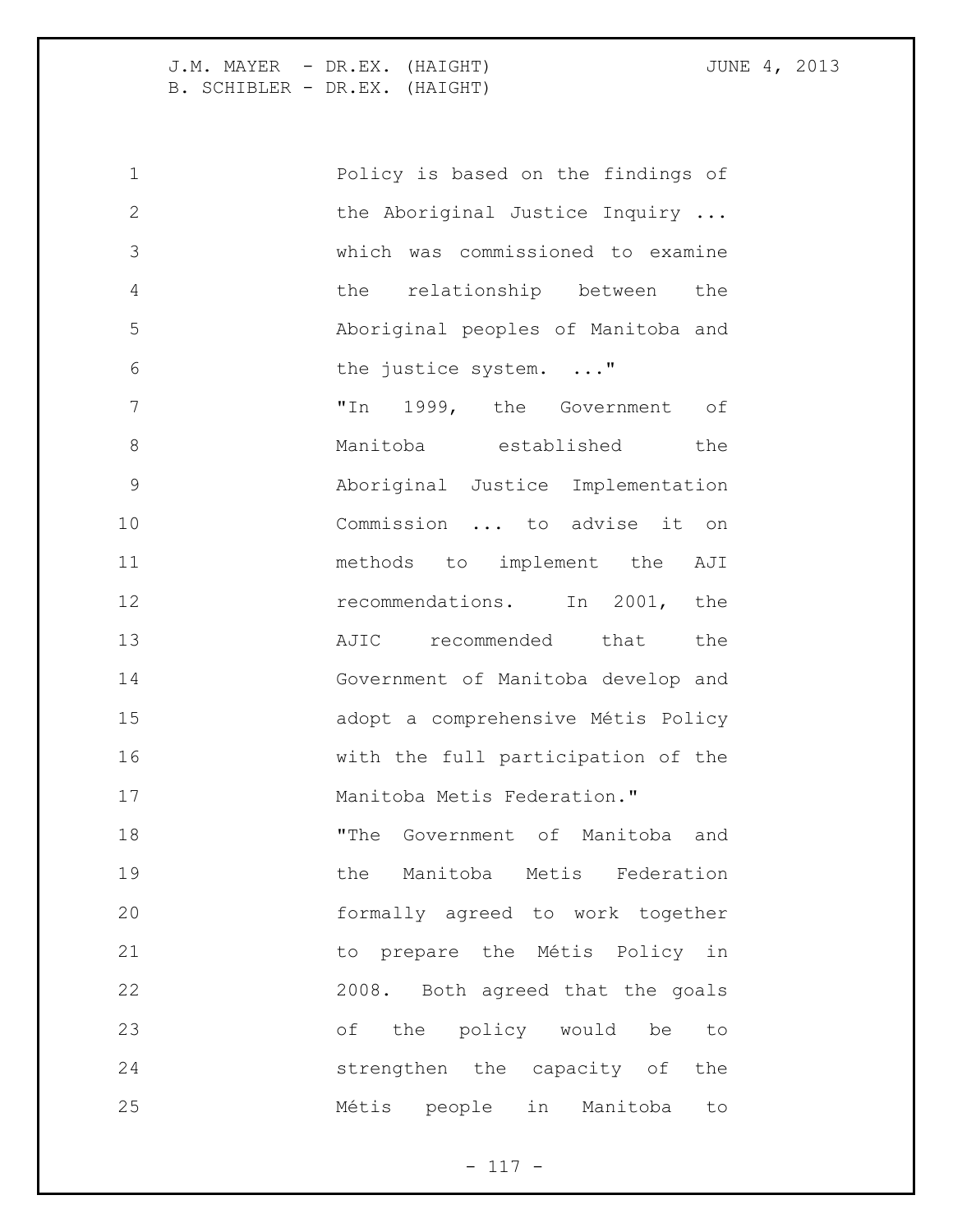address current and emerging economic and social issues and achieve greater self-reliance and socio-economic well-being." So, certainly a lofty goal. "This highly participatory process contributed significantly to a greater understanding of Métis people's priorities and how to 12 address them. The Métis Policy 13 was shaped by this feedback." 15 And, and then turning from the introduction, what you will see, Sir, is a statement of five policies and -- or principles, excuse me, followed by four policy statements, all of which, all which those are policy framework which has four policy elements that compliment each other and are designed to be integrated. Sir, and I don't intend to spend a lot of time other than to highlight what those principles are and particularly the policy framework. So the Métis Policy is governed by five

principles, the first is the Recognition Principle,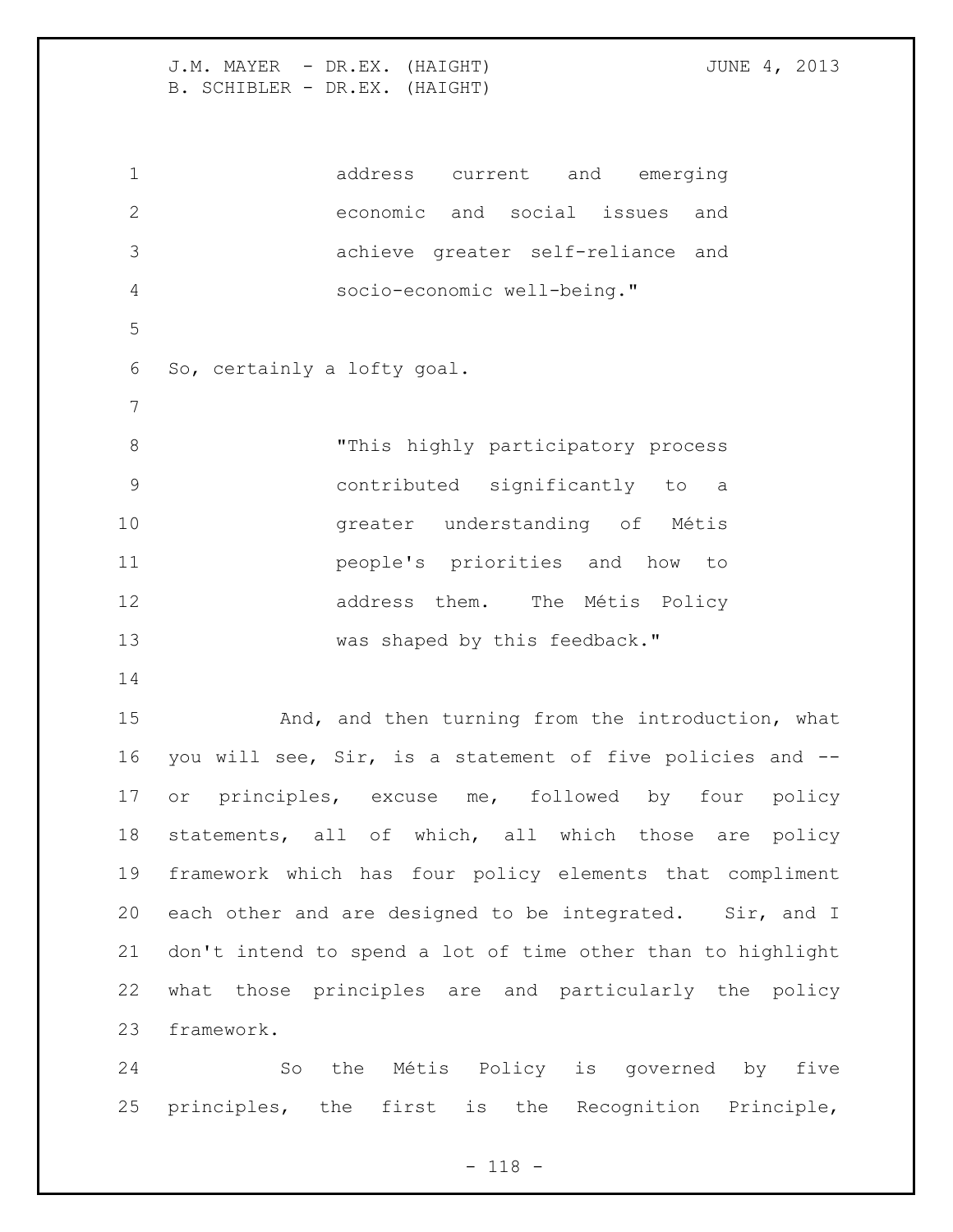that: "... Métis are a distinct Aboriginal people in Manitoba with a unique history, culture and aspirations to be protected and nurtured while respecting diverse Métis needs and the common values 9 shared by all [Métis]." And then, Explaining the Principle says: "The Métis are also a well-defined part of Manitoba's population who are culturally distinct from First Nations and Inuit peoples. Although the situation has been 18 improving, statistics show that Métis education, employment, income, housing, and health status, among others continue to lag behind the population as a whole." And we'll give you some specifics of that in a

 $- 119 -$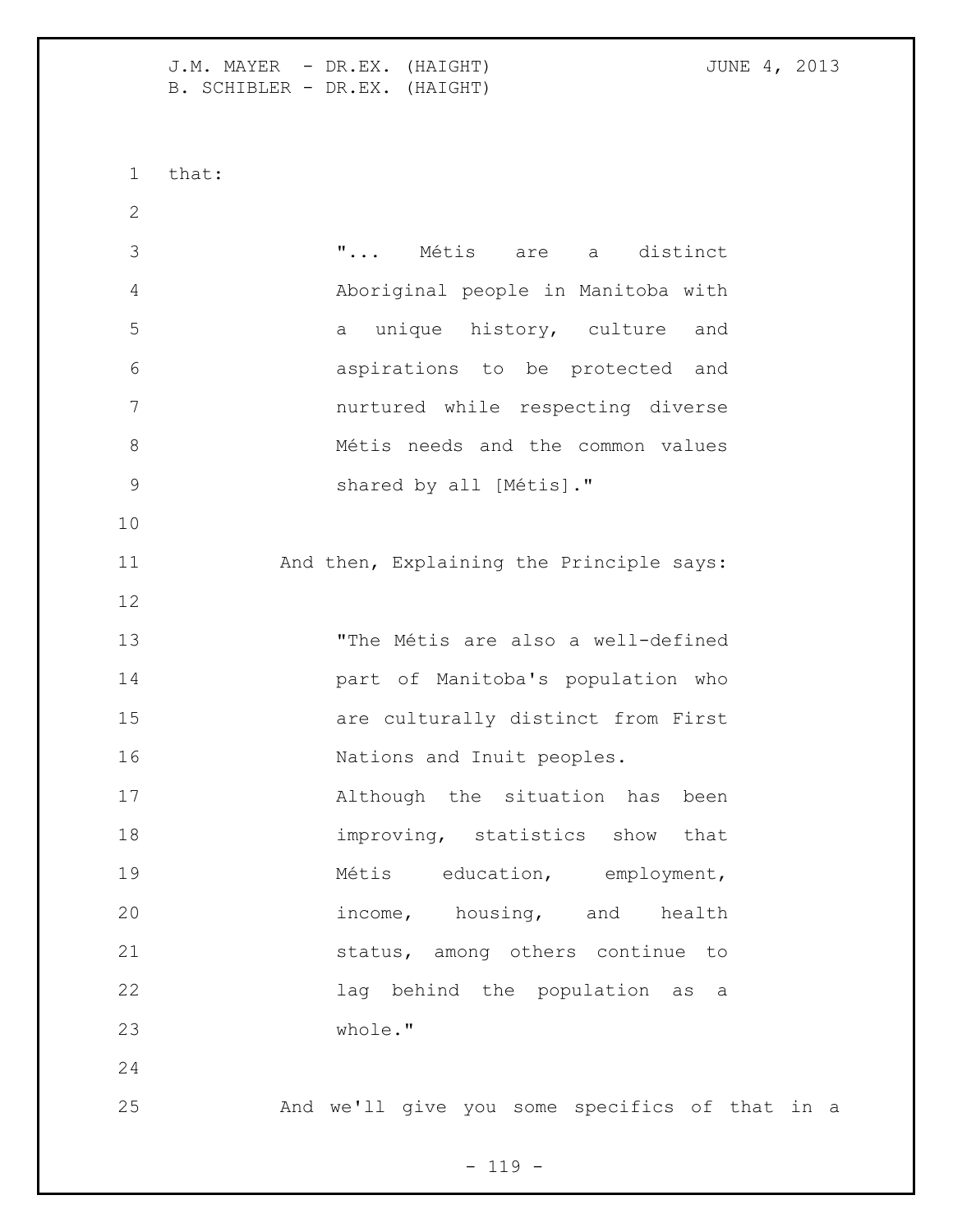J.M. MAYER - DR.EX. (HAIGHT) JUNE 4, 2013 B. SCHIBLER - DR.EX. (HAIGHT) moment, Sir. "Approaches that support Métis decision-making and are attuned to the Métis community for whom they are designed can improve this situation." So an acknowledgement by the Manitoba government that there, that there is adverse situations faced by the Métis people and an acknowledgement that policy that's attuned to the Métis community can assist, can improve that situation. Second principle is the Partnership Principle: "The Manitoba Metis Federation is a political representative of Métis people in Manitoba and represents in Manitoba the Métis who collectively refer to themselves as the Métis Nation. The Manitoba Metis Federation provides advice to the provincial government in priority setting, policy and program development to

 $- 120 -$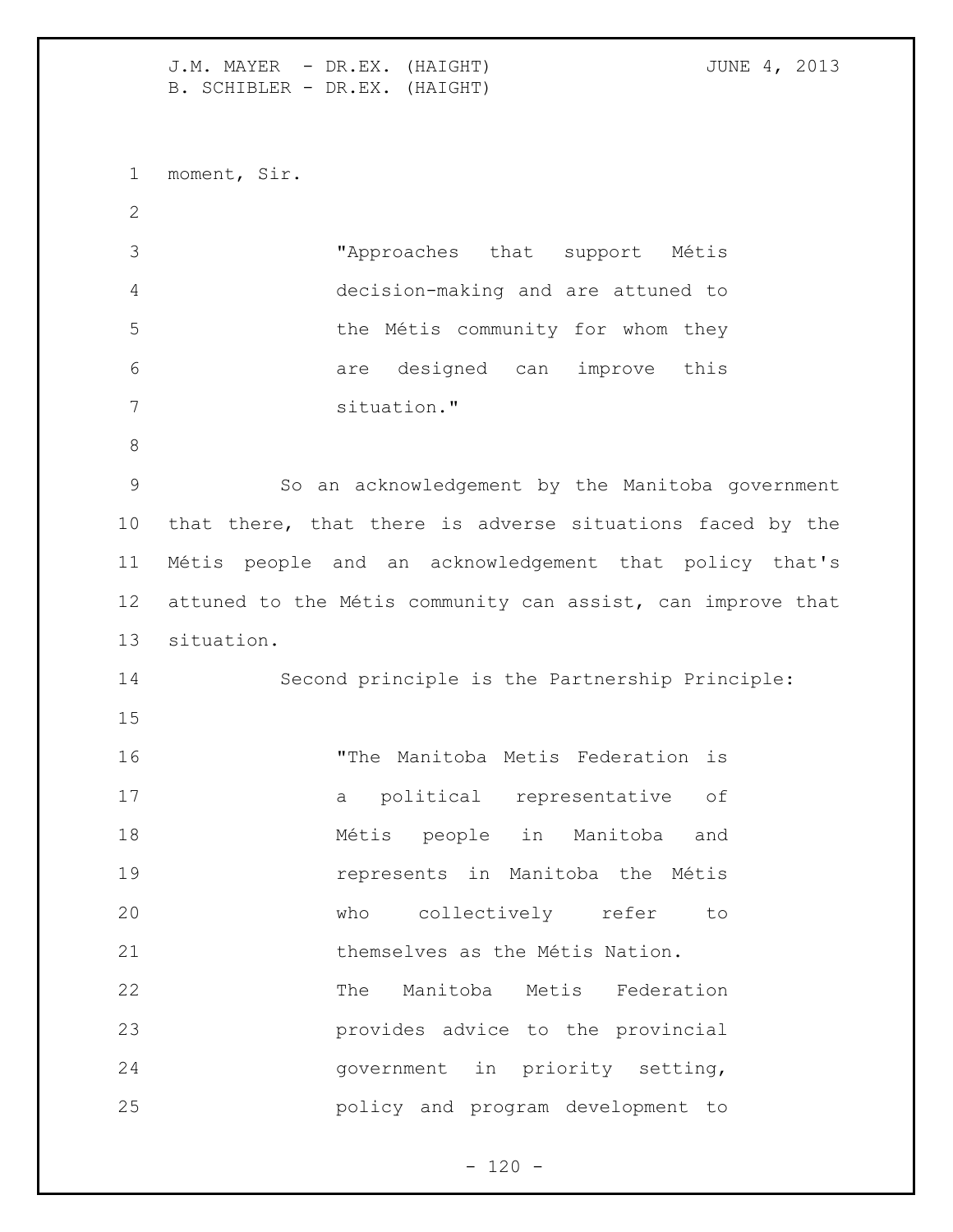make sure that Métis interests are properly reflected in programs and services that affect Métis. The renewed relationship between the Government of Manitoba and the Manitoba Metis Federation will be ongoing, based on 8 mutual respect, reciprocity, 9 understanding, responsibility, 10 sharing and transparency." The next principle is the Comprehensive Principle, which speaks to: "An integrated and coordinated approach to Métis issues [which] will promote greater consistency 18 and help ensure equity of access and the effectiveness and efficiency of resources available to the Manitoba Metis Federation and the Government of Manitoba." Fourthly, the Capacity Principle: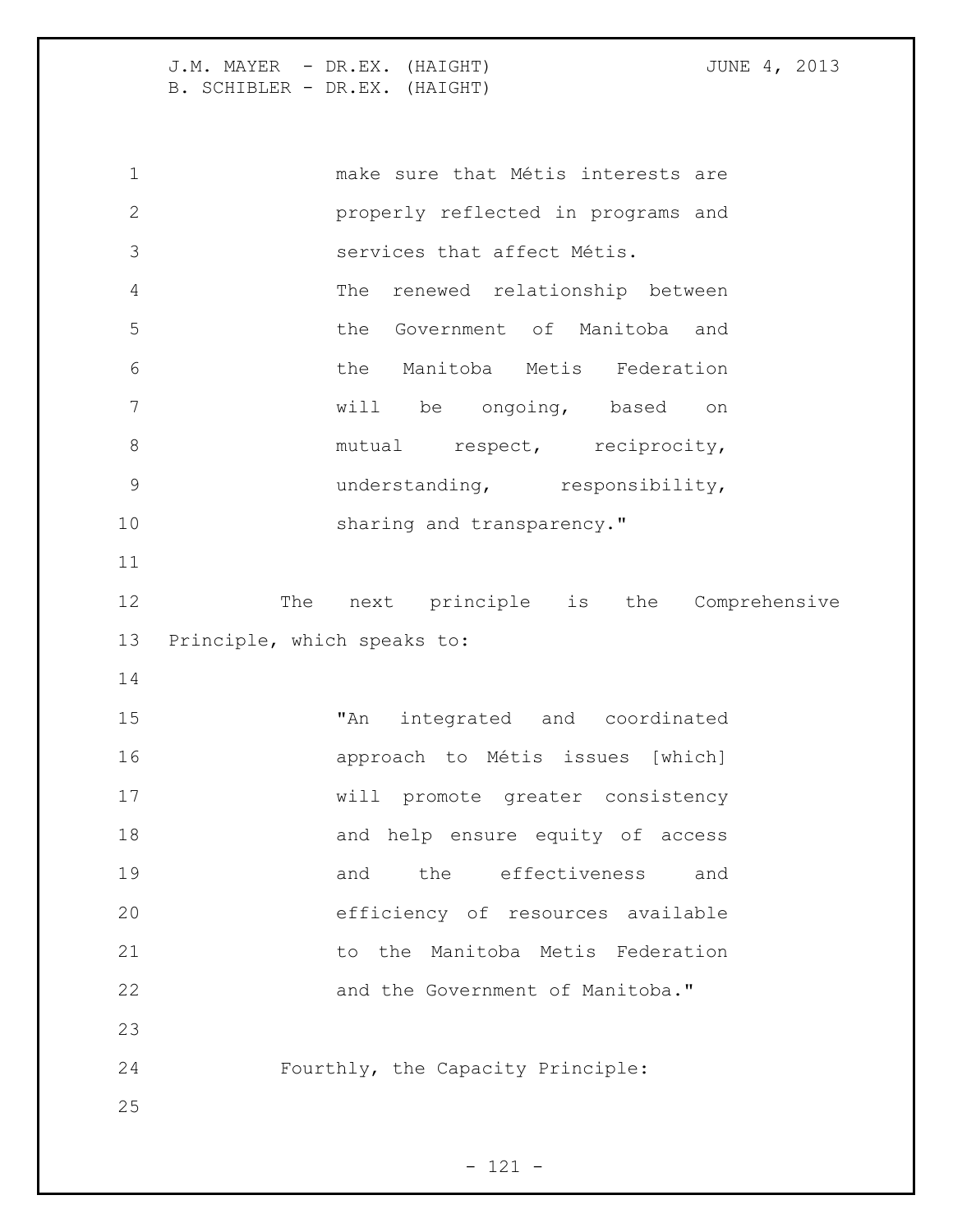"The [MMF] and [the] Government of Manitoba will have the resources to meaningfully participate in their renewed relationship within the overall priorities of, and resources available to the Government of Manitoba." A reasonable principle to have, obviously. "The Manitoba Metis Federation and the Government of Manitoba are accountable to their respective constituencies and to each other." Which is the Accountability Principle. 18 And then comes the policy framework. And what it does is it follows the -- and: "... outlines the key elements identified for the Government of Manitoba to close the gap in quality of life outcomes and promote excellence for Métis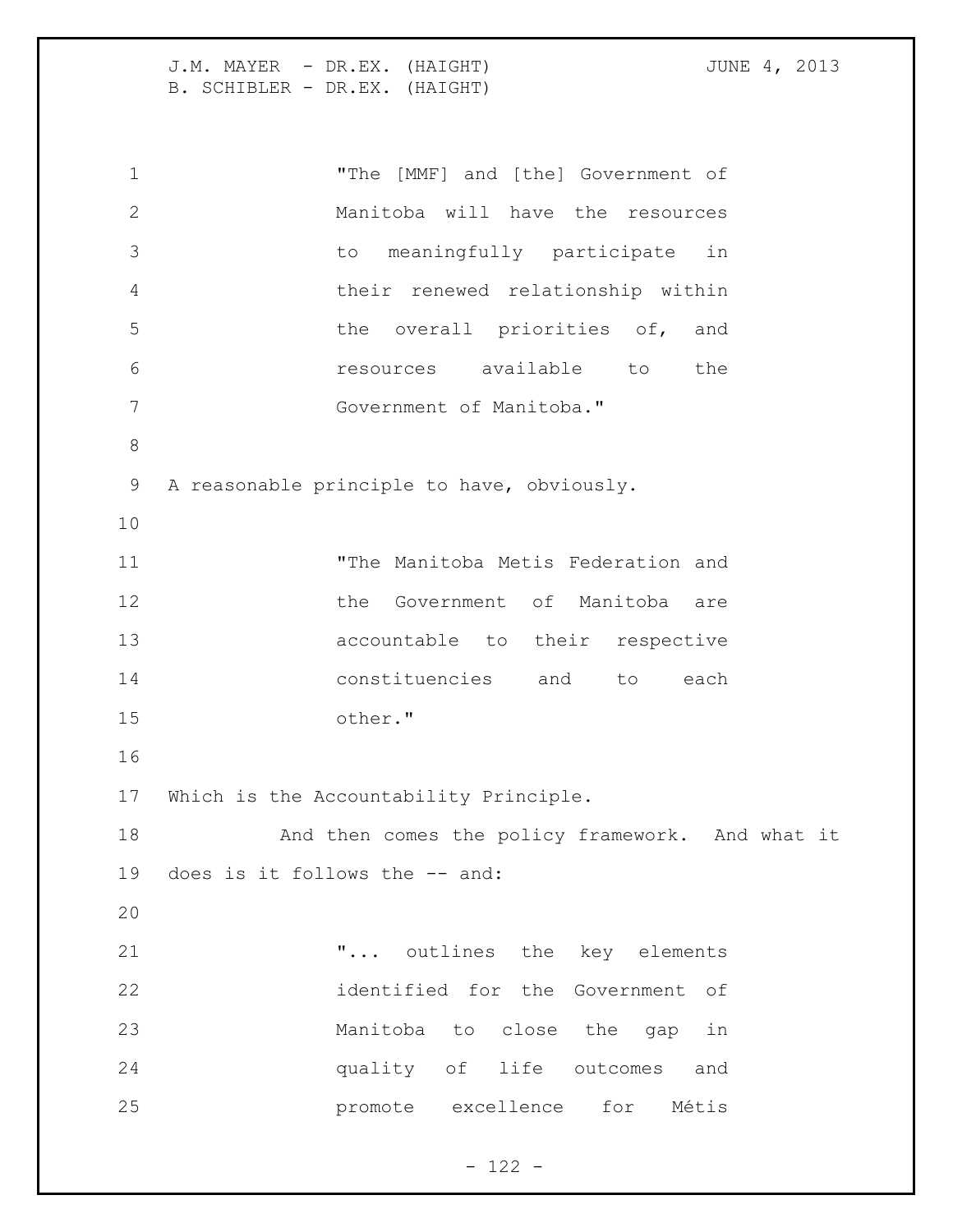```
1 people."
```
 That's the first sentence under the heading Métis Policy Framework. And it shows how it is made up of four complementary elements designed to be an integrated whole enhancing Métis people's participation, better understanding and a distinctions-based approach. And that's the policy that I want to talk about and will refer you to, Sir. And it's at page 11 of, of this policy.

 Under the heading Distinctions-Based Approach it says:

13 TA distinctions-based approach expands the role of the Métis people in Government of Manitoba decision-making and problem-17 solving processes, the implementation of policy and **programming**, and in the delivery of services. The reason for it are to: 1) Advance equal opportunity for

 Métis people to participate and realize equal results or outcomes in what society has to

 $- 123 -$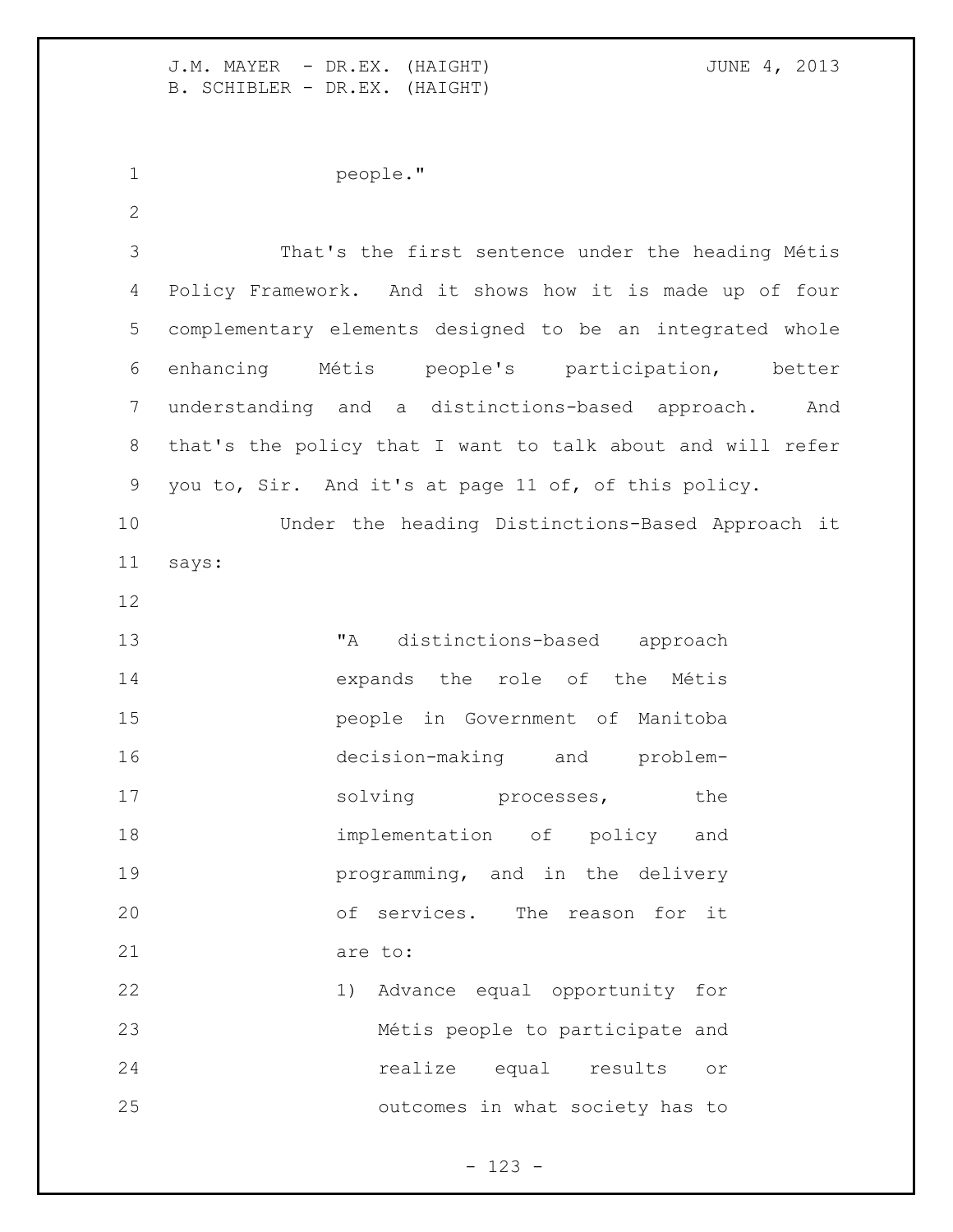offer; 2) [to] Create more effective and efficient public policy and programs; and 3) [to] Value and affirm Métis culture." 8 And again it says: "The Métis are a diverse people and respecting these differences in a Métis-specific approach is not a clear-cut exercise. A long- term commitment to deal with the distinct nature of [the] Métis culture, with full regard [to] both ... diversity of Métis people and the common values that hold 19 our society together will be necessary." And that last comment of the long term commitment is something that I'll ask Commissioner to keep in mind having regard to the last comment made by Ms. Schibler and,

and the diverse programs that are offered by -- and you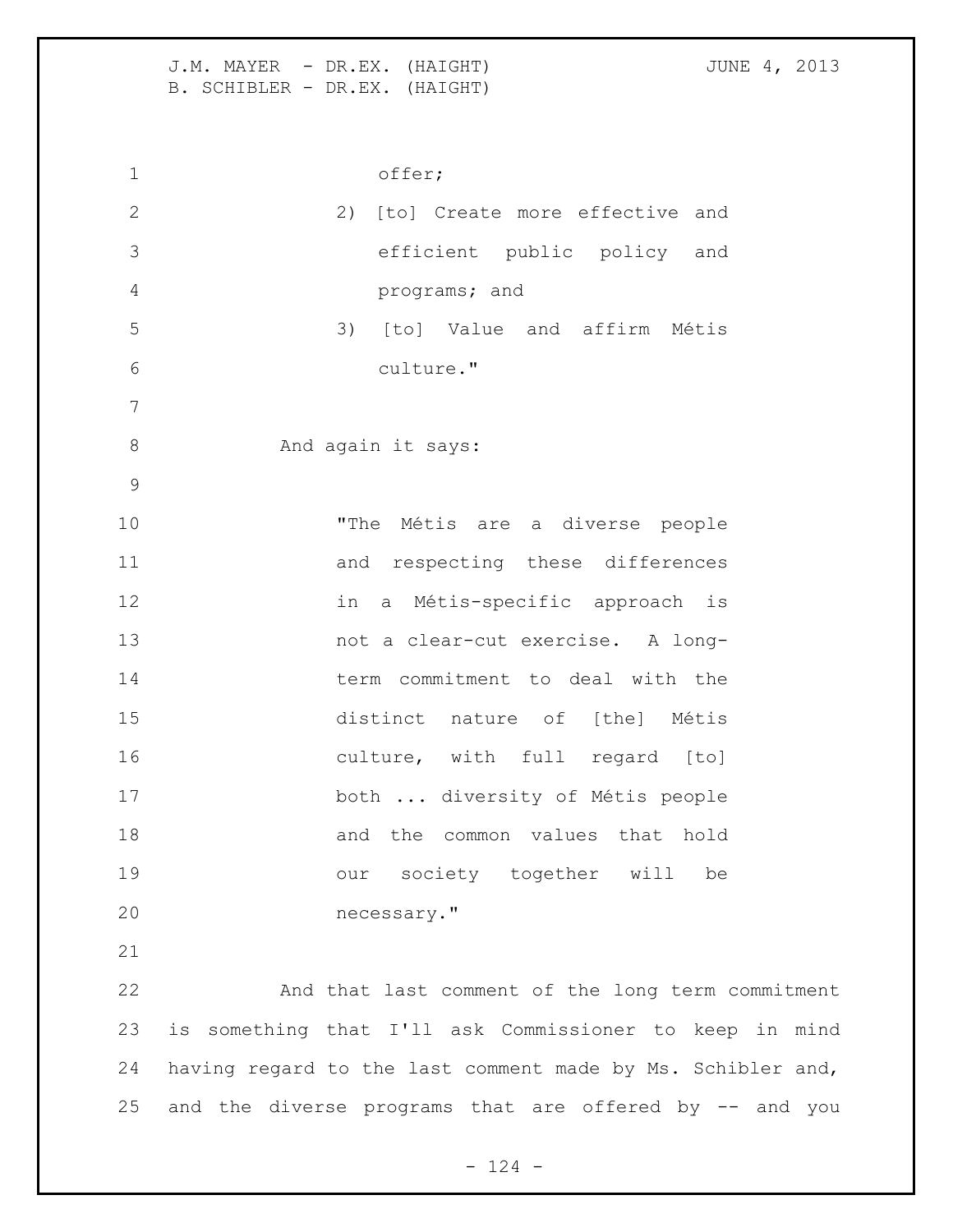will hear they were offered by the Métis authority. Now, Ms. Mayer, you are familiar, of course, with the Manitoba Métis Policy? MS. MAYER: Yes. MR. HAIGHT: What was the reaction of the MMF when this policy was announced in 2010? 7 MS. MAYER: We were very excited --8 MR. HAIGHT: Yes. 9 MS. MAYER: -- about this policy and we are now patiently waiting for it to be implemented. MR. HAIGHT: So you've seen the words, you have yet to see any action? 13 MS. MAYER: Yes. MR. HAIGHT: Okay. That, Sir, completes the historical synopsis and I'd now like to move to more current statistics relating to the social conditions impacting Métis children and families today. Ms. Mayer -- 19 THE COMMISSIONER: Are you going back to 136? MR. HAIGHT: Yes, Sir, I am. I'm going back to 136, page 16. 22 THE COMMISSIONER: Thank you. MR. HAIGHT: And I can tell you that I will be spending a fair bit of time not so much in this chapter but 25 as in  $-$  on appendix "A", which is attached at the very end

 $- 125 -$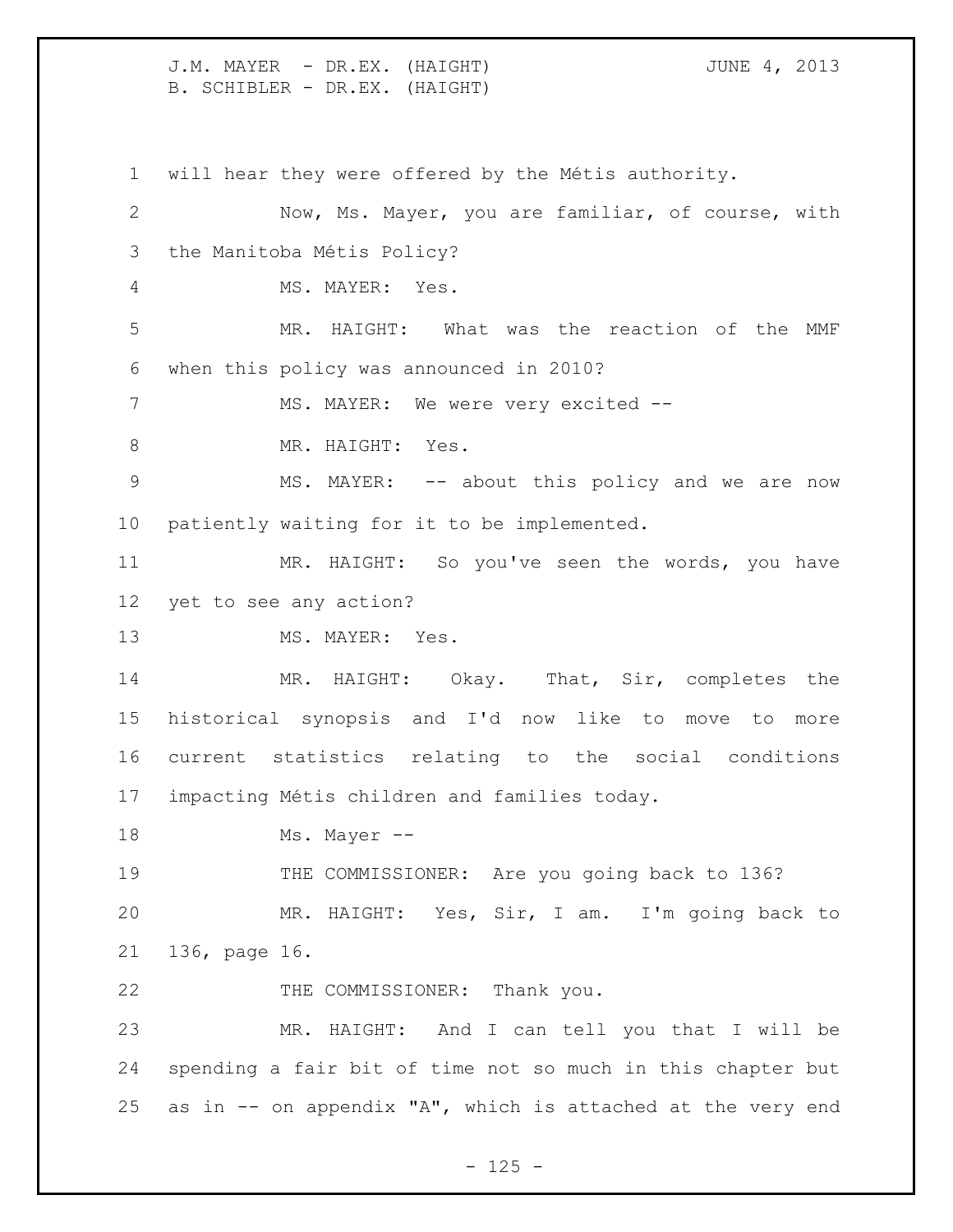of the paper.

2 THE COMMISSIONER: Yes.

 MR. HAIGHT: Which has the statistics that respectively summarize the body of what you see in this second chapter.

THE COMMISSIONER: All right.

BY MR. HAIGHT:

 MR. HAIGHT: Ms. Mayer, there was a census conducted for the year 2011. It's the national census that was just released a few weeks ago, about a month ago, national household survey, that indicated that nearly 80,000 people in Manitoba identified as Métis accounting for about 6.7 percent of the province's total population. What is the MMF's position regarding this number? MS. MAYER: We believe that number is higher. MR. HAIGHT: So you believe there is more than 80,000? 19 MS. MAYER: Yes. MR. HAIGHT: Okay. And, and the reason that you believe so? MS. MAYER: Because the, the way the census was conducted, it was a voluntary census.

MR. HAIGHT: Um-hum.

MS. MAYER: So we don't believe that that's an

 $- 126 -$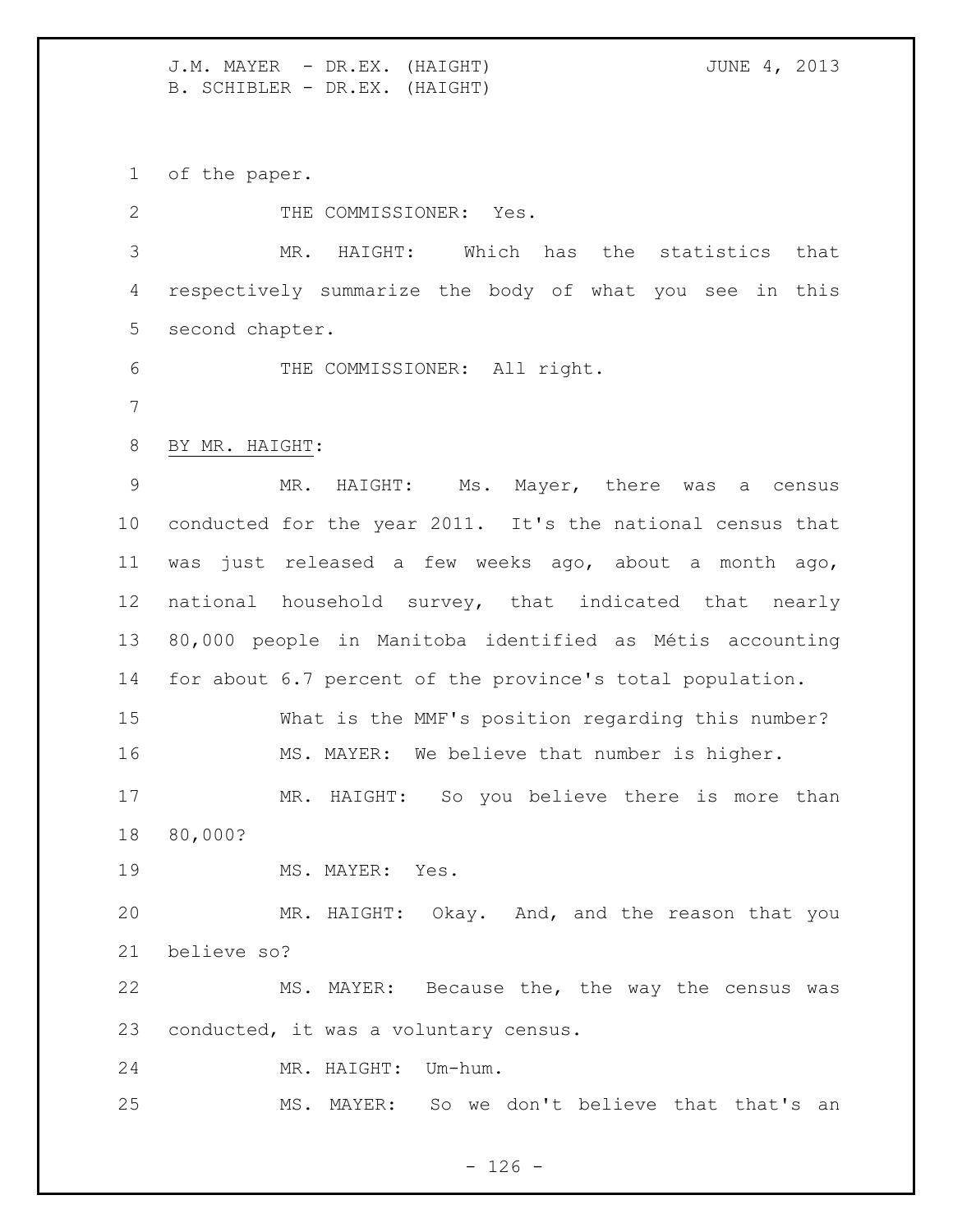accurate number.

 MR. HAIGHT: Okay. Where do the majority of Métis people live in the Province of Manitoba? MS. MAYER: In the City of Winnipeg. MR. HAIGHT: And then reading from the paper again, it says that: "Winnipeg is unique as the birthplace of the Métis Nation and home to the largest Métis urban **population** in Canada." and then again referring to the Stats Canada survey: "In 2011, more than 46,000 Métis **16** resided in Winnipeg, accounting 17 for about 6.5 percent of the city's population. Métis people account for about 60 percent of the Aboriginal population of Winnipeg, and [the] First Nations peoples account for about 38 percent." What does the MMF say about those figures? Are

- 127 -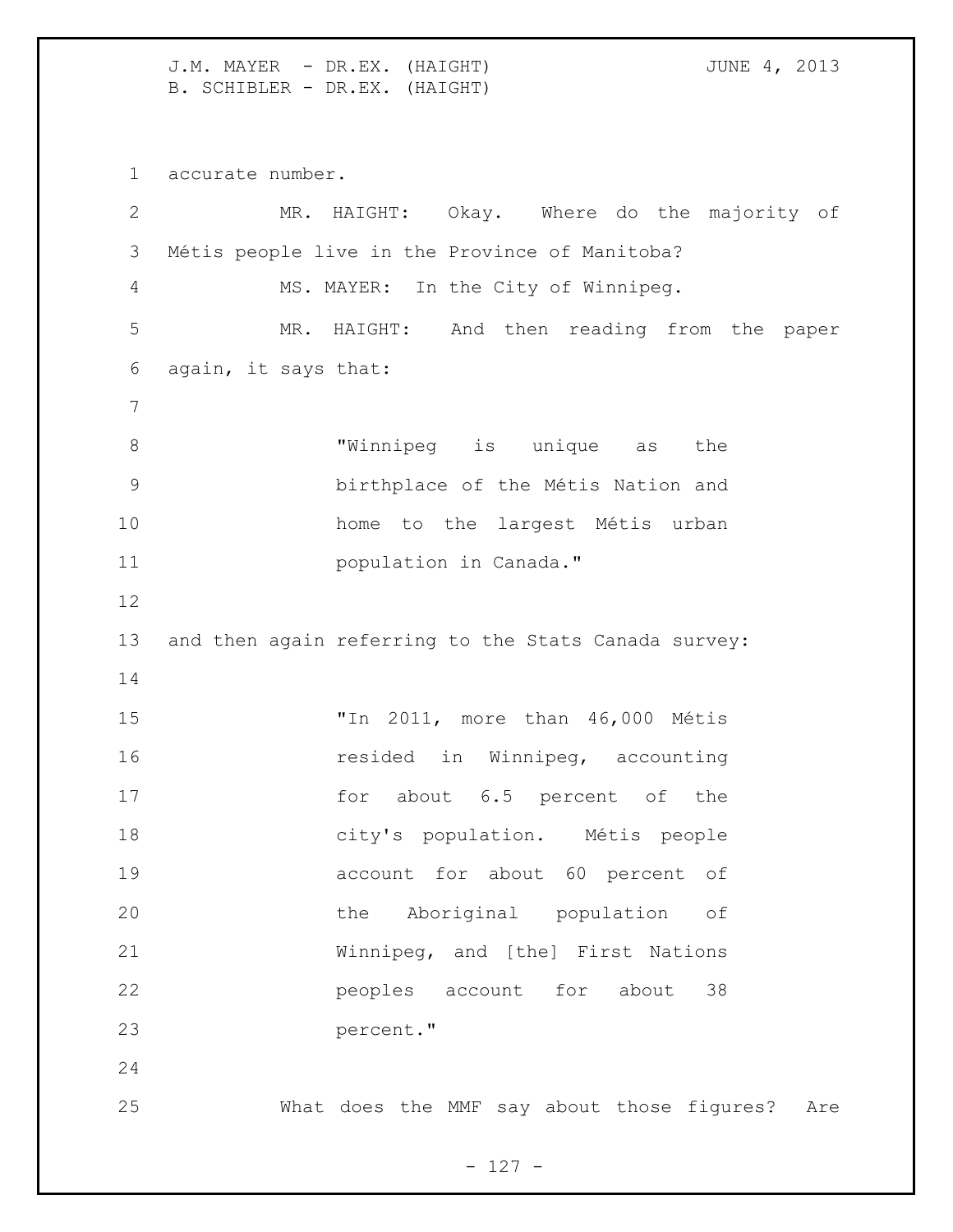they -- do they accept those figures?

MS. MAYER: Yes, they do.

 MR. HAIGHT: Okay. We have heard in this inquiry of relocation of aboriginal peoples and mobility of aboriginal peoples moving, particularly moving to the City of Winnipeg. Is the MMF aware of that phenomenon occurring with Métis people as well?

8 MS. MAYER: Yes.

9 MR. HAIGHT: And, and --

 THE COMMISSIONER: Moving, moving from where to the City of Winnipeg?

12 MS. MAYER: From outside communities.

13 THE COMMISSIONER: In, in the province?

14 MS. MAYER: In the province, yes.

BY MR. HAIGHT:

 MR. HAIGHT: And when Métis people move from outside communities to the City of Winnipeg, where do they largely end up?

MS. MAYER: The majority end up in the North End.

 MR. HAIGHT: Okay. And then moving, sir, then to appendix "A" and Ms. Mayer, if you would, please, on the copy of Exhibit 136 that you have in front of you, flip to that last page.

Before going through the numbers, you'll see,

- 128 -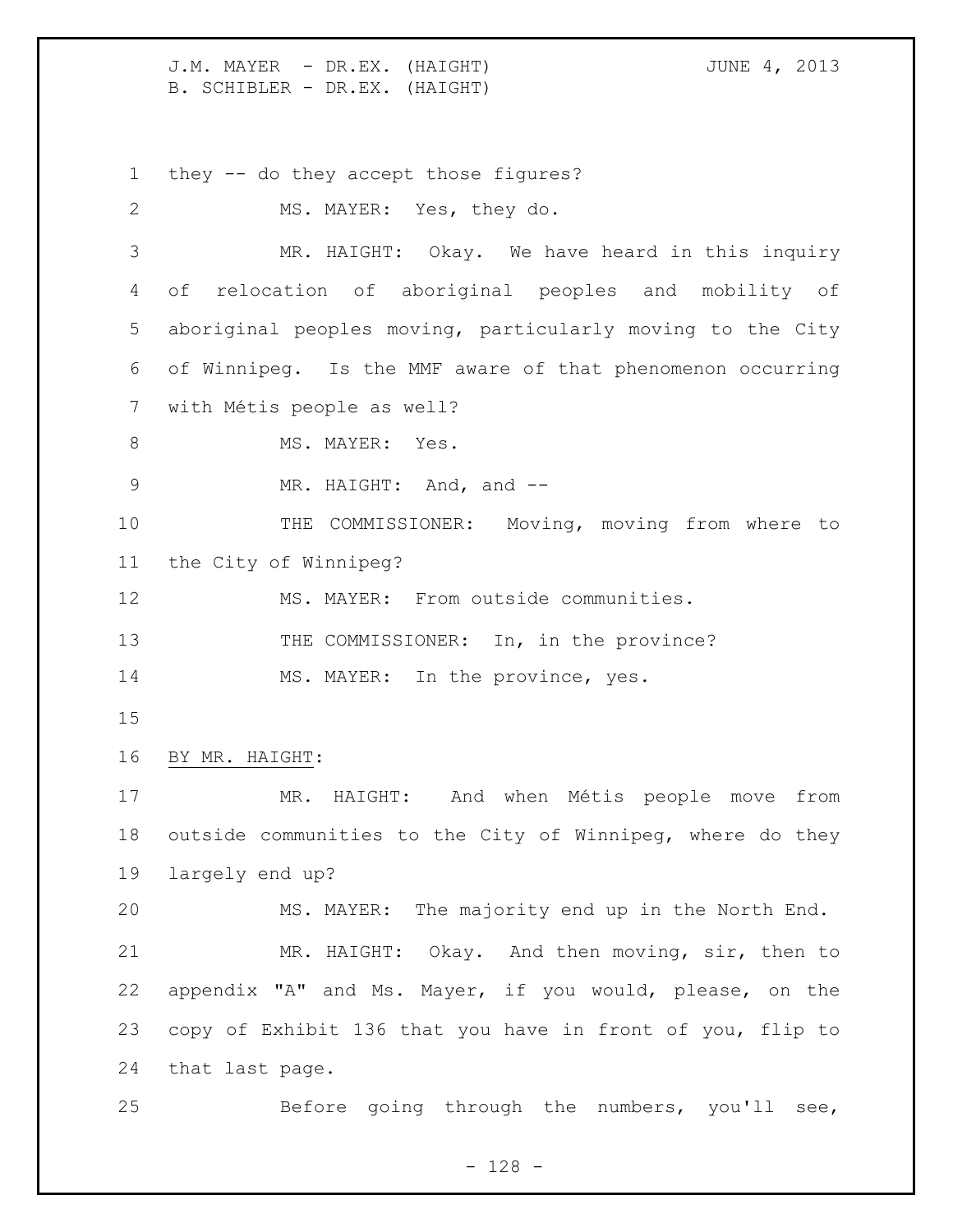Sir, the reference to a large majority of the statistics that occur on this page, to a study called Profile of Métis Health Status and Healthcare Utilization in Manitoba: A Population-Based Study, that was released in 2007. Ms. Mayer, I understand you're familiar with that study? 7 MS. MAYER: Yes. MR. HAIGHT: And that study at the MMF is referred to as? 10 MS. MAYER: The Métis atlas. MR. HAIGHT: And, and what can you tell this Commission about that study and its uniqueness? 13 THE COMMISSIONER: Just -- where's reference to the study in ... MR. HAIGHT: Sir, you'll see it right at the bottom, sir, in very fine print. You'll see throughout the statistics the reference number one. 18 THE COMMISSIONER: Yes. MR. HAIGHT: And the majority of statistics are referenced by the footnote number one. And the footnote number one at the bottom is, in fact, that study. Martens, Bartlett, Burland -- 23 THE COMMISSIONER: Oh, okay. 24 MR. HAIGHT: -- Burchill, Romphf and, and that's the study we're referring to.

 $-129 -$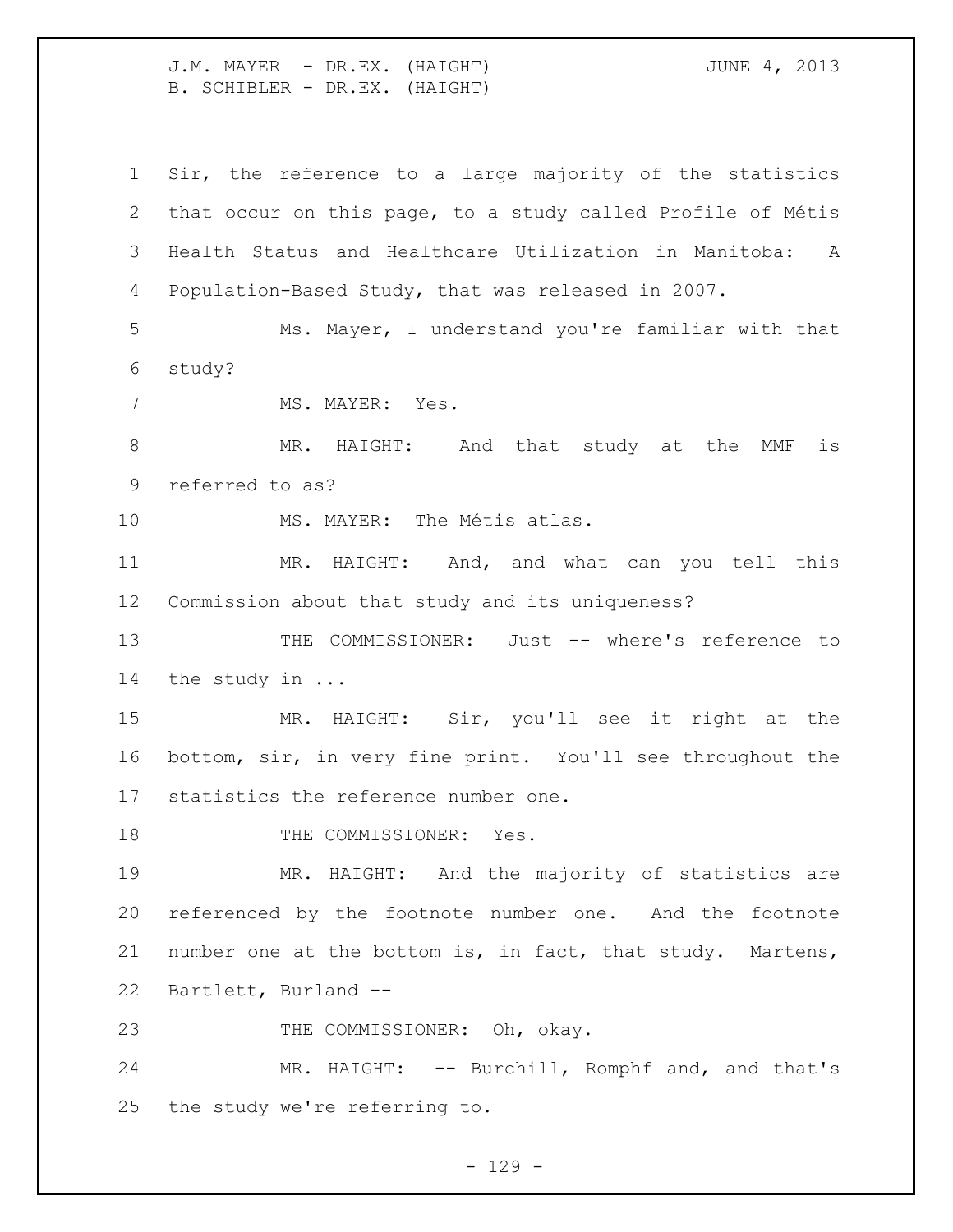THE COMMISSIONER: And what did the study address? A profile of Métis Health Status and Healthcare Utilization in Manitoba: A Population-Based Study. MR. HAIGHT: Yes. THE COMMISSIONER: That's it? MR. HAIGHT: Yes, right. 7 THE COMMISSIONER: Okay. MR. HAIGHT: And Ms. Mayer was just to tell you a little bit -- 10 THE COMMISSIONER: Okay. 11 MR. HAIGHT: -- is just about to tell you a little bit about how that study was conducted. 13 THE COMMISSIONER: And it was from that study that most of these figures were drawn? MR. HAIGHT: Correct. 16 THE COMMISSIONER: All right. MS. MAYER: Okay. The study was done with, in partnership with the University of Manitoba, with our Health and Wellness department, under the direction of Dr. Judy Bartlett. What they did was they took our MMF membership cards and they matched them with the Manitoba Health numbers. BY MR. HAIGHT: MR. HAIGHT: Records?

 $- 130 -$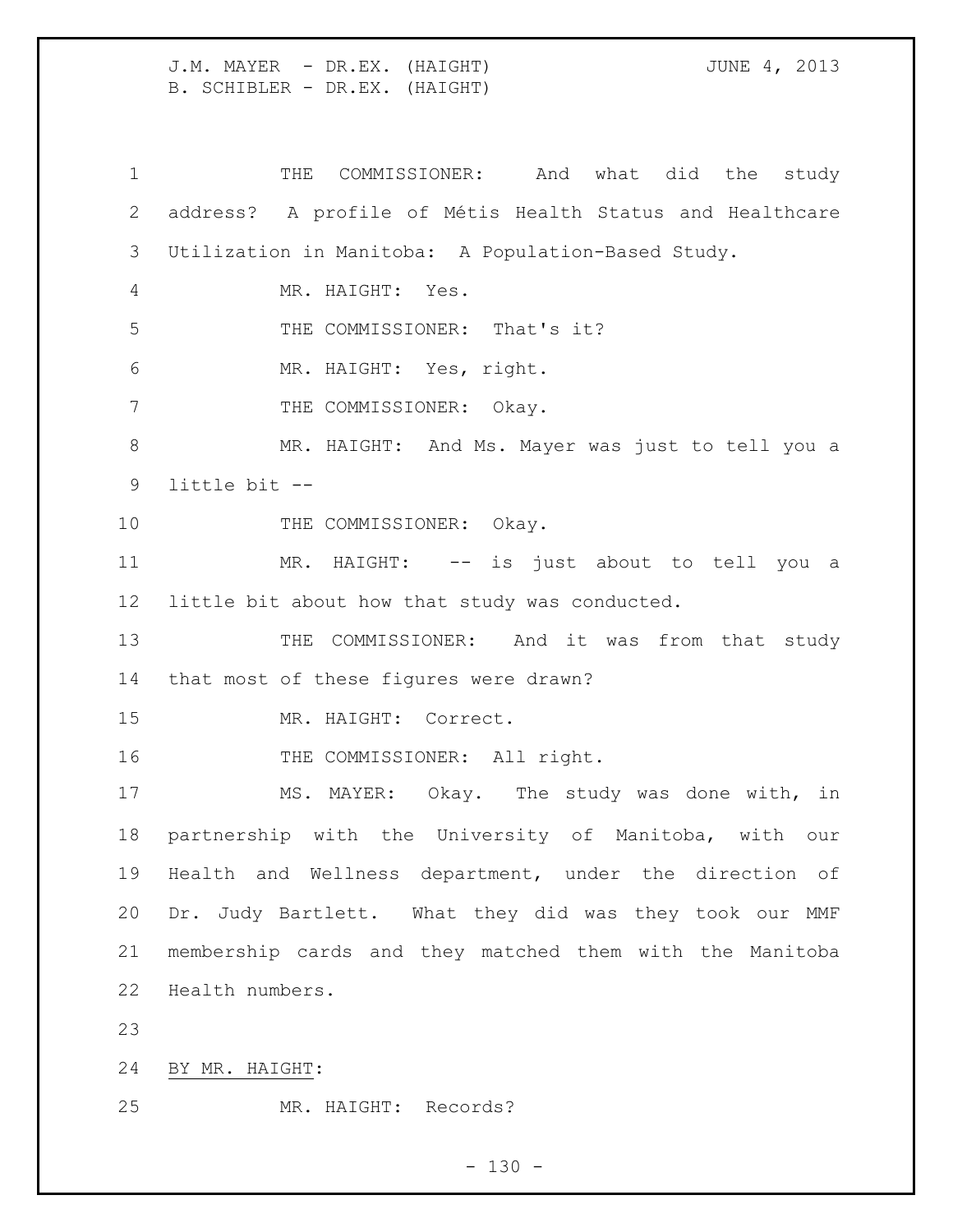MS. MAYER: Yeah, records. And that's how they tracked how the Métis were moving through the health system.

 MR. HAIGHT: And as I understand it, it is, was the first of its kind in terms of a health analysis that was particular only to the Métis?

7 MS. MAYER: Yes.

 MR. HAIGHT: And you will see, Sir, at the top there's a heading for, it makes a distinction for both Winnipeg and Manitoba.

11 THE COMMISSIONER: Yes.

 MR. HAIGHT: And Winnipeg is divided into Métis and then all other residents.

14 THE COMMISSIONER: Yes.

 MR. HAIGHT: I will be confining my comments to Winnipeg in light of the scope of phase three.

## BY MR. HAIGHT:

 MR. HAIGHT: But, Ms. Mayer, can you tell me the category All Other Residents, whether that includes aboriginal people as well?

MS. MAYER: Yes.

 MR. HAIGHT: Okay. So there was no distinction made in the study between the other group, namely the all other residents, it was just all other residents as

- 131 -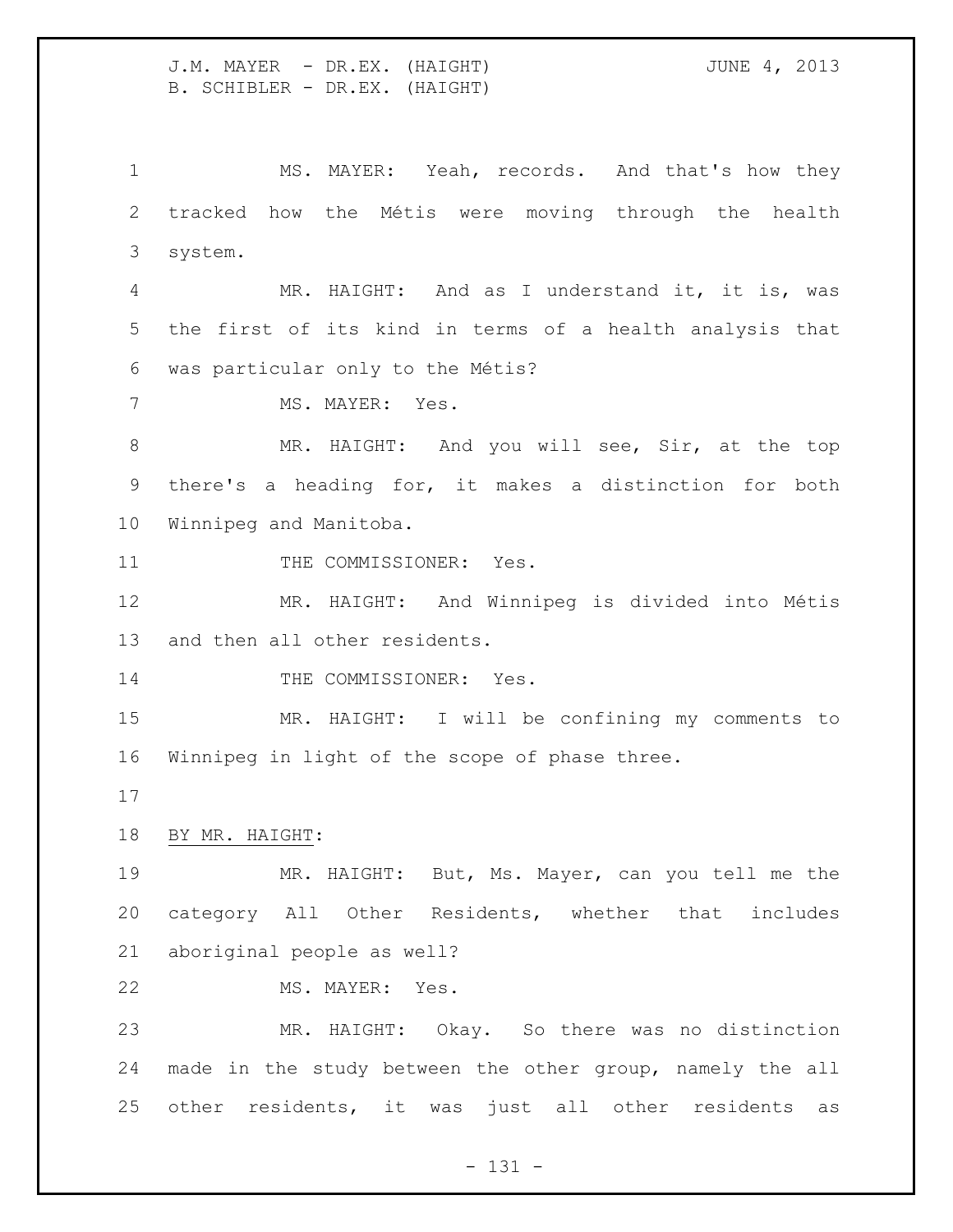compared with the Métis?

2 MS. MAYER: Yes.

 MR. HAIGHT: You will see there, at the top, under the heading of Family, population under the age of 5 16, that, that nearly 24 percent -- or nearly 25 percent, a quarter of the Métis population of Winnipeg, is under the age of 16.

8 MS. MAYER: Yes, it's very high.

 MR. HAIGHT: Yes, as compared with 17.2 percent for all other residents. Is this, is this a phenomenon that's well known to the MMF of --

12 MS. MAYER: Yes.

13 MR. HAIGHT: -- of the youngness of the Métis population?

15 MS. MAYER: Yes.

 MR. HAIGHT: Population under the age of 26, so increasing the age a little bit, you have 40 percent of the Métis population versus 30 percent of all other residents.

19 MS. MAYER: Yes.

 MR. HAIGHT: And in Teen Pregnancy Rate, skipping down one category, still in the, in the heading of Family. There's females aged 15 to 19 and for every thousand Métis young women between the ages of 15 and 19 of the City of Winnipeg, 81 have, have become pregnant?

MS. MAYER: Yes.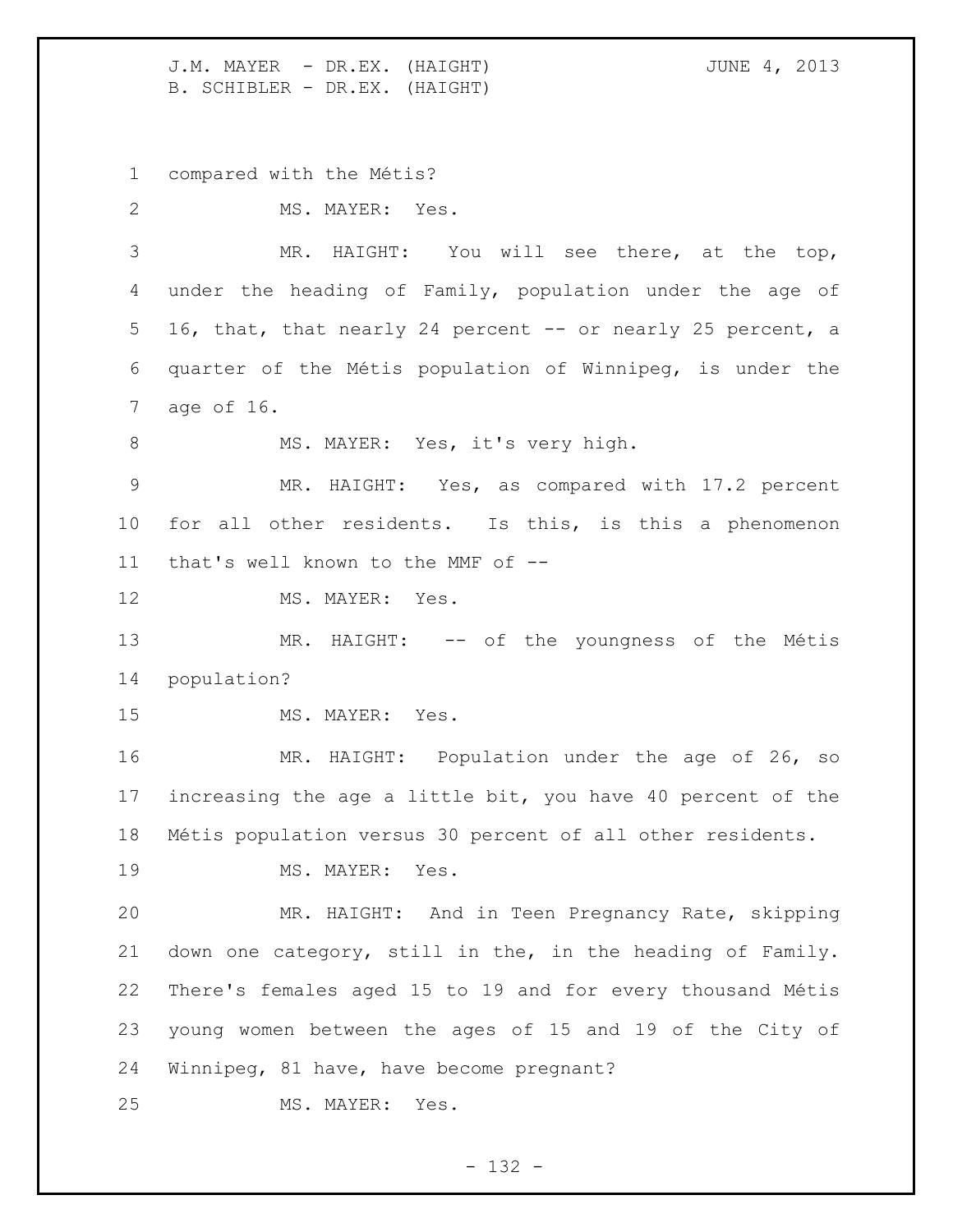MR. HAIGHT: As compared to 43 out of a thousand for all other residents?

MS. MAYER: Yes.

 MR. HAIGHT: And what can you tell me about that phenomenon?

 MS. MAYER: Well, we know that we have a very high youth population and we also know that we have a high teen pregnancy population. And I think if you look at what we've been trying to do over the last 10 years within the Manitoba Metis Federation is we've been trying to really focus on youth.

 MR. HAIGHT: And, and is there anything in particular about Métis community and culture that deals with this teen pregnancy situation?

 MS. MAYER: Well, traditionally what would happen is you would have all your family supports there, like you would have your grandparents or, or extended family supporting the teen along with the child. And what we find now is because they, they've relocated and they're, they're in the North End and a lot of them are maybe living with a parent or with family, they don't have the support that they would have had if they would have been back in their communities.

 MR. HAIGHT: I see. So the traditional ways that you see in the communities outside the city have not

- 133 -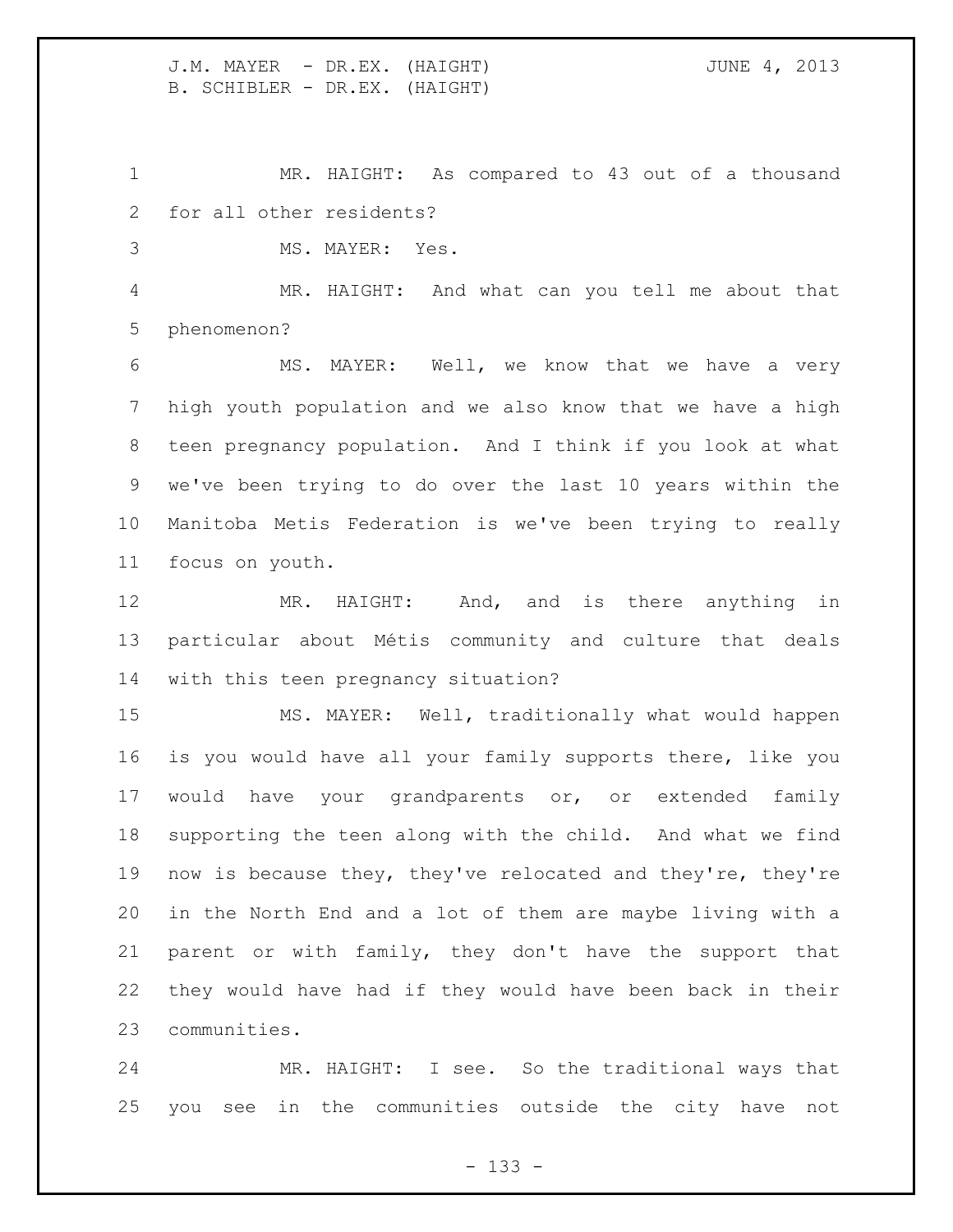necessarily been transplanted or just housing, the situation doesn't make it possible? Do you know what it is?

 MS. MAYER: I would say it's a combination. And we, we know that there's a reason that our people migrate to the North End. I mean, there's -- obviously there's, there's aboriginal people living there, so it's a comfort. Housing is cheaper. There's more social housing in the North End for, for our people. So I would say it's a combination of many things.

 MR. HAIGHT: Then skipping down to the bottom of the Family category: Children in the Care of Child and Family Services, the 5.5 percent of the Métis population in Winnipeg is in, have children in the care of Child and Family Services versus 3.2 percent for all other residents. Is it known to the Manitoba Metis Federation of the high prevalence of, of exposure of Métis children to the child welfare system?

MS. MAYER: Yes.

 MR. HAIGHT: Yeah. In fact, that's, as I understand it, one of the reasons that the MMF's got standing to speak to this inquiry.

MS. MAYER: Yes.

 MR. HAIGHT: Before continuing on with those statistics, because we're going to be getting into health,

- 134 -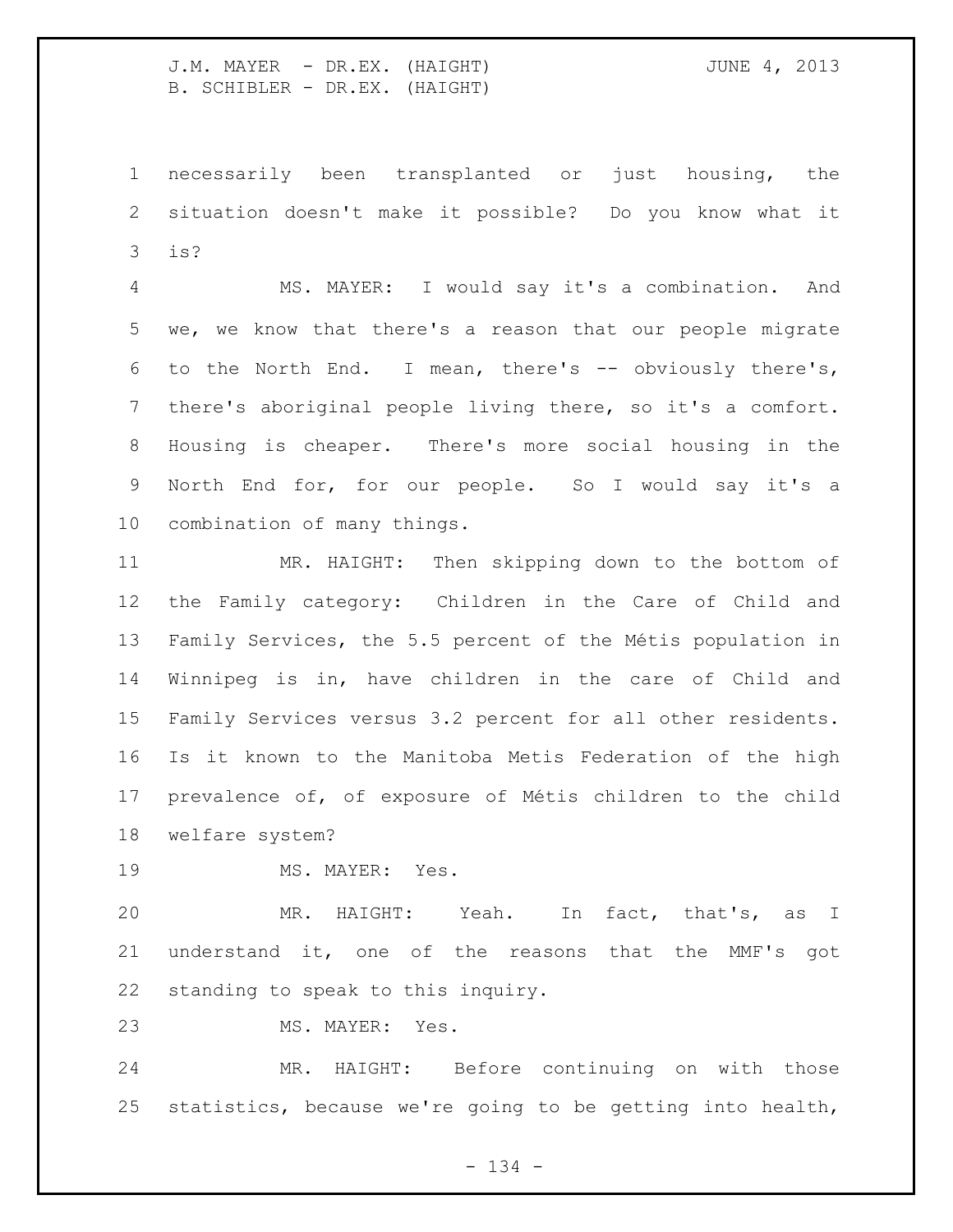education, employment and housing, Sir, which you have heard throughout the course of this phase of the inquiry are strong indicators of, of poverty. Those, those topics are, are analyzed very closely in order to, to determine root causes of poverty, and I'm just going to just refer you to page 19 of Exhibit 136, under the heading Socio- Economic Indicators of Poverty. And at the second paragraph of that paper -- of that, of that page, excuse me: 11 The recent examination of the state of Winnipeg's inner-city poverty using 2006 Census data showed that poverty among Métis people in Winnipeg is double the rate of the non-Aboriginal population." **Is that something, Ms. Mayer, that is known to**  the MMF? MS. MAYER: Yes. MR. HAIGHT: "With regard to children, it was found that Métis children under 25 the age of six residing in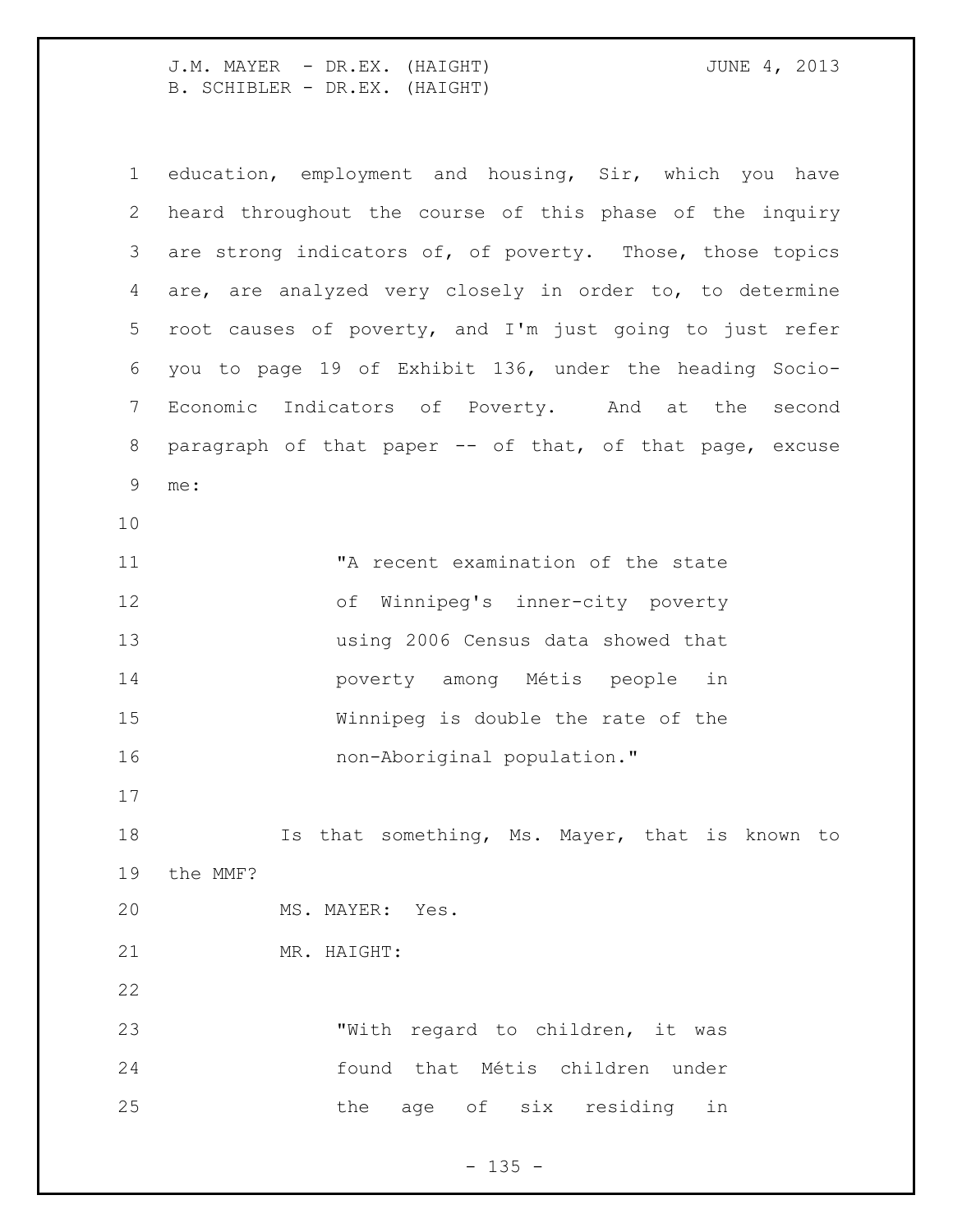Winnipeg made 65 percent of the Aboriginal poverty rate, compared to 23 percent for non-Aboriginal children in the same age group. Overall, Métis children residing in Winnipeg were found to be almost three times more likely to be poor than non-Aboriginal children."

 Those are compelling statistics, Sir, but what's also quite interesting about it is that the source cited for that is, in fact, one of the witnesses in the phase three of this inquiry, Ms. Shauna MacKinnon, Tracking Poverty in Winnipeg's Inner City, 1996 to 2006.

 And Commission counsel might even be able to tell me whether, if in fact that was one of the exhibits that was tendered with Ms. MacKinnon's evidence. I can't recall myself and it's not absolutely necessary to know. But perhaps at a break you might be able to, to let me know.

 Returning, then, to, to Appendix "A", Ms. Mayer, and the first heading under the, the heading of Health, first sub-heading, excuse me, under the heading of Health, Premature Mortality Rate per a thousand. And just for your information, Sir, the Métis atlas indicated that premature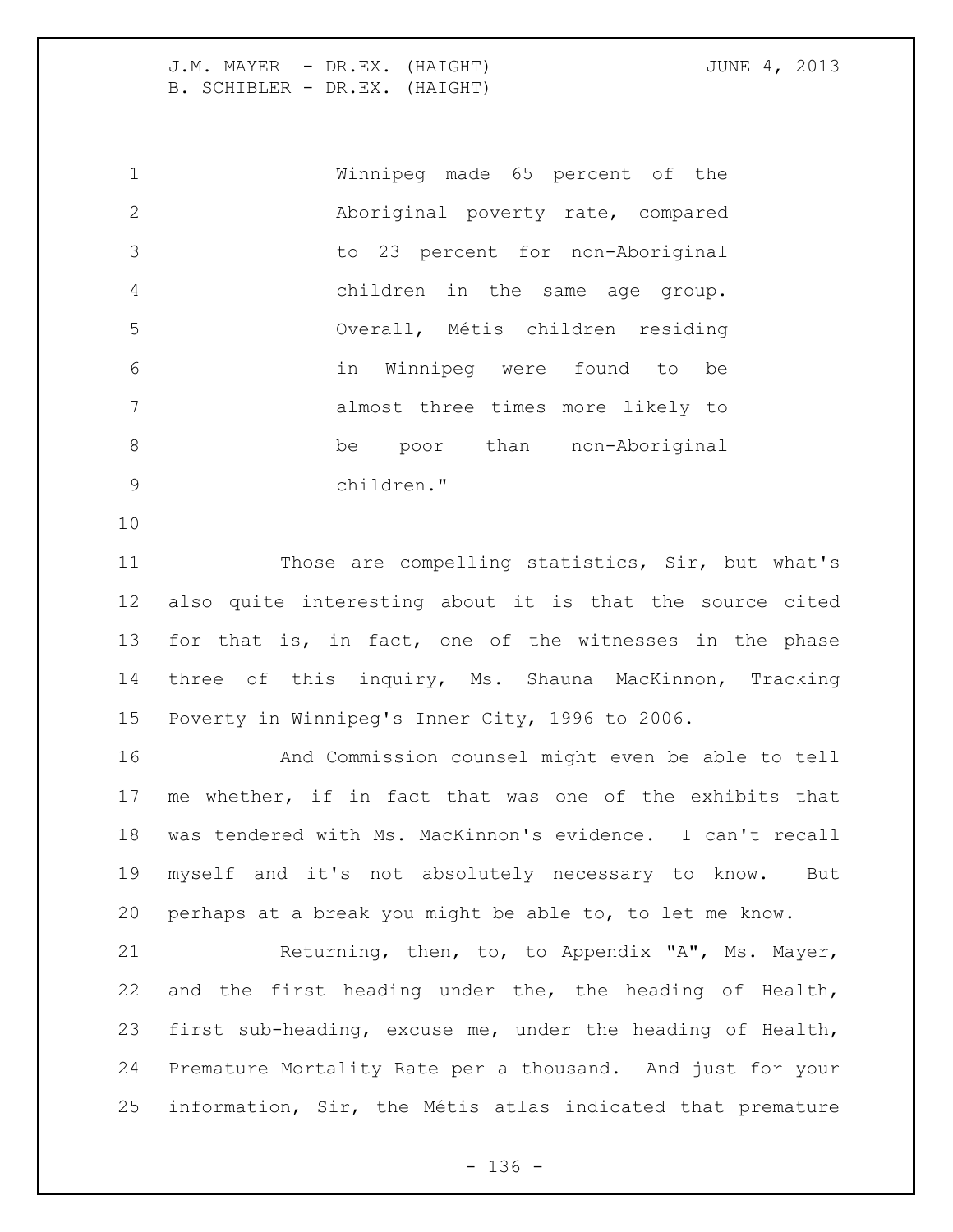is defined as between the ages of zero and 74. So if you, if you die before the age of 74, that's considered, by today's standards, to be premature. And I also understand it's an internationally-accepted indicator of, of poverty. You see that 4.2 Métis per a thousand people died prematurely as compared to 3.3 of all other residents in Winnipeg. And I understand, Ms. Mayer, that you have your own perspective on this based upon the Métis community that you live in and your review when you first saw the Métis atlas? MS. MAYER: Yes. In, in our region, in The Pas region, our, our life expectancy is 68. And I know I was quite taken back by that because I was just counting off how many years I had to go to get to 68 before I could expect to die. MR. HAIGHT: Excuse me. Sorry, that wasn't that funny. 18 The -- and, and the reason that you were able to see the mortality rate in your region is because the Métis atlas, this study that we have been referring to, is, in fact, broken down between regions, isn't it? MS. MAYER: Yes, it is. MR. HAIGHT: Yes. And then, without getting into it in a great deal of detail, Sir, because you can read it, but I will just put it on the record, that what you see is

- 137 -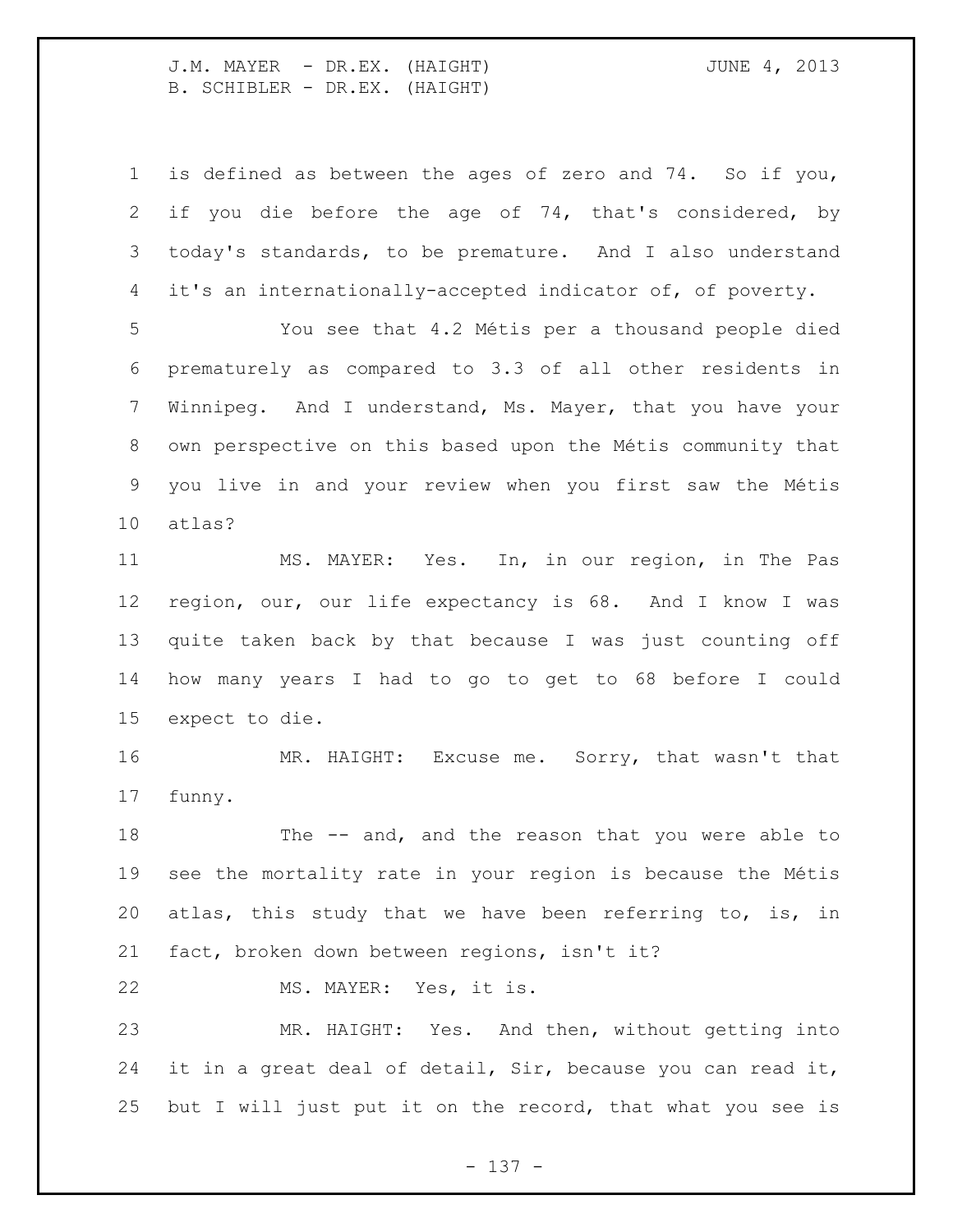a prevalence -- or Prevalence, excuse me, of Cumulative Mental Illness. In Métis it's 32.7 percent in Winnipeg versus 27.5 for all other residents. A Prevalence of Depression of 25.5 versus 21.7 for all other residents in the City of Winnipeg. Prevalence of Substance Abuse is quite a jarring jump from 8.1 percent to the -- is what the Métis number is versus only 4.8 percent for all other residents, almost double the substance abuse rate for all other residents. And then we have the Suicide and Suicide Attempt Prevalence of .10 percent for the Métis versus .6 percent for all other residents. 12 THE COMMISSIONER: And all, all those figures under the All Other Residents column includes not only non- aboriginal people but it includes First Nations people? 15 MR. HAIGHT: That's correct, Sir. 16 MS. MAYER: Yes. 17 THE COMMISSIONER: Right. 18 MR. HAIGHT: And if, if the Commission wanted, I could, I could provide a copy of the atlas, of this study, but it's about that thick.

 THE COMMISSIONER: No, I don't think we're in need of that.

 MR. HAIGHT: I didn't think you would, but, but in any event I thought I would offer.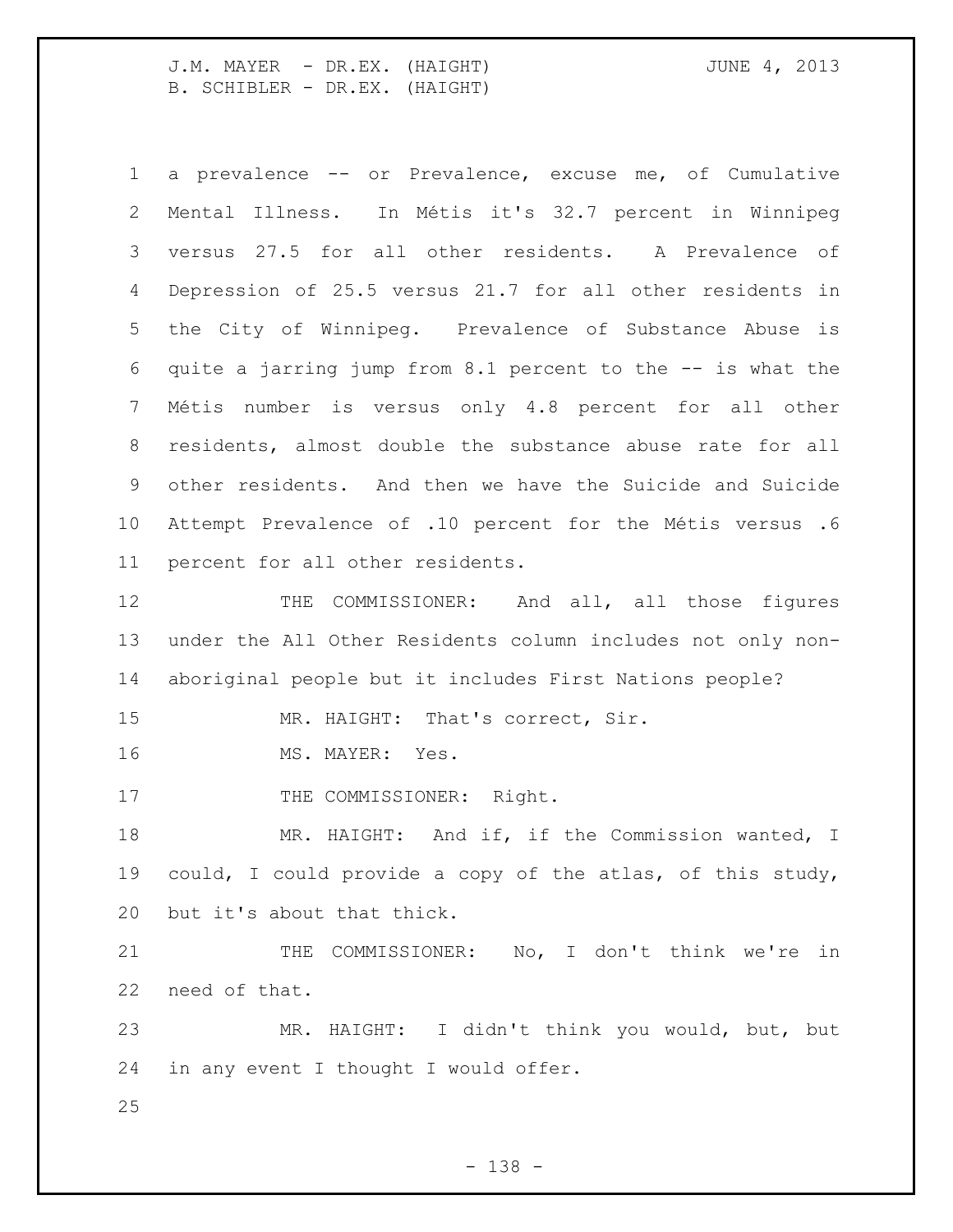BY MR. HAIGHT:

 MR. HAIGHT: Education. Secondary School Completion, 63.2 percent of Métis children finished secondary school six years after grade nine, which is a lower number than the 79.6 percent for all other residents. The Grade 12 Pass Rates is 46.2 percent for the Métis in the City of Winnipeg versus the much higher rate of 64.2 percent for all other residents. And retention Rates from Kindergarten to Grade 8, that is, students who have been held back a grade, is much higher for Métis at 3.7 percent in the City of Winnipeg versus 1.9 for all other residents.

 And then the final statistics that I will read into the record are the employment insurance statistics under the heading of Employment. Families in the City of Winnipeg, Métis families, 32 percent have received employment insurance in some way or another versus 16.8 percent for all other residents, 24.3 of adults between 18 and 19 have received it versus 12.7 for all other residents. So, and because these statistics are not available in Winnipeg for housing, I won't spend any time on it. But, but the numbers that you have just heard me read into the record, the ones that you haven't commented on, Ms. Mayer, would it be fair to say that you're not surprised by those numbers?

MS. MAYER: No.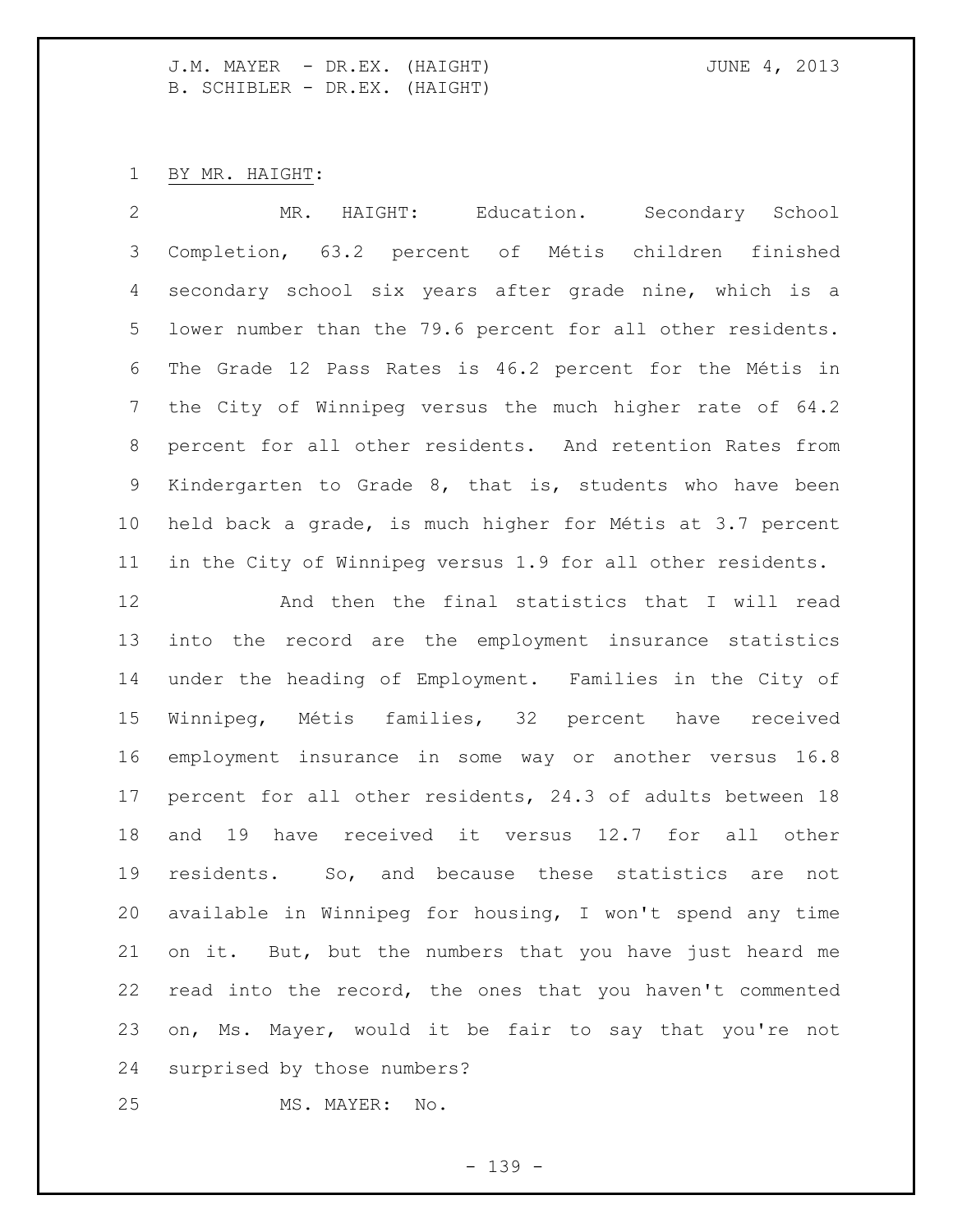MR. HAIGHT: No. And that they are consistent with your experience as a Métis and a minister for the MMF? MS. MAYER: Yes. As, regarding the educational numbers, I know in my region, because we offer a bursary to, through our region to the high schools, we have seven of them, we get to see the grad lists and so I know how many of our Métis are actually grad-ing out of grade 12. MR. HAIGHT: And, and so that number in comparison to all other residents is, is what? 10 MS. MAYER: It's, it's now. MR. HAIGHT: Yeah. 12 MS. MAYER: Very low. MR. HAIGHT: Okay. MS. MAYER: But we also know that a lot of our Métis people go back to school later on. MR. HAIGHT: Um-hum. MS. MAYER: Like in their late twenties and thirties they go back to adult education and receive their diploma that way. MR. HAIGHT: Okay. Okay. Thank you. I will now move, Mr. Commissioner, to the portion of the paper that deals with the authority and will direct my questions toward Ms. Schibler. That appears at page 28. THE COMMISSIONER: Right. Now, is this a good time for a break or do you want to --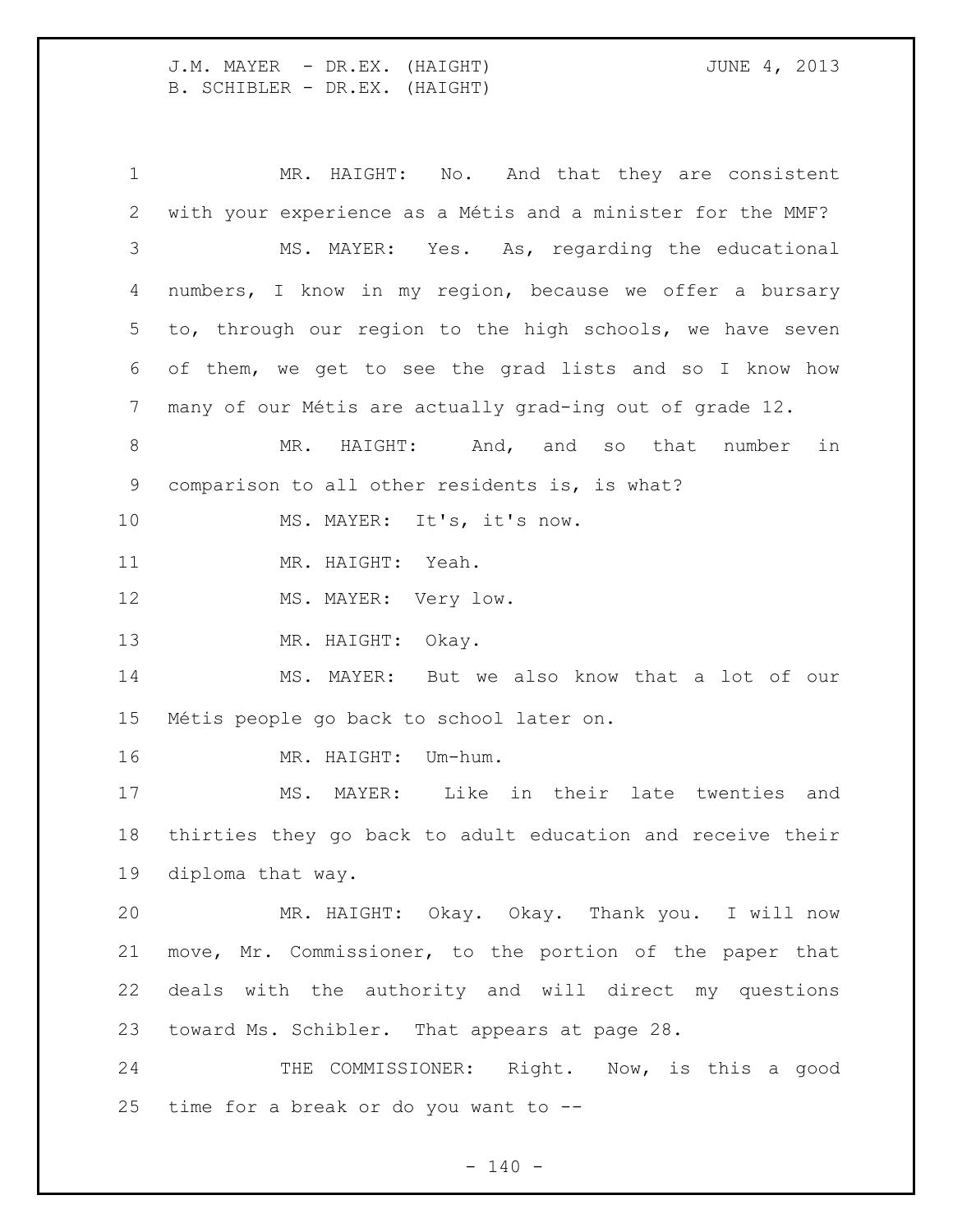1 MR. HAIGHT: Actually, you know what, we're doing well in terms of timing, Sir, and I think this probably is a very good time to take a short break. I expect that the balance will be no more than, than one hour. THE COMMISSIONER: And then if, if that would leave from 4:30 to 5:00 for cross-examination. MR. HAIGHT: Yes. 8 THE COMMISSIONER: If there is. MR. HAIGHT: Yes. THE COMMISSIONER: Whatever there is. There hasn't been a lot but we need at least to leave that. All right. MR. HAIGHT: Yes. 14 THE COMMISSIONER: We'll take our 15-minute break now, then. 16 MR. HAIGHT: Thank you, sir. (BRIEF RECESS) MR. HAIGHT: Mr. Commissioner, you've already heard some background information about the authority and its numbers and that's where I'm going to recommence is with, as I said just before the break, Manitoba Child and Family Services Authority -- THE COMMISSIONER: Yes.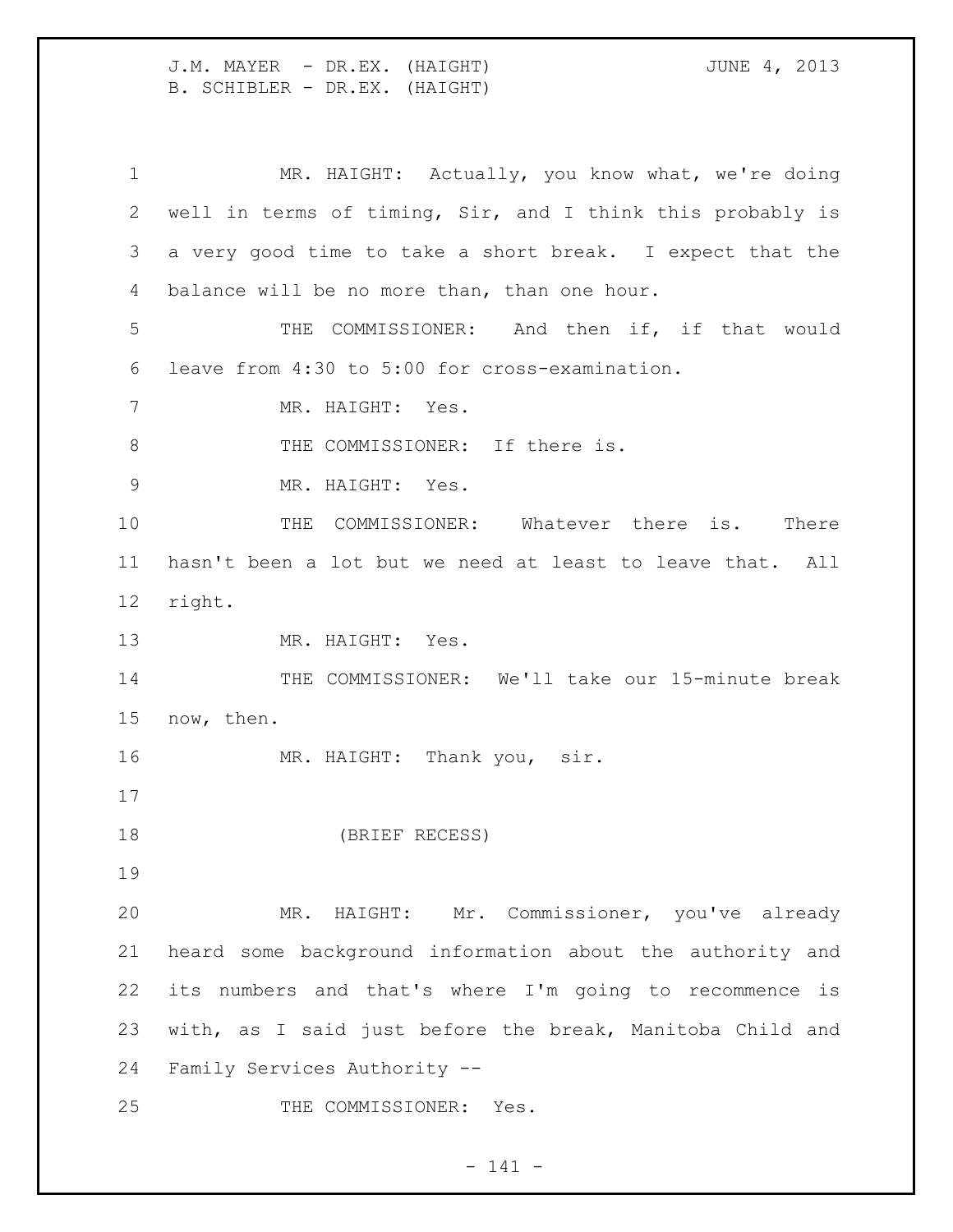| $\mathbf 1$     | MR. HAIGHT: -- portion of the paper, and I'm                     |
|-----------------|------------------------------------------------------------------|
| 2               | going to begin by asking Ms. Schibler to first describe          |
| 3               | some of the programs implemented by the Métis and Michif         |
| 4               | agencies as a result of the recommendations made in the          |
| 5               | reports prepared subsequent to the death of Phoenix              |
| 6               | Sinclair. Now, I appreciate that that really is, is a            |
| $7\phantom{.0}$ | phase two issue for this inquiry; I understand that,             |
| 8               | sir, but I expressed to Commission counsel that was my           |
| 9               | intention --                                                     |
| 10              | THE COMMISSIONER: Oh, I don't think that will be                 |
| 11              | a problem.                                                       |
| 12              | MR. HAIGHT: Thank you very much, Sir.                            |
| 13              | THE COMMISSIONER: I know you deal with it in the                 |
| 14              | paper. At what page?                                             |
| 15              | MR. HAIGHT: It's commencing at page 29.                          |
| 16              | THE COMMISSIONER: Right. Oh, yes.                                |
| 17              |                                                                  |
| 18              | BY MR. HAIGHT:                                                   |
| 19              | MR. HAIGHT: Before we, we talk about those                       |
| 20              | services and the fact that they were implemented, Ms.            |
| 21              | Schibler, as a result of the recommendations<br>made             |
| 22              | subsequent to Phoenix Sinclair's tragic life and death, and      |
| 23              | know that you were the author of some of those<br>$\mathbb{I}^-$ |
| 24              | recommendations, just for the purposes of the record, we         |
| 25              |                                                                  |

- 142 -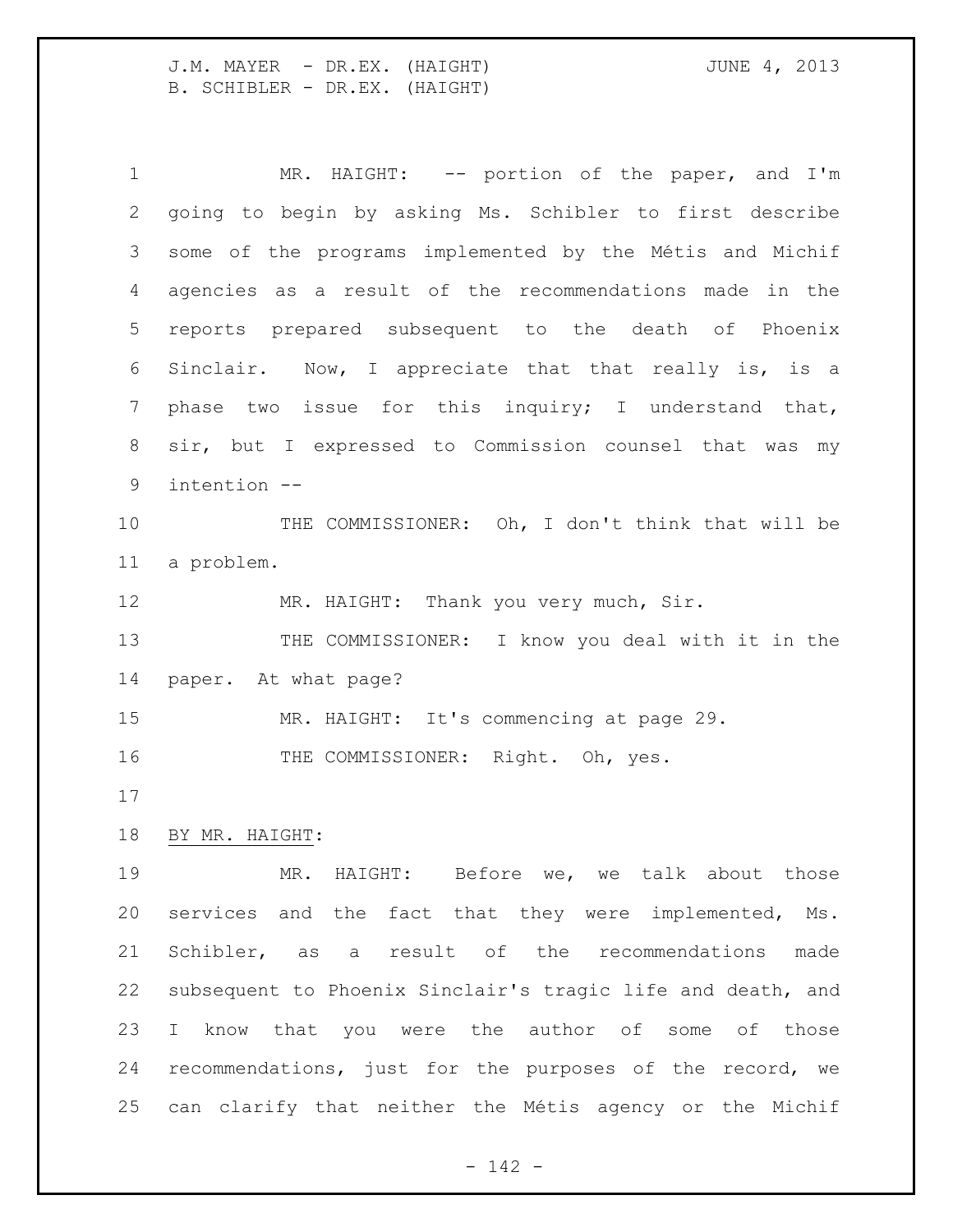agency provided services to Phoenix Sinclair or her family? MS. SCHIBLER: No, they did not.

 MR. HAIGHT: And in fact, they did not provide any services to the foster parents of Phoenix Sinclair regarding Phoenix?

MS. SCHIBLER: Not to my knowledge, no.

 MR. HAIGHT: Okay. So then going through the paper, there is an indication, at page 29, that a number of 9 services were adopted by -- or implemented, excuse me, by the authority and its agencies as a result of the recommendations. And the first heading is Culturally Sensitive Service Delivery. Perhaps you can tell us a little bit about what the Métis authority and its agencies did relating to culturally sensitive service delivery?

15 MS. SCHIBLER: Well, the authority -- and, and please understand that this preceded my, my time as the CEO there, but I was aware of this as my role as the children's 18 advocate and since, of course, coming to the authority, but the recommendations was a basis for the development of many of the programs that we currently deliver and it wasn't just based on the recommendations, though, it was also based on some of the research that was spoken of earlier with Minister Judy Mayer as well, and, and also knowing the history of our Métis people. So this is -- these are programs that have been developed that are, are culturally-

- 143 -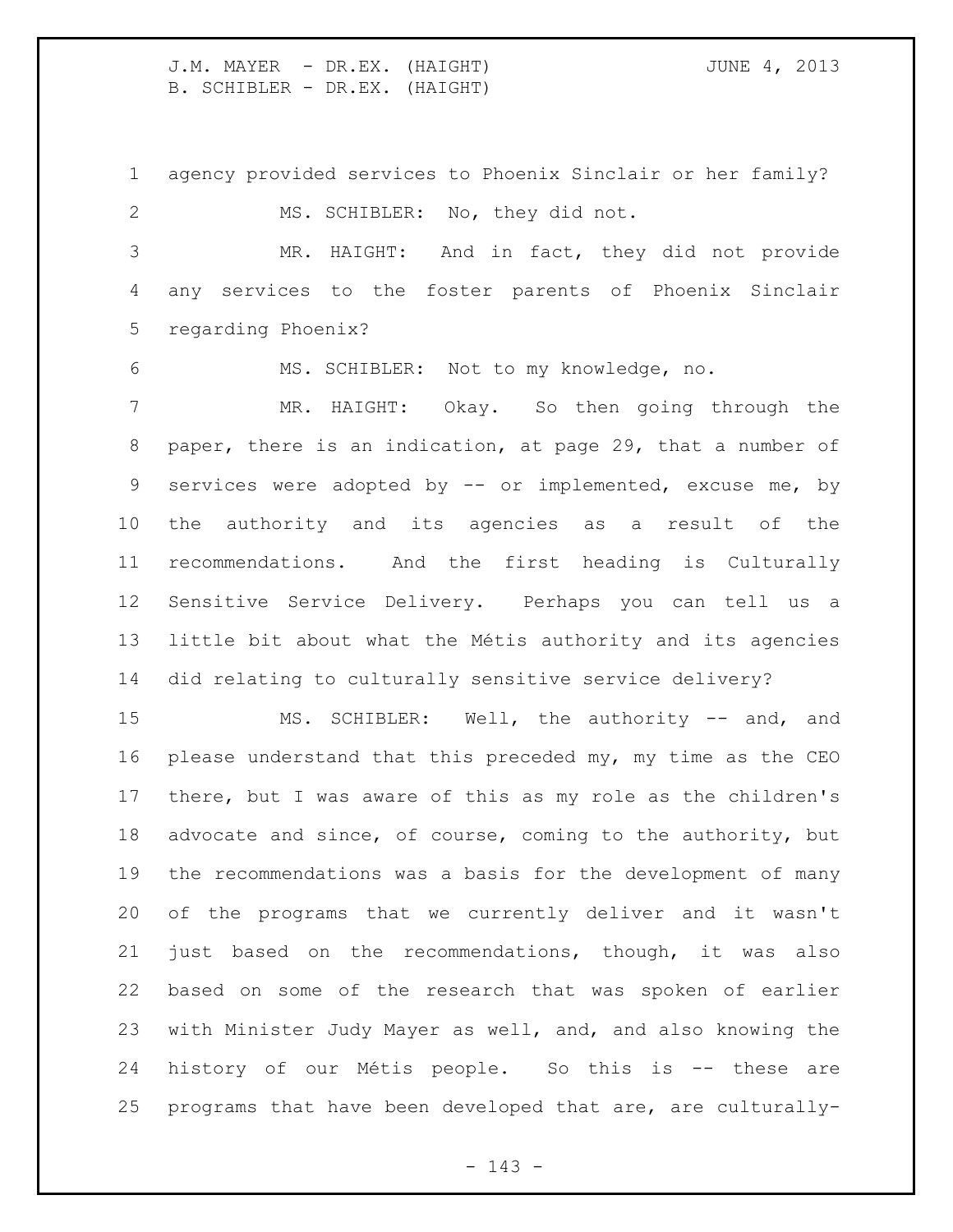based and are relevant to, to the preservation of our families but also the building of capacity of our Métis families in a way that is, is sensitive to them and in a way that promotes their culture. And so this is what we have established through our agencies by what we know that our families and our children are, are needing.

 MR. HAIGHT: And I understand that two culturally-sensitive programs emerged for youth and families which are, are known as the Circle of Life Program and the Mothers and Kookums Program. Can --

11 MS. SCHIBLER: That's correct, yes.

 MR. HAIGHT: Can, can you tell us a little bit about both of those programs?

 MS. SCHIBLER: The Circle of Life Program is a, is a program that's, that's delivered through our Metis Child, Family and Community Services and it is a strength- based approach used when working with youth. It's an individualized services. It helps youth to find their way through some of the challenges that they would be facing in their day-to-day struggles, and that could be around addictions or peer pressure or some of the challenges they may face around cultural identity or grief or bullying, and it helps their assigned workers that help guide them and support them and encourage them. The youth are given opportunities to build health relationships with the staff

 $- 144 -$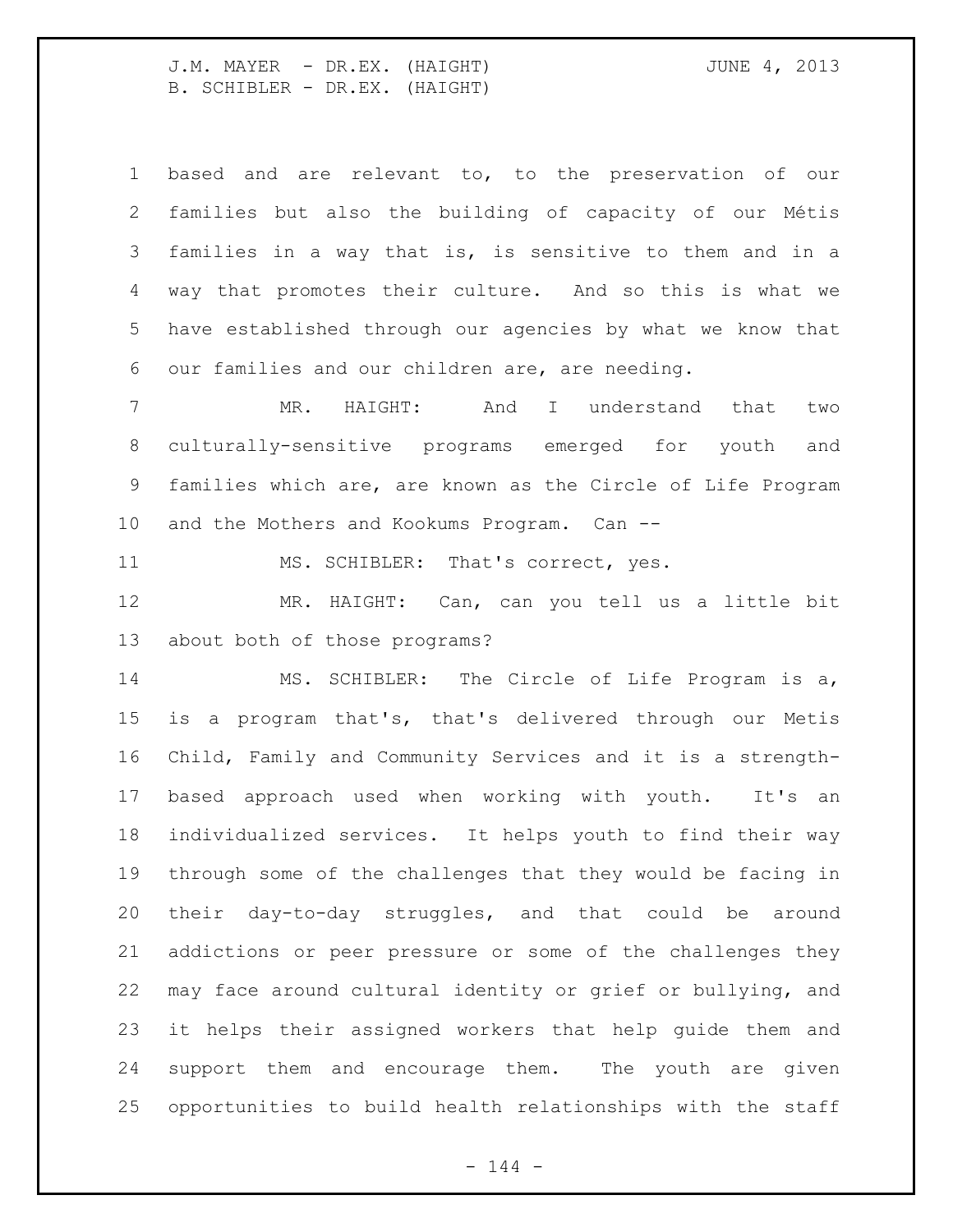so that they can understand these challenges and their feelings and worries that they are constantly facing. It supports the youth in building self-esteem and a positive 4 self-image and to feel better about who they are as, as Métis youth.

 MR. HAIGHT: Are, are families engaged in the process as well?

8 MS. SCHIBLER: Yes, they are. The engaging with families and expanding the child's knowledge or the youth's knowledge and understanding about their culture and their history is a key component to the program.

 MR. HAIGHT: So Métis culture and history is, is taught in the process of this program?

14 MS. SCHIBLER: Absolutely.

 MR. HAIGHT: And, and that program, would it be described as, as a preventative program?

 MS. SCHIBLER: Absolutely. A support and a prevention program.

 MR. HAIGHT: Okay. And the Mothers and Kookums? MS. SCHIBLER: And the Mothers and Kookums program again is, is a program that is again a strength- based approach and it where the young mothers and the grandmothers gather together and they do that, you know, very supportive and non-judgmental way, and they learn and practice the tools for life changes. So a lot of these

 $- 145 -$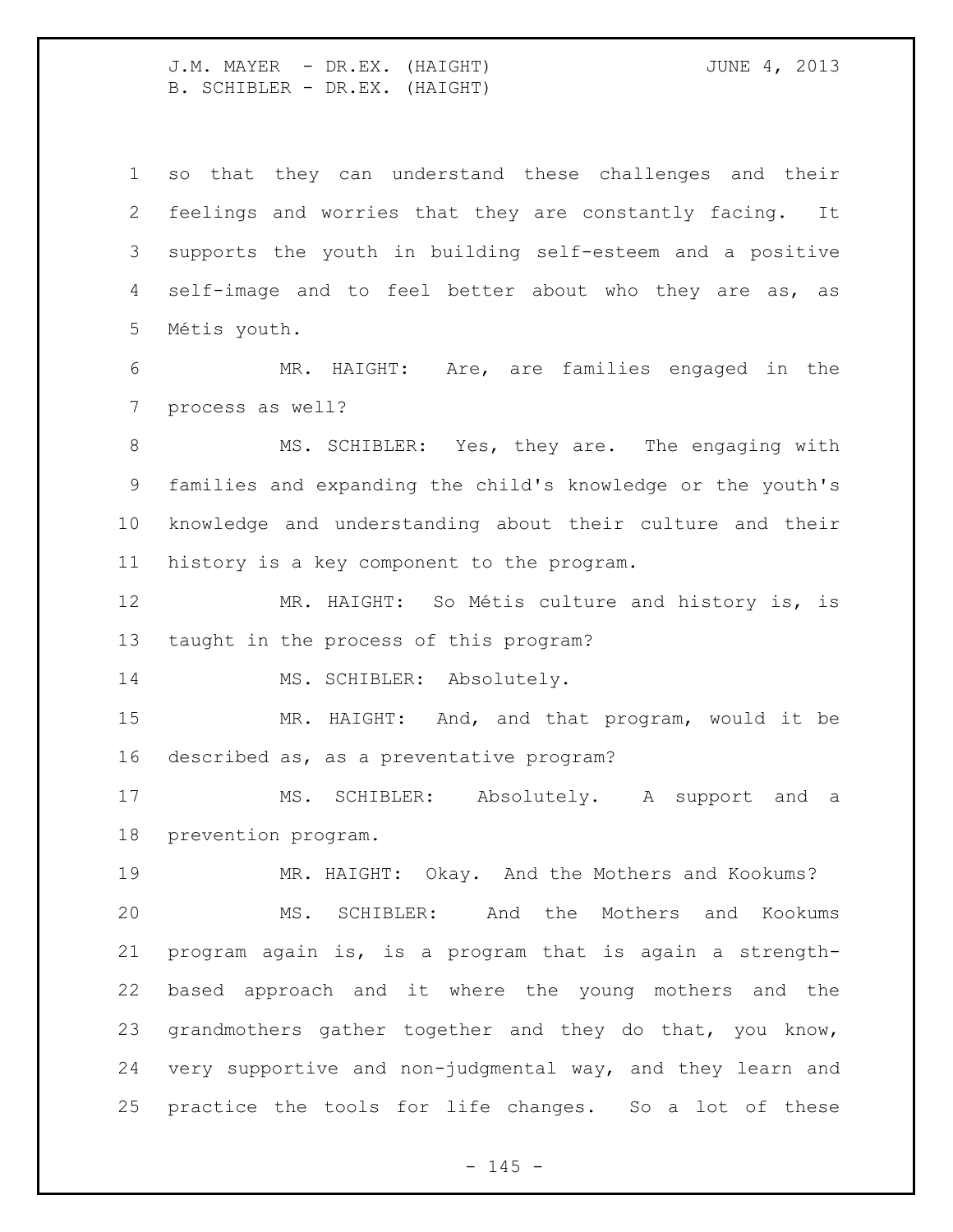moms might be struggling in their role as being parents and carry a lot of those historical, you know, issues forward into their parenting, and so the kookums, the grandmothers are there to help guide them. They help them to be able to create, create positive family time with their children. They help them to set routines, manage anger, do budgeting, do crafts. They teach them around their cooking, and overall skills for, for what they would need for their parenting role.

 MR. HAIGHT: And when you gave evidence on behalf of the Kookum Elders Council, you referred to other kookum groups that have grown out as a result of the initiation of your council. Is this, in fact, one of the -- an example of that?

 MS. SCHIBLER: No, it isn't one of the, the examples of it but it is an example of what we would promote from our grandmother's council around taking the experience and the knowledge that the grandmothers have and putting that to use in the mentoring of those young ones that are coming up as parents and need that additional support. So I think it's a really, really good use of those natural resources, because, as was mentioned by Minister Mayer earlier, that's the way that it was done with our families.

And I know I indicated in our conversations that,

 $- 146 -$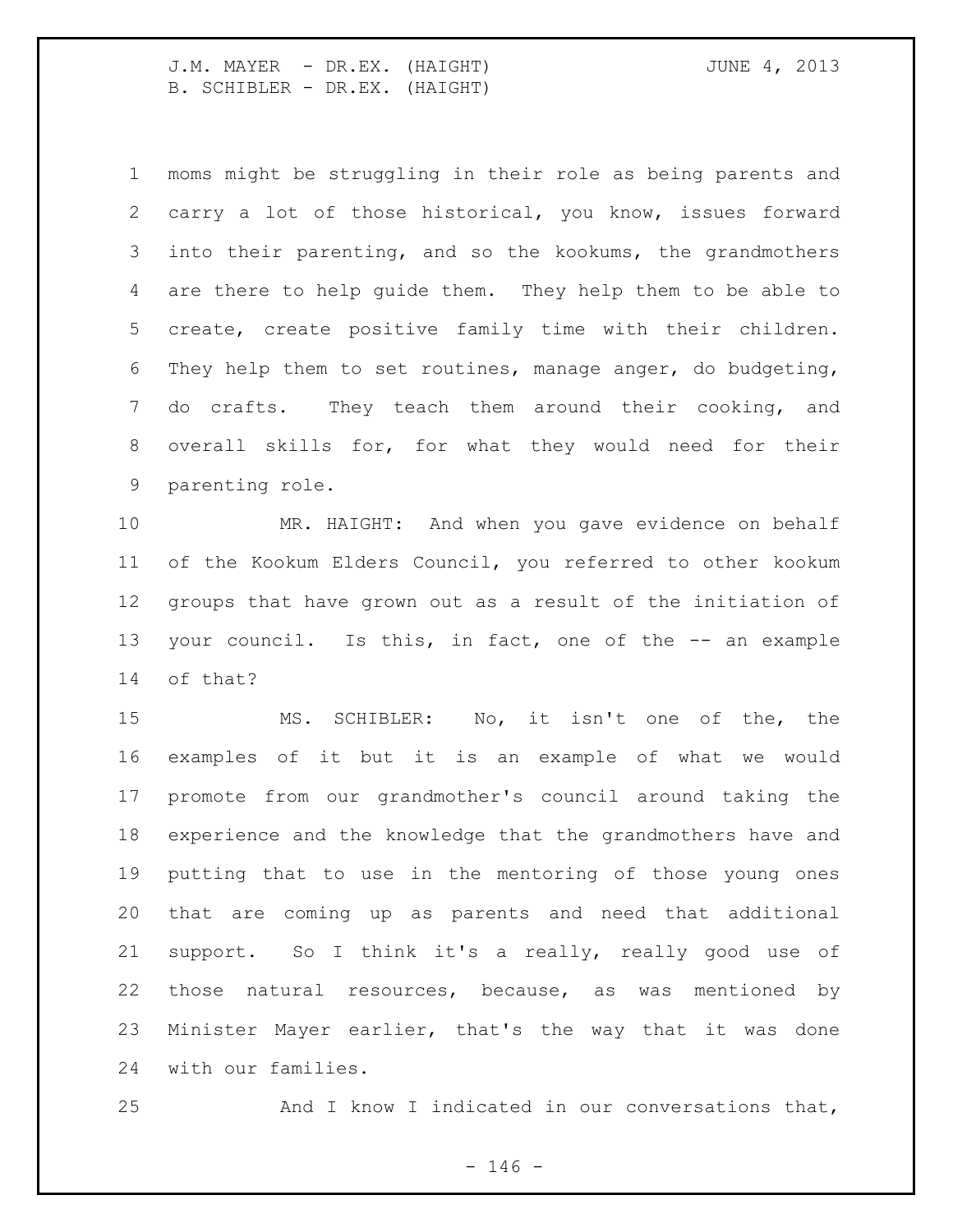you know, my grandmother was a teen mom, my mother was a teen mom, and for our family it was about, you know, everyone helping to take on that role and responsibility of mentoring and providing the necessary life teachings and skills to those, to those young moms so that they could be successful in their role as parents.

 MR. HAIGHT: Okay. Youth-centred, centred service delivery. There were programs developed, two programs distinct to youth-centred services. Not to use a line from Cousin Vinny but I can't help myself, what is a "yute" (phonetic)?

12 MS. SCHIBLER: What is the --

 MR. HAIGHT: How do you define "youth"? What age group are we talking about here?

 MS. SCHIBLER: I, I think when we're talking about youth we're primarily, in our services, talking about those ones that are 13 to 18.

18 MR. HAIGHT: Okay.

 MS. SCHIBLER: But because we're extending services beyond the age of majority now, those still are encompassed as, as youth. It depends on what setting you're in, because for many, when they define youth they're talking about young people up to the age of 29. Some are even -- programs that are available to youth will service up to the age of 35. So it all depends on ...

- 147 -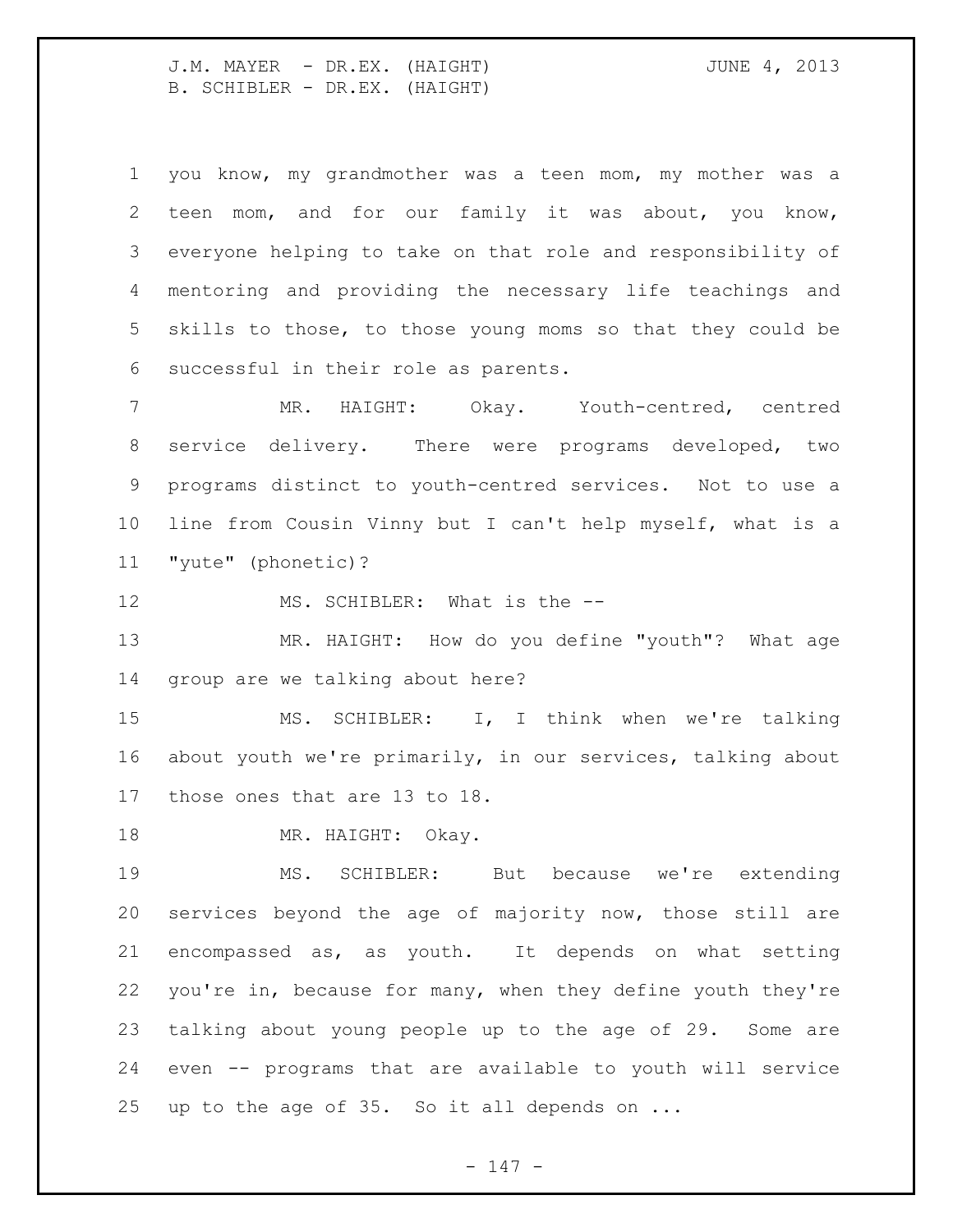MR. HAIGHT: But in the child welfare world there is a cut-off at 18, I understand?

MS. SCHIBLER: Generally, there is.

MR. HAIGHT: Yes.

 MS. SCHIBLER: Except for the ones that are extended in, in care.

 MR. HAIGHT: Right. And that is something that the Métis authority has considered in developing some of its programs, is it not?

10 MS. SCHIBLER: That's correct.

 MR. HAIGHT: Yes. And the two youth-centred services that were developed by the Métis authority are the S.A.S.H. Outreach Program and the ROADS Program. Could you tell the inquiry a little bit about those two programs?

 MS. SCHIBLER: Well, the, the S.A.S.H. Program is an outreach program. And you know, and the beauty about the S.A.S.H. Program is that it really does take the culture, the Métis culture and that Métis sash and what it represents about, you know, embracing someone into their, their family, their community, and knowing that family is beyond the nuclear family and, and saying you're part of a nation so therefore you become part of our family. And, and it recognizes that a lot of our youth that are facing some of the significant challenges are seen to be at risk and some of them at higher risk than others, and those are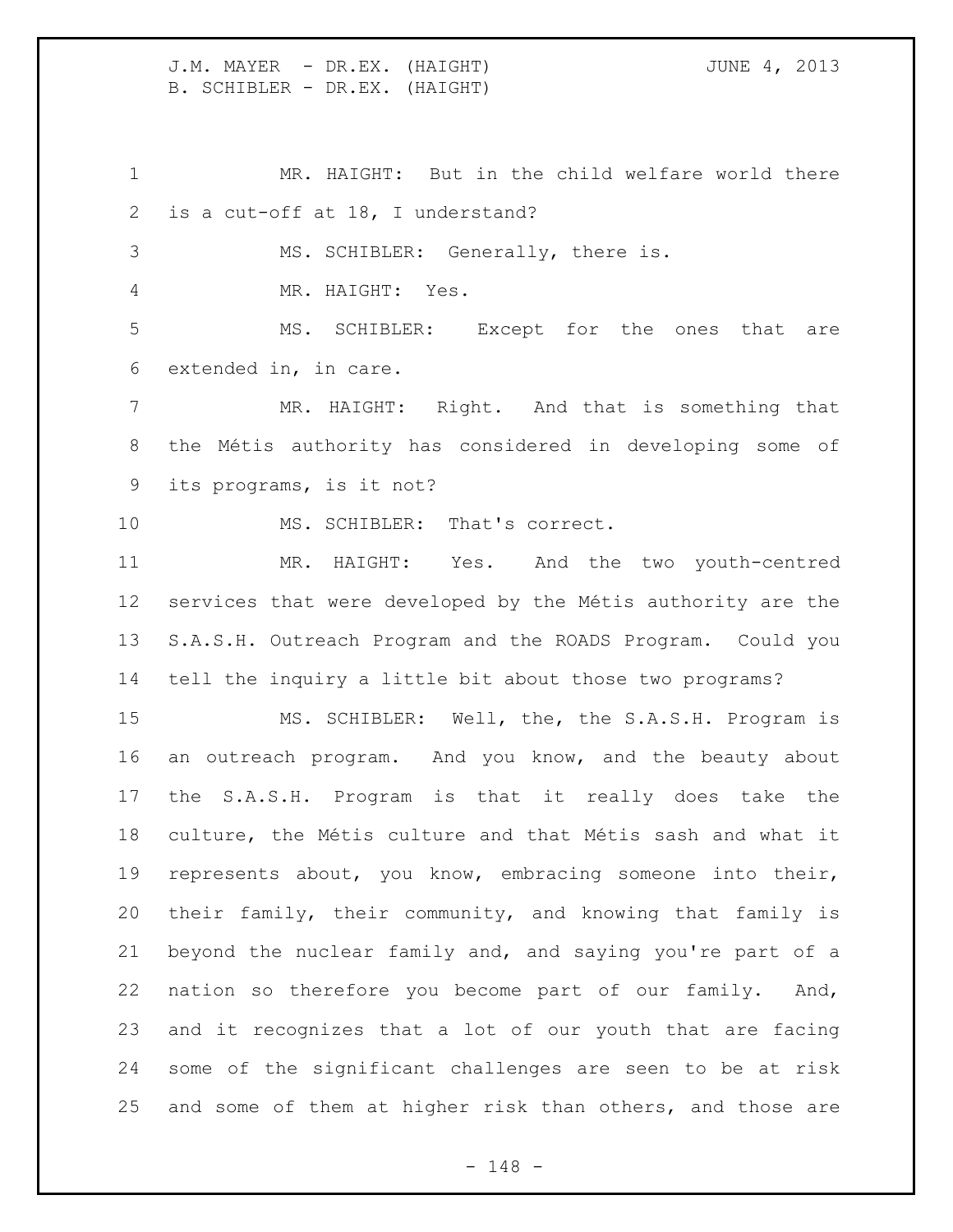from behaviours or choices or just, you know, life, life situations.

 And so there's three phrases to this, to this program, and the work that has been done is the worker and the youth work together on an individual basis and the first phase is around safety, and it's looking at assessing levels of risk and developing safety plans that respond to those critical situations that a young person might be facing. The second phase is around stabilization and so it looks at trying to access resources for that person, for that youth, developing an action plan to reduce risk. And then the third phase is around prevention and that's designed to support the youth and maintain some really good strategies with that young person and their care-givers to be able to enhance their connections and their relationships and reduce their at-risk behaviour.

17 The, the other really important aspect of the S.A.S.H. Program is that it does partner with other agencies and organizations such as Street Reach, Child Find Manitoba and Sexually Exploited Youth Coalition, so it really is more targeted to those higher-risk youth.

 MR. HAIGHT: Okay. So it sounds to me like a program that can be utilized both for youths that have been placed in a foster home and those that have not? MS. SCHIBLER: That's correct.

- 149 -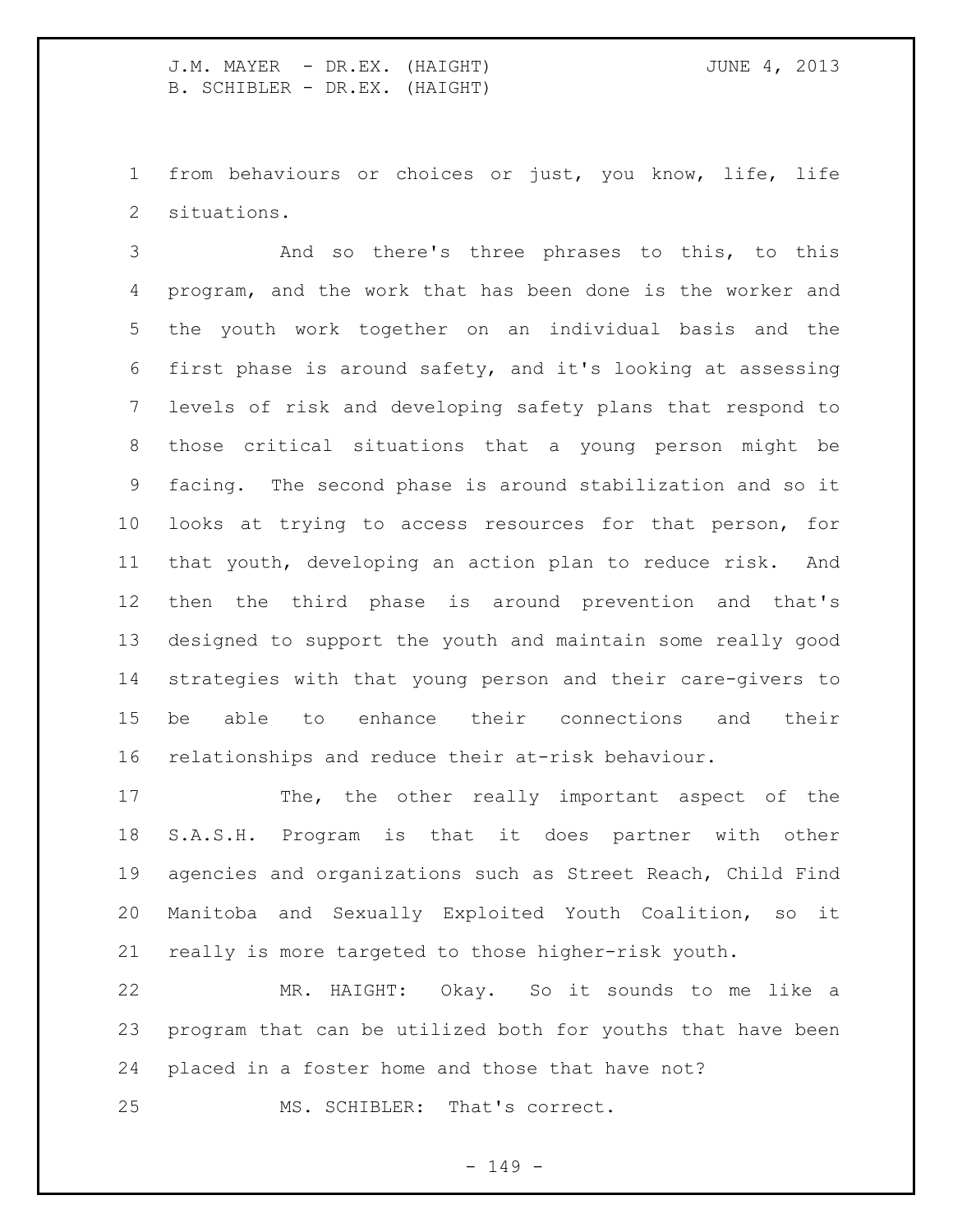MR. HAIGHT: So it, in terms of the stages of a progression of a child through the child welfare system, it can be used both at the preventative, at the outset, the preventative end, but it also can be used to try to avoid recurrences in the future? MS. SCHIBLER: That's correct. MR. HAIGHT: And I see here that the Sash workers use a team approach to identify at-risk behaviours within the signs of safety model. MS. SCHIBLER: Yes. MR. HAIGHT: And the signs of safety model is a model that has been utilized by the authority and its agencies? 14 MS. SCHIBLER: Yes, that's correct. MR. HAIGHT: And that is, as I understand it, just a form of the differential response model? 17 MS. SCHIBLER: Yes, it is. 18 MR. HAIGHT: The ROADS Program? MS. SCHIBLER: The ROADS Program is a four-base program for youth and it's around preparing them for employment. And so it includes volunteer, work experience and casual and, and part-time or full-time employment, and it's for the youth who are 16 years of age and over and are in the care of Metis Child and Family and Community Services.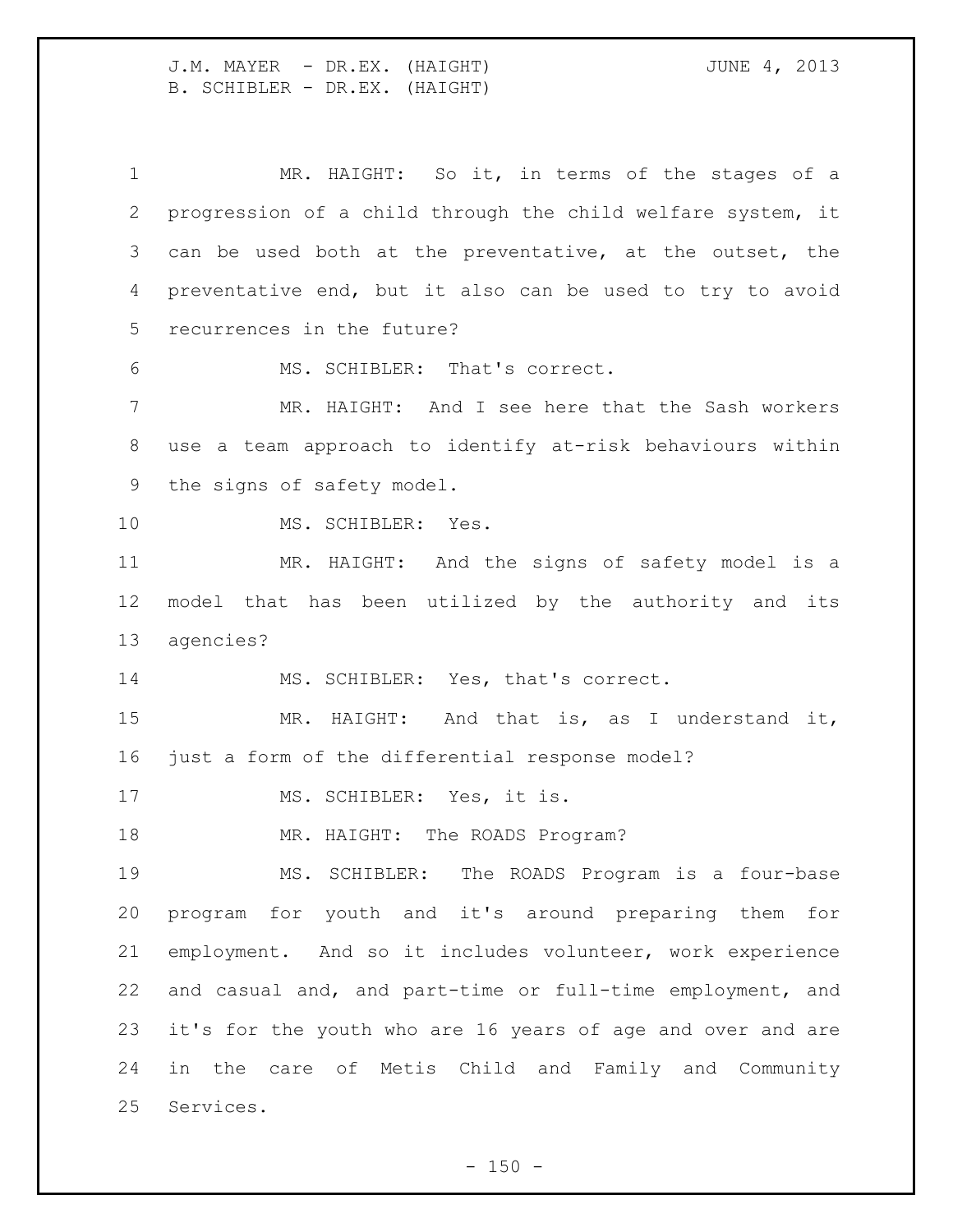J.M. MAYER - DR.EX. (HAIGHT) JUNE 4, 2013 B. SCHIBLER - DR.EX. (HAIGHT) MR. HAIGHT: And that program, I understand, has successfully found full-time employment for, it says here, 37 youth? MS. SCHIBLER: That's correct. MR. HAIGHT: Well, I shouldn't -- perhaps I'm paraphrasing incorrectly. It says: 8 The launch of ROADS 37 9 youth have used the program." MS. SCHIBLER: Have used the program, that's right. 13 MR. HAIGHT: Okay. So I can't -- we can't say that they've found full-time employment as a result? MS. SCHIBLER: No, but that would be our goal. MR. HAIGHT: Yes. Then, Youth Transitioning Out of Care Service Delivery. Some programs have been developed around that phase of the child welfare system, transitioning to adulthood and, and outside of the system, and I understand four programs have been developed to assist youth with this transition? MS. SCHIBLER: Yes, that's correct. MR. HAIGHT: And they are the Skills for Life Program, the Métis Spirit Program, the Life Long Connections Program and then the RAILS Program?

 $- 151 -$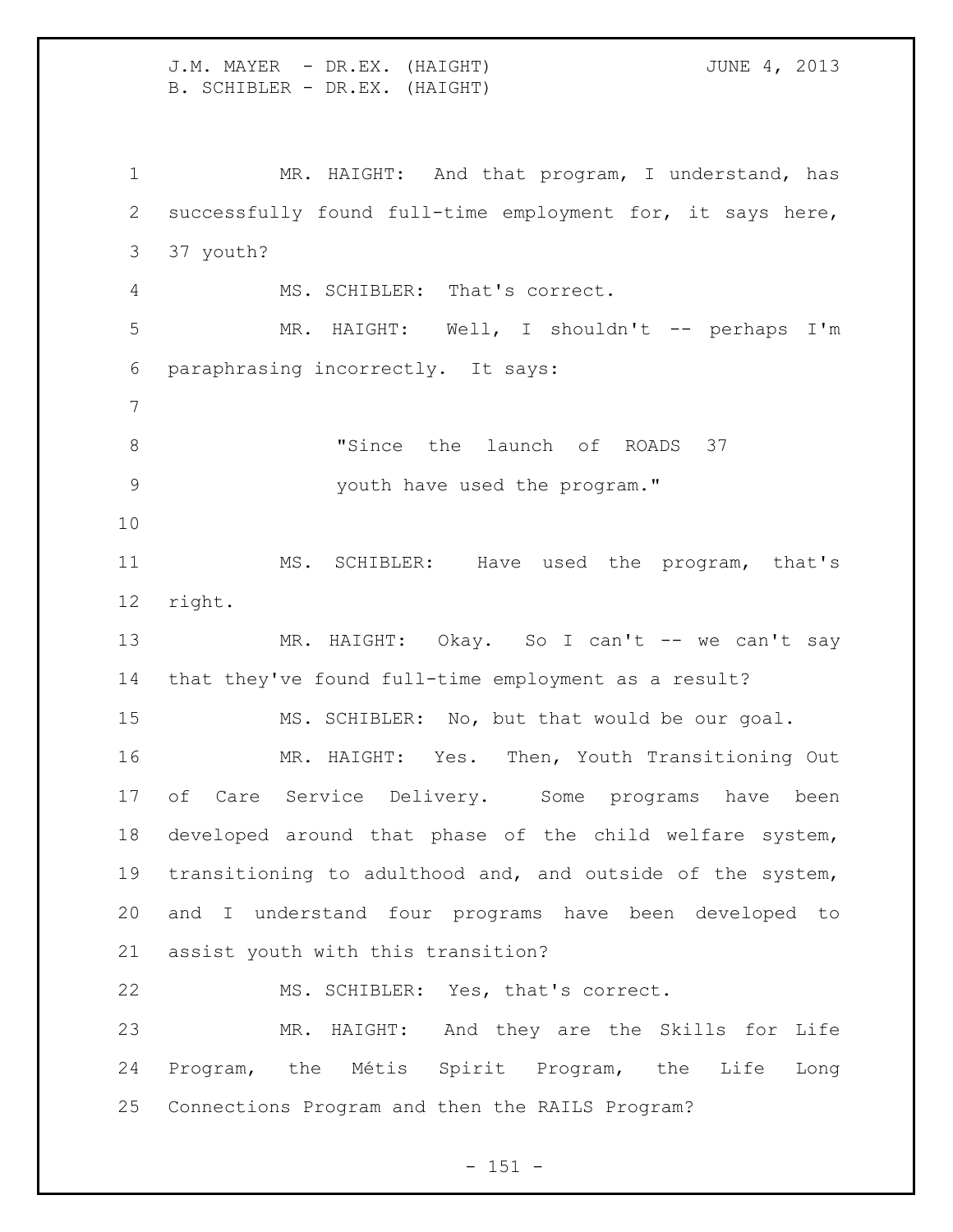1 MS. SCHIBLER: That's correct.

 MR. HAIGHT: Can you tell the Commissioner a little bit about each of those programs?

 MS. SCHIBLER: Certainly. The skills for Life Program works with youth to help them develop the skills to become interdependent. It works with them in the areas of education and resources, training opportunities, employment, budgeting and just building healthy relationships. And the worker assists them by supporting them, advocating for them and helping encourage them to make choices that are positive and healthy for their, their wellbeing. And it also encourages youth to recognize that they're not alone, that they are part of that Métis culture, that they are part of that family. And, and it helps them to develop their own skills for problem-solving because these are the skills that they're going to need as they leave the system, as they go out and venture on their own. The support program is offered in collaboration with the Métis Spirit Program so this is a really good piece of it because it is, it does draw in that mentorship.

 So the -- I'll speak about the Métis Spirit Program in a moment, but the Métis Spirit Program is really about those who have gone on and graduated as, you know, as you can say, from the child welfare system. And so therefore, those youth who have turned age of majority,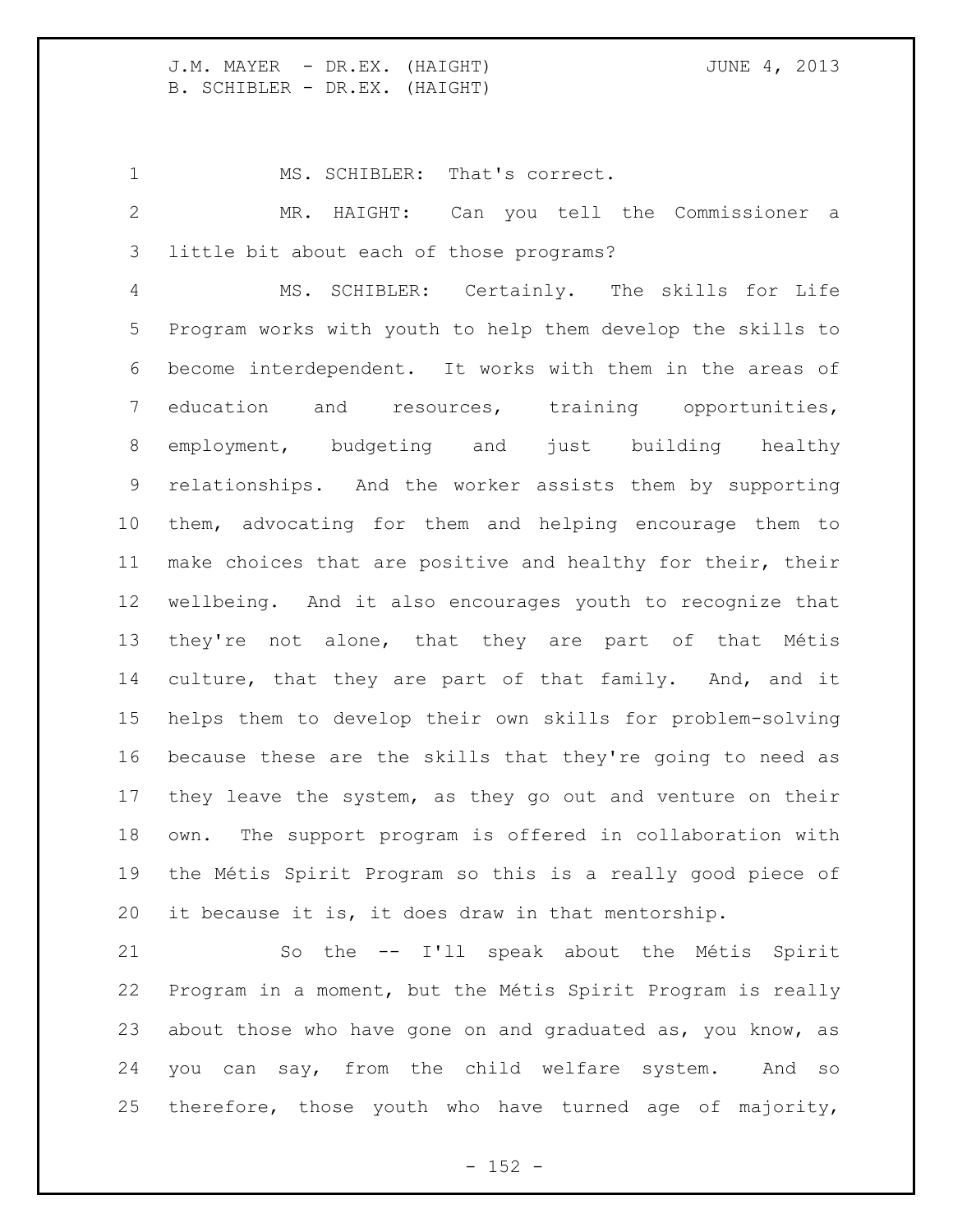some of which have moved on from the child welfare system, some of which have remained in extended care, but they, they are used as mentors to the young ones that are going through the skills for life program. So it sort of links them together, which is really, really effective in helping the young people that are entering into that program know and understand the realities of what it's like when you do get out there on your own, rather than them hearing it just specifically from adults and, and workers in the system. 10 They're hearing it from, from their peers, from other youth who have --

MR. HAIGHT: So --

13 MS. SCHIBLER: -- forged before them.

MR. HAIGHT: Yeah. Street cred.

15 MS. SCHIBLER: Exactly.

MR. HAIGHT: Right. The Métis Spirit Program?

 MS. SCHIBLER: The Métis Spirit Program is very unique. This is one where we struggle around this because of funding issues, of course, because this service is not one where we say we can't deliver service to young people even though they are no longer attached to our child welfare system. A lot of these young -- these youth who are in the Métis Spirit Program have since left the child 24 welfare system and they may have gone off -- and I think I spoke about this in my earlier testimony, about how, if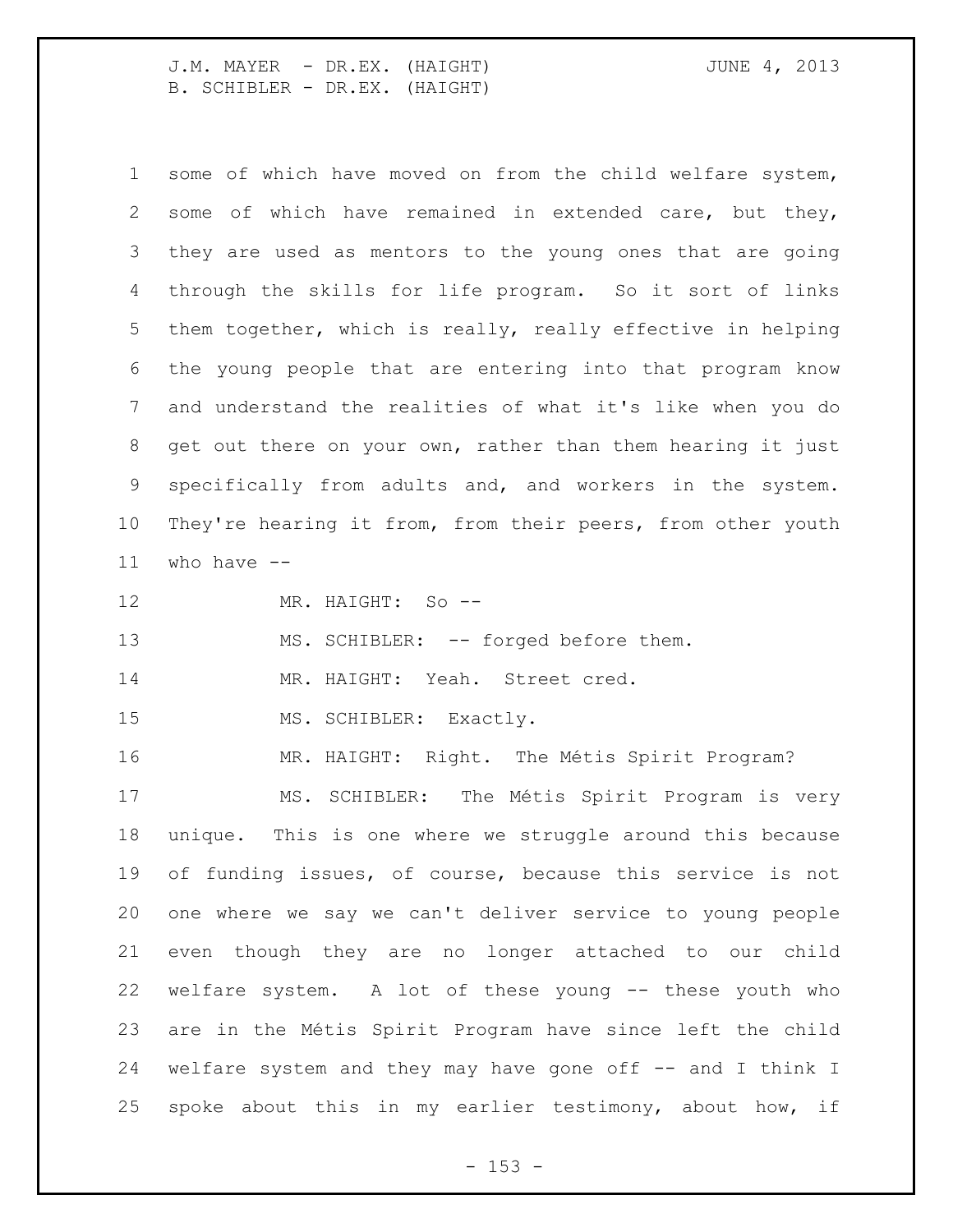they haven't got those supports or if they think they're ready to venture out on their own and they leave the supports of the child welfare system, they can -- they go out and then they encounter real life situations and they know that there are struggles out there that they face, but because some of them aren't connected to family of origin, they will come back to the agency and they will come back through this program, and this program will support them and advocate for them and help them to find the resources that they need so that they don't have to fall through the cracks. So it's one of those things where, again, where youth is defined beyond the age of majority because they still are our youth and they still do need our supports, even though they're no longer attached to the child welfare system.

 MR. HAIGHT: And what can you tell me about the demand for that program?

18 MS. SCHIBLER: Well, that -- we have a huge waiting list to, to have services, which is something I don't think any youth should have. They should not have to face a wait list. Their crisis and their need is here, it's immediate, and it's, it's, it's those situations that they're facing that we would deem high risk for the youth who are still in our care. So a lot of times they're facing difficulties around employment or housing, they're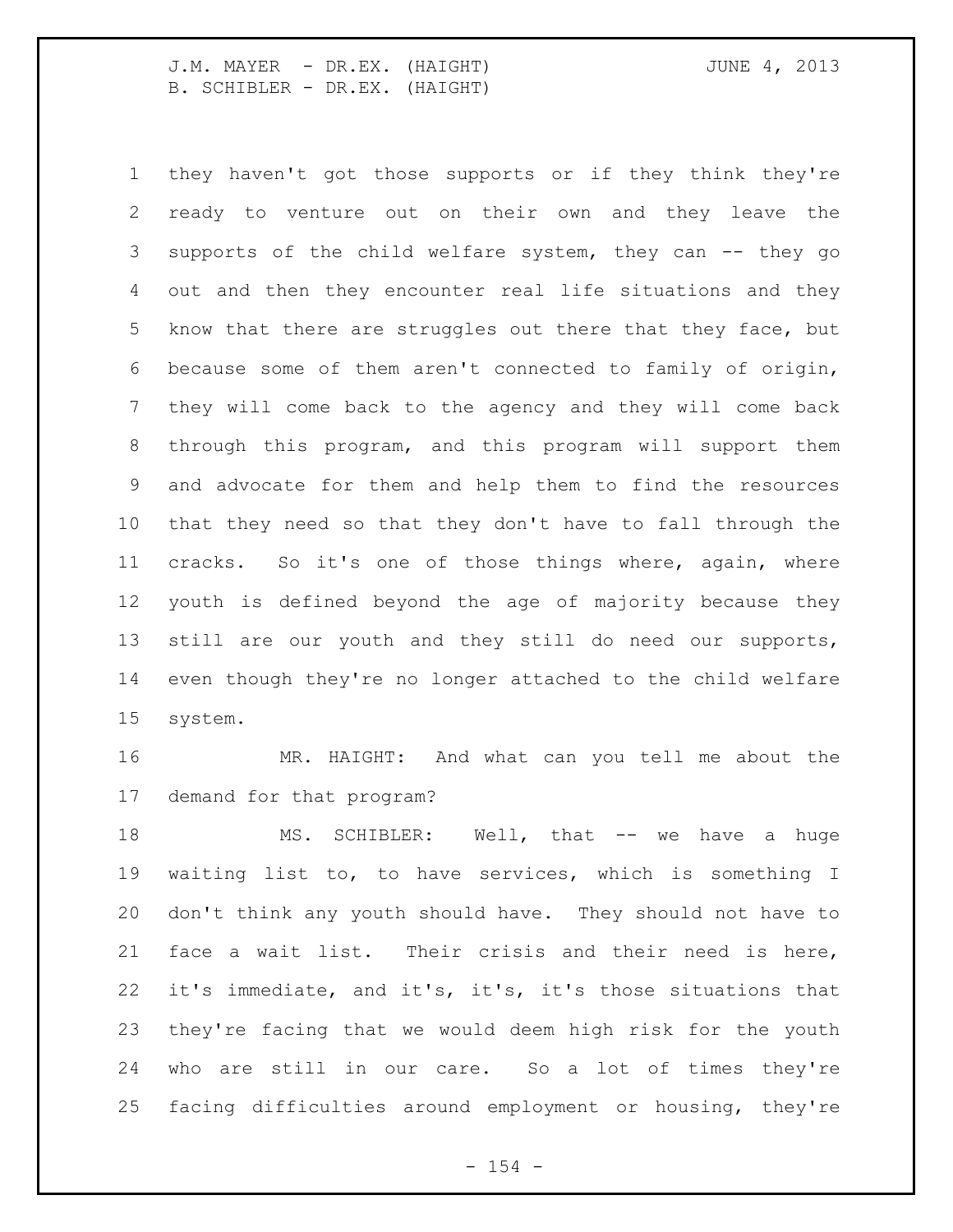facing poverty, they're facing gang recruitment or exploitation and they're at risk. And so they need those continued supports or they need to know that there's somebody there that they can reach out to who can respond to them.

 So we only have currently one worker that is there servicing that program and she links to these youth; but again, it's one of those ones where there's a demand for it and we need more resources.

MR. HAIGHT: Life Long Connections Program?

 MS. SCHIBLER: The Life Long Connections Program is a beautiful unique program that we have again offered through our Metis Child, Family and Community Services Agency, and it's, it's, you know, statement is that every child deserves to belong to a family and to know their culture. And so one of the things that happens when a, when a child comes into the care of our, our agency, particularly if they've been in care in the child welfare system for a while, is that the Life Long Connections worker helps them find their communities, find their extended family and, and reunites children in care, again, with those extended family or those significant others, so that they can expand that whole circle of support in that, in that child or that youth's life and make sure that they've got those life long connections. So that's a

 $- 155 -$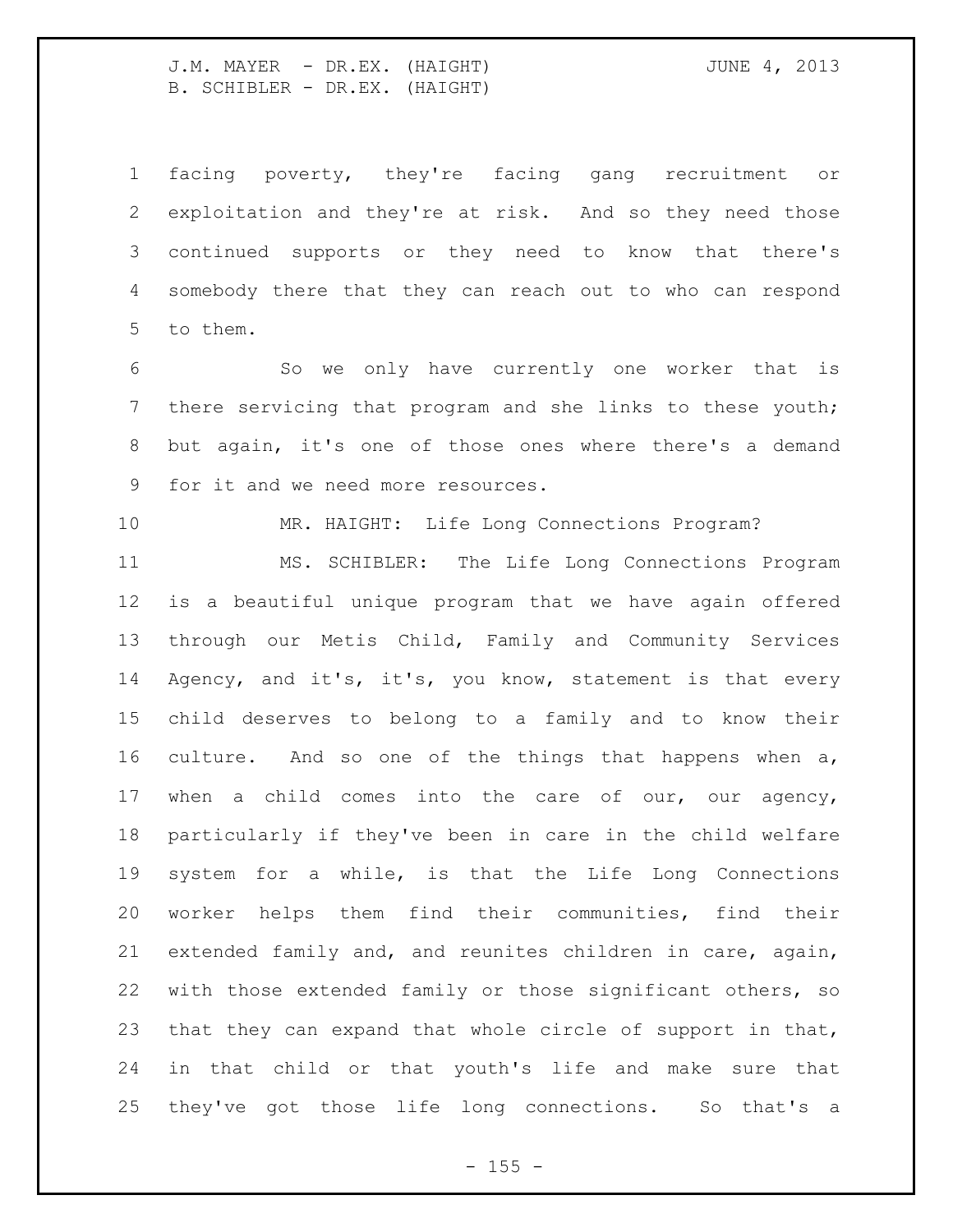really important part of it.

 And I know that recently we've talked about, you know, ensuring and emphasizing that as those youth are, are getting closer to reaching age of majority, that we, we really emphasize the need for them to be connected to the Manitoba Métis Federation so that they, again, can draw on the resources and the supports through MMF and know that 8 they are connected to something that's larger. MR. HAIGHT: And then finally under this heading of services, the RAILS, Rosedale Adolescent independent -- Interdependent Living Services Program. MS. SCHIBLER: Yes, our RAILS program, it does, again, strengthen those life skills towards interdependence. It is, it's facilitated under a trained support staff and mentors and elders and other professionals. It's a program that is strength and relationship based, and youth are supported daily to learn and practice the skills that they have been learning. It's -- since its opening, 36 youth have been assisted to live on their own through the RAILS program. It is a residence. More than 70 percent of those youth who can -- who have been through that program continue to remain in contact with the RAILS staff. So they will come and visit, they'll drop in or they'll call on to the staff at this program if they encounter problems around food or, you know, limited

 $- 156 -$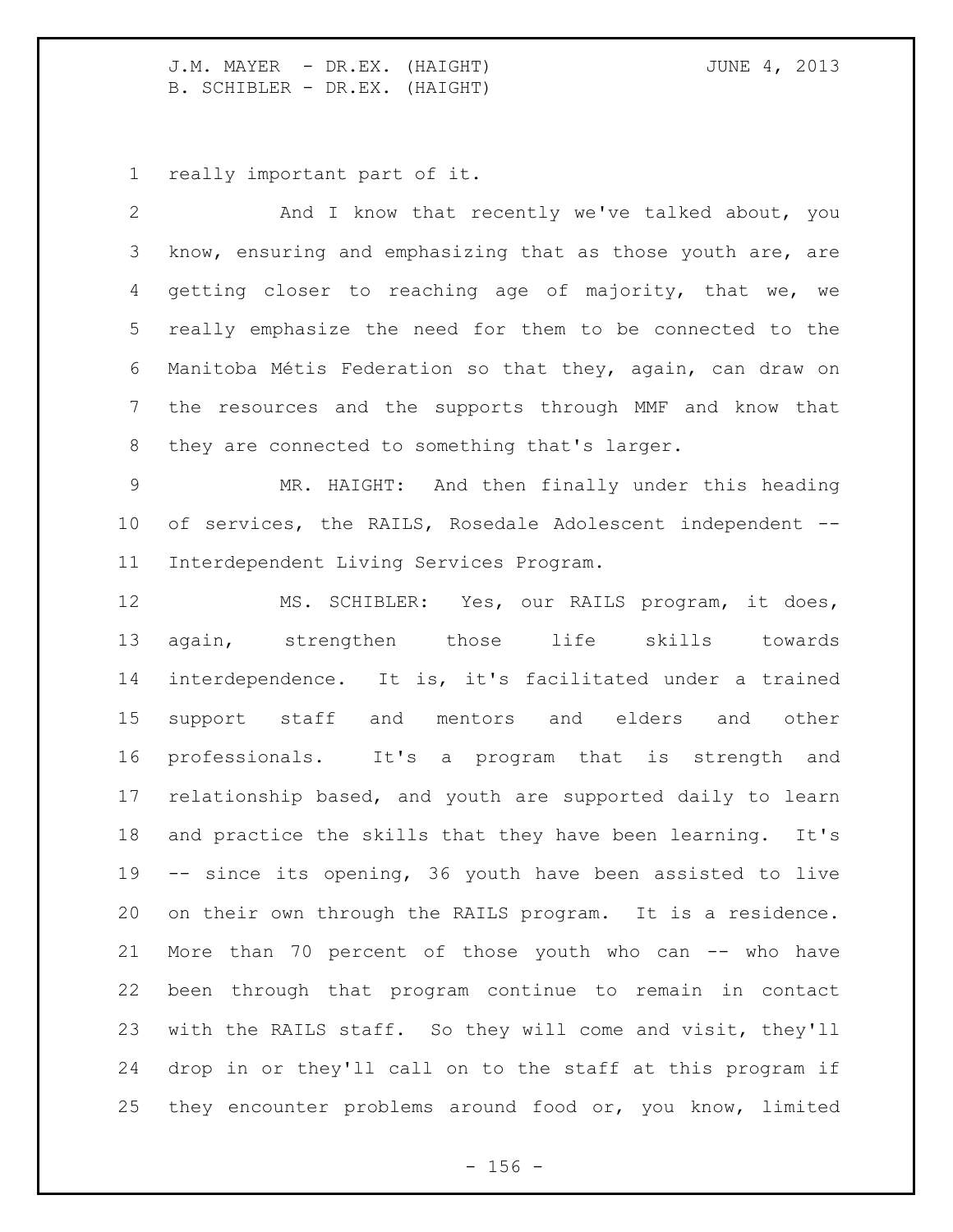resources or housing issues. So again, that's one of those ones to build and strengthen on our youth.

 MR. HAIGHT: Okay. Then moving on to the next heading, which is Family Centred Service Delivery.

MS. SCHIBLER: Can I just -- I'm sorry --

MR. HAIGHT: I'm sorry.

 MS. SCHIBLER: -- before we move ahead, can I just speak to --

MR. HAIGHT: Yeah.

10 MS. SCHIBLER: -- because although it's not a program it is a practice that I think is really, really important because it's one that's unique to, has been unique to the Métis authority agencies and it's one that, as a children's advocate, I had done an honourable mention to Métis authority back in the day because I was so impressed with the fact that they did this, and it is the Honouring Our Youth Celebration.

18 MR. HAIGHT: Yes, please tell us.

 MS. SCHIBLER: And a few times during the year, as children in care are reaching age of majority, there is a celebration that takes place and the agency has a beautiful dinner at one of the local venues and the youth come out, and there's entertainment and we have dignitaries from, you know, mainstream government and our Métis government; Minister Mayer always attends, as well. And

- 157 -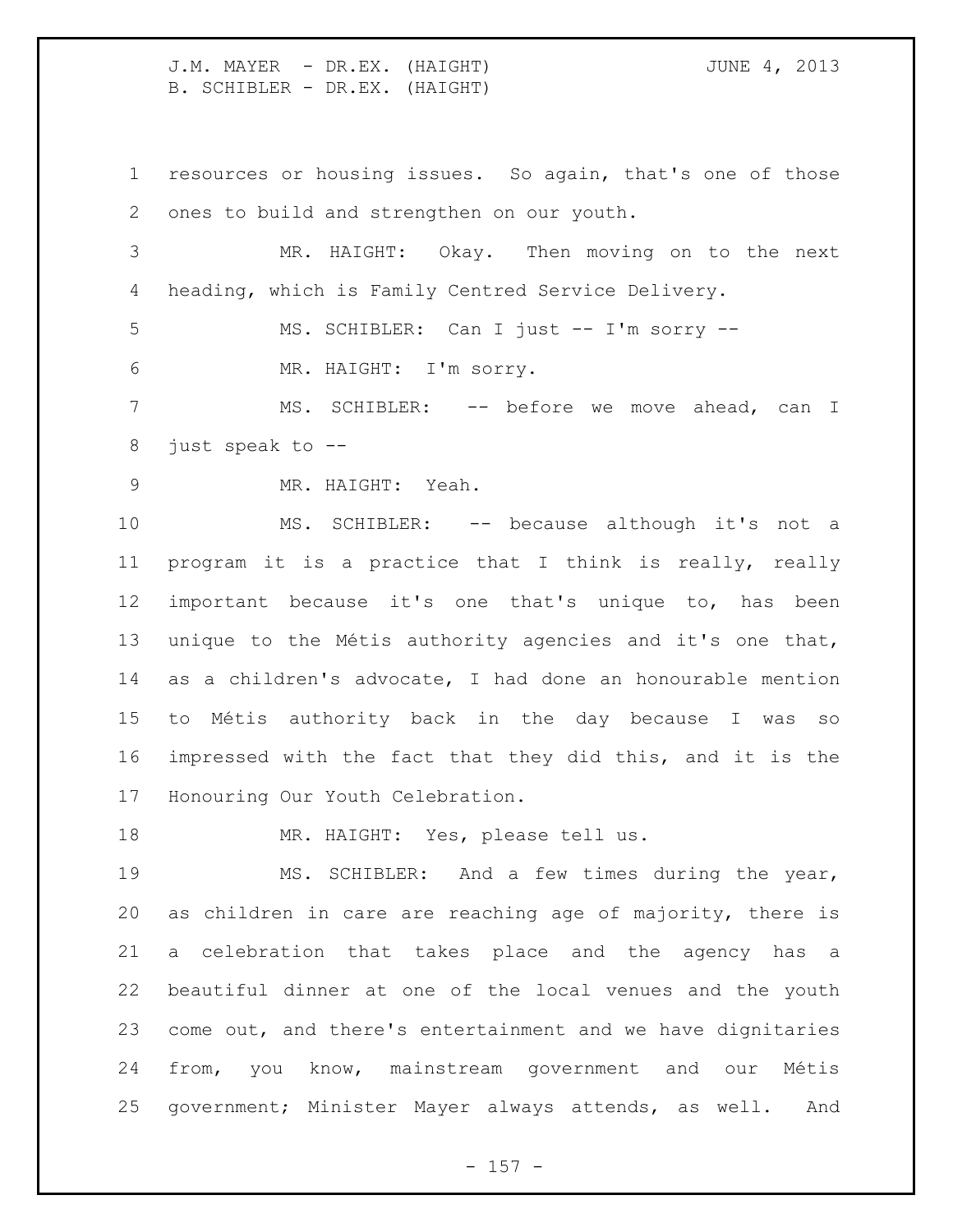what happens there is that that youth is recognized and, that they're turning into an adult; and someone speaks on their behalf in regards to the accomplishments that they 4 have seen, the struggles that they've overcome. So it could be a foster parent that's doing a tribute to them or it could be their worker or it could be a peer. And it's usually MC'd by an alumni youth and there is beautiful Métis entertainment. But it's a celebration of that youth and they are adorned with a Métis sash and, and they are told again that they are part of a large family and that no matter where life takes them and wherever they go, that they know that they always belong and that this is their culture and this is something that we all celebrate with them together. So we honour and we acknowledge those youth who are turning 18. And many of them still stay in care, you know, past age of majority but that's our celebration of them.

 MR. HAIGHT: And would the success of that celebration have any connection to the fact that you have alumni coming back assisting with your other programs?

 MS. SCHIBLER: Well, exactly. And I think, I mean if, if you -- I invite anybody, if you ever get an opportunity to come and experience one of these, these celebrations firsthand, it's very touching because you, you know, you hear the story of these youth and the struggles

- 158 -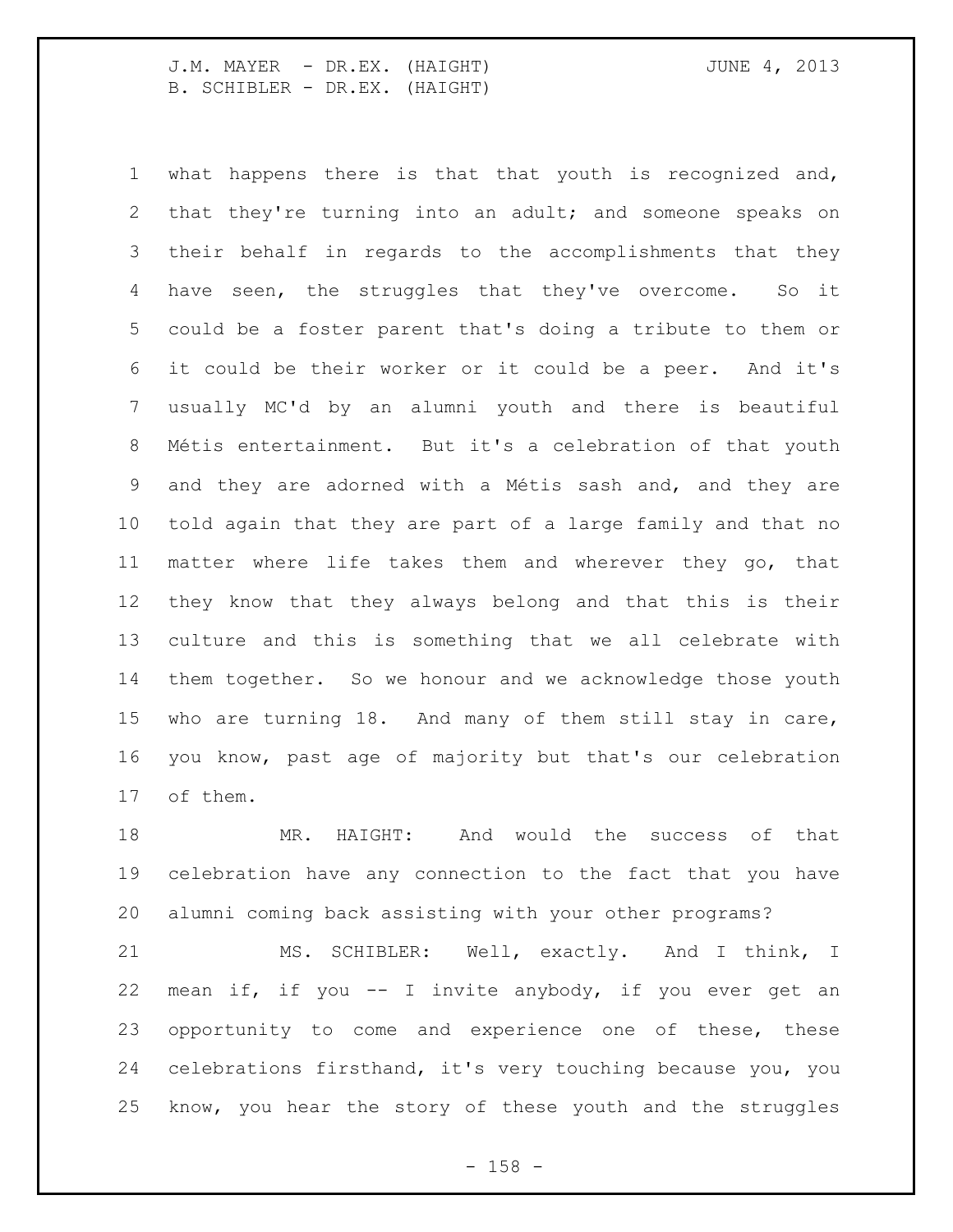that they have overcome and just the amazing accomplishments and the things that they are going on to do in their life. And it's just, it's such a beautiful ceremony.

 MR. HAIGHT: Then moving now to Family Centred Service Delivery, it says, at the top of page 34:

 8 The Mecognizing the importance of

 family well-being and the importance of building capacity within the family, Metis Child, Family and Community Services 13 Agencies approach to family centred service delivery is community based and designed to assist families build on their 17 inherent strengths."

 And then it speaks of three programs that have been developed. And I note that it relates to the Métis agency and not Michif.

MS. SCHIBLER: That's correct.

 MR. HAIGHT: Okay. And those three programs and the Family Mentor Program, the Living In Family Enhancement Program, the Parent Support and Education Program, Respite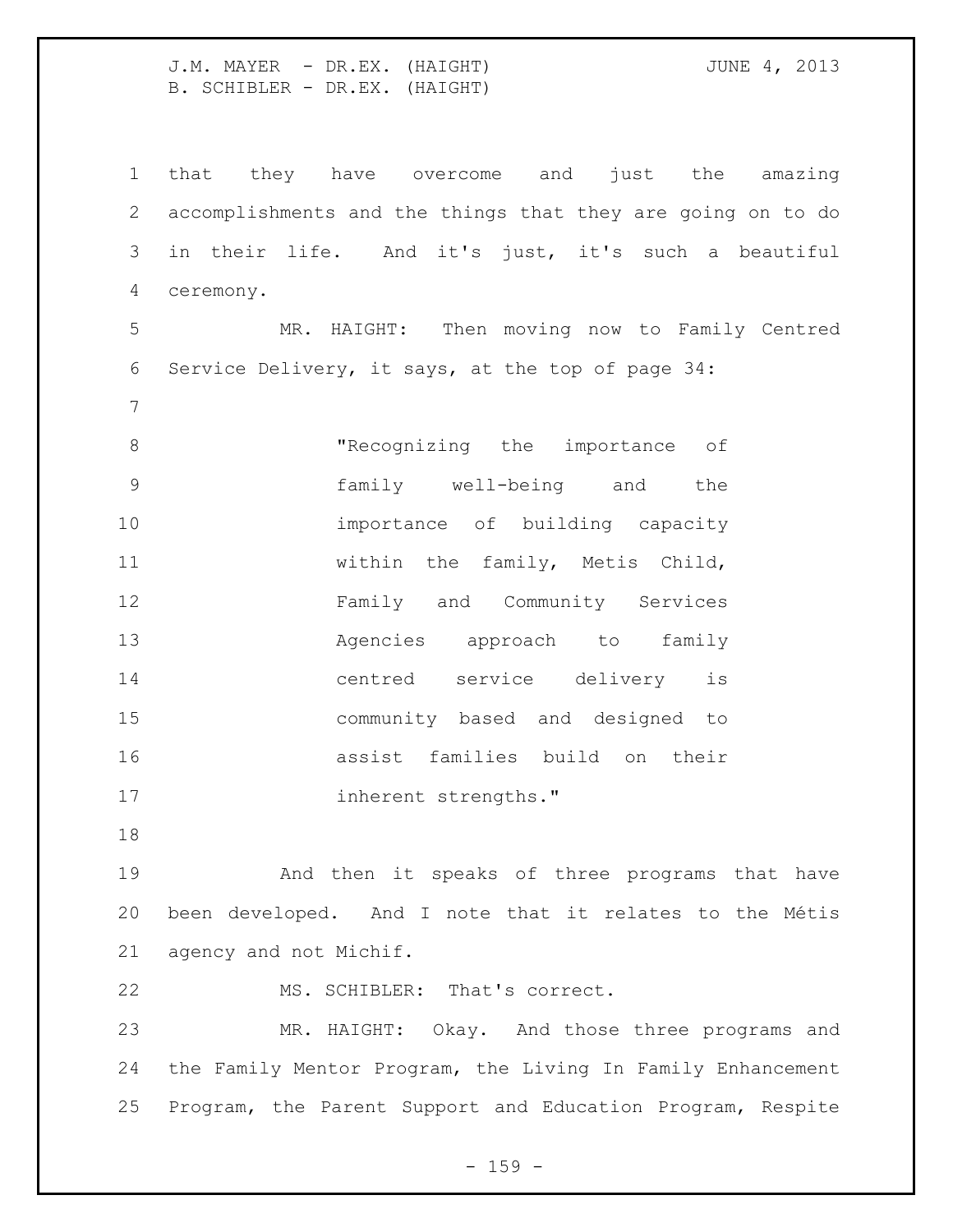and Supported Family Time. I'm wondering if you can just give us a brief description about each of those programs?

 MS. SCHIBLER: Yes. And I, I just want to mention about Michif because it only just received its, its mandate a few years ago so a lot of the programs that have been developed and implemented through Métis agency have not yet been developed in Michif.

8 MR. HAIGHT: Okay.

MS. SCHIBLER: But it is still their goal.

MR. HAIGHT: Okay.

 MS. SCHIBLER: And the resources to be able to do some of these things are a little bit more limited when you're talking about the communities where services are delivered, so it makes it a little more challenging for them. So, but we're saying even for things like the, the Honouring Our Youth Celebration, you might only have one youth that you're honouring in that quarter of the year but you can still have a dinner for one youth. So those are things that we're, we're trying to develop with them.

MR. HAIGHT: Okay.

 MS. SCHIBLER: As far as the Family Centred Service Delivery, our family mentor program is upper to low risk families and a lot of times those are trained volunteers who mentor those families and help strengthen them in their ability and their capacity to be able to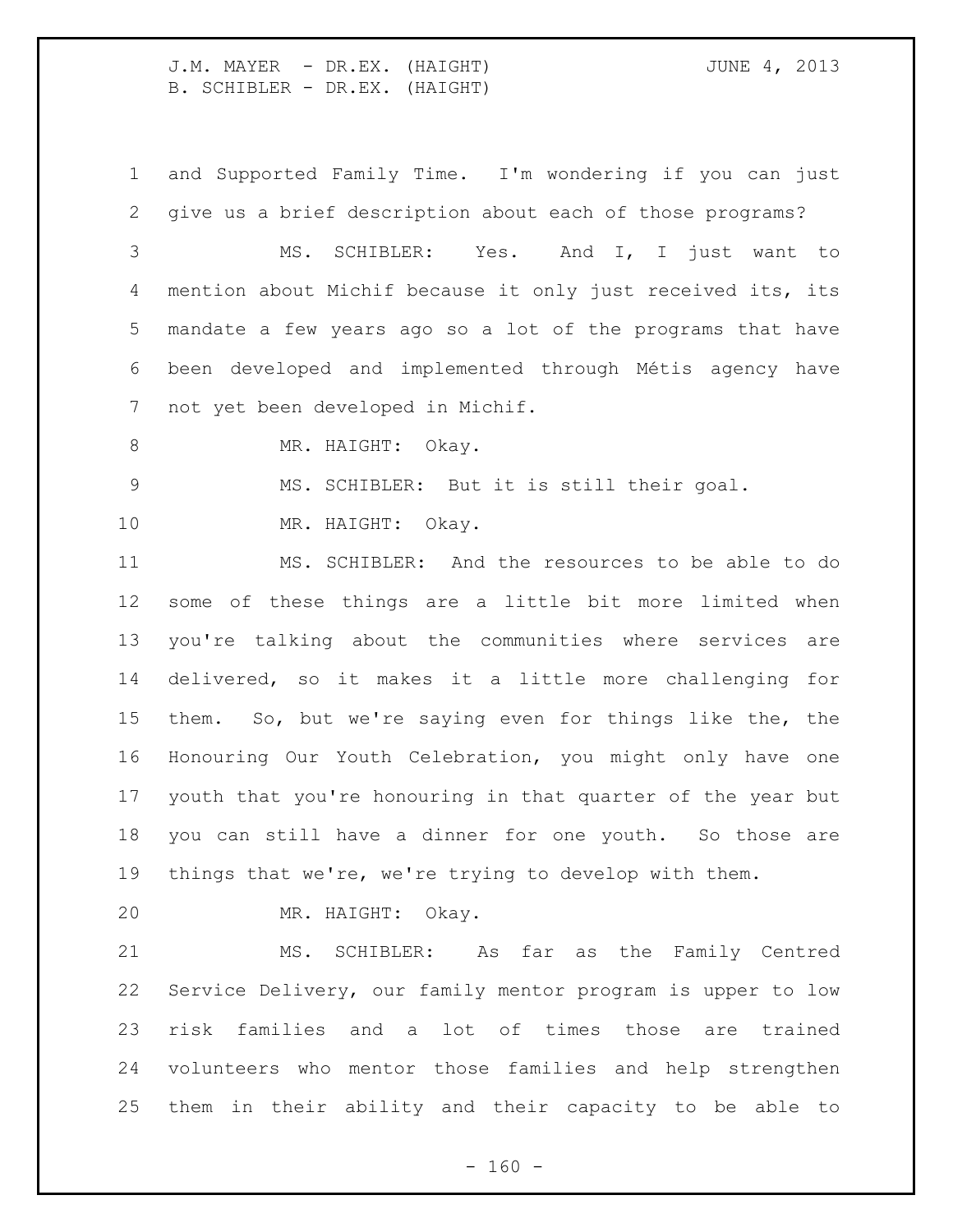provide care for their children, and, and so they develop relationships with these families and they do provide that mentoring.

 The L.I.F.E. Program is one that we really, really emphasize a lot because I think this is one that was established based on what we know was successful back many years ago in the United States. They had a home called the Home Builders Program, and what it was, was where somebody actually moved in with the families and helped them to be able to develop their skills and mentored them and taught them many of those necessary skills to be able to provide a safe environment and a healthy environment for their children. Well, we've kind of altered it somewhat, and what we have is children that are in the care of the agency placed in a foster home, and these foster parents are specialized and trained foster parents who not only provide the day-to-day care and safety environment for the child but the birth families actually move into the foster home as well. And so the role of the foster parent becomes to spend that time assisting the birth families to know how to meet the needs of this child, how to develop that healthy family time, how to be able to provide nutritional meals, how to make healthy choices, and know and understand the developmental needs of their children. So it's, it's an intensive hands-on program that's offered to these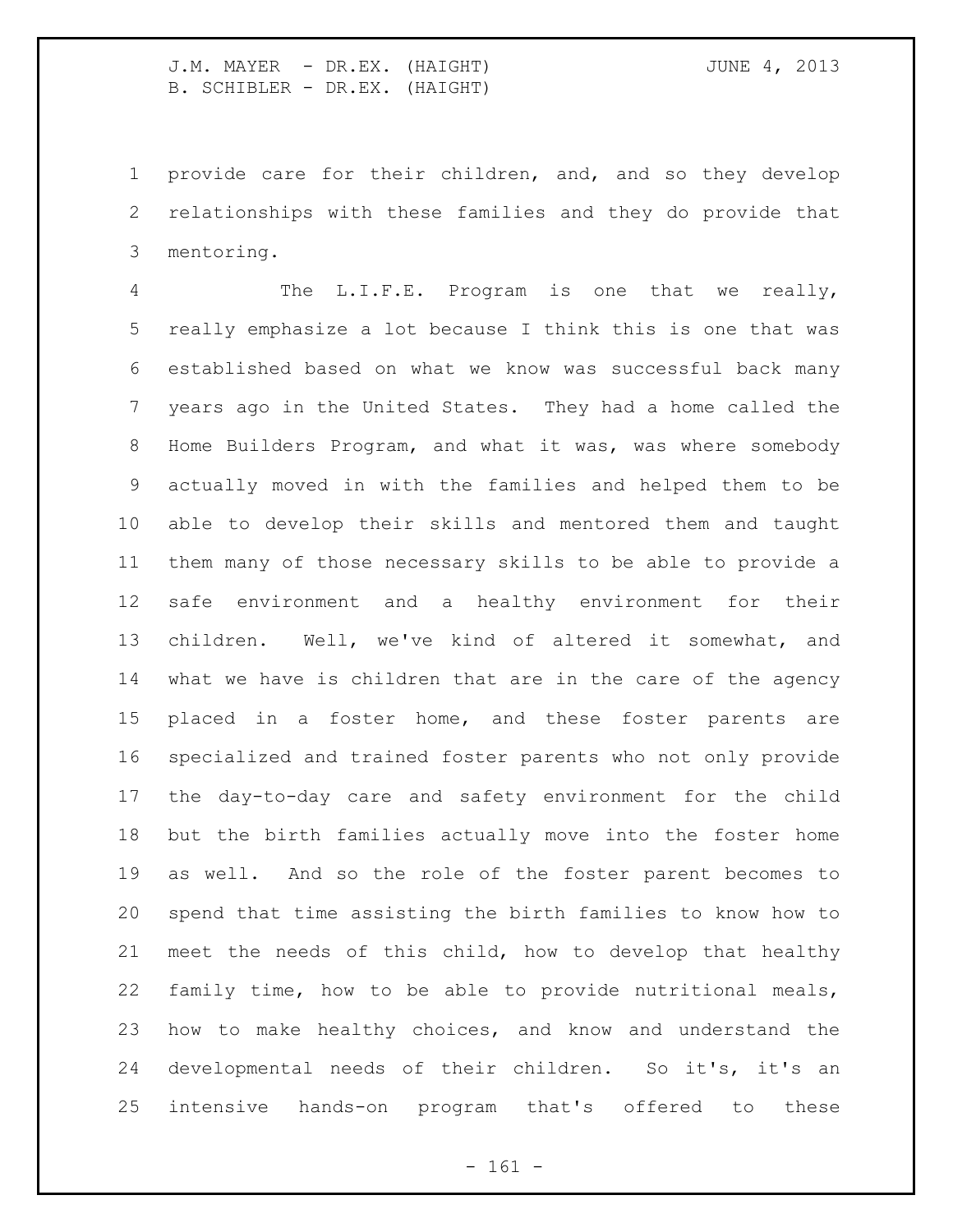families, you know, 24/7. They all live in the same family environment together and so you've got these very specialized foster parents who do that and deliver that. MR. HAIGHT: Um-hum. How many foster homes do you have like that? MS. SCHIBLER: I'd like to say ... I don't know. MR. HAIGHT: Sorry. 8 MS. SCHIBLER: I'm sorry. MR. HAIGHT: And, and I'm sorry, too, for putting you on the spot. MS. SCHIBLER: And, and my assistant who knows -- MR. HAIGHT: I didn't anticipate that question until I'm sitting -- 14 MS. SCHIBLER: -- has left. 15 MR. HAIGHT: -- listening to your answer. I was looking around to see if Karla was here as well, but she's not, so ... 18 MS. SCHIBLER: No. I'm sorry. I know that we have people waiting to get in that program. MR. HAIGHT: Yes. MS. SCHIBLER: And I had thought that it was somewhere between four and half a dozen, but it -- I know that we have a waiting list of families that are waiting to get in there. MR. HAIGHT: Okay. Parent Support and Education

 $- 162 -$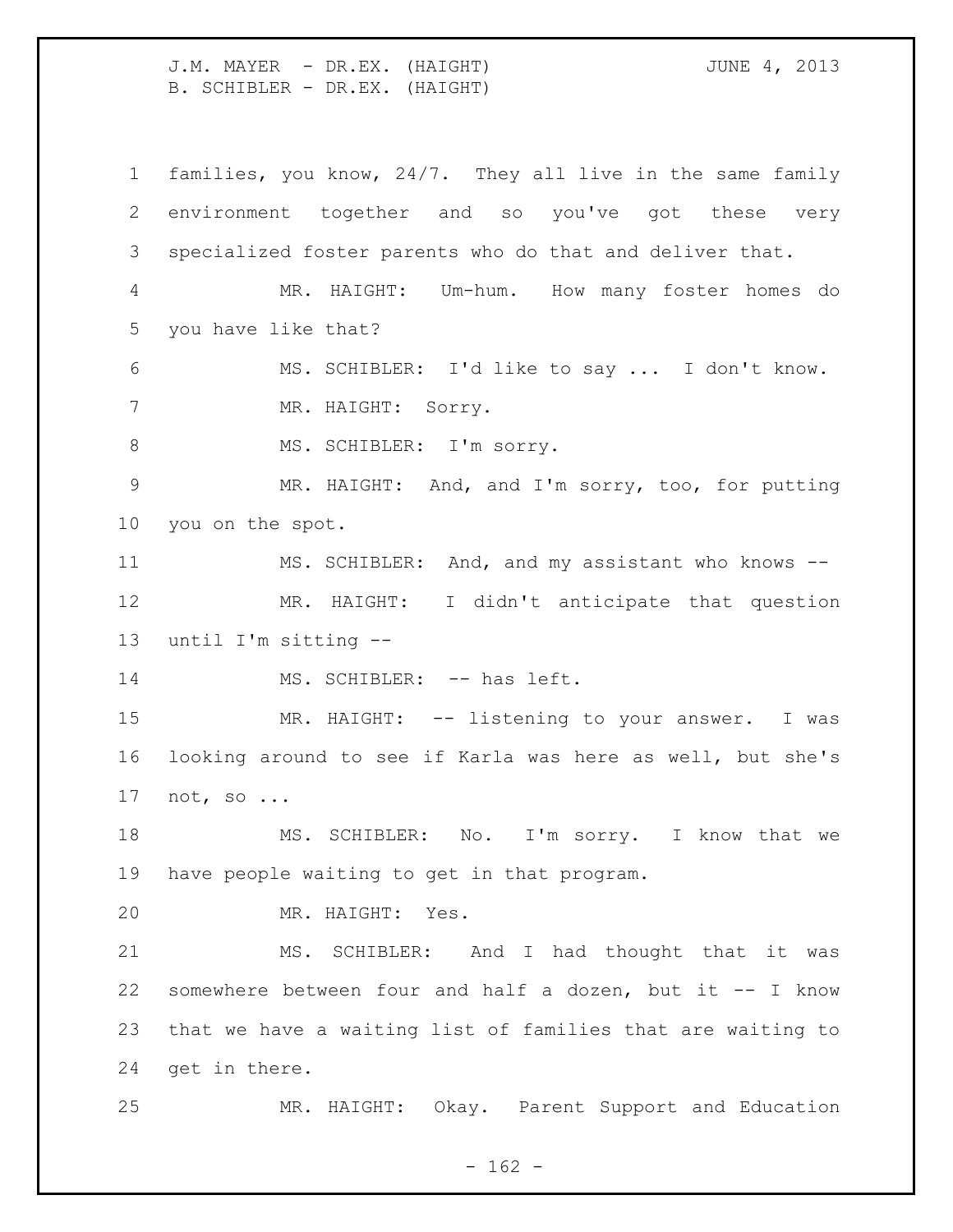Program?

 MS. SCHIBLER: Yes. And this is where support workers will, will go into the families' homes again and, and help educate and mentor the parents and help them to develop their, their skills and, and help them to develop a positive attachment and engagement with their, with their children, so it's just that hands-on mentoring type of program. MR. HAIGHT: So it's like the Home Builders Program that you referred to earlier in the States? MS. SCHIBLER: No, because this one isn't a live- in program -- MR. HAIGHT: Oh, okay. MS. SCHIBLER: -- this is one where the mentors actually go into the home at scheduled time and it becomes an education process -- 17 MR. HAIGHT: Okay. MS. SCHIBLER: Where they're there on specific tasks, teaching them about, teaching these parents how to know and understand the needs of their children and how to engage with their children in a healthy way. MR. HAIGHT: Okay. And Respite? MS. SCHIBLER: The respite is, is offered to families to assist them to have their little bit of time to be able to go out and attend to appointments or to attend

- 163 -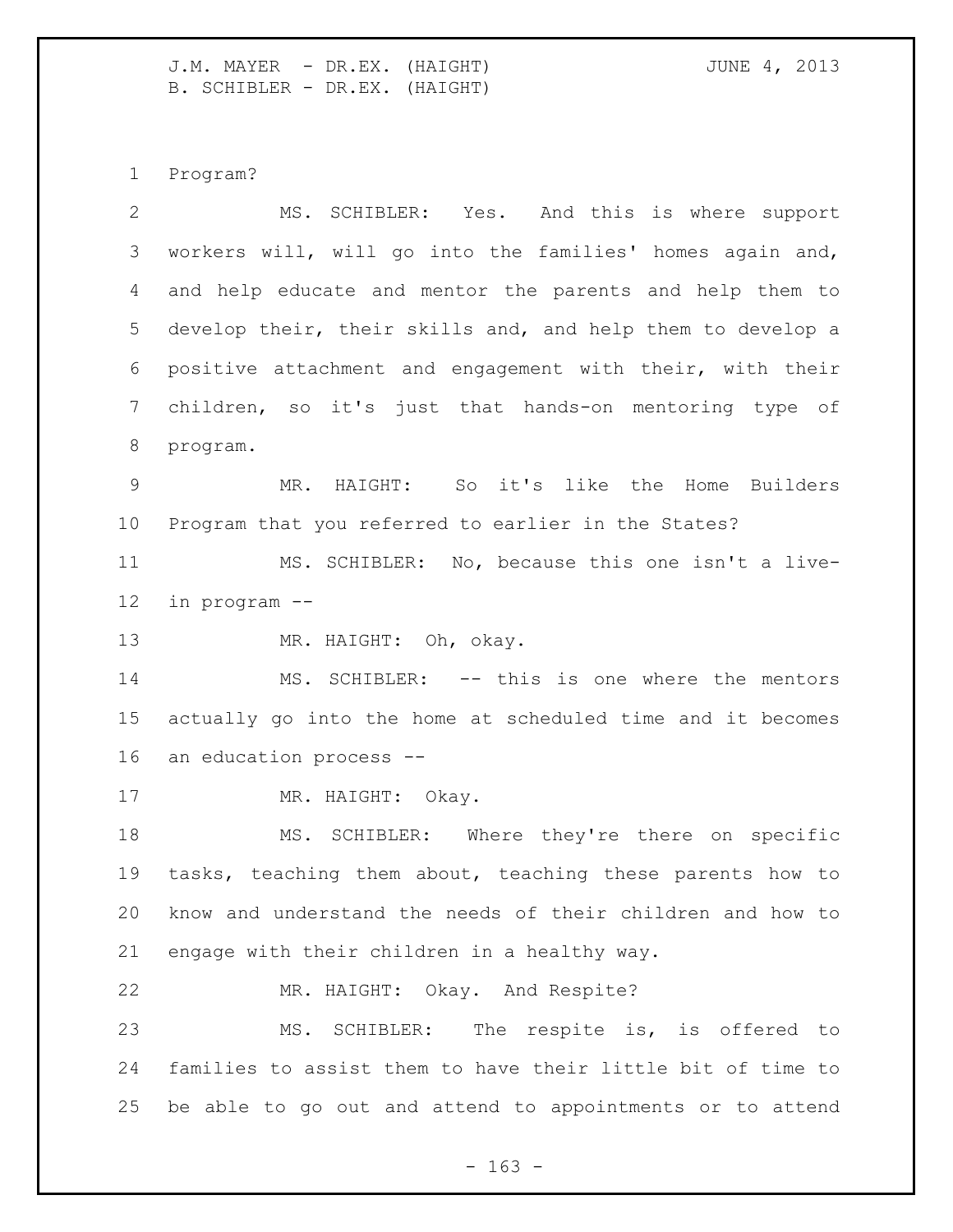programs, and so it provides that additional care for their children in, in order to allow these parents that time to attend to these matters.

MR. HAIGHT: Um-hum.

 MS. SCHIBLER: And for the Supported Family Time, again, this is one where the parents come out and they will engage with their, their children in different kinds of activities. They'll learn how to play with their children, they'll learn how to read to them and, and there's crafts available that they can work on with the children and, and, and they have snack time and just doing a good healthy activity with their child. And, and that's provided for them.

 MR. HAIGHT: Okay. So that brings us, then, to the topic that we spoke a little bit about at the commencement of your evidence, Ms. Schibler, namely funding. Because as I understand it, a good deal of these programs are in jeopardy and as a result of the current model?

20 MS. SCHIBLER: That's correct.

 MR. HAIGHT: And could you perhaps provide a little bit more specifics in, on that?

23 MS. SCHIBLER: Well, again, those are those support and those prevention programs that, you know, particularly if they haven't, if they don't have children

- 164 -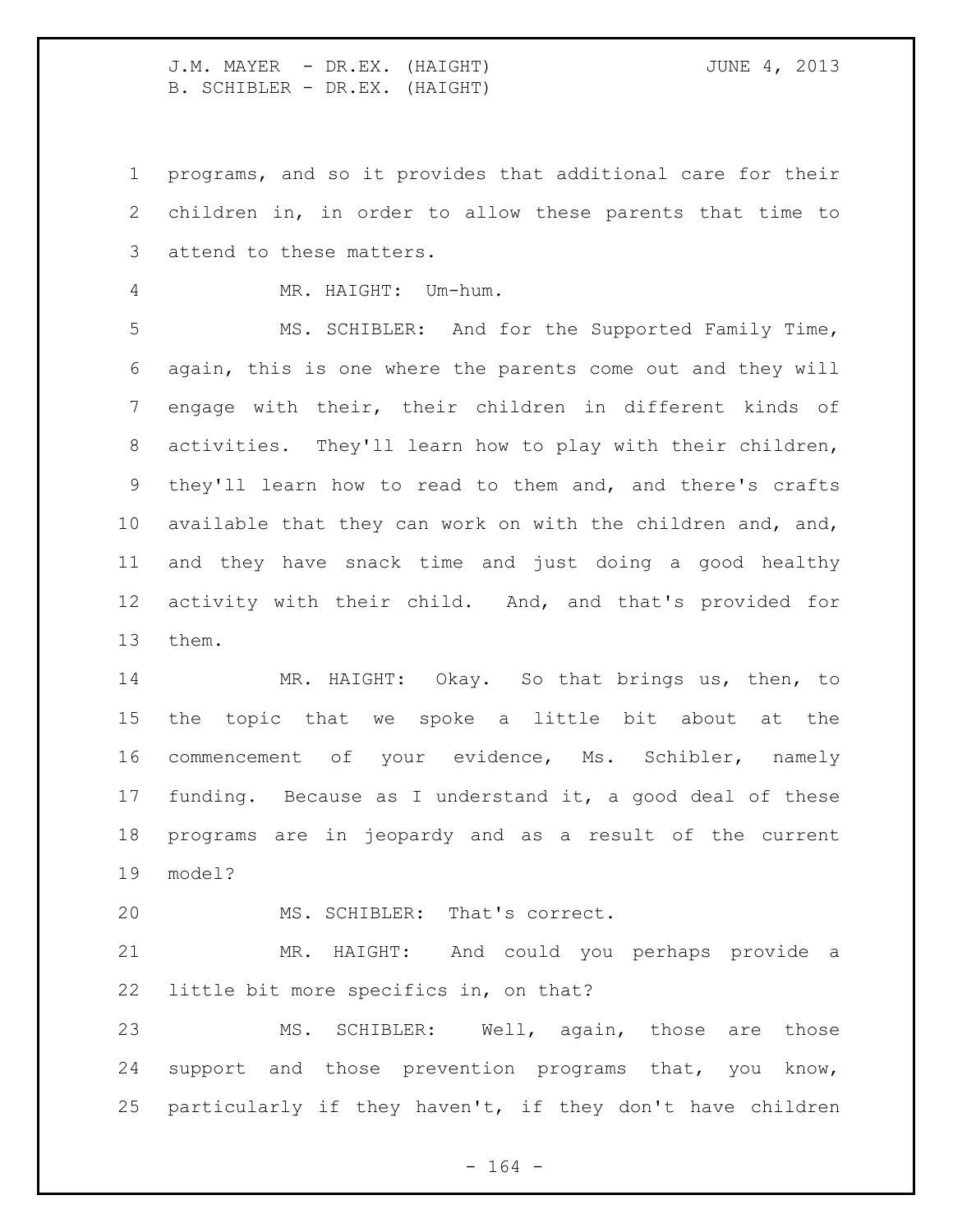in care, particularly if there is no way to bill back under child maintenance parts of the funding model that we don't have access to the dollars needed for supporting and, and providing through these programs. And it's, you know, it's those pro-active programs that we know and understand are essential. They're essential programs through our understanding of culturally relevant effective child welfare services.

 MR. HAIGHT: And let me just ask you about effective. You have, and I appreciate that you are, will be relying upon people that you are just now beginning to work with and lead as their CEO, but what information have you been provided regarding the effectiveness of some of these programs that you've just laid out for the inquiry?

 MS. SCHIBLER: Well, I know that for us, I mean certainly one of the areas that we really need to be able to demonstrate back to government at this current time, because it's the only way we can seem to access the, the funding, is to be able to demonstrate the outcomes.

MR. HAIGHT: Um-hum.

 MS. SCHIBLER: And as I explained earlier, that that's sometimes a challenge, because how can you explain in a, in a small gap of time the positive outcomes that you know may not be evident for maybe the next ten years, the next five years? Unfortunately, that's not the way the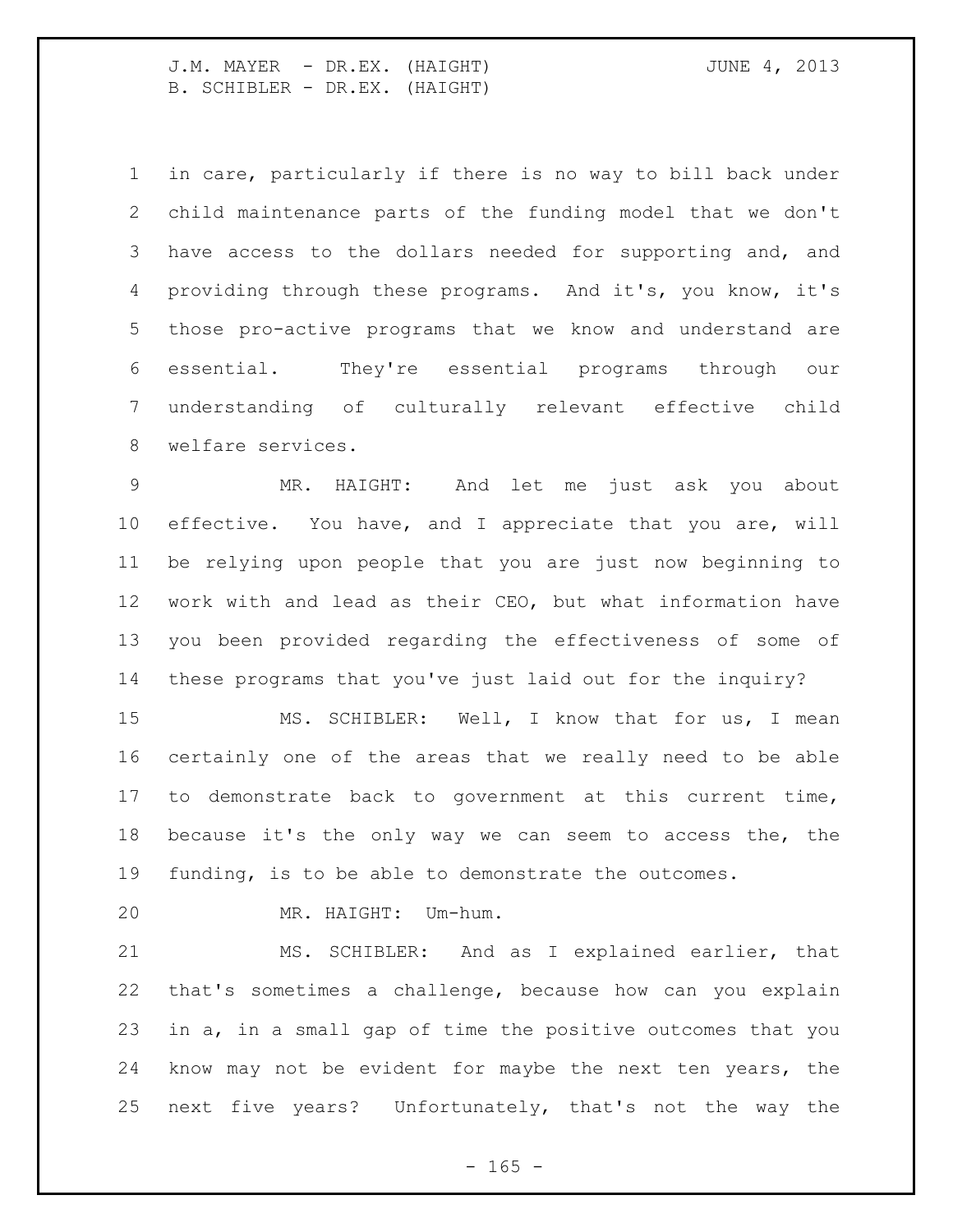funding works. And so the outcomes in our mind is, yes, being able to prevent children from coming into care but it's bigger than that. It's bigger than that. It's being able to build a healthier population of children and families that have been in contact with the child welfare service. It's about strengthening them in a way that the health outcomes, the education outcomes, poverty outcomes aren't what we're seeing and hearing about today but where we are able to, to be a vibrant healthy Métis community. And that takes the investment of today in order to be able to see, in later days.

12 MR. HAIGHT: And you, you mentioned that that's not how the funding works. How does the funding work?

 MS. SCHIBLER: Well, currently the amount of dollars that are allocated for prevention services are very limited and the majority of the money that's available is usually based on the numbers of children that you have in care. And so for a lot of these types of specialized services you have to try and find a way to be able to fund it.

21 And while, you know, the positive, the positive piece to that is that we have had some engagement with government as of late trying to emphasize the importance of our programs, and I believe that there's a willingness to listen to that, my hope is that that will see and achieve

- 166 -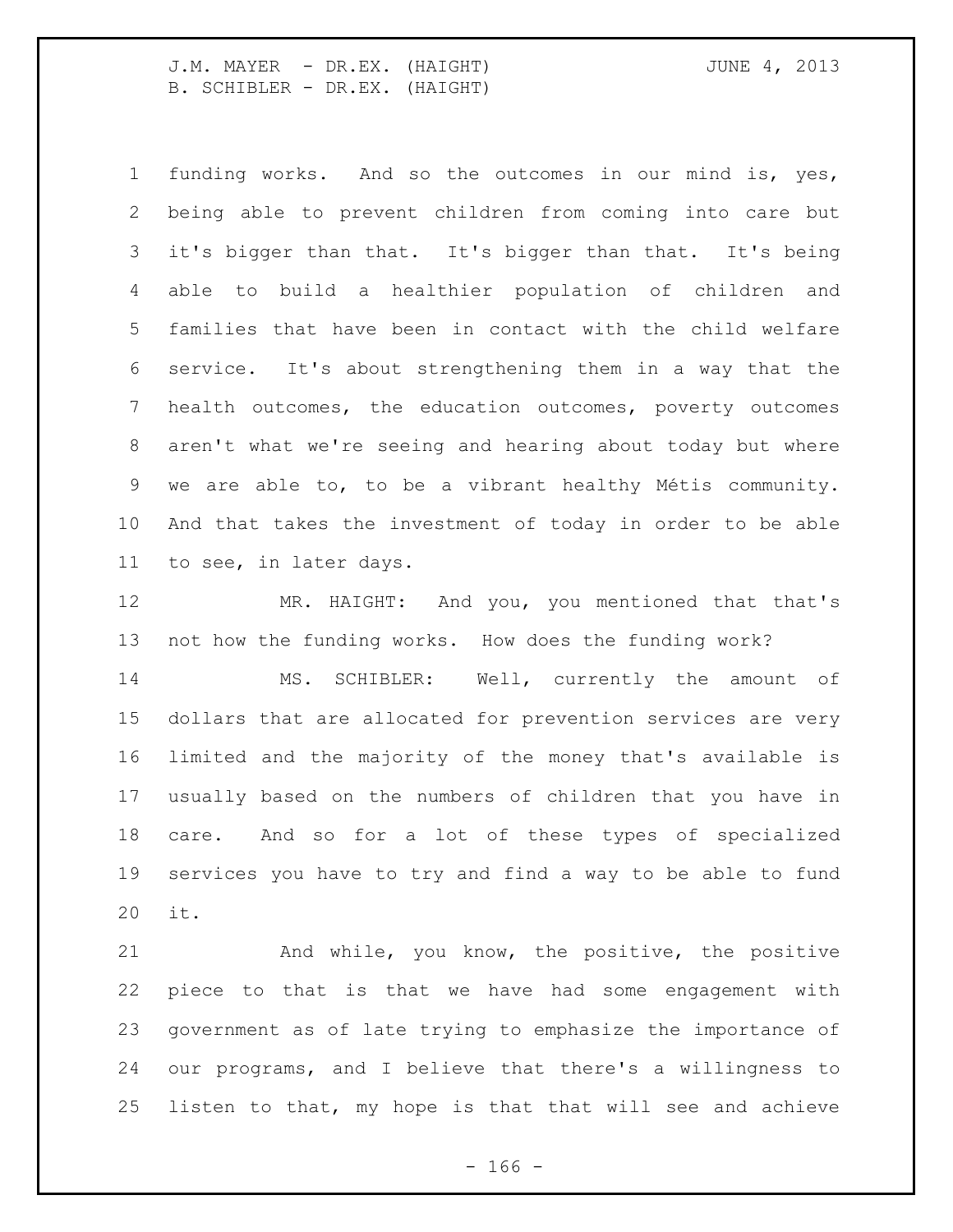some very consistent and ongoing support and one that recognizes that in the true spirit of devolution, in the intent of the AJI-CWI, that we are the ones that should be determining the effectiveness on our families and what our families need. We are the ones that should be determining how that funding should be distributed to our agencies and that we shouldn't have to, we shouldn't have to beg for those dollars, we shouldn't have to worry from year to year whether or not those dollars will be available or whether those program dollars will be scratched or try to find ways to slide in on other areas of our funding to be able to make these programs a reality. These programs are essential to our Métis services.

14 MR. HAIGHT: Mr. Commissioner, I have -- or not I have, but at the paper, page 36, there is a, a description of, of some of the programs that are at risk of being terminated as a result of the current funding model. I won't go into those, and you've heard a thorough description of the services that are --

 THE COMMISSIONER: They're all included in those that have been discussed?

MR. HAIGHT: Yes.

MS. SCHIBLER: Yes.

 MR. HAIGHT: They are. I am about to turn to the issue of recommendations, Sir, but there is one small issue

- 167 -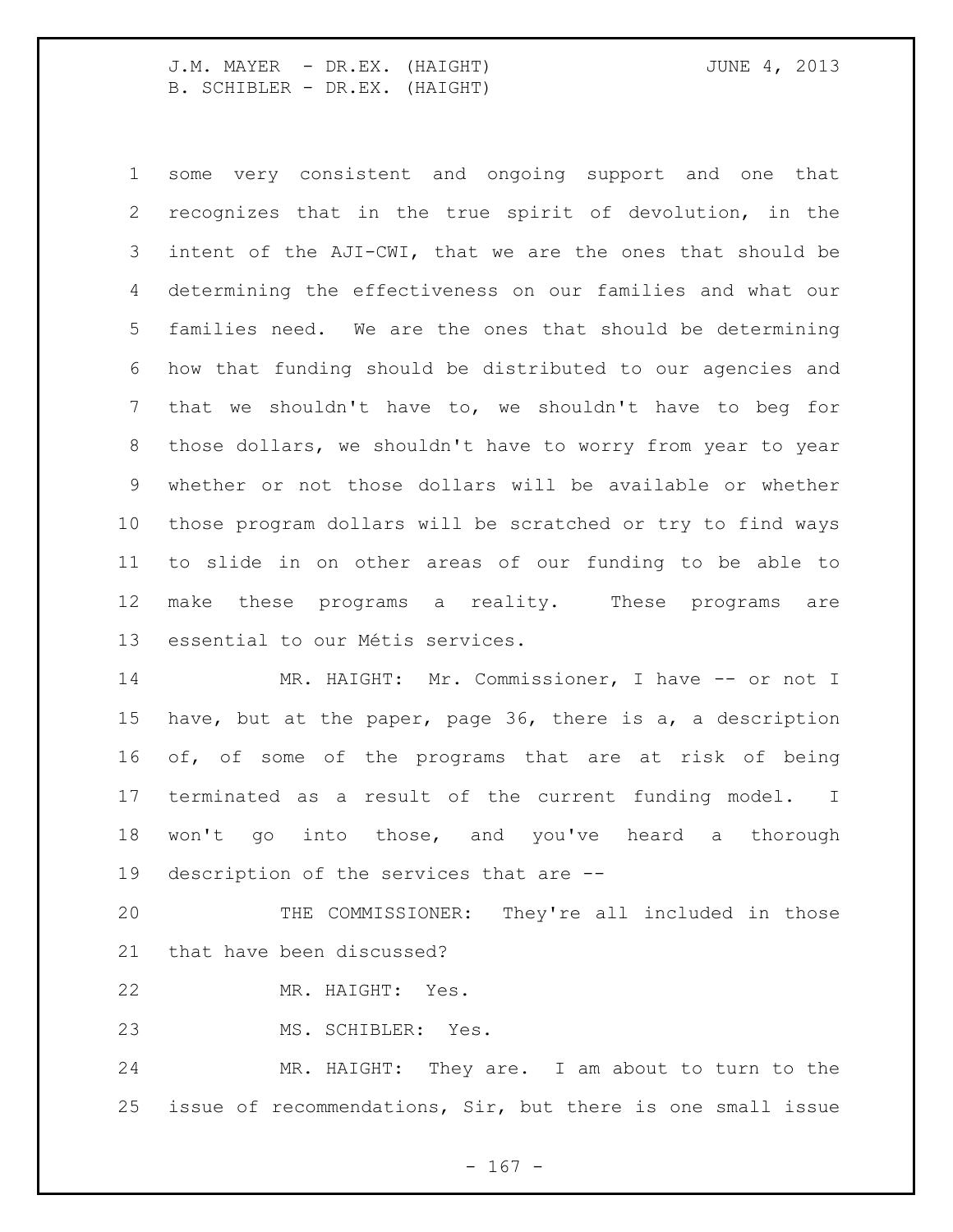| $\mathbf 1$    | that is a very important issue to the MMF and therefore to  |
|----------------|-------------------------------------------------------------|
| 2              | the authority because it, again, impacts upon funding, that |
| 3              | I do want to just discuss briefly and, and ask one brief    |
| 4              | question about with Ms. Mayer, and that appears at the      |
| 5              | portion of the paper entitled Reconciliation with the       |
| 6              | Métis.                                                      |
| $7\phantom{.}$ |                                                             |
| $8\,$          | BY MR. HAIGHT:                                              |
| $\mathsf 9$    | MR. HAIGHT: And I'm going to read, again, just              |
| 10             | two small portions, one from the bottom of page 39 under    |
| 11             | the heading Jurisdiction over Métis and then, again, on the |
| 12             | same -- under the same heading, at the bottom of page 40.   |
| 13             | So it says, under Jurisdiction Over Métis:                  |
| 14             |                                                             |
| 15             | "Constitutional and legal issues                            |
| 16             | regarding Crown responsibility for                          |
| 17             | Aboriginal peoples have<br>been                             |
| 18             | deeply debated in Canada for over                           |
| 19             | half a century, leaving<br>some                             |
| 20             | Aboriginal peoples<br>in                                    |
| 21             | jurisdictional limbo. Despite the                           |
| 22             | inclusion of Métis rights bearing                           |
| 23             | Aboriginal peoples<br>in<br>the                             |
| 24             | Constitution Act, 1982, the                                 |
| 25             | federal government's current                                |

- 168 -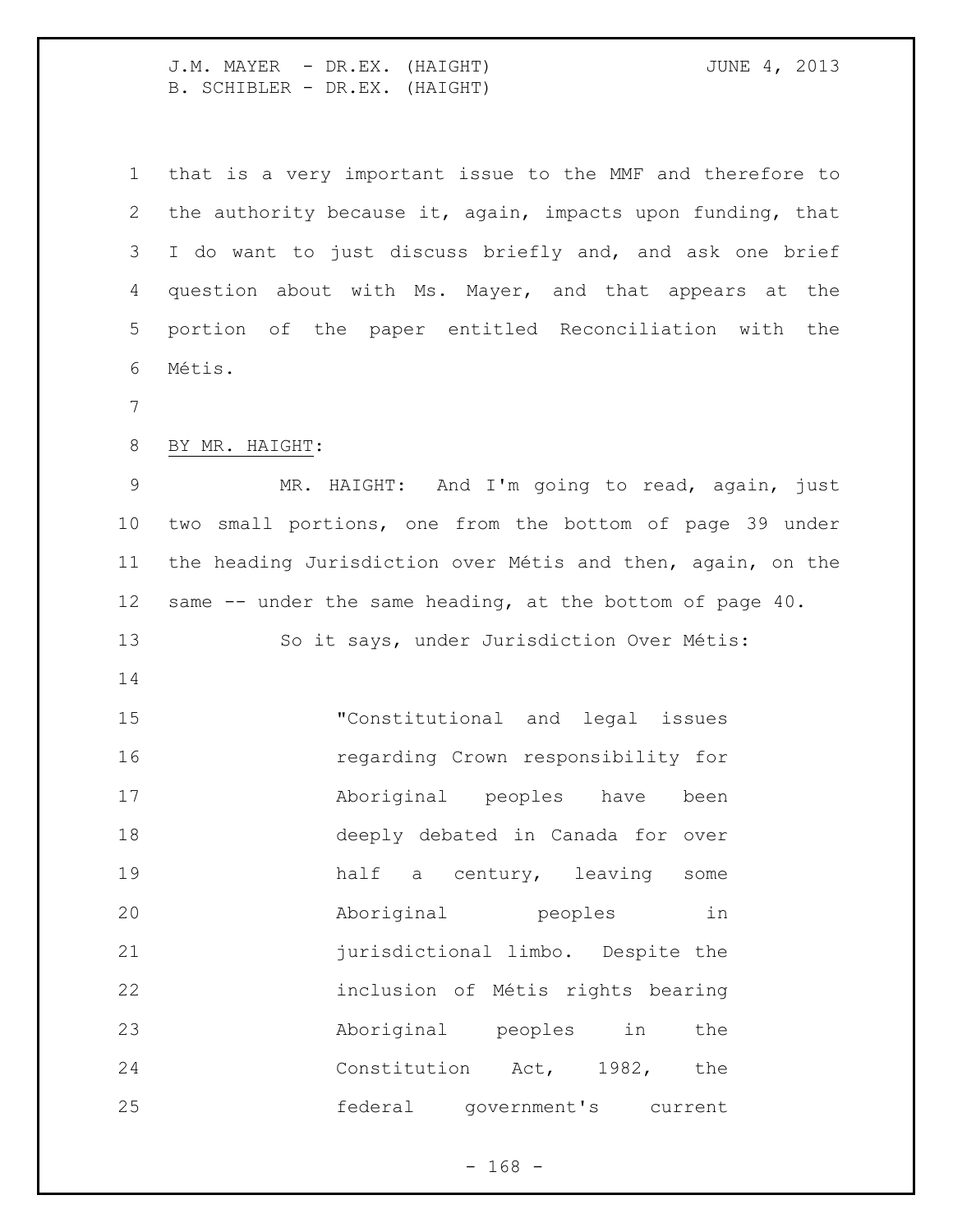| $1\,$         | policy is that its responsibility               |
|---------------|-------------------------------------------------|
| $\mathbf{2}$  | extends only to status First                    |
| 3             | Nation people and Inuit, while                  |
| 4             | provincial governments have a                   |
| 5             | general responsibility for                      |
| 6             | Aboriginal peoples living off                   |
| 7             | reserve."                                       |
| $8\,$         |                                                 |
| $\mathcal{G}$ | Turning over to page 40, at the bottom of page  |
| 10            | 40, this, the provincial perspective is, is:    |
| 11            |                                                 |
| 12            | "The provinces generally maintain               |
| 13            | that the federal government has                 |
| 14            | full jurisdiction for all                       |
| 15            | Aboriginal peoples while                        |
| 16            | maintaining education as a                      |
| 17            | provincial authority. This has                  |
| 18            | left the Métis Nation in a policy               |
| 19            | vacuum between the federal and                  |
| 20            | provincial governments and                      |
| 21            | resulting in Métis concerns not                 |
| 22            | been addressed effectively by                   |
| 23            | either level of government."                    |
| 24            |                                                 |
| 25            | And the question I have for you, Ms. Mayer, is, |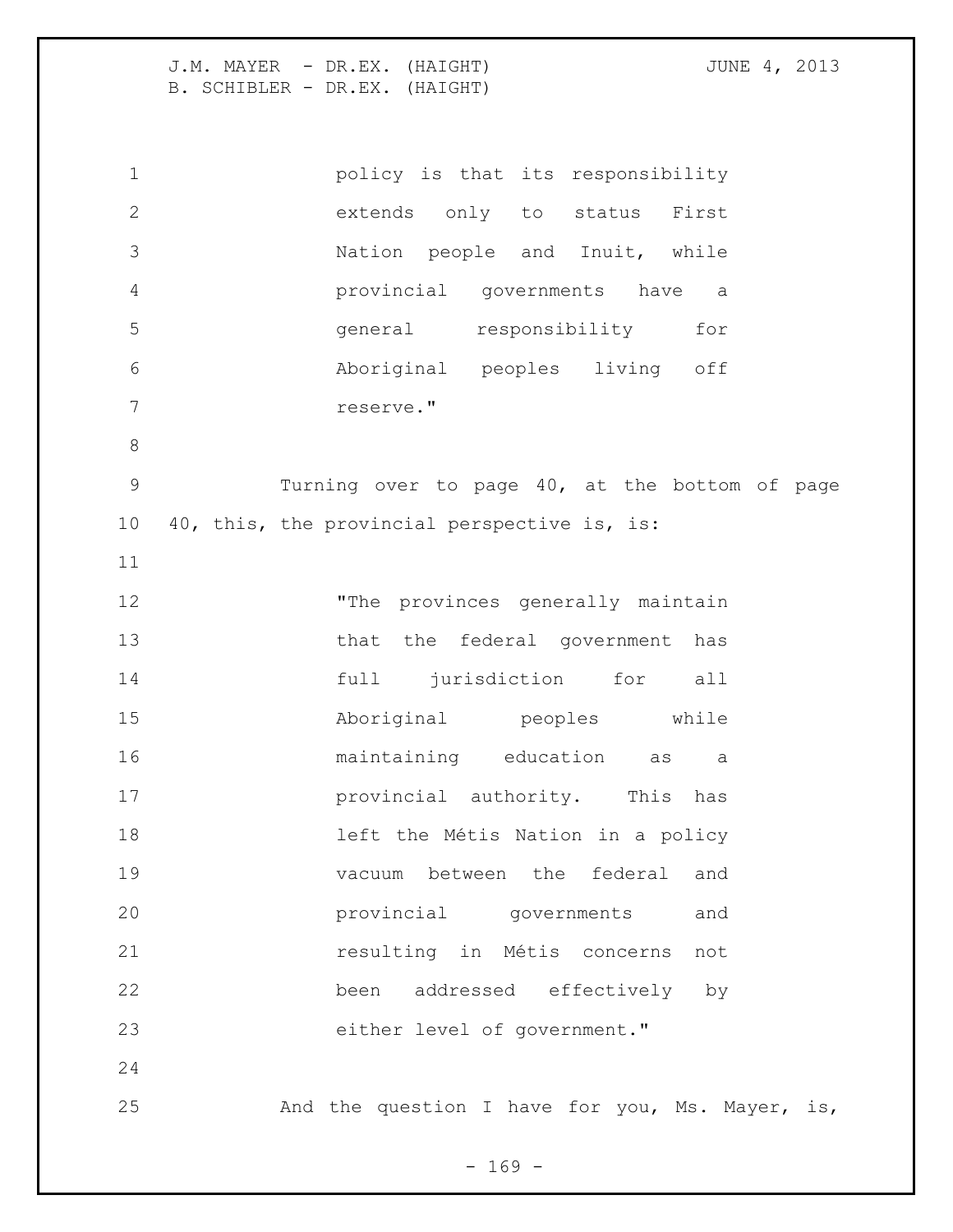J.M. MAYER - DR.EX. (HAIGHT) JUNE 4, 2013 B. SCHIBLER - DR.EX. (HAIGHT) is what I just read to the Commissioner, is that consistent with the MMF's dealings with both the provincial and federal government? MS. MAYER: Yes, it is. MR. HAIGHT: Thank you. THE COMMISSIONER: I understand what you say the feds are saying at the bottom of page 39. 8 MR. HAIGHT: Yes. 9 THE COMMISSIONER: You say, at the bottom of page 40: 12 The provinces generally maintain 13 that the federal government has full jurisdiction for all Aboriginal peoples while maintaining education as a **provincial authority.**" That is, all aboriginal peoples both on and off reserve? MR. HAIGHT: Yes. THE COMMISSIONER: And what, what reaction do they get when they maintain that position? MR. HAIGHT: Well, they certainly don't get a warm welcome from the, either the federal government or the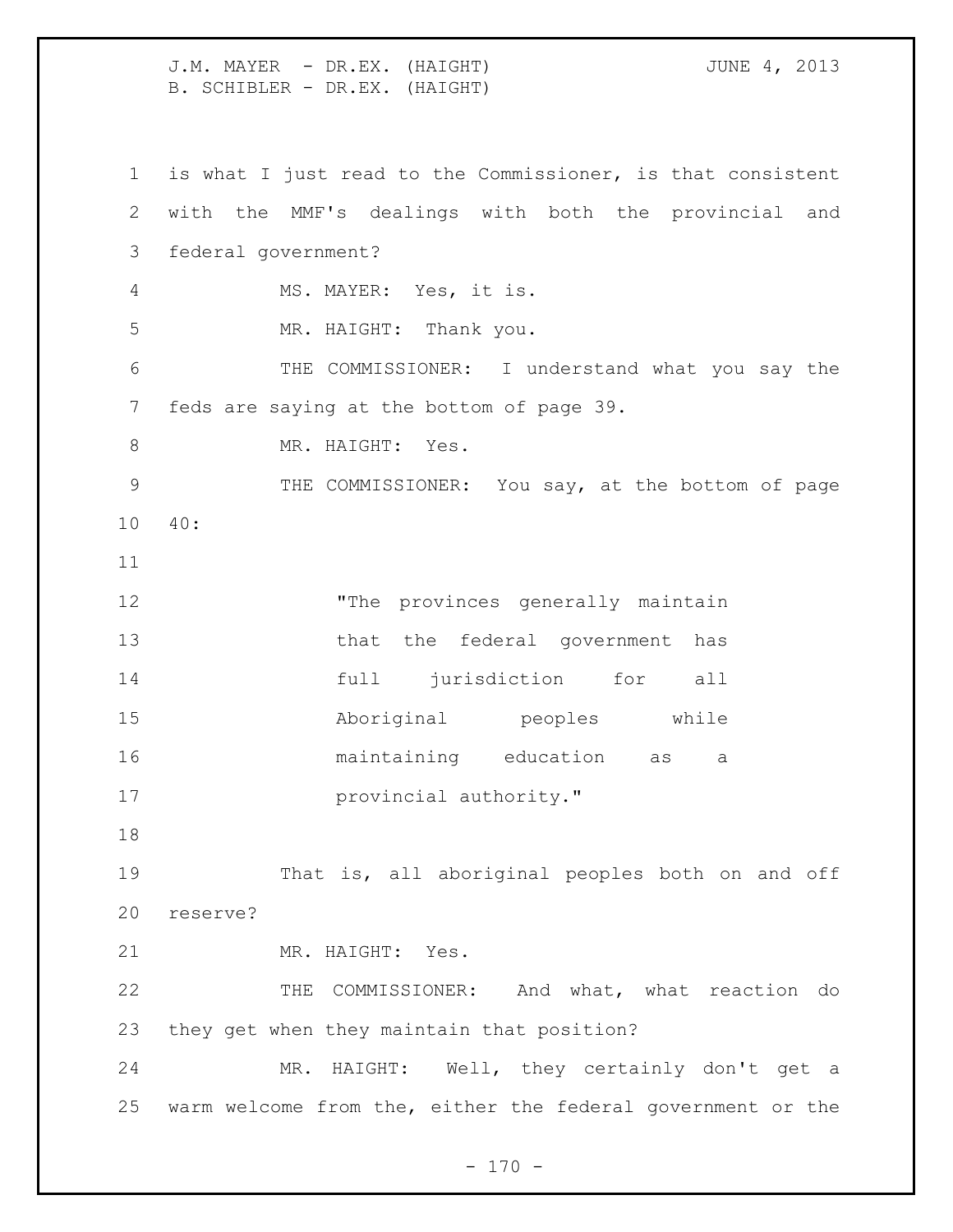J.M. MAYER - DR.EX. (HAIGHT) JUNE 4, 2013 B. SCHIBLER - DR.EX. (HAIGHT) Métis. The problem is that the Métis are just caught in the middle. THE COMMISSIONER: Well, does, does the province have a, a legal basis for that argument? MR. HAIGHT: I'm not certain, Sir, because I've not been involved in those direct discussions. 7 THE COMMISSIONER: Okay. MR. HAIGHT: Yeah. Can't, can't help you there, I'm sorry. 10 THE COMMISSIONER: I get the, the opposites, if you like, in the two paragraphs you read. MR. HAIGHT: Sorry? 13 THE COMMISSIONER: I, I get the, the opposites, the -- MR. HAIGHT: Um-hum. Yes. 16 THE COMMISSIONER: -- the position of the feds on the one hand -- 18 MR. HAIGHT: Yes. THE COMMISSIONER: -- and the position of the province the other, which do not coincide. MR. HAIGHT: They don't. And the Métis -- THE COMMISSIONER: I've heard, heard the feds before many times. MR. HAIGHT: Yes. And, and the difficulty is that the Métis don't fall into either of those categories

- 171 -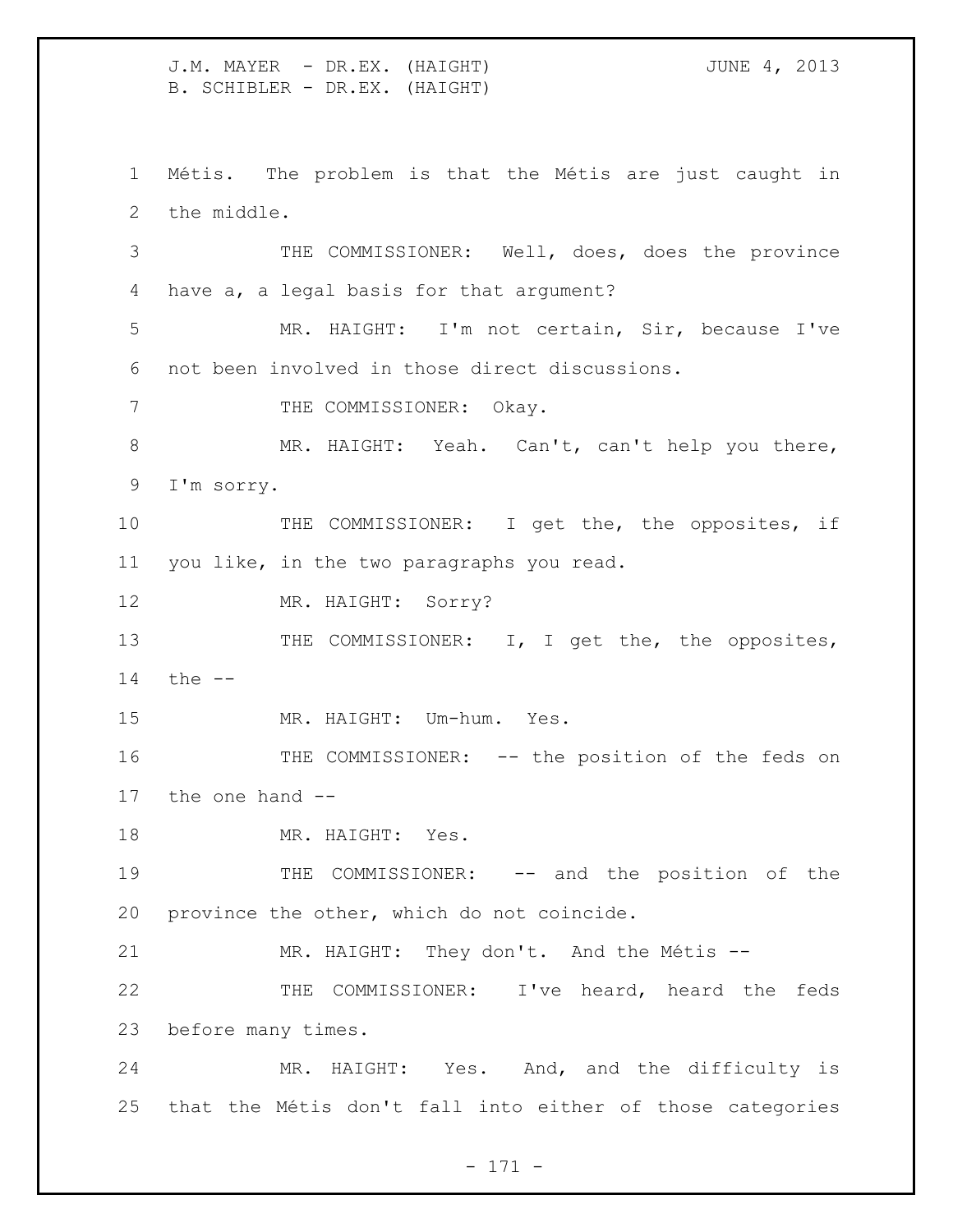on, on either side, so ...

 THE COMMISSIONER: But they, the feds rely on their power to, to legislate as laid out in Section 91, I guess.

MR. HAIGHT: Yes.

 THE COMMISSIONER: But I'm interested in, in that 7 statement made by the province that they maintain that, but I'd be interested to know the basis on which they maintain it. If, if they have a basis in law for it I'd be most interested to know what it is.

11 MR. HAIGHT: Well, I, I -- there is an individual in the audience who has been involved in some of those negotiations and that policy and I, once I finish with the recommendations I may just ask him a brief question about that and see if he can shed any light on that for you.

16 THE COMMISSIONER: Okay.

## BY MR. HAIGHT:

 MR. HAIGHT: Turning, then, Ms. Mayer and Ms. Schibler, to the recommendations that appear at page 43, pages 43 through 45 of the paper, and there are six recommendations, the two -- the first two primarily come from Manitoba Métis Federation.

 Ms. Mayer, if you don't mind, would you read into the record those first two recommendations that appear at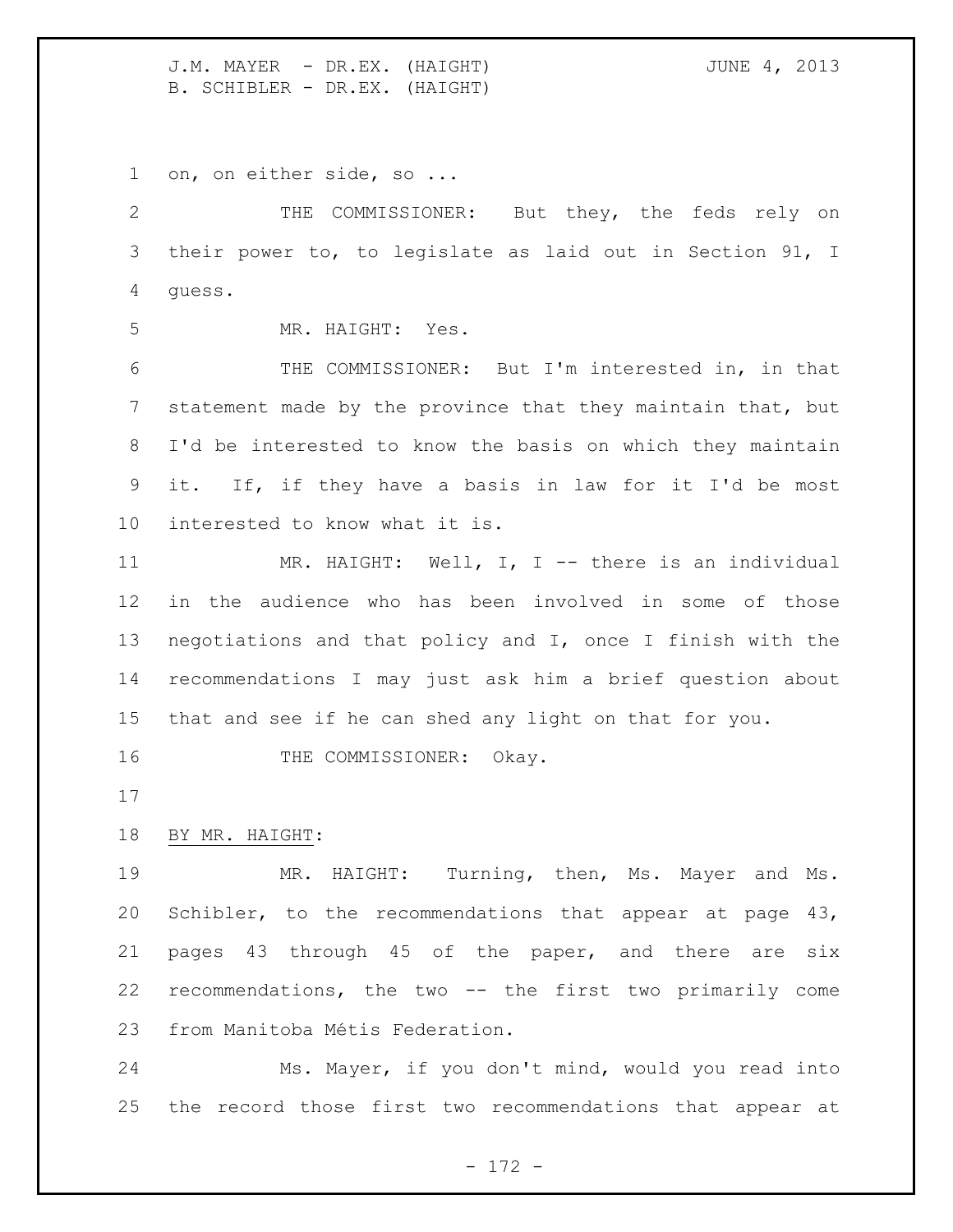page 43? 2 MS. MAYER: The first one is: "The full implementation of the Manitoba Métis Policy that ensures the policy principles and framework elements are applied comprehensively, and a renewed relationship in the province reflects the distinct needs and 11 circumstances of the Métis." 13 MR. HAIGHT: That recommendation, Ms. Mayer, goes to your statement that you said earlier, that the MMF was very pleased when the Manitoba Métis Policy was announced but, and I'm going to paraphrase and I'm hoping it's accurate, but has not been completely pleased with the implementation of that policy? 19 MS. MAYER: That's correct. MR. HAIGHT: So they're asking that, put your words into actions? MS. MAYER: Yes. MR. HAIGHT: The, the second recommendation? MS. MAYER: The second recommendation is: 

- 173 -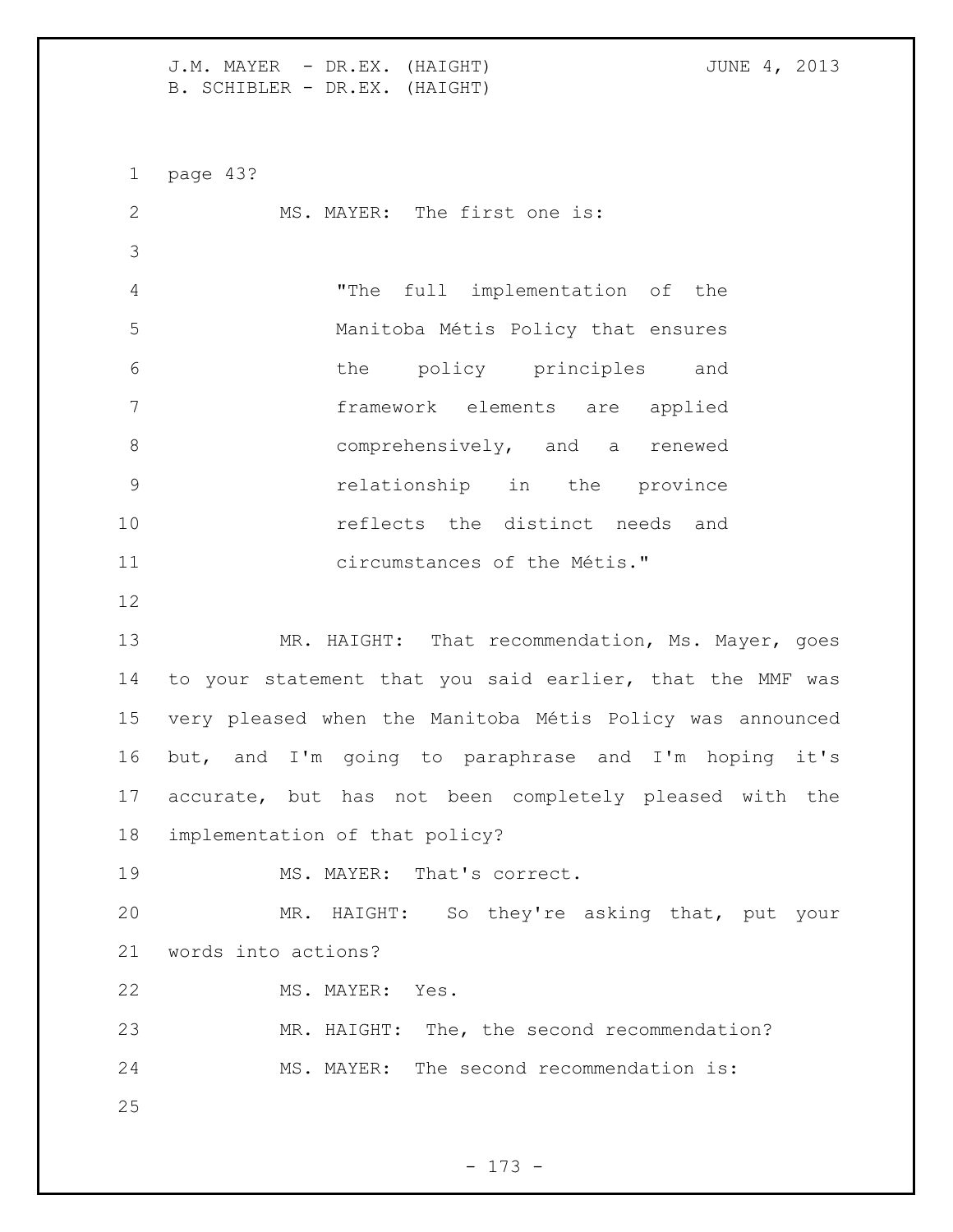"The development and implementation of a Métis-specific knowledge base to provide for an evidence-based approach to the socio-economic programming needs of the Métis." 8 MR. HAIGHT: And, and that again, as I understand it, is, is consistent with the Manitoba Métis Policy as well? 11 MS. MAYER: Yes. MR. HAIGHT: And a bit of detail is provided in that, in the paragraph above that, that refers to: "... a knowledge network to accumulate evidence-based research on what works to overcome Métis disadvantage." Which is again, essentially, then, words just pulled directly from the Manitoba Métis Policy, right? MS. MAYER: Correct. 23 MR. HAIGHT: Turning over to page 44, Ms. Schibler, the next recommendations are particularly relevant to the authority so if I can ask you to read those

- 174 -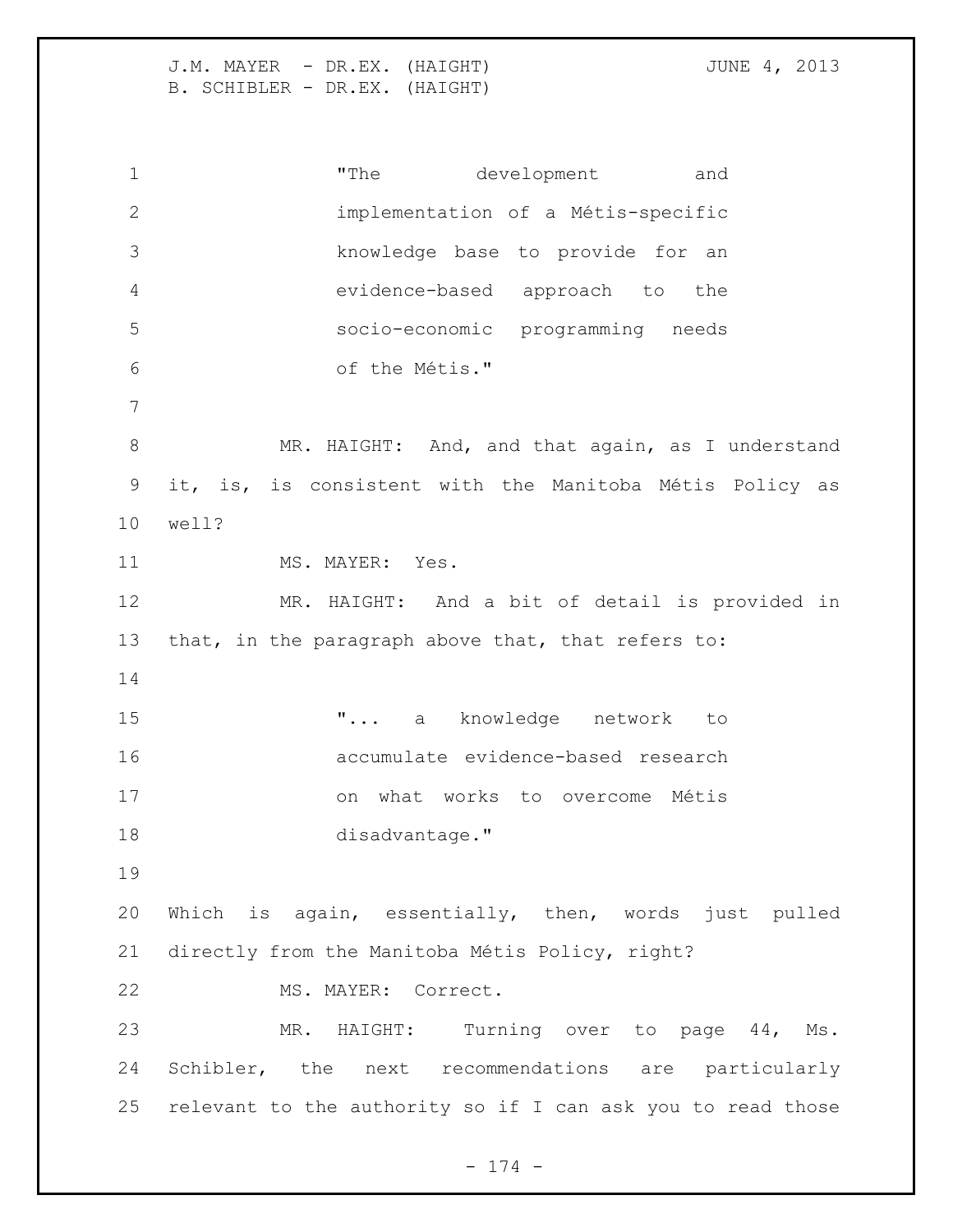into the record, please. MS. SCHIBLER: Certainly: "A distinctions-based approach (see Métis Policy framework element) is applied to services provided to Métis children and families." MR. HAIGHT: And the programs that you have been speaking about this afternoon are, of course, all distinction-based approaches, aren't they? MS. SCHIBLER: Yes. I mean, if you are looking at the Manitoba Métis Policy you can see that it's intended to give Métis people a voice in decision-making and in promoting and preserving our distinct culture that, you know, that preservation and promotion of the culture is really about valuing and affirming Métis culture and within our Métis nation. MR. HAIGHT: And, and on the issue of culture there are two recommendations relating to culturally relevant programming. They both appear at, on page 44. MS. SCHIBLER: Yes. The first one is: "Ensure that the child and family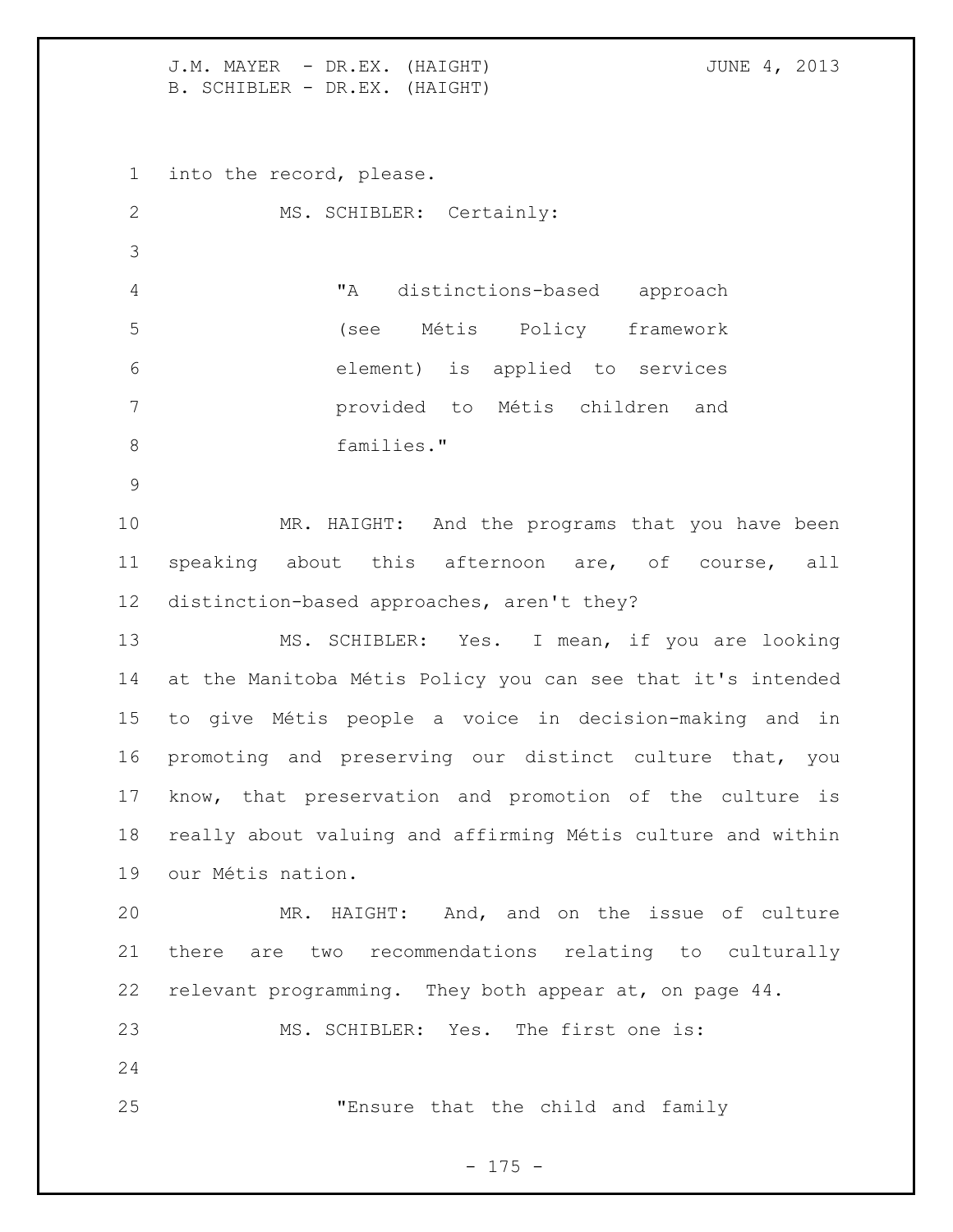| $\mathbf 1$    | services agencies under the Metis                       |
|----------------|---------------------------------------------------------|
| $\overline{2}$ | Child and Family Services                               |
| 3              | Authority have the capacity to                          |
| 4              | develop and deliver comprehensive                       |
| 5              | support and prevention services to                      |
| 6              | Métis children and families in                          |
| 7              | accordance with the Act."                               |
| 8              |                                                         |
| $\mathcal{G}$  | MR. HAIGHT: Yes.                                        |
| 10             | MS. SCHIBLER: And that:                                 |
| 11             |                                                         |
| 12             | "The Metis Child and<br>Family                          |
| 13             | Services Authority must have the                        |
| 14             | resources to ensure support for                         |
| 15             | promoting, strengthening and                            |
| 16             | preserving Métis culture and                            |
| 17             | heritage."                                              |
| 18             |                                                         |
| 19             | MR. HAIGHT: And then the -                              |
| 20             | THE COMMISSIONER: Wait a minute, wait a minute          |
| 21             | now. You're dealing with the resources to support under |
| 22             | that, the second on you just read out $-$ -             |
| 23             | MS. SCHIBLER: Yes.                                      |
| 24             | THE COMMISSIONER: -- which I assume is financial        |
| 25             | resources.                                              |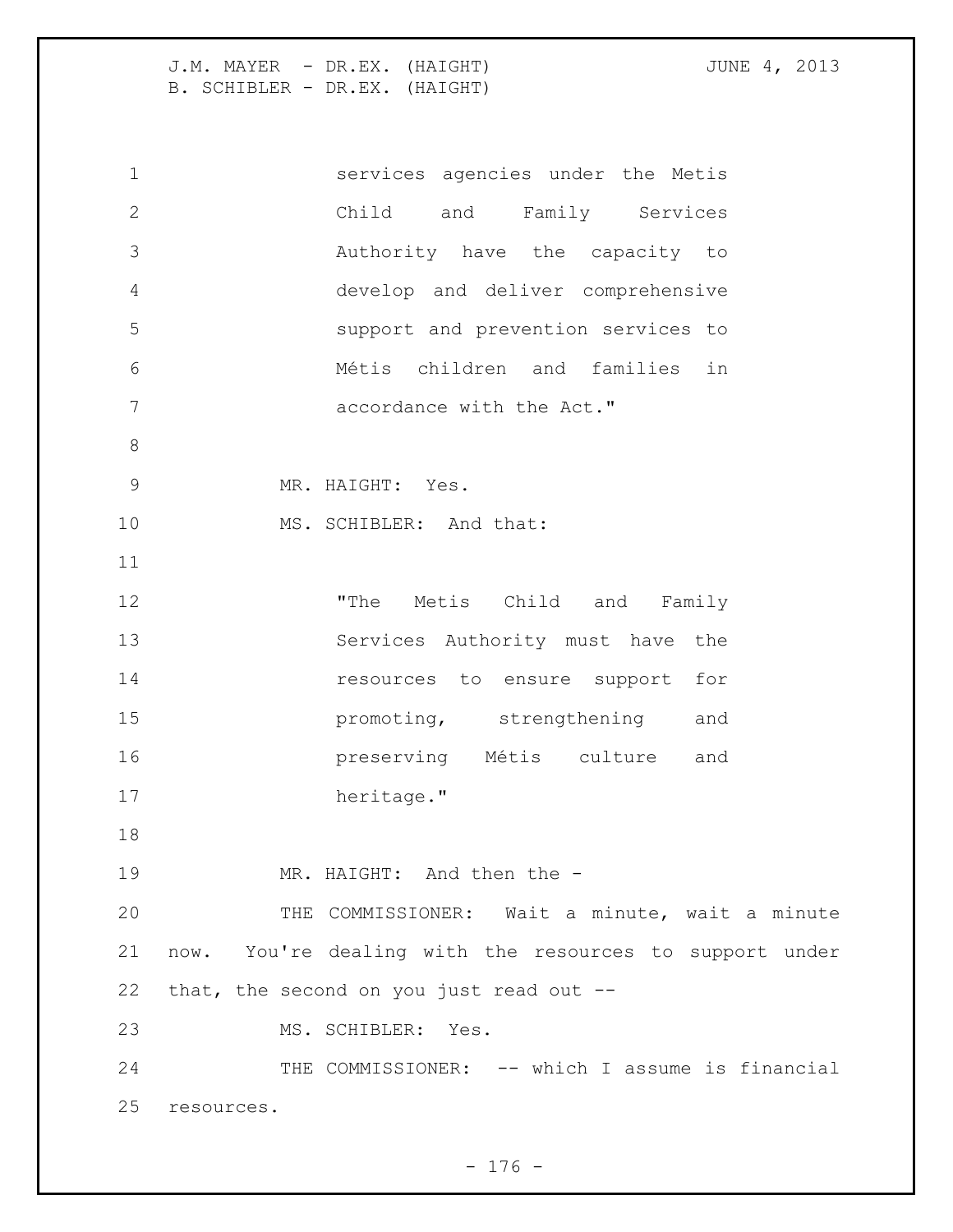MS. SCHIBLER: Yes. THE COMMISSIONER: Now, in the one above you say, ensure that the Child and Family Services agencies have the capacity. Does that relate to financial support, too, when you say "ensure" or is there something more there? MS. MAYER: Well, if you look at the legislation and you look at Section 19 of the Child and Family Services Authorities Act. 9 THE COMMISSIONER: Yes. MS. SCHIBLER: Under the duties of an authority, it says specifically, ensure that culturally appropriate standards for services, practices and procedures are developed, and so in doing so as an authority, you know, we 14 support the development of those culturally relevant, those culturally specific programs, the ones that I referred to earlier. The only difficulty with that, though, is that there is no place in legislation that says that we will be ensured the ability to deliver them. We can develop them but if we don't have the resources to deliver them, then it's almost a contradiction.

21 THE COMMISSIONER: I follow you.

BY MR. HAIGHT:

 MR. HAIGHT: And then the last recommendation relates to the completion of the full implementation of the

- 177 -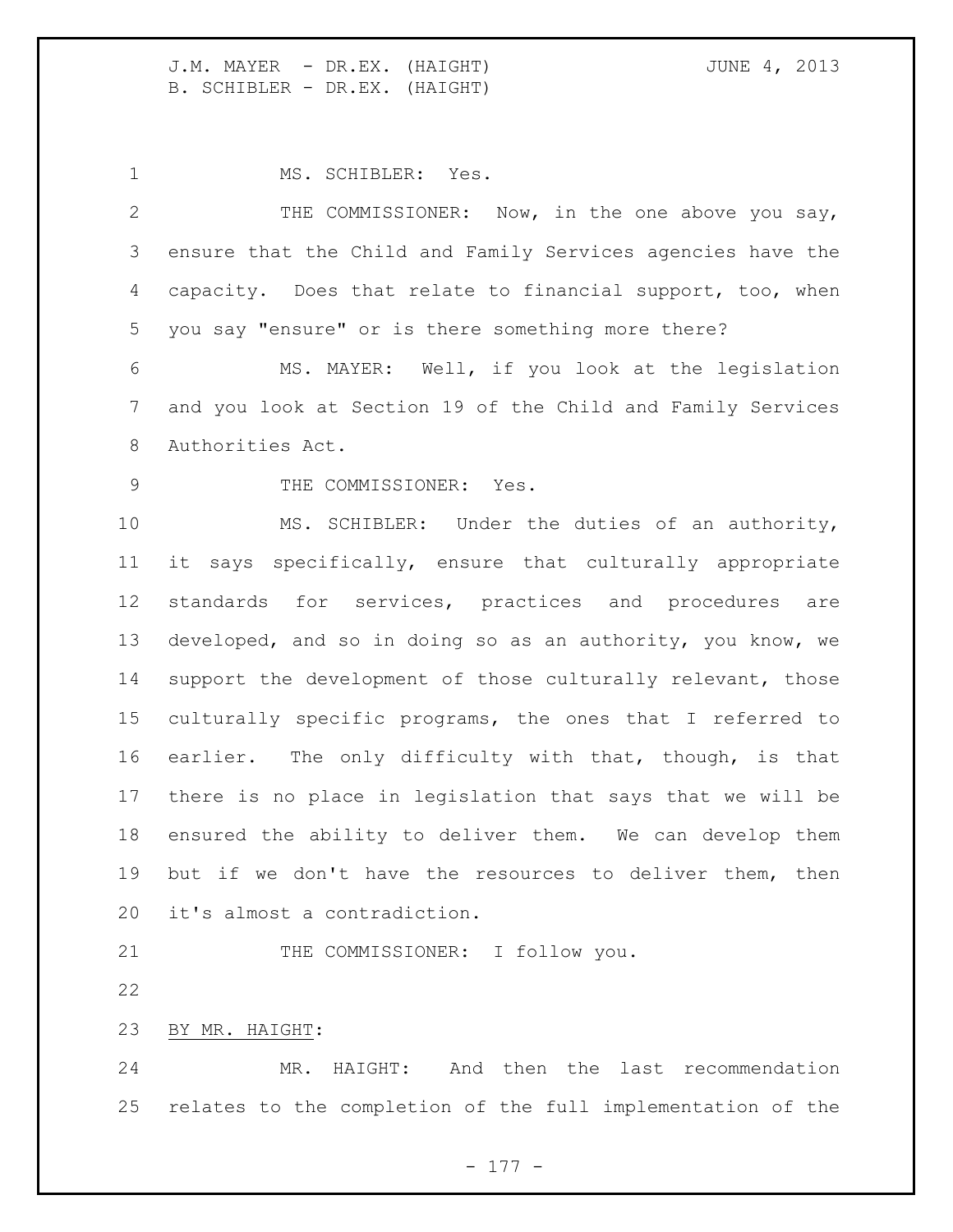devolution Child and Family Services, and it echoes what you said a few moments ago regarding devolution of funding. MS. SCHIBLER: That's correct. "The funding model for Métis child and family services must evolve to a direct transfer of financial **8 8 resources** from the Manitoba Government to the Metis Child and Family Services Authority over the 11 next three years."

13 And of course, the question would be, why over the next three years? And we say, well, the next three years would be as long as we want to see it go. We would certainly appreciate that happening within the next three years. My understanding was, is that there was to be a second phase of this current funding model in which, at which time I understood that the responsibility of the, of the funding and two agencies was to transfer towards the authorities and give them that type of autonomy to be able to make those kinds of decisions around service delivery within their own agencies. And I haven't -- that's the part that we haven't seen fulfilled.

THE COMMISSIONER: And if you -- if it came the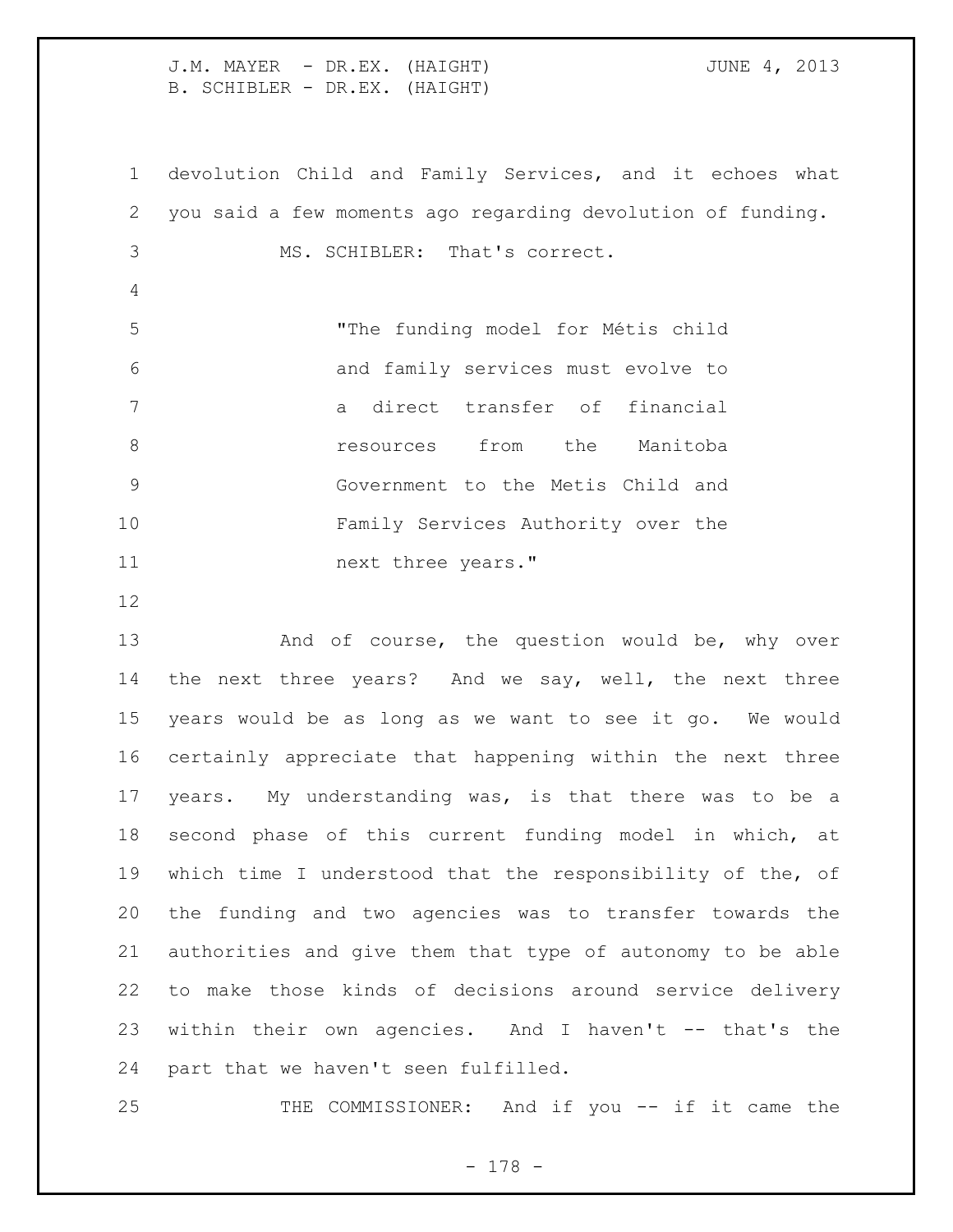way you would like to see it, that would make what change from the way it is today?

 MS. SCHIBLER: That would mean that we wouldn't have to worry about whether or not those types of services that we've deemed as being essential Métis services, we wouldn't have to worry about them being scratched in our, our budget submissions. We wouldn't have to worry about trying to find ways to be able to manipulate the current funding model to allow us ...

 THE COMMISSIONER: But does it relate to the amount of dollars that you'd be getting?

 MS. SCHIBLER: Well, the amount of dollars right now, certainly it reflects on that because those dollars that we receive right now aren't, aren't the dollars that we would require to be able to deliver those programs.

 THE COMMISSIONER: Well, are you asking for more than, than the ability to self-determine how you spend those dollars?

 MS. SCHIBLER: We're asking for the ability to be able to determine how we can move those dollars back and forth within our services and to be able to do so in a way that supports the services.

 THE COMMISSIONER: But not to be able to, be able 24 to demand the number of dollars that you'd like to have; in other words, the government still has control of, of what

- 179 -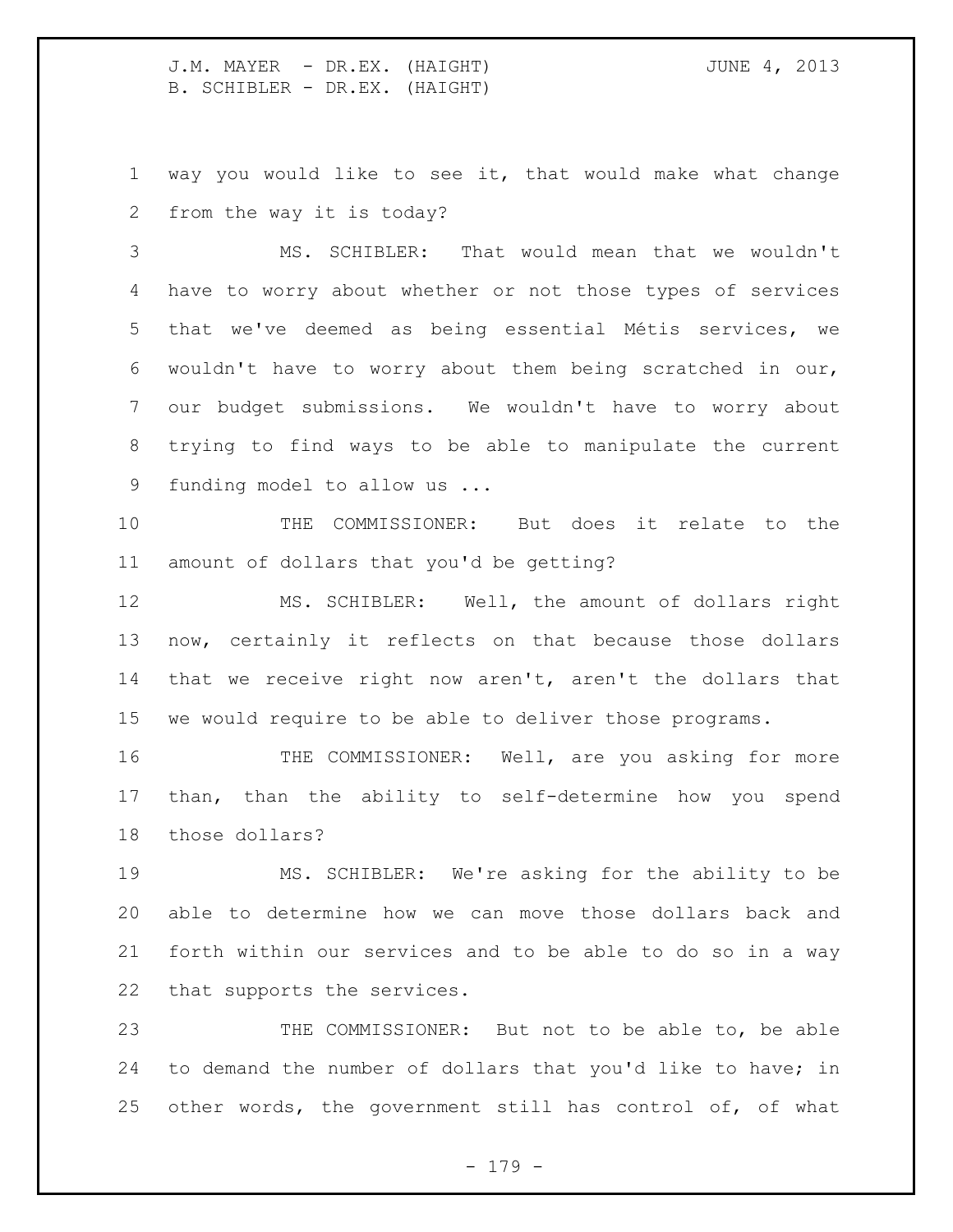they pay, but you'd like to get it so that you could decide how to distribute it. Do I have it right?

 MS. SCHIBLER: For the most part, yes. But I know that the current funding that is being allotted to the authorities now comes in dollar amounts that are reflective around the number of children that you have in the care of your agency.

8 THE COMMISSIONER: Yes.

 MS. SCHIBLER: I think it has to take a different shift and I, I think that we could be talking about -- obviously, we're going to have to talk about the dollars that it's going to take to support those children in our care, that's not going to change until we have less children in care, but we're going to need to have those dollars that support the prevention services.

16 THE COMMISSIONER: I --

17 MS. SCHIBLER: If ...

 THE COMMISSIONER: That's consistent what you've said all afternoon, yeah.

MS. SCHIBLER: Yes.

21 THE COMMISSIONER: Yeah. I understand.

MS. SCHIBLER: Thank you.

 MR. HAIGHT: Mr. Commissioner, that completes my questions in chief. I don't know whether you wish me to make that inquiry regarding the question regarding the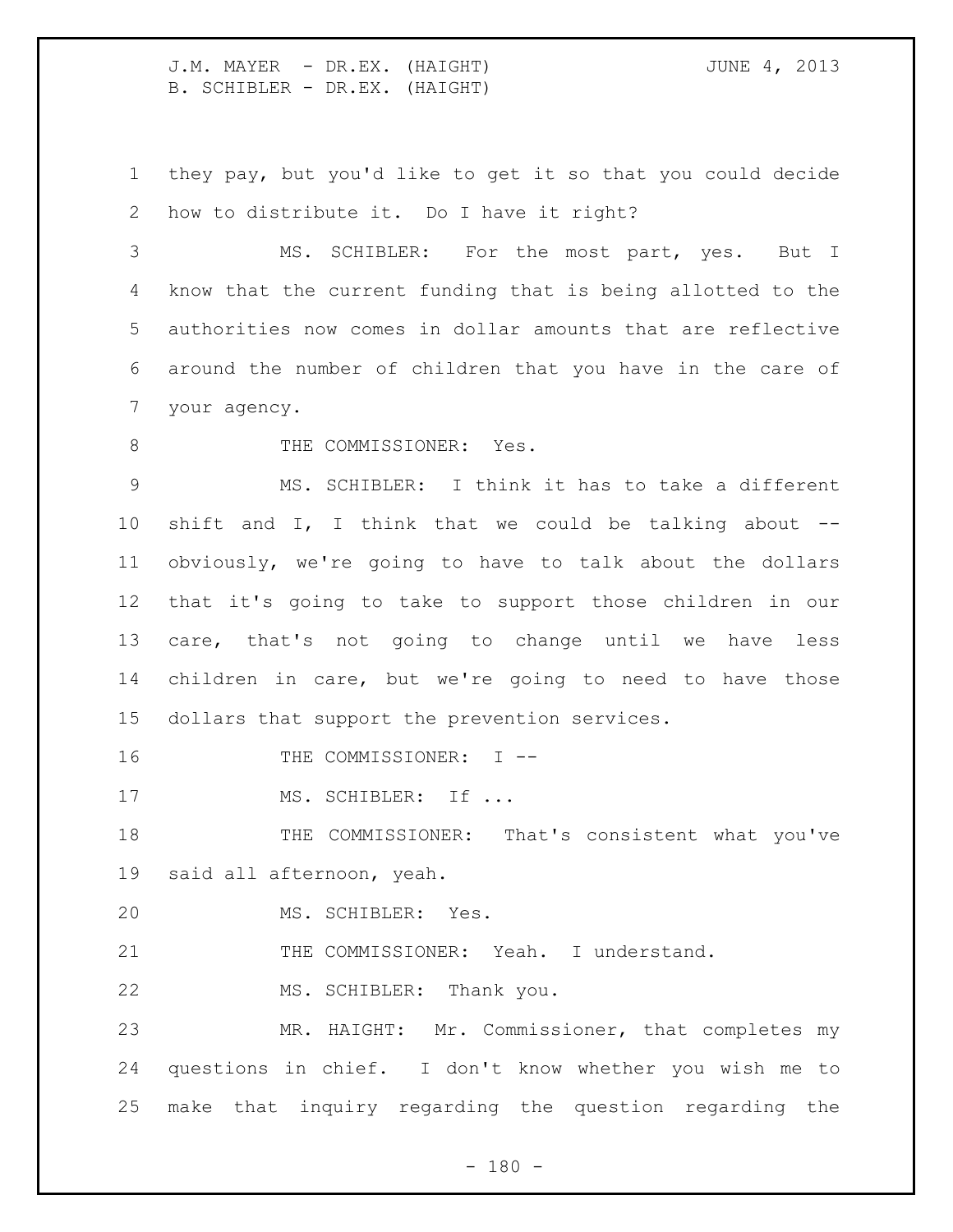provincial position.

 THE COMMISSIONER: Well, if you've got someone here that's studied that, I'd be interested to hear them briefly. MR. HAIGHT: Okay. THE COMMISSIONER: But let's just see first if there are other questions. 8 MR. HAIGHT: Sure. 9 THE COMMISSIONER: Ms. Walsh. MS. WALSH: Thank you, Mr. Commissioner. CROSS-EXAMINATION BY MS. WALSH: MS. WALSH: Just starting with following up on the, the issue of funding, first of all, do you know what the ratio is of the funding that you receive for maintenance, which I understand would be children in care, as compared to prevention programs? MS. SCHIBLER: I don't know the exact ratio, no, I don't. But I do know that, that it's, the prevention dollars are a lot less than what it is that we are requiring to be able to deliver our services. MS. WALSH: Okay. And ultimately, I guess that one would expect the prevention funding would be more than maintenance because that would be an indicator that the prevention services are working?

- 181 -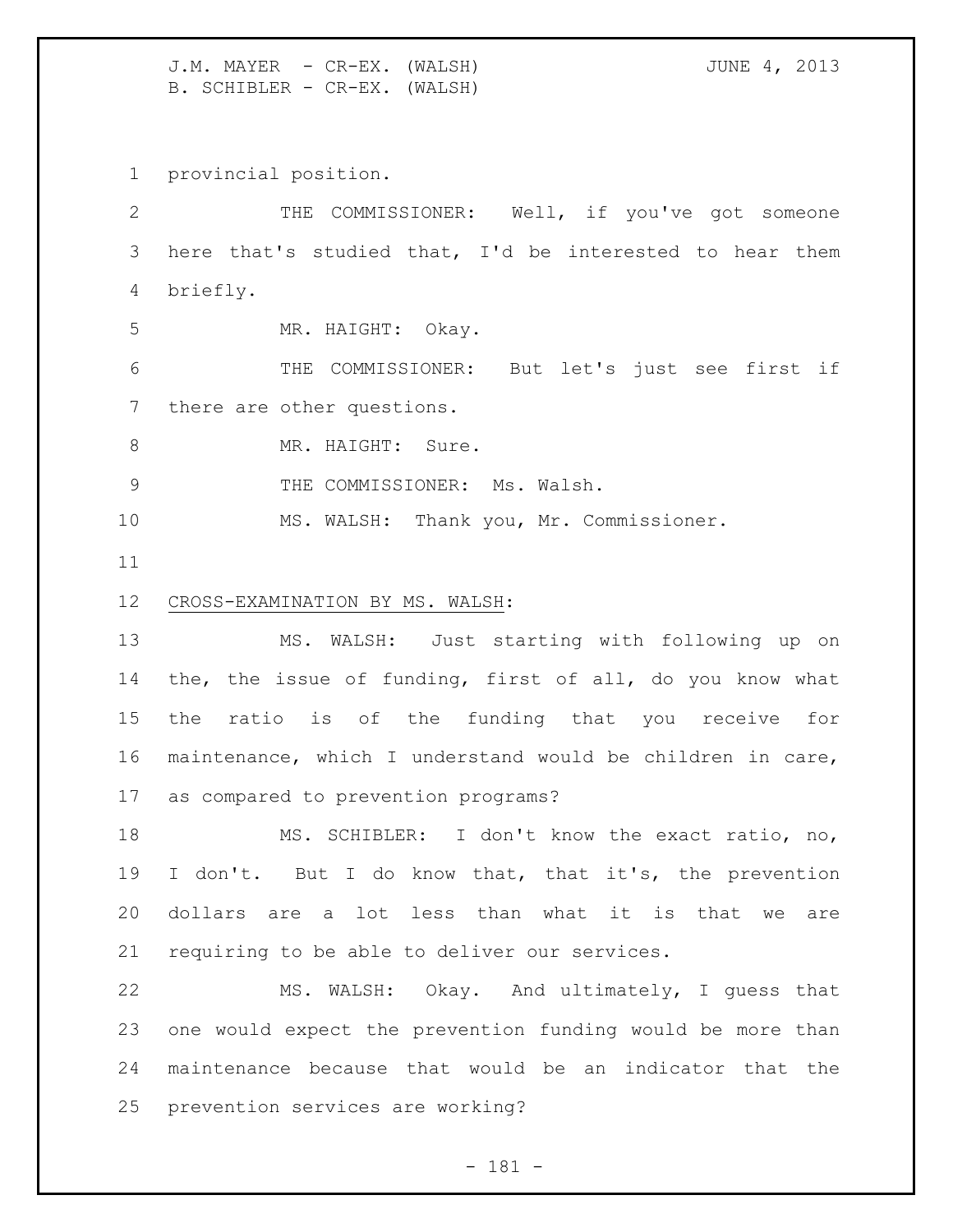MS. SCHIBLER: That would be the ideal.

 MS. WALSH: In terms of -- just following up on some questions that the Commissioner asked you, you're saying that the current funding model doesn't provide the Métis authority and its agencies with enough money to deliver prevention programs as you've outlined today?

 MS. SCHIBLER: The ones that I've identified, the ones that we feel are essential services to the Métis population that we service, yes.

 MS. WALSH: Now, are you asking for a different model of funding in the sense that you would prefer, for instance, to have block funding as opposed to determining funding based on the numbers of protection versus prevention files?

 MS. SCHIBLER: I think that we always need to be aware of the fact that, you know, those numbers are going to fluctuate and so we understand the need to be able to, to have those numbers drive whatever it is that we have to deliver in our mandated services, but I think being able to control how those, how those dollars are delivered in the services or through the services is a big piece for us right now. Being able to say that, you know, if we want to be able to run these specific programs we should be able to provide the, the dollars towards those programs and we shouldn't try and find other ways of trying to come up with

- 182 -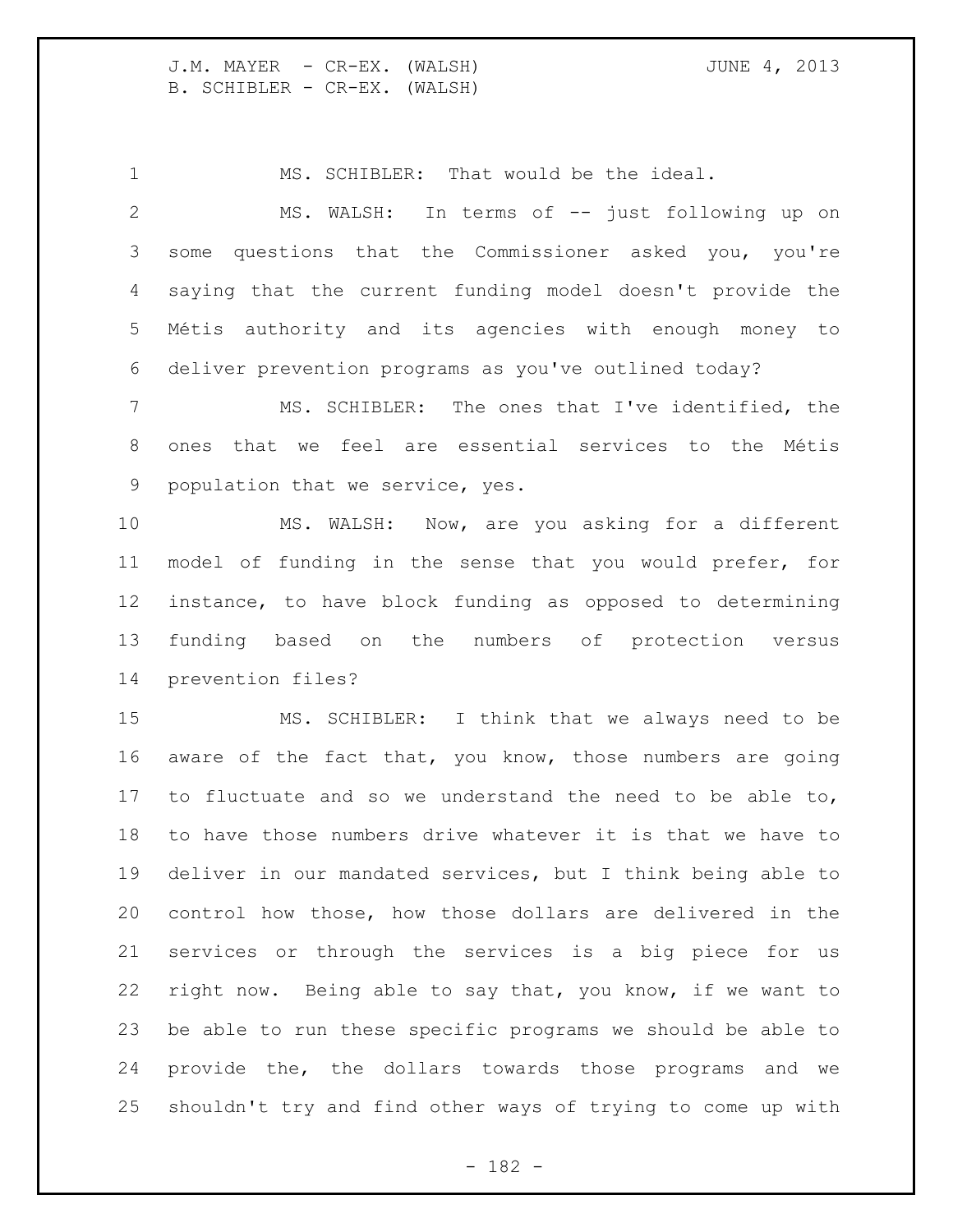those dollars. We shouldn't try to be finding little loopholes in the funding model in order to be able to supplement those programs.

 MS. WALSH: See, but that's what I'm having trouble understanding, and I'm sure it's a failing on my part, but I know you talked, you used the term "manipulate the funding", but is there anything that prevents the authority from using the funds, other than the amount, from using the funds, directing it where, the funds where they want it to go, where they want them to go?

11 MS. SCHIBLER: Apparently, yes.

12 MS. WALSH: And what is that?

 MS. SCHIBLER: If they don't fit into the categories in the funding model. I guess I, I can only refer to an example of some of the programs that we were running and we were billing it to a specific area within our funding because that was the only area that we had that money available to us. It didn't fit the criteria and so it was challenged back by government that we couldn't be using those dollars towards those programs.

 MS. WALSH: So, for instance, the model is based on ratios of, say, twenty to one for prevention. When you get that money, nothing says, well, in fact you can only use this money for prevention. My understanding, in fact, from hearing other agencies, is that they're using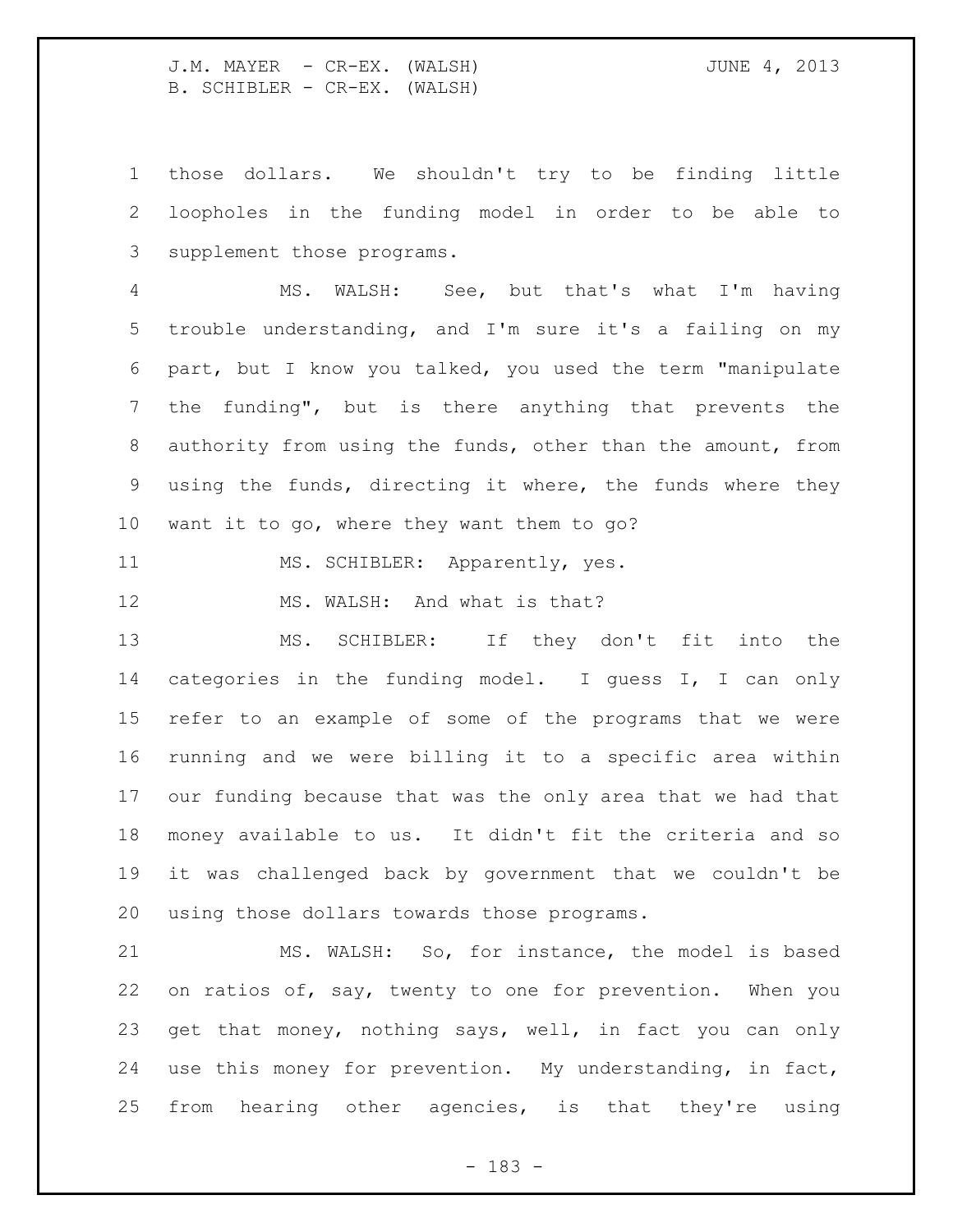sometimes that prevention money for protection services.

 MS. SCHIBLER: Are you talking about that reversed?

 MS. WALSH: No. That they're not doing prevention because they're using all the money that they get for protection.

 MS. SCHIBLER: Protection services. Exactly. 8 MS. WALSH: So, so it's not that the money is earmarked in that sense, that is, you may not -- that is, even though the money is calculated based on so much for prevention, so many cases for prevention or ratio, so many for protection, the money can be used however you want, there just may not be enough to use it for prevention because protection will take a priority.

 MS. SCHIBLER: The protection is the -- exactly. It's going to be what's eating up your, your dollars.

17 MS. WALSH: So are --

 MS. SCHIBLER: But there is also certain criteria which you can bill back on certain parts of the funding. So if you're trying to take dollars from child maintenance and you're trying to put them into programs that are used as support or prevention services, if you don't have children attached to them that you can build back on, then you're not supposed to be using those dollars over there. MS. WALSH: Okay. So that's the difference

- 184 -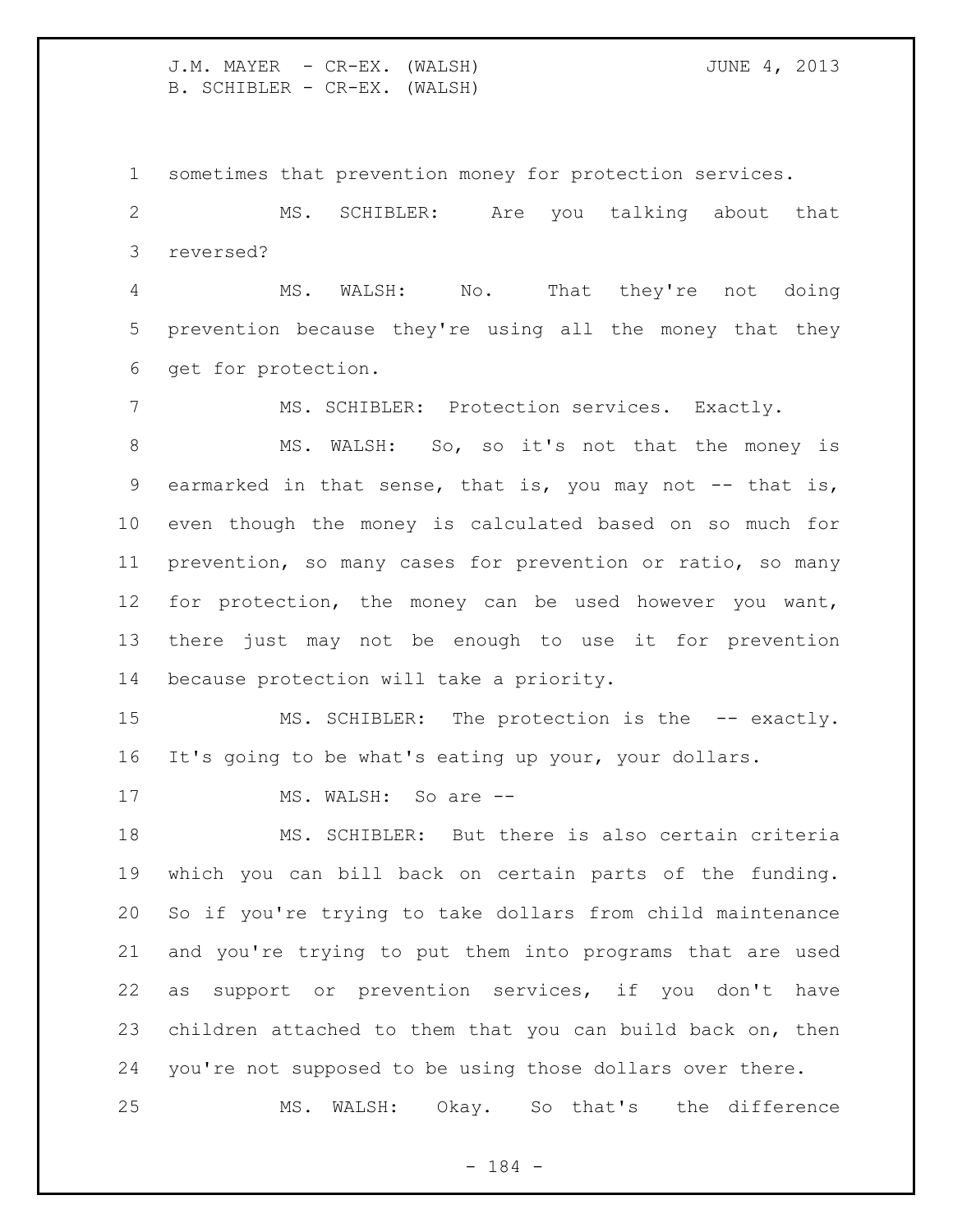between maintenance money and the money that was for the two streams?

MS. SCHIBLER: Right.

 MS. WALSH: You can't, you can't take the money from maintenance if you don't -- and, and use it for anything other than children in care?

MS. SCHIBLER: That's correct.

 MS. WALSH: Okay. Which is why I asked about the ratio between that funding and, and the other funding.

 So what about block funding; it worked very well for west region. We've heard evidence that the hesitation is it requires good leadership, it requires someone to feel confident that they can develop or, or can stay within the budget. What are your views on, on the use of block funding?

 MS. SCHIBLER: I haven't had experience with block funding myself so I really, I can't speak to it. It might be the, it might be the solution to this. I really can't say.

 MS. WALSH: Okay. But you want, you want enough money to be able to direct it wherever you see fit?

 MS. SCHIBLER: I want -- and I want the ability, really, I want the ability to be able to use those dollars in the way that we define service needs, not --

MS. WALSH: Right.

 $- 185 -$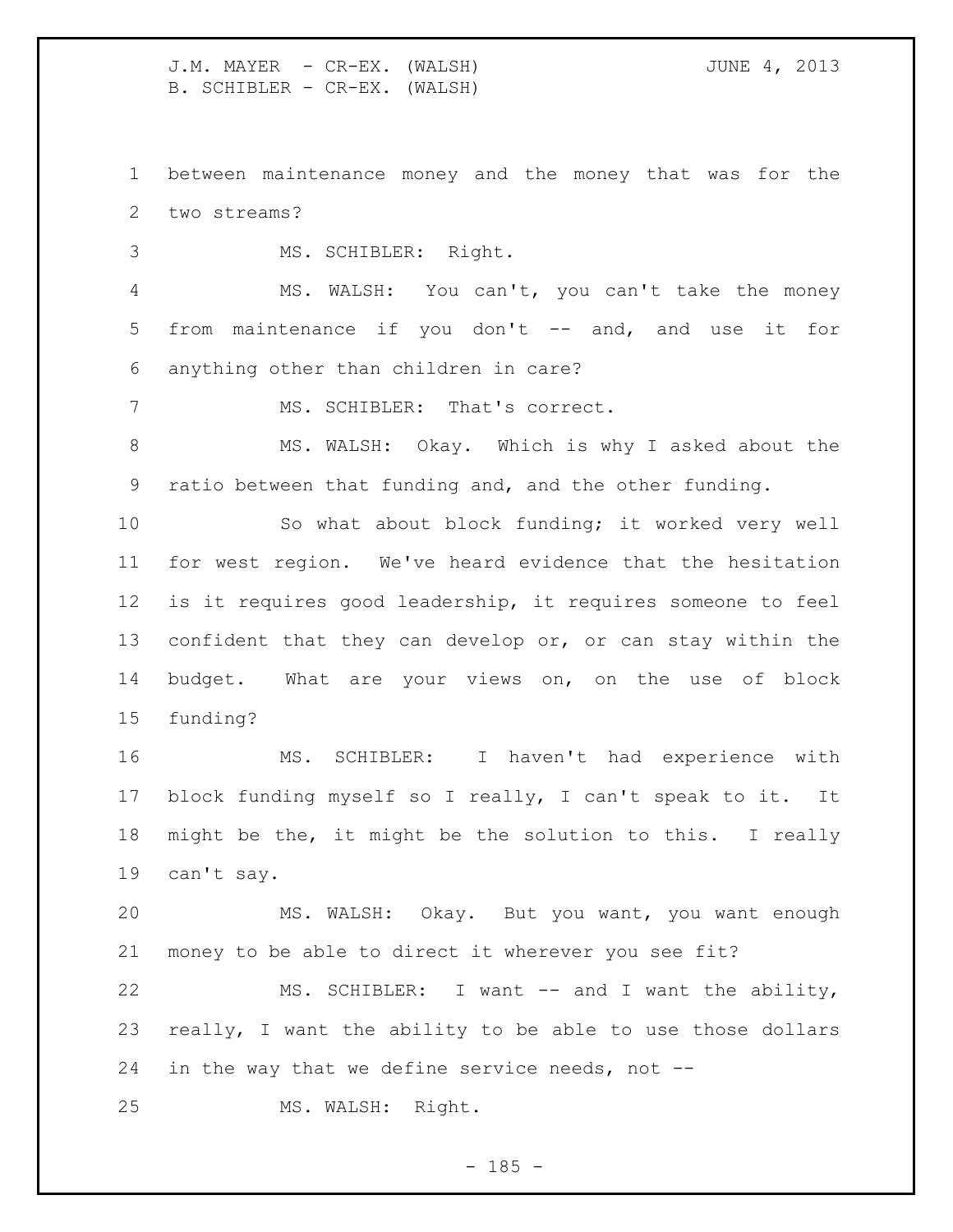1 MS. SCHIBLER: -- in the way that government has defined our service needs. MS. WALSH: Okay. So I think you, I think you've just agreed with what I said. MS. SCHIBLER: Probably. MS. WALSH: Yes. Okay. Now, in terms of the recommendations, going back to page 43, the first two, the 8 full -- and either one of you can -- I know, Ms. Mayer, you spoke to this, but either one of you can answer it: "The full implementation of the Manitoba Métis Policy that ensures the policy principles and framework elements are applied comprehensively, and a renewed **16** relationship in the province **reflects** the distinct needs and 18 circumstances of the Métis." And the second one: "The development and implementation of a Métis-specific knowledge base to provide for an evidence-based approach to the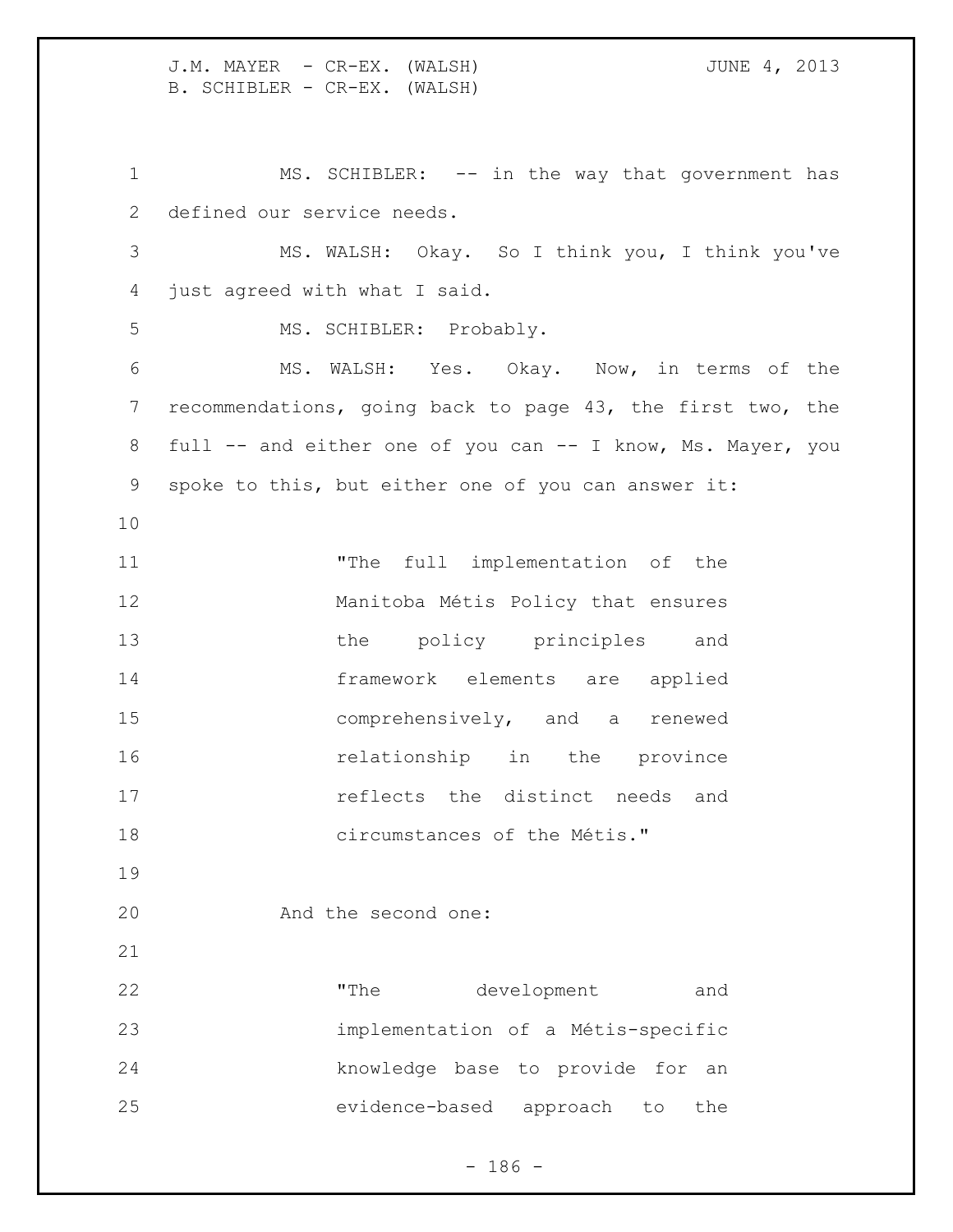socio-economic programming needs of the Métis."

 How do those recommendations, given what this Commission is, is mandated to do, how do those recommendations speak to better protecting Manitoba children?

 MS. SCHIBLER: I mean, this is more Minister Mayer's background but I would speak to the fact that in this area we have, we have leadership council that exists and that leadership council is made up of the minister of, of family services and the First Nation leaders and our Métis leader, so it's the governments that come together and they sit and they meet for our, our belief in the full implementation of the Manitoba Métis Policy. Understanding and ensuring that those, that the principles and the framework are applied would mean that there would be shared responsibility in the decision-making that happens at those leadership council tables. It wouldn't just be about bringing together information and hashing over strategies as to what makes sense and then walking away awaiting the decision that's made from mainstream government. It would be a shared, a collective decision-making process that really does ensure that any of those decisions that are made at the higher levels of government take into account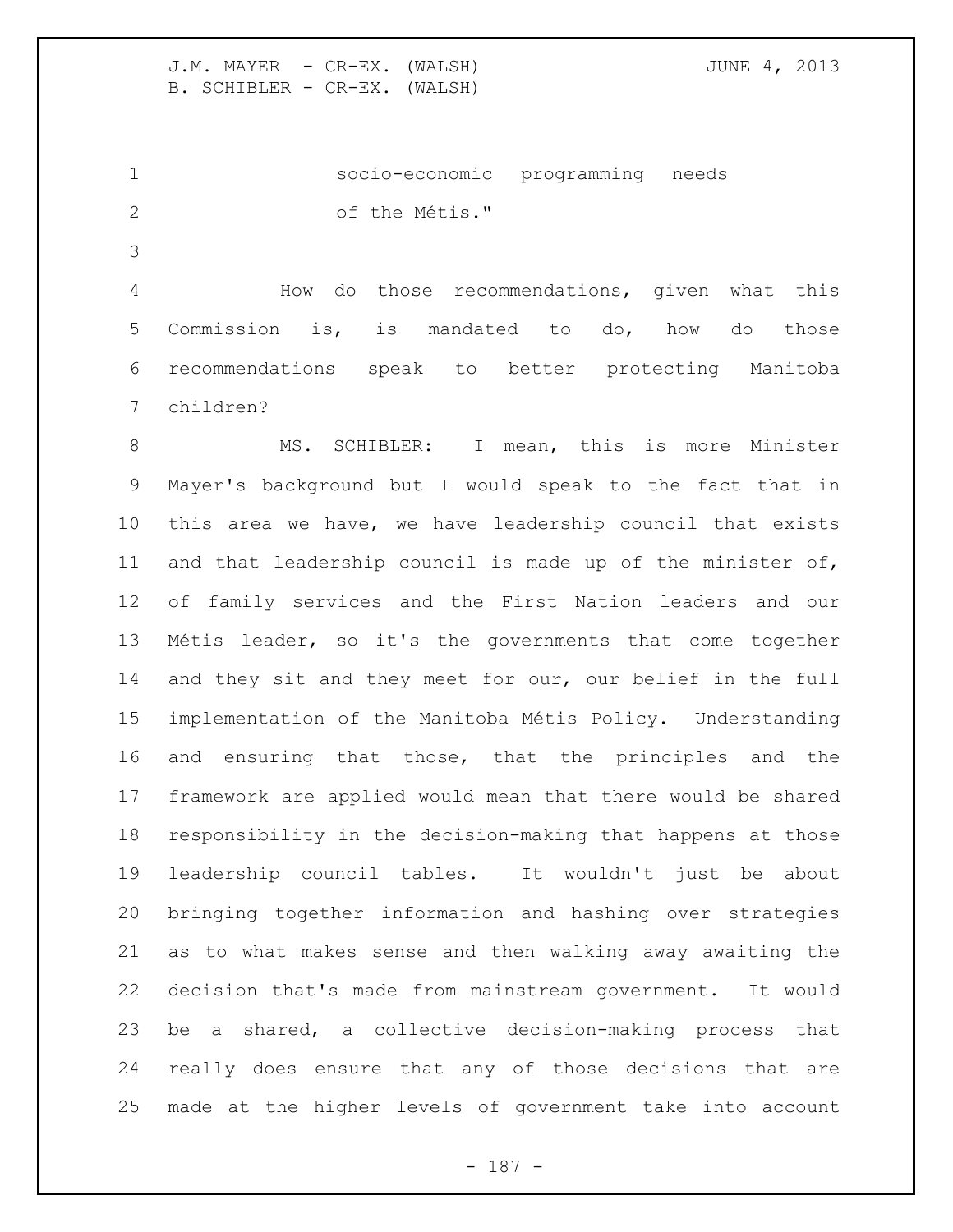our Manitoba Métis Policy.

| -2 |                   | Do you want to add to that?                  |
|----|-------------------|----------------------------------------------|
| -3 |                   | MS. WALSH: Did you want to add to that?      |
| -4 | MS. MAYER: No.    |                                              |
| -5 | MS. WALSH: And -- |                                              |
| -6 |                   | MR. HAIGHT: I'm wondering if I can assist -- |
|    | MS. WALSH: Sure.  |                                              |

8 MR. HAIGHT: -- on that one. And the -- in my respectful view the, dealing firstly with the development/implementation of a Métis-specific knowledge base to provide for an evidence-based approach, it would assist the child welfare system and the children of Manitoba but not exclusively. That broad of a recommendation would affect social policy developed by the Métis. And so what the Métis Policy speaks about is the distinction of the Métis people and the requirement for more knowledge and study. So to develop a knowledge base that's Métis-specific will only help Métis social programming, which of course helps Métis children.

 THE COMMISSIONER: You'll be advancing, advancing that in your closing submission, I'm sure.

 MR. HAIGHT: Would that be a better way to do it, Sir?

24 THE COMMISSIONER: I think it might. MR. HAIGHT: I'd be happy to do it then, if you

- 188 -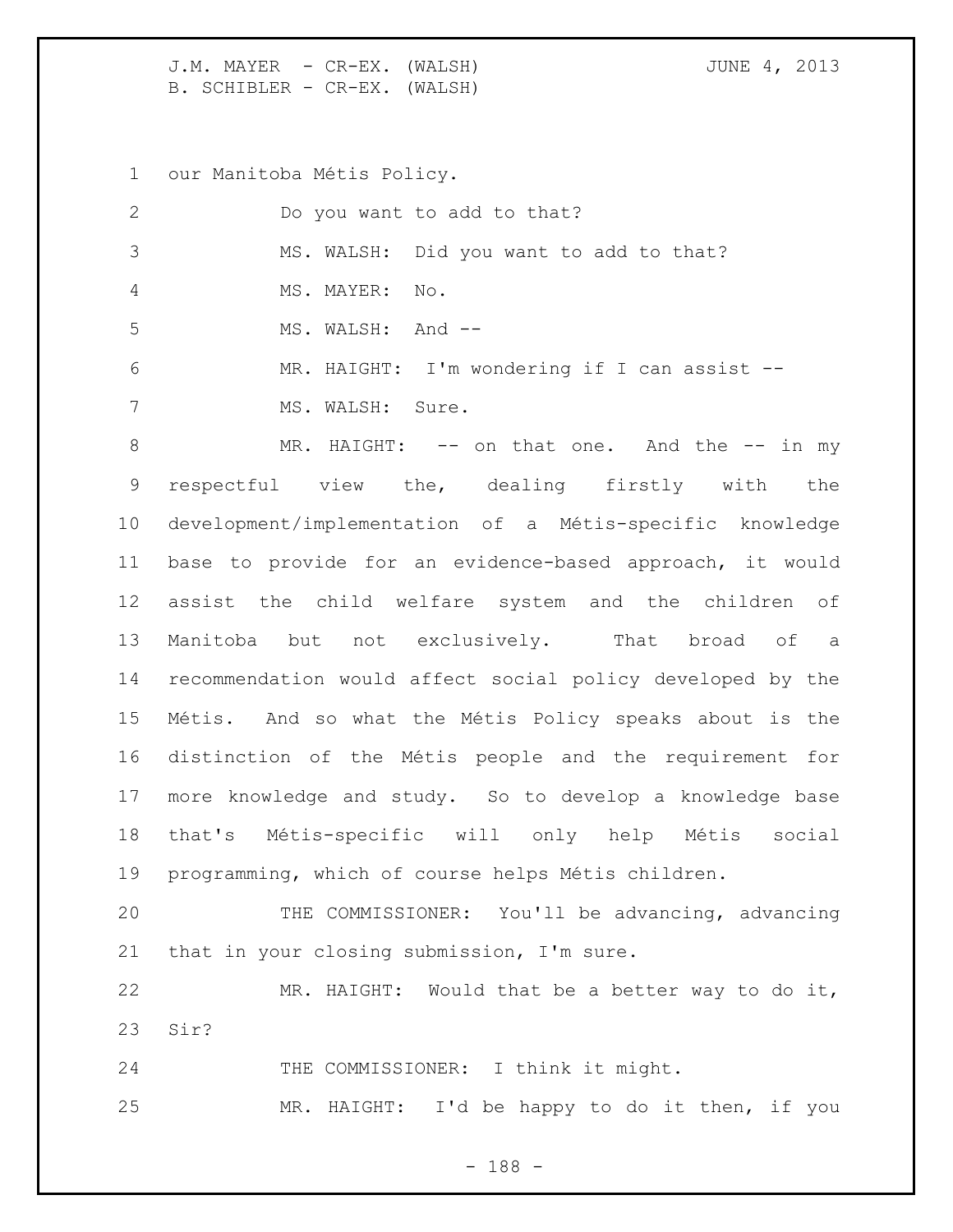like. MS. WALSH: Either that, or to have your witnesses at the very least adopt the statement that you've put into evidence. MR. HAIGHT: What I will do is -- THE COMMISSIONER: If it's going to be evidence. MS. WALSH: If it's going to be evidence. 8 MR. HAIGHT: Is, is I will ask if you adopt that, witnesses. 10 MS. MAYER: Absolutely. 11 MS. SCHIBLER: Yes. 12 MR. HAIGHT: Thank you. And then maybe --13 THE COMMISSIONER: You've got the support of your client. 15 MR. HAIGHT: I, I do, Sir. And then maybe what I will do is I will accept your suggestion and sit down and make my argument at the appropriate time. 18 THE COMMISSIONER: Fair enough. MR. HAIGHT: Thank you. MS. WALSH: Thank you. BY MS. WALSH: MS. WALSH: Where in the provincial government, given the jurisdiction issues that we heard you testify about, where in the provincial government do you see, like

- 189 -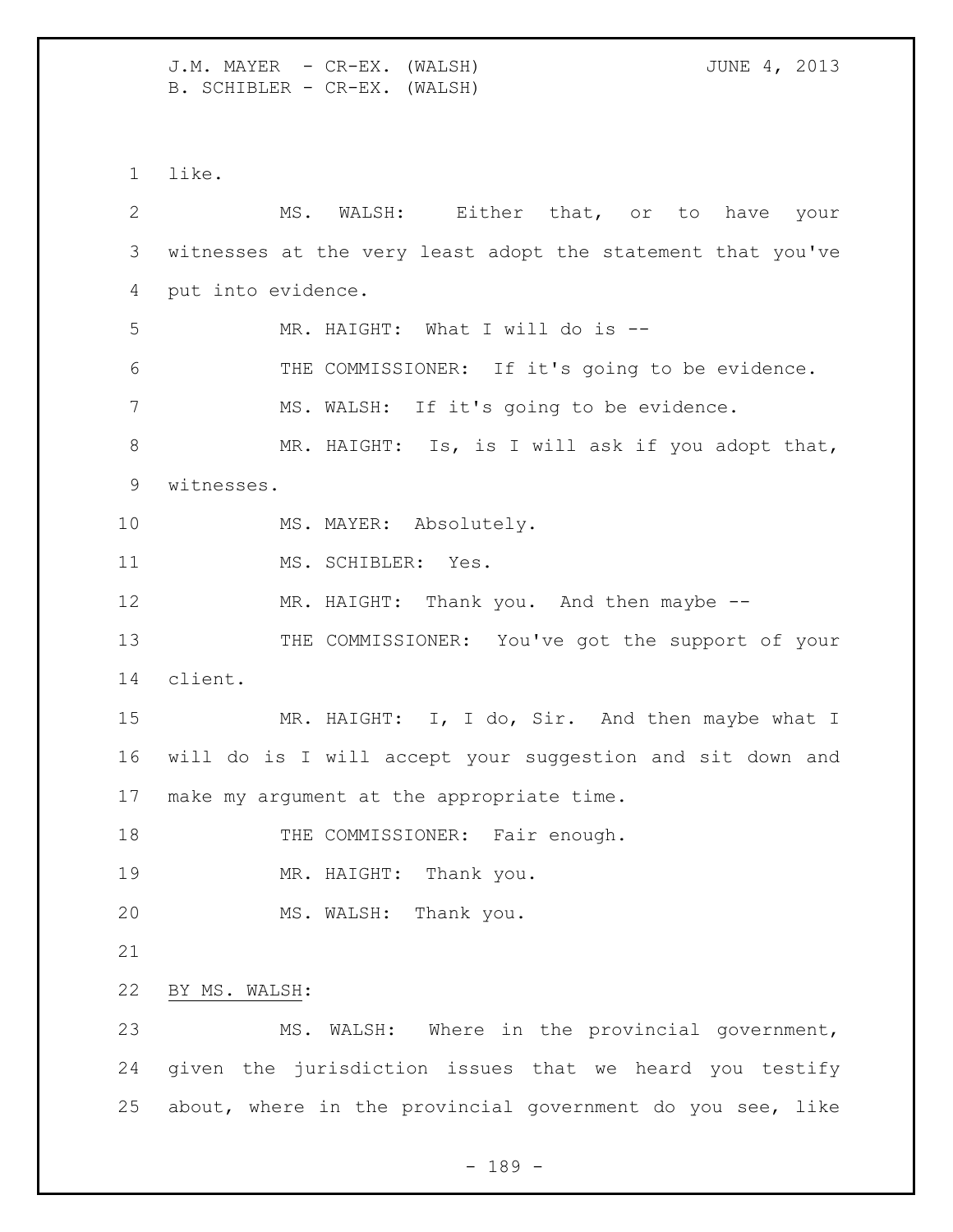in any of the departments, do you see the Métis people represented? Are they represented in the department of -- I'm not sure of the actual titles, they're Department of Aboriginal Affairs? MS. SCHIBLER: Well, we, we have got a Métis MLA in -- MS. WALSH: But an official department. Is there a department in the provincial government that recognizes the Métis people? 10 MS. MAYER: No, there isn't. MS. WALSH: Okay. And is that something that is important? 13 MS. MAYER: I would think so, yes. 14 THE COMMISSIONER: Well, is there, is there an individual department of, of aboriginal affairs here in this province? 17 MS. MAYER: Yes, there is. BY MS. WALSH: MS. WALSH: I ask because I think, and I could be wrong and we'll, we'll determine this over the next couple of days, but the Healthy Child cabinet of Manitoba has representatives from a number of departments, ministers from a number of departments, and I think the Department of Aboriginal Affairs is there, and so really what my question

 $- 190 -$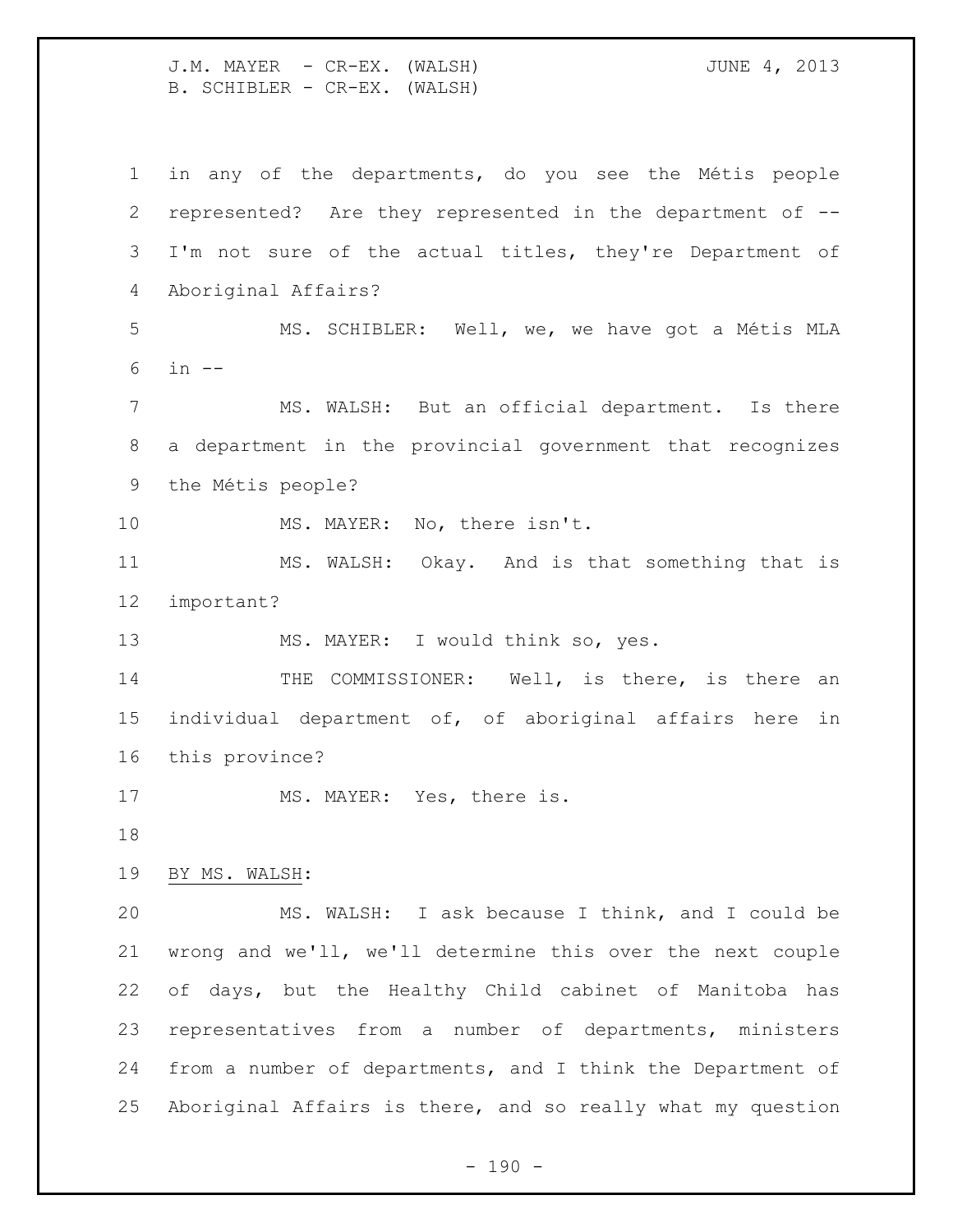is getting at is, is the Métis population represented by that representation?

 MS. SCHIBLER: I think what ends up happening through those departments is that when you are there with an aboriginal portfolio you tend to deliver that in a broader context and try and make it all inclusive, and I understand that. What happens, though, is that you don't, you don't promote the distinction of the Métis culture and the distinct, the distinction of the Métis heritage, and I think that's, that's where we're going with a lot of this, is that there isn't --

 THE COMMISSIONER: But I would, I would think the minister of aboriginal affairs, he or she would agree that they're minister for, for Métis affairs in Manitoba, too, would they not?

MS. SCHIBLER: And Inuit affairs, absolutely.

17 THE COMMISSIONER: And Inuit affairs, yes.

 MS. SCHIBLER: And I think that if things are brought to their attention with respect to any of those cultures, they would make effort to represent that in the best way possible. But I don't see that reflected necessarily in the day-to-day decisions of recognizing the uniqueness of the Métis culture and, and separating it from the, from the overall aboriginal picture.

MS. WALSH: Thank you.

- 191 -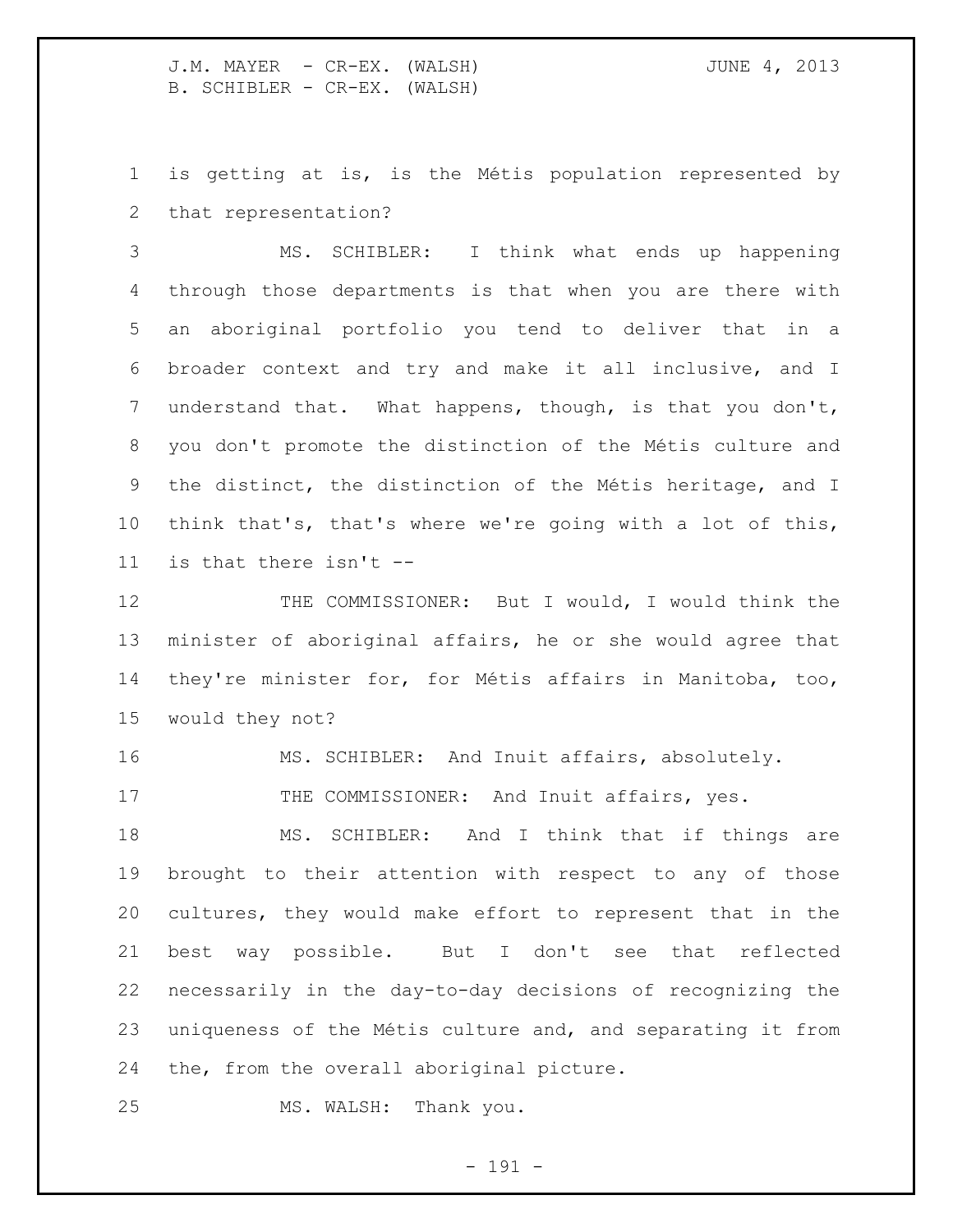MS. SCHIBLER: And it's not meant to be a criticism, it just is.

 MS. WALSH: No, of course. I'm just trying to understand where things stand today from your perspective. MS. SCHIBLER: Right.

- 
- BY MS. WALSH:

 MS. WALSH: In terms of some of the programs that you described today, the Family Mentor Program, how do families receive that service? How are they -- how is it determined that a family will receive that service?

 MS. SCHIBLER: That would be a family that would come to the attention of the child welfare system but where there is just the necessity of having support provided to that family rather than intrusive services. It could also be a family that approaches the child welfare system self- identifying that they're, they're having some difficulty and they just require some additional support to, to strengthen their ability to be able to parent.

 MS. WALSH: Is there any outreach done by the agency to families or to youth who have not specifically come to the attention of the agency by way of prevention, offering prevention supports?

 MS. SCHIBLER: Not specifically going directly to the families. There would be those community type of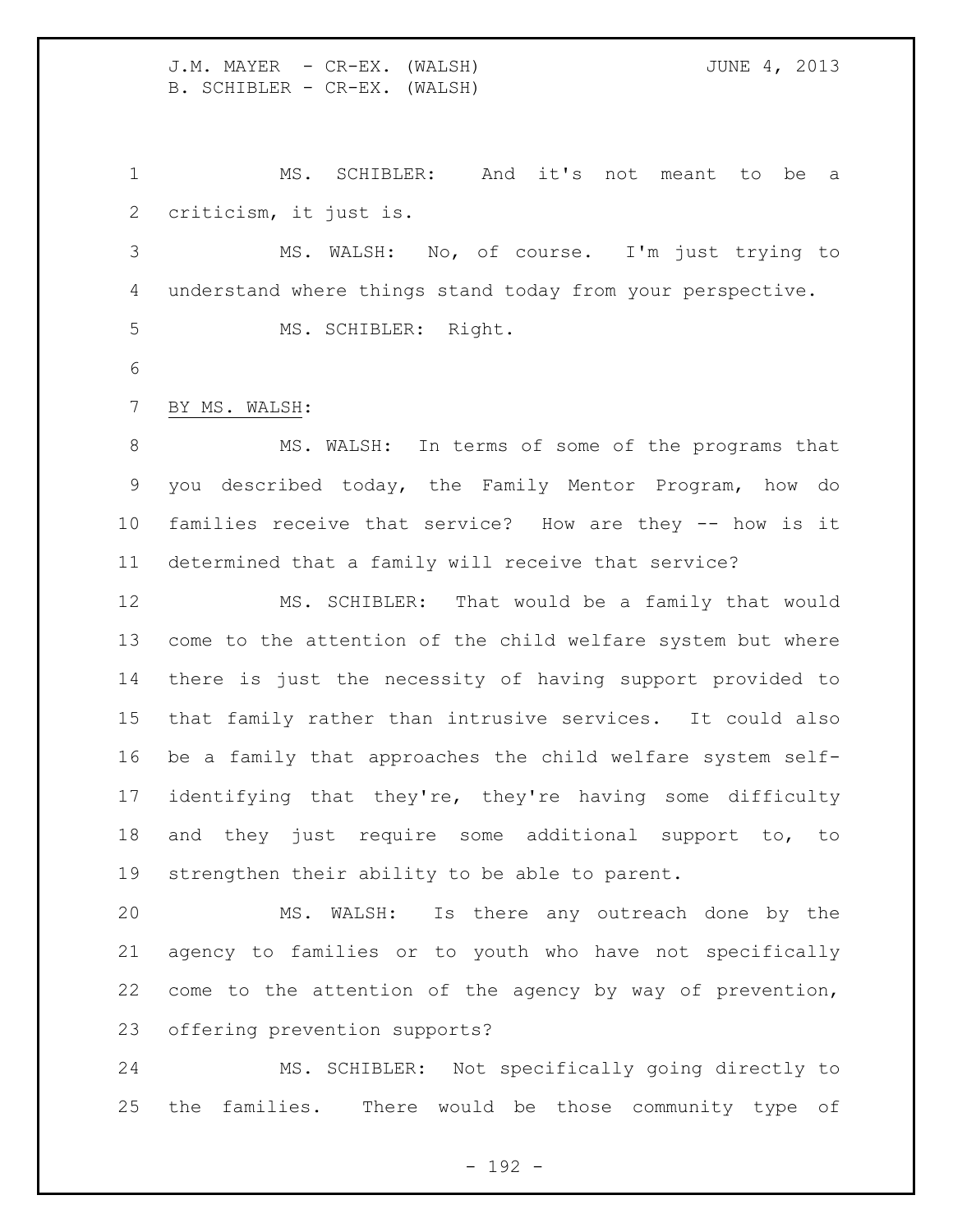events that may be held where, where families in the community are welcome to attend and they can link up to our services that are open to servicing the community. But as far as being able to actually do the outreach to those families that haven't -- that have stayed below the radar, we simply wouldn't have the resources to be able to do that. We'd love to be able to do that and we'd love to be able to have a service centre that could be there within the Métis population to say, you know, this is what we can offer you, this is what we do offer, and it doesn't have to be intrusive and it can just be about providing that additional support. Because I think I mentioned in one of my previous testimonies that, you know, as parents nobody has all the answers. As families, every family struggles to some degree or another and really, your success as a family and your success as parents is almost always based on the amount of support or education or mentoring that you've received so it really would be about that, being able to provide that, being a beacon to those families out there.

 MS. WALSH: I don't know if you were here when Nico Trocmè testified but he, he showed us a chart that deals with prevention services and shows, showed prevention and early intervention services at a point in time, at one end, before a family has any contact with the child welfare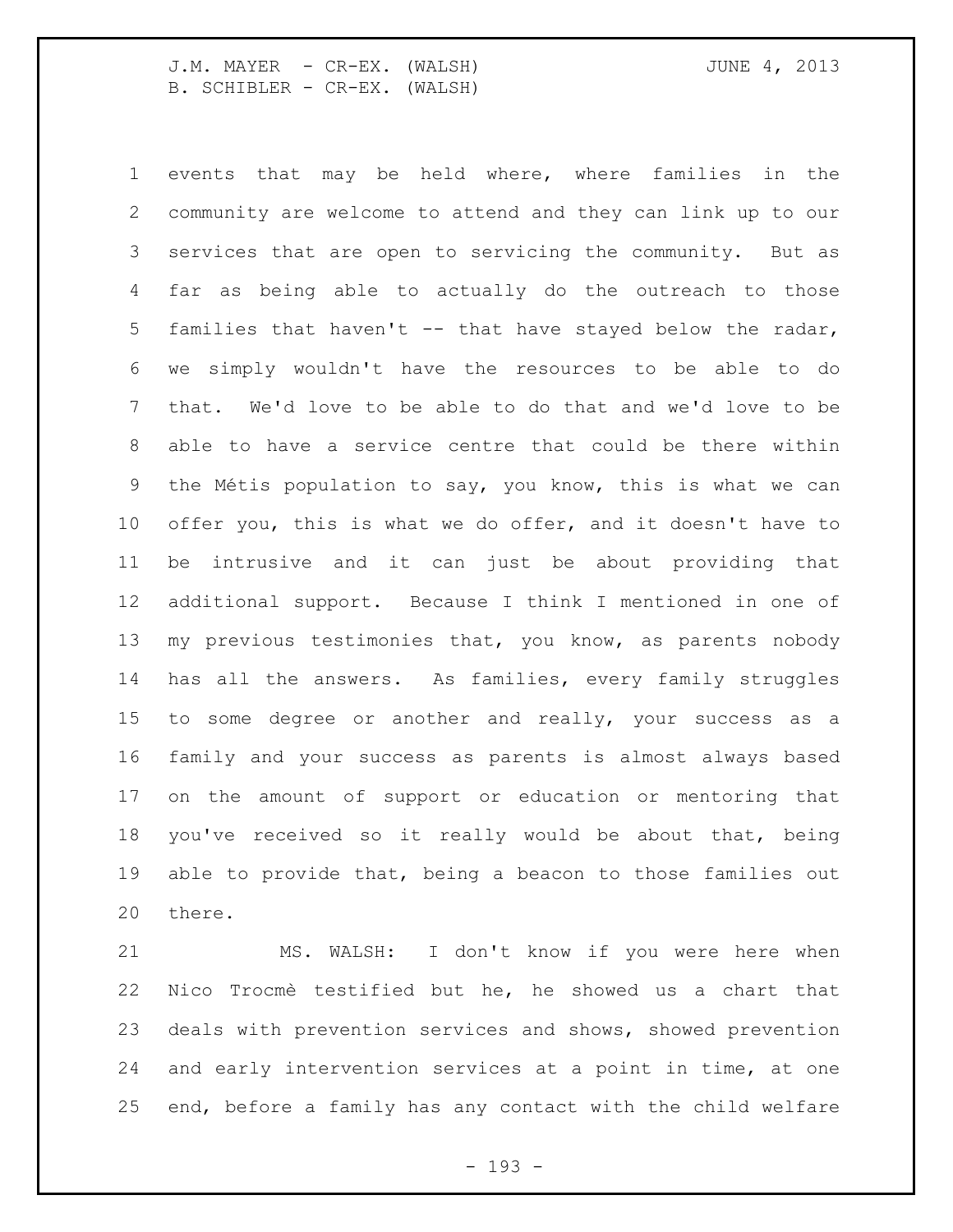system, and then the prevention services that are offered after contact has occurred which are aimed at preventing recurrence. So I would gather that the majority if not all of the services that your agencies are offering are being offered once contact has been made? MS. SCHIBLER: That's correct. MS. WALSH: And is there any collaboration between your agencies and the community-based organizations with respect to the early intervention programs? MS. SCHIBLER: Insofar as the ones that are being offered, we sit at the table with government services as, as a vested party. But insofar as any of the community services that are being done at a grass roots level, is that -- 15 MS. WALSH: Yes. MS. SCHIBLER: -- what you're referring to? 17 MS. WALSH: Yes. MS. SCHIBLER: Under MMF, under the Manitoba Métis Federation, they have some grass roots services that we are currently trying to link with because we know that those services are valuable. One of the services that they offer, which is prior to families coming to our attention, 23 or can be as a result of being under our, our services, is to young fathers and helping those fathers know and

understand their role within their family and strengthening

- 194 -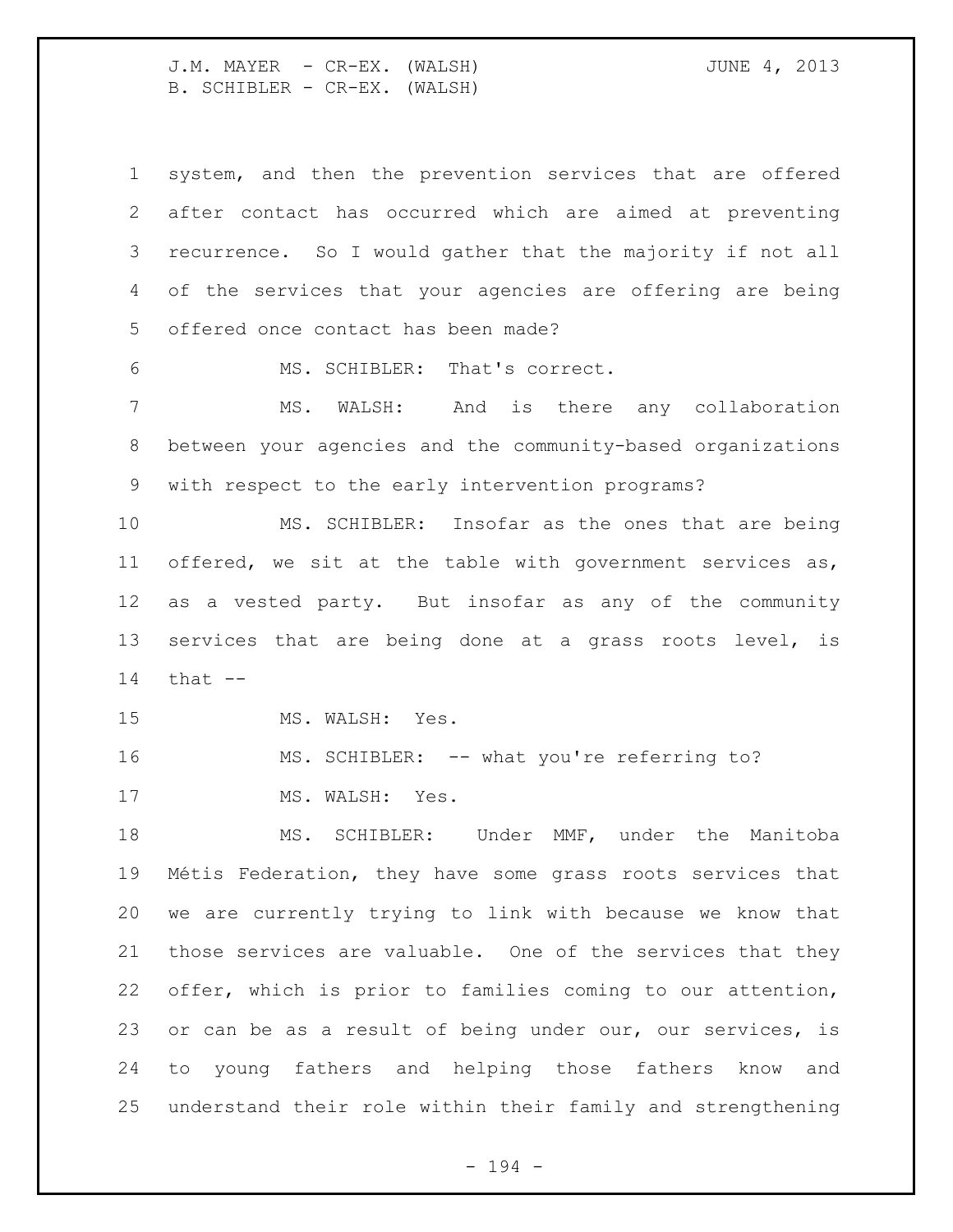them as their goal as care-givers. So that in itself is a valuable program for us. It's not one that we have the resources to be able to provide but it's going to be a natural link for us to be able to be with MMF on that.

 MS. WALSH: And the final area I want to cover relates to the over-representation or a high prevalence, as the evidence was, of Métis children in CFS care. What is your understanding of the reason for that?

 MS. SCHIBLER: I think that much of what we spoke about today. I think just the social barriers, the limited education, the poor housing, the poverty issues, the families that have come in from some of the rural communities to try and find a way of life here and have struggled and have needed those additional supports. Our teen pregnancies, being involved with them and, and finding that they don't have those natural supports around them, for many of them. So it's having to re-establish that and develop that all over again.

 MS. WALSH: We've heard repeatedly throughout this inquiry that factors, socio-economic factors or social factors which lead families into vulnerability and in reliance on the child welfare system include poverty, homelessness, substance abuse, that there's an over-representation of aboriginal children, you're saying Métis

 $- 195 -$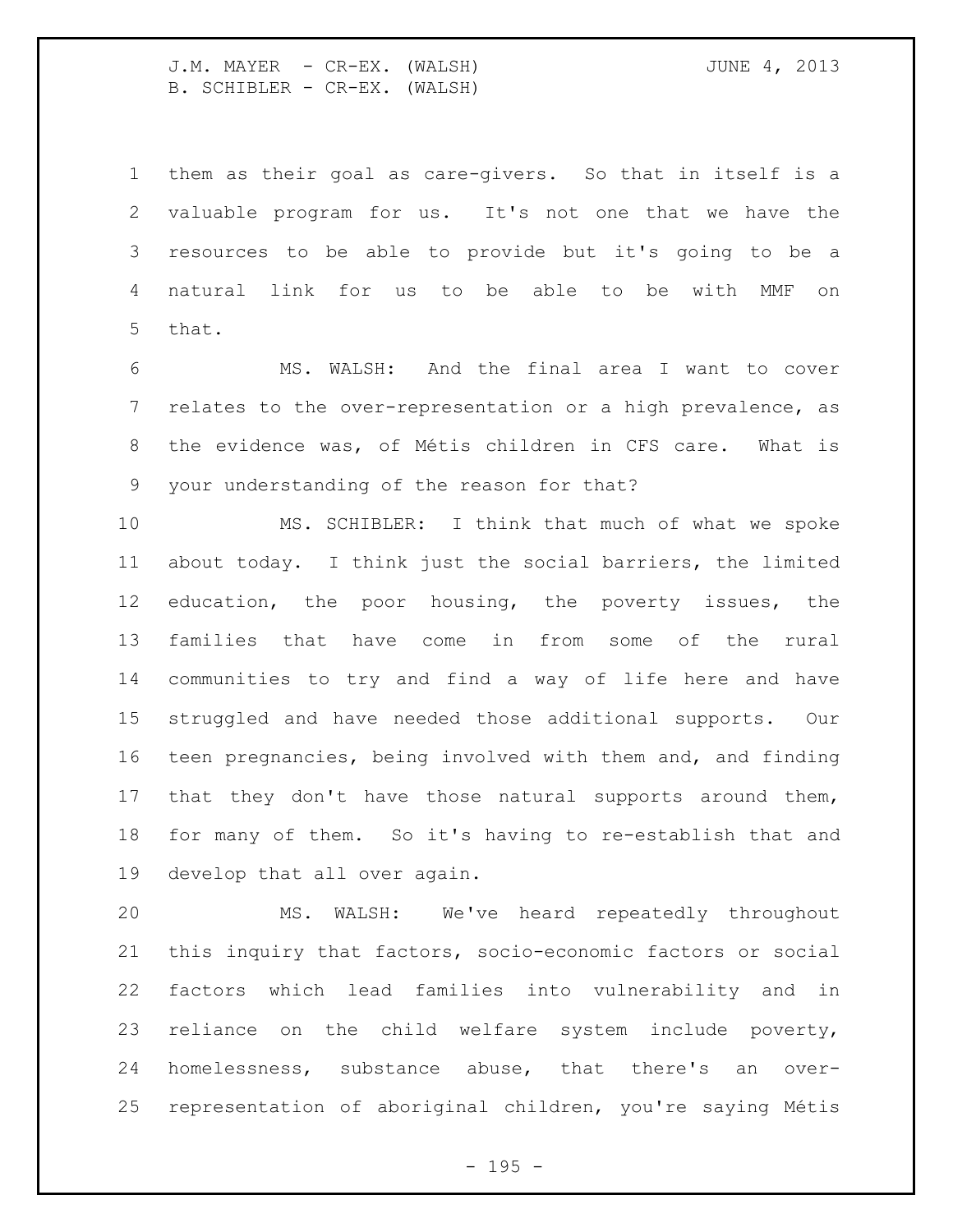children, who fall into those vulnerable categories. So one more, one more question is, why is that the case? Why is there an over-representation of Métis families, for instance, experiencing poverty, substance abuse, homelessness, lower education?

 MS. SCHIBLER: Well, I think that a large portion of it has to do with I think what we've consistently heard around our populations where there is that loss of culture, where there is that loss of identity. Again, things that have happened through the residential school and the day schools. That's why our emphasis in our programs is so much about re-establishing that pride in that culture. That's why that whole piece around Métis pride is so important because it's about helping people to know that we can become each other's natural resource in support and, and feel a lot of pride when people can step out and come to the services that are being offered in a way where they're not afraid of the services, where they see it as a support rather than just a huge intrusion in their life. I think that we will see a lot of that addressed, but I think that's what it is. I believe that it's an over- representation of, of people who have struggled with all of these pieces of history and have to now re-establish themselves.

MS. WALSH: And this is, I gather, then what's

- 196 -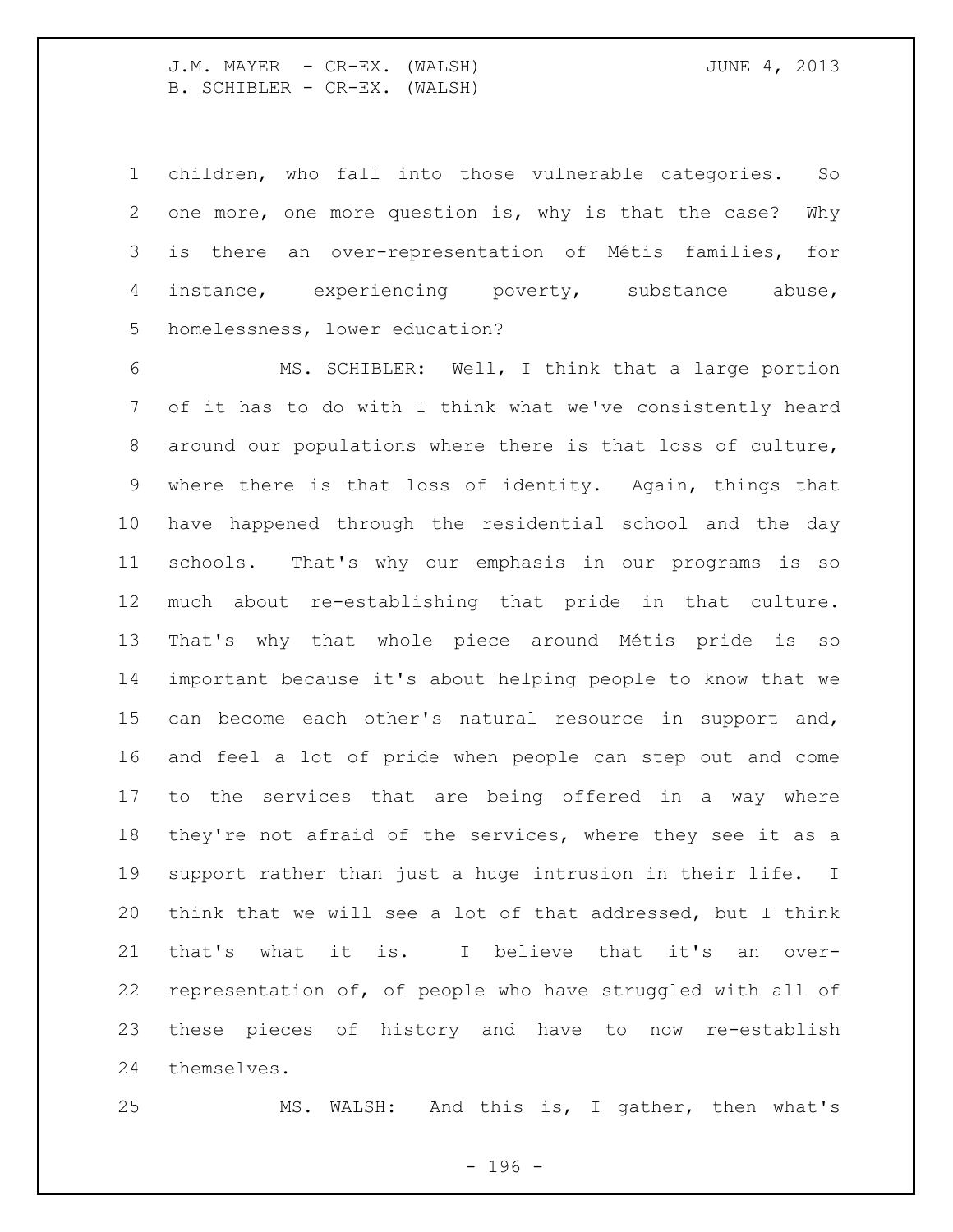J.M. MAYER - CR-EX. (WALSH) JUNE 4, 2013 B. SCHIBLER - CR-EX. (WALSH) reflected on page 9 of the, of Exhibit 136 where you talk about: "The forced removal of children and youth from their Aboriginal communities has been linked with social problems ..." And you outline them. Would that be fair? MS. SCHIBLER: Yes. MS. WALSH: And then you go on, in the next paragraph, to say: "A lasting impact is Aboriginal children continue to make up a disproportional amount of children in care because etiological factors have still not been 19 adequately addressed." 21 MS. SCHIBLER: That's correct. MS. WALSH: Okay. And that is also, I think, what you and the Kookum Council spoke to in terms of explaining an over-representation of aboriginal families living in poverty and experiencing other social problems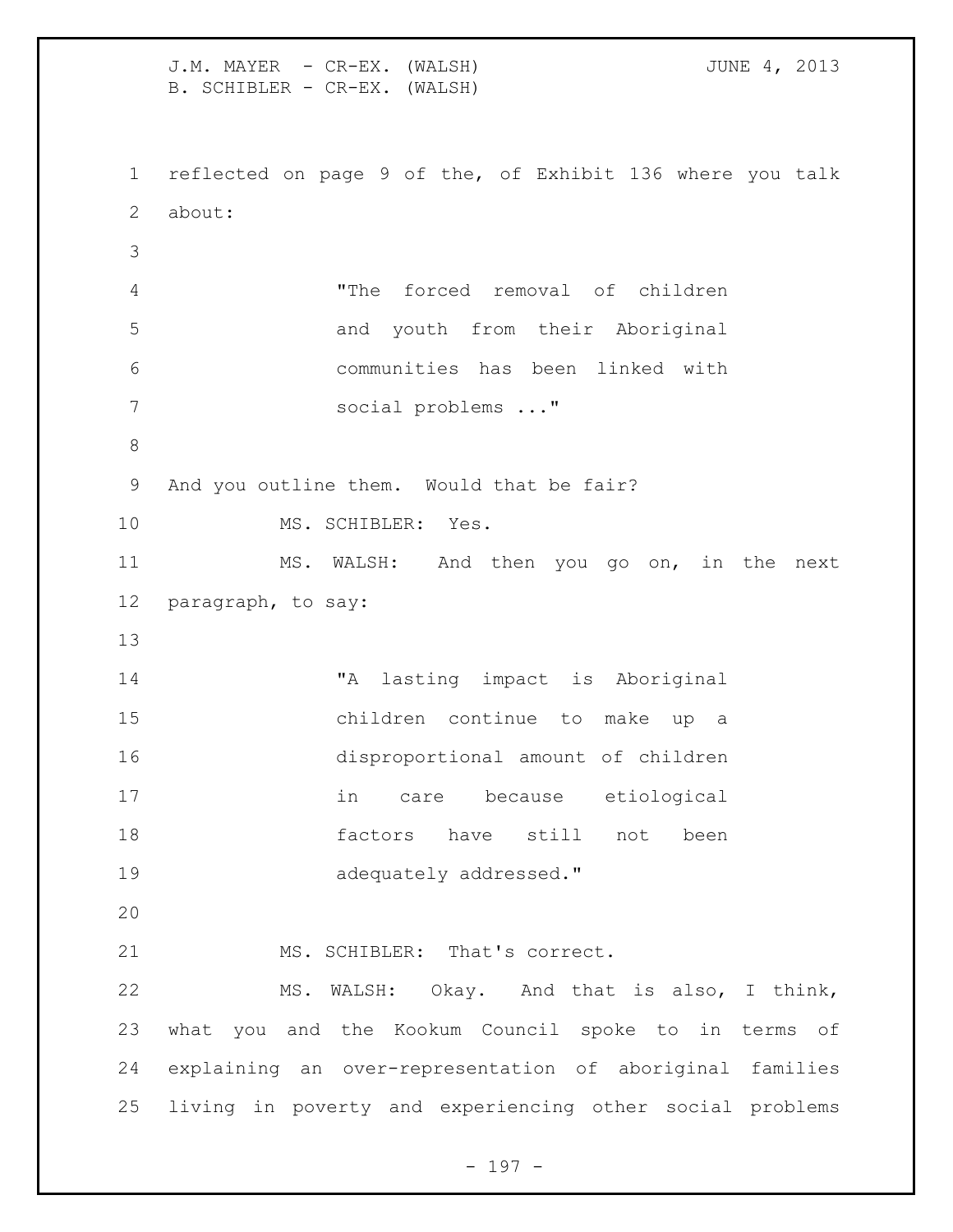because of the loss of identity. That's the link or a link?

 MS. SCHIBLER: That's correct. MS. WALSH: Okay. Thank you. Those are my questions.

MS. SCHIBLER: Thank you.

THE COMMISSIONER: Thank you, Ms. Walsh.

8 Mr. McKinnon.

 Before you get started, and just looking at the time, Mr. Haight, re your offer of, of another witness, on thinking that over, I'm interested in that subject but I think it's a matter that you, after we adjourn, you should confer with Commission counsel, and if she sees some value in making that person available, I think it, on reflection, I don't think I should be, to all counsel, it should be dealt with in that manner.

17 MR. HAIGHT: Very well.

 THE COMMISSIONER: So we will. And that may just give people like Mr. McKinnon a little more time than they might have thought that they had. So that's why I indicate that now. But having said that, Mr. McKinnon, I'm not going to limit you in time. I want you to have the opportunity to ask all the questions you want.

MR. MCKINNON: Thank you, Mr. Commissioner.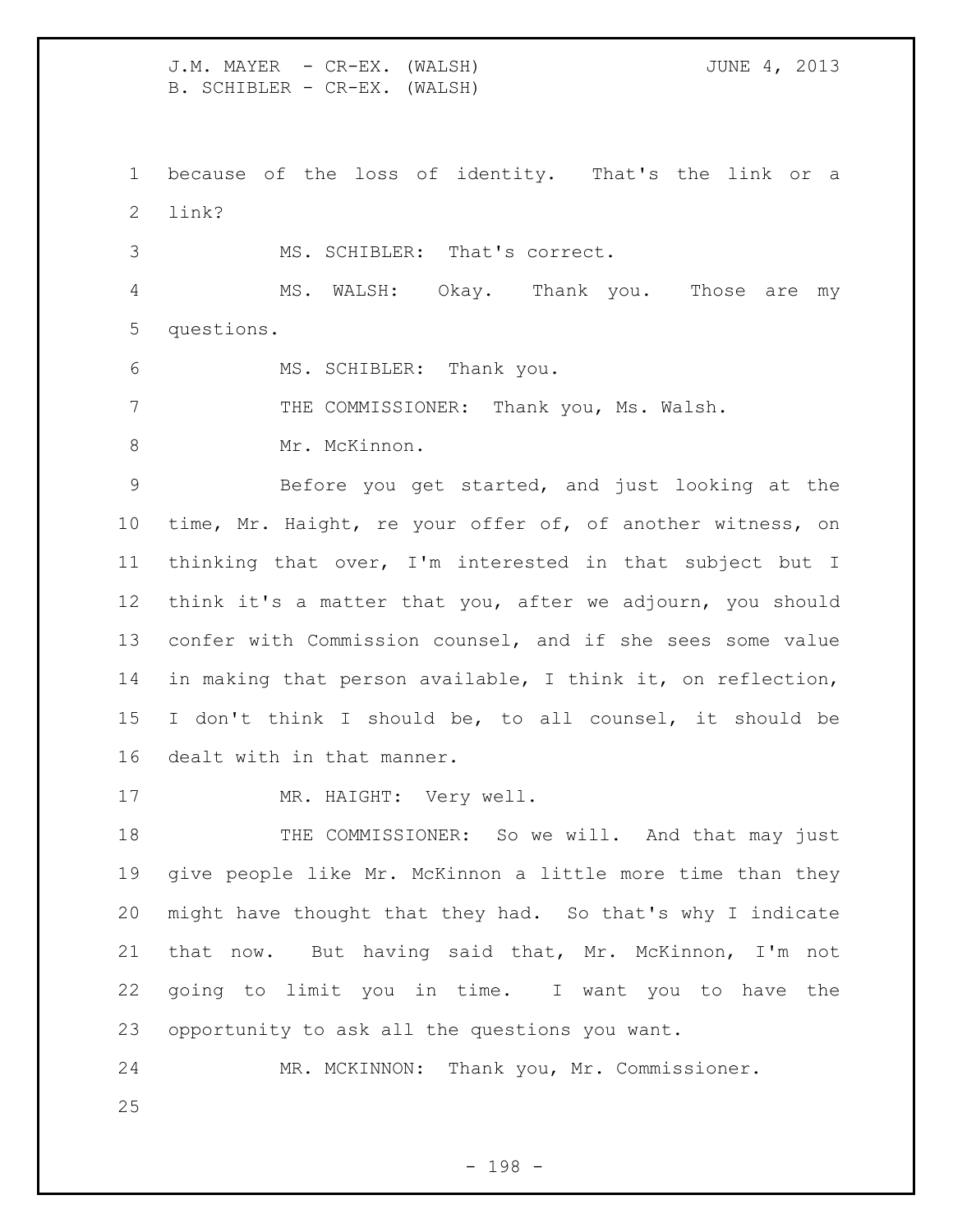CROSS-EXAMINATION BY MR. MCKINNON:

 MR. MCKINNON: For the record, it's Gordon McKinnon, and I represent the department and Winnipeg CFS. I might direct my questions to Ms. Schibler, and Ms. Mayer, if you want to add anything, please feel free. 6 MS. MAYER: Okay. MR. MCKINNON: But the issues I'm talking about may be more relevant to the testimony that came from Ms. Schibler. And I'm only going to explore a couple of areas, Ms. Schibler, and one of them arises out of a question that was asked by the Commissioner where he was asking you whether the amount of dollars was enough. And, and my note of your comment was that the current funding comes from dollars that are related to children in care, and I just wanted to explore that a little bit just to make sure we understood each other and understood what the current situation is with respect to funding.

18 Now, my understanding of the current funding arrangements that would apply to all the agencies in, in Manitoba, whether they're Métis or whether they're First Nations or whether they're general authority, is that under the funding model there's two categories in terms of calculating funds for, for staffing. One is protection cases, and that's the one to twenty-five ratio? You're nodding. Is that correct? That's consistent with your

- 199 -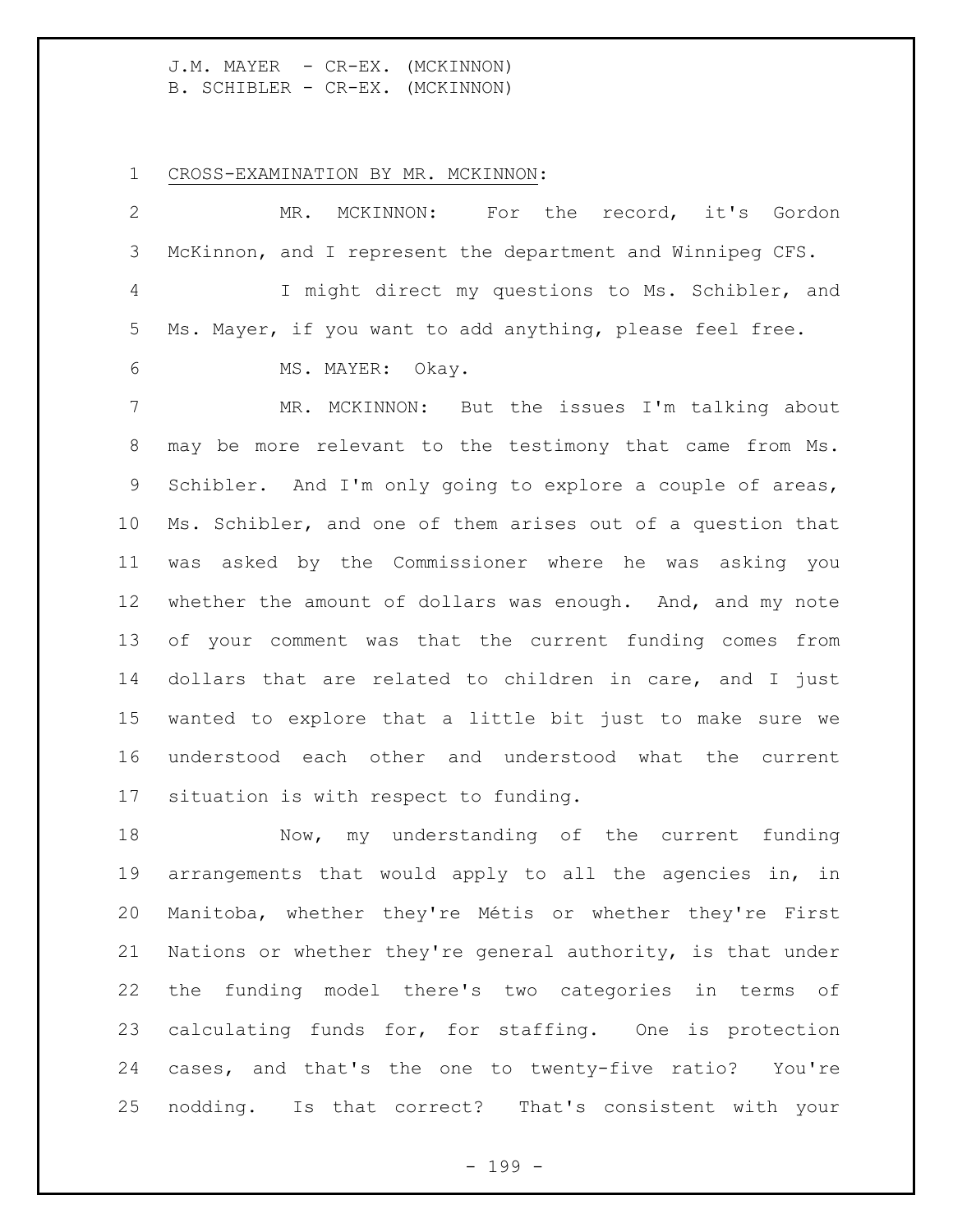understanding?

2 MS. SCHIBLER: I understand that. MR. MCKINNON: And in protection, there are two categories. There are children in care. Those would be considered protection cases, and then there's open protection files where the children are at home but either receiving services or being investigated. Those two categories are generally what's referred to as protection files, correct? MS. SCHIBLER: I'm not an expert on the funding model but, okay, I'll agree with you. MR. MCKINNON: Okay. And, and my understanding is that so that you're correct when you say that the

 funding is tied to the number of children in care but it's not limited to children in care. It also includes protection files, for the reasons I just described. Would you agree with that?

18 MS. SCHIBLER: Yes, it does.

 MR. MCKINNON: And it also includes prevention files, that is, files that have been identified for the prevention stream, and in that case they're funded at a more generous rate of, of one worker for every twenty open prevention files; is that your understanding as well? MS. SCHIBLER: I am not certain about those

figures, but okay.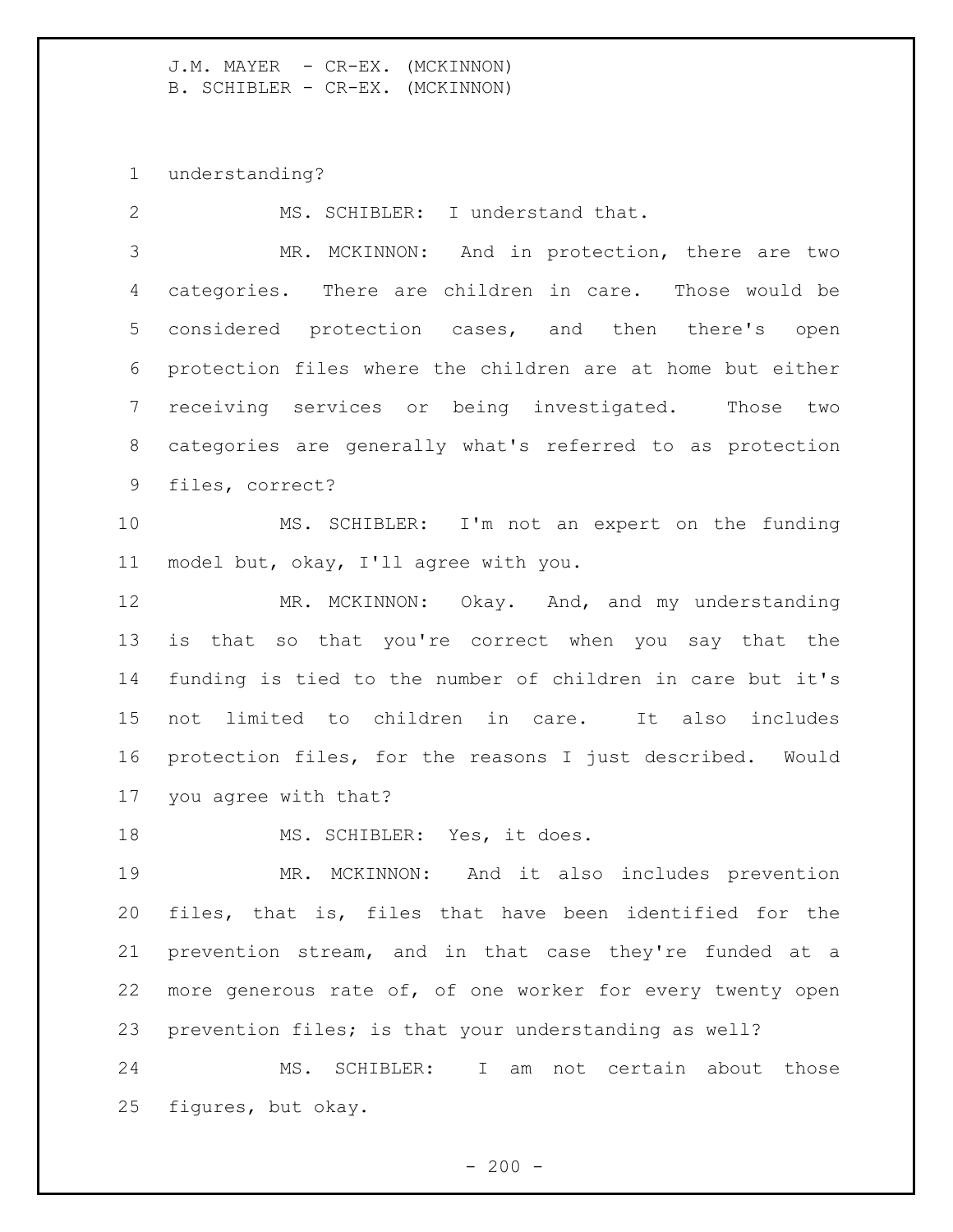| $\mathbf 1$     | MR. MCKINNON: Okay. And certainly we've heard               |
|-----------------|-------------------------------------------------------------|
| $\mathbf{2}$    | evidence from others about the funding model and I don't    |
| 3               | want to examine you on the funding model if you're not      |
| 4               | comfortable with it, but merely, I think we can agree on    |
| 5               | this, that under the current funding model it is not        |
| 6               | limited to funding in relation to children in care.<br>Is   |
| 7               | that something we can agree upon?                           |
| 8               | MS. SCHIBLER: Yes, it something we can agree on,            |
| 9               | although I do need to just add that there is areas of the   |
| 10 <sub>o</sub> | services that are being provided through the agencies, and  |
| 11              | I'm sure this is consistent with my colleagues from the     |
| 12              | other authorities as well, where the, where the ratio is    |
| 13              | not being, where the ratio of service delivery is not       |
| 14              | reflected in the current funding model. So let's say, for   |
| 15              | instance, foster home support workers and knowing that they |
| 16              | may be carrying 43 foster homes that they are trying to     |
| 17              | deliver services to.                                        |
| 18              | MR. MCKINNON: And I guess the point being that              |

 there are, there are some services being offered that aren't directly contemplated in the funding model and we've, we've heard about that as well?

MS. SCHIBLER: Yes.

 MR. MCKINNON: And that's the point you're making now?

MS. SCHIBLER: Yes.

 $- 201 -$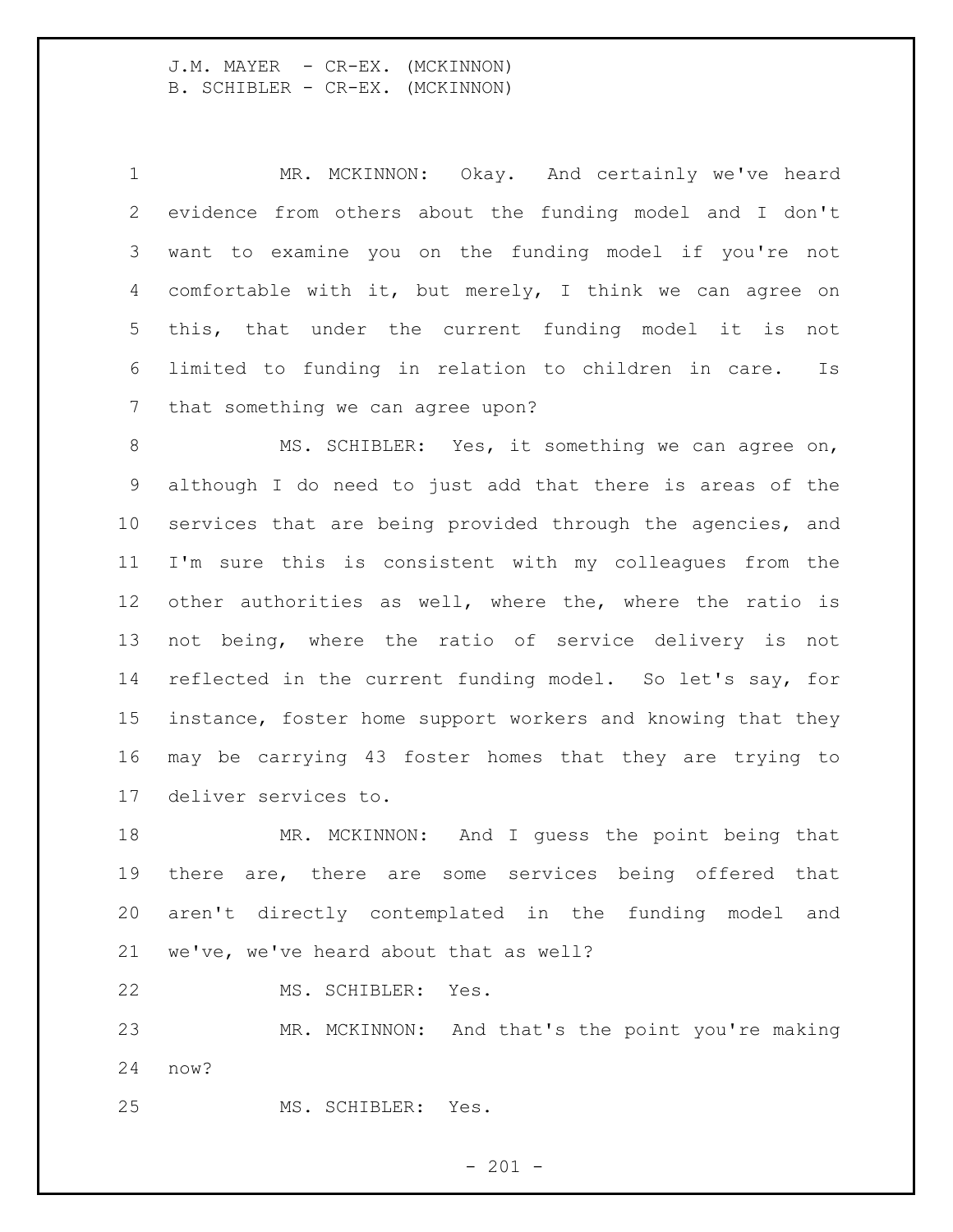MR. MCKINNON: The other point that I wanted to again address to you, Ms. Schibler, and we, if I could get Madam Clerk, Exhibit 71 brought up on the screen. And if you could scroll down to near the bottom. Are you able to see those numbers, Ms. Schibler? MS. SCHIBLER: Yes. MR. MCKINNON: And there was some discussion, and this, Mr. Commissioner, may in part relate to the issue that was raised by Mr. Haight regarding federal/provincial responsibility. My understanding, Ms. Schibler and Ms. Mayer, is that whatever the case may be with respect to other areas of government, there is no dispute that when it comes to child and family services, 100 percent of the funding to the Métis authority and to Métis agencies comes from the Province of Manitoba. Are you able to confirm that to the Commissioner? MS. SCHIBLER: That is correct, although we do have a program that is funded through the Manitoba Métis Federation. But yes, that's correct. MR. MCKINNON: And, and I wasn't attempting to exclude what we'll call private funders like the Métis Federation or perhaps charitable organizations. But with respect to, to funding from government, the government of Manitoba has accepted 100 percent responsibility for the

 $- 202 -$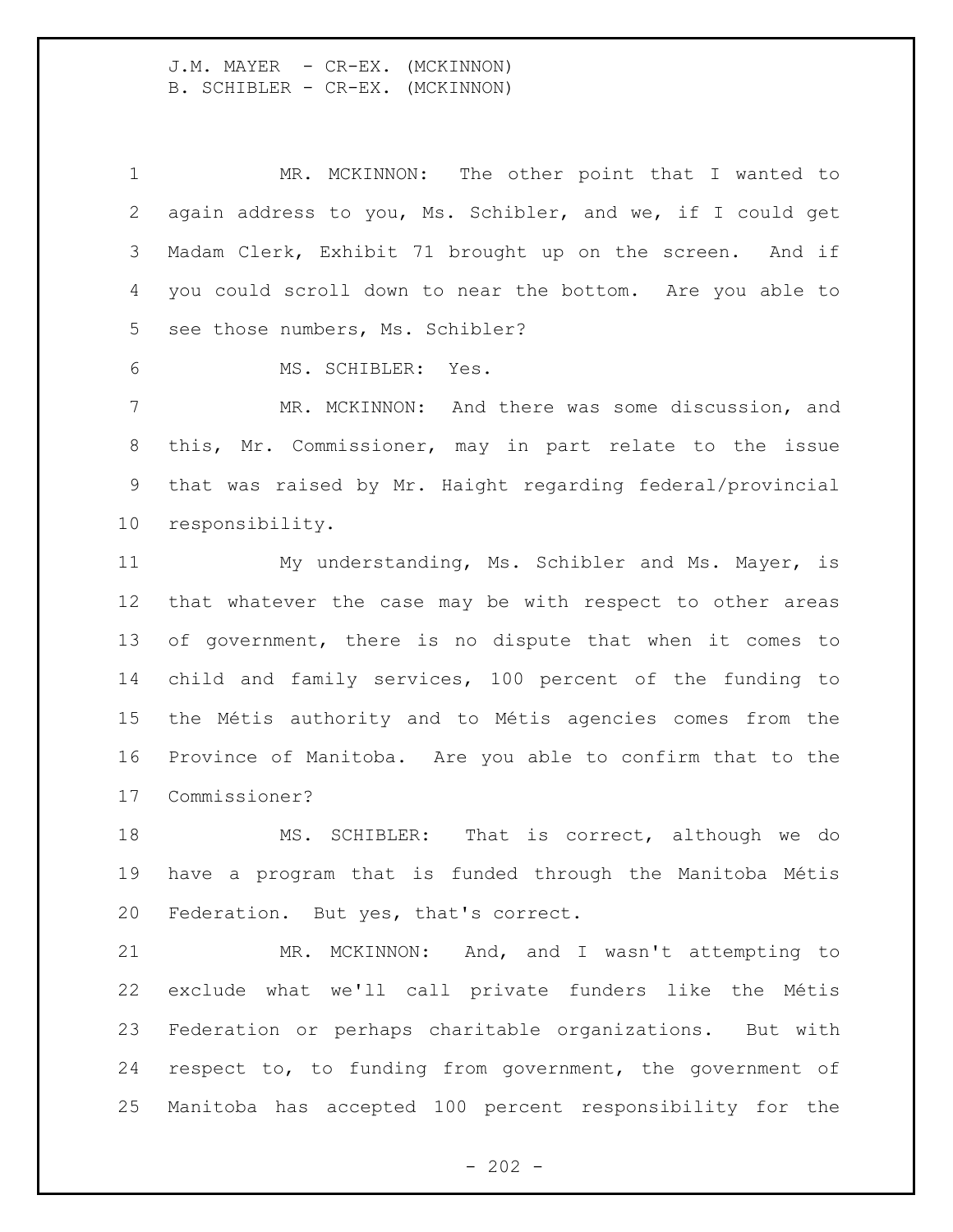funding of the Métis authority and the funding of the Métis agencies?

MS. SCHIBLER: That's correct.

 MR. MCKINNON: And the numbers that are reflected at the bottom of this page, the very last cell or box on this page, is the funding that has been provided to the Métis authority over the last three years. Now, I know you have not been there, Ms. Schibler, for that entire period of time, but my understanding is that prior to the introduction of the new funding model, the total dollars available to the Métis authority and the Métis agencies was that nine million dollar figure, nine million five hundred and fifty-five thousand dollars, and that the current funding under the funding model is almost double that amount, at eighteen million seven hundred and seventy-seven thousand dollars. Are you able to confirm those numbers to the Commissioner?

18 MS. SCHIBLER: No, I can't. I haven't been there for even a year yet so I don't know this. But I would suggest that they're probably accurate, but I would also suggest that they are reflective of the fact that our numbers of, of families that we service has taken a very large increase. I believe that our, our services, our service numbers are increasing at a, a more rapid rate than the other authorities are.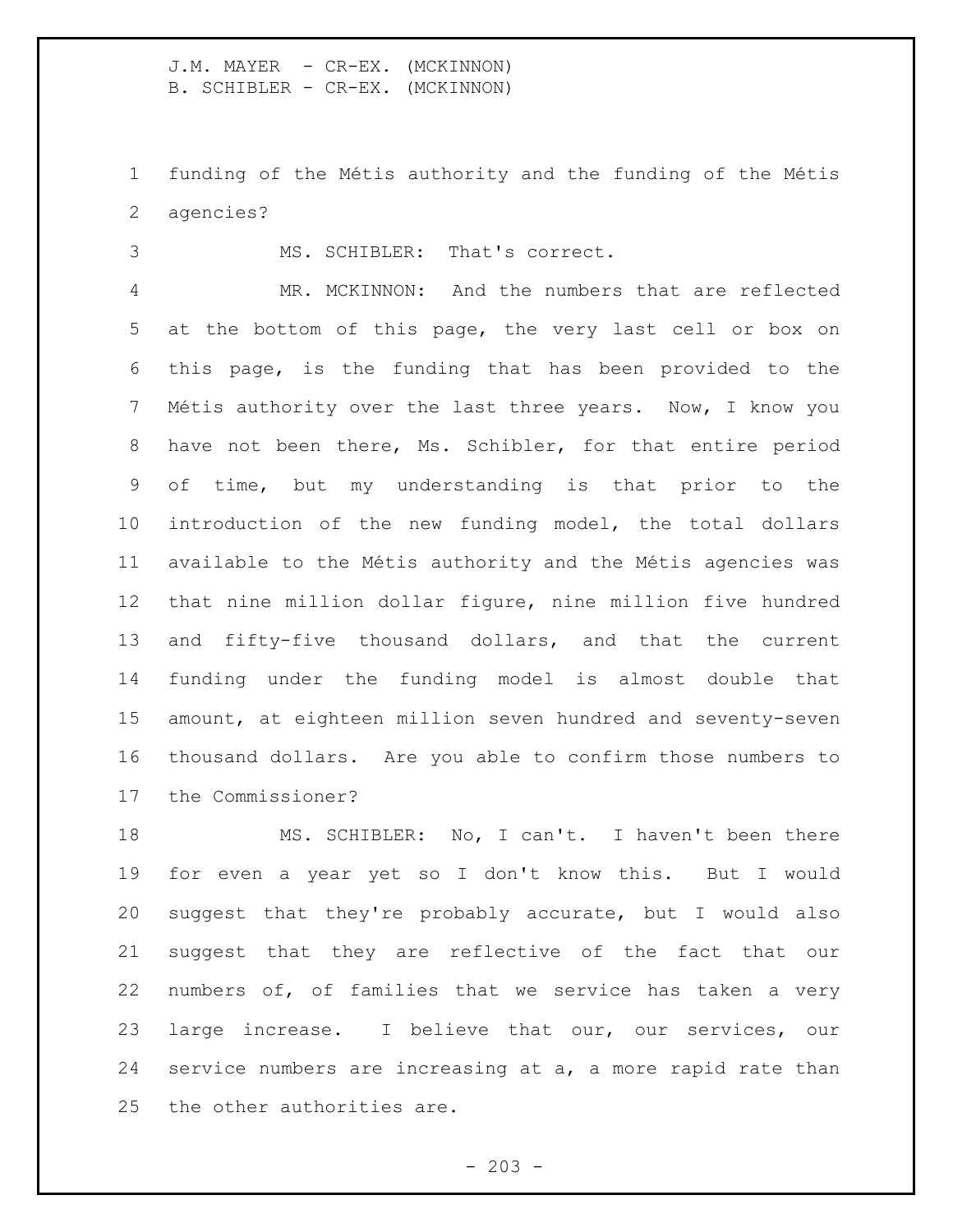| $\mathbf 1$     | MR. MCKINNON: And my understanding is that these           |
|-----------------|------------------------------------------------------------|
| 2               | numbers do not include maintenance funding. These would be |
| 3               | the funding for core services, for the operation of the    |
| 4               | authority itself and for the operation and salaries that   |
| 5               | are paid to the, to the workers who work in the agencies.  |
| 6               | Is, is that, is that what you're referring to when you're  |
| $7\phantom{.0}$ | talking about increasing in numbers?                       |
| 8               | MS. SCHIBLER: No. I'm talking about the                    |
| 9               | increase of family service cases --                        |
| 10              | MR. MCKINNON: Yes. And the --                              |
| 11              | MS. SCHIBLER: -- and children in care.                     |
| 12              | MR. MCKINNON: And, and under the new funding               |
| 13              | formula, if there is an increase in cases there is an      |
| 14              | increase in funding because of the ratio between the cases |
| 15              | and the number of workers that are authorized under the    |
| 16              | funding formula. You're nodding yes.                       |
| 17              | MS. SCHIBLER: That's my understanding.                     |
| 18              | MR. MCKINNON: Yes. And if we look at the first             |
| 19              | two years under the Exhibit 71, it shows 2010, 2011 prior  |
| 20              | to the funding model and then 2011, 2012 based on funding  |
| 21              | model. So we can see that the introduction of the funding  |
| 22              | model itself over that one year resulted in an increase of |
| 23              | close to five million dollars. Were you aware of that?     |
| 24              | MS. SCHIBLER: I was of the understanding that              |
| 25              | there had been an increase with the funding model.         |

- 204 -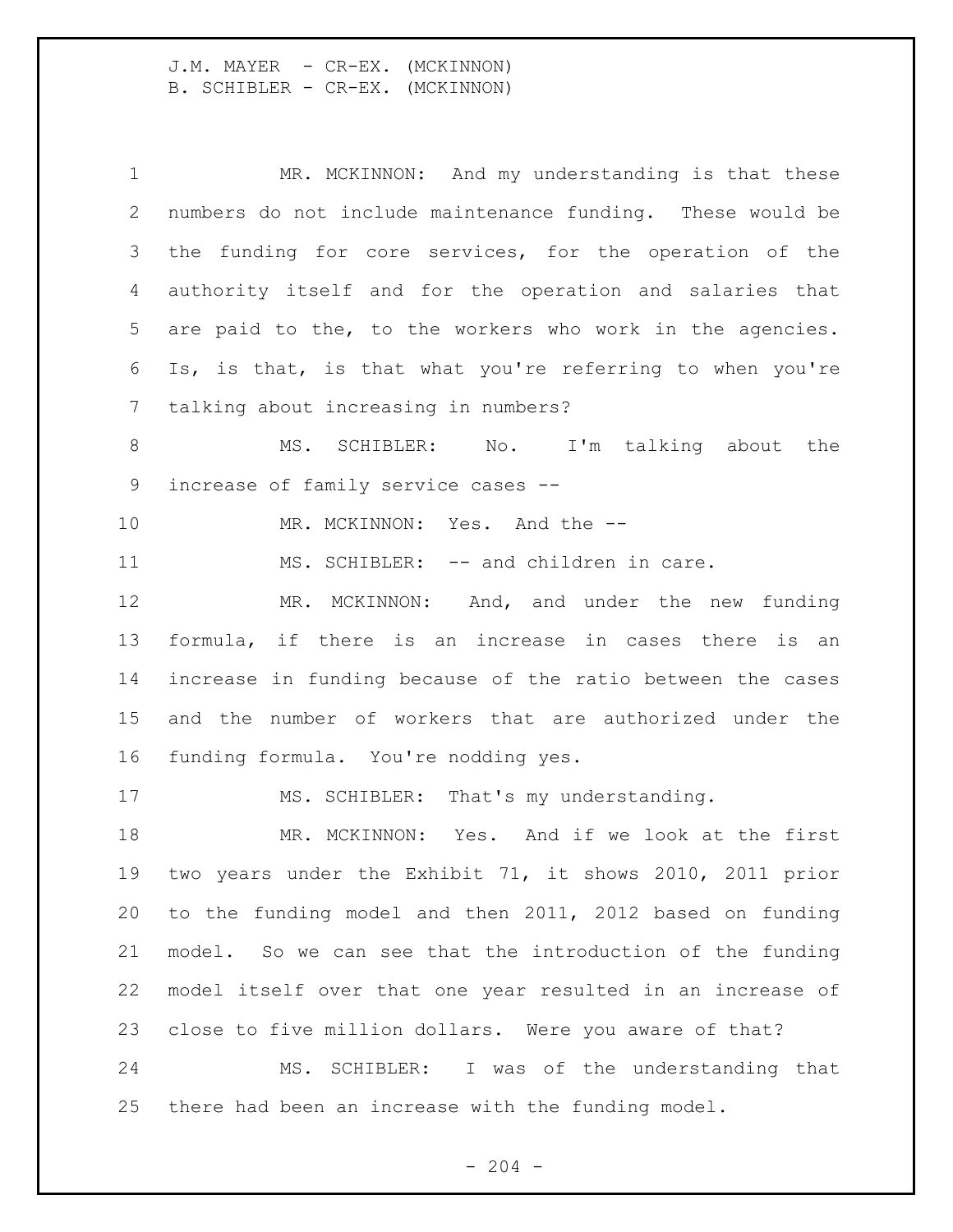MR. MCKINNON: Okay. And, and if we look at the subsequent years, the increase is less significant. That would -- and my understanding of the subsequent years, the increase is related to the increase in the volume of cases. Would that make sense to you as well? MS. SCHIBLER: As well as the development of, of the second agency. 8 MR. MCKINNON: Correct. 9 MS. SCHIBLER: Yes. MR. MCKINNON: And that would be demonstrated -- and again, just because that's not clear on the record, maybe we'll just take a moment and talk about that. Prior to 2011, if I understand it, there was only one Métis agency in all of Manitoba with the Métis Child and Family Services agency. MS. SCHIBLER: And Community Services Agency, yes. 18 MR. MCKINNON: Right. And commencing in -- and I think I'm right in this, that it's 2011, there was a second agency called the Michif Agency? 21 MS. SCHIBLER: That's correct. MR. MCKINNON: And that in itself resulted in an increase in staffing because you had to have core staffing for a new agency? MS. SCHIBLER: Yes.

 $- 205 -$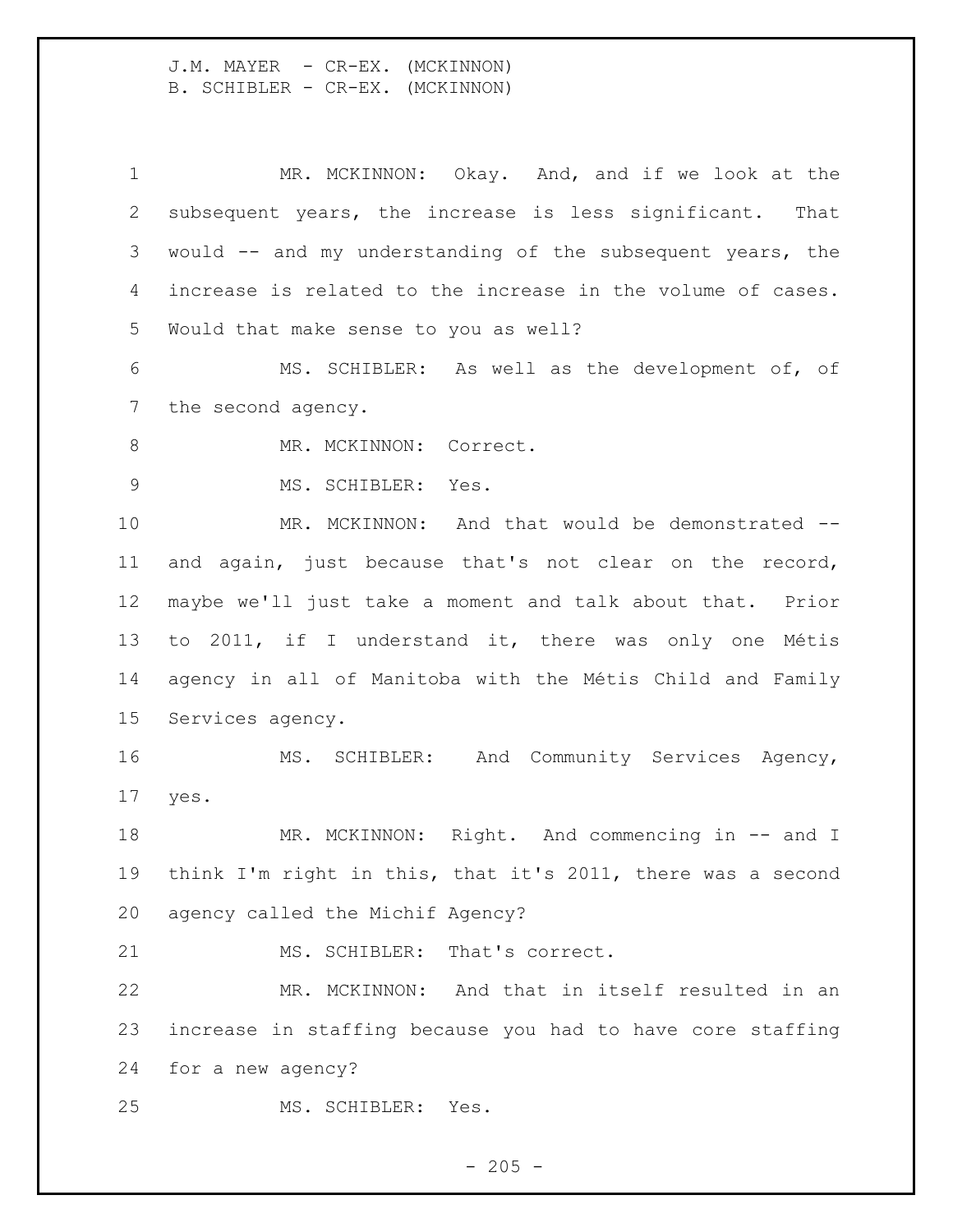| $\mathbf 1$ | You needed a second executive<br>MR. MCKINNON:                 |
|-------------|----------------------------------------------------------------|
| 2           | director and a second director of human resources and          |
| 3           | someone else, as well, for example, for quality assurance.     |
| 4           | All of the core costs of the agency were -- came into          |
| 5           | existence with the creation of that second agency?             |
| 6           | MS. SCHIBLER: That's correct.                                  |
| 7           | MR. MCKINNON: So subject to that correct, and I                |
| 8           | appreciate that correction, that's an<br>important             |
| 9           | distinction, but there are more people now delivering          |
| 10          | services to the Métis people with the introduction of the      |
| 11          | second agency. You've got a second --                          |
| 12          | MS. SCHIBLER: Yes, the --                                      |
| 13          | MR. MCKINNON: -- core staff?                                   |
| 14          | MS. SCHIBLER: The answer to that would be yes.                 |
| 15          | What was the missing component under Metis Child, Family       |
| 16          | and Community Services prior to, pardon me, the development    |
| 17          | of the second agency was that it was much more difficult       |
| 18          | to be able to provide services for<br>for<br>us<br>our<br>more |
| 19          | remote communities and our northern communities, so thus       |
| 20          | the establishment of Michif, which is located in The           |
| 21          | Pas.                                                           |
| 22          | MR. MCKINNON: And I think we can agree that was                |
| 23          | a good thing, to develop that second agency?                   |
| 24          | MS. SCHIBLER: Hope so, yes.                                    |
| 25          | MR. MCKINNON: And we -- can we agree that the                  |
|             |                                                                |

- 206 -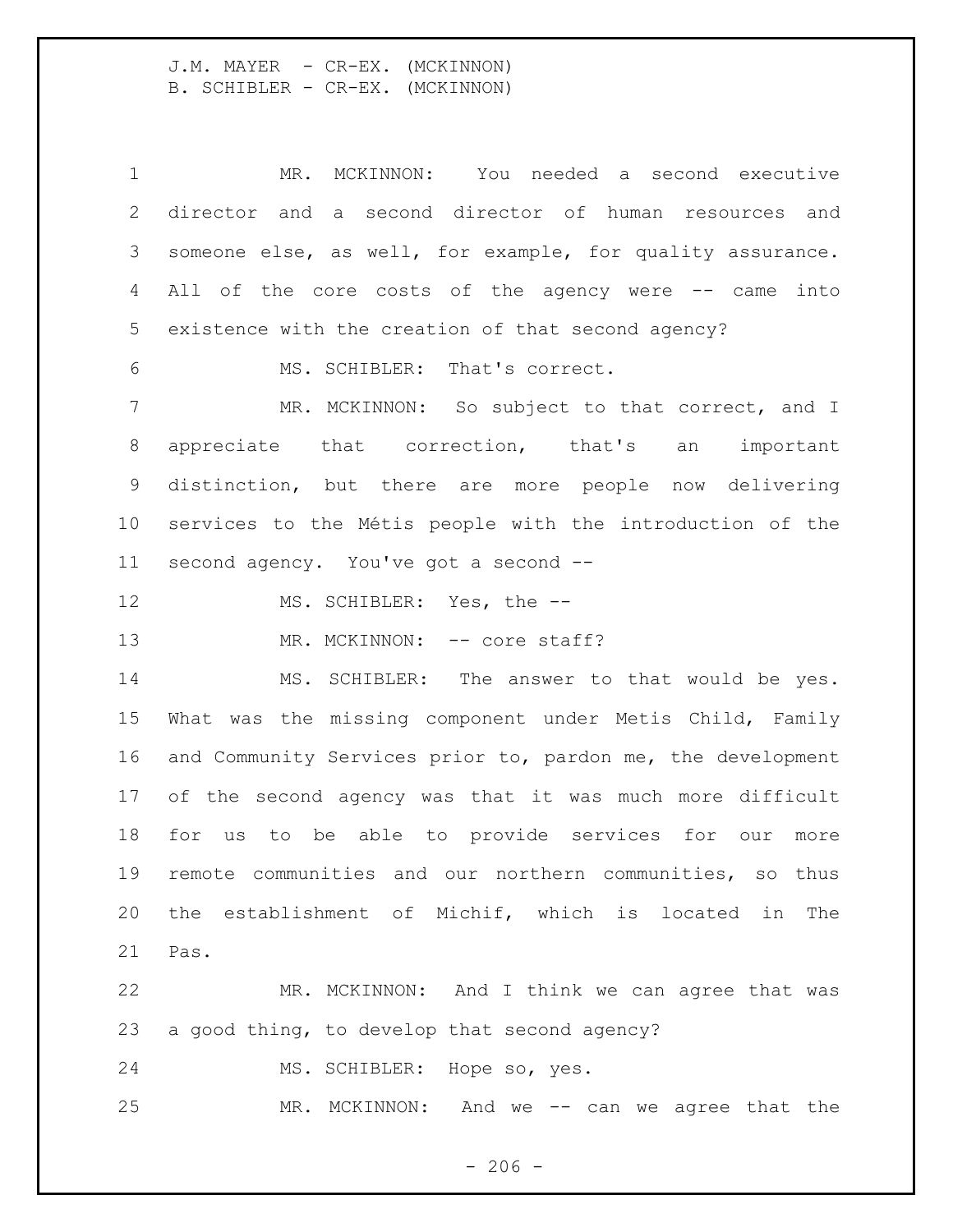introduction of the funding model was a good thing in the sense that it provided additional resources, not just to your agencies but to, I think, every agency in Manitoba? Can we agree on that?

 MS. SCHIBLER: I, I would absolutely agree that, that the introduction to the funding model was a good thing and that, that is not what I was implying earlier, that the funding model was not a good thing. What I was suggesting was that it wasn't working the way that it was intended to or the way that we would expect it to for the full implementation of devolution.

 MR. MCKINNON: And I think I've heard you loud and clear on that.

14 MS. SCHIBLER: Okay.

 MR. MCKINNON: The third thing I was going to suggest to you, though, is that the introduction of the funding model has had two benefits in terms of both the initial increase and then the subsequent increases because it's case-sensitive. We can agree that's a good thing?

 MS. SCHIBLER: Yes, it's a good thing for the case sensitivity.

 MR. MCKINNON: Thank you. Those are my questions, Mr. Commissioner.

25 THE COMMISSIONER: Thank you, Mr. McKinnon.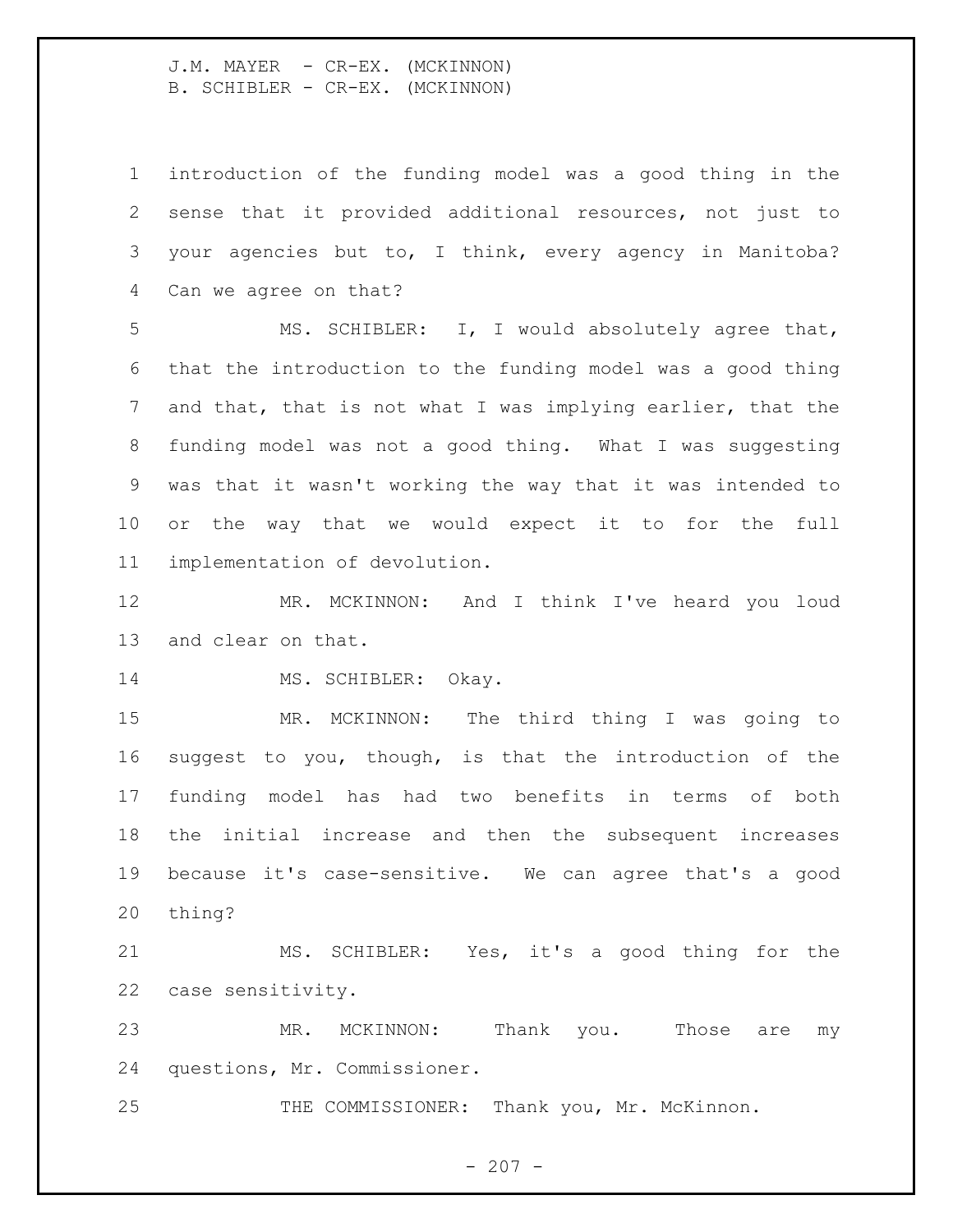THE WITNESS: But if I can just add to the other piece, and I know that you heard me on it but I need to, I feel I need to emphasize it, and that is that you're talking about this case sensitivity of the funding model, and I agree that it exists, but it doesn't, it still doesn't support the other types of programs we're trying to deliver where they're not able to be attached directly to a case. That was the point that I was trying to make. 10 MR. MCKINNON: I understand that. 11 MS. SCHIBLER: Okay. MR. MCKINNON: I just didn't want the Commissioner to think that there had been a reduction in funding to the Métis authority or the Métis agencies as a result of this funding model. Thank you, Mr. Commissioner. 17 THE COMMISSIONER: Thank you. 18 MS. SCHIBLER: Thank you. 19 THE COMMISSIONER: Mr. Funke. MR. FUNKE: Thank you, Mr. Commissioner. There's only one area I'd like to ask the panel questions on, and I promise to be brief. Madam Clerk, if you could please bring up exhibit, I believe it's number 136. It was previously known to counsel as document number 75.

 $- 208 -$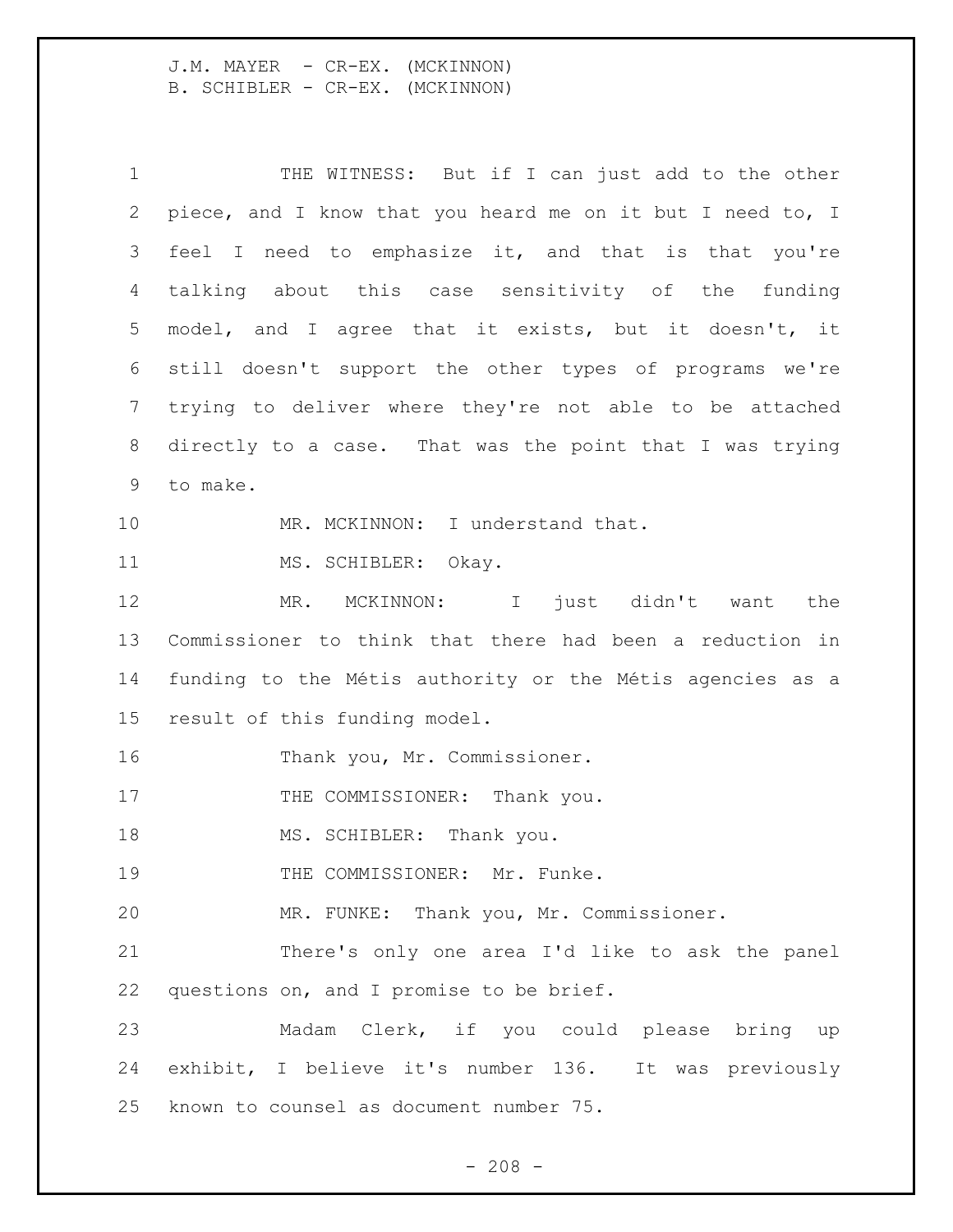J.M. MAYER - CR-EX. (FUNKE) **JUNE 4, 2013** B. SCHIBLER - CR-EX. (FUNKE)

1 THE CLERK: (Inaudible).

 MR. FUNKE: It's just 75, not 75A. Thank you. If we could turn to Appendix "A", the last page of the document. Thank you very much.

## CROSS-EXAMINATION BY MR. FUNKE:

 MR. FUNKE: Under the, under the heading of Health on Schedule "A", Mr. Haight took both of the witnesses through the statistics that are set out on that document and after that, Mr. Commissioner asked both of the witnesses a question with respect to the composition of all other residents in Manitoba. And I don't know if this is a question that, Ms. Mayer, you wish to respond to or, Ms. Schibler, you wish to respond to, but the question was whether that included First Nations residents of the province in addition to other non-aboriginal residents, and the response was that that was correct.

18 MS. SCHIBLER: Yes.

 MR. FUNKE: And what I want to ask the panel now is whether it's your understanding that those numbers are reflective of those same health concerns with respect to First Nations individuals. So what I'm suggesting to you is that figures of, for example, cumulative mental illness 27.5 for all other residents in Winnipeg, you're not suggesting that that number is reflective of the incidence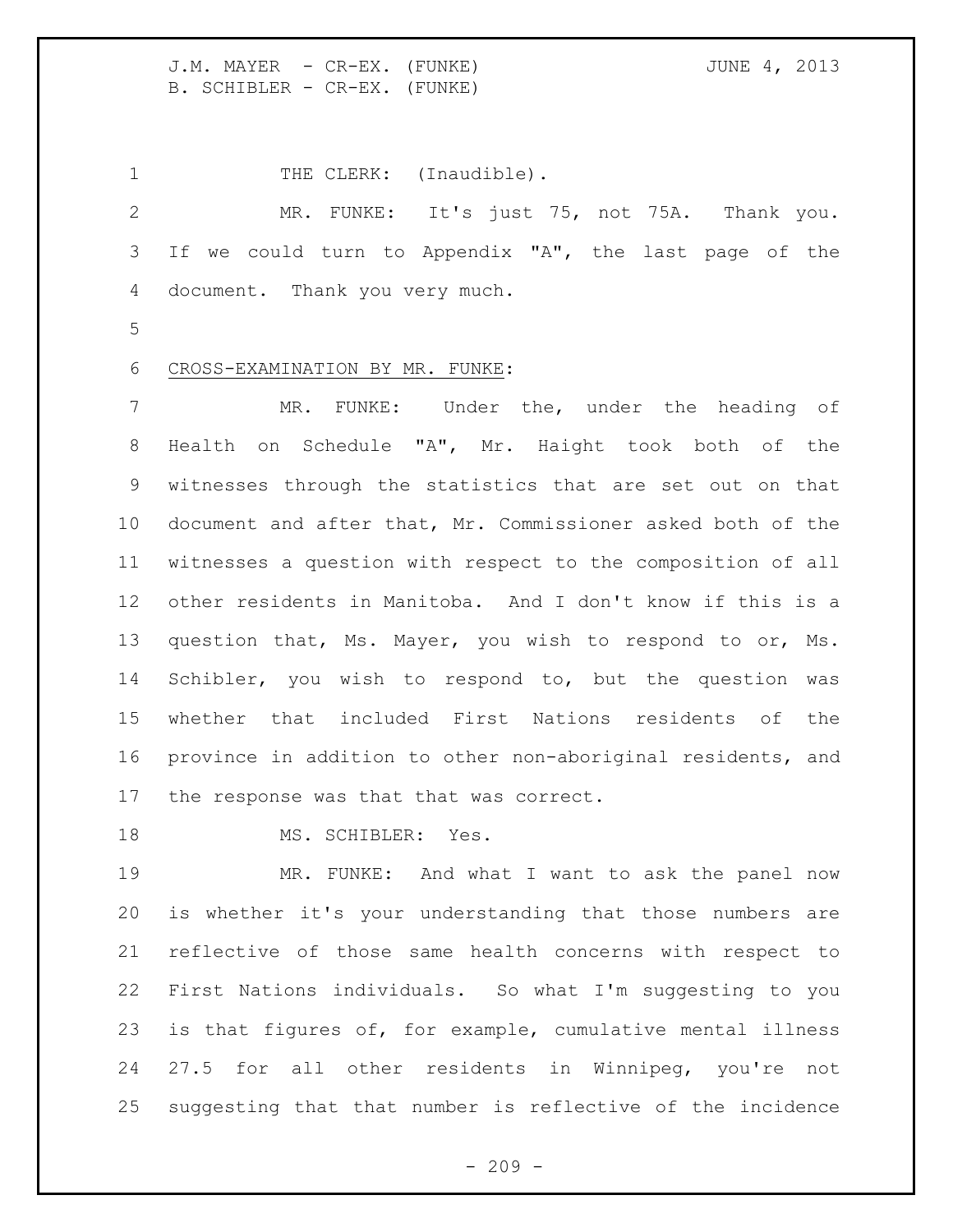J.M. MAYER - CR-EX. (FUNKE) JUNE 4, 2013 B. SCHIBLER - CR-EX. (FUNKE)

 of cumulative mental illness in First Nations residents in Winnipeg; is that correct?

 MS. SCHIBLER: I didn't do the research myself and, but what I -- this is something that we did have a discussion about, and I would, I would have surmised from this that when you're looking at those percentages and you're looking at the overall population, that the lower amounts of mental health issues among certain populations would be offset by the higher numbers of mental health issues by other segments of the population which comes to your percentages.

12 MR. FUNKE: Certainly. So in other words, that is a, an aggregate score of the balance of the population of Manitoba and those aggregate numbers are not reflective of any subset that may be included in that aggregate?

17 MS. MAYER: Correct.

18 MS. SCHIBLER: That's correct.

19 MS. MAYER: Yes.

 MR. FUNKE: So the incidence of mental illness, depression, substance abuse or, or suicide within any given sub-group of that aggregate may be more or less than the provincial average; is that correct?

MS. SCHIBLER: I would suggest yes.

MR. FUNKE: And you're not suggesting that the

 $- 210 -$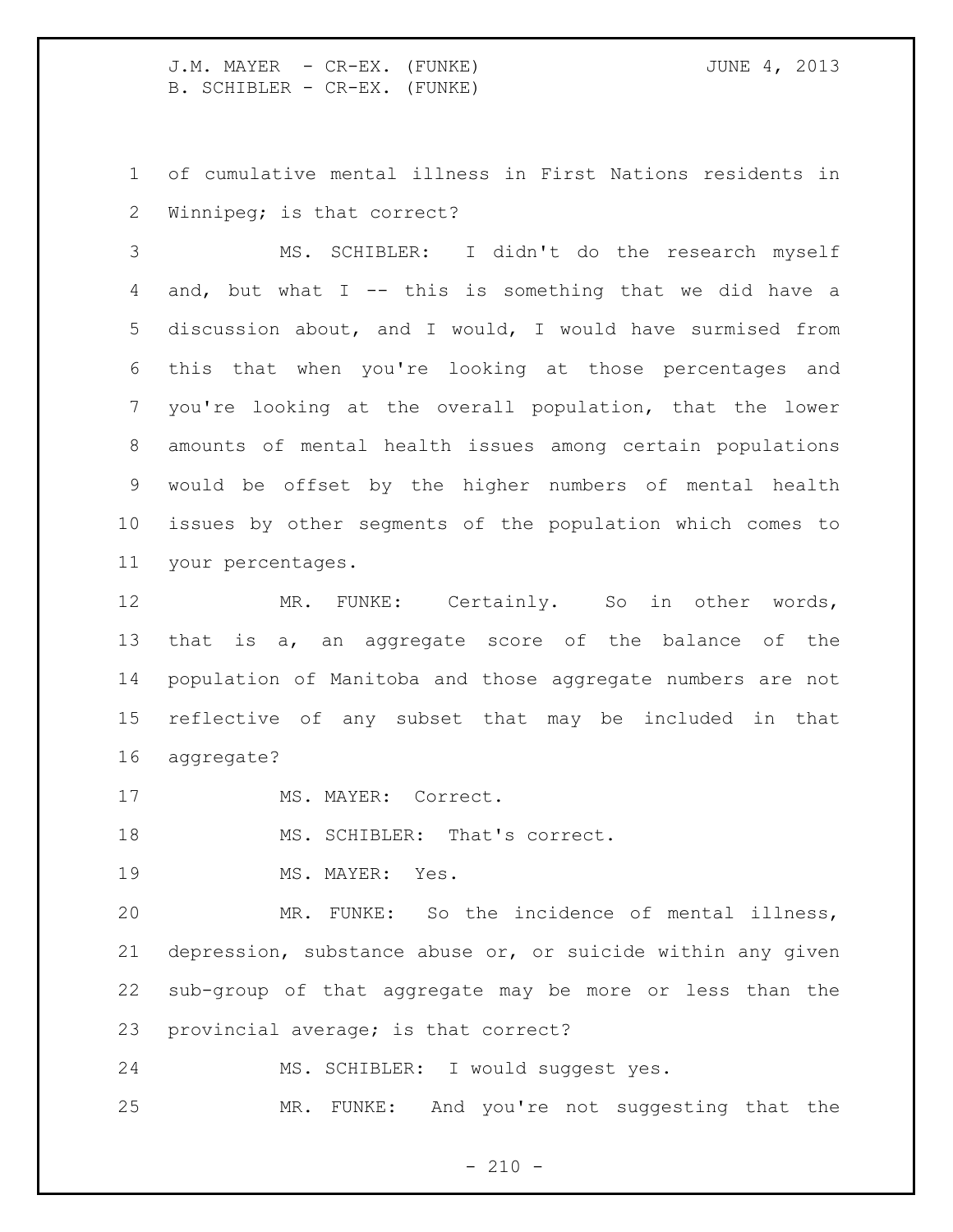J.M. MAYER - CR-EX. (FUNKE) JUNE 4, 2013 B. SCHIBLER - CR-EX. (FUNKE)

 Métis numbers that are reflected in this table are either greater or lesser than First Nations residents either in the province -- or, sorry, in the City of Winnipeg or outside the City of Winnipeg, your statistics don't indicate anything about the First Nations experience; is that correct? 7 MS. SCHIBLER: That's correct. 8 MS. MAYER: That's correct. MR. FUNKE: Very good. Those are my only questions. Thank you, Mr. Commissioner. 11 THE COMMISSIONER: All right. Anybody else? It would appear not. Mr. Haight? 14 MR. HAIGHT: No, no questions. 15 THE COMMISSIONER: I think he -- Mr. Haight, then you. Isn't that right, Ms. Walsh? Mr. Haight and then any questions you have? MR. HAIGHT: That's my understanding, yes. Yes, that's my understanding, Mr. Commissioner. 20 THE COMMISSIONER: Yes. MR. HAIGHT: And I have no questions by way of re-examination. THE COMMISSIONER: Thank you. Ms. Walsh? MS. WALSH: Thank you. I just have one question. 

 $- 211 -$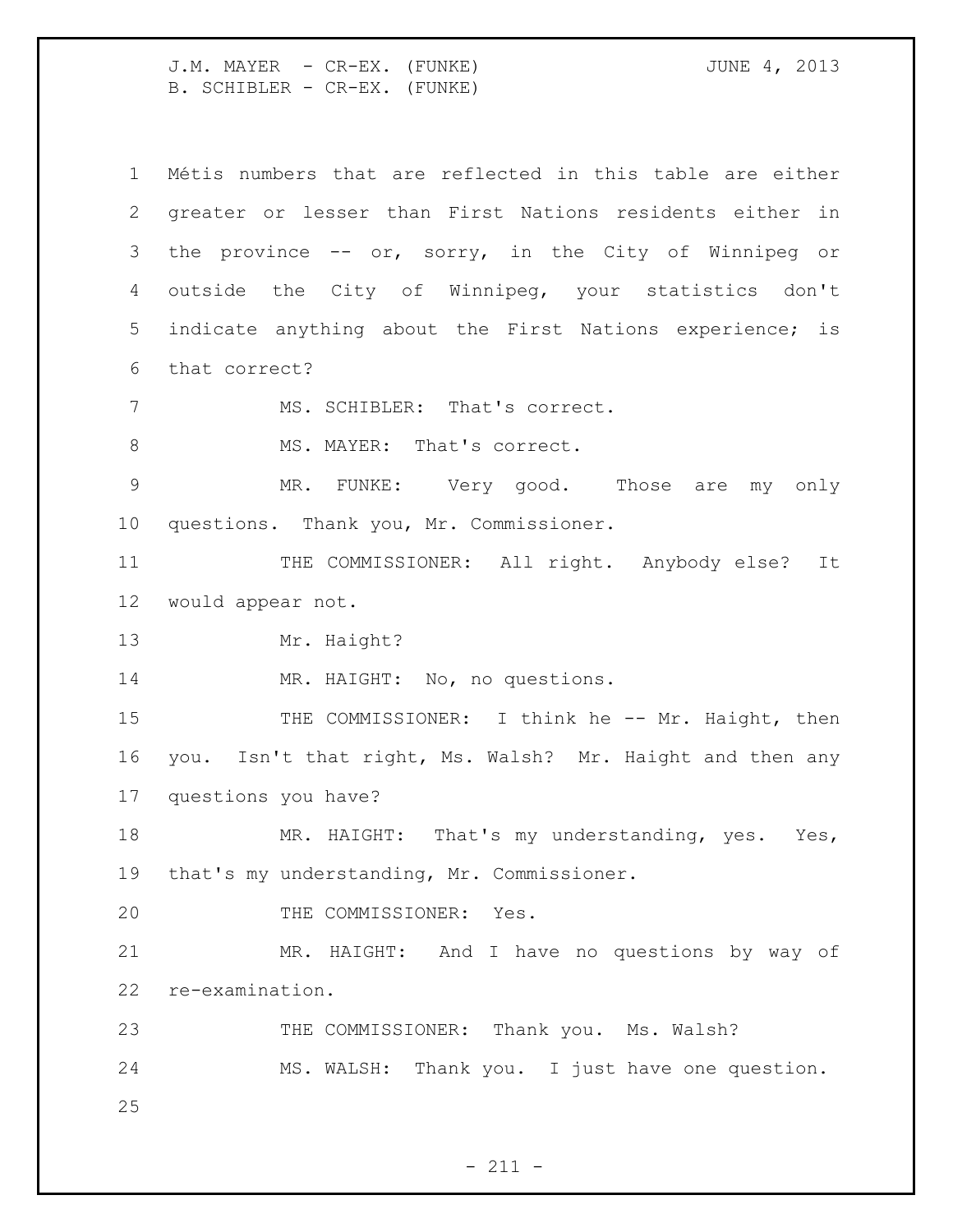RE-EXAMINATION BY MS. WALSH:

| $\mathbf{2}$ | MS. WALSH: And I'm paraphrasing, but<br>Ms.                |
|--------------|------------------------------------------------------------|
| 3            | Schibler, I heard you say that the funding model is not    |
| 4            | working as you would expect it under the<br>full           |
| 5            | implementation of devolution. You said --                  |
| 6            | MS. SCHIBLER: That's correct.                              |
| 7            | MS. WALSH: So, and is that because, is that --             |
| 8            | does that simply mean that you don't have the resources to |
| 9            | do what you want to do? Is that what that means?           |
| 10           | MS. SCHIBLER: It means that we don't have as               |
| 11           | much of the latitude to be able to determine how the       |
| 12           | funding can be used in the way that we feel that we need   |
| 13           | to.                                                        |
| 14           | MS. WALSH: And is that because of, for instance,           |
| 15           | the fact that you don't have money that's provided for     |
| 16           | programs that aren't attached to individual cases, for     |
| 17           | example?                                                   |
| 18           | MS. SCHIBLER: That's correct.                              |
| 19           | MS. WALSH: Okay. Thank you.                                |
| 20           | MS. SCHIBLER: Thank you.                                   |
| 21           | MS.<br>WALSH:<br>Those are my questions,<br>Mr.            |
| 22           | Commissioner. And I think that probably completes our day. |
| 23           | THE COMMISSIONER: Thank you.                               |
| 24           | MS. WALSH: Unless you have questions.                      |
| 25           | All right, witnesses, thank<br>THE<br>COMMISSIONER:        |

- 212 -